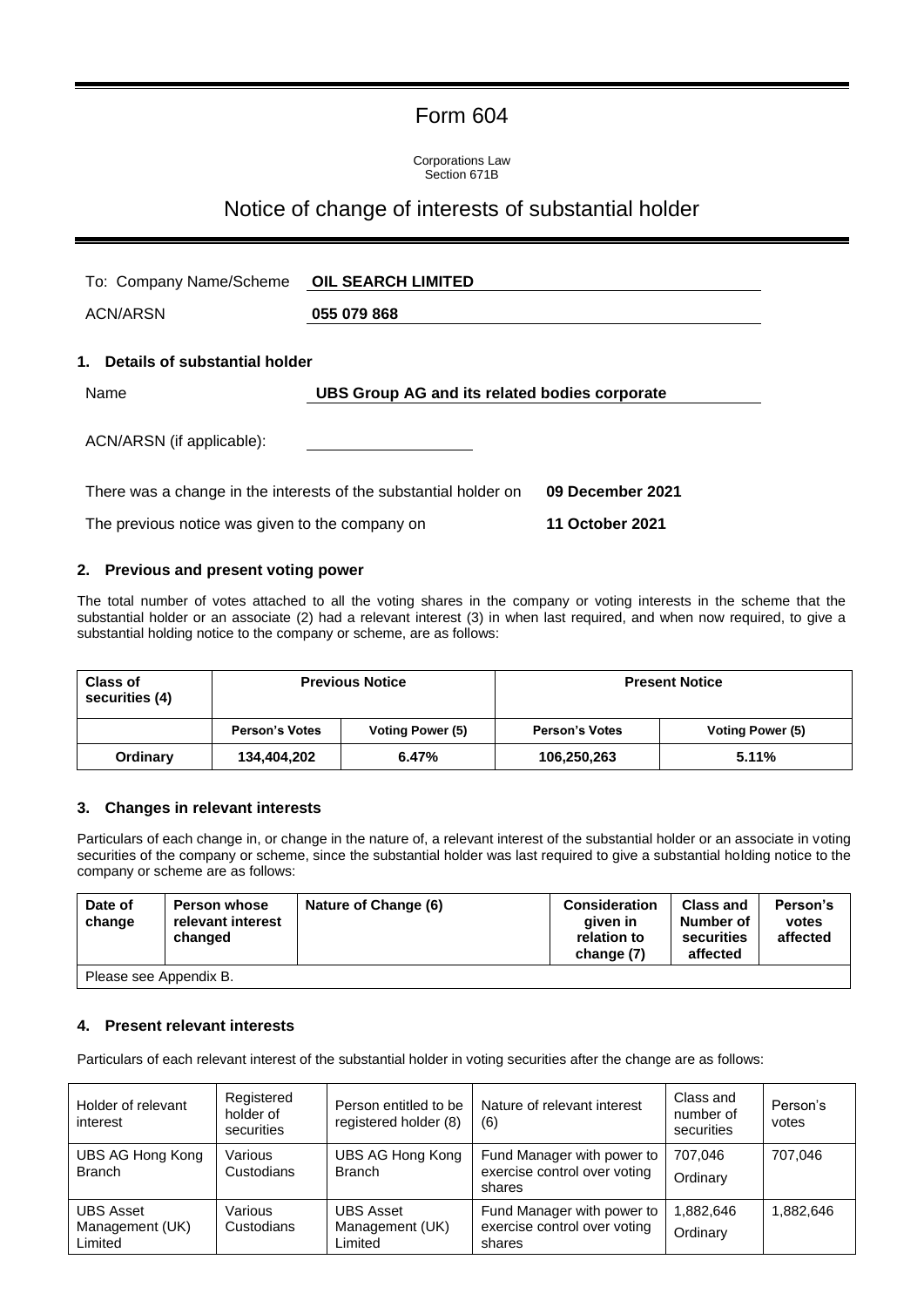| <b>UBS Asset</b><br>Management<br>Switzerland AG     | Various<br>Custodians                 | <b>UBS Asset</b><br>Management<br>Switzerland AG     | Fund Manager with power to<br>exercise control over voting<br>shares                                                       | 307,338<br>Ordinary    | 307,338    |
|------------------------------------------------------|---------------------------------------|------------------------------------------------------|----------------------------------------------------------------------------------------------------------------------------|------------------------|------------|
| <b>UBS Fund</b><br>Management<br>(Luxembourg) S.A.   | Various<br>Custodians                 | <b>UBS Fund</b><br>Management<br>(Luxembourg) S.A.   | Fund Manager with power to<br>exercise control over voting<br>shares                                                       | 1,913,612<br>Ordinary  | 1,913,612  |
| <b>UBS Fund</b><br>Management<br>(Switzerland) AG    | Various<br>Custodians                 | <b>UBS Fund</b><br>Management<br>(Switzerland) AG    | Fund Manager with power to<br>exercise control over voting<br>shares                                                       | 2,454,595<br>Ordinary  | 2,454,595  |
| <b>UBS AG Australia</b><br><b>Branch</b>             | <b>UBS</b><br>Nominees Pty<br>Ltd     | <b>UBS AG Australia</b><br><b>Branch</b>             | Prime Broker that has<br>exercised its borrowing right<br>in respect of shares pursuant<br>to a Prime Broking<br>Agreement | 583,066<br>Ordinary    | 583,066    |
| <b>UBS Securities</b><br>Australia Ltd               | <b>Brispot</b><br>Nominees Pty<br>Ltd | <b>UBS Securities</b><br>Australia Ltd               | <b>Beneficial Owner</b>                                                                                                    | 8,463,386<br>Ordinary  | 8,463,386  |
|                                                      | N/A                                   | <b>UBS Securities</b><br>Australia Ltd               | <b>Beneficial Owner</b>                                                                                                    | 611,300<br>Options     | 611,300    |
| <b>UBS Asset</b><br>Management<br>(Americas) Inc     | Various<br>Custodians                 | <b>UBS Asset</b><br>Management<br>(Americas) Inc     | Fund Manager with power to<br>exercise control over voting<br>shares                                                       | 3,215<br><b>ADR</b>    | 3,215      |
|                                                      | Various<br>Custodians                 | <b>UBS Asset</b><br>Management<br>(Americas) Inc     | Fund Manager with power to<br>exercise control over voting<br>shares                                                       | 105,962<br>Ordinary    | 105,962    |
| <b>UBS Asset</b><br>Management<br>(Australia) Ltd    | Various<br>Custodians                 | <b>UBS Asset</b><br>Management<br>(Australia) Ltd    | Fund Manager with power to<br>exercise control over voting<br>shares                                                       | 9,622,378<br>Ordinary  | 9,622,378  |
| <b>UBS Asset</b><br>Management<br>(Deutschland) GmbH | Various<br>Custodians                 | <b>UBS Asset</b><br>Management<br>(Deutschland) GmbH | Fund Manager with power to<br>exercise control over voting<br>shares                                                       | 1,424,229<br>Ordinary  | 1,424,229  |
| <b>UBS Asset</b><br>Management<br>(Singapore) Ltd    | Various<br>Custodians                 | <b>UBS Asset</b><br>Management<br>(Singapore) Ltd    | Fund Manager with power to<br>exercise control over voting<br>shares                                                       | 8,605<br>Ordinary      | 8,605      |
| UBS Asset<br>Management Life<br>Limited              | Various<br>Custodians                 | <b>UBS Asset</b><br>Management Life<br>Limited       | Fund Manager with power to<br>exercise control over voting<br>shares                                                       | 778,113<br>Ordinary    | 778,113    |
| <b>UBS Switzerland AG</b>                            | Various<br>Custodians                 | <b>UBS Switzerland AG</b>                            | Broker with power to<br>exercise discretion over<br>account                                                                | 14,357<br>Ordinary     | 14,357     |
|                                                      | Various<br>Custodians                 | <b>UBS Switzerland AG</b>                            | Broker has the right to use<br>over this position under a<br><b>Securities Lending</b><br>agreement                        | 121,192<br>Ordinary    | 121,192    |
| <b>UBS AG London</b><br><b>Branch</b>                | Various<br>Custodians                 | <b>UBS AG London</b><br><b>Branch</b>                | <b>Beneficial Owner</b>                                                                                                    | 249,223<br>Ordinary    | 249,223    |
|                                                      | Various<br>Custodians                 | <b>UBS AG London</b><br><b>Branch</b>                | Power to control disposal<br>over shares pursuant to<br>stock borrowing and lending<br>activities                          | 77,000,000<br>Ordinary | 77,000,000 |

### **5. Changes in association**

The persons who have become associates (2) of, ceased to be associates of, or have changed the nature of their association (9) with, the substantial holder in relation to voting interests in the company or scheme are as follows:

| Name and ACN/ ARSN (if applicable) | Nature of association |
|------------------------------------|-----------------------|
| N/A                                | N/A                   |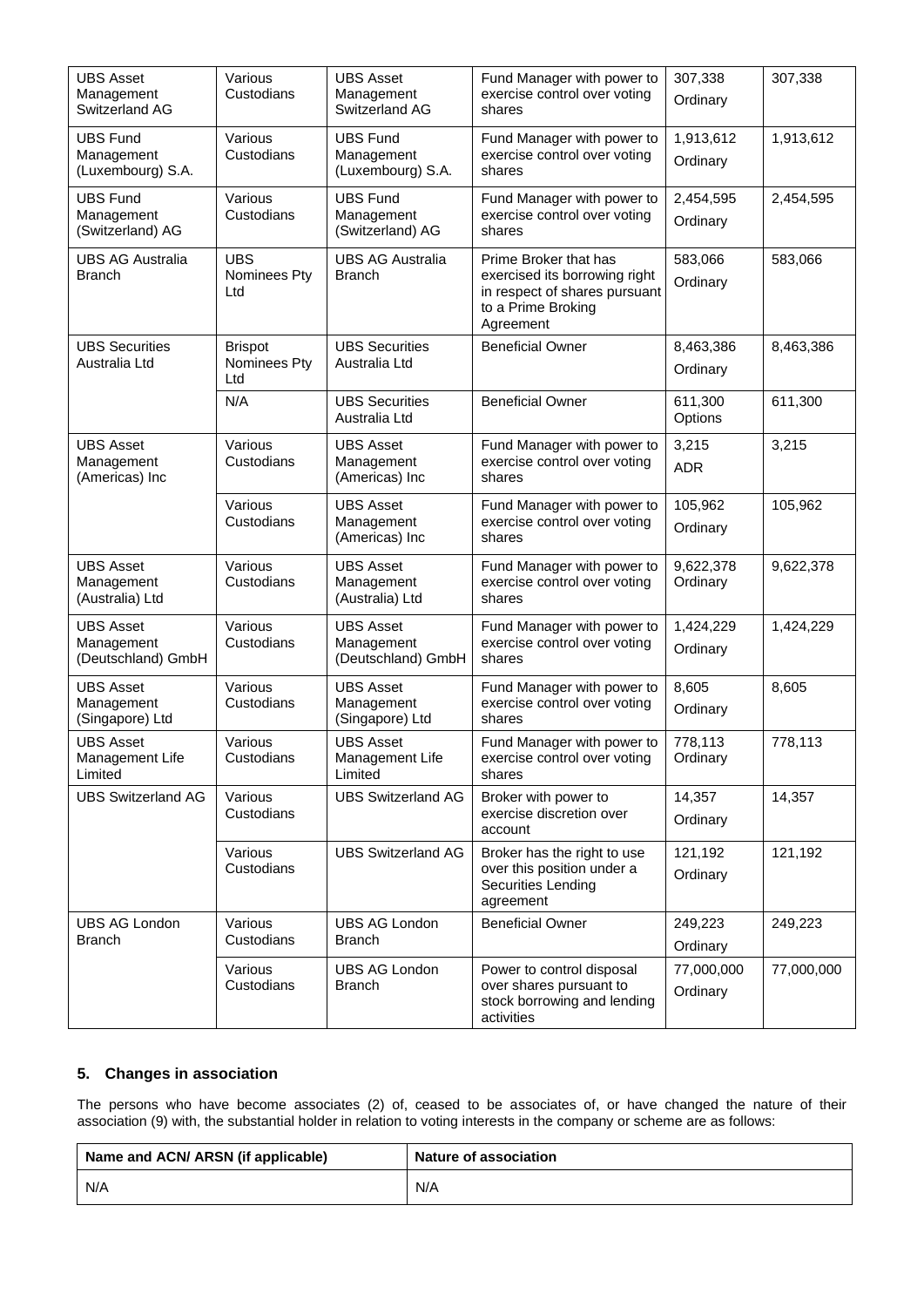#### **6. Addresses**

The addresses of persons named in this form are as follows:

| Name and ACN/ ARSN (if applicable)         | Nature of association                                                              |
|--------------------------------------------|------------------------------------------------------------------------------------|
| UBS AG Hong Kong Branch                    | 52 Floor Two International Finance Centre, 8 Finance Street, Central,<br>Hong Kong |
| UBS Asset Management (Australia) Ltd       | Level 16, Chifley Tower, 2 Chifley Square, Sydney, Australia                       |
| <b>UBS AG London Branch</b>                | 5 Broadgate, London, United Kingdom                                                |
| UBS Asset Management (Americas) Inc        | Corporation Service Company, 251 Little Falls Drive, Wilmington,<br>Delaware, USA  |
| UBS Asset Management (Deutschland) GmbH    | Bockenheimer Landstrasse 2-4, Frankfurt am Main, Germany                           |
| UBS Asset Management (Singapore) Ltd       | One Raffles Quay, #50-01 North Tower, Singapore                                    |
| UBS Asset Management (UK) Limited          | 5 Broadgate, London, United Kingdom                                                |
| <b>UBS Asset Management Life Limited</b>   | 5 Broadgate, London, United Kingdom                                                |
| <b>UBS Asset Management Switzerland AG</b> | Bahnhofstrasse 45, Zürich Switzerland                                              |
| UBS Fund Management (Luxembourg) S.A.      | 33A avenue J.F. Kennedy, Luxembourg                                                |
| UBS Fund Management (Switzerland) AG       | Aeschenplatz 6, Basel, Switzerland                                                 |
| <b>UBS Securities Australia Ltd</b>        | Level 16, Chifley Tower, 2 Chifley Square, Sydney, Australia                       |
| <b>Brispot Nominees Pty Ltd</b>            | Level 16, Chifley Tower, 2 Chifley Square, Sydney, Australia                       |
| <b>UBS Switzerland AG</b>                  | Bahnhofstrasse 45, Zürich, Switzerland                                             |
| <b>UBS Nominees Pty Ltd</b>                | Level 16, Chifley Tower, 2 Chifley Square, Sydney, Australia                       |
| <b>UBS AG Australia Branch</b>             | Level 16, Chifley Tower, 2 Chifley Square, Sydney, Australia                       |

#### **SIGNATURE**

| Print Name: | Andrew Costley      | Capacity: | Authorised signatory |
|-------------|---------------------|-----------|----------------------|
|             | Sign Here: 11. Cost | Date:     | 13 December 2021     |
| Print Name: | <b>Florian Naef</b> | Capacity: | Authorised signatory |
| Sign Here:  |                     | Date:     | 13 December 2021     |

Contact details for this notice: --------------------------------------------------------------

Andrew Costley Group Compliance, Regulatory & Governance (T) +852 3712 3707 **---------------------------------------------------------**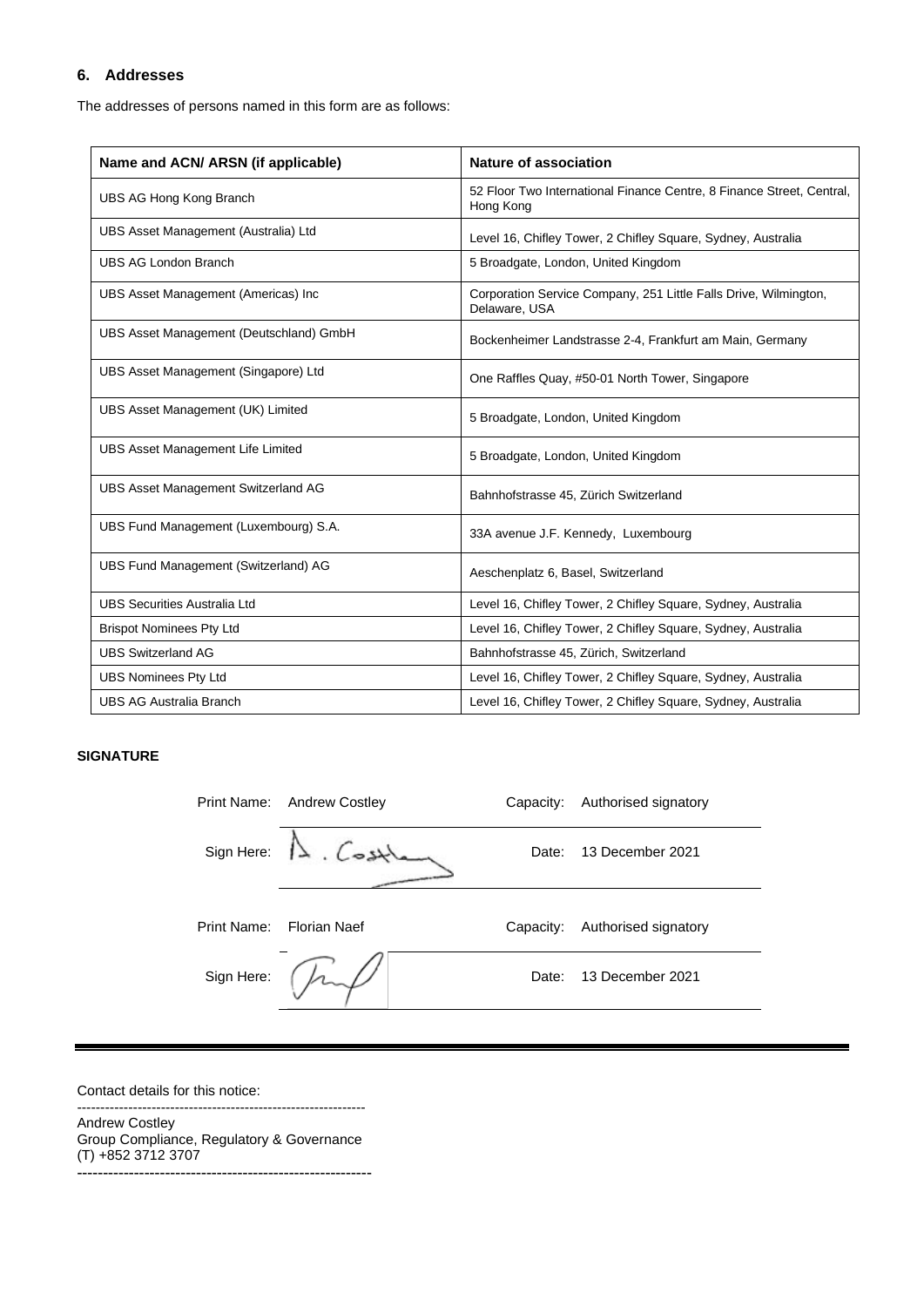### **Appendix A**

| <b>Holder of relevant</b><br>interest                   | <b>UBS AG, Australia Branch</b>                                                                                                                                                                                                                                                                                       | <b>UBS Securities Australia Ltd</b>                                                                                                                                                                                                                                                                                                                     |
|---------------------------------------------------------|-----------------------------------------------------------------------------------------------------------------------------------------------------------------------------------------------------------------------------------------------------------------------------------------------------------------------|---------------------------------------------------------------------------------------------------------------------------------------------------------------------------------------------------------------------------------------------------------------------------------------------------------------------------------------------------------|
| Type of agreement                                       | Prime Brokerage Agreement                                                                                                                                                                                                                                                                                             | Securities Lending Agreement                                                                                                                                                                                                                                                                                                                            |
| Parties to agreement                                    | (i) UBS AG, Australia Branch ("UBS AG")<br>(ii) Client (Please refer to Appendix A-1.)                                                                                                                                                                                                                                | (i) UBS AG, Australia Branch ("UBS AG")/ UBS Securities<br>Australia Limited<br>(ii) Client (Please refer to Appendix A-1.)                                                                                                                                                                                                                             |
| <b>Transfer date</b>                                    | Please refer to Appendix A-1.                                                                                                                                                                                                                                                                                         | Please refer to Appendix A-1.                                                                                                                                                                                                                                                                                                                           |
| Holder of voting rights                                 | <b>UBS AG</b>                                                                                                                                                                                                                                                                                                         | UBS AG/ UBS Securities Australia Limited                                                                                                                                                                                                                                                                                                                |
| Are there any<br>restrictions on voting<br>rights?      | Please refer to the details below.                                                                                                                                                                                                                                                                                    | Please refer to the details below.                                                                                                                                                                                                                                                                                                                      |
| If yes, detail                                          | Since all right and title in the securities passes to the<br>transferee (i.e. UBS AG), the transferee has the right<br>to vote. However, in certain circumstances, the<br>transferee may seek to arrange for voting rights to be<br>exercised in accordance with the instructions of the<br>transferor (i.e. Client). | Since all right and title in the securities passes to the<br>transferee (i.e. UBS AG/ UBS Securities Australia Limited),<br>the transferee has the right to vote. However, in certain<br>circumstances, the transferee may seek to arrange for<br>voting rights to be exercised in accordance with the<br>instructions of the transferor (i.e. Client). |
| Scheduled return date<br>(if any)                       | None, subject to the terms of the relevant loan.                                                                                                                                                                                                                                                                      | None, subject to the terms of the relevant loan.                                                                                                                                                                                                                                                                                                        |
| Does the borrower<br>have the right to return<br>early? | Yes.                                                                                                                                                                                                                                                                                                                  | Yes.                                                                                                                                                                                                                                                                                                                                                    |
| If yes, detail                                          | The borrower (i.e. UBS AG) has the right to return at<br>its discretion.                                                                                                                                                                                                                                              | The borrower (i.e. UBS AG/ UBS Securities Australia<br>Limited) has the right to return at its discretion.                                                                                                                                                                                                                                              |
| Does the lender have<br>the right to recall<br>early?   | Yes.                                                                                                                                                                                                                                                                                                                  | Yes.                                                                                                                                                                                                                                                                                                                                                    |
| If yes, detail                                          | The lender (i.e. Client) can recall at its request<br>subject to compliance with margin requirements and<br>the terms of the relevant loan.                                                                                                                                                                           | The lender (i.e. Client) can recall at its request subject to<br>compliance with margin requirements and the terms of the<br>relevant loan.                                                                                                                                                                                                             |
| Will the securities be<br>returned on<br>settlement?    | Yes.                                                                                                                                                                                                                                                                                                                  | Yes.                                                                                                                                                                                                                                                                                                                                                    |
| If yes, detail any<br>exceptions                        | None.                                                                                                                                                                                                                                                                                                                 | None.                                                                                                                                                                                                                                                                                                                                                   |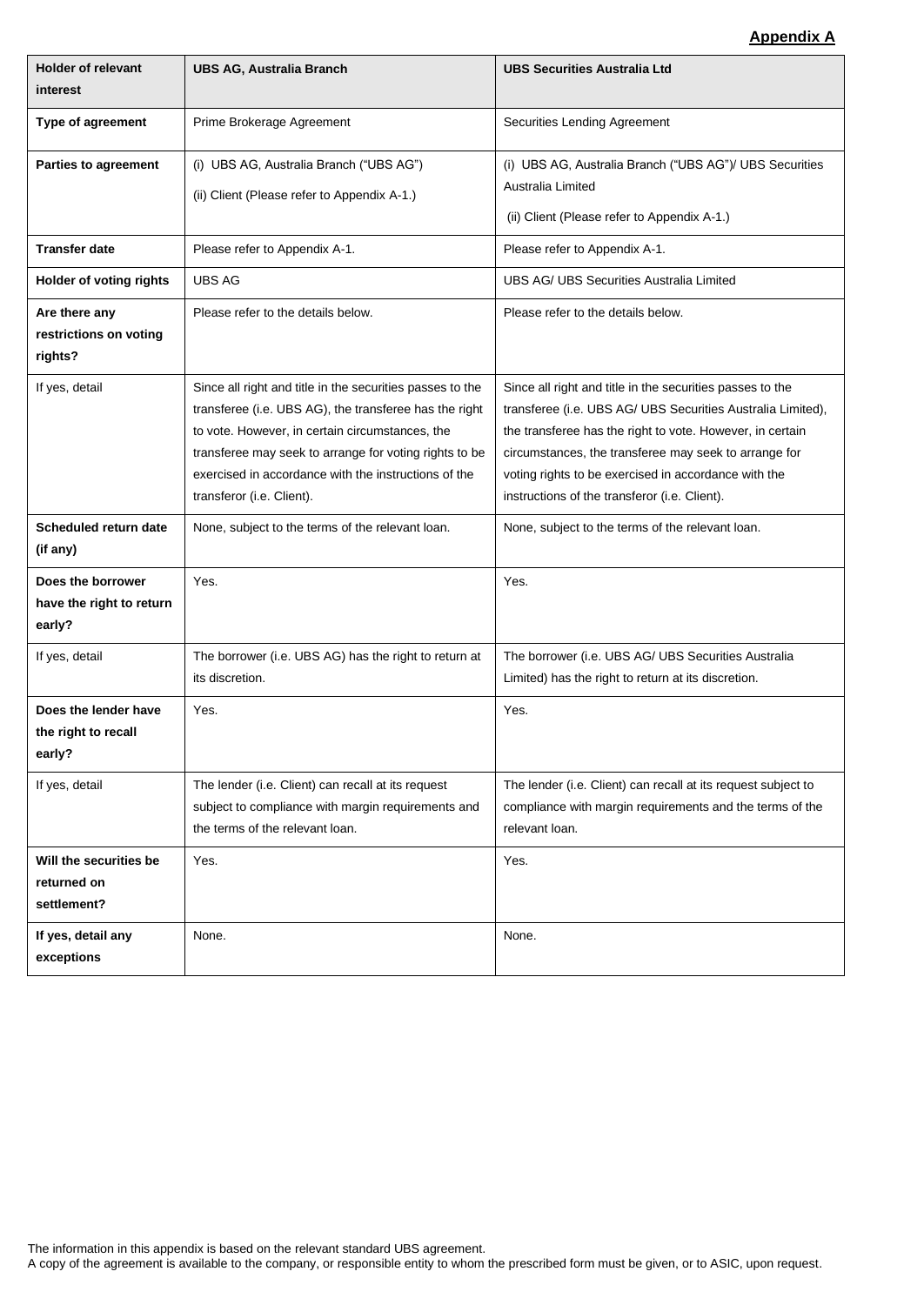#### **Securities Lending Agreement - UBS AG, Australia Branch/ UBS Securities Australia Limited**

| <b>Parties to agreement</b>        | <b>Transfer date</b> |                  |
|------------------------------------|----------------------|------------------|
| JP Morgan Securities Australia Ltd |                      | 26 October 2021  |
|                                    | (ii)                 | 02 November 2021 |

#### **Prime Brokerage Agreement - UBS AG, Australia Branch**

| <b>Parties to agreement</b>                                                      | <b>Transfer date</b>    |
|----------------------------------------------------------------------------------|-------------------------|
| Perpetual Investment Management Limited in its capacity as responsible entity of | (i)                     |
| Perpetual's Wholesale Geared Australian Fund                                     | 1 September 2021        |
| Bennelong Long Short Equity Management Pty Limited as IM for Absolute Equity     | (i)                     |
| Performance Fund Limited                                                         | 1 September 2021        |
| Tribeca Global Natural Resources Limited                                         | (i)<br>1 September 2021 |
| The Trust Company (RE Services) Limited as responsible entity for Wheelhouse     | (i)                     |
| Australian Enhanced Income Fund                                                  | 1 September 2021        |
| Perpetual Corporate Trust Limited as trustee for Wheelhouse Australian Enhanced  | (i)                     |
| Income Trust                                                                     | 1 September 2021        |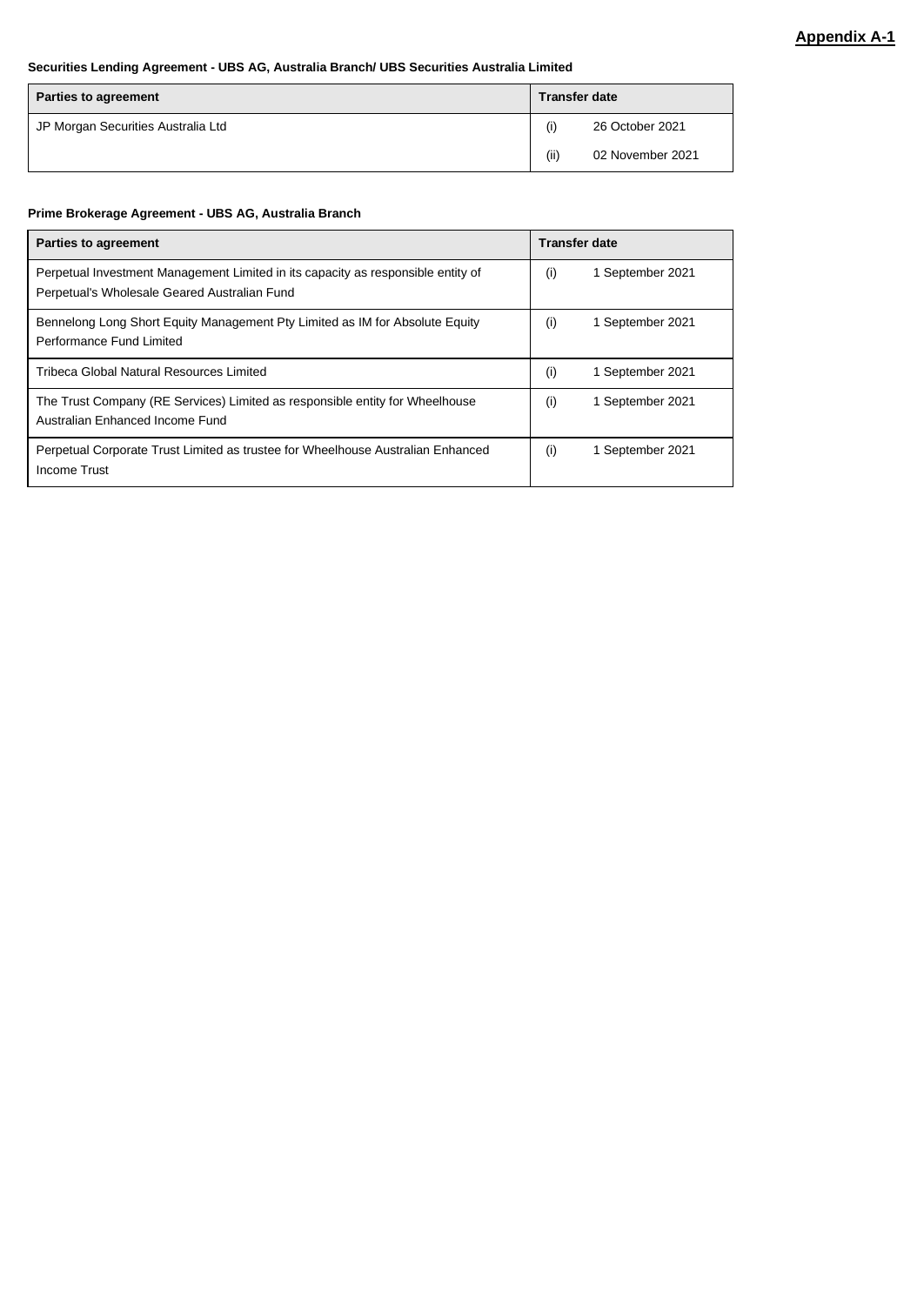| Date of     | Person whose relevant interest      | <b>Nature of Change</b>           | <b>Consideration given in</b> | <b>Number of securities</b> | OSH - Appendix B<br>Class |
|-------------|-------------------------------------|-----------------------------------|-------------------------------|-----------------------------|---------------------------|
| chang       | :hangec                             |                                   | relation to change            |                             |                           |
| $08-Cct-21$ | JBS Securities Australia Ltd        | Sel                               | 23                            |                             | (5) Ordinary              |
| 08-Oct-21   | UBS Securities Australia Ltd        | Sell                              | 32                            |                             | (7) Ordinary              |
| 08-Oct-21   | JBS Securities Australia Ltd        | Sell                              | 194                           | (43)                        | Ordinary                  |
| 08-Oct-21   | JBS Securities Australia Ltd        | Sell                              | 45                            |                             | (10) Ordinary             |
| 08-Oct-21   | UBS Securities Australia Ltd        | Sell                              | 9                             |                             | (2) Ordinary              |
| 08-Oct-21   | JBS Securities Australia Ltd        | sell                              | 63                            | (14)                        | Ordinary                  |
| 08-Oct-21   | JBS Securities Australia Ltd        | sell                              | 365                           | (81)                        | Ordinary                  |
| 08-Oct-21   | JBS Securities Australia Ltd        | iell                              | 338                           | (75)                        | Ordinary                  |
| 08-Oct-21   | JBS Securities Australia Ltd        | Sell                              | 108                           | (24)                        | Ordinary                  |
| 08-Oct-21   | JBS Securities Australia Ltd        | Sell                              | 325                           | (72)                        | Ordinary                  |
| 08-Oct-21   | JBS Securities Australia Ltd        | Sell                              | 311                           | (69)                        | Ordinary                  |
| 08-Oct-21   | JBS Securities Australia Ltd        | Sell                              | 338                           | (75)                        | Ordinary                  |
| 08-Oct-21   | JBS Securities Australia Ltd        | Sell                              | 374                           |                             | (83) Ordinary             |
| 08-Oct-21   | JBS Securities Australia Ltd        | Sell                              | 316                           | (70)                        | Ordinary                  |
| 08-Oct-21   | JBS Securities Australia Ltd        | Sell                              | 361                           | (80)                        | Ordinary                  |
| 08-Oct-21   | JBS Securities Australia Ltd        | Sell                              | 352                           | (78)                        | Ordinary                  |
| 08-Oct-21   | JBS Securities Australia Ltd        | Sell                              | 244                           | (54)                        | Ordinary                  |
| 08-Oct-21   | JBS Securities Australia Ltd        | Sell                              | 338                           | (75)                        | Ordinary                  |
| 08-Oct-21   | JBS Securities Australia Ltd        | Sell                              | 90                            | (20)                        | Ordinary                  |
| 08-Oct-21   | UBS Securities Australia Ltd        | Sell                              | ς                             |                             | (1) Ordinary              |
| 08-Oct-21   | JBS Securities Australia Ltd        | Sell                              | 59,355                        | (13, 161)                   | Ordinan                   |
| 08-Oct-21   | JBS Securities Australia Ltd        | Sell                              | 89,594                        | (19, 866)                   | Ordinary                  |
| 08-Oct-21   | JBS Securities Australia Ltd        | sell                              | 35.493                        | (7.870)                     | Ordinary                  |
| 08-Oct-21   | JBS Securities Australia Ltd        | sell                              | 11,045                        | (2, 449)                    | Ordinary                  |
| 08-Oct-21   | JBS Securities Australia Ltd        | Sell                              | 136.628                       | (30.295)                    | Ordinary                  |
| 08-Oct-21   | JBS Securities Australia Ltd        | Buy                               | 180,923                       | 40,116                      | Ordinary                  |
| 08-Oct-21   | JBS Securities Australia Ltd        | Buy                               | 6,269,075                     | 1,450,000                   | Ordinary                  |
| 08-Oct-21   | UBS Securities Australia Ltd        | Buy                               | 239,148                       |                             | 53,025 Ordinary           |
| 08-Oct-21   | JBS Securities Australia Ltd        | Sell                              | 10,456                        | (2, 330)                    | Ordinary                  |
| 08-Oct-21   | JBS Securities Australia Ltd        | Buy                               | 1,749,608                     | 389,607                     | Ordinary                  |
| 08-Oct-21   | JBS Securities Australia Ltd        | Sell                              | 1,901,202                     | (422, 602)                  | Ordinary                  |
| 08-Oct-21   | JBS Securities Australia Ltd        | Sell                              | 21,619                        | (4, 801)                    | Ordinary                  |
| 08-Oct-21   | JBS Securities Australia Ltd        | Buy                               | 8.145                         | 1,818                       | Ordinary                  |
| 08-Oct-21   | JBS Securities Australia Ltd        | Buy                               | 602,469                       | 133,784                     | Ordinary                  |
| 08-Oct-21   | JBS Securities Australia Ltd        | Sell                              | 503,883                       | (112, 101)                  | Ordinary                  |
| 08-Oct-21   | JBS Securities Australia Ltd        | Sell                              | 38,407                        | (8, 520)                    | Ordinary                  |
| 08-Oct-21   | JBS Securities Australia Ltd        | Buy                               | 4,118,274                     | 915,355                     | Ordinary                  |
| 08-Oct-21   | JBS Securities Australia Ltd        | Sell                              | 4,499,998                     | (1,000,511)                 | Ordinary                  |
| 08-Oct-21   | JBS Securities Australia Ltd        | Sell                              | 90,894                        | (20, 210)                   | Ordinary                  |
| 08-Oct-21   | JBS Securities Australia Ltd        | Sell                              | 668.849                       | (148, 868)                  | Ordinary                  |
| 08-Oct-21   | JBS Securities Australia Ltd        | Sell                              | 32,391                        | (7, 182)                    | Ordinary                  |
| 08-Oct-21   | JBS Securities Australia Ltd        | Buy                               | 662,656                       | 146,797                     | Ordinary                  |
| 08-Oct-21   | JBS Securities Australia Ltd        | Sell                              | 251,951                       |                             | (56,034) Ordinary         |
| 08-Oct-21   | JBS Securities Australia Ltd        | Sell                              | 1,244                         | (276)                       | Ordinary                  |
| 08-Oct-21   | JBS Securities Australia Ltd        | Buy                               | 4.003                         | 889                         | Ordinary                  |
| 08-Oct-21   | JBS Securities Australia Ltd        | Sell                              | 5,789                         | (1, 286)                    | Ordinary                  |
| 08-Oct-21   | <b>JBS Securities Australia Ltd</b> | Buy                               | 126.236                       | 28.070                      | Ordinan                   |
| 08-Oct-21   | JBS Securities Australia Ltd        | Buy                               | 176.914                       | 39.329                      | Ordinan                   |
| 08-Oct-21   | JBS Securities Australia Ltd        | Buy                               | 112,110                       | 24,863                      | Ordinary                  |
| 08-Oct-21   | JBS Securities Australia Ltd        | Buy                               | 119,594                       | 26,660                      | Ordinary                  |
| 08-Oct-21   | JBS Securities Australia Ltd        | Buy                               | 5,806,947                     | 1,288,600                   | Ordinary                  |
| 08-Oct-21   | JBS Securities Australia Ltd        | sell                              | 108,187                       | (24, 130)                   | Ordinary                  |
| 08-Oct-21   | JBS Securities Australia Ltd        | iell                              | 45.274                        | (10.098)                    | Ordinary                  |
| 08-Oct-21   | JBS Securities Australia Ltd        | sell                              | 1,015,298                     | (226, 452)                  | Ordinary                  |
| 08-Oct-21   | JBS Securities Australia Ltd        | Sell                              | 70,167                        | (15, 558)                   | Ordinary                  |
| 08-Oct-21   | JBS Securities Australia Ltd        | Buy                               |                               | 1                           | Ordinary                  |
| 08-Oct-21   | JBS Securities Australia Ltd        | Buy                               | 89,596                        |                             | 19,866 Ordinary           |
| 08-Oct-21   | UBS Securities Australia Ltd        | Buy                               | 59,356                        |                             | 13,161 Ordinary           |
| 08-Oct-21   | JBS Securities Australia Ltd        | Buy                               |                               |                             | 1 Ordinary                |
| 08-Oct-21   | JBS Securities Australia Ltd        | Buy                               |                               | $\mathbf{1}$                | Ordinary                  |
| 08-Oct-21   | <b>JBS Securities Australia Ltd</b> | Buy                               | 58.211                        |                             | 12.907 Ordinary           |
| 08-Oct-21   | JBS Securities Australia Ltd        | Sell                              | 45                            |                             | (10) Ordinary             |
| 08-Oct-21   | JBS Securities Australia Ltd        | Sell                              |                               | (1)                         | Ordinary                  |
| 08-Oct-21   | JBS Securities Australia Ltd        | Sell                              |                               | (1)                         | Ordinary                  |
| 08-Oct-21   | JBS Securities Australia Ltd        | Sell                              | 1 4 4 3                       | (320)                       | Ordinary                  |
| 08-Oct-21   | UBS Securities Australia Ltd        | Sell                              | 5,516                         |                             | (1,223) Ordinary          |
| 08-Oct-21   | JBS Securities Australia Ltd        | sell                              | 180,923                       | (40, 116)                   | Ordinary                  |
| 08-Oct-21   | JBS Securities Australia Ltd        | Sell                              |                               | (1)                         | Ordinary                  |
| 08-Oct-21   | UBS AG, Australia Branch            | Return of Rehypothecated position | N/A                           |                             | (3,146) Ordinary          |
|             |                                     |                                   |                               |                             |                           |

| 08-Oct-21   | UBS AG, Australia Branch     | Return of Rehypothecated position N/A |            | (1,403,607) | Ordinary         |
|-------------|------------------------------|---------------------------------------|------------|-------------|------------------|
| 08-Oct-21   | UBS AG, Australia Branch     | Return of Rehypothecated position     | N/A        | (308, 821)  | Ordinary         |
| 11-Oct-21   | UBS Securities Australia Ltd | Buy                                   | 5.534      | 1.203       | Ordinary         |
| $11-Oct-21$ | UBS Securities Australia Ltd | Buy                                   | 22,683     | 4.931       | Ordinary         |
|             |                              |                                       |            |             |                  |
| 11-Oct-21   | UBS Securities Australia Ltd | Sell                                  | 13,767     | (3,010)     | Ordinary         |
| 11-Oct-21   | UBS Securities Australia Ltd | Sell                                  | 1,335,000  | (291, 332)  | Ordinary         |
| 11-Oct-21   | UBS Securities Australia Ltd | Buy                                   | 1.490.999  | 325.212     | Ordinary         |
| 11-Oct-21   | JBS Securities Australia Ltd | Sell                                  | 103,969    | (22, 730)   | Ordinary         |
| 11-Oct-21   | JBS Securities Australia Ltd | Buy                                   | 72.828     | 15,936      | Ordinary         |
| 11-Oct-21   |                              | Sell                                  | 249.208    | (54.424)    | Ordinary         |
|             | JBS Securities Australia Ltd |                                       |            |             |                  |
| 11-Oct-21   | JBS Securities Australia Ltd | Buy                                   | 566,875    | 123,384     | Ordinary         |
| 11-Oct-21   | UBS Securities Australia Ltd | Sell                                  | 340,191    | (74, 148)   | Ordinary         |
| 11-Oct-21   | UBS Securities Australia Ltd | Sell                                  | 2,713,860  | (591, 474)  | Ordinary         |
| 11-Oct-21   | UBS Securities Australia Ltd | Buy                                   | 2.823.451  | 615,936     | Ordinary         |
| 11-Oct-21   | JBS Securities Australia Ltd | Buy                                   | 3,301,942  | 719,017     | Ordinary         |
|             |                              |                                       |            |             |                  |
| 11-Oct-21   | JBS Securities Australia Ltd | Buy                                   | 29,648     | 6,492       | Ordinary         |
| 11-Oct-21   | JBS Securities Australia Ltd | Sell                                  | 668,173    | (145, 762)  | Ordinary         |
| 11-Oct-21   | UBS Securities Australia Ltd | Buy                                   | 158,869    | 34,759      | Ordinary         |
| 11-Oct-21   | UBS Securities Australia Ltd | Sell                                  | 124,859    | (27, 282)   | Ordinary         |
| 11-Oct-21   | UBS Securities Australia Ltd |                                       | 355,173    | (77, 106)   | Ordinary         |
|             |                              | Sell                                  |            |             |                  |
| 11-Oct-21   | JBS Securities Australia Ltd | Buv                                   | 2.017      | 438         | Ordinary         |
| $11-Oct-21$ | UBS Securities Australia Ltd | Sell                                  | 1,215      | (264)       | Ordinary         |
| 11-Oct-21   | JBS Securities Australia Ltd | Buy                                   | 31,048     | 6,803       | Ordinary         |
| $11-Oct-21$ | UBS Securities Australia Ltd | Buy                                   | 2.245      | 492         | Ordinary         |
| $11-Oct-21$ | UBS Securities Australia Ltd | Buy                                   | 1.050      | 228         | Ordinary         |
|             |                              |                                       |            |             |                  |
| 11-Oct-21   | UBS Securities Australia Ltd | Sell                                  | 5          | (1)         | Ordinary         |
| 11-Oct-21   | UBS Securities Australia Ltd | Sell                                  | q          | (2)         | Ordinary         |
| 11-Oct-21   | UBS Securities Australia Ltd | Sell                                  | 74         | (16)        | Ordinary         |
| 11-Oct-21   | UBS Securities Australia Ltd | Sell                                  | 188,407    | (40, 958)   | Ordinary         |
| 11-Oct-21   | UBS Securities Australia Ltd | Sell                                  | 456,646    | (99, 271)   | Ordinary         |
|             |                              |                                       |            |             |                  |
| 11-Oct-21   | UBS Securities Australia Ltd | Sell                                  | 396        | (86)        | Ordinary         |
| 11-Oct-21   | UBS Securities Australia Ltd | Sell                                  | 635        | (138)       | Ordinary         |
| 11-Oct-21   | JBS Securities Australia Ltd | Sell                                  | 984        | (214)       | Ordinary         |
| 11-Oct-21   | JBS Securities Australia Ltd | Sell                                  | 6.652      | (1.446)     | Ordinary         |
| 11-Oct-21   | JBS Securities Australia Ltd | Sell                                  | 25,052     | (5, 446)    | Ordinary         |
|             |                              |                                       |            |             |                  |
| 11-Oct-21   | JBS Securities Australia Ltd | Sell                                  | 75,362     | (16, 383)   | Ordinary         |
| 11-Oct-21   | UBS Securities Australia Ltd | Sell                                  | 113,045    | (24, 575)   | Ordinary         |
| 11-Oct-21   | UBS Securities Australia Ltd | Sell                                  | 39,634     | (8,616)     | Ordinary         |
| 11-Oct-21   | UBS Securities Australia Ltd | Sell                                  | 52,311     | (11, 372)   | Ordinary         |
| 11-Oct-21   | JBS Securities Australia Ltd | Sell                                  | 52,730     | (11, 463)   | Ordinary         |
|             |                              |                                       |            |             |                  |
| 11-Oct-21   | JBS Securities Australia Ltd | Sell                                  | 121,587    | (26, 432)   | Ordinary         |
| 11-Oct-21   | JBS AG, Australia Branch     | Return of Rehypothecated position     | <b>N/A</b> | (25, 143)   | Ordinary         |
| 11-Oct-21   | UBS AG, Australia Branch     | Return of Rehypothecated position     | N/A        | (13)        | Ordinary         |
| 11-Oct-21   | UBS AG, Australia Branch     | Return of Rehypothecated position     | N/A        | (133, 562)  | Ordinary         |
| 11-Oct-21   | UBS AG, Australia Branch     | Return of Rehypothecated position     | N/A        | (27, 144)   | Ordinary         |
|             |                              |                                       |            |             |                  |
| 11-Oct-21   | JBS AG, Australia Branch     | Return of Rehypothecated position     | N/A        | (24, 737)   | Ordinary         |
| 11-Oct-21   | UBS AG, Australia Branch     | Return of Rehypothecated position     | <b>N/A</b> | (2, 503)    | Ordinary         |
| $11-Oct-21$ | UBS AG, Australia Branch     | Return of Rehypothecated position     | <b>N/A</b> | (24, 504)   | Ordinary         |
| 11-Oct-21   | UBS AG, Australia Branch     | Return of Rehypothecated position N/A |            | (29, 373)   | Ordinary         |
| 12-Oct-21   | UBS Securities Australia Ltd | Sell                                  | 4,761      | (1,018)     | Ordinary         |
| 12-Oct-21   | UBS Securities Australia Ltd | Sell                                  | 4,223,594  | (916,002)   | Ordinary         |
|             |                              |                                       |            |             |                  |
| 12-Oct-21   | UBS Securities Australia Ltd | Buy                                   | 2.411.943  | 522,484     | Ordinary         |
| 12-Oct-21   | UBS Securities Australia Ltd | Sell                                  | 65.274     | (14.211)    | Ordinary         |
| 12-Oct-21   | UBS Securities Australia Ltd | Sell                                  | 741,171    | (161, 697)  | Ordinary         |
| 12-Oct-21   | UBS Securities Australia Ltd | Sell                                  | 110,643    | (23, 790)   | Ordinary         |
| 12-Oct-21   | UBS Securities Australia Ltd | Buy                                   | 100,437    | 21,837      | Ordinary         |
|             |                              |                                       |            |             |                  |
| 12-Oct-21   | UBS Securities Australia Ltd | Sell                                  | 84.277     | (18.314)    | Ordinary         |
| 12-Oct-21   | JBS Securities Australia Ltd | Buy                                   | 586,410    | 127,811     | Ordinary         |
| 12-Oct-21   | JBS Securities Australia Ltd | Sell                                  | 540,888    | (116, 709)  | Ordinary         |
| 12-Oct-21   | UBS Securities Australia Ltd | Sell                                  | 7,562,032  | (1,643,277) | Ordinary         |
| 12-Oct-21   | UBS Securities Australia Ltd | Buy                                   | 9,647,116  | 2,098,294   | Ordinary         |
| 12-Oct-21   | UBS Securities Australia Ltd | Sell                                  | 593,219    | (128, 955)  |                  |
|             |                              |                                       |            |             | Ordinary         |
| 12-Oct-21   | UBS Securities Australia Ltd | Buy                                   | 3,312,655  | 719,017     | Ordinary         |
| 12-Oct-21   | UBS Securities Australia Ltd | Sell                                  | 94,537     | (20, 643)   | Ordinary         |
| 12-Oct-21   | JBS Securities Australia Ltd | Sell                                  | 83,216     | (18, 185)   | Ordinary         |
| 12-Oct-21   | JBS Securities Australia Ltd | Sell                                  | 511,630    | (110, 334)  | Ordinary         |
|             |                              |                                       |            |             |                  |
| 12-Oct-21   | UBS Securities Australia Ltd | Buy                                   | 2,061,978  | 448,149     | Ordinary         |
| 12-Oct-21   | UBS Securities Australia Ltd | Sell                                  | 2,369      | (517)       | Ordinary         |
| 12-Oct-21   | UBS Securities Australia Ltd | Buy                                   | 16,548     | 3,611       | Ordinary         |
| 12-Oct-21   | UBS Securities Australia Ltd | Sell                                  | 341,661    | (74, 334)   | Ordinary         |
| 12-Oct-21   | UBS Securities Australia Ltd | Buy                                   | 340.249    | 74.334      | Ordinary         |
|             |                              | Sell                                  |            |             |                  |
| 12-Oct-21   | UBS Securities Australia Ltd |                                       | 10,272     |             | (2,245) Ordinary |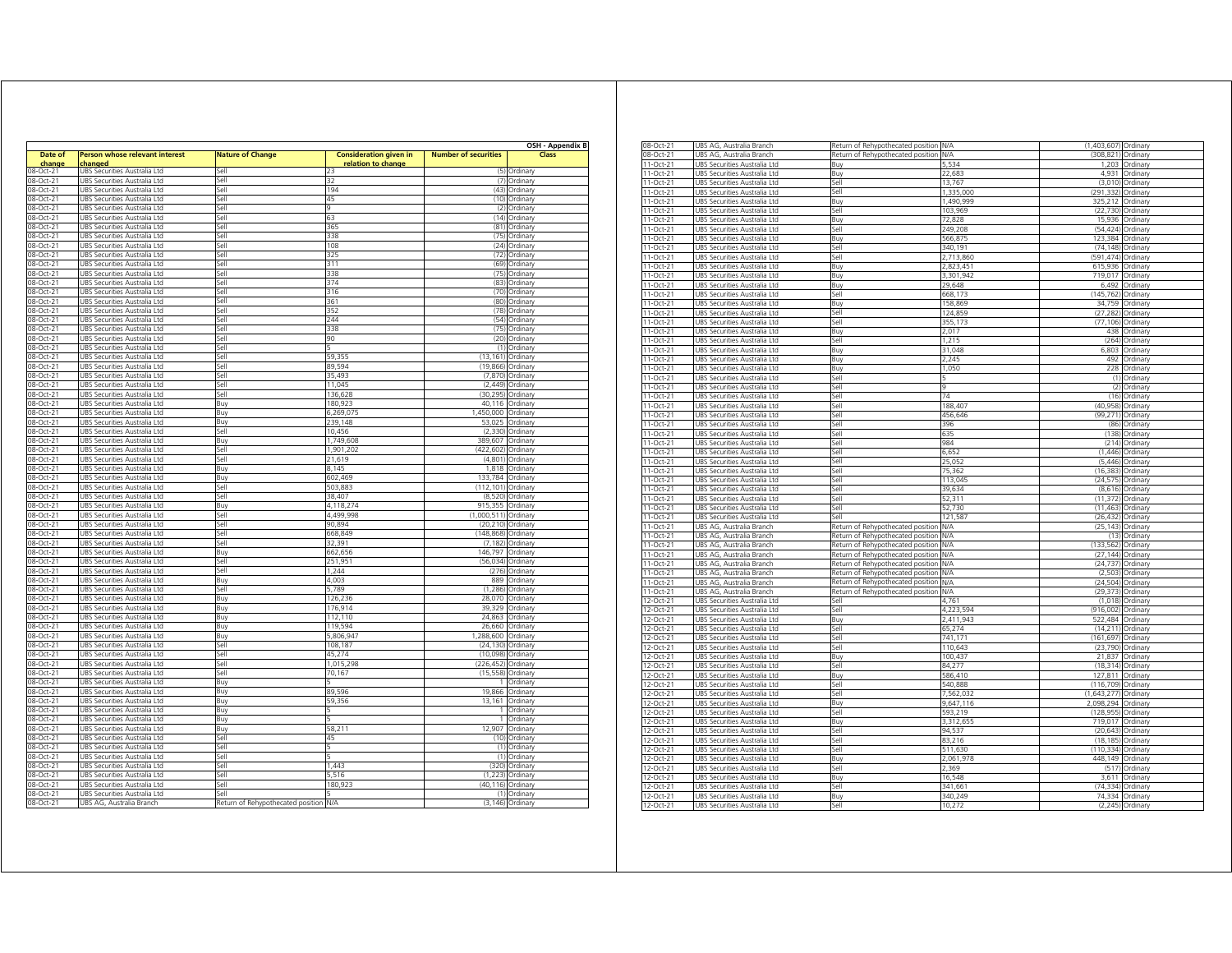| 12-Oct-21              |                                     | Sell                              |           |             | (1,985) Ordinary |
|------------------------|-------------------------------------|-----------------------------------|-----------|-------------|------------------|
|                        | JBS Securities Australia Ltd        |                                   | 9,070     |             |                  |
| 12-Oct-21              | JBS Securities Australia Ltd        | Sell                              | 8.651     | (1.890)     | Ordinary         |
| 12-Oct-21              | UBS Securities Australia Ltd        | Sell                              | 74,284    | (16, 233)   | Ordinary         |
| 12-Oct-21              | UBS Securities Australia Ltd        | Sell                              | 2,082,783 | (455, 094)  | Ordinary         |
| 12-Oct-21              | UBS Securities Australia Ltd        | Sell                              | 3,372     | (733)       | Ordinary         |
| 12-Oct-21              | UBS Securities Australia Ltd        | sell                              | 51        | (11)        | Ordinary         |
| 12-Oct-21              | JBS Securities Australia Ltd        | iell                              | 19        | (4)         | Ordinary         |
| 12-Oct-21              | JBS Securities Australia Ltd        | Sell                              | 28        | (6)         | Ordinary         |
| 12-Oct-21              | JBS Securities Australia Ltd        | iell.                             | 4,572     | (994)       | Ordinary         |
| 12-Oct-21              | UBS AG, Australia Branch            | Return of Rehypothecated position | N/A       | (1,463,951) | Ordinary         |
| 12-Oct-21              | JBS AG, Australia Branch            | Return of Rehypothecated position | N/A       | (76, 707)   | Ordinary         |
| 13-Oct-21              | JBS Securities Australia Ltd        | iell                              | 14        | (3)         | Ordinary         |
| 13-Oct-21              | JBS Securities Australia Ltd        | sell                              | 27        | (6)         | Ordinary         |
| 13-Oct-21              | JBS Securities Australia Ltd        | sell                              | 9,140     | (2,000)     | Ordinary         |
| 13-Oct-21              | JBS Securities Australia Ltd        | Sell                              | 20,090    | (4,396)     | Ordinary         |
| 13-Oct-21              | JBS Securities Australia Ltd        | Sell                              | 23,536    | (5, 150)    | Ordinary         |
| 13-Oct-21              | JBS Securities Australia Ltd        | <b>Sell</b>                       | 132,960   | (29.094)    | Ordinary         |
| 13-Oct-21              | JBS Securities Australia Ltd        | Sell                              | 3,322     | (727)       | Ordinary         |
| 13-Oct-21              | UBS Securities Australia Ltd        | Sell                              | 825,336   | (180,000)   | Ordinary         |
| 13-Oct-21              | JBS Securities Australia Ltd        | Sell                              | 3,301     | (722)       | Ordinary         |
| 13-Oct-21              | UBS Securities Australia Ltd        | Sell                              | 1,016,502 | (221, 465)  | Ordinary         |
| 13-Oct-21              | UBS Securities Australia Ltd        | Sell                              | 388,856   | (84, 659)   | Ordinary         |
| 13-Oct-21              | UBS Securities Australia Ltd        | Buy                               | 1,231,087 | 268,240     | Ordinary         |
| 13-Oct-21              | UBS Securities Australia Ltd        | Sell                              | 114,900   | (25,000)    | Ordinary         |
|                        |                                     |                                   |           |             |                  |
| 13-Oct-21              | UBS Securities Australia Ltd        | Buy                               | 92,386    | 20,150      | Ordinary         |
| 13-Oct-21              | UBS Securities Australia Ltd        | Sell                              | 115,927   | (25, 268)   | Ordinary         |
| 13-Oct-21              | UBS Securities Australia Ltd        | Sell                              | 178,050   | (38, 779)   | Ordinary         |
| 13-Oct-21              | UBS Securities Australia Ltd        | Buy                               | 305,806   | 66,729      | Ordinary         |
| 13-Oct-21              | UBS Securities Australia Ltd        | Buy                               | 4 192 15  | 915.338     | Ordinary         |
| 13-Oct-21              | JBS Securities Australia Ltd        | Sell                              | 4,363,633 | (952, 280)  | Ordinary         |
| 13-Oct-21              | JBS Securities Australia Ltd        | Sell                              | 703 380   | (153, 085)  | Ordinary         |
| 13-Oct-21              | <b>JBS Securities Australia Ltd</b> | Sell                              | 334.279   | (72.880)    | Ordinary         |
| 13-Oct-21              | <b>JBS Securities Australia Ltd</b> | Sell                              | 285.096   | (62, 084)   | Ordinary         |
| 13-Oct-21              | JBS Securities Australia Ltd        | Buy                               | 70.592    | 15,461      | Ordinary         |
| 13-Oct-21              | JBS Securities Australia Ltd        | Sell                              | 72.335    | (15.725)    | Ordinary         |
| 13-Oct-21              | <b>JBS Securities Australia Ltd</b> | Sell                              | 1.397     | (306)       | Ordinan          |
| 13-Oct-21              | JBS Securities Australia Ltd        | Buy                               | 11.124    | 2.430       | Ordinary         |
| 13-Oct-21              | JBS Securities Australia Ltd        | Buy                               | 184,016   | 40,000      | Ordinary         |
| 13-Oct-21              | UBS Securities Australia Ltd        | Sell                              | 182,784   | (40,000)    | Ordinary         |
| 13-Oct-21              | UBS Securities Australia Ltd        | Sell                              | 3993      | (871)       | Ordinary         |
|                        |                                     |                                   |           |             |                  |
| 13-Oct-21              | UBS Securities Australia Ltd        | Sell                              | 7,138     | (1, 557)    | Ordinary         |
| 13-Oct-21              | UBS Securities Australia Ltd        | Sell                              | 61,744    | (13, 511)   | Ordinary         |
| 13-Oct-21              | UBS Securities Australia Ltd        | sell                              | 412,064   | (89, 790)   | Ordinan          |
| 13-Oct-21              | JBS Securities Australia Ltd        | iell                              | 163,905   | (35, 734)   | Ordinary         |
| 13-Oct-21              | JBS Securities Australia Ltd        | iell                              | 61,851    | (13, 506)   | Ordinary         |
| 13-Oct-21              | JBS Securities Australia Ltd        | 3uv                               |           | 1           | Ordinary         |
| 13-Oct-21              | JBS Securities Australia Ltd        | lle,                              | 46        | (10)        | Ordinary         |
| 13-Oct-21              | JBS Securities Australia Ltd        | iell                              |           | (1)         | Ordinarv         |
| 13-Oct-21              | JBS Securities Australia Ltd        | Buy                               | 24.980    | 5.466       | Ordinary         |
| 13-Oct-21              | JBS Securities Australia Ltd        | Buv                               | 56,631    | 12.392      | Ordinary         |
| 13-Oct-21              | JBS AG, Australia Branch            | Rehypothecated position           | N/A       | 4,512       | Ordinary         |
| 13-Oct-21              | JBS AG, Australia Branch            | Rehypothecated position           | N/A       | 13          | Ordinary         |
| 13-Oct-21              | JBS AG, Australia Branch            | Rehypothecated position           | N/A       | 65,077      | Ordinary         |
| 13-Oct-21              | JBS AG London Branch                | Buy                               | 28,320    | 6,197       | Ordinary         |
| 13-Oct-21              | <b>JBS Asset Management</b>         | Transfer-Out                      | ΝA        | (29, 632)   | Ordinary         |
| 14-Oct-21              |                                     |                                   | 1.805     | 398         |                  |
|                        | UBS Securities Australia Ltd        | Buy                               |           | 745         | Ordinary         |
| 14-Oct-21              | UBS Securities Australia Ltd        | Buy                               | 3,380     |             | Ordinary         |
| 14-Oct-21              | UBS Securities Australia Ltd        | Buy                               | 34,422    | 7,588       | Ordinary         |
| 14-Oct-21              | UBS Securities Australia Ltd        | Buy                               | 6,256     | 1,379       | Ordinary         |
| 14-Oct-21              | UBS Securities Australia Ltd        | Buv                               | 10,992    | 2,423       | Ordinary         |
| 14-Oct-21              | UBS Securities Australia Ltd        | Buy                               | 42,596    | 9,390       | Ordinary         |
| 14-Oct-21              | UBS Securities Australia Ltd        | Buy                               | 50,131    | 11,051      | Ordinary         |
| 14-Oct-21              | UBS Securities Australia Ltd        | Buy                               | 11,223    | 2,474       | Ordinary         |
| 14-Oct-21              | UBS Securities Australia Ltd        | Buy                               | 32,013    | 7,057       | Ordinary         |
| 14-Oct-21              | UBS Securities Australia Ltd        | Buy                               | 6,723     | 1,482       | Ordinary         |
| 14-Oct-21              | UBS Securities Australia Ltd        | Buv                               | 25.975    | 5,726       | Ordinary         |
| 14-Oct-21              | JBS Securities Australia Ltd        | Buy                               | 7,521     | 1,658       | Ordinary         |
| 14-Oct-21              | JBS Securities Australia Ltd        | Buy                               | 24,632    | 5,430       | Ordinan          |
| 14-Oct-21              | <b>JBS Securities Australia Ltd</b> | Buv                               | 31.001    | 6.834       | Ordinan          |
| 14-Oct-21              | JBS Securities Australia Ltd        | Buy                               | 41.630    | 9.177       | Ordinary         |
|                        | JBS Securities Australia Ltd        | Buy                               | 26,007    | 5,733       | Ordinary         |
|                        |                                     |                                   |           |             |                  |
| 14-Oct-21<br>14-Oct-21 | UBS Securities Australia Ltd        | Buy                               | 27,109    | 5,976       | Ordinary         |

| 14-Oct-21 | JBS Securities Australia Ltd | Buy   | 7,617     |               | 1,679 Ordinary |
|-----------|------------------------------|-------|-----------|---------------|----------------|
| 14-Oct-21 | UBS Securities Australia Ltd | Buy   | 1,864     | 411           | Ordinary       |
| 14-Oct-21 | UBS Securities Australia Ltd | Buy   | 3,838     | 846           | Ordinary       |
| 14-Oct-21 | UBS Securities Australia Ltd | Buy   | 20,305    | 4,476         | Ordinary       |
| 14-Oct-21 | UBS Securities Australia Ltd | Buy   | 23,766    | 5,239         | Ordinary       |
| 14-Oct-21 | UBS Securities Australia Ltd | Buy   | 6.936     | 1,529         | Ordinary       |
| 14-Oct-21 | UBS Securities Australia Ltd |       | 24,274    | 5,351         | Ordinary       |
|           |                              | Buy   |           |               |                |
| 14-Oct-21 | UBS Securities Australia Ltd | Buy   | 7,068     | 1.558         | Ordinary       |
| 14-Oct-21 | UBS Securities Australia Ltd | Buy   | 25,086    | 5,530         | Ordinary       |
| 14-Oct-21 | UBS Securities Australia Ltd | Buy   | 21,443    | 4,727         | Ordinary       |
| 14-Oct-21 | UBS Securities Australia Ltd | Buy   | 5,956     | 1,313         | Ordinary       |
| 14-Oct-21 | UBS Securities Australia Ltd | Buy   | 5,729     | 1,263         | Ordinary       |
| 14-Oct-21 | UBS Securities Australia Ltd | Buy   | 20,908    | 4.609         | Ordinary       |
| 14-Oct-21 | UBS Securities Australia Ltd | Buy   | 7,703     | 1,698         | Ordinary       |
| 14-Oct-21 | UBS Securities Australia Ltd | Buy   | 25,267    | 5,570         | Ordinary       |
| 14-Oct-21 | UBS Securities Australia Ltd | Buy   | 8,515     | 1,877         | Ordinary       |
| 14-Oct-21 | UBS Securities Australia Ltd | Buy   | 26,692    | 5,884         | Ordinary       |
| 14-Oct-21 | UBS Securities Australia Ltd |       | 7.943     | 1.751         | Ordinary       |
|           |                              | Buy   |           |               |                |
| 14-Oct-21 | UBS Securities Australia Ltd | Buy   | 25,966    | 5,724         | Ordinary       |
| 14-Oct-21 | UBS Securities Australia Ltd | Buy   | 8,469     | 1,867         | Ordinary       |
| 14-Oct-21 | UBS Securities Australia Ltd | Buy   | 27,100    | 5,974         | Ordinary       |
| 14-Oct-21 | UBS Securities Australia Ltd | Buy   | 6.455     | 1.423         | Ordinan        |
| 14-Oct-21 | UBS Securities Australia Ltd | Buy   | 24,514    | 5,404         | Ordinary       |
| 14-Oct-21 | UBS Securities Australia Ltd | Buy   | 7,004     | 1,544         | Ordinary       |
| 14-Oct-21 | JBS Securities Australia Ltd | Buy   | 26,724    | 5,891         | Ordinary       |
| 14-Oct-21 | JBS Securities Australia Ltd | Buy   | 6.296     | 1,388         | Ordinary       |
| 14-Oct-21 | UBS Securities Australia Ltd | Buy   | 24,401    | 5,379         | Ordinary       |
|           |                              |       |           |               |                |
| 14-Oct-21 | JBS Securities Australia Ltd | Buy   | 6,342     | 1,398         | Ordinary       |
| 14-Oct-21 | UBS Securities Australia Ltd | Buy   | 23,022    | 5,075         | Ordinary       |
| 14-Oct-21 | UBS Securities Australia Ltd | Buy   | 23.494    | 5,179         | Ordinary       |
| 14-Oct-21 | UBS Securities Australia Ltd | Buy   | 28,538    | 6,291         | Ordinary       |
| 14-Oct-21 | UBS Securities Australia Ltd | Buy   | 7,848     | 1,730         | Ordinary       |
| 14-Oct-21 | UBS Securities Australia Ltd | Buy   | 1,842     | 406           | Ordinary       |
| 14-Oct-21 | UBS Securities Australia Ltd | Buy   | 5.448     | 1.201         | Ordinary       |
| 14-Oct-21 | UBS Securities Australia Ltd | Buy   | 26.519    | 5.846         | Ordinary       |
| 14-Oct-21 | UBS Securities Australia Ltd | Buy   | 4,550     | 1,003         | Ordinary       |
| 14-Oct-21 | UBS Securities Australia Ltd | Buy   | 24,424    | 5,384         | Ordinary       |
| 14-Oct-21 | UBS Securities Australia Ltd | Buy   | 6.596     | 1.454         | Ordinary       |
|           |                              |       | 18,594    |               |                |
| 14-Oct-21 | UBS Securities Australia Ltd | Buy   |           | 4,099         | Ordinary       |
| 14-Oct-21 | JBS Securities Australia Ltd | Buy   | 5,362     | 1,182         | Ordinary       |
| 14-Oct-21 | JBS Securities Australia Ltd | Buy   | 29,935    | 6,599         | Ordinary       |
| 14-Oct-21 | UBS Securities Australia Ltd | Buy   | 5.108     | 1.126         | Ordinary       |
| 14-Oct-21 | UBS Securities Australia Ltd | Buy   | 28,679    | 6,322         | Ordinary       |
| 14-Oct-21 | UBS Securities Australia Ltd | Buy   | 32,335    | 7,128         | Ordinary       |
| 14-Oct-21 | UBS Securities Australia Ltd | Buy   | 23,403    | 5,159         | Ordinary       |
| 14-Oct-21 | UBS Securities Australia Ltd | Buy   | 5,843     | 1,288         | Ordinary       |
| 14-Oct-21 | UBS Securities Australia Ltd | Buv   | 5.865     | 1.293         | Ordinary       |
| 14-Oct-21 | JBS Securities Australia Ltd | Buy   | 17,111    | 3,772         | Ordinary       |
| 14-Oct-21 | JBS Securities Australia Ltd | Buy   | 26,932    | 5.937         | Ordinary       |
|           |                              |       |           |               |                |
| 14-Oct-21 | UBS Securities Australia Ltd | Buy   | 8,066     | 1,778         | Ordinary       |
| 14-Oct-21 | UBS Securities Australia Ltd | Buy   | 30,607    | 6,747         | Ordinary       |
| 14-Oct-21 | JBS Securities Australia Ltd | Buy   | 30,575    | 6,740         | Ordinary       |
| 14-Oct-21 | UBS Securities Australia Ltd | Buy   | 16,693    | 3,706         | Ordinary       |
| 14-Oct-21 | UBS Securities Australia Ltd | Sell  | 1,875,205 | (413.487)     | Ordinary       |
| 14-Oct-21 | UBS Securities Australia Ltd | Buy   | 2,423,546 | 535,543       | Ordinary       |
| 14-Oct-21 | UBS Securities Australia Ltd | Sell  | 426,416   | (94, 269)     | Ordinary       |
| 14-Oct-21 | UBS Securities Australia Ltd | Sell  | 96,957    | (21, 312)     | Ordinary       |
| 14-Oct-21 | UBS Securities Australia Ltd | Buy   | 45,500    | 10.000        | Ordinary       |
| 14-Oct-21 | UBS Securities Australia Ltd | Sell  | 570.625   | (126.236)     | Ordinary       |
|           |                              |       |           |               |                |
| 14-Oct-21 | JBS Securities Australia Ltd | Buy   | 329,581   | 72,879        | Ordinary       |
| 14-Oct-21 | UBS Securities Australia Ltd | Sell  | 69,075    | (15, 148)     | Ordinan        |
| 14-Oct-21 | UBS Securities Australia Ltd | Sell  | 5,945,634 | (1, 313, 778) | Ordinary       |
| 14-Oct-21 | UBS Securities Australia Ltd | Buy   | 5,544,660 | 1,225,854     | Ordinary       |
| 14-Oct-21 | UBS Securities Australia Ltd | Buy   | 127,757   | 28,159        | Ordinary       |
| 14-Oct-21 | UBS Securities Australia Ltd | sell  | 33,222    | (7, 300)      | Ordinary       |
| 14-Oct-21 | UBS Securities Australia Ltd | Buy   | 224,352   | 49.469        | Ordinary       |
| 14-Oct-21 | UBS Securities Australia Ltd | sell  | 223,164   | (49, 205)     | Ordinary       |
| 14-Oct-21 | UBS Securities Australia Ltd | Sell  | 14        | (3)           | Ordinary       |
|           |                              |       |           |               |                |
| 14-Oct-21 | UBS Securities Australia Ltd | Buv   | 551       | 121           | Ordinary       |
| 14-Oct-21 | UBS Securities Australia Ltd | ا∣م:ّ | 3,584     | (790)         | Ordinary       |
| 14-Oct-21 | UBS Securities Australia Ltd | Sell  |           | (1)           | Ordinan        |
| 14-Oct-21 | UBS Securities Australia Ltd | sell  |           | (2)           | Ordinary       |
|           |                              |       |           |               |                |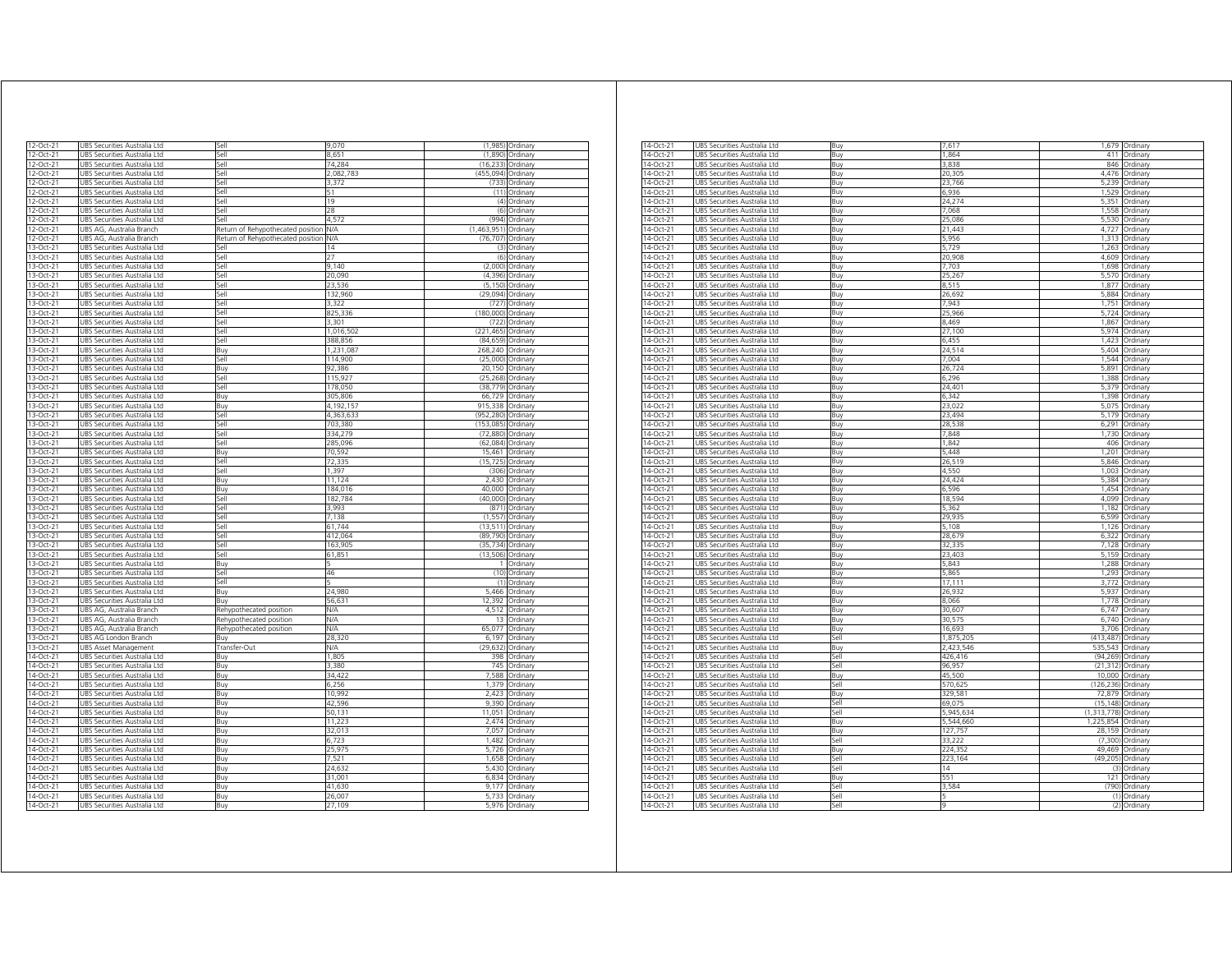| 14-Oct-21              | UBS Securities Australia Ltd                                 | sell         |                 | (5)                 | Ordinary                           |
|------------------------|--------------------------------------------------------------|--------------|-----------------|---------------------|------------------------------------|
| 14-Oct-21              | JBS Securities Australia Ltd                                 | lle,         | 36              | (8)                 | Ordinary                           |
| $14-Oct-21$            | JBS Securities Australia Ltd                                 | iell         | 350             | (77)                | Ordinary                           |
| 14-Oct-21              | JBS Securities Australia Ltd                                 | sell         | 2.666           | (587                | Ordinary                           |
| 14-Oct-21              | JBS Securities Australia Ltd                                 | iell         | .788            | (614)               | Ordinary                           |
| 14-Oct-21              | JBS Securities Australia Ltd                                 | sell         | 2,847           | (627)               | Ordinary                           |
| $14-Oct-21$            | UBS Securities Australia Ltd                                 | Sell         | 7.615           | (1,677)             | Ordinary                           |
| 14-Oct-21              | UBS Securities Australia Ltd                                 | Sell         | 12,265          | (2,701)             | Ordinary                           |
| 14-Oct-21              | UBS Securities Australia Ltd                                 | Sell         | 23,196          |                     | (5,108) Ordinary                   |
| 14-Oct-21              | UBS Securities Australia Ltd                                 | Sell         | 1,807           | (398)               | Ordinary                           |
| 14-Oct-21<br>14-Oct-21 | UBS Securities Australia Ltd<br>UBS Securities Australia Ltd | Sell<br>Sell | 3.383<br>34,457 |                     | (745) Ordinary<br>(7,588) Ordinary |
| 14-Oct-21              | UBS Securities Australia Ltd                                 | Sell         | 6,262           | (1, 379)            | Ordinary                           |
| 14-Oct-21              | UBS Securities Australia Ltd                                 | Sell         | 42,640          |                     | (9,390) Ordinary                   |
| 14-Oct-21              | UBS Securities Australia Ltd                                 | Sell         | 11,003          | (2, 423)            | Ordinary                           |
| 14-Oct-21              | UBS Securities Australia Ltd                                 | Sell         | 7,747           | (1,706)             | Ordinary                           |
| 14-Oct-21              | UBS Securities Australia Ltd                                 | sell         | 32.014          | (7.050)             | Ordinary                           |
| 14-Oct-21              | UBS Securities Australia Ltd                                 | sell         | 1,635           | (360)               | Ordinary                           |
| 14-Oct-21              | UBS Securities Australia Ltd                                 | Sell         | 50,183          | (11, 051)           | Ordinary                           |
| 14-Oct-21              | UBS Securities Australia Ltd                                 | Sell         | 32,046          | (7,057)             | Ordinary                           |
| 14-Oct-21              | UBS Securities Australia Ltd                                 | Sell         | 11,234          |                     | (2,474) Ordinary                   |
| 14-Oct-21              | UBS Securities Australia Ltd                                 | Sell         | 7,488           |                     | $(1,649)$ Ordinan                  |
| 14-Oct-21              | UBS Securities Australia Ltd                                 | Sell         | 20,317          |                     | (4,474) Ordinary                   |
| 14-Oct-21<br>14-Oct-21 | UBS Securities Australia Ltd                                 | Sell         | 590             |                     | (130) Ordinary                     |
| 14-Oct-21              | UBS Securities Australia Ltd<br>UBS Securities Australia Ltd | Sell<br>iell | 7,643<br>28,508 | (6, 278)            | (1,683) Ordinary                   |
| 14-Oct-21              | UBS Securities Australia Ltd                                 | iell         | 6,730           | (1,482)             | Ordinary<br>Ordinary               |
| 14-Oct-21              | UBS Securities Australia Ltd                                 | sell         | 26,002          | (5, 726)            | Ordinary                           |
| 14-Oct-21              | JBS Securities Australia Ltd                                 | sell         | 7,529           | (1,658)             | Ordinary                           |
| 14-Oct-21              | JBS Securities Australia Ltd                                 | sell         | 24,658          | (5, 430)            | Ordinary                           |
| 14-Oct-21              | JBS Securities Australia Ltd                                 | Sell         | 50              | (11)                | Ordinary                           |
| 14-Oct-21              | UBS Securities Australia Ltd                                 | Sell         | 54              | (12)                | Ordinary                           |
| 14-Oct-21              | UBS Securities Australia Ltd                                 | Sell         | 1,376           | (303)               | Ordinary                           |
| 14-Oct-21              | UBS Securities Australia Ltd                                 | Sell         | 3,901           | (859)               | Ordinary                           |
| 14-Oct-21              | UBS Securities Australia Ltd                                 | Sell         | 4,854           | (1,069)             | Ordinary                           |
| 14-Oct-21              | UBS Securities Australia Ltd                                 | Sell         | 7,070           | (1, 557)            | Ordinary                           |
| 14-Oct-21              | UBS Securities Australia Ltd                                 | Sell         | 20,693          |                     | (4,557) Ordinary                   |
| 14-Oct-21              | UBS Securities Australia Ltd                                 | Sell         | 31,033          |                     | (6,834) Ordinary                   |
| 14-Oct-21<br>14-Oct-21 | UBS Securities Australia Ltd<br>UBS Securities Australia Ltd | Sell<br>Sell | 41,673<br>68    | (9, 177)<br>(15     | Ordinary<br>Ordinary               |
| 14-Oct-21              | UBS Securities Australia Ltd                                 | Sell         | 26,174          |                     | (5,764) Ordinary                   |
| 14-Oct-21              | UBS Securities Australia Ltd                                 | Sell         | 26.034          | (5.733)             | Ordinan                            |
| 14-Oct-21              | JBS Securities Australia Ltd                                 | Sell         | 9,654           | (2, 126)            | Ordinary                           |
| 14-Oct-21              | JBS Securities Australia Ltd                                 | Sell         | 16,375          | (3,606)             | Ordinary                           |
| 14-Oct-21              | UBS Securities Australia Ltd                                 | Sell         | 27,137          | (5,976)             | Ordinary                           |
| 14-Oct-21              | UBS Securities Australia Ltd                                 | Sell         | 7,624           | (1,679)             | Ordinary                           |
| 14-Oct-21              | UBS Securities Australia Ltd                                 | Sell         | 1866            | (411)               | Ordinary                           |
| 14-Oct-21              | Securities Australia Ltd<br><b>JRS</b>                       | Sell         | 3,842           | (846)               | Ordinan                            |
| 14-Oct-21              | UBS Securities Australia Ltd                                 | Sell         | 20,326          | (4, 476)            | Ordinary                           |
| 14-Oct-21              | UBS Securities Australia Ltd                                 | Sell         | 23,790          | (5, 239)            | Ordinary                           |
| 14-Oct-21              | UBS Securities Australia Ltd                                 | sell         | 500             | (110)               | Ordinan                            |
| 14-Oct-21<br>14-Oct-21 | UBS Securities Australia Ltd                                 | iell         | 5.943<br>24.299 | (1, 529)            | Ordinary                           |
| 14-Oct-21              | JBS Securities Australia Ltd<br>JBS Securities Australia Ltd | sell<br>sell | 7,075           | (5, 351)<br>(1,558) | Ordinary<br>Ordinary               |
| 14-Oct-21              | JBS Securities Australia Ltd                                 | sell         | 25.112          | (5,530)             | Ordinary                           |
| 14-Oct-21              | JBS Securities Australia Ltd                                 | iell         | 5,962           | (1, 313)            | Ordinary                           |
| 14-Oct-21              | UBS Securities Australia Ltd                                 | Sell         | 21,465          | (4, 727)            | Ordinary                           |
| 14-Oct-21              | UBS Securities Australia Ltd                                 | Sell         | 20,930          | (4,609)             | Ordinary                           |
| 14-Oct-21              | UBS Securities Australia Ltd                                 | Sell         | 5,735           |                     | (1,263) Ordinary                   |
| 14-Oct-21              | UBS Securities Australia Ltd                                 | Sell         | 2,856           |                     | (629) Ordinary                     |
| 14-Oct-21              | UBS Securities Australia Ltd                                 | Sell         | 18,496          |                     | (4,073) Ordinary                   |
| 14-Oct-21              | UBS Securities Australia Ltd                                 | Sell         | 2,361           |                     | (520) Ordinary                     |
| 14-Oct-21              | UBS Securities Australia Ltd                                 | Sell         | 3,274           |                     | (721) Ordinary                     |
| 14-Oct-21              | UBS Securities Australia Ltd                                 | Sell         | 7,711           | (1,698)             | Ordinary                           |
| 14-Oct-21              | UBS Securities Australia Ltd                                 | Sell         | 25.293          | (5, 570)            | Ordinary                           |
| 14-Oct-21              | UBS Securities Australia Ltd                                 | Sell         | 4,191           | (923)               | Ordinary                           |
| 14-Oct-21              | UBS Securities Australia Ltd                                 | Sell<br>iell | 8,523<br>26.719 | (1, 877)            | Ordinary                           |
| 14-Oct-21<br>14-Oct-21 | UBS Securities Australia Ltd                                 | sell         | 7.951           | (5,884)<br>(1,751)  | Ordinary                           |
| 14-Oct-21              | JBS Securities Australia Ltd<br>UBS Securities Australia Ltd | Sell         | 25.993          |                     | Ordinary<br>(5,724) Ordinary       |
| 14-Oct-21              | UBS Securities Australia Ltd                                 | Sell         | 8,478           |                     | (1,867) Ordinary                   |
| 14-Oct-21              | UBS Securities Australia Ltd                                 | Sell         | 27,128          |                     | (5,974) Ordinary                   |
|                        |                                                              |              |                 |                     |                                    |

| 14-Oct-21               | UBS Securities Australia Ltd | Sell | 6,462   |              | (1,423) Ordinary |
|-------------------------|------------------------------|------|---------|--------------|------------------|
| 14-Oct-21               | UBS Securities Australia Ltd | Sell | 24,540  |              | (5,404) Ordinary |
| 14-Oct-21               | UBS Securities Australia Ltd | Sell | 7,011   | (1.544)      | Ordinary         |
| 14-Oct-21               | UBS Securities Australia Ltd | Sell | 26,751  | (5,891)      | Ordinary         |
| 14-Oct-21               | JBS Securities Australia Ltd | Sell | 1,830   | (403)        | Ordinary         |
|                         |                              | Sell | 2.053   | (452)        |                  |
| 14-Oct-21               | UBS Securities Australia Ltd |      |         |              | Ordinary         |
| 14-Oct-21               | UBS Securities Australia Ltd | Sell | 16,293  | (3,588)      | Ordinary         |
| 14-Oct-21               | UBS Securities Australia Ltd | Sell | 681     | (150)        | Ordinary         |
| 14-Oct-21               | JBS Securities Australia Ltd | sell | 749     | (165)        | Ordinary         |
| 4-Oct-21                | UBS Securities Australia Ltd | ell  | 34,058  | (7,500)      | Ordinary         |
| 14-Oct-21               | JBS Securities Australia Ltd | sell | 745     | (164)        | Ordinary         |
| 14-Oct-21               | JBS Securities Australia Ltd | Sell | 1.276   | (281)        | Ordinary         |
| 14-Oct-21               | UBS Securities Australia Ltd | Sell | 2,048   | (451)        | Ordinary         |
| 14-Oct-21               | UBS Securities Australia Ltd | Sell | 2.148   | (473)        | Ordinary         |
|                         |                              |      |         |              |                  |
| 14-Oct-21               | UBS Securities Australia Ltd | Sell | 4,727   |              | (1,041) Ordinary |
| 14-Oct-21               | UBS Securities Australia Ltd | Sell | 26,542  | (5, 845)     | Ordinary         |
| 14-Oct-21               | UBS Securities Australia Ltd | Sell | 2,770   | (610)        | Ordinary         |
| 14-Oct-21               | JBS Securities Australia Ltd | Sell | 33,386  | (7, 352)     | Ordinary         |
| 14-Oct-21               | JBS Securities Australia Ltd | Sell | 6,303   | (1,388)      | Ordinary         |
| 14-Oct-21               | UBS Securities Australia Ltd | Sell | 24,426  | (5, 379)     | Ordinary         |
| 14-Oct-21               |                              | Sell | 6,348   |              |                  |
|                         | UBS Securities Australia Ltd |      |         | (1, 398)     | Ordinary         |
| 14-Oct-21               | UBS Securities Australia Ltd | sell | 23.046  | (5,075)      | Ordinary         |
| 4-Oct-21                | UBS Securities Australia Ltd | iell | 23,518  | (5, 179)     | Ordinary         |
| 14-Oct-21               | UBS Securities Australia Ltd | sell | 5,041   | (1, 110)     | Ordinary         |
| 14-Oct-21               | JBS Securities Australia Ltd | Sell | 28.568  | (6, 291)     | Ordinary         |
| 14-Oct-21               | UBS Securities Australia Ltd | Sell | 7,856   | (1,730)      | Ordinary         |
| 14-Oct-21               | UBS Securities Australia Ltd | Sell | 5,454   | (1, 201)     | Ordinary         |
| 14-Oct-21               | UBS Securities Australia Ltd | Sell | 26,547  | (5,846)      | Ordinary         |
| 14-Oct-21               | UBS Securities Australia Ltd | Sell | 1.844   | (406)        | Ordinary         |
|                         |                              |      |         |              |                  |
| 14-Oct-21               | UBS Securities Australia Ltd | Sell | 4,555   | (1,003)      | Ordinary         |
| 14-Oct-21               | JBS Securities Australia Ltd | Sell | 24.449  | (5, 384)     | Ordinary         |
| 14-Oct-21               | UBS Securities Australia Ltd | Sell | 6,603   | (1.454)      | Ordinary         |
| 14-Oct-21               | UBS Securities Australia Ltd | Sell | 18,614  | (4,099)      | Ordinary         |
| 14-Oct-21               | UBS Securities Australia Ltd | Sell | 4,891   | (1,077)      | Ordinary         |
| 4-Oct-21                | JBS Securities Australia Ltd | sell | 18.714  | (4121)       | Ordinary         |
| 4-Oct-21                |                              | ell  | 4,868   | (1,072)      |                  |
|                         | UBS Securities Australia Ltd |      |         |              | Ordinary         |
| 14-Oct-21               | JBS Securities Australia Ltd | sell | 5,367   | (1, 182)     | Ordinary         |
| 14-Oct-21               | JBS Securities Australia Ltd | Sell | 29.966  | (6, 599)     | Ordinary         |
| 14-Oct-21               | UBS Securities Australia Ltd | Sell | 5,113   | (1, 126)     | Ordinary         |
| 14-Oct-21               | UBS Securities Australia Ltd | Sell | 28,708  | (6, 322)     | Ordinary         |
| 14-Oct-21               | UBS Securities Australia Ltd | Sell | 10,626  |              | (2,340) Ordinary |
| 14-Oct-21               | UBS Securities Australia Ltd | Sell | 19.481  | (4.290)      | Ordinary         |
| 14-Oct-21               | UBS Securities Australia Ltd | Sell | 173     | (38)         | Ordinary         |
|                         |                              | Sell |         |              |                  |
| 14-Oct-21               | JBS Securities Australia Ltd |      | 1,240   | (273)        | Ordinary         |
| 14-Oct-21               | JBS Securities Australia Ltd | Sell | 5,626   | (1, 239)     | Ordinary         |
| 14-Oct-21               | UBS Securities Australia Ltd | Sell | 9,527   | (2,098)      | Ordinary         |
| 14-Oct-21               | UBS Securities Australia Ltd | Sell | 14,027  | (3,089)      | Ordinary         |
| $\overline{14}$ -Oct-21 | UBS Securities Australia Ltd | sell | 14,618  | (3, 219)     | Ordinary         |
| 4-Oct-21                | UBS Securities Australia Ltd | iell | 6,793   | (1,496)      | Ordinary         |
| 14-Oct-21               | UBS Securities Australia Ltd | sell | 32,368  | (7, 128)     | Ordinary         |
| 14-Oct-21               | JBS Securities Australia Ltd | Sell | 23,427  | (5, 159)     | Ordinary         |
|                         |                              |      | 5,849   |              |                  |
| 14-Oct-21               | UBS Securities Australia Ltd | Sell |         | (1,288)      | Ordinary         |
| 14-Oct-21               | UBS Securities Australia Ltd | Sell | 5,872   | (1, 293)     | Ordinary         |
| 14-Oct-21               | UBS Securities Australia Ltd | Sell | 17,129  |              | (3,772) Ordinary |
| 14-Oct-21               | UBS Securities Australia Ltd | Sell | 1,816   | (400)        | Ordinary         |
| 14-Oct-21               | UBS Securities Australia Ltd | Sell | 8,074   | (1,778)      | Ordinary         |
| 14-Oct-21               | JBS Securities Australia Ltd | Sell | 26,960  | (5.937)      | Ordinary         |
| 14-Oct-21               | UBS Securities Australia Ltd | Sell | 30,638  | (6, 747)     | Ordinary         |
|                         |                              |      |         |              |                  |
| 14-Oct-21               | UBS Securities Australia Ltd | Sell | 808     | (178)        | Ordinary         |
| 14-Oct-21               | UBS Securities Australia Ltd | Sell | 7,434   | (1,637)      | Ordinary         |
| 4-Oct-21                | JBS Securities Australia Ltd | Sell | 21,338  | (4,699)      | Ordinary         |
| 4-Oct-21                | UBS Securities Australia Ltd | iell | 30,606  | (6, 740)     | Ordinary         |
| 14-Oct-21               | JBS Securities Australia Ltd | Sell | 92,641  | (20, 401)    | Ordinary         |
| 14-Oct-21               | JBS Securities Australia Ltd | Buy  |         | 2            | Ordinary         |
| 14-Oct-21               | UBS Securities Australia Ltd | Buy  |         | $\mathbf{1}$ | Ordinary         |
| 14-Oct-21               | UBS Securities Australia Ltd |      | 91      | $20 -$       |                  |
|                         |                              | Buy  |         |              | Ordinary         |
| 14-Oct-21               | UBS Securities Australia Ltd | Buy  | 100     | 22           | Ordinary         |
| 14-Oct-21               | UBS Securities Australia Ltd | Buy  | 431     | 95           | Ordinary         |
| 14-Oct-21               | UBS Securities Australia Ltd | Buy  | 5,81    | 1,280        | Ordinary         |
| 14-Oct-21               | JBS Securities Australia Ltd | Buy  | 30,600  | 6,740        | Ordinary         |
| 14-Oct-21               | UBS Securities Australia Ltd | Buy  | 30,867  | 6,799        | Ordinary         |
| 14-Oct-21               | UBS Securities Australia Ltd | Buy  | 118,185 | 26,032       | Ordinary         |
|                         |                              |      |         |              |                  |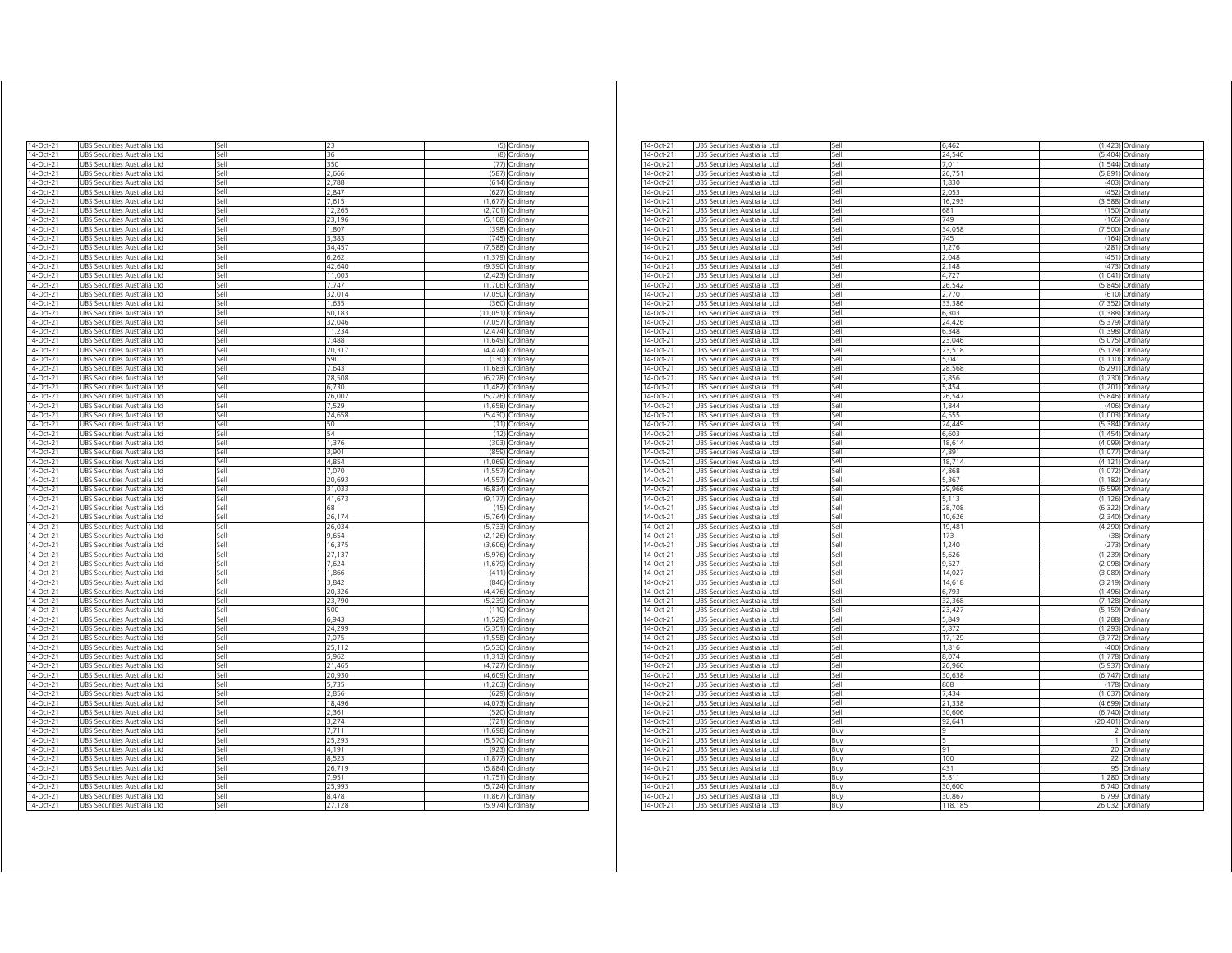| 14-Oct-21    | UBS Securities Australia Ltd        | Buy                               | 171,862   |             | 37,855 Ordinary |
|--------------|-------------------------------------|-----------------------------------|-----------|-------------|-----------------|
| 14-Oct-21    | UBS Securities Australia Ltd        | Buy                               | 184,242   | 40,582      | Ordinary        |
| 14-Oct-21    | UBS Securities Australia Ltd        | Buv                               | 251,761   | 55,454      | Ordinary        |
| 14-Oct-21    | UBS Securities Australia Ltd        | Buy                               | 6,483     | 1,428       | Ordinary        |
| 14-Oct-21    |                                     |                                   | 29.347    | 6464        |                 |
|              | UBS Securities Australia Ltd        | Buv                               | 55,020    | 12 119      | Ordinary        |
| 14-Oct-21    | JBS Securities Australia Ltd        | Buy                               |           |             | Ordinary        |
| 14-Oct-21    | JBS AG, Australia Branch            | Return of Rehypothecated position | N/A       | (202, 830)  | Ordinary        |
| 14-Oct-21    | JBS AG, Australia Branch            | Return of Rehypothecated position | N/A       | (1.483.439) | Ordinary        |
| 14-Oct-21    | JBS AG. Australia Branch            | Return of Rehypothecated position | NΑ        | (607)       | Ordinan         |
| 14-Oct-21    | JBS AG, Australia Branch            | Return of Rehypothecated position | N/A       | (19, 228)   | Ordinan         |
| 14-Oct-21    | JBS AG, Australia Branch            | Return of Rehypothecated position | N/A       | (3.466)     | Ordinary        |
| 14-Oct-21    | JBS AG, Australia Branch            | Return of Rehypothecated position | N/A       | (90, 844)   | Ordinary        |
| 14-Oct-21    | JBS AG, Australia Branch            | Return of Rehypothecated position | N/A       | (92, 184)   | Ordinary        |
| 15-Oct-21    | UBS Securities Australia Ltd        | Sell                              | 209       | (46)        | Ordinary        |
| 15-Oct-21    | UBS Securities Australia Ltd        | Sell                              | 27        | (6)         | Ordinary        |
| 15-Oct-21    | UBS Securities Australia Ltd        | Sell                              | 463       | (102)       | Ordinary        |
| 15-Oct-21    | UBS Securities Australia Ltd        | Sell                              | 145       | (32)        | Ordinary        |
| 15-Oct-21    | JBS Securities Australia Ltd        | iell                              | 18        | (4)         | Ordinary        |
| 15-Oct-21    | JBS Securities Australia Ltd        | iell                              | 500       | (110)       | Ordinary        |
| 15-Oct-21    | JBS Securities Australia Ltd        | sell                              | 168       | (37)        | Ordinary        |
| 15-Oct-21    | JBS Securities Australia Ltd        | sell                              | 118       | (26)        | Ordinary        |
| 15-Oct-21    | JBS Securities Australia Ltd        | iell                              | 127       | (28)        | Ordinary        |
| 15-Oct-21    | JBS Securities Australia Ltd        | sell                              | 454       | (100)       | Ordinary        |
| 15-Oct-21    | JBS Securities Australia Ltd        | sell                              | 82        | (18)        | Ordinary        |
| 15-Oct-21    | JBS Securities Australia Ltd        | Sell                              | 164       | (36)        | Ordinary        |
| 15-Oct-21    | JBS Securities Australia Ltd        | Sell                              | 491       | (108)       | Ordinary        |
| 15-Oct-21    | JBS Securities Australia Ltd        | Sell                              | 9         | (2)         | Ordinary        |
| 15-Oct-21    | JBS Securities Australia Ltd        | Sell                              | 141       | (31)        | Ordinary        |
| 15-Oct-21    | JBS Securities Australia Ltd        | Sell                              | 532       | (117)       | Ordinary        |
|              |                                     | Sell                              | 59        | (13)        |                 |
| 15-Oct-21    | UBS Securities Australia Ltd        |                                   |           |             | Ordinary        |
| 15-Oct-21    | UBS Securities Australia Ltd        | Sell                              | 545       |             | (120) Ordinary  |
| 15-Oct-21    | UBS Securities Australia Ltd        | Sell                              | 118       | (26)        | Ordinary        |
| 15-Oct-21    | UBS Securities Australia Ltd        | Sell                              | 568       | (125)       | Ordinary        |
| 15-Oct-21    | UBS Securities Australia Ltd        | Sell                              | 214       | (47)        | Ordinary        |
| 15-Oct-21    | JBS Securities Australia Ltd        | Sell                              | 23        | (5)         | Ordinary        |
| 15-Oct-21    | UBS Securities Australia Ltd        | Sell                              | 214       | (47)        | Ordinary        |
| 15-Oct-21    | UBS Securities Australia Ltd        | Sell                              | 472       | (104)       | Ordinary        |
| 15-Oct-21    | JBS Securities Australia Ltd        | Sell                              | 204       | (45)        | Ordinary        |
| 15-Oct-21    | JBS Securities Australia Ltd        | Sell                              | 9         | (2)         | Ordinary        |
| 15-Oct-21    | <b>JBS Securities Australia Ltd</b> | Sell                              | 82        | (18)        | Ordinary        |
| 15-Oct-21    | JBS Securities Australia Ltd        | Sell                              | 482       | (106)       | Ordinary        |
| 15-Oct-21    | JBS Securities Australia Ltd        | Sell                              | 522       | (115)       | Ordinary        |
| 15-Oct-21    | JBS Securities Australia Ltd        | Sell                              | 45        | (10)        | Ordinary        |
| 15-Oct-21    | UBS Securities Australia Ltd        | Sell                              | 86        | (19)        | Ordinary        |
| 15-Oct-21    | UBS Securities Australia Ltd        | Sell                              | 9         | (2)         | Ordinary        |
| 15-Oct-21    | UBS Securities Australia Ltd        | Sell                              | 27        | (6)         | Ordinary        |
| 15-Oct-21    | UBS Securities Australia Ltd        | sell                              | 436       | (96)        | Ordinary        |
| 15-Oct-21    | JBS Securities Australia Ltd        | Sell                              | 336       | (74)        | Ordinan         |
| $15$ -Oct-21 | UBS Securities Australia Ltd        | Sell                              | 195       | (43)        | Ordinary        |
| 15-Oct-21    | JBS Securities Australia Ltd        | sell                              | 459       | (101)       | Ordinary        |
| 15-Oct-21    | JBS Securities Australia Ltd        | iell                              | 513       | (113        |                 |
| 15-Oct-21    |                                     | iell                              |           | (30)        | Ordinary        |
|              | JBS Securities Australia Ltd        |                                   | 136       |             | Ordinary        |
| 15-Oct-21    | JBS Securities Australia Ltd        | sell                              | 23        | (5)         | Ordinary        |
| 15-Oct-21    | JBS Securities Australia Ltd        | sell                              | 68        | (15)        | Ordinary        |
| 15-Oct-21    | JBS Securities Australia Ltd        | sell                              | 136       | (30)        | Ordinary        |
| 15-Oct-21    | JBS Securities Australia Ltd        | ile?                              | 100       | (22)        | Ordinary        |
| 15-Oct-21    | JBS Securities Australia Ltd        | sell                              | 350       | (77)        | Ordinary        |
| 15-Oct-21    | UBS Securities Australia Ltd        | iell                              | 132       | (29)        | Ordinary        |
| 15-Oct-21    | UBS Securities Australia Ltd        | Sell                              | 341       | (75)        | Ordinary        |
| 15-Oct-21    | UBS Securities Australia Ltd        | Sell                              | 18        | (4)         | Ordinary        |
| 15-Oct-21    | UBS Securities Australia Ltd        | Sell                              | 73        | (16)        | Ordinary        |
| 15-Oct-21    | UBS Securities Australia Ltd        | Sell                              | 164       | (36)        | Ordinary        |
| 15-Oct-21    | UBS Securities Australia Ltd        | Sell                              | 1,590     |             | (350) Ordinary  |
| 15-Oct-21    | UBS Securities Australia Ltd        | Buy                               | 145       | 32          | Ordinary        |
| 15-Oct-21    | UBS Securities Australia Ltd        | Buy                               | 7,164     | 1,585       | Ordinary        |
| 15-Oct-21    | UBS Securities Australia Ltd        | Buy                               | 37,082    | 8,204       | Ordinary        |
| 15-Oct-21    | UBS Securities Australia Ltd        | Buv                               | 93.718    | 20,734      | Ordinary        |
| 15-Oct-21    | JBS Securities Australia Ltd        | Sell                              | 1,089,216 | (240,000)   | Ordinary        |
| 15-Oct-21    | JBS Securities Australia Ltd        | Buy                               | 10,844    | 2,380       | Ordinan         |
|              |                                     |                                   |           |             |                 |
| 15-Oct-21    | JBS Securities Australia Ltd        | Rın                               | 1.592.175 | 350.707     | Ordinary        |
| 15-Oct-21    | JBS Securities Australia Ltd        | Sell                              | 2,032,355 | (446, 279)  | Ordinary        |
| 15-Oct-21    | UBS Securities Australia Ltd        | Buv                               | 91,700    | 20,000      | Ordinary        |

| 15-Oct-21    | JBS Securities Australia Ltd | Sell | 46,000    |                    | (10,000) Ordinary  |
|--------------|------------------------------|------|-----------|--------------------|--------------------|
| 15-Oct-21    | UBS Securities Australia Ltd | Sell | 252.071   |                    | (55,147) Ordinary  |
| 15-Oct-21    | UBS Securities Australia Ltd | Buy  | 252,586   |                    | 55,708 Ordinary    |
|              |                              |      |           |                    |                    |
| 15-Oct-21    | UBS Securities Australia Ltd | Buy  | 3,018,262 | 663,573 Ordinary   |                    |
| 15-Oct-21    | UBS Securities Australia Ltd | Sell | 2.470.852 | (542,758) Ordinary |                    |
| 15-Oct-21    | UBS Securities Australia Ltd | Buv  | 91.820    |                    | 20.312 Ordinary    |
| 15-Oct-21    | JBS Securities Australia Ltd | Sell | 6,398     | (1,400)            | Ordinary           |
| 15-Oct-21    | JBS Securities Australia Ltd | Buy  | 487,369   | 107,825            | Ordinary           |
| 15-Oct-21    | UBS Securities Australia Ltd | Buv  | 21,667    |                    | 4,780 Ordinary     |
|              |                              |      | 798       |                    |                    |
| 15-Oct-21    | UBS Securities Australia Ltd | Sell |           |                    | (176) Ordinary     |
| 15-Oct-21    | UBS Securities Australia Ltd | sell | 406,764   |                    | (90,000) Ordinary  |
| 15-Oct-21    | JBS Securities Australia Ltd | ا∣م; | 3.226     | (710)              | Ordinary           |
| 15-Oct-21    | JBS Securities Australia Ltd | Buy  | 408,132   |                    | 90,000 Ordinary    |
| 15-Oct-21    | JBS Securities Australia Ltd | Sell | 50        | (11)               | Ordinary           |
|              |                              | Sell | 14        |                    |                    |
| 15-Oct-21    | UBS Securities Australia Ltd |      |           |                    | (3) Ordinary       |
| 15-Oct-21    | UBS Securities Australia Ltd | Sell | 23        |                    | (5) Ordinary       |
| 15-Oct-21    | UBS Securities Australia Ltd | Sell | 45        |                    | (10) Ordinary      |
| 15-Oct-21    | UBS Securities Australia Ltd | Sell | 55        |                    | (12) Ordinary      |
| 15-Oct-21    | UBS Securities Australia Ltd | Buv  | 12.186    |                    | 2,696 Ordinary     |
| 18-Oct-21    | JBS Securities Australia Ltd | Sell | 1,329     | (292)              | Ordinary           |
|              |                              |      |           |                    |                    |
| 18-Oct-21    | UBS Securities Australia Ltd | Sell | 2.944     |                    | (647) Ordinary     |
| 18-Oct-21    | UBS Securities Australia Ltd | Sell | 205       |                    | (45) Ordinary      |
| 18-Oct-21    | UBS Securities Australia Ltd | Sell | 883       |                    | (194) Ordinary     |
| 18-Oct-21    | UBS Securities Australia Ltd | Sell | 8,751     |                    | (1,923) Ordinary   |
| 18-Oct-21    | UBS Securities Australia Ltd | ا∣م; | 2,776     |                    | (610) Ordinary     |
|              |                              |      |           | (1, 465)           |                    |
| 18-Oct-21    | JBS Securities Australia Ltd | Sell | 6,667     |                    | Ordinary           |
| $18-Oct-21$  | JBS Securities Australia Ltd | Sell | 6,908     | (1, 518)           | Ordinary           |
| $18$ -Oct-21 | UBS Securities Australia Ltd | Sell | 2.699     | (593)              | Ordinary           |
| 18-Oct-21    | UBS Securities Australia Ltd | Sell | 1,616     |                    | (355) Ordinary     |
| 18-Oct-21    | UBS Securities Australia Ltd | Sell | 9,694     |                    | (2,130) Ordinary   |
| 18-Oct-21    | UBS Securities Australia Ltd | Sell | 1,625     |                    | (357) Ordinary     |
|              |                              |      |           |                    |                    |
| 18-Oct-21    | UBS Securities Australia Ltd | Sell | 1.939     |                    | (426) Ordinary     |
| 18-Oct-21    | JBS Securities Australia Ltd | Sell | 11,19     | (2.459)            | Ordinary           |
| 18-Oct-21    | UBS Securities Australia Ltd | Sell | 3,008     | (661)              | Ordinary           |
| 18-Oct-21    | UBS Securities Australia Ltd | Sell | 77        |                    | (17) Ordinary      |
| 18-Oct-21    | UBS Securities Australia Ltd | Sell | 10,581    | (2, 325)           | Ordinary           |
| 18-Oct-21    | UBS Securities Australia Ltd | sell | 2,608     |                    | (573) Ordinary     |
|              |                              |      |           |                    |                    |
| 18-Oct-21    | JBS Securities Australia Ltd | ا∣م; | 10,863    | (2.387)            | Ordinary           |
| 18-Oct-21    | JBS Securities Australia Ltd | Sell | 132       | (29)               | Ordinary           |
| 18-Oct-21    | JBS Securities Australia Ltd | Sell | 159       | (35)               | Ordinary           |
| $18$ -Oct-21 | UBS Securities Australia Ltd | Sell | 705       | (155)              | Ordinary           |
| $18$ -Oct-21 | UBS Securities Australia Ltd | Sell | 1,893     |                    | (416) Ordinary     |
|              |                              |      |           |                    |                    |
| 18-Oct-21    | UBS Securities Australia Ltd | Sell | 2,867     | (630)              | Ordinary           |
| 18-Oct-21    | UBS Securities Australia Ltd | Sell | 10,813    | (2.376)            | Ordinary           |
| 18-Oct-21    | JBS Securities Australia Ltd | Sell | 3.782     | (831)              | Ordinary           |
| 18-Oct-21    | JBS Securities Australia Ltd | Sell | 10,41     | (2, 289)           | Ordinary           |
| 18-Oct-21    | UBS Securities Australia Ltd | Sell | 2,339     |                    | (514) Ordinary     |
|              |                              | Sell |           |                    |                    |
| 18-Oct-21    | UBS Securities Australia Ltd |      | 3,846     |                    | (845) Ordinary     |
| 18-Oct-21    | UBS Securities Australia Ltd | Sell | 9,325     |                    | (2,049) Ordinary   |
| 18-Oct-21    | UBS Securities Australia Ltd | Sell | 9,785     |                    | (2,150) Ordinary   |
| 18-Oct-21    | UBS Securities Australia Ltd | ا∣م; | 423       |                    | (93) Ordinary      |
| 18-Oct-21    | JBS Securities Australia Ltd | Sell | 3,586     |                    | (788) Ordinary     |
| $18-Oct-21$  | JBS Securities Australia Ltd | Sell | 405       | (89)               | Ordinary           |
|              |                              |      |           |                    |                    |
| $18$ -Oct-21 | UBS Securities Australia Ltd | Sell | 2.640     | (580)              | Ordinary           |
| $18$ -Oct-21 | UBS Securities Australia Ltd | Sell | 12,347    |                    | (2,713) Ordinary   |
| 18-Oct-21    | UBS Securities Australia Ltd | Sell | 3,195     | (702)              | Ordinary           |
| 18-Oct-21    | UBS Securities Australia Ltd | Sell | 9.894     |                    | $(2.174)$ Ordinary |
| 18-Oct-21    | UBS Securities Australia Ltd | Sell | 11.864    |                    | (2.607) Ordinary   |
| 18-Oct-21    | JBS Securities Australia Ltd |      | 296       | (65)               |                    |
|              |                              | Sell |           |                    | Ordinary           |
| 18-Oct-21    | UBS Securities Australia Ltd | Sell | 2,599     | (571)              | Ordinary           |
| 18-Oct-21    | UBS Securities Australia Ltd | Sell | 309       |                    | (68) Ordinary      |
| 18-Oct-21    | UBS Securities Australia Ltd | Sell | 8,610     | (1, 892)           | Ordinary           |
| 18-Oct-21    | UBS Securities Australia Ltd | sell | 2,808     |                    | (617) Ordinary     |
| 18-Oct-21    | JBS Securities Australia Ltd | ا∣م; | 2.617     | (575)              | Ordinary           |
|              |                              |      |           |                    |                    |
| 18-Oct-21    | JBS Securities Australia Ltd | Sell | 5,784     | (1, 271)           | Ordinary           |
| 18-Oct-21    | JBS Securities Australia Ltd | Sell | 428       | (94)               | Ordinary           |
| 18-Oct-21    | UBS Securities Australia Ltd | Sell | 2,567     | (564)              | Ordinary           |
| $18$ -Oct-21 | UBS Securities Australia Ltd | Sell | 114       | (25)               | Ordinary           |
| 18-Oct-21    |                              | Sell | 369       | (81)               | Ordinary           |
|              | UBS Securities Australia Ltd |      |           |                    |                    |
| 18-Oct-21    | UBS Securities Australia Ltd | Sell | 819       | (180)              | Ordinary           |
| 18-Oct-21    | UBS Securities Australia Ltd | Sell | 1.006     |                    | (221) Ordinary     |
| 18-Oct-21    | UBS Securities Australia Ltd | Sell | 4,483     |                    | (985) Ordinary     |
|              |                              |      |           |                    |                    |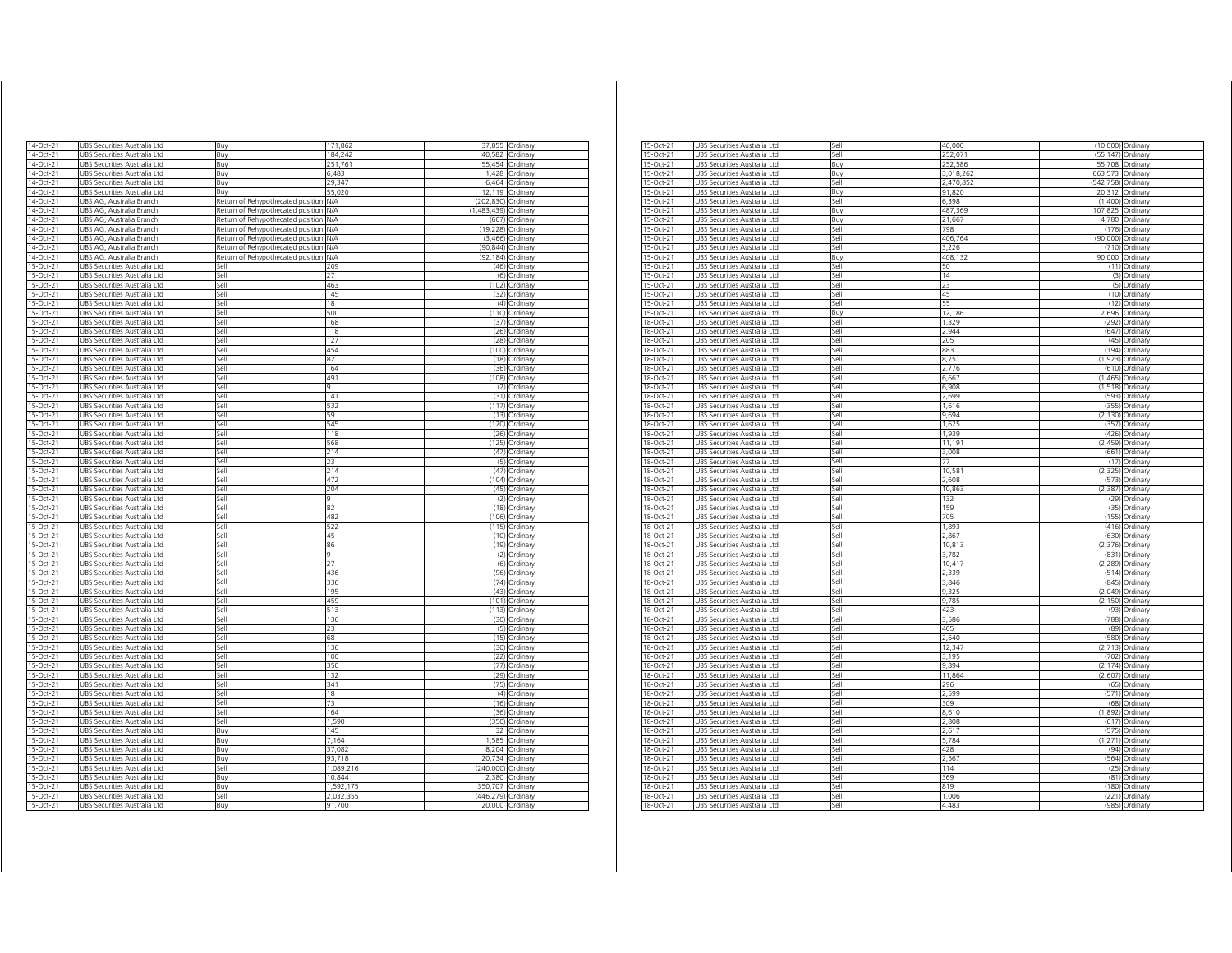| 18-Oct-21                                        | UBS Securities Australia Ltd                                 | Sell                              | 16,707          |            | (3,671) Ordinary           |
|--------------------------------------------------|--------------------------------------------------------------|-----------------------------------|-----------------|------------|----------------------------|
| 18-Oct-21                                        | UBS Securities Australia Ltd                                 | Sell                              | 32,107          | (7,055)    | Ordinary                   |
| 18-Oct-21                                        | UBS Securities Australia Ltd                                 | Sell                              | 36,772          | (8,080)    | Ordinary                   |
| 18-Oct-21                                        | UBS Securities Australia Ltd                                 | Sell                              | 64,218          | (14.111)   |                            |
| 18-Oct-21                                        | UBS Securities Australia Ltd                                 | Sell                              | 83,815          | (18, 417)  | Ordinary<br>Ordinary       |
|                                                  |                                                              |                                   | 363,400         |            |                            |
| 18-Oct-21                                        | JBS Securities Australia Ltd                                 | Sell                              |                 | (80,000)   | Ordinary                   |
| 18-Oct-21                                        | UBS Securities Australia Ltd                                 | Buy                               | 1,952,271       | 428,449    | Ordinan                    |
| 18-Oct-21                                        | UBS Securities Australia Ltd                                 | Sell                              | 2,086,164       | (458,125   | Ordinary                   |
| 18-Oct-21                                        | JBS Securities Australia Ltd                                 | Sell                              | 66.142          | (14, 410)  | Ordinary                   |
| 18-Oct-21                                        | UBS Securities Australia Ltd                                 | Buv                               | 1.029.146       | 226.186    | Ordinan                    |
| 18-Oct-21                                        | JBS Securities Australia Ltd                                 | Sell                              | 23,639          | (5, 150)   | Ordinary                   |
| 18-Oct-21                                        | JBS Securities Australia Ltd                                 | Buv                               | 606,683         | 133,663    | Ordinary                   |
| 18-Oct-21                                        | UBS Securities Australia Ltd                                 | Sell                              | 527,800         | (116, 628) | Ordinary                   |
| 18-Oct-21                                        | UBS Securities Australia Ltd                                 | Buy                               | 5,351,997       | 1,177,894  | Ordinary                   |
| 18-Oct-21                                        | UBS Securities Australia Ltd                                 | Sell                              | 734,016         | (161, 681) | Ordinary                   |
| 18-Oct-21                                        | UBS Securities Australia Ltd                                 | Sell                              | 2,891,068       | (635, 651) | Ordinary                   |
| 18-Oct-21                                        | UBS Securities Australia Ltd                                 | iell                              | 2,417           | (534)      | Ordinary                   |
| 18-Oct-21                                        | JBS Securities Australia Ltd                                 | iell                              | 140,946         | (30, 990)  | Ordinary                   |
| 18-Oct-21                                        | JBS Securities Australia Ltd                                 | Buv                               | 88,222          | 19,291     | Ordinary                   |
| 18-Oct-21                                        | JBS Securities Australia Ltd                                 | sell                              | 378,686         | (83, 658)  | Ordinary                   |
| 18-Oct-21                                        | JBS Securities Australia Ltd                                 | Sell                              | 62,877          | (13, 877)  | Ordinary                   |
| 18-Oct-21                                        | JBS Securities Australia Ltd                                 | Buv                               | 6,431           | 1.419      | Ordinary                   |
| 18-Oct-21                                        | JBS Securities Australia Ltd                                 | Buy                               | 367,208         | 80,000     | Ordinary                   |
|                                                  |                                                              |                                   |                 |            |                            |
| 18-Oct-21                                        | JBS Securities Australia Ltd                                 | Buy                               | 116,140         | 25,604     | Ordinary                   |
| 18-Oct-21                                        | JBS Securities Australia Ltd                                 | Buy                               | 352,725         | 77,859     | Ordinary                   |
| 18-Oct-21                                        | JBS Securities Australia Ltd                                 | Buy                               | 23              | 5          | Ordinary                   |
| 18-Oct-21                                        | UBS Securities Australia Ltd                                 | Buy                               | 254,641         | 55,965     | Ordinary                   |
| 18-Oct-21                                        | JBS Securities Australia Ltd                                 | Sell                              | 64              |            | (14) Ordinary              |
| 18-Oct-21                                        | UBS Securities Australia Ltd                                 | Sell                              | 23              |            | (5) Ordinary               |
| 18-Oct-21                                        | UBS Securities Australia Ltd                                 | Sell                              | 55              |            | (12) Ordinary              |
| 18-Oct-21                                        | UBS Securities Australia Ltd                                 | Sell                              | 14              |            | (3) Ordinary               |
| 18-Oct-21                                        | UBS Securities Australia Ltd                                 | Sell                              | 41              |            | (9) Ordinary               |
| 18-Oct-21                                        | UBS Securities Australia Ltd                                 | Buy                               | 14              | 3          | Ordinary                   |
| 18-Oct-21                                        | JBS Securities Australia Ltd                                 | Buy                               | 55              | 12         | Ordinary                   |
| 18-Oct-21                                        | JBS Securities Australia Ltd                                 | Sell                              | 16,412          | (3,607)    | Ordinary                   |
| 18-Oct-21                                        | JBS AG, Australia Branch                                     | Return of Rehypothecated position | N/A             | (13)       | Ordinary                   |
| 18-Oct-21                                        | JBS AG, Australia Branch                                     | Return of Rehypothecated position | <b>N/A</b>      | (64, 470)  | Ordinary                   |
| 19-Oct-21                                        | JBS Securities Australia Ltd                                 | Sell                              | 105             | (23)       | Ordinary                   |
| 19-Oct-21                                        | JBS Securities Australia Ltd                                 | Sell                              | 1.464           | (322)      | Ordinary                   |
|                                                  |                                                              |                                   |                 |            |                            |
| 19-Oct-21                                        | JBS Securities Australia Ltd                                 | Sell                              | 1,778           | (391)      | Ordinary                   |
| 19-Oct-21                                        | JBS Securities Australia Ltd                                 | Sell                              | 27              | (6)        | Ordinary                   |
| 19-Oct-21                                        | UBS Securities Australia Ltd                                 | Sell                              | 55              | (12)       | Ordinary                   |
| 19-Oct-21                                        | UBS Securities Australia Ltd                                 | Sell                              | 286             | (63)       | Ordinary                   |
| 19-Oct-21                                        | UBS Securities Australia Ltd                                 | Sell                              | 950             | (209)      | Ordinary                   |
| 19-Oct-21                                        | UBS Securities Australia Ltd                                 | sell                              | 1,978           | (435)      | Ordinan                    |
| 19-Oct-21                                        | JBS Securities Australia Ltd                                 | iell                              | 246             | (54)       | Ordinary                   |
| 19-Oct-21                                        | JBS Securities Australia Ltd                                 | iell                              | 1.037           | (228)      | Ordinary                   |
| 19-Oct-21                                        | JBS Securities Australia Ltd                                 | iell                              | 1,955           | (430)      | Ordinary                   |
| 19-Oct-21                                        | JBS Securities Australia Ltd                                 | iell                              | 1,064           | (234)      | Ordinary                   |
| 19-Oct-21                                        | JBS Securities Australia Ltd                                 | iell                              | 191             | (42)       | Ordinary                   |
| 19-Oct-21                                        | JBS Securities Australia Ltd                                 | lle,                              | 409             | (90)       | Ordinary                   |
| 19-Oct-21                                        | JBS Securities Australia Ltd                                 | sell                              | 959             | (211)      | Ordinary                   |
| 19-Oct-21                                        | JBS Securities Australia Ltd                                 | sell                              | 1728            | (380)      | Ordinary                   |
| 19-Oct-21                                        | JBS Securities Australia Ltd                                 | ile?                              | 268             | (59)       | Ordinary                   |
|                                                  |                                                              | sell                              | 732             | (161)      |                            |
| 19-Oct-21                                        | JBS Securities Australia Ltd                                 |                                   | 77              |            | Ordinary                   |
| 19-Oct-21                                        | UBS Securities Australia Ltd                                 | iell                              |                 | (17)       | Ordinary                   |
| 19-Oct-21                                        | UBS Securities Australia Ltd                                 | Sell                              | 246             | (54)       | Ordinary                   |
| 19-Oct-21                                        | UBS Securities Australia Ltd                                 | Sell                              | 36              |            | (8) Ordinary               |
| 19-Oct-21                                        | UBS Securities Australia Ltd                                 | Sell                              | 205             | (45)       | Ordinary                   |
| 19-Oct-21                                        | UBS Securities Australia Ltd                                 | Sell                              | 55              | (12)       | Ordinary                   |
| 19-Oct-21                                        | UBS Securities Australia Ltd                                 | Sell                              | 891             | (196)      | Ordinary                   |
| 19-Oct-21                                        | UBS Securities Australia Ltd                                 | Sell                              | 1,082           | (238)      | Ordinary                   |
| 19-Oct-21                                        | UBS Securities Australia Ltd                                 | Sell                              | 214             | (47)       | Ordinary                   |
| 19-Oct-21                                        | UBS Securities Australia Ltd                                 | Sell                              | 859             | (189)      | Ordinary                   |
| 19-Oct-21                                        | JBS Securities Australia Ltd                                 | Sell                              | 168             | (37)       | Ordinary                   |
| 19-Oct-21                                        | JBS Securities Australia Ltd                                 | Sell                              | 996             | (219)      | Ordinary                   |
|                                                  | JBS Securities Australia Ltd                                 | Sell                              | 164             | (36)       | Ordinary                   |
|                                                  |                                                              | Sell                              | 95              | (21)       | Ordinary                   |
|                                                  |                                                              |                                   |                 |            |                            |
|                                                  | JBS Securities Australia Ltd                                 |                                   |                 |            |                            |
|                                                  | JBS Securities Australia Ltd                                 | Sell                              | 42,869<br>571   | (9, 428)   | Ordinary                   |
| 19-Oct-21<br>19-Oct-21<br>19-Oct-21<br>19-Oct-21 | UBS Securities Australia Ltd                                 | Buy                               |                 | 125        | Ordinary                   |
| 19-Oct-21<br>19-Oct-21                           | UBS Securities Australia Ltd<br>UBS Securities Australia Ltd | Buy<br>Buy                        | 5,224<br>37,736 | 1,143      | Ordinary<br>8,256 Ordinary |

| 19-Oct-21 | JBS Securities Australia Ltd | Buy   | 5,133     | 1,123       | Ordinary |
|-----------|------------------------------|-------|-----------|-------------|----------|
| 19-Oct-21 | UBS Securities Australia Ltd | Buy   | 6.317     | 1.382       | Ordinary |
| 19-Oct-21 | UBS Securities Australia Ltd | Buv   | 3,286     | 719         | Ordinary |
| 19-Oct-21 | UBS Securities Australia Ltd | Buy   | 2,861     | 626         | Ordinary |
| 19-Oct-21 | UBS Securities Australia Ltd | Buy   | 17,707    | 3,874       | Ordinary |
| 19-Oct-21 | UBS Securities Australia Ltd | Buy   | 11,870    | 2,597       | Ordinary |
| 19-Oct-21 | UBS Securities Australia Ltd | Buy   | 3,341     | 731         | Ordinary |
| 19-Oct-21 | UBS Securities Australia Ltd | Buy   | 22,026    | 4,819       | Ordinary |
| 19-Oct-21 | UBS Securities Australia Ltd | Buy   | 15.659    | 3.426       | Ordinan  |
| 19-Oct-21 | UBS Securities Australia Ltd | Buv   | 448       | 98          | Ordinary |
| 19-Oct-21 | UBS Securities Australia Ltd | Buy   | 5,837     | 1,277       | Ordinary |
| 19-Oct-21 | UBS Securities Australia Ltd | Buy   | 28,786    | 6,298       | Ordinary |
| 19-Oct-21 | UBS Securities Australia Ltd | Buy   | 4,287     | 938         | Ordinary |
| 19-Oct-21 | JBS Securities Australia Ltd | 3uy   | 24,796    | 5,425       | Ordinary |
| 19-Oct-21 | JBS Securities Australia Ltd | Buy   | 10,723    | 2,346       | Ordinary |
| 19-Oct-21 | UBS Securities Australia Ltd |       | 2,523     | 552         | Ordinary |
| 19-Oct-21 |                              | Buy   | 2,523     | 552         |          |
|           | UBS Securities Australia Ltd | Buy   |           |             | Ordinary |
| 19-Oct-21 | UBS Securities Australia Ltd | Buy   | 29,303    | 6,411       | Ordinary |
| 19-Oct-21 | UBS Securities Australia Ltd | Buy   | 37,059    | 8,108       | Ordinary |
| 19-Oct-21 | UBS Securities Australia Ltd | Buy   | 793,030   | 175,000     | Ordinary |
| 19-Oct-21 | UBS Securities Australia Ltd | Buy   | 6,618     | 1,444       | Ordinary |
| 19-Oct-21 | JBS Securities Australia Ltd | Sell  | 2,245,519 | (490.042    | Ordinary |
| 19-Oct-21 | UBS Securities Australia Ltd | Buy   | 1,815,705 | 396,373     | Ordinary |
| 19-Oct-21 | UBS Securities Australia Ltd | Buy   | 85,664    | 18,855      | Ordinary |
| 19-Oct-21 | UBS Securities Australia Ltd | Sell  | 26,904    | (5,928)     | Ordinary |
| 19-Oct-21 | UBS Securities Australia Ltd | sell  | 175,597   | (38, 253)   | Ordinary |
| 19-Oct-21 | UBS Securities Australia Ltd | 3uy   | 441,679   | 96,620      | Ordinary |
| 19-Oct-21 | UBS Securities Australia Ltd | sell  | 71.155    | (15, 558)   | Ordinary |
| 19-Oct-21 | UBS Securities Australia Ltd | Buy   | 5,986,247 | 1,305,701   | Ordinary |
| 19-Oct-21 | UBS Securities Australia Ltd | Sell  | 7,068,422 | (1,543,627) | Ordinary |
| 19-Oct-21 | UBS Securities Australia Ltd | Sell  | 2,507     | (548)       | Ordinary |
| 19-Oct-21 | UBS Securities Australia Ltd | Buy   | 1,604     | 350         | Ordinary |
| 19-Oct-21 | UBS Securities Australia Ltd | Sell  | 553,917   | (120, 716)  | Ordinary |
| 19-Oct-21 | UBS Securities Australia Ltd | Buy   | 270,998   | 59,823      | Ordinary |
| 19-Oct-21 | UBS Securities Australia Ltd | Sell  | 197.586   | (43, 458)   | Ordinan  |
| 19-Oct-21 | UBS Securities Australia Ltd |       | 3,676     | 805         |          |
|           |                              | Buy   |           |             | Ordinary |
| 19-Oct-21 | UBS Securities Australia Ltd | Buy   | 5,565,915 | 1,215,000   | Ordinary |
| 19-Oct-21 | UBS Securities Australia Ltd | Sell  | 982,467   | (214, 073)  | Ordinary |
| 19-Oct-21 | JBS Securities Australia Ltd | iell  | 614,551   | (134, 770)  | Ordinary |
| 19-Oct-21 | UBS Securities Australia Ltd | sell  | 573       | (125)       | Ordinary |
| 19-Oct-21 | UBS Securities Australia Ltd | sell  | 5,244     | (1.143)     | Ordinary |
| 19-Oct-21 | UBS Securities Australia Ltd | sell  | 37,875    | (8, 256)    | Ordinary |
| 19-Oct-21 | UBS Securities Australia Ltd | Sell  | 4.491     | (979)       | Ordinary |
| 19-Oct-21 | UBS Securities Australia Ltd | Sell  | 34,407    | (7,500)     | Ordinary |
| 19-Oct-21 | UBS Securities Australia Ltd | sell  | 2.459     | (536)       | Ordinary |
| 19-Oct-21 | UBS Securities Australia Ltd | Sell  | 2.519     | (549)       | Ordinary |
| 19-Oct-21 | JBS Securities Australia Ltd | sell  | 3,156     | (688)       | Ordinary |
| 19-Oct-21 | UBS Securities Australia Ltd | Sell  | 22,052    | (4, 807)    | Ordinary |
| 19-Oct-21 | UBS Securities Australia Ltd | sell  | 2,202     | (480)       | Ordinary |
| 19-Oct-21 | UBS Securities Australia Ltd | Sell  | 5,152     | (1, 123)    | Ordinary |
| 19-Oct-21 | UBS Securities Australia Ltd | sell  | 4,569     | (996)       | Ordinary |
| 19-Oct-21 | UBS Securities Australia Ltd | iell  | 6,101     | (1, 330)    | Ordinary |
| 19-Oct-21 | UBS Securities Australia Ltd | sell  | 6.340     | (1.382)     | Ordinary |
| 19-Oct-21 |                              | sell  | 19,112    | (4, 166)    |          |
|           | UBS Securities Australia Ltd |       |           |             | Ordinary |
| 19-Oct-21 | UBS Securities Australia Ltd | sell  | 6,377     | (1, 390)    | Ordinary |
| 19-Oct-21 | UBS Securities Australia Ltd | Sell  | 7,758     | (1,691)     | Ordinary |
| 19-Oct-21 | UBS Securities Australia Ltd | Sell  | 18,616    | (4,058)     | Ordinary |
| 19-Oct-21 | UBS Securities Australia Ltd | Sell  | 31,457    | (6, 857)    | Ordinary |
| 19-Oct-21 | UBS Securities Australia Ltd | Sell  | 229       | (50)        | Ordinary |
| 19-Oct-21 | UBS Securities Australia Ltd | Sell  | 803       | (175)       | Ordinary |
| 19-Oct-21 | UBS Securities Australia Ltd | Sell  | 872       | (190)       | Ordinary |
| 19-Oct-21 | UBS Securities Australia Ltd | sell  | 4,569     | (996)       | Ordinary |
| 19-Oct-21 | UBS Securities Australia Ltd | Sell  | 4,927     | (1, 074)    | Ordinary |
| 19-Oct-21 | JBS Securities Australia Ltd | iell  | 14,754    | (3, 216)    | Ordinary |
| 19-Oct-21 | JBS Securities Australia Ltd | sell  |           | (2)         | Ordinary |
| 19-Oct-21 | UBS Securities Australia Ltd | sell  | 41        | (9)         | Ordinary |
| 19-Oct-21 | UBS Securities Australia Ltd | sell  | 459       | (100)       | Ordinary |
| 19-Oct-21 | UBS Securities Australia Ltd | sell  | 2,578     | (562)       | Ordinary |
| 19-Oct-21 | UBS Securities Australia Ltd | sell  | 4,014     | (875)       | Ordinary |
| 19-Oct-21 | UBS Securities Australia Ltd | ا∣م:ّ | 11,019    | (2, 402)    | Ordinary |
| 19-Oct-21 | UBS Securities Australia Ltd | sell  | 321       | (70)        |          |
|           |                              |       |           |             | Ordinary |
| 19-Oct-21 | UBS Securities Australia Ltd | iell  | 670       | (146)       | Ordinary |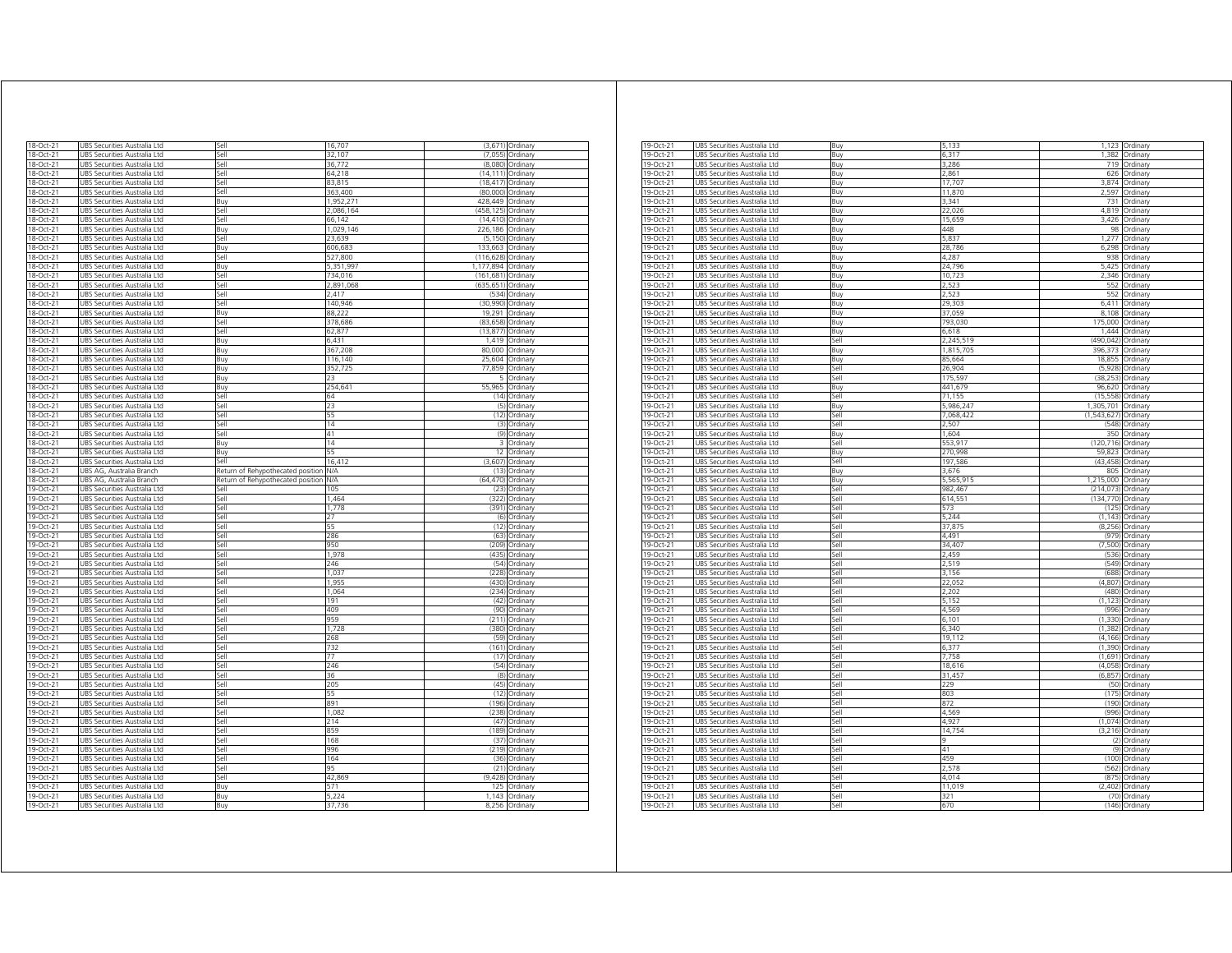| 19-Oct-21              |                                                                     | iell         | 2,046           | (446)              |                      |
|------------------------|---------------------------------------------------------------------|--------------|-----------------|--------------------|----------------------|
| 9-Oct-21               | UBS Securities Australia Ltd<br>JBS Securities Australia Ltd        | lle,         | 10 694          | (2.331)            | Ordinary<br>Ordinary |
| 19-Oct-21              | JBS Securities Australia Ltd                                        | sell         | 1330            | (290)              | Ordinary             |
| 19-Oct-21              | JBS Securities Australia Ltd                                        | sell         | 4.124           | (899)              | Ordinary             |
| 19-Oct-21              | JBS Securities Australia Ltd                                        | iell         | 5.464           | (1.191)            | Ordinary             |
| 19-Oct-21              | JBS Securities Australia Ltd                                        | ile?         | 6,510           | (1.419)            | Ordinary             |
| 19-Oct-21              | UBS Securities Australia Ltd                                        | iell         | 11.446          | (2, 495)           | Ordinary             |
| 19-Oct-21              | UBS Securities Australia Ltd                                        | Sell         | 5,588           | (1,218)            | Ordinary             |
| 19-Oct-21              | UBS Securities Australia Ltd                                        | Sell         | 10,850          | (2, 365)           | Ordinary             |
| 19-Oct-21              | UBS Securities Australia Ltd                                        | sell         | 14,598          | (3, 182)           | Ordinary             |
| 19-Oct-21              | UBS Securities Australia Ltd                                        | Sell         | 3,294           |                    | (718) Ordinary       |
| 19-Oct-21              | UBS Securities Australia Ltd                                        | Sell         | 18              |                    | (4) Ordinary         |
| 19-Oct-21              | UBS Securities Australia Ltd                                        | Sell         | 60              |                    | (13) Ordinary        |
| 19-Oct-21              | UBS Securities Australia Ltd                                        | Sell         | 142             |                    | (31) Ordinary        |
| 19-Oct-21              | UBS Securities Australia Ltd                                        | Sell         | 147             | (32)               | Ordinary             |
| 19-Oct-21              | JBS Securities Australia Ltd                                        | Sell         | 583             | (127)              | Ordinary             |
| 19-Oct-21              | JBS Securities Australia Ltd                                        | Sell         | 606             | (132)              | Ordinary             |
| 19-Oct-21              | JBS Securities Australia Ltd                                        | Sell         | 1.500           | (327)              | Ordinary             |
| 19-Oct-21              | JBS Securities Australia Ltd                                        | Sell         | 4.482           | (977)              | Ordinary             |
| 19-Oct-21              | UBS Securities Australia Ltd                                        | Sell         | 6.533           | (1,424)            | Ordinary             |
| 19-Oct-21              | UBS Securities Australia Ltd                                        | Sell         | 9,570           | (2,086)            | Ordinary             |
| 19-Oct-21              | UBS Securities Australia Ltd                                        | Sell         | 1,229           | (268)              | Ordinan              |
| $19 - Oct - 21$        | UBS Securities Australia Ltd                                        | Sell         | 1,408           | (307)              | Ordinary             |
| 19-Oct-21              | UBS Securities Australia Ltd                                        | Sell         | 3,298           | (719)              | Ordinary             |
| 19-Oct-21              | UBS Securities Australia Ltd                                        | Sell         | 5,294           |                    | (1,154) Ordinary     |
| 19-Oct-21              | UBS Securities Australia Ltd                                        | sell         | 20,089          | (4, 379)           | Ordinary             |
| 19-Oct-21              | JBS Securities Australia Ltd                                        | iell         | 1,225           | (267)              | Ordinary             |
| 19-Oct-21              | JBS Securities Australia Ltd                                        | iellء        | 2,872           | (626)              | Ordinary             |
| 19-Oct-21              | JBS Securities Australia Ltd                                        | sell         | 7,615           | (1,660)            | Ordinary             |
| 19-Oct-21<br>19-Oct-21 | JBS Securities Australia Ltd<br><b>JBS Securities Australia Ltd</b> | Sell<br>Sell | 17,772<br>5.106 | (3,874)<br>(1.113) | Ordinary<br>Ordinary |
| 19-Oct-21              |                                                                     | Sell         | 11,914          | (2, 597)           |                      |
| 19-Oct-21              | JBS Securities Australia Ltd                                        | Sell         |                 | (1)                | Ordinary<br>Ordinary |
| 19-Oct-21              | JBS Securities Australia Ltd<br>JBS Securities Australia Ltd        | Sell         | 22,107          | (4, 819)           | Ordinary             |
| 19-Oct-21              | UBS Securities Australia Ltd                                        | Sell         | 3,354           |                    | (731) Ordinary       |
| 19-Oct-21              | JBS Securities Australia Ltd                                        | Sell         | 395             | (86)               | Ordinary             |
| 19-Oct-21              | UBS Securities Australia Ltd                                        | Sell         | 2.904           | (633)              | Ordinary             |
| 19-Oct-21              | UBS Securities Australia Ltd                                        | Sell         | 3,959           |                    | (863) Ordinary       |
| 19-Oct-21              | UBS Securities Australia Ltd                                        | Sell         | 14,350          | (3, 128)           | Ordinary             |
| 19-Oct-21              | UBS Securities Australia Ltd                                        | Sell         | 693             | (151)              | Ordinary             |
| 19-Oct-21              | UBS Securities Australia Ltd                                        | Sell         | 9.973           | (2.174)            | Ordinary             |
| 19-Oct-21              | JBS Securities Australia Ltd                                        | Sell         | 4,537           | (989)              | Ordinary             |
| 19-Oct-21              | JBS Securities Australia Ltd                                        | Sell         | 5,794           | (1, 263)           | Ordinary             |
| 19-Oct-21              | <b>JBS Securities Australia Ltd</b>                                 | Sell         | 21.539          | (4.695)            | Ordinan              |
| 19-Oct-21              | JBS Securities Australia Ltd                                        | Sell         | 6,735           | (1, 468)           | Ordinary             |
| 19-Oct-21              | JBS Securities Australia Ltd                                        | Sell         | 15,717          | (3, 426)           | Ordinary             |
| 19-Oct-21              | JBS Securities Australia Ltd                                        | Sell         | 450             | (98)               | Ordinary             |
| 19-Oct-21              | JBS Securities Australia Ltd                                        | Sell         | 5,858           | (1, 277)           | Ordinary             |
| 19-Oct-21              | JBS Securities Australia Ltd                                        | Sell         | 28,892          | (6, 298)           | Ordinary             |
| 19-Oct-21              | UBS Securities Australia Ltd                                        | Sell         | 4,303           | (938)              | Ordinary             |
| 19-Oct-21              | UBS Securities Australia Ltd                                        | Sell         | 24,887          | (5, 425)           | Ordinary             |
| 19-Oct-21              | UBS Securities Australia Ltd                                        | sell         | 2,899           | (632)              | Ordinary             |
| 19-Oct-21              | JBS Securities Australia Ltd                                        | iell         | 10,762          | (2, 346)           | Ordinarv             |
| 19-Oct-21              | JBS Securities Australia Ltd                                        | iell         | 6.129           | (1.336)            | Ordinary             |
| 19-Oct-21              | JBS Securities Australia Ltd                                        | sell         | 651             | (142)              | Ordinary             |
| 19-Oct-21              | JBS Securities Australia Ltd                                        | sell         | 1,812           | (395)              | Ordinary             |
| 19-Oct-21              | JBS Securities Australia Ltd                                        | sell         | 5.239           | (1.142)            | Ordinary             |
| 19-Oct-21              | JBS Securities Australia Ltd                                        | ile?         | 184             | (40)               | Ordinary             |
| 19-Oct-21              | <b>JBS Securities Australia Ltd</b>                                 | sell         | 25,736<br>101   | (5,610)            | Ordinary             |
| 19-Oct-21              | JBS Securities Australia Ltd                                        | iell<br>iell |                 | (22)               | Ordinary             |
| 19-Oct-21              | UBS Securities Australia Ltd                                        | iell         | 908<br>3,239    | (198)<br>(706)     | Ordinary             |
| 19-Oct-21<br>19-Oct-21 | UBS Securities Australia Ltd<br>UBS Securities Australia Ltd        | sell         | 3.248           | (708)              | Ordinary             |
| 19-Oct-21              | UBS Securities Australia Ltd                                        | Sell         | 20,598          | (4, 490)           | Ordinary<br>Ordinary |
| 19-Oct-21              | UBS Securities Australia Ltd                                        | Sell         | 23,406          | (5, 102)           | Ordinary             |
| 19-Oct-21              | UBS Securities Australia Ltd                                        | Sell         | 31,383          | (6, 841)           | Ordinary             |
| 19-Oct-21              | UBS Securities Australia Ltd                                        | Sell         | 3,482           | (759)              | Ordinary             |
| 19-Oct-21              | UBS Securities Australia Ltd                                        | Sell         | 4092            | (892)              | Ordinary             |
| 19-Oct-21              | JBS Securities Australia Ltd                                        | Sell         | 12,345          | (2,691)            | Ordinary             |
| 19-Oct-21              | <b>JBS Securities Australia Ltd</b>                                 | Sell         | 60              | (13)               | Ordinary             |
| 19-Oct-21              | JBS Securities Australia Ltd                                        | Sell         | 87              | (19)               | Ordinary             |
| 19-Oct-21              | UBS Securities Australia Ltd                                        | Sell         | 124             | (27)               | Ordinary             |
|                        |                                                                     |              |                 |                    |                      |

| 19-Oct-21       | JBS Securities Australia Ltd | sel   | 234         |          | (51) Ordinary |
|-----------------|------------------------------|-------|-------------|----------|---------------|
| 19-Oct-21       | UBS Securities Australia Ltd | iell» | 243         | (53)     | Ordinary      |
| 19-Oct-21       | JBS Securities Australia Ltd | sell  | 1,115       | (243)    | Ordinary      |
| 19-Oct-21       | UBS Securities Australia Ltd | sell  | 1,275       | (278)    | Ordinary      |
| 19-Oct-21       | UBS Securities Australia Ltd | sell  | 1,757       | (383)    | Ordinary      |
| 19-Oct-21       | UBS Securities Australia Ltd | Sell  | 2,523       | (550)    | Ordinary      |
| 19-Oct-21       | UBS Securities Australia Ltd | Sell  | 3,482       | (759)    | Ordinary      |
| $19$ -Oct-21    | UBS Securities Australia Ltd | Sell  | 4,170       | (909)    | Ordinary      |
| 19-Oct-21       | UBS Securities Australia Ltd | sell  | 11.666      | (2, 543) | Ordinary      |
| 19-Oct-21       | UBS Securities Australia Ltd | Sell  | 4,734       | (1,032)  | Ordinary      |
| 19-Oct-21       | UBS Securities Australia Ltd | Sell  | 10,831      | (2, 361) | Ordinary      |
| 19-Oct-21       | UBS Securities Australia Ltd | sell  | 4,560       | (994)    | Ordinary      |
| 19-Oct-21       | UBS Securities Australia Ltd | Sell  | 28,062      | (6, 117) | Ordinary      |
| 19-Oct-21       | UBS Securities Australia Ltd | sell  | 3,019       | (658)    | Ordinary      |
| 19-Oct-21       | JBS Securities Australia Ltd | iell» | 8.102       | (1766)   | Ordinary      |
| 19-Oct-21       | JBS Securities Australia Ltd | sell  | 12,487      | (2, 722) | Ordinary      |
| $19-Oct-21$     |                              | iell  | 729         | (159)    |               |
|                 | JBS Securities Australia Ltd | sell  | 4,358       | (950)    | Ordinary      |
| 19-Oct-21       | UBS Securities Australia Ltd |       |             |          | Ordinary      |
| 19-Oct-21       | UBS Securities Australia Ltd | Sell  | 1,496       | (326)    | Ordinary      |
| 19-Oct-21       | UBS Securities Australia Ltd | sell  | 2,532       | (552)    | Ordinary      |
| 19-Oct-21       | UBS Securities Australia Ltd | ا∣م:ّ | 2,532       | (552)    | Ordinary      |
| 19-Oct-21       | JBS Securities Australia Ltd | sell  | 6.115       | (1.333)  | Ordinary      |
| 19-Oct-21       | JBS Securities Australia Ltd | Sell  | 12,726      | (2,774)  | Ordinary      |
| 19-Oct-21       | JBS Securities Australia Ltd | sell  | 12,749      | (2,779)  | Ordinary      |
| 19-Oct-21       | JBS Securities Australia Ltd | Sell  | 2,633       | (574)    | Ordinary      |
| 19-Oct-21       | UBS Securities Australia Ltd | Buy   |             |          | Ordinary      |
| 19-Oct-21       | UBS Securities Australia Ltd | Buy   | 5           | 1        | Ordinary      |
| 19-Oct-21       | UBS Securities Australia Ltd | 3uy   | 181         | 40       | Ordinary      |
| 19-Oct-21       | JBS Securities Australia Ltd | Buv   | 236         | 52       | Ordinary      |
| $19-Oct-21$     | UBS Securities Australia Ltd | sell  | 8,675       | (1, 915) | Ordinary      |
| $19$ -Oct-21    | UBS AG London Branch         | Buy   | 31,558      | 6.901    | Ordinary      |
| 19-Oct-21       | UBS AG London Branch         | Buy   | 175,791     | 38,806   | Ordinary      |
| 20-Oct-21       | UBS Securities Australia Ltd | Sell  | 3,090       | (685)    | Ordinary      |
| 20-Oct-21       | UBS Securities Australia Ltd | Sell  | 1,033       | (229)    | Ordinary      |
|                 |                              | Sell  |             | (93)     |               |
| 20-Oct-21       | UBS Securities Australia Ltd |       | 420<br>7,38 |          | Ordinary      |
| 20-Oct-21       | UBS Securities Australia Ltd | Sell  |             | (1,636)  | Ordinary      |
| 20-Oct-21       | UBS Securities Australia Ltd | Sell  | 582         | (129)    | Ordinary      |
| 20-Oct-21       | UBS Securities Australia Ltd | Sell  | 1,119       | (248)    | Ordinary      |
| 20-Oct-21       | UBS Securities Australia Ltd | Sell  | 8,39        | (1,860)  | Ordinary      |
| 20-Oct-21       | UBS Securities Australia Ltd | sell  | 6,248       | (1,385)  | Ordinary      |
| 20-Oct-21       | JBS Securities Australia Ltd | iell» | 4,083       | (905)    | Ordinary      |
| 20-Oct-21       | JBS Securities Australia Ltd | sell  | 7,805       | (1,730)  | Ordinary      |
| 20-Oct-21       | UBS Securities Australia Ltd | iell  | 3,104       | (688)    | Ordinary      |
| 20-Oct-21       | UBS Securities Australia Ltd | sell  | 1,259       | (279)    | Ordinary      |
| 20-Oct-21       | UBS Securities Australia Ltd | Sell  | 8,838       | (1,959)  | Ordinary      |
| 20-Oct-21       | UBS Securities Australia Ltd | sell  | 280         | (62)     | Ordinary      |
| 20-Oct-21       | UBS Securities Australia Ltd | ا∣م:ّ | 4,696       | (1.041)  | Ordinary      |
| 20-Oct-21       | JBS Securities Australia Ltd | sell  | 4.214       | (934)    | Ordinary      |
| 20-Oct-21       | JBS Securities Australia Ltd | Sell  | 1,196       | (265)    | Ordinary      |
| 20-Oct-21       | JBS Securities Australia Ltd | sell  | 63          | (14)     | Ordinary      |
| 20-Oct-21       | JBS Securities Australia Ltd | sell  | 162         | (36)     | Ordinary      |
| 20-Oct-21       | UBS Securities Australia Ltd | Sell  | 3,262       | (723)    | Ordinary      |
| 20-Oct-21       | UBS Securities Australia Ltd | sell  | 6,600       | (1, 463) | Ordinary      |
|                 |                              | ا∣م;  |             |          |               |
| 20-Oct-21       | JBS Securities Australia Ltd |       | 18          | (4)      | Ordinary      |
| 20-Oct-21       | JBS Securities Australia Ltd | sell  | 68          | (15)     | Ordinary      |
| $20 - Oct - 21$ | UBS Securities Australia Ltd | sell  | 541         | (120)    | Ordinary      |
| 20-Oct-21       | UBS Securities Australia Ltd | sell  | 7,33'       | (1,625)  | Ordinary      |
| 20-Oct-21       | UBS Securities Australia Ltd | Sell  | 708         | (157)    | Ordinary      |
| 20-Oct-21       | UBS Securities Australia Ltd | Sell  | 2,075       | (460)    | Ordinary      |
| 20-Oct-21       | UBS Securities Australia Ltd | Sell  | 1,624       | (360)    | Ordinary      |
| 20-Oct-21       | UBS Securities Australia Ltd | Sell  | 9.898       | (2.194)  | Ordinary      |
| 20-Oct-21       | UBS Securities Australia Ltd | Sell  | 7,331       | (1,625)  | Ordinary      |
| 20-Oct-21       | UBS Securities Australia Ltd | Sell  | 808         | (179)    | Ordinary      |
| 20-Oct-21       | UBS Securities Australia Ltd | sell  | 203         | (45)     | Ordinary      |
| 20-Oct-21       | UBS Securities Australia Ltd | Sell  | 2,233       | (495)    | Ordinary      |
| 20-Oct-21       | UBS Securities Australia Ltd | sell  | 1,047       | (232)    | Ordinary      |
| 20-Oct-21       | JBS Securities Australia Ltd | iell» | 189         | (42)     | Ordinary      |
| 20-Oct-21       | JBS Securities Australia Ltd | sell  | 983         | (218)    | Ordinary      |
| 20-Oct-21       |                              | iell  | 7,340       | 1,627    |               |
|                 | JBS Securities Australia Ltd |       | 1444        |          | Ordinary      |
| 20-Oct-21       | UBS Securities Australia Ltd | sell  |             | (320)    | Ordinary      |
| 20-Oct-21       | UBS Securities Australia Ltd | Sell  | 1,047       | (232)    | Ordinary      |
| 20-Oct-21       | UBS Securities Australia Ltd | Sell  | 1,123       | (249)    | Ordinary      |
|                 |                              |       |             |          |               |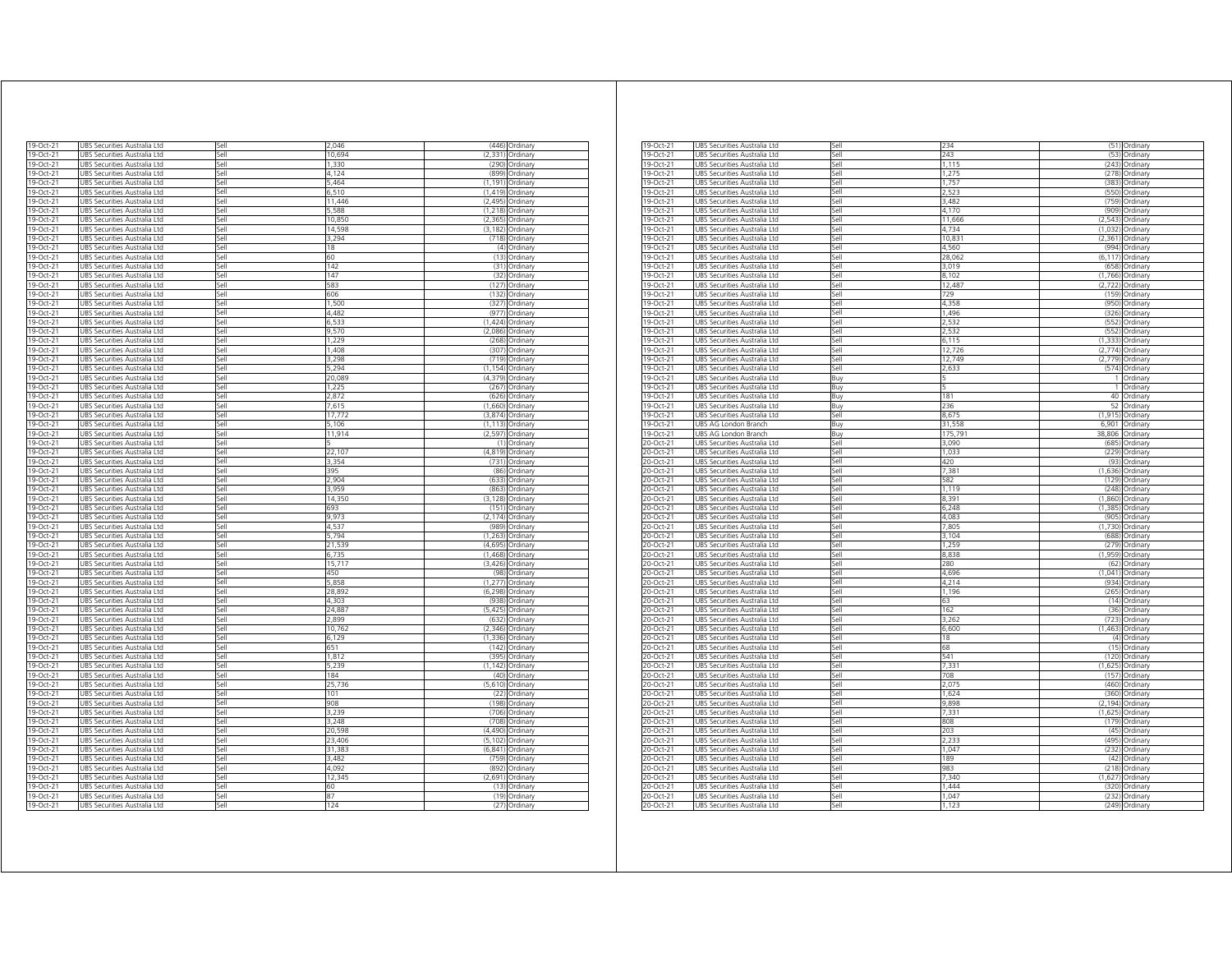| 20-Oct-21              | UBS Securities Australia Ltd                                 | Sell         | 1,209               |                      | (268) Ordinary                     |
|------------------------|--------------------------------------------------------------|--------------|---------------------|----------------------|------------------------------------|
| 0-Oct-21               | JBS Securities Australia Ltd                                 | sell         | 1,024               | (227                 | Ordinary                           |
| 20-Oct-21              | JBS Securities Australia Ltd                                 | iell         | 411                 | (91)                 | Ordinary                           |
| 0-Oct-21               | JBS Securities Australia Ltd                                 | iell         | 1 1 2 2             | (251)                | Ordinary                           |
| 20-Oct-21              | JBS Securities Australia Ltd                                 | sell         | 7,773               | (1,739)              | Ordinary                           |
| 20-Oct-21              | JBS Securities Australia Ltd                                 | sell         | 2,642               | (591)                | Ordinary                           |
| 20-Oct-21              | JBS Securities Australia Ltd                                 | sell         | 2,275               | (509                 | Ordinary                           |
| 20-Oct-21              | JBS Securities Australia Ltd                                 | sell         | 7,970               | (1, 783)             | Ordinary                           |
| 20-Oct-21              | JBS Securities Australia Ltd                                 | iell         | 492                 | (110)                | Ordinary                           |
| 20-Oct-21              | JBS Securities Australia Ltd                                 | iell         | 72                  | (16)                 | Ordinary                           |
| $20$ -Oct-21           | UBS Securities Australia Ltd                                 | sell         | 125                 | (28)                 | Ordinary                           |
| 20-Oct-21              | UBS Securities Australia Ltd                                 | Sell         | 4.993               |                      | $(1, 117)$ Ordinary                |
| 20-Oct-21              | UBS Securities Australia Ltd                                 | Sell         | 5,941               | (1, 329)             | Ordinary                           |
| 20-Oct-21              | UBS Securities Australia Ltd                                 | Sell         | 134                 |                      | (30) Ordinary                      |
| 20-Oct-21              | UBS Securities Australia Ltd                                 | Sell         | 4                   |                      | (1) Ordinary                       |
| 20-Oct-21              | UBS Securities Australia Ltd                                 | Sell         | 460                 |                      | (103) Ordinary                     |
| 20-Oct-21              | UBS Securities Australia Ltd                                 | Sell         | 40                  | (9)                  | Ordinary                           |
| 20-Oct-21              | JBS Securities Australia Ltd                                 | Sell         | 85                  | (19)                 | Ordinary                           |
| 20-Oct-21              | JBS Securities Australia Ltd                                 | sell         | RΑ                  | (20)                 | Ordinary                           |
| 20-Oct-21              | JBS Securities Australia Ltd                                 | sell         | 219,816             | (49, 176)            | Ordinary                           |
| 20-Oct-21              | UBS Securities Australia Ltd                                 | Sell         | 268                 | (60)                 | Ordinary                           |
| 20-Oct-21              | UBS Securities Australia Ltd                                 | Sell         | 702                 | (157)                | Ordinary                           |
| 20-Oct-21              | JBS Securities Australia Ltd                                 | Sell         | 751                 | (168)                | Ordinary                           |
| 20-Oct-21              | UBS Securities Australia Ltd                                 | Sell         | 1,493               |                      | (334) Ordinary                     |
| 20-Oct-21              | UBS Securities Australia Ltd                                 | Sell         | 1,640               | (367)                | Ordinary                           |
| 20-Oct-21              | UBS Securities Australia Ltd                                 | Sell         | 4,412               |                      | (987) Ordinary                     |
| 20-Oct-21              | JBS Securities Australia Ltd                                 | sell         | 24,786              | (5, 545)             | Ordinary                           |
| 20-Oct-21              | JBS Securities Australia Ltd                                 | Buy          | 274,565             | 61,424               | Ordinary                           |
| 20-Oct-21              | JBS Securities Australia Ltd                                 | Buy          | 6,759               | 1,497                | Ordinary                           |
| 20-Oct-21              | JBS Securities Australia Ltd                                 | Buy          | 1,716,514           | 381,295              | Ordinary                           |
| 20-Oct-21              | JBS Securities Australia Ltd                                 | iell         | 1,135,349           | (251, 785)           | Ordinary                           |
| 20-Oct-21              | JBS Securities Australia Ltd                                 | sell         | 244,352             | (54, 605)            | Ordinary                           |
| 20-Oct-21              | UBS Securities Australia Ltd                                 | Sell         | 59,464              | (12, 927)            | Ordinary                           |
| 20-Oct-21              | UBS Securities Australia Ltd                                 | Buy          | 23,307              | 5,214                | Ordinary                           |
| 20-Oct-21              | UBS Securities Australia Ltd                                 | Βuγ          | 671,557             | 148,614              | Ordinary                           |
| 20-Oct-21              | UBS Securities Australia Ltd                                 | Sell         | 441,548             | (98, 349)            | Ordinary                           |
| 20-Oct-21              | UBS Securities Australia Ltd                                 | Sell         | 2,508,992           | (556, 515)           | Ordinary                           |
| 20-Oct-21              | UBS Securities Australia Ltd                                 | Buy          | 4,358,003           | 969,544              | Ordinary                           |
| 20-Oct-21              | UBS Securities Australia Ltd                                 | Sell         | 2,000,363           | (445,674) Ordinary   |                                    |
| 20-Oct-21              | UBS Securities Australia Ltd                                 | Buy          | 15,065              | 3,349                | Ordinary                           |
| 20-Oct-21              | JBS Securities Australia Ltd                                 | Sell         | 139                 | (31)                 | Ordinary                           |
| 20-Oct-21              | JBS Securities Australia Ltd                                 | Sell         | 19,077              | (4,202)              | Ordinary                           |
| 20-Oct-21              | <b>JBS Securities Australia Ltd</b>                          | Buv          | 3.266               | 730                  | Ordinary                           |
| 20-Oct-21              | JBS Securities Australia Ltd                                 | Sell         | 374,206             | (83, 715)            | Ordinary                           |
| 20-Oct-21              | JBS Securities Australia Ltd                                 | Buy          | 823,325             | 184,189              | Ordinary                           |
| 20-Oct-21              | UBS Securities Australia Ltd                                 | Sell         |                     | (1)                  | Ordinary                           |
| 20-Oct-21              | UBS Securities Australia Ltd                                 | Sell         | 274,565             | (61, 424)            | Ordinary                           |
| 20-Oct-21              | UBS Securities Australia Ltd                                 | Sell         | Λ<br>Δ              | (1)                  | Ordinan                            |
| 20-Oct-21              | UBS Securities Australia Ltd                                 | Sell         |                     | (1)                  | Ordinary                           |
| 20-Oct-21              | UBS Securities Australia Ltd                                 | Sell         | 4<br>$\overline{A}$ | (1)                  | Ordinary                           |
| 20-Oct-21              | UBS Securities Australia Ltd                                 | sell         |                     | (1)                  | Ordinary                           |
| 20-Oct-21              | JBS Securities Australia Ltd                                 | iell         | 63                  | (14)                 | Ordinary                           |
| 20-Oct-21              | JBS Securities Australia Ltd                                 | iell         | 179                 | (40)                 | Ordinary                           |
| 20-Oct-21              | JBS Securities Australia Ltd                                 | sell         | 447                 | (100)                | Ordinary                           |
| 20-Oct-21<br>20-Oct-21 | JBS Securities Australia Ltd<br>JBS Securities Australia Ltd | sell<br>iell | 496<br>612          | (111)<br>(137)       | Ordinary                           |
|                        |                                                              |              |                     |                      | Ordinary                           |
| 20-Oct-21              | JBS Securities Australia Ltd                                 | sell         | 630                 | (141)                | Ordinary                           |
| 20-Oct-21              | UBS Securities Australia Ltd                                 | Sell         | 849                 | (190)                | Ordinary                           |
| 20-Oct-21              | UBS Securities Australia Ltd                                 | Sell         | 1,645               | (368)                | Ordinary                           |
| 20-Oct-21              | UBS Securities Australia Ltd                                 | Sell<br>Sell | 2,816               |                      | (630) Ordinary                     |
| 20-Oct-21              | UBS Securities Australia Ltd                                 | Sell         | 2,888<br>3,348      | (749)                | (646) Ordinary                     |
| 20-Oct-21              | UBS Securities Australia Ltd                                 |              |                     |                      | Ordinary                           |
| 20-Oct-21<br>20-Oct-21 | UBS Securities Australia Ltd<br>UBS Securities Australia Ltd | Sell<br>Sell | 3,437<br>4,609      |                      | (769) Ordinary<br>(1,031) Ordinary |
|                        |                                                              |              |                     |                      |                                    |
| 20-Oct-21              | UBS Securities Australia Ltd                                 | Sell         | 4.854<br>4,913      | (1,086)<br>(1,099)   | Ordinary                           |
| 20-Oct-21              | UBS Securities Australia Ltd                                 | Sell         | 4,917               |                      | Ordinary                           |
| 20-Oct-21              | JBS Securities Australia Ltd                                 | Sell<br>sell | 5.386               | (1, 100)             | Ordinary                           |
| 20-Oct-21              | JBS Securities Australia Ltd                                 |              | 6.035               | (1, 205)             | Ordinary                           |
| 20-Oct-21              | JBS Securities Australia Ltd                                 | sell         | 6,553               | (1, 350)<br>(1, 466) | Ordinary                           |
| 20-Oct-21              | JBS Securities Australia Ltd                                 | Sell         |                     |                      | Ordinary                           |
| 20-Oct-21              | UBS Securities Australia Ltd                                 | Sell         | 6,803               |                      | (1,522) Ordinary                   |
| 20-Oct-21              | UBS Securities Australia Ltd                                 | Sell         | 6,902               |                      | $(1,544)$ Ordinary                 |

| 20-Oct-21              | UBS Securities Australia Ltd                                 | Sell                                  | 7,456                |            | (1,668) Ordinary                   |
|------------------------|--------------------------------------------------------------|---------------------------------------|----------------------|------------|------------------------------------|
| 20-Oct-21              | UBS Securities Australia Ltd                                 | Sell                                  | 8,046                |            | (1,800) Ordinary                   |
| 20-Oct-21              | UBS Securities Australia Ltd                                 | Sell                                  | 12.266               | (2.744)    | Ordinary                           |
|                        |                                                              |                                       |                      |            |                                    |
| 20-Oct-21              | UBS Securities Australia Ltd                                 | Sell                                  | 14,143               | (3, 164)   | Ordinary                           |
| 20-Oct-21              | UBS Securities Australia Ltd                                 | Sell                                  | 14.648               | (3,277)    | Ordinary                           |
| 20-Oct-21              | UBS Securities Australia Ltd                                 | Sell                                  | 15.949               | (3, 568)   | Ordinary                           |
| 20-Oct-21              | UBS Securities Australia Ltd                                 | Sell                                  | 23,307               | (5, 214)   | Ordinary                           |
| 20-Oct-21              | UBS Securities Australia Ltd                                 | Sell                                  | 24,965               | (5,585)    | Ordinan                            |
|                        |                                                              |                                       |                      |            |                                    |
| 20-Oct-21              | UBS Securities Australia Ltd                                 | sell                                  | 27,589               | (6, 172)   | Ordinary                           |
| 20-Oct-21              | UBS Securities Australia Ltd                                 | iell                                  | 28.309               | (6, 333)   | Ordinary                           |
| 20-Oct-21              | UBS Securities Australia Ltd                                 | sell                                  | 29,287               | (6, 552)   | Ordinary                           |
| $20-Oct-21$            | UBS Securities Australia Ltd                                 | Sell                                  | 31,589               | (7,067)    | Ordinary                           |
| 20-Oct-21              | UBS Securities Australia Ltd                                 | Sell                                  | 34,482               | (7, 714)   | Ordinary                           |
| 20-Oct-21              | UBS Securities Australia Ltd                                 | Sell                                  | 47,217               | (10, 563)  |                                    |
|                        |                                                              |                                       |                      |            | Ordinary                           |
| 20-Oct-21              | UBS Securities Australia Ltd                                 | Sell                                  | 65,794               | (14, 719)  | Ordinary                           |
| 20-Oct-21              | UBS Securities Australia Ltd                                 | Sell                                  | 73,250               | (16, 387)  | Ordinary                           |
| 20-Oct-21              | UBS Securities Australia Ltd                                 | Sell                                  | 73,250               | (16, 387)  | Ordinary                           |
| 20-Oct-21              | UBS Securities Australia Ltd                                 | sell                                  | 79,164               | (17, 710)  | Ordinary                           |
|                        |                                                              | Sell                                  | 91,040               |            |                                    |
| 20-Oct-21              | UBS Securities Australia Ltd                                 |                                       |                      | (20, 367)  | Ordinary                           |
| 20-Oct-21              | UBS Securities Australia Ltd                                 | Sell                                  | 109,877              | (24, 581)  | Ordinary                           |
| 20-Oct-21              | UBS Securities Australia Ltd                                 | $\overline{\phantom{a}}$ ell          | 109,877              | (24, 581)  | Ordinary                           |
| 20-Oct-21              | UBS Securities Australia Ltd                                 | $=$                                   | 146,446              | (32, 762)  | Ordinary                           |
| 20-Oct-21              | UBS Securities Australia Ltd                                 | iell»                                 | 340,154              | (76,097)   | Ordinary                           |
|                        |                                                              |                                       |                      |            |                                    |
| 20-Oct-21              | UBS Securities Australia Ltd                                 | sell                                  | 366,115              | (81, 905)  | Ordinary                           |
| 20-Oct-21              | UBS Securities Australia Ltd                                 | Sell                                  | 16,713               | (3,739)    | Ordinary                           |
| 20-Oct-21              | UBS Securities Australia Ltd                                 | Sell                                  | 19,261               | (4,309)    | Ordinary                           |
| 20-Oct-21              | UBS Securities Australia Ltd                                 | Sell                                  | 22,515               | (5,037)    | Ordinary                           |
| 20-Oct-21              | UBS Securities Australia Ltd                                 | Sell                                  | 47,547               | (10, 637)  | Ordinary                           |
|                        |                                                              |                                       |                      | 6          |                                    |
| 20-Oct-21              | UBS Securities Australia Ltd                                 | Buy                                   | 27                   |            | Ordinary                           |
| 20-Oct-21              | UBS Securities Australia Ltd                                 | Buv                                   | Δ                    | 1          | Ordinan                            |
| 20-Oct-21              | UBS Securities Australia Ltd                                 | Buy                                   | 6,902                | 1,544      | Ordinary                           |
| 20-Oct-21              | UBS Securities Australia Ltd                                 | Buy                                   | 219,817              | 49,176     | Ordinary                           |
| 20-Oct-21              | UBS Securities Australia Ltd                                 | Buy                                   | 34,482               | 7,714      | Ordinary                           |
|                        |                                                              |                                       |                      |            |                                    |
| 20-Oct-21              | UBS AG, Australia Branch                                     | Return of Rehypothecated position     | <b>N/A</b>           | (145.828)  | Ordinary                           |
| 20-Oct-21              | UBS AG, Australia Branch                                     | Return of Rehypothecated position     | <b>VA</b>            | (104, 726) | Ordinary                           |
| 20-Oct-21              | UBS AG, Australia Branch                                     | Return of Rehypothecated position     | NΛ                   | (91.702)   | Ordinary                           |
|                        |                                                              |                                       |                      |            |                                    |
| 20-Oct-21              | UBS AG. Australia Branch                                     |                                       | N/A                  | (87.606)   |                                    |
|                        |                                                              | Return of Rehypothecated position     |                      |            | Ordinary                           |
| 20-Oct-21              | UBS AG London Branch                                         | Buy                                   | 6,55                 | 1,467      | Ordinary                           |
| 20-Oct-21              | UBS Asset Management                                         | Sell                                  | 74,095               | (16, 576)  | Ordinary                           |
| 20-Oct-21              | <b>UBS Asset Management</b>                                  | Sell                                  | 74,087               |            | (16,576) Ordinary                  |
| 21-Oct-21              | UBS Securities Australia Ltd                                 | Buy                                   | 4,059                | 910        | Ordinary                           |
| 21-Oct-21              | UBS Securities Australia Ltd                                 | Buy                                   | 1,751,867            | 393,855    | Ordinary                           |
|                        |                                                              |                                       |                      |            |                                    |
| 21-Oct-21              | UBS Securities Australia Ltd                                 | Sell                                  | 2,326,110            | (521, 912) | Ordinary                           |
| 21-Oct-21              | UBS Securities Australia Ltd                                 | Buy                                   | 89,300               | 20,000     | Ordinary                           |
| 21-Oct-21              | UBS Securities Australia Ltd                                 | Sell                                  | 89,400               | (20,000)   | Ordinary                           |
| 21-Oct-21              | UBS Securities Australia Ltd                                 | Buy                                   | 105,185              | 23,564     | Ordinary                           |
| 21-Oct-21              | UBS Securities Australia Ltd                                 | iell»                                 | 243,488              | (54, 617)  | Ordinary                           |
|                        |                                                              | iell                                  |                      |            |                                    |
| 21-Oct-21              | UBS Securities Australia Ltd                                 |                                       | 197,131              | (44, 499)  | Ordinary                           |
| 21-Oct-21              | UBS Securities Australia Ltd                                 | Buy                                   | 4,600,622            | 1,034,266  | Ordinary                           |
| 21-Oct-21              | UBS Securities Australia Ltd                                 | Sell                                  | 136.084              | (30.642)   | Ordinary                           |
| 21-Oct-21              | UBS Securities Australia Ltd                                 | Sell                                  | 3,720,712            | (835, 777) | Ordinary                           |
| 21-Oct-21              | UBS Securities Australia Ltd                                 | Sell                                  | 377                  | (85)       | Ordinary                           |
| 21-Oct-21              | UBS Securities Australia Ltd                                 | Buy                                   | 68,238               |            | 15,300 Ordinary                    |
|                        |                                                              |                                       |                      |            |                                    |
| 21-Oct-21              | UBS Securities Australia Ltd                                 | Sell                                  | 10.701               | (2.400)    | Ordinary                           |
| 21-Oct-21              | UBS Securities Australia Ltd                                 | Buy                                   | 440,722              | 99,551     | Ordinary                           |
| 21-Oct-21              | UBS Securities Australia Ltd                                 | Buy                                   | 118,280              | 26,500     | Ordinary                           |
| 21-Oct-21              | UBS Securities Australia Ltd                                 | Sell                                  | 797,610              | (179, 218) | Ordinary                           |
| 21-Oct-21              | UBS Securities Australia Ltd                                 | Sell                                  |                      | (7, 744)   | Ordinary                           |
|                        |                                                              |                                       | 34,465               |            |                                    |
| 21-Oct-21              | UBS Securities Australia Ltd                                 | 3uy                                   | 9,358                | 2,122      | Ordinary                           |
| 21-Oct-21              | UBS Securities Australia Ltd                                 | sell                                  | 54                   | (12)       | Ordinary                           |
| 21-Oct-21              | UBS Securities Australia Ltd                                 | iell»                                 | R1                   | (18)       | Ordinary                           |
| 21-Oct-21              | UBS Securities Australia Ltd                                 | sell                                  | 19,089               | (4, 261)   | Ordinary                           |
| 21-Oct-21              | UBS Securities Australia Ltd                                 | Sell                                  |                      | (1)        | Ordinary                           |
|                        |                                                              |                                       |                      |            |                                    |
| 21-Oct-21              | UBS Securities Australia Ltd                                 | Buy                                   | 13.046               | 2,912      | Ordinary                           |
| $21 - Oct-21$          | UBS Securities Australia Ltd                                 | Buy                                   | 60,740               | 13,558     | Ordinary                           |
| 21-Oct-21              | UBS Securities Australia Ltd                                 | Buy                                   | 73,781               | 16,469     | Ordinary                           |
| 21-Oct-21              | UBS Securities Australia Ltd                                 | Buy                                   | 38,217               | 8,666      | Ordinary                           |
| 21-Oct-21              | UBS Securities Australia Ltd                                 | Buv                                   | 108.477              | 24.598     | Ordinary                           |
|                        |                                                              | ۱le،                                  |                      |            |                                    |
| 21-Oct-21              | UBS Securities Australia Ltd                                 |                                       | 120,000              | (30,000)   | Ordinary                           |
| 21-Oct-21              | UBS Securities Australia Ltd                                 | Buy                                   | 273,470              | 66,700     | Ordinary                           |
| 21-Oct-21<br>21-Oct-21 | UBS Securities Australia Ltd<br>UBS Securities Australia Ltd | Buy<br>Enter Into Derivative Contract | 21,500<br><b>N/A</b> |            | 5,000 Ordinary<br>(66,700) Options |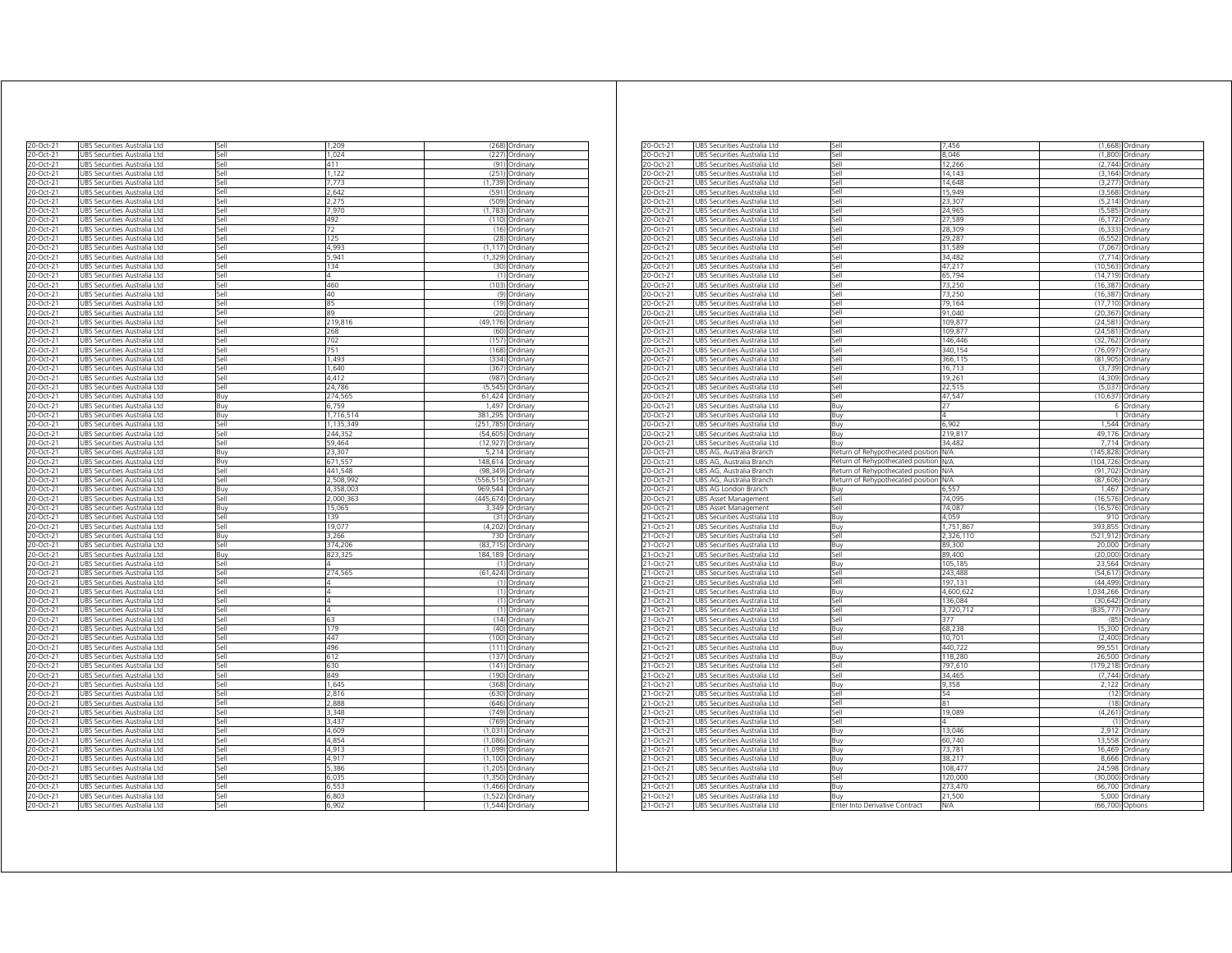| 21-Oct-21              | UBS Securities Australia Ltd                                                 | Enter Into Derivative Contract    | N/A                | (5,000)            | Options              |
|------------------------|------------------------------------------------------------------------------|-----------------------------------|--------------------|--------------------|----------------------|
| $21-Oct-21$            | <b>JBS Securities Australia Ltd</b>                                          | Enter Into Derivative Contract    | N/A                | (5.000)            | Options              |
| 21-Oct-21              | JBS Securities Australia Ltd                                                 | Enter Into Derivative Contract    | NΑ                 | (32,000)           | Options              |
| 21-Oct-21              | UBS Asset Management<br>Sell                                                 |                                   | 4.908<br>4.908     | (1, 113)           | Ordinary             |
| 21-Oct-21              | UBS Asset Management<br>Sell                                                 |                                   | 10,929             | (1.113)<br>(2,524) | Ordinary             |
| 22-Oct-21<br>2-Oct-21  | UBS Securities Australia Ltd<br>Sell<br>UBS Securities Australia Ltd<br>sell |                                   | 17,320             | (4,000)            | Ordinary<br>Ordinarv |
| 22-Oct-21              | JBS Securities Australia Ltd<br>Sell                                         |                                   | 17,320             | (4,000)            | Ordinary             |
| 2-Oct-21               | iell<br>JBS Securities Australia Ltd                                         |                                   | 8,266              | (1,909)            | Ordinary             |
| 22-Oct-21              | UBS Securities Australia Ltd<br>sell                                         |                                   | 43,633             | (10, 077)          | Ordinary             |
| 2-Oct-21               | JBS Securities Australia Ltd<br>iell                                         |                                   | 47.496             | (10.969)           | Ordinary             |
| 2-Oct-21               | JBS Securities Australia Ltd<br>lle,                                         |                                   | 48,435             | (11, 186)          | Ordinary             |
| 22-Oct-21              | JBS Securities Australia Ltd<br>sell                                         |                                   | 706,001            | (162, 557)         | Ordinary             |
| 22-Oct-21              | JBS Securities Australia Ltd<br>Buy                                          |                                   | 1,195,513          | 275,807            | Ordinary             |
| 22-Oct-21              | JBS Securities Australia Ltd<br>Sell                                         |                                   | 132,337            | (30, 214)          | Ordinary             |
| 22-Oct-21              | UBS Securities Australia Ltd<br>Buv                                          |                                   | 108,750            | 25,000             | Ordinary             |
| 22-Oct-21              | UBS Securities Australia Ltd<br>Sell                                         |                                   | 117,940            | (27, 182)          | Ordinary             |
| 22-Oct-21              | UBS Securities Australia Ltd<br>Buy                                          |                                   | 199,362            | 45,956             | Ordinary             |
| 22-Oct-21              | UBS Securities Australia Ltd<br>Sell                                         |                                   | 7,921              | (1,821)            | Ordinary             |
| 22-Oct-21              | UBS Securities Australia Ltd<br>Sell                                         |                                   | 2,854,121          | (656, 633)         | Ordinary             |
| 22-Oct-21              | UBS Securities Australia Ltd<br>Buy                                          |                                   | 2,238,586          | 514,937            | Ordinary             |
| 22-Oct-21              | JBS Securities Australia Ltd<br>Sell                                         |                                   | 305,296            | (70, 667)          | Ordinary             |
| 22-Oct-21              | UBS Securities Australia Ltd<br>Sell                                         |                                   | 351                | (81)               | Ordinary             |
| 22-Oct-21              | JBS Securities Australia Ltd<br>Buy                                          |                                   | 420,841            | 96,921             | Ordinary             |
| 22-Oct-21              | UBS Securities Australia Ltd<br>Sell                                         |                                   | 43.378             | (10.018)           | Ordinary             |
| 22-Oct-21              | JBS Securities Australia Ltd<br>Sell                                         |                                   | 25.483             | (5, 818)           | Ordinary             |
| 22-Oct-21              | JBS Securities Australia Ltd<br>Sell                                         |                                   | 695,504<br>39      | (160,000)          | Ordinary             |
| 22-Oct-21              | UBS Securities Australia Ltd<br>Sell                                         |                                   |                    | (9)                | Ordinary             |
| 22-Oct-21              | UBS Securities Australia Ltd<br>Buy                                          |                                   | 8,149              | 1,882              | Ordinary             |
| 22-Oct-21<br>22-Oct-21 | UBS Securities Australia Ltd<br>Buy                                          |                                   | 8,305              | 1,918<br>3,731     | Ordinary<br>Ordinary |
| 22-Oct-21              | UBS Securities Australia Ltd<br>Buy<br>JBS Securities Australia Ltd<br>Buy   |                                   | 16,155<br>16,471   | 3,804              | Ordinary             |
| 2-Oct-21               | JBS Securities Australia Ltd<br>Buv                                          |                                   | 45,850             | 10,589             | Ordinary             |
| 22-Oct-21              | JBS Securities Australia Ltd<br>Buy                                          |                                   | 62,543             | 14,444             | Ordinary             |
| 22-Oct-21              | JBS Securities Australia Ltd<br>Buy                                          |                                   | 64.933             | 14.996             | Ordinary             |
| 22-Oct-21              | JBS Securities Australia Ltd<br>Buy                                          |                                   | 133,619            | 30,859             | Ordinary             |
| 22-Oct-21              | <b>JBS Securities Australia Ltd</b><br>Buy                                   |                                   | 173.702            | 40.116             | Ordinary             |
| 22-Oct-21              | JBS Securities Australia Ltd<br>Buy                                          |                                   | 137,408            | 31,734             | Ordinary             |
| 22-Oct-21              | UBS Securities Australia Ltd<br>Buy                                          |                                   | 245,199            | 56,628             | Ordinary             |
| 22-Oct-21              | JBS AG, Australia Branch                                                     | Return of Rehypothecated position | N/A                | (13)               | Ordinary             |
| 22-Oct-21              | UBS AG, Australia Branch                                                     | Return of Rehypothecated position | <b>N/A</b>         | (90, 148)          | Ordinary             |
| 22-Oct-21              | UBS AG London Branch<br>Buy                                                  |                                   | 3,464              | 800                | Ordinary             |
| 22-Oct-21              | UBS AG London Branch<br>Buy                                                  |                                   | 127                | 29                 | Ordinary             |
| 22-Oct-21              | UBS AG London Branch<br>Buy                                                  |                                   | 22                 | 5                  | Ordinary             |
| 25-Oct-21              | JBS Securities Australia Ltd<br>Sell                                         |                                   | 50.042             | (11170)            | Ordinary             |
| 25-Oct-21              | JBS Securities Australia Ltd<br>Sell                                         |                                   | 90,142             | (20, 121)          | Ordinary             |
| 25-Oct-21              | <b>JBS Securities Australia Ltd</b><br>Sell                                  |                                   | 319.894            | (71.405)           | Ordinan              |
| 25-Oct-21              | JBS Securities Australia Ltd<br>Sell                                         |                                   | 995                | (222)              | Ordinary             |
| 25-Oct-21              | UBS Securities Australia Ltd<br>Sell                                         |                                   | 26.880             | (6.000)            | Ordinan              |
| 25-Oct-21              | Sell<br>JBS Securities Australia Ltd                                         |                                   | 44.800             | (10,000)           | Ordinary             |
| 25-Oct-21              | JBS Securities Australia Ltd<br>Sell                                         |                                   | 22,964             | (5, 126)           | Ordinary             |
| 25-Oct-21              | UBS Securities Australia Ltd<br>Sell                                         |                                   | 132.201            | (30,000)           | Ordinary             |
| 25-Oct-21              | UBS Securities Australia Ltd<br>Buy                                          |                                   | 132,099            | 30,000             | Ordinary             |
| 25-Oct-21              | UBS Securities Australia Ltd<br>Sell                                         |                                   | 375                | (84)               | Ordinary             |
| 25-Oct-21<br>25-Oct-21 | JBS Securities Australia Ltd<br>Buy                                          |                                   | 172,064            | 39,118<br>(80,000) | Ordinary             |
| 25-Oct-21              | JBS Securities Australia Ltd<br>iell<br>JBS Securities Australia Ltd<br>Buv  |                                   | 354,368<br>351,888 | 80,000             | Ordinary<br>Ordinary |
| 25-Oct-21              | JBS Securities Australia Ltd<br>sell                                         |                                   | 1,190,778          | (269, 663)         | Ordinary             |
| 25-Oct-21              | JBS Securities Australia Ltd<br>Buy                                          |                                   | 1,027,663          | 231,414            | Ordinary             |
| 25-Oct-21              | JBS Securities Australia Ltd<br>Buy                                          |                                   | 203,901            | 46,096             | Ordinary             |
| 25-Oct-21              | iell<br>JBS Securities Australia Ltd                                         |                                   | 304,835            | (68, 975)          | Ordinary             |
| 25-Oct-21              | JBS Securities Australia Ltd<br>Buy                                          |                                   | 5,641,483          | 1,270,547          | Ordinary             |
| 25-Oct-21              | UBS Securities Australia Ltd<br>Sell                                         |                                   | 394,824            | (89, 845)          | Ordinary             |
| 25-Oct-21              | UBS Securities Australia Ltd<br>Sell                                         |                                   | 4,184,838          | (940, 054)         | Ordinary             |
| 25-Oct-21              | UBS Securities Australia Ltd<br>Buy                                          |                                   | 422,782            | 94,371             | Ordinary             |
| 25-Oct-21              | UBS Securities Australia Ltd<br>Sell                                         |                                   | Δ                  |                    | (1) Ordinary         |
| 25-Oct-21              | UBS Securities Australia Ltd<br>Sell                                         |                                   | 128                | (29)               | Ordinary             |
| 25-Oct-21              | UBS Securities Australia Ltd<br>Buy                                          |                                   | 13                 | 3                  | Ordinary             |
|                        | JBS Securities Australia Ltd<br>Buy                                          |                                   | 50.042             | 11,170             | Ordinary             |
| 25-Oct-21              |                                                                              |                                   |                    |                    |                      |
| 25-Oct-21              | UBS Securities Australia Ltd<br>Buv                                          |                                   | 319.894            | 71.405             | Ordinary             |
| 25-Oct-21<br>25-Oct-21 | JBS Securities Australia Ltd<br>Buy<br>UBS Securities Australia Ltd          |                                   | Δ<br>363           | 1<br>81            | Ordinary<br>Ordinary |

| 25-Oct-21       | UBS Securities Australia Ltd | Buy                               | 1,286      | 287        | Ordinary       |
|-----------------|------------------------------|-----------------------------------|------------|------------|----------------|
| 25-Oct-21       | UBS Securities Australia Ltd | Buy                               | 1.469      | 328        | Ordinary       |
| 25-Oct-21       | UBS Securities Australia Ltd | Buy                               | 1,698      | 379        | Ordinary       |
| 25-Oct-21       | UBS Securities Australia Ltd | Buy                               | 2,939      | 656        | Ordinary       |
| 25-Oct-21       | UBS Securities Australia Ltd | Buy                               | 3,212      | 717        | Ordinary       |
| 25-Oct-21       | UBS Securities Australia Ltd | Buy                               | 5,139      | 1.147      | Ordinary       |
| 25-Oct-21       | UBS Securities Australia Ltd | Buy                               | 8,503      | 1,898      | Ordinary       |
| 25-Oct-21       | UBS Securities Australia Ltd | Buy                               | 9,605      | 2,144      | Ordinary       |
| 25-Oct-21       | UBS Securities Australia Ltd | Buy                               | 12.486     | 2,787      | Ordinary       |
| $25 - Oct - 21$ | UBS Securities Australia Ltd | Buy                               | 15,841     | 3,536      | Ordinary       |
| 25-Oct-21       | UBS Securities Australia Ltd | Buy                               | 23,860     | 5,326      | Ordinary       |
| 25-Oct-21       | UBS Securities Australia Ltd | Buy                               | 33,313     | 7,436      | Ordinary       |
| 25-Oct-21       | UBS Securities Australia Ltd | 3uy                               | 41.745     | 9.318      | Ordinary       |
| 25-Oct-21       | UBS Securities Australia Ltd | Buy                               | 46,874     | 10,463     | Ordinary       |
| 25-Oct-21       | UBS Securities Australia Ltd | Buy                               | 58,231     | 12,998     | Ordinary       |
| 25-Oct-21       | UBS Securities Australia Ltd | Buy                               | 65,359     | 14,589     | Ordinary       |
| 25-Oct-21       | UBS Securities Australia Ltd | Buy                               | 85,281     | 19,036     | Ordinary       |
| 25-Oct-21       | UBS Securities Australia Ltd | Buy                               | 101,750    | 22,712     | Ordinary       |
| 25-Oct-21       | UBS Securities Australia Ltd | Buv                               | 1,707      | 381        | Ordinary       |
|                 |                              |                                   |            |            |                |
| 25-Oct-21       | UBS Securities Australia Ltd | Buy                               | 5,560      | 1.241      | Ordinary       |
| 25-Oct-21       | UBS Securities Australia Ltd | Buy                               | 91,625     | 20,452     | Ordinary       |
| 25-Oct-21       | UBS Securities Australia Ltd | Sell                              | 1,026      | (229)      | Ordinary       |
| 25-Oct-21       | UBS Securities Australia Ltd | Sell                              | 2,716      | (606)      | Ordinary       |
| 25-Oct-21       | UBS Securities Australia Ltd | Sell                              | 2,878      | (642)      | Ordinary       |
| 25-Oct-21       | UBS Securities Australia Ltd | iell                              | 4,966      | (1, 108)   | Ordinary       |
| 25-Oct-21       | UBS Securities Australia Ltd | sell                              | 18,821     | (4, 199)   | Ordinary       |
| 25-Oct-21       | UBS Securities Australia Ltd | Sell                              | 29,297     | (6, 536)   | Ordinary       |
| 25-Oct-21       | UBS Securities Australia Ltd | Sell                              | 1,107      | (247)      | Ordinary       |
| 25-Oct-21       | UBS Securities Australia Ltd | Sell                              | 6,392      | (1,426)    | Ordinary       |
| 25-Oct-21       | UBS Securities Australia Ltd | Sell                              | 11,237     | (2, 507)   | Ordinary       |
| 25-Oct-21       | UBS Securities Australia Ltd | Sell                              | 33,618     | (7,500)    | Ordinary       |
| 25-Oct-21       | UBS Securities Australia Ltd | Sell                              | 3,935      | (878)      | Ordinary       |
| 25-Oct-21       | UBS Securities Australia Ltd | ۱le،                              | 9,426      | (2, 103)   | Ordinary       |
| 25-Oct-21       | UBS Securities Australia Ltd | Sell                              | 14,971     | (3, 340)   | Ordinary       |
| 25-Oct-21       | UBS Securities Australia Ltd | Sell                              | 38,001     | (8, 478)   | Ordinary       |
| 25-Oct-21       | UBS Securities Australia Ltd | Sell                              | 41,197     | (9, 191)   | Ordinary       |
| 25-Oct-21       | UBS Securities Australia Ltd | $=$                               | 47,943     | (10, 696)  | Ordinary       |
| 25-Oct-21       | UBS Securities Australia Ltd | iell                              | 100.602    | (22.444)   | Ordinary       |
| 25-Oct-21       | UBS Securities Australia Ltd | sell                              | 2,963      | (661)      | Ordinary       |
| 25-Oct-21       | UBS Securities Australia Ltd | sell                              | 121,834    | (27, 181)  |                |
|                 |                              |                                   |            |            | Ordinary       |
| 25-Oct-21       | UBS AG London Branch         | Buv                               | 90,147     | 20,122     | Ordinary       |
| 25-Oct-21       | UBS Securities Australia Ltd | Enter Into Derivative Contract    | NΛ         |            | 31,400 Options |
| 25-Oct-21       | UBS Securities Australia Ltd | Enter Into Derivative Contract    | <b>N/A</b> | 40,000     | Options        |
| 26-Oct-21       | UBS Securities Australia Ltd | Buy                               | 12,768     | 2,840      | Ordinary       |
| 26-Oct-21       | UBS Securities Australia Ltd | Buy                               | 1,232,240  | 275,638    | Ordinary       |
| 26-Oct-21       | UBS Securities Australia Ltd | Sell                              | 1,405,070  | (313, 289) | Ordinary       |
| 26-Oct-21       | UBS Securities Australia Ltd | Buy                               | 451,907    | 100,845    | Ordinary       |
| 26-Oct-21       | UBS Securities Australia Ltd | Sell                              | 123,728    | (27, 806)  | Ordinary       |
| 26-Oct-21       | UBS Securities Australia Ltd | Sell                              | 285,768    | (63, 886)  | Ordinary       |
| 26-Oct-21       | UBS Securities Australia Ltd | 3uy                               | 4,831,558  | 1,081,684  | Ordinary       |
| 26-Oct-21       | UBS Securities Australia Ltd | sell                              | 4,173,179  | (932, 429) | Ordinary       |
| 26-Oct-21       | UBS Securities Australia Ltd | Buy                               | 693        | 156        | Ordinary       |
| 26-Oct-21       | UBS Securities Australia Ltd | Sell                              | 96,383     | (21, 429)  | Ordinary       |
| 26-Oct-21       | UBS Securities Australia Ltd | Buy                               | 61,986     | 14,024     | Ordinary       |
| 26-Oct-21       | UBS Securities Australia Ltd | Sell                              | 374,480    | (84, 724)  | Ordinary       |
| 26-Oct-21       | UBS Securities Australia Ltd | Sell                              | 198,488    | (44, 604)  | Ordinary       |
| 26-Oct-21       | UBS Securities Australia Ltd | Buy                               | 1,007,966  | 227,096    | Ordinary       |
| 26-Oct-21       | UBS Securities Australia Ltd | sell                              | 668,323    | (151, 235) | Ordinary       |
| 26-Oct-21       | UBS Securities Australia Ltd | Sell                              | 100,748    | (22, 688)  | Ordinary       |
| 26-Oct-21       | UBS Securities Australia Ltd | Sell                              | 3,464      | (780)      | Ordinary       |
| 26-Oct-21       | UBS Securities Australia Ltd | Buy                               |            |            | Drdinary       |
| 26-Oct-21       | UBS Securities Australia Ltd | sell                              | 45         | (10)       | Ordinary       |
| 26-Oct-21       | UBS Securities Australia Ltd | 3uy                               | 30.993     | 7.012      | Ordinary       |
| 26-Oct-21       | UBS Securities Australia Ltd | Buy                               | 66.844     | 15.123     | Ordinary       |
|                 |                              |                                   | VA         |            |                |
| 26-Oct-21       | UBS Securities Australia Ltd | Stock borrowed                    |            | 25,000     | Ordinary       |
| 26-Oct-21       | UBS AG, Australia Branch     | Return of Rehypothecated position | <b>N/A</b> | (2,918)    | Ordinary       |
| 27-Oct-21       | UBS Securities Australia Ltd | Sell                              | 2,563      |            | (581) Ordinary |
| 27-Oct-21       | UBS Securities Australia Ltd | Sell                              | 516        | (117)      | Ordinary       |
| 27-Oct-21       | UBS Securities Australia Ltd | Sell                              | 4,592      | (1,041)    | Ordinary       |
| 27-Oct-21       | UBS Securities Australia Ltd | Sell                              | 1,668      | (378)      | Ordinary       |
| 27-Oct-21       | UBS Securities Australia Ltd | sell                              | 238        | (54)       | Ordinary       |
| 27-Oct-21       | UBS Securities Australia Ltd | ا∣م:ّ                             | 379        | (86)       | Ordinary       |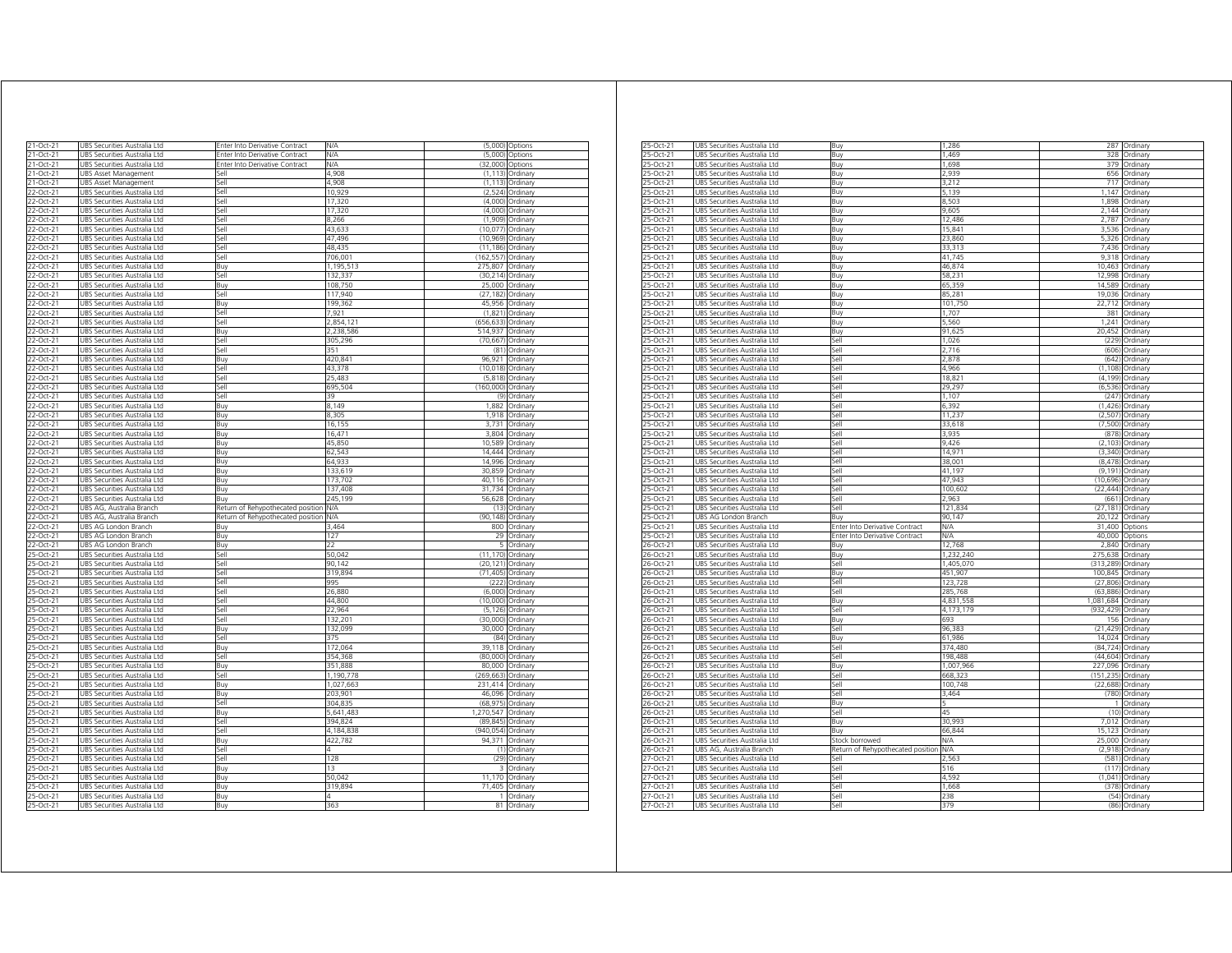| 27-Oct-21              | UBS Securities Australia Ltd                                 | sell                              | 723            | (164)                | Ordinary             |
|------------------------|--------------------------------------------------------------|-----------------------------------|----------------|----------------------|----------------------|
| 7-Oct-21               | UBS Securities Australia Ltd                                 | iell                              | 521            | (118)                | Ordinary             |
| 27-Oct-21              | JBS Securities Australia Ltd                                 | lle,                              | 2,634          | (597                 | Ordinary             |
| 27-Oct-21              | JBS Securities Australia Ltd                                 | ile?                              | 4.310          | (977)                | Ordinary             |
| 27-Oct-21              | JBS Securities Australia Ltd                                 | <b>Sell</b>                       | 2,395          | (543)                | Ordinary             |
| 27-Oct-21              | UBS Securities Australia Ltd                                 | <b>Sell</b>                       | 865            | (196)                | Ordinary             |
| 27-Oct-21              | UBS Securities Australia Ltd                                 | Sell                              | 4,112          | (932)                | Ordinary             |
| 27-Oct-21              | UBS Securities Australia Ltd                                 | Sell                              | 4,513          | (1,023)              | Ordinary             |
| 27-Oct-21              | UBS Securities Australia Ltd                                 | Sell                              | 3,842          | (871)                | Ordinary             |
| 27-Oct-21              | UBS Securities Australia Ltd                                 | Sell                              | 4,359          | (988)                | Ordinary             |
| 27-Oct-21              | UBS Securities Australia Ltd                                 | Sell                              | 313            | (71)                 | Ordinary             |
| 27-Oct-21              | UBS Securities Australia Ltd                                 | Sell                              | 84             |                      | (19) Ordinary        |
| 27-Oct-21              | UBS Securities Australia Ltd                                 | Sell                              | 534            |                      | (121) Ordinary       |
| 27-Oct-21<br>27-Oct-21 | UBS Securities Australia Ltd                                 | Sell<br>Sell                      | 2,338<br>2.382 | (530)<br>(540)       | Ordinary             |
| 27-Oct-21              | UBS Securities Australia Ltd<br>UBS Securities Australia Ltd | Sell                              | 437            | (99)                 | Ordinary<br>Ordinary |
| 27-Oct-21              | UBS Securities Australia Ltd                                 | Sell                              | 1,637          | (371)                | Ordinary             |
| 27-Oct-21              | UBS Securities Australia Ltd                                 | Sell                              | 688            | (156)                | Ordinary             |
| 27-Oct-21              |                                                              | Sell                              | 2,131          | (483)                |                      |
| 27-Oct-21              | UBS Securities Australia Ltd                                 | Sell                              | 869            | (197)                | Ordinary             |
|                        | UBS Securities Australia Ltd                                 | Sell                              | 269            | (61)                 | Ordinary             |
| 27-Oct-21<br>27-Oct-21 | UBS Securities Australia Ltd<br>UBS Securities Australia Ltd | Sell                              | 657            | (149)                | Ordinary<br>Ordinary |
| 27-Oct-21              | UBS Securities Australia Ltd                                 | Sell                              | 260            | (59)                 | Ordinary             |
| 27-Oct-21              | UBS Securities Australia Ltd                                 | Buy                               | 1,089,431      | 244,393              | Ordinary             |
| 27-Oct-21              | UBS Securities Australia Ltd                                 | Sell                              | 672            | (153)                | Ordinary             |
| 27-Oct-21              | UBS Securities Australia Ltd                                 | Buy                               | 2,482,153      | 563,959              | Ordinary             |
| 27-Oct-21              | UBS Securities Australia Ltd                                 | sell                              | 1,820,822      | (412, 548)           | Ordinary             |
| 7-Oct-21               | UBS Securities Australia Ltd                                 | sell                              | 82,326         | (18, 699)            | Ordinary             |
| 27-Oct-21              | UBS Securities Australia Ltd                                 | Buv                               | 136,000        | 30,788               | Ordinary             |
| 27-Oct-21              | JBS Securities Australia Ltd                                 | Sell                              | 204,552        | (46, 063)            | Ordinary             |
| 27-Oct-21              | JBS Securities Australia Ltd                                 | Sell                              | 648.464        | (147, 114)           | Ordinary             |
| 27-Oct-21              | UBS Securities Australia Ltd                                 | Sell                              | 19,699         | (4, 477)             | Ordinary             |
| 27-Oct-21              | UBS Securities Australia Ltd                                 | Buy                               | 9,163,676      | 2,079,204            | Ordinary             |
| 27-Oct-21              | UBS Securities Australia Ltd                                 | Buy                               | 607            | 137                  | Ordinary             |
| 27-Oct-21              | UBS Securities Australia Ltd                                 | Buy                               | 288,639        | 65,567               | Ordinary             |
| 27-Oct-21              | UBS Securities Australia Ltd                                 | Buy                               | 154,742        | 34,818               | Ordinary             |
| 27-Oct-21              | UBS Securities Australia Ltd                                 | Buy                               | 324            | 73                   | Ordinary             |
| 27-Oct-21              | UBS Securities Australia Ltd                                 | Sell                              | 445,000        | (100,000) Ordinary   |                      |
| 27-Oct-21              | UBS Securities Australia Ltd                                 | Buy                               | 246,330        | 55,988               | Ordinary             |
| 27-Oct-21              | UBS Securities Australia Ltd                                 | Buy                               | 968,210        | 219,310              | Ordinary             |
| 27-Oct-21              | UBS Securities Australia Ltd                                 | Sell                              | 7,421,880      | (1,684,991) Ordinary |                      |
| 27-Oct-21              | UBS Securities Australia Ltd                                 | Sell                              | 3,094,000      | (700,000)            | Ordinary             |
| 27-Oct-21              | UBS Securities Australia Ltd                                 | Sell                              | 44             | (10)                 | Ordinary             |
| 27-Oct-21              | JBS Securities Australia Ltd                                 | Buv                               |                |                      | Ordinan              |
| 27-Oct-21              | JBS Securities Australia Ltd                                 | Buv                               | 72,931         | 16,389               | Ordinary             |
| 27-Oct-21              | UBS Securities Australia Ltd                                 | Buy                               | 42,466         | 9,543                | Ordinary             |
| 27-Oct-21              | UBS AG, Australia Branch                                     | Return of Rehypothecated position | N/A            | (317, 219)           | Ordinary             |
| 27-Oct-21              | UBS AG, Australia Branch                                     | Return of Rehypothecated position | N/A            | (12, 093)            | Ordinary             |
| 27-Oct-21              | UBS AG, Australia Branch                                     | Return of Rehypothecated position | <b>N/A</b>     | (35, 753)            | Ordinary             |
| 27-Oct-21              | UBS AG London Branch                                         | Buy                               | 49,920         | 11,218               | Ordinary             |
| 28-Oct-21              | UBS Securities Australia Ltd                                 | Buy                               | 2,177          | 497                  | Ordinary             |
| 28-Oct-21              | UBS Securities Australia Ltd                                 | Buy                               | 865,382        | 195,903              | Ordinary             |
| 28-Oct-21              | UBS Securities Australia Ltd                                 | sell                              | 7,183          | (1,634)              | Ordinary             |
| 28-Oct-21              | UBS Securities Australia Ltd                                 | Βuγ                               | 2.927.198      | 666.560              | Ordinary             |
| 8-Oct-21               | JBS Securities Australia Ltd                                 | ile?                              | 2.337.593      | (531, 670)           | Ordinary             |
| 28-Oct-21              | JBS Securities Australia Ltd                                 | sell                              | 223,949        | (51,089)             | Ordinary             |
| 28-Oct-21              | JBS Securities Australia Ltd                                 | Ruv                               | 32.032         | 7.330                | Ordinary             |
| 28-Oct-21              | JBS Securities Australia Ltd                                 | Buy                               | 702,324        | 159,928              | Ordinary             |
| 28-Oct-21              | UBS Securities Australia Ltd                                 | Sell                              | 657,387        | (149, 301)           | Ordinary             |
| 28-Oct-21              | UBS Securities Australia Ltd                                 | Sell                              | 254,346        | (58, 127)            | Ordinary             |
| 28-Oct-21              | UBS Securities Australia Ltd                                 | Buy                               | 3,648,423      | 831,019              | Ordinary             |
| 28-Oct-21              | UBS Securities Australia Ltd                                 | Sell                              | 5,244,276      | (1, 194, 596)        | Ordinary             |
| $28$ -Oct-21           | UBS Securities Australia Ltd                                 | Buy                               | 754            | 172                  | Ordinary             |
| 28-Oct-21              | UBS Securities Australia Ltd                                 | Buy                               | 283,935        | 64,563               | Ordinary             |
| 28-Oct-21              | UBS Securities Australia Ltd                                 | Buy                               | 23,942         | 5,461                | Ordinary             |
| 28-Oct-21              | UBS Securities Australia Ltd                                 | Sell                              | 70,401         | (15, 964)            | Ordinary             |
| 28-Oct-21              | UBS Securities Australia Ltd                                 | Buy                               | 18             | $\overline{4}$       | Ordinary             |
| 28-Oct-21              | UBS Securities Australia Ltd                                 | Sell                              | 3,178,763      | (725,000)            | Ordinan              |
| 28-Oct-21              | UBS Securities Australia Ltd                                 | Buy                               | 65,918         | 15,000               | Ordinary             |
| 28-Oct-21              | JBS Securities Australia Ltd                                 | Sell                              | 302            | (69)                 | Ordinary             |
| 28-Oct-21              | UBS Securities Australia Ltd                                 | Buy                               | 18,586         | 4,233                | Ordinary             |
| 28-Oct-21              | UBS Securities Australia Ltd                                 | Buy                               | 21,673         | 4,936                | Ordinary             |
|                        |                                                              |                                   |                |                      |                      |

| 28-Oct-21      | UBS Securities Australia Ltd | Buy                     | 641       |                  | 146 Ordinary         |
|----------------|------------------------------|-------------------------|-----------|------------------|----------------------|
| 28-Oct-21      | UBS Securities Australia Ltd | Buy                     | 4.364     | QQ               | Ordinary             |
| 28-Oct-21      | UBS Securities Australia Ltd | Buy                     | 39,753    |                  | 9,054 Ordinary       |
| 28-Oct-21      | UBS Securities Australia Ltd | Buy                     | 52,640    | 11,989           | Ordinary             |
| 28-Oct-21      | UBS Securities Australia Ltd | Buy                     | 55.415    | 12,621           | Ordinary             |
| 28-Oct-21      | UBS Securities Australia Ltd | Buy                     | 103,234   | 23,512           | Ordinary             |
| 28-Oct-21      | UBS Securities Australia Ltd | Buy                     | 164,616   | 37,492           | Ordinary             |
| 28-Oct-21      | UBS Securities Australia Ltd | Buy                     | 677,012   | 154,192          | Ordinary             |
| 28-Oct-21      | UBS Securities Australia Ltd | Sell                    |           | (1)              | Ordinary             |
| 28-Oct-21      | UBS Securities Australia Ltd | Sell                    | Λ         | (1)              | Ordinary             |
| 28-Oct-21      | UBS Securities Australia Ltd | Sell                    | 75        |                  | (17) Ordinary        |
| 28-Oct-21      | JBS Securities Australia Ltd | sell                    | 101       | (23)             | Ordinary             |
| 28-Oct-21      | UBS Securities Australia Ltd | 3uy                     | 113,929   | 25,952           | Ordinary             |
| 28-Oct-21      | UBS AG, Australia Branch     | Rehypothecated position | N/A       | 34.366           | Ordinary             |
| 28-Oct-21      | UBS AG London Branch         | 3uy                     | 9.917     | 2,259            | Ordinary             |
| 28-Oct-21      | UBS Asset Management         | Buy                     | 128,983   | 29,381           | Ordinary             |
| 28-Oct-21      | <b>UBS Asset Management</b>  | Buy                     | 128,995   |                  | 29,381 Ordinary      |
| 28-Oct-21      | UBS Asset Management         | Buy                     | 149,019   | 33,945           | Ordinary             |
| 28-Oct-21      | UBS Asset Management         | Buy                     | 149,026   | 33,945           | Ordinary             |
| 29-Oct-21      | UBS Securities Australia Ltd | Buy                     | 106.821   | 24.900           | Ordinary             |
| 29-Oct-21      | JBS Securities Australia Ltd | 3uy                     | 130,279   | 30,368           | Ordinary             |
| 29-Oct-21      | UBS Securities Australia Ltd | Sell                    | 234,440   | (54, 648)        | Ordinary             |
| 29-Oct-21      | UBS Securities Australia Ltd | Buy                     | 466,210   | 106,249          | Ordinary             |
| 29-Oct-21      | UBS Securities Australia Ltd | Sell                    | 6,825     | (1, 564)         | Ordinary             |
| 29-Oct-21      | UBS Securities Australia Ltd | Buy                     | 2,472,512 | 571,019 Ordinary |                      |
| 29-Oct-21      | UBS Securities Australia Ltd | Sell                    | 485.261   | (111.255)        | Ordinary             |
| 29-Oct-21      | UBS Securities Australia Ltd | Sell                    | 2,433,672 | (561, 323)       | Ordinary             |
| 29-Oct-21      | UBS Securities Australia Ltd | Buy                     | 175,300   | 40,000           | Ordinary             |
| 29-Oct-21      | UBS Securities Australia Ltd | Sell                    | 43.900    | (10,000)         | Ordinary             |
| 29-Oct-21      | UBS Securities Australia Ltd | Buy                     | 1,001,833 | 230,885 Ordinary |                      |
| 29-Oct-21      | UBS Securities Australia Ltd | Sell                    | 447,430   | (102, 964)       | Ordinary             |
| 29-Oct-21      | UBS Securities Australia Ltd | Sell                    | 511 717   | (118.035)        | Ordinary             |
| 29-Oct-21      | UBS Securities Australia Ltd | Buy                     | 4,379,978 | 1,011,262        | Ordinary             |
| 29-Oct-21      | UBS Securities Australia Ltd | Sell                    | 4.984.331 | (1, 149, 629)    | Ordinary             |
| $29 - 0r + 21$ | UBS Securities Australia Ltd | Buv                     | 545 429   | 125 334          | Ordinan              |
| 29-Oct-21      | UBS Securities Australia Ltd | 3uy                     | 44,924    | 10,466           | Ordinary             |
| 29-Oct-21      | UBS Securities Australia Ltd | Buy                     | 2,082     | 484              | Ordinary             |
| 29-Oct-21      | UBS Securities Australia Ltd | Buy                     | Δ         | 1                | Ordinary             |
| 29-Oct-21      | JBS Securities Australia Ltd | Sell                    | 43        | (10)             |                      |
| 29-Oct-21      | UBS Securities Australia Ltd | sell                    | 1.059     | (247)            | Ordinary<br>Ordinary |
| 29-Oct-21      | UBS Securities Australia Ltd | Sell                    | 2.959     | (690)            | Ordinary             |
|                |                              | Sell                    | 1,252     | (292)            |                      |
| 29-Oct-21      | UBS Securities Australia Ltd | اام؟                    | 2260      |                  | Ordinary             |
| 29-Oct-21      | UBS Securities Australia Ltd |                         |           | (527)            | Ordinary             |
| 29-Oct-21      | UBS Securities Australia Ltd | Sell                    | 1,252     |                  | (292) Ordinary       |
| 29-Oct-21      | UBS Securities Australia Ltd | Sell                    | 2,260     |                  | (527) Ordinary       |
| 29-Oct-21      | UBS Securities Australia Ltd | Sell                    | 206       |                  | (48) Ordinary        |
| 29-Oct-21      | UBS Securities Australia Ltd | Sell                    | 498       |                  | (116) Ordinary       |
| 29-Oct-21      | JBS Securities Australia Ltd | Sell                    | 1,88      | (440)            | Ordinary             |
| 29-Oct-21      | UBS Securities Australia Ltd | Sell                    | 2.029     | (473)            | Ordinary             |
| 29-Oct-21      | UBS Securities Australia Ltd | Sell                    | 2.410     | (562)            | Ordinary             |
| 29-Oct-21      | UBS Securities Australia Ltd | Sell                    | 373       | (87)             | Ordinary             |
| 29-Oct-21      | UBS Securities Australia Ltd | Sell                    | 918       |                  | (214) Ordinary       |
| 29-Oct-21      | UBS Securities Australia Ltd | sell                    | 1.523     | (355)            | Ordinary             |
| 29-Oct-21      | UBS Securities Australia Ltd | Sell                    | 142       | (33)             | Ordinary             |
| 29-Oct-21      | UBS Securities Australia Ltd | Sell                    | 56        | (13)             | Ordinary             |
| 29-Oct-21      | UBS Securities Australia Ltd | Sell                    | 193       | (45)             | Ordinary             |
| 29-Oct-21      | UBS Securities Australia Ltd | <b>Sell</b>             | 510       |                  | (119) Ordinary       |
| 29-Oct-21      | UBS Securities Australia Ltd | Sell                    | 588       |                  | (137) Ordinary       |
| 29-Oct-21      | UBS Securities Australia Ltd | Sell                    | 4.581     |                  | (1,068) Ordinary     |
| 29-Oct-21      | UBS Securities Australia Ltd | Sell                    | 206       | (48)             | Ordinary             |
| 29-Oct-21      | UBS Securities Australia Ltd | Sell                    | 498       | (116)            | Ordinary             |
| 29-Oct-21      | UBS Securities Australia Ltd | Sell                    | 1.874     | (437)            | Ordinary             |
| 29-Oct-21      | JBS Securities Australia Ltd | Sell                    | 4.452     | (1.038)          | Ordinary             |
| 29-Oct-21      | UBS Securities Australia Ltd | Sell                    | 343       | (80)             | Ordinan              |
| 29-Oct-21      | UBS Securities Australia Ltd | Sell                    | 815       | (190)            | Ordinary             |
| 29-Oct-21      | JBS Securities Australia Ltd | sell                    | 193       | (45)             | Ordinary             |
| 9-0ct-21       | UBS Securities Australia Ltd | sell                    | 510       | (119)            | Ordinary             |
| 29-Oct-21      | UBS Securities Australia Ltd | Sell                    | 472       | (110)            | Ordinary             |
| 29-Oct-21      | UBS Securities Australia Ltd | Sell                    | 896       | (209)            | Ordinary             |
| 29-Oct-21      | UBS Securities Australia Ltd | اام؟                    | 3.671     | (856)            | Ordinary             |
| 29-Oct-21      | UBS Securities Australia Ltd | Sell                    | 480       |                  | $(112)$ Ordinary     |
| 29-Oct-21      | UBS Securities Australia Ltd | Sell                    | 223       |                  | (52) Ordinary        |
|                |                              |                         |           |                  |                      |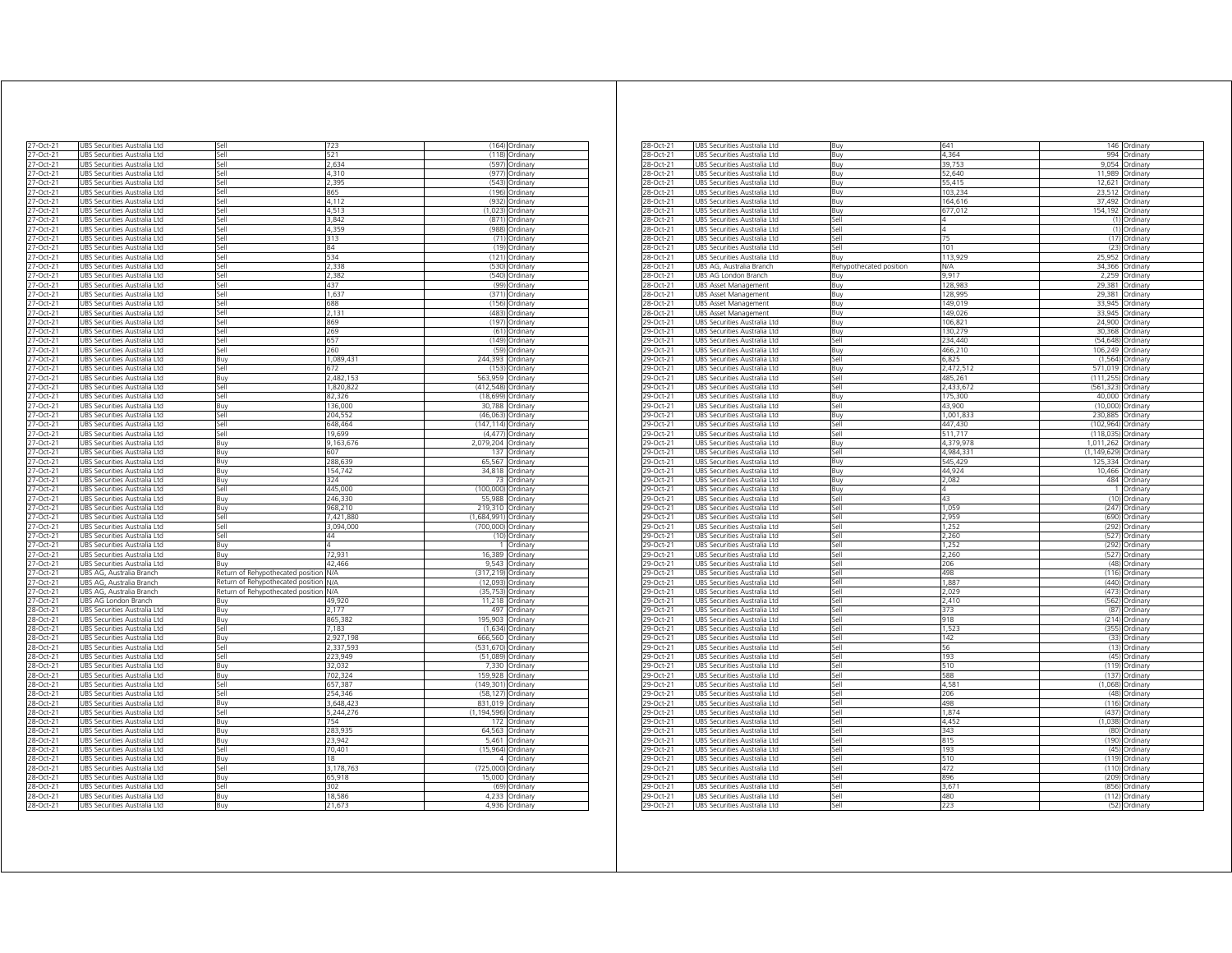| 29-Oct-21              | UBS Securities Australia Ltd                                           | sell         | 1,896          | (442)          | Ordinary                   |
|------------------------|------------------------------------------------------------------------|--------------|----------------|----------------|----------------------------|
| 29-Oct-21              | JBS Securities Australia Ltd                                           | iell         | 2 402          | (560)          | Ordinary                   |
| 29-Oct-21              | UBS Securities Australia Ltd                                           | Sell         | 206            | (48)           | Ordinary                   |
| 29-Oct-21              | UBS Securities Australia Ltd                                           | Sell         | 412            |                | (96) Ordinary              |
| 29-Oct-21              | UBS Securities Australia Ltd                                           | Sell         | 875            |                | (204) Ordinary             |
| 29-Oct-21              | UBS Securities Australia Ltd                                           | Sell         | 1,758          |                | (410) Ordinary             |
| 29-Oct-21              | UBS Securities Australia Ltd                                           | Sell         | 1,089          |                | (254) Ordinary             |
| 29-Oct-21              | JBS Securities Australia Ltd                                           | Sell         | 476            |                | (111) Ordinary             |
| 29-Oct-21<br>29-Oct-21 | JBS Securities Australia Ltd<br>JBS Securities Australia Ltd           | sell<br>Sell | 931<br>3.706   | (217)          | Ordinary                   |
| 29-Oct-21              | JBS Securities Australia Ltd                                           | sell         | 1,917          | (447)          | (864) Ordinary<br>Ordinary |
| 29-Oct-21              | JBS Securities Australia Ltd                                           | Sell         | 652            | (152)          | Ordinary                   |
| 29-Oct-21              | <b>JBS Securities Australia Ltd</b>                                    | Sell         | 1.171          | (273)          | Ordinary                   |
| 29-Oct-21              | JBS Securities Australia Ltd                                           | sell         | 1,724          | (402)          | Ordinary                   |
| 29-Oct-21              | JBS Securities Australia Ltd                                           | sell         | 2,458          | (573)          | Ordinary                   |
| 29-Oct-21              | JBS Securities Australia Ltd                                           | Sell         | 197            | (46)           | Ordinary                   |
| 29-Oct-21              | UBS Securities Australia Ltd                                           | Sell         | 197            | (46)           | Ordinary                   |
| 29-Oct-21              | UBS Securities Australia Ltd                                           | Sell         | 866            |                | (202) Ordinary             |
| 29-Oct-21              | UBS Securities Australia Ltd                                           | Sell         | 343            |                | (80) Ordinary              |
| 29-Oct-21              | JBS Securities Australia Ltd                                           | sell         | 3,886          | (906)          | Ordinary                   |
| 29-Oct-21              | JBS Securities Australia Ltd                                           | sell         | 1,540          | (359)          | Ordinary                   |
| 9-Oct-21               | JBS Securities Australia Ltd                                           | sell         | 369            | (86)           | Ordinary                   |
| 29-Oct-21              | JBS Securities Australia Ltd                                           | sell         | 39             | (9)            | Ordinary                   |
| 29-Oct-21              | JBS Securities Australia Ltd                                           | iell         | 206            | (48)           | Ordinary                   |
| 29-Oct-21              | JBS Securities Australia Ltd                                           | sell         | 459            | (107)          | Ordinary                   |
| 29-Oct-21              | JBS Securities Australia Ltd                                           | sell         | 4,473          | (1,043)        | Ordinary                   |
| 29-Oct-21              | JBS Securities Australia Ltd                                           | sell         | 90             | (21)           | Ordinary                   |
| 29-Oct-21              | JBS Securities Australia Ltd                                           | sell         | 94             | (22)           | Ordinary                   |
| 29-Oct-21              | JBS Securities Australia Ltd                                           | sell<br>iell | 240            | (56)           | Ordinary                   |
| 29-Oct-21<br>29-Oct-21 | JBS Securities Australia Ltd<br>UBS Securities Australia Ltd           | Sell         | 1,355<br>1,853 | (316)<br>(432) | Ordinary<br>Ordinary       |
| 29-Oct-21              | UBS Securities Australia Ltd                                           | Sell         | 3,028          |                | (706) Ordinary             |
| 29-Oct-21              | UBS Securities Australia Ltd                                           | Sell         | 206            |                | (48) Ordinary              |
| 29-Oct-21              | UBS Securities Australia Ltd                                           | Sell         | 498            |                | (116) Ordinary             |
| 29-Oct-21              | JBS Securities Australia Ltd                                           | Sell         | 1,707          |                | (398) Ordinary             |
| 29-Oct-21              | UBS Securities Australia Ltd                                           | Sell         | 4,328          |                | (1,009) Ordinary           |
| 29-Oct-21              | UBS Securities Australia Ltd                                           | Sell         | 90             |                | (21) Ordinary              |
| 29-Oct-21              | JBS Securities Australia Ltd                                           | Sell         | 202            | (47)           | Ordinary                   |
| 29-Oct-21              | JBS Securities Australia Ltd                                           | Sell         | 1,853          | (432)          | Ordinary                   |
| 29-Oct-21              | JBS Securities Australia Ltd                                           | Sell         | 425            | (99)           | Ordinary                   |
| 29-Oct-21              | JBS Securities Australia Ltd                                           | Sell         | 592            | (138)          | Ordinary                   |
| 29-Oct-21              | <b>JBS Securities Australia Ltd</b>                                    | sell         | 249            | (58)           | Ordinan                    |
| 29-Oct-21              | JBS Securities Australia Ltd                                           | sell         | 103            | (24)           | Ordinary                   |
| 29-Oct-21              | JBS Securities Australia Ltd                                           | Sell         | 888            | (207)          | Ordinary                   |
| 29-Oct-21              | JBS Securities Australia Ltd                                           | Sell         | 2,625          | (612)          | Ordinary                   |
| 29-Oct-21              | UBS Securities Australia Ltd                                           | Sell         | 888            | (207)          | Ordinary                   |
| 29-Oct-21              | UBS Securities Australia Ltd                                           | Sell<br>Sell | 2,625          |                | (612) Ordinary             |
| 29-Oct-21<br>29-Oct-21 | Securities Australia Ltd<br><b>JRS</b><br>UBS Securities Australia Ltd | Sell         | 184<br>549     | (43)<br>(128)  | Ordinan<br>Ordinary        |
| 29-Oct-21              | UBS Securities Australia Ltd                                           | sell         | 1,248          |                | (291) Ordinary             |
| 29-Oct-21              | JBS Securities Australia Ltd                                           | sell         | 3,680          | (858)          | Ordinary                   |
| 29-Oct-21              | JBS Securities Australia Ltd                                           | iell         | 176            | (41)           | Ordinary                   |
| 9-Oct-21               | JBS Securities Australia Ltd                                           | ۱۹i          | 528            | (123)          | Ordinary                   |
| 29-Oct-21              | JBS Securities Australia Ltd                                           | iell         | 1,604          | (374)          | Ordinary                   |
| 29-Oct-21              | JBS Securities Australia Ltd                                           | sell         | 4,722          | (1, 101)       | Ordinary                   |
| 29-Oct-21              | JBS Securities Australia Ltd                                           | sell         | 330            | (77)           | Ordinary                   |
| 29-Oct-21              | JBS Securities Australia Ltd                                           | iell         | 1,077          | (251)          | Ordinary                   |
| 29-Oct-21              | JBS Securities Australia Ltd                                           | sell         | 1,330          | (310)          | Ordinary                   |
| 29-Oct-21              | UBS Securities Australia Ltd                                           | iell         | 4,293          | (1,001)        | Ordinary                   |
| 29-Oct-21              | UBS Securities Australia Ltd                                           | Sell         | 167            | (39)           | Ordinary                   |
| 29-Oct-21              | UBS Securities Australia Ltd                                           | sell         | 536            |                | (125) Ordinary             |
| 29-Oct-21              | UBS Securities Australia Ltd                                           | iell         | 1,132          | (264)          | Ordinary                   |
| $29$ -Oct-21           | UBS Securities Australia Ltd                                           | Sell         | 3,260          |                | (760) Ordinary             |
| 29-Oct-21              | UBS Securities Australia Ltd                                           | Sell         | 120            |                | (28) Ordinary              |
| 29-Oct-21              | UBS Securities Australia Ltd                                           | Sell         | 583            |                | (136) Ordinary             |
| 29-Oct-21              | UBS Securities Australia Ltd                                           | Sell<br>iell | 335            | (78)<br>(373)  | Ordinary                   |
| 29-Oct-21<br>29-Oct-21 | UBS Securities Australia Ltd<br>JBS Securities Australia Ltd           | sell         | 1,600<br>1,059 | (247)          | Ordinary<br>Ordinary       |
| 29-Oct-21              | JBS Securities Australia Ltd                                           | Sell         | 180            | (42)           | Ordinary                   |
| 29-Oct-21              | <b>JBS Securities Australia Ltd</b>                                    | sell         | 523            | (122)          | Ordinary                   |
| 29-Oct-21              | JBS Securities Australia Ltd                                           | iell         | 1,677          | (391)          | Ordinary                   |
| 29-Oct-21              | UBS Securities Australia Ltd                                           | iell         | 1,402          | (327)          | Ordinary                   |
|                        |                                                                        |              |                |                |                            |

| 29-Oct-21              | UBS Securities Australia Ltd                                 | Sell                              | 665        |                  | (155) Ordinary                |
|------------------------|--------------------------------------------------------------|-----------------------------------|------------|------------------|-------------------------------|
| 29-Oct-21              | UBS Securities Australia Ltd                                 | Sell                              | 1,523      | (355)            | Ordinary                      |
| 29-Oct-21              | UBS Securities Australia Ltd                                 | Sell                              | 197        | (46)             | Ordinary                      |
|                        |                                                              |                                   |            |                  |                               |
| 29-Oct-21              | UBS Securities Australia Ltd                                 | Sell                              | 506        | (118)            | Ordinary                      |
| 29-Oct-21              | UBS Securities Australia Ltd                                 | Sell                              | 1,788      | (417)            | Ordinary                      |
| 29-Oct-21              | UBS Securities Australia Ltd                                 | Sell                              | 4,538      | (1.058)          | Ordinary                      |
| 29-Oct-21              | UBS Securities Australia Ltd                                 | Sell                              | 716        | (167)            | Ordinary                      |
| 29-Oct-21              | UBS Securities Australia Ltd                                 | Sell                              | 1,385      | (323)            | Ordinary                      |
|                        |                                                              | Sell                              |            |                  |                               |
| 29-Oct-21              | UBS Securities Australia Ltd                                 |                                   | 180        | (42)             | Ordinary                      |
| 29-Oct-21              | UBS Securities Australia Ltd                                 | Sell                              | 510        | (119)            | Ordinary                      |
| 29-Oct-21              | UBS Securities Australia Ltd                                 | Sell                              | 1,102      | (257)            | Ordinary                      |
| 29-Oct-21              | UBS Securities Australia Ltd                                 | sell                              | 3,135      | (731)            | Ordinary                      |
| 29-Oct-21              | UBS Securities Australia Ltd                                 | iell                              | 429        | (100)            | Ordinary                      |
| 29-Oct-21              | UBS Securities Australia Ltd                                 | Sell                              | 635        | (148)            | Ordinary                      |
|                        |                                                              |                                   |            |                  |                               |
| 29-Oct-21              | UBS Securities Australia Ltd                                 | Sell                              | 686        | (160)            | Ordinary                      |
| 29-Oct-21              | UBS Securities Australia Ltd                                 | <b>Sell</b>                       | 1,698      | (396)            | Ordinary                      |
| 29-Oct-21              | UBS Securities Australia Ltd                                 | Sell                              | 1,038      | (242)            | Ordinary                      |
| 29-Oct-21              | UBS Securities Australia Ltd                                 | Sell                              | 2.543      | (593)            | Ordinary                      |
| 29-Oct-21              | UBS Securities Australia Ltd                                 | Sell                              | 13         | (3)              | Ordinary                      |
| 29-Oct-21              | UBS Securities Australia Ltd                                 | Sell                              |            | (30, 368)        |                               |
|                        |                                                              |                                   | 130,247    |                  | Ordinary                      |
| 29-Oct-21              | UBS Securities Australia Ltd                                 | Sell                              | 54,285     |                  | (12,657) Ordinary             |
| 29-Oct-21              | UBS Securities Australia Ltd                                 | Sell                              | 184,532    | (43,025) Ordinan |                               |
| 29-Oct-21              | UBS Securities Australia Ltd                                 | Sell                              | 8,279      |                  | (1,912) Ordinary              |
| 29-Oct-21              | UBS Securities Australia Ltd                                 | sell                              | 3,325      | (768)            | Ordinary                      |
| 29-Oct-21              | UBS Securities Australia Ltd                                 | sell                              | 4,819      | (1, 113)         | Ordinary                      |
|                        |                                                              |                                   |            |                  |                               |
| 29-Oct-21              | UBS Securities Australia Ltd                                 | Sell                              | 8.145      | (1,881)          | Ordinary                      |
| 29-Oct-21              | UBS Securities Australia Ltd                                 | Buy                               | 234,440    | 54,648           | Ordinary                      |
| 29-Oct-21              | UBS Securities Australia Ltd                                 | Buy                               |            | 1.               | Ordinary                      |
| 29-Oct-21              | UBS AG, Australia Branch                                     | Return of Rehypothecated position | N/A        | (13)             | Ordinary                      |
| 29-Oct-21              | UBS AG, Australia Branch                                     | Return of Rehypothecated position | N/A        | (41, 487)        | Ordinary                      |
|                        |                                                              |                                   |            |                  |                               |
| 29-Oct-21              | UBS AG. Australia Branch                                     | Return of Rehypothecated position | N/A        | (150.600)        | Ordinan                       |
| 29-Oct-21              | UBS AG, Australia Branch                                     | Return of Rehypothecated position | N/A        | (13,003)         | Ordinary                      |
| 29-Oct-21              | UBS AG, Australia Branch                                     | Return of Rehypothecated position | <b>N/A</b> | (80, 386)        | Ordinary                      |
| 29-Oct-21              | UBS AG, Australia Branch                                     | Return of Rehypothecated position | NΛ         |                  | (44,961) Ordinary             |
| 29-Oct-21              | UBS AG, Australia Branch                                     | Return of Rehypothecated position | <b>N/A</b> | (2,526)          | Ordinary                      |
| 29-Oct-21              |                                                              | sell                              | 106,830    | (24, 902)        |                               |
|                        | UBS AG London Branch                                         |                                   |            |                  | Ordinary                      |
| 9-Oct-21               | UBS AG London Branch                                         | 3uy                               | 2,291      | 534              | Ordinary                      |
| 29-Oct-21              | UBS AG London Branch                                         | Sell                              | 3.955      | (922)            | Ordinary                      |
| 29-Oct-21              | UBS AG London Branch                                         | 3uy                               | 275        | 64               | Ordinary                      |
| 29-Oct-21              | UBS Securities Australia Ltd                                 | Enter Into Derivative Contract    | N/A        |                  | 4,000 Options                 |
| 29-Oct-21              | UBS Securities Australia Ltd                                 | Enter Into Derivative Contract    | <b>N/A</b> |                  | 4,000 Options                 |
|                        |                                                              |                                   |            |                  |                               |
| 29-Oct-21              | UBS Securities Australia Ltd                                 | Enter Into Derivative Contract    | <b>N/A</b> | 4,000            | Options                       |
| 29-Oct-21              | UBS Asset Management                                         | Buv                               | 54.316     | 12.661           | Ordinan                       |
| 29-Oct-21              | UBS Asset Management                                         | Buy                               | 54,318     | 12,661           | Ordinary                      |
| 01-Nov-21              | UBS Securities Australia Ltd                                 | Buy                               | 228,149    | 52,208           | Ordinary                      |
| 01-Nov-21              | UBS Securities Australia Ltd                                 | Buy                               | 11,270     |                  | 2,579 Ordinary                |
|                        |                                                              |                                   |            |                  |                               |
| 01-Nov-21              | UBS Securities Australia Ltd                                 | 3uy                               | 2,032      | 465              | Ordinary                      |
| 01-Nov-21              | UBS Securities Australia Ltd                                 | 3uy                               | 5,790      | 1,325            | Ordinary                      |
| 01-Nov-21              | UBS Securities Australia Ltd                                 | Buy                               | 17,620     | 4,032            | Ordinary                      |
| 01-Nov-21              | UBS Securities Australia Ltd                                 | Sell                              | 228,324    | (52, 248)        | Ordinary                      |
| $01-Nov-21$            | UBS Securities Australia Ltd                                 | Sell                              | 87,148     | (20,000)         | Ordinary                      |
|                        |                                                              |                                   |            |                  |                               |
| 01-Nov-21              | UBS Securities Australia Ltd                                 | Buy                               | 930,373    | 213,751          | Ordinary                      |
| 01-Nov-21              | UBS Securities Australia Ltd                                 | Buy                               | 872,300    | 200,000          | Ordinary                      |
| 01-Nov-21              | UBS Securities Australia Ltd                                 | Sell                              | 3.240      | (746)            | Ordinary                      |
| 01-Nov-21              | UBS Securities Australia Ltd                                 | Buv                               | 2,156,729  | 495.572          | Ordinan                       |
| 01-Nov-21              | UBS Securities Australia Ltd                                 | Sell                              | 3,031,599  | (696, 327)       | Ordinary                      |
| 01-Nov-21              | UBS Securities Australia Ltd                                 |                                   |            | 5,298            |                               |
|                        |                                                              | Buy                               | 23,152     |                  | Ordinary                      |
| 01-Nov-21              | UBS Securities Australia Ltd                                 | Buy                               | 325,854    | 75,175           | Ordinary                      |
| 01-Nov-21              | UBS Securities Australia Ltd                                 | ا∣م:ّ                             | 81,578     | (18.940)         | Ordinary                      |
| 01-Nov-21              | UBS Securities Australia Ltd                                 | iell                              | 378,217    | (87, 605)        | Ordinary                      |
| 01-Nov-21              | UBS Securities Australia Ltd                                 | 3uy                               | 2,545,020  | 586,194          | Ordinary                      |
| 01-Nov-21              | UBS Securities Australia Ltd                                 | Sell                              | 2,895,145  | (667, 161)       | Ordinary                      |
|                        |                                                              |                                   |            |                  |                               |
| 01-Nov-21              | UBS Securities Australia Ltd                                 | Buy                               | 189,700    | 43,761           | Ordinary                      |
| 01-Nov-21              | UBS Securities Australia Ltd                                 | Buy                               | 110,098    | 25,194           | Ordinary                      |
| 01-Nov-21              | UBS Securities Australia Ltd                                 | Buy                               | 228,615    | 52,652           | Ordinary                      |
| 01-Nov-21              | UBS Securities Australia Ltd                                 | Sell                              | 197,886    | (45, 698)        | Ordinary                      |
| 01-Nov-21              | UBS Securities Australia Ltd                                 | Buv                               | 13         | $\mathbf{R}$     | Ordinary                      |
|                        |                                                              |                                   |            |                  |                               |
| 01-Nov-21              | UBS Securities Australia Ltd                                 | Buy                               | 90,334     | 20,671           | Ordinary                      |
| 01-Nov-21              |                                                              |                                   |            | 42,384           | Ordinary                      |
|                        | UBS Securities Australia Ltd                                 | Buy                               | 184,862    |                  |                               |
| 01-Nov-21              | UBS Securities Australia Ltd                                 | Buy                               | 66,722     | 15,243           | Ordinary                      |
|                        |                                                              | Sell                              |            |                  |                               |
| 01-Nov-21<br>01-Nov-21 | UBS Securities Australia Ltd<br>UBS Securities Australia Ltd | Buy                               | 241,912    | 2                | (55,284) Ordinary<br>Ordinary |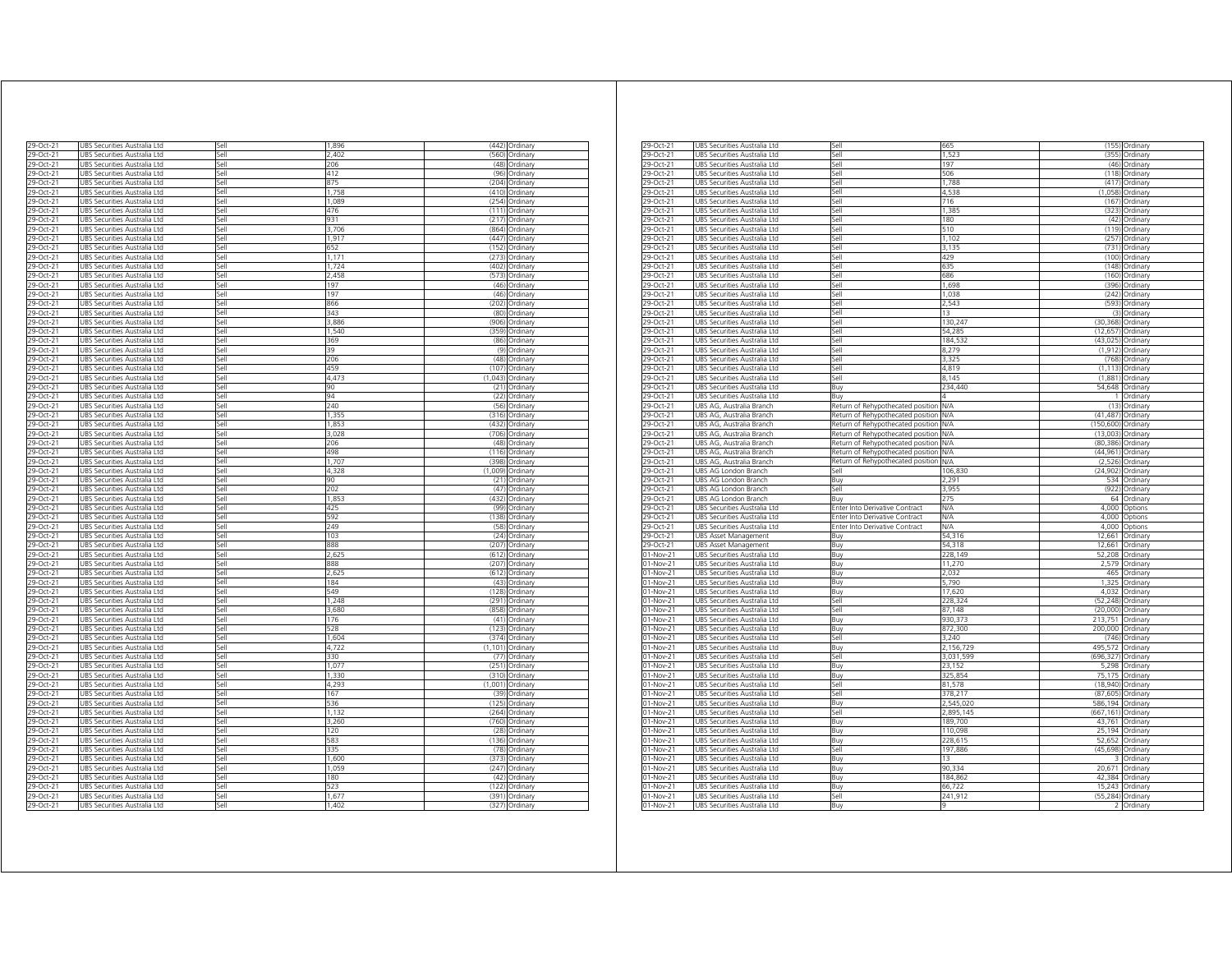| 01-Nov-21                           | JBS Securities Australia Ltd                                 | Buy                     | 35                     |                       | 8 Ordinary           |
|-------------------------------------|--------------------------------------------------------------|-------------------------|------------------------|-----------------------|----------------------|
| 01-Nov-21                           | <b>JBS Securities Australia Ltd</b>                          | Buv                     | 52                     | 12                    | Ordinary             |
| 01-Nov-21                           | JBS Securities Australia Ltd                                 | Buy                     | 57                     | 13                    | Ordinary             |
| 01-Nov-21                           | JBS Securities Australia Ltd                                 | Buy                     | 228,324                | 52,248                | Ordinary             |
| 01-Nov-21                           | UBS Securities Australia Ltd                                 | Buy                     | 101                    | 23                    | Ordinary             |
| 01-Nov-21                           | UBS Securities Australia Ltd                                 | Buy                     | 122                    | 28                    | Ordinary             |
| 01-Nov-21                           | UBS Securities Australia Ltd                                 | Buy                     | 1,320                  | 302                   | Ordinary             |
| 01-Nov-21                           | UBS Securities Australia Ltd                                 | Buy                     | 2,574                  | 589                   | Ordinary             |
| 01-Nov-21                           | UBS Securities Australia Ltd                                 | Buy                     | 3,133                  | 717                   | Ordinary             |
| 01-Nov-21                           | UBS Securities Australia Ltd                                 | Buy                     | 3,645                  | 834                   | Ordinary             |
| 01-Nov-21                           | UBS Securities Australia Ltd                                 | Buy                     | 4,881                  | 1,117                 | Ordinary             |
| 01-Nov-21                           | UBS Securities Australia Ltd                                 | Buy                     | 6,406                  | 1,466                 | Ordinary             |
| 01-Nov-21                           | JBS Securities Australia Ltd                                 | Buy                     | 10,676                 | 2,443                 | Ordinary             |
| 01-Nov-21                           | JBS Securities Australia Ltd                                 | Buy                     | 10,986                 | 2,514                 | Ordinary             |
| 01-Nov-21                           | JBS Securities Australia Ltd                                 | Buv                     | 21,492                 | 4.918                 | Ordinary             |
| 01-Nov-21                           | JBS Securities Australia Ltd                                 | Buy                     | 29,725                 | 6,802                 | Ordinary             |
| 01-Nov-21                           | JBS Securities Australia Ltd                                 | Buy                     | 45,282                 | 10,362                | Ordinary             |
| 01-Nov-21                           | JBS Securities Australia Ltd                                 | Buy                     | 58.414                 | 13.367                | Ordinary             |
| 01-Nov-21                           | JBS Securities Australia Ltd                                 | Buy                     | 71,616                 | 16,388                | Ordinary             |
| 01-Nov-21                           | JBS Securities Australia Ltd                                 | Buy                     | 71,616                 | 16,388                | Ordinary             |
| 01-Nov-21                           | UBS Securities Australia Ltd                                 | Buy                     | 71,620                 | 16,389                | Ordinary             |
| 01-Nov-21                           | JBS Securities Australia Ltd                                 | Buy                     | 94,715                 | 21,674                | Ordinary             |
| $01 - Nov - 21$                     | JBS Securities Australia Ltd                                 | Buy                     | 181,438                | 41,519                | Ordinary             |
| 01-Nov-21                           | UBS Securities Australia Ltd                                 | Buy                     | 3,732                  | 854                   | Ordinary             |
| 01-Nov-21                           | UBS Securities Australia Ltd                                 | Buy                     | 4,746                  | 1,086                 | Ordinary             |
| 01-Nov-21                           | UBS Securities Australia Ltd                                 | Buy                     | 5,677                  | 1,299                 | Ordinary             |
| 01-Nov-21                           | UBS Securities Australia Ltd                                 | Buy                     | 29,834                 | 6,827                 | Ordinary             |
| 01-Nov-21                           | UBS Securities Australia Ltd                                 | Buy                     | 40,707                 | 9,315                 | Ordinary             |
| 01-Nov-21                           | UBS Securities Australia Ltd                                 | Buy                     | 71,616                 | 16,388                | Ordinary             |
| 01-Nov-21                           | JBS Securities Australia Ltd                                 | Buy                     | 71,620                 | 16,389                | Ordinary             |
| 01-Nov-21                           | JBS Securities Australia Ltd                                 | Sell                    | 127                    | (29)                  | Ordinary             |
| 01-Nov-21                           | JBS Securities Australia Ltd                                 | Sell                    | 13                     | (3)                   | Ordinary             |
| 01-Nov-21                           | JBS Securities Australia Ltd                                 | Sell                    | 131                    | (30)                  | Ordinary             |
| 01-Nov-21                           | <b>JBS Securities Australia Ltd</b>                          | Sell<br>Sell            | 228.149                | (52.208)              | Ordinary             |
| 01-Nov-21                           | <b>JBS Securities Australia Ltd</b>                          |                         | N/A                    | (1)<br>870,340        | Ordinan              |
| 01-Nov-21                           | JBS AG, Australia Branch                                     | Rehypothecated position |                        |                       | Ordinary             |
| 02-Nov-21<br>02-Nov-21              | JBS Securities Australia Ltd                                 | Buy                     | 128,964<br>216,710     | 30,000<br>50.096      | Ordinary<br>Ordinan  |
|                                     | JBS Securities Australia Ltd                                 | Buy                     |                        |                       |                      |
| 02-Nov-21                           | JBS Securities Australia Ltd                                 | Buy                     | 1,636,599              | 373,167               | Ordinan              |
| 02-Nov-21                           | JBS Securities Australia Ltd                                 | Sell                    | 1,016,288              | (231,934)             | Ordinary             |
| 02-Nov-21                           | UBS Securities Australia Ltd                                 | Buy                     | 883,707                | 202,226               | Ordinary             |
| 02-Nov-21                           | UBS Securities Australia Ltd                                 | Sell                    | 76,959<br>737,584      | (17, 665)             | Ordinary             |
| 02-Nov-21                           | UBS Securities Australia Ltd                                 | Sell                    |                        | (168, 795)            | Ordinary             |
| 02-Nov-21<br>02-Nov-21              | UBS Securities Australia Ltd<br>JBS Securities Australia Ltd | Buy<br>sell             | 3,804,339<br>3,186,603 | 868,293<br>(725,283)  | Ordinary<br>Ordinarv |
| 02-Nov-21                           |                                                              | iell                    |                        | (371,860)             |                      |
|                                     | JBS Securities Australia Ltd                                 |                         | 1,624,842<br>3.614     | 828                   | Ordinary             |
| 02-Nov-21<br>2-Nov-21               | JBS Securities Australia Ltd<br>JBS Securities Australia Ltd | 3uy<br>sell             | 41,465                 | (9, 351)              | Ordinary<br>Ordinary |
| 02-Nov-21                           |                                                              |                         | 607                    | 139                   |                      |
| 02-Nov-21                           | JBS Securities Australia Ltd<br>JBS Securities Australia Ltd | Buy<br>Βuγ              | 20.848                 | 4.706                 | Ordinary<br>Ordinary |
| 02-Nov-21                           | JBS Securities Australia Ltd                                 | Buv                     | 1,186                  | 272                   | Ordinary             |
| 02-Nov-21                           | JBS Securities Australia Ltd                                 | Buy                     | 37,364                 | 8,542                 | Ordinary             |
| 02-Nov-21                           | JBS Securities Australia Ltd                                 | Buy                     | 52,621                 | 11,983                | Ordinary             |
| 02-Nov-21                           | JBS Securities Australia Ltd                                 | Buy                     | 154,366                | 35,164                | Ordinary             |
| 02-Nov-21                           | JBS Securities Australia Ltd                                 | iell                    | 434                    | (98)                  | Ordinary             |
| 02-Nov-21                           | JBS Securities Australia Ltd                                 | sell                    | 367                    | (83)                  | Ordinary             |
| 02-Nov-21                           | UBS Securities Australia Ltd                                 | ile?                    | 1,780                  | (402)                 | Ordinary             |
| 02-Nov-21                           | UBS Securities Australia Ltd                                 | Sell                    | 244                    | (55)                  | Ordinary             |
| 02-Nov-21                           | UBS Securities Australia Ltd                                 | Sell                    | 660                    | (149)                 | Ordinary             |
| 02-Nov-21                           | UBS Securities Australia Ltd                                 | Buy                     | 26                     |                       | 6 Ordinary           |
| 02-Nov-21                           | UBS Securities Australia Ltd                                 | Buy                     | 35                     | 8                     | Ordinary             |
| 02-Nov-21                           | UBS Securities Australia Ltd                                 | Buy                     | 211                    | 48                    | Ordinary             |
| 02-Nov-21                           | UBS Securities Australia Ltd                                 | Buy                     | 263                    |                       | 60 Ordinary          |
| 02-Nov-21                           | UBS Securities Australia Ltd                                 | Buv                     | 94,943                 | 21,826                | Ordinary             |
|                                     | UBS Securities Australia Ltd                                 | Stock borrowed          | N/A                    | 100,000               | Ordinary             |
|                                     |                                                              | Rehypothecated position | N/A                    | 1.284.940             | Ordinary             |
|                                     |                                                              |                         |                        |                       |                      |
|                                     | UBS AG, Australia Branch                                     |                         | 22                     | (5)                   |                      |
| 03-Nov-21                           | JBS Securities Australia Ltd                                 | Sell                    |                        |                       | Ordinary             |
| 02-Nov-21<br>02-Nov-21<br>03-Nov-21 | JBS Securities Australia Ltd                                 | Sell                    | 26                     | (6)                   | Ordinary             |
| 03-Nov-21                           | JBS Securities Australia Ltd                                 | Sell<br>sell            | 17<br>Δ                | (4)<br>$\overline{1}$ | Ordinary             |
| 03-Nov-21                           | JBS Securities Australia Ltd                                 |                         | 17                     | (4)                   | Ordinary             |
| 03-Nov-21<br>03-Nov-21              | JBS Securities Australia Ltd<br>UBS Securities Australia Ltd | sell<br>iell            | 17                     | (4)                   | Ordinary<br>Ordinary |

| 03-Nov-21 | UBS Securities Australia Ltd    | Sell                    |           |             | (7) Ordinary      |
|-----------|---------------------------------|-------------------------|-----------|-------------|-------------------|
| 03-Nov-21 | UBS Securities Australia Ltd    | Sell                    | 26        |             | (6) Ordinary      |
| 03-Nov-21 | UBS Securities Australia Ltd    | sell                    | 17        | (4)         | Ordinary          |
| 03-Nov-21 | UBS Securities Australia Ltd    | sell                    | 22        | (5)         | Ordinary          |
| 03-Nov-21 | UBS Securities Australia Ltd    | Buy                     | 460,139   | 104,144     | Ordinary          |
| 03-Nov-21 | UBS Securities Australia Ltd    | Buy                     | 835,316   | 190,000     | Ordinary          |
| 03-Nov-21 | UBS Securities Australia Ltd    | Buy                     | 2,136,569 | 487,445     | Ordinary          |
| 03-Nov-21 | UBS Securities Australia Ltd    | Buy                     | 1,742,679 | 402,643     | Ordinary          |
| 03-Nov-21 | UBS Securities Australia Ltd    | Sell                    | 1,730,682 | (399,032)   | Ordinary          |
| 03-Nov-21 | UBS Securities Australia Ltd    | Sell                    | 7,162     | (1,654)     | Ordinary          |
| 03-Nov-21 | UBS Securities Australia Ltd    | Buv                     | 586.860   | 135.753     | Ordinary          |
| 03-Nov-21 | UBS Securities Australia Ltd    | Sell                    | 222,779   | (51, 641)   | Ordinary          |
| 03-Nov-21 | UBS Securities Australia Ltd    | Sell                    | 468,028   | (108, 102)  | Ordinary          |
| 03-Nov-21 | UBS Securities Australia Ltd    | Buy                     | 5,193,109 | 1,199,083   | Ordinary          |
| 03-Nov-21 | UBS Securities Australia Ltd    | sell                    | 4,714,588 | (1,087,965) | Ordinary          |
| 03-Nov-21 | UBS Securities Australia Ltd    | 3uy                     | 1,319     | 305         | Ordinary          |
| 03-Nov-21 | UBS Securities Australia Ltd    | Sell                    | 2,155     | (500)       | Ordinary          |
|           |                                 | Sell                    |           |             |                   |
| 03-Nov-21 | UBS Securities Australia Ltd    |                         | 16,757    | (3,879)     | Ordinary          |
| 03-Nov-21 | UBS Securities Australia Ltd    | Buy                     | 143,345   | 32,984      | Ordinary          |
| 03-Nov-21 | UBS Securities Australia Ltd    | Sell                    | 19,362    | (4, 446)    | Ordinary          |
| 03-Nov-21 | UBS Securities Australia Ltd    | Buy                     | 1,838,348 | 423,983     | Ordinary          |
| 03-Nov-21 | UBS Securities Australia Ltd    | Sell                    | 1.430.447 | (329.961)   | Ordinary          |
| 03-Nov-21 | UBS Securities Australia Ltd    | Sell                    | 731.491   | (167, 985)  | Ordinary          |
| 03-Nov-21 | UBS Securities Australia Ltd    | Buy                     | 549,560   | 150,000     | Ordinary          |
| 03-Nov-21 | UBS Securities Australia Ltd    | Sell                    | 19,054    | (4,406)     | Ordinary          |
| 03-Nov-21 | UBS Securities Australia Ltd    | Sell                    | 107,690   | (24, 782)   | Ordinary          |
| 03-Nov-21 | UBS Securities Australia Ltd    | 3uy                     | 78,193    | 17,989      | Ordinary          |
| 03-Nov-21 | UBS Securities Australia Ltd    | sell                    | 51,828    | (11, 868)   | Ordinary          |
| 03-Nov-21 | UBS Securities Australia Ltd    | Buy                     |           |             | Ordinary          |
| 03-Nov-21 | UBS Securities Australia Ltd    | Buy                     | 212,867   | 49,161      | Ordinary          |
|           |                                 |                         | 43        |             |                   |
| 03-Nov-21 | UBS Securities Australia Ltd    | Sell                    |           |             | (10) Ordinary     |
| 03-Nov-21 | UBS Securities Australia Ltd    | Buy                     | 43        | 10          | Ordinary          |
| 03-Nov-21 | UBS Securities Australia Ltd    | Buy                     | 75,914    | 17,532      | Ordinary          |
| 03-Nov-21 | UBS AG, Australia Branch        | Rehypothecated position | N/A       | 50,249      | Ordinary          |
| 03-Nov-21 | UBS AG, Australia Branch        | Rehypothecated position | N/A       | 13          | Ordinary          |
| 03-Nov-2  | UBS AG, Australia Branch        | Rehypothecated position | NΆ        | 70,000      | Ordinary          |
| 04-Nov-21 | UBS Securities Australia Ltd    | Sell                    | 608       | (143)       | Ordinary          |
| 04-Nov-21 | UBS Securities Australia Ltd    | Sell                    | 655       | (154)       | Ordinary          |
| 04-Nov-21 | UBS Securities Australia Ltd    | iell                    | 598       | (164)       | Ordinary          |
| 04-Nov-21 | UBS Securities Australia Ltd    | sell                    | 549       | (129)       | Ordinary          |
| 04-Nov-21 | UBS Securities Australia Ltd    | Sell                    | 196       | (46)        | Ordinary          |
| 04-Nov-21 | UBS Securities Australia Ltd    | Sell                    | 621       | (146)       | Ordinary          |
| 04-Nov-21 | UBS Securities Australia Ltd    | Sell                    | 591       |             |                   |
| 04-Nov-21 |                                 |                         |           |             |                   |
|           |                                 |                         |           | (139)       | Ordinary          |
|           | UBS Securities Australia Ltd    | Sell                    | 562       | (132)       | Ordinary          |
| 04-Nov-21 | UBS Securities Australia Ltd    | Sell                    | 540       | (127)       | Ordinary          |
| 04-Nov-21 | UBS Securities Australia Ltd    | Sell                    | 396       | (93)        | Ordinary          |
| 04-Nov-21 | UBS Securities Australia Ltd    | Sell                    | 183       | (43)        | Ordinary          |
| 04-Nov-21 | UBS Securities Australia Ltd    | Sell                    | 115       | (27)        | Ordinary          |
| 04-Nov-21 | UBS Securities Australia Ltd    | Buy                     | 33        | 8           | Ordinary          |
| 04-Nov-21 | UBS Securities Australia Ltd    | Buy                     | 848,415   | 195,871     | Ordinary          |
| 04-Nov-21 | UBS Securities Australia Ltd    | 3uy                     | 2,749,224 | 653,131     | Ordinary          |
| 04-Nov-21 | UBS Securities Australia Ltd    | sell                    | 2,897,101 | (687, 837)  | Ordinary          |
| 04-Nov-21 | UBS Securities Australia Ltd    | Sell                    | 113,875   | (27, 014)   | Ordinary          |
| 04-Nov-21 | UBS Securities Australia Ltd    | Buy                     | 110,482   | 26,183      | Ordinary          |
| 04-Nov-21 | UBS Securities Australia Ltd    | Buy                     | 1,101,677 | 261,030     | Ordinary          |
| 04-Nov-21 | UBS Securities Australia Ltd    | Sell                    | 1,039,113 | (245, 973)  | Ordinary          |
| 04-Nov-21 | UBS Securities Australia Ltd    | Sell                    | 6,334     | (1,508)     | Ordinary          |
|           |                                 |                         |           |             |                   |
| 04-Nov-21 | UBS Securities Australia Ltd    | Buy                     | 5,993,327 | 1,423,999   | Ordinary          |
| 04-Nov-21 | UBS Securities Australia Ltd    | Sell                    | 4,187,610 | (993, 596)  | Ordinary          |
| 04-Nov-21 | UBS Securities Australia Ltd    | Sell                    | 1,195,073 | (283, 953)  | Ordinary          |
| 04-Nov-21 | Securities Australia Ltd<br>UBS | Buy                     | 267,170   | 63,381      | Ordinan           |
| 04-Nov-21 | UBS Securities Australia Ltd    | Buy                     | 3,080     | 733         | Ordinary          |
| 04-Nov-21 | UBS Securities Australia Ltd    | 3uy                     | 426.104   | 101.364     | Ordinary          |
| 04-Nov-21 | UBS Securities Australia Ltd    | sell                    | 40,417    | (9,623)     | Ordinary          |
| 04-Nov-21 | UBS Securities Australia Ltd    | Buy                     | 467,672   | 111,057     | Ordinary          |
| 04-Nov-21 | UBS Securities Australia Ltd    | Sell                    | 3,029,013 | (718, 218)  | Ordinary          |
| 04-Nov-21 | UBS Securities Australia Ltd    | Buy                     | 2,402,281 | 570,315     | Ordinary          |
| 04-Nov-21 | UBS Securities Australia Ltd    | Buy                     | 26,893    | 6,367       | Ordinary          |
| 04-Nov-21 | UBS Securities Australia Ltd    | Buv                     | 696,17    | 166,000     | Ordinary          |
| 04-Nov-21 | UBS Securities Australia Ltd    | Sell                    | 6,690     | (1, 589)    | Ordinary          |
| 04-Nov-21 | UBS Securities Australia Ltd    | 3uy                     | 60,885    | 14,441      | Ordinary          |
| 04-Nov-21 | UBS Securities Australia Ltd    | Sell                    | 61,031    |             | (14,441) Ordinary |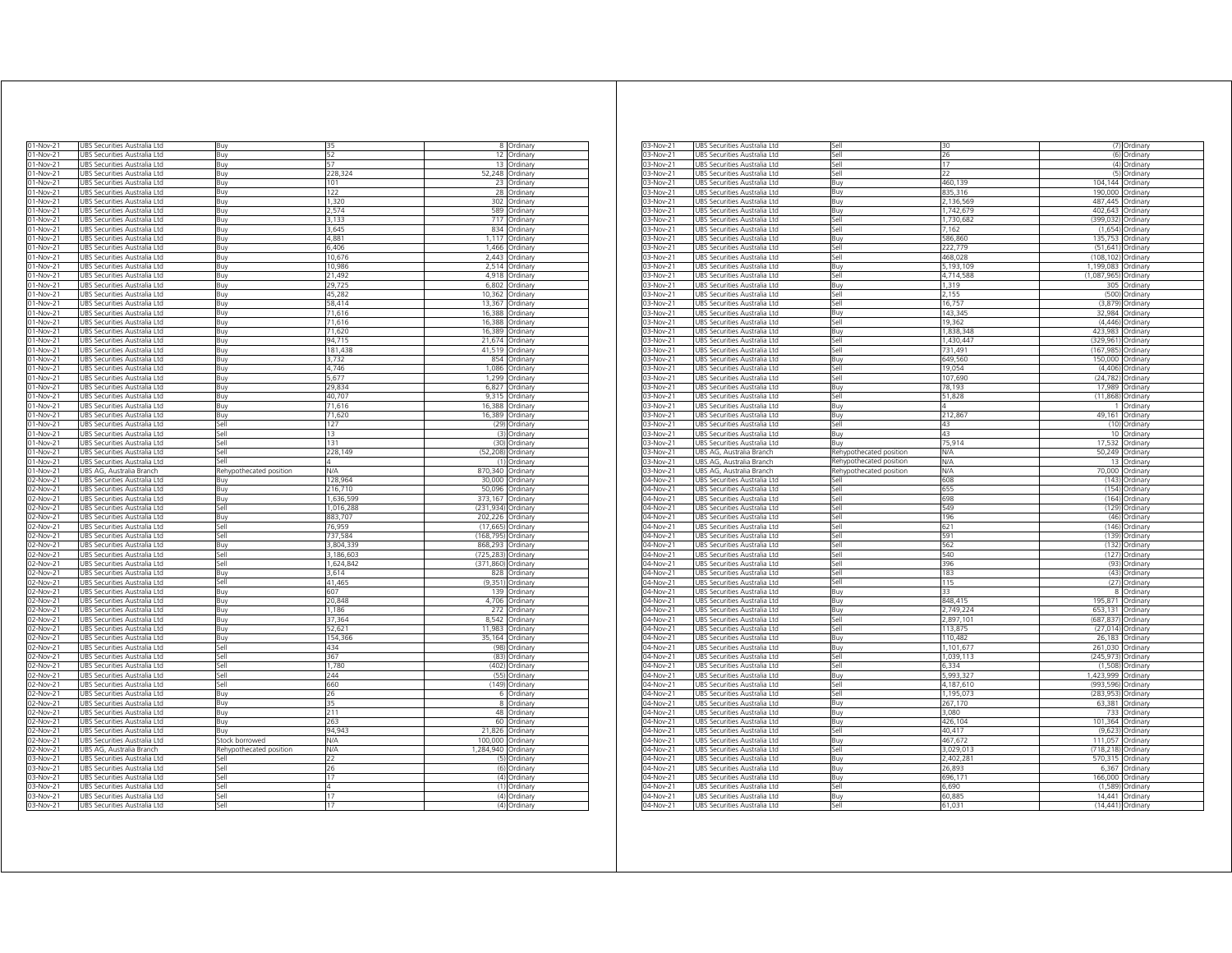| 04-Nov-21              | UBS Securities Australia Ltd                                 | Buv                               | 67,278            | 15,998                | Ordinary                     |
|------------------------|--------------------------------------------------------------|-----------------------------------|-------------------|-----------------------|------------------------------|
| 04-Nov-21              | UBS Securities Australia Ltd                                 | Buy                               | 12,718            | 3.021                 | Ordinary                     |
| 04-Nov-21              | UBS Securities Australia Ltd                                 | Buy                               | 25                | 6                     | Ordinary                     |
| 04-Nov-21              | UBS Securities Australia Ltd                                 | Buy                               | 261               | 62                    | Ordinary                     |
| 04-Nov-21              | UBS Securities Australia Ltd                                 | Buy                               | 703               | 167                   | Ordinary                     |
| 04-Nov-21              | UBS Securities Australia Ltd                                 | Buy                               | 69,007            | 16,388                | Ordinary                     |
| 04-Nov-21              | JBS Securities Australia Ltd                                 | sell                              | 73                | (17)                  | Ordinary                     |
| 04-Nov-21              | JBS Securities Australia Ltd                                 | Sell<br>Buv                       | 98                | (23)                  | Ordinary                     |
| 04-Nov-21<br>04-Nov-21 | JBS Securities Australia Ltd<br>JBS Securities Australia Ltd | Buy                               | 16,213<br>46,840  | 3,851<br>11,126       | Ordinary<br>Ordinary         |
| 04-Nov-21              | JBS Securities Australia Ltd                                 | Buy                               | 111,872           | 26,573                | Ordinary                     |
| 04-Nov-21              | JBS Securities Australia Ltd                                 | 3uv                               | 198,767           | 47,213                | Ordinary                     |
| 04-Nov-21              | JBS AG, Australia Branch                                     | Return of Rehypothecated position | N/A               | (17, 808)             | Ordinary                     |
| 05-Nov-21              | JBS Securities Australia Ltd                                 | iell                              |                   | (6)                   | Ordinary                     |
| 05-Nov-21              | JBS Securities Australia Ltd                                 | Sell                              | 1,983             | (469)                 | Ordinary                     |
| 05-Nov-21              | JBS Securities Australia Ltd                                 | sell                              | 512               | (121)                 | Ordinary                     |
| 05-Nov-21              | JBS Securities Australia Ltd                                 | Sell                              | 296               | (70)                  | Ordinary                     |
| 05-Nov-21              | UBS Securities Australia Ltd                                 | Sell                              | 101               | (24)                  | Ordinary                     |
| 05-Nov-21              | UBS Securities Australia Ltd                                 | Sell                              | 533               | (126)                 | Ordinary                     |
| 05-Nov-21              | UBS Securities Australia Ltd                                 | Sell                              | 567               | (134)                 | Ordinary                     |
| 05-Nov-21              | UBS Securities Australia Ltd                                 | Sell<br>Sell                      | 520               |                       | (123) Ordinary               |
| 05-Nov-21<br>05-Nov-21 | UBS Securities Australia Ltd<br>UBS Securities Australia Ltd | Sell                              | 38<br>38          |                       | (9) Ordinary<br>(9) Ordinary |
| 05-Nov-21              | UBS Securities Australia Ltd                                 | Sell                              | 262               | (62)                  | Ordinary                     |
| 05-Nov-21              | UBS Securities Australia Ltd                                 | Sell                              | 503               |                       | (119) Ordinary               |
| 05-Nov-21              | UBS Securities Australia Ltd                                 | Sell                              | 537               | (127)                 | Ordinary                     |
| 05-Nov-2               | UBS Securities Australia Ltd                                 | Sell                              | 431               | (102)                 | Ordinary                     |
| 05-Nov-21              | UBS Securities Australia Ltd                                 | Sell                              | 220               | (52)                  | Ordinary                     |
| 05-Nov-21              | UBS Securities Australia Ltd                                 | Sell                              | 376               | (89)                  | Ordinary                     |
| 05-Nov-21              | UBS Securities Australia Ltd                                 | Sell                              | 867               | (205)                 | Ordinary                     |
| 05-Nov-21              | JBS Securities Australia Ltd                                 | Sell                              | 444               | (105)                 | Ordinary                     |
| 05-Nov-21              | <b>JBS Securities Australia Ltd</b>                          | Sell                              | 34                | (8)                   | Ordinary                     |
| 05-Nov-21              | <b>JBS Securities Australia Ltd</b>                          | Sell                              | 93                | (22)                  | Ordinary                     |
| 05-Nov-21              | JBS Securities Australia Ltd                                 | Sell                              | 1,218             | (288)                 | Ordinary                     |
| 05-Nov-21              | UBS Securities Australia Ltd                                 | Sell                              | 1,873             | (443)                 | Ordinary                     |
| 05-Nov-21              | <b>JBS Securities Australia Ltd</b>                          | Sell                              | 140               | (33)                  | Ordinan                      |
| 05-Nov-21              | JBS Securities Australia Ltd                                 | Sell                              | 638               | (151)                 | Ordinary                     |
| 05-Nov-21              | UBS Securities Australia Ltd                                 | Sell                              | 1,983             | (469)                 | Ordinary                     |
| 05-Nov-21              | UBS Securities Australia Ltd                                 | Sell                              | 693<br>17         | (164)                 | Ordinary                     |
| 05-Nov-21              | UBS Securities Australia Ltd                                 | Sell                              |                   | (4)                   | Ordinary                     |
| 05-Nov-21              | UBS Securities Australia Ltd                                 | Sell<br>Sell                      | 1,636             | (387)<br>(405)        | Ordinary                     |
| 05-Nov-21<br>05-Nov-21 | UBS Securities Australia Ltd<br>UBS Securities Australia Ltd | sell                              | 1,713<br>689      | (163)                 | Ordinary<br>Ordinan          |
| 05-Nov-21              | JBS Securities Australia Ltd                                 | sell                              | 275               | (65)                  | Ordinary                     |
| 05-Nov-2               | JBS Securities Australia Ltd                                 | iell                              | 110               | (26)                  | Ordinary                     |
| 05-Nov-21              | JBS Securities Australia Ltd                                 | iellء                             | 76                | (18)                  | Ordinary                     |
| 05-Nov-21              | JBS Securities Australia Ltd                                 | lle,                              | 89,333            | (21.127)              | Ordinary                     |
| 05-Nov-21              | JBS Securities Australia Ltd                                 | iell                              | 11,590            | (2,741)               | Ordinarv                     |
| 05-Nov-21              | JBS Securities Australia Ltd                                 | iellء                             | 67 663            | (16.002               | Ordinary                     |
| 05-Nov-21              | JBS Securities Australia Ltd                                 | 3uv                               | 75 121            | 17,759                | Ordinary                     |
| 05-Nov-21              | JBS Securities Australia Ltd                                 | Buy                               | 808,233           | 191,961               | Ordinarv                     |
| 05-Nov-21              | JBS Securities Australia Ltd                                 | Buy                               | 847,520           | 200,000               | Ordinan                      |
| 05-Nov-21              | JBS Securities Australia Ltd                                 | Buy                               | 992               | 235                   | Ordinary                     |
| 05-Nov-21              | JBS Securities Australia Ltd                                 | Buy                               | 1,763,713         | 418,348               | Ordinary                     |
| 05-Nov-21              | UBS Securities Australia Ltd                                 | Sell                              | 2,484,355         | (588, 905)            | Ordinary                     |
| 05-Nov-21              | UBS Securities Australia Ltd                                 | Buv                               | 41,360            | 9,897                 | Ordinary                     |
| 05-Nov-21              | UBS Securities Australia Ltd                                 | Sell                              | 84,400            | (20,000)              | Ordinary                     |
| 05-Nov-21              | UBS Securities Australia Ltd                                 | Buy                               | 386,652           | 91,933                | Ordinary                     |
| 05-Nov-21<br>05-Nov-21 | UBS Securities Australia Ltd                                 | Sell<br>Sell                      | 359,402<br>37,442 | (85, 397)<br>(8, 861) | Ordinary<br>Ordinary         |
| 05-Nov-21              | UBS Securities Australia Ltd<br>UBS Securities Australia Ltd | Buy                               | 4,636,489         | 1,100,624             | Ordinary                     |
| 05-Nov-21              | UBS Securities Australia Ltd                                 | Sell                              | 3,986,994         | (946,153) Ordinary    |                              |
| 05-Nov-21              | UBS Securities Australia Ltd                                 | Sell                              | 1,659,973         | (393, 433)            | Ordinary                     |
| 05-Nov-21              | UBS Securities Australia Ltd                                 | Buy                               | 27,980            | 6,662                 | Ordinary                     |
| 05-Nov-21              | UBS Securities Australia Ltd                                 | Sell                              | 7,217             | (1, 712)              | Ordinary                     |
| 05-Nov-21              | UBS Securities Australia Ltd                                 | Buy                               | 2.796             | 662                   | Ordinary                     |
| 05-Nov-21              | UBS Securities Australia Ltd                                 | Buv                               | 51,909            | 12,344                | Ordinary                     |
| 05-Nov-21              | UBS Securities Australia Ltd                                 | Sell                              | 882,119           | (209, 132)            | Ordinary                     |
| 05-Nov-21              | <b>JBS Securities Australia Ltd</b>                          | Sell                              | 436.038           | (104.671)             | Ordinan                      |
| 05-Nov-21              | JBS Securities Australia Ltd                                 | sell                              | 258.028           | (61.173)              | Ordinary                     |
| 05-Nov-21              | JBS Securities Australia Ltd                                 | Buv                               | 14.954            | 3,552                 | Ordinary                     |
| 05-Nov-21              | UBS Securities Australia Ltd                                 | Sell                              | 2,091,502         | (496, 287)            | Ordinary                     |
|                        |                                                              |                                   |                   |                       |                              |

| 05-Nov-21 | JBS Securities Australia Ltd | Buy                               | 1,970,704  | 468,034 Ordinary |                    |
|-----------|------------------------------|-----------------------------------|------------|------------------|--------------------|
| 05-Nov-21 | UBS Securities Australia Ltd | Sell                              | 7,085      |                  | $(1,673)$ Ordinary |
| 05-Nov-21 | UBS Securities Australia Ltd | Buy                               | 15,697     |                  | 3,721 Ordinary     |
| 05-Nov-21 | UBS Securities Australia Ltd | Buy                               | 72,346     | 17,170           | Ordinary           |
| 05-Nov-21 | UBS Securities Australia Ltd | Sell                              | 169,060    | (40,000)         | Ordinary           |
| 05-Nov-21 | JBS Securities Australia Ltd | Buy                               | 51,740     | 12,276           | Ordinary           |
| 05-Nov-21 | UBS Securities Australia Ltd | Buy                               | 2,616      |                  | 619 Ordinary       |
| 05-Nov-21 |                              | Sell                              | 72,207     |                  |                    |
|           | UBS Securities Australia Ltd | Sell                              |            |                  | (17,170) Ordinary  |
| 05-Nov-21 | UBS Securities Australia Ltd |                                   | 6,291      |                  | (1,491) Ordinary   |
| 05-Nov-21 | UBS Securities Australia Ltd | Buy                               | 33,280     |                  | 8,000 Ordinary     |
| 05-Nov-21 | UBS Securities Australia Ltd | Sell                              | 17         |                  | (4) Ordinary       |
| 05-Nov-21 | UBS Securities Australia Ltd | Sell                              | 30         | (7)              | Ordinary           |
| 05-Nov-21 | JBS Securities Australia Ltd | Sell                              | Δ          | (1)              | Ordinary           |
| 05-Nov-21 | UBS Securities Australia Ltd | Sell                              | 1,261      | (298)            | Ordinary           |
| 05-Nov-21 | UBS Securities Australia Ltd | Sell                              | 1,607      | (380)            | Ordinary           |
| 05-Nov-21 | JBS Securities Australia Ltd | iell                              | 11,408     | (2,697)          | Ordinary           |
| 05-Nov-21 | JBS Securities Australia Ltd | Buy                               | 89,367     | 21,127           | Ordinary           |
| 05-Nov-21 | JBS Securities Australia Ltd | Buy                               |            | 1                | Ordinary           |
|           |                              |                                   | 833        | 197              |                    |
| 05-Nov-21 | UBS Securities Australia Ltd | Buy                               |            |                  | Ordinary           |
| 05-Nov-21 | UBS Securities Australia Ltd | Buy                               | 1,066      | 252              | Ordinary           |
| 05-Nov-21 | UBS Securities Australia Ltd | Buy                               | 5,558      |                  | 1,314 Ordinary     |
| 05-Nov-21 | UBS Securities Australia Ltd | Buy                               | 43,620     |                  | 10,312 Ordinary    |
| 05-Nov-21 | UBS Securities Australia Ltd | Sell                              | 72         |                  | (17) Ordinary      |
| 05-Nov-21 | UBS Securities Australia Ltd | Sell                              | 75,121     | (17, 759)        | Ordinary           |
| 05-Nov-21 | JBS Securities Australia Ltd | Sell                              |            | (1)              | Ordinary           |
| 05-Nov-21 | JBS AG, Australia Branch     | Rehypothecated position           | <b>N/A</b> | 17,808           | Ordinary           |
| 05-Nov-21 | UBS AG, Australia Branch     | Rehypothecated position           | <b>N/A</b> | 200,000          | Ordinary           |
| 08-Nov-21 | UBS Securities Australia Ltd | iel                               | 53,058     | (12, 282)        | Ordinary           |
| 08-Nov-21 | UBS Securities Australia Ltd | Sell                              | 110,631    | (25, 609)        | Ordinary           |
|           |                              |                                   | 136.477    |                  |                    |
| 08-Nov-21 | JBS Securities Australia Ltd | Buy                               |            | 31,592           | Ordinary           |
| 08-Nov-21 | UBS Securities Australia Ltd | Buy                               | 2,496,129  | 578,799          | Ordinary           |
| 08-Nov-21 | UBS Securities Australia Ltd | Sell                              | 1,604,185  | (371, 193)       | Ordinary           |
| 08-Nov-21 | UBS Securities Australia Ltd | Buy                               | 128,799    |                  | 30,000 Ordinary    |
| 08-Nov-21 | UBS Securities Australia Ltd | Sell                              | 42,900     | (10,000)         | Ordinary           |
| 08-Nov-21 | UBS Securities Australia Ltd | Buy                               | 210.568    | 48.711           | Ordinary           |
| 08-Nov-21 | UBS Securities Australia Ltd | Sell                              | 101,845    | (23, 595)        | Ordinary           |
| 08-Nov-21 | JBS Securities Australia Ltd | Sell                              | 3.222      | (744)            | Ordinary           |
| 08-Nov-21 | UBS Securities Australia Ltd | Buy                               | 2,906,327  | 673.244          | Ordinary           |
| 08-Nov-21 | UBS Securities Australia Ltd | Sell                              | 289,071    | (66, 910)        | Ordinary           |
| 08-Nov-21 | JBS Securities Australia Ltd | sell                              | 2,399,648  | (555, 860)       |                    |
|           |                              |                                   |            |                  | Ordinary           |
| 08-Nov-21 | JBS Securities Australia Ltd | Buy                               | 12,501     | 2,892            | Ordinary           |
| 08-Nov-21 | JBS Securities Australia Ltd | Buy                               | 947,557    | 219.413          | Ordinary           |
| 08-Nov-21 | UBS Securities Australia Ltd | Sell                              | 145,410    | (33, 652)        | Ordinary           |
| 08-Nov-21 | UBS Securities Australia Ltd | Buy                               | 214,873    | 49,754           | Ordinary           |
| 08-Nov-21 | UBS Securities Australia Ltd | Sell                              | 10,285     |                  | (2,378) Ordinary   |
| 08-Nov-21 | UBS Securities Australia Ltd | Sell                              | 30,173     | (6,969)          | Ordinary           |
| 08-Nov-21 | JBS Securities Australia Ltd | Buy                               | 1.431.647  | 332.007          | Ordinary           |
| 08-Nov-21 | JBS Securities Australia Ltd | Sell                              | 1,084,647  | 251,192          | Ordinary           |
| 08-Nov-21 | JBS Securities Australia Ltd | Buy                               | 102,624    |                  | 23,830 Ordinary    |
| 08-Nov-21 | JBS Securities Australia Ltd | Buy                               | 1,659      | 387              | Ordinary           |
|           |                              |                                   |            |                  |                    |
| 08-Nov-21 | UBS Securities Australia Ltd | Sell                              | 2,908      | (674)            | Ordinary           |
| 08-Nov-21 | UBS Securities Australia Ltd | sell                              | 4,788,477  | (1, 116, 013)    | Ordinary           |
| 08-Nov-21 | UBS Securities Australia Ltd | sell                              | 138,748    | (32, 337)        | Ordinary           |
| 08-Nov-21 | JBS Securities Australia Ltd | Sell                              | 121        | (28)             | Ordinary           |
| 08-Nov-21 | UBS Securities Australia Ltd | Sell                              | 4          | (1)              | Ordinary           |
| 08-Nov-21 | UBS Securities Australia Ltd | Sell                              | 1,732      |                  | (401) Ordinary     |
| 08-Nov-21 | UBS Securities Australia Ltd | Sell                              | 2,216      |                  | (513) Ordinary     |
| 08-Nov-21 | UBS Securities Australia Ltd | Sell                              |            |                  | (1) Ordinary       |
| 08-Nov-21 | UBS Securities Australia Ltd | Buv                               | 53.058     | 12.282           | Ordinary           |
| 08-Nov-21 | JBS Securities Australia Ltd | Buy                               |            |                  | Ordinary           |
| 08-Nov-21 | UBS Securities Australia Ltd | Sell                              | Δ          | (1)              |                    |
|           |                              |                                   | 95         | (22)             | Ordinary           |
| 08-Nov-21 | UBS Securities Australia Ltd | Sell                              |            |                  | Ordinary           |
| 08-Nov-21 | UBS Securities Australia Ltd | Sell                              | 136,477    | (31, 592)        | Ordinary           |
| 08-Nov-2  | JBS Securities Australia Ltd | iell                              | 54,566     | (12, 631)        | Ordinary           |
| 08-Nov-21 | JBS Securities Australia Ltd | sell                              | 86         | (20)             | Ordinary           |
| 08-Nov-21 | JBS Securities Australia Ltd | Sell                              | 3.534      | (818)            | Ordinary           |
| 08-Nov-21 | UBS Securities Australia Ltd | Sell                              | 12,338     | (2,856)          | Ordinary           |
| 08-Nov-21 | UBS Securities Australia Ltd | Sell                              | 21,254     |                  | (4,920) Ordinary   |
| 08-Nov-21 | UBS Securities Australia Ltd | Sell                              | 86,400     |                  | (20,000) Ordinary  |
| 08-Nov-21 | UBS AG, Australia Branch     | Return of Rehypothecated position | N/A        | (178, 245)       | Ordinary           |
| 08-Nov-21 | UBS AG. Australia Branch     | Return of Rehypothecated position | N/A        |                  | (22,479) Ordinary  |
|           |                              |                                   |            |                  |                    |
| 08-Nov-21 | UBS AG, Australia Branch     | Return of Rehypothecated position | N/A        |                  | (13) Ordinary      |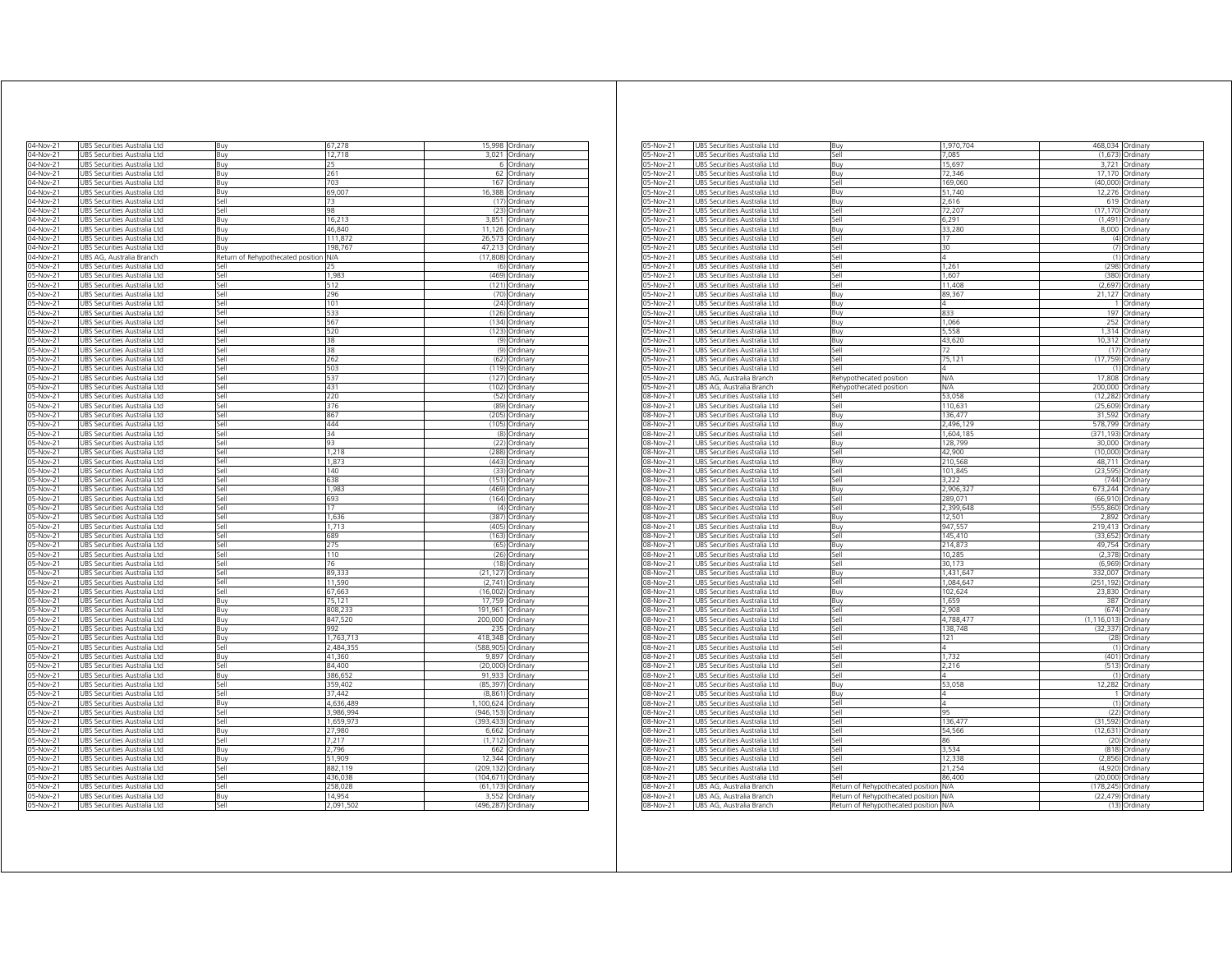| 08-Nov-21                                                                                                                                   | JBS AG, Australia Branch                                     | Return of Rehypothecated position                                      | N/A             | (19, 935)             | Ordinary             |
|---------------------------------------------------------------------------------------------------------------------------------------------|--------------------------------------------------------------|------------------------------------------------------------------------|-----------------|-----------------------|----------------------|
| 08-Nov-21                                                                                                                                   | JBS AG, Australia Branch                                     | Return of Rehypothecated position                                      | N/A             | (206, 364)            | Ordinary             |
| 08-Nov-21                                                                                                                                   | JBS AG, Australia Branch                                     | Return of Rehypothecated position                                      | N/A             | (18.000)              | Ordinary             |
| 08-Nov-21                                                                                                                                   | JBS AG, Australia Branch                                     | Return of Rehypothecated positior                                      | N/A             | (111, 280)            | Ordinary             |
| 08-Nov-21                                                                                                                                   | JBS AG, Australia Branch                                     | Return of Rehypothecated position                                      | N/A             | (62, 240)             | Ordinary             |
| 08-Nov-21                                                                                                                                   | UBS AG London Branch                                         | Buy                                                                    | 3.624           | 839                   | Ordinary             |
| 08-Nov-21                                                                                                                                   | UBS AG London Branch                                         | Return of Rehypothecated position                                      | N/A<br>N/A      | (178, 811)            | Ordinary             |
| 08-Nov-21                                                                                                                                   | UBS AG London Branch                                         | Rehypothecated position                                                |                 | 100,000               | Ordinary             |
| 08-Nov-21<br>08-Nov-21                                                                                                                      | UBS AG London Branch                                         | Return of Rehypothecated positior                                      | N/A<br>N/A      | (100,000)<br>(50.000) | Ordinary             |
| 08-Nov-21                                                                                                                                   | UBS AG London Branch<br>UBS AG London Branch                 | Return of Rehypothecated positior<br>Return of Rehypothecated position | N/A             | (13.062)              | Ordinary<br>Ordinary |
| 08-Nov-21                                                                                                                                   | UBS AG London Branch                                         | Return of Rehypothecated positior                                      | N/A             | (1, 477)              | Ordinary             |
| 08-Nov-21                                                                                                                                   | UBS AG London Branch                                         | Rehypothecated position                                                | N/A             | 1.477                 | Ordinary             |
| 08-Nov-21                                                                                                                                   | UBS AG London Branch                                         | Return of Rehypothecated position                                      | N/A             | (1, 477)              | Ordinary             |
| 08-Nov-2                                                                                                                                    | UBS AG London Branch                                         | Rehypothecated position                                                | N/A             | 97,203                | Ordinary             |
| 08-Nov-21                                                                                                                                   | UBS AG London Branch                                         | Return of Rehypothecated positior                                      | <b>N/A</b>      | (32, 664)             | Ordinary             |
| 08-Nov-21                                                                                                                                   | UBS AG London Branch                                         | Rehypothecated position                                                | N/A             | 26,505                | Ordinary             |
| 08-Nov-21                                                                                                                                   | UBS AG London Branch                                         | Return of Rehypothecated position                                      | N/A             | (26.505)              | Ordinary             |
| 08-Nov-21                                                                                                                                   | UBS AG London Branch                                         | Rehypothecated position                                                | N/A             | 26,505                | Ordinary             |
| 08-Nov-21                                                                                                                                   | JBS AG London Branch                                         | Rehypothecated position                                                | N/A             | 23.495                | Ordinary             |
| 08-Nov-21                                                                                                                                   | JBS AG London Branch                                         | Rehypothecated position                                                | N/A             | 20,000                | Ordinary             |
| 08-Nov-21                                                                                                                                   | <b>JBS AG London Branch</b>                                  | Rehypothecated position                                                | N/L             | 10.000                | Ordinary             |
| 08-Nov-21                                                                                                                                   | JBS AG London Branch                                         | Return of Rehypothecated positior                                      | N/A             | (21, 750)             | Ordinary             |
| 08-Nov-21                                                                                                                                   | JBS AG London Branch                                         | Return of Rehypothecated positior                                      | N/A             | (12, 531)             | Ordinary             |
| 08-Nov-21                                                                                                                                   | JBS AG London Branch                                         | Rehypothecated position                                                | N/A             | 56,243                | Ordinan              |
| 08-Nov-21                                                                                                                                   | <b>JBS AG London Branch</b>                                  | Rehypothecated position                                                | N/L             | 5.618                 | Ordinan              |
| 08-Nov-21                                                                                                                                   | JBS AG London Branch                                         | Return of Rehypothecated positior                                      | N/A             | (5,618)               | Ordinan              |
| 08-Nov-21                                                                                                                                   | JBS AG London Branch                                         | Rehypothecated position                                                | <b>N/A</b>      | 55,618                | Ordinary             |
| 08-Nov-21                                                                                                                                   | JBS AG London Branch                                         | Rehypothecated position                                                | N/A             | 50,000                | Ordinary             |
| 08-Nov-21                                                                                                                                   | UBS AG London Branch                                         | Return of Rehypothecated position                                      | N/A             | (66, 252)             | Ordinary             |
| 08-Nov-21                                                                                                                                   | UBS AG London Branch                                         | Return of Rehypothecated position                                      | N/A             | (151, 497)            | Ordinary             |
| 08-Nov-21                                                                                                                                   | UBS AG London Branch                                         | Rehypothecated position                                                | N/A             | 98,741                | Ordinary             |
| 08-Nov-21                                                                                                                                   | UBS AG London Branch                                         | Return of Rehypothecated position                                      | N/A             | (2, 279, 784)         | Ordinary             |
| 08-Nov-21                                                                                                                                   | UBS AG London Branch                                         | Return of Rehypothecated position                                      | N/A             | (550,000)             | Ordinary             |
| 08-Nov-                                                                                                                                     | JR <sup>o</sup><br>AG London Branch                          | Return of Rehypothecated position                                      | N/A             | (100,000)             | Ordinar              |
| 08-Nov-21                                                                                                                                   | UBS AG London Branch                                         | Return of Rehypothecated position                                      | N/A             | (28, 811)             | Ordinary             |
| 08-Nov-21                                                                                                                                   | UBS AG London Branch                                         | Return of Rehypothecated position                                      | N/A             | (100, 000)            | Ordinary             |
| 08-Nov-21                                                                                                                                   | UBS AG London Branch                                         | Return of Rehypothecated positior                                      | N/A             | (1, 477)              | Ordinan              |
| 08-Nov-21                                                                                                                                   | JBS AG London Branch                                         | Return of Rehypothecated positior                                      | N/A             | (97, 203)             | Ordinan              |
| 08-Nov-2                                                                                                                                    | JBS AG London Branch                                         | Return of Rehypothecated positior                                      | N/A             | (26, 505)             | Ordinarv             |
| 08-Nov-21                                                                                                                                   | JBS AG London Branch                                         | Return of Rehypothecated positior                                      | N/A             | (26.505)              | Ordinary             |
| 8-Nov-21                                                                                                                                    | JBS AG London Branch                                         | Return of Rehypothecated position                                      | N/A             | (23 495               | Ordinary             |
| 08-Nov-21                                                                                                                                   | JBS AG London Branch                                         | Return of Rehypothecated position                                      | N/A             | (56, 243)             | Ordinary             |
| 08-Nov-21                                                                                                                                   | JBS AG London Branch                                         | Return of Rehypothecated positior                                      | N/A             | (5,618)               | Ordinary             |
| 08-Nov-21                                                                                                                                   | <b>JBS AG London Branch</b>                                  | Return of Rehypothecated position                                      | N/A             | (55.618)              | Ordinary             |
| 08-Nov-21                                                                                                                                   | <b>JBS AG London Branch</b>                                  | Return of Rehypothecated position                                      | N/A             | (50,000               | Ordinary             |
| 08-Nov-21                                                                                                                                   | JBS AG London Branch                                         | Return of Rehypothecated positior                                      | N/A             | (98.741)              | Ordinary             |
| 08-Nov-21                                                                                                                                   | JBS AG London Branch                                         | Return of Rehypothecated positior                                      | N/A             | (748,652)             | Ordinary             |
| 08-Nov-21                                                                                                                                   | <b>JBS AG London Branch</b>                                  | Return of Rehypothecated positior                                      | N/A             | (122.346)             | Ordinary             |
| 08-Nov-21                                                                                                                                   | <b>JBS AG London Branch</b>                                  | Return of Rehypothecated position                                      | N/A             | (274.750)             | Ordinary             |
| 08-Nov-21                                                                                                                                   | JBS AG London Branch                                         | Return of Rehypothecated positior                                      | N/A             | (20,000)              | Ordinary             |
| 08-Nov-21                                                                                                                                   | JBS AG London Branch                                         | Return of Rehypothecated position                                      | N/A             | (1,706,384)           | Ordinary             |
| 08-Nov-21                                                                                                                                   | UBS AG London Branch                                         | Return of Rehypothecated position                                      | N/A             | (324, 690)            | Ordinary             |
| 08-Nov-21                                                                                                                                   | UBS AG London Branch                                         | Return of Rehypothecated position                                      | N/A             | (380, 170)            | Ordinary             |
| 08-Nov-21                                                                                                                                   | UBS AG London Branch                                         | Return of Rehypothecated position                                      | N/A             | (10,000)              | Ordinary             |
| 08-Nov-21                                                                                                                                   | UBS Asset Management (Americas) Inc                          | Sell                                                                   | 1.033           | (330)                 | Ordinary             |
| 08-Nov-21                                                                                                                                   | UBS Asset Management (Americas) Inc                          | Sell                                                                   | 1,033           | (330)                 | Ordinary             |
| 08-Nov-21                                                                                                                                   | UBS Asset Management (Americas) Inc                          | Buy                                                                    | 1,033           | 330                   | Ordinary             |
| 09-Nov-21                                                                                                                                   | UBS Securities Australia Ltd                                 | Sell                                                                   | 10,088          | (2, 357)              | Ordinary             |
| 09-Nov-21                                                                                                                                   | UBS Securities Australia Ltd                                 | Sell                                                                   | 98,354          | (22, 980)             | Ordinary             |
| 09-Nov-21                                                                                                                                   | UBS Securities Australia Ltd                                 | Sell                                                                   | 8620            | (1.993)               | Ordinan              |
|                                                                                                                                             | UBS Securities Australia Ltd                                 | Buy                                                                    | 2,009,640       | 468,535               | Ordinary             |
|                                                                                                                                             |                                                              | Sell                                                                   | 1,901,917       | (442, 368)            | Ordinary             |
|                                                                                                                                             | UBS Securities Australia Ltd                                 |                                                                        |                 |                       |                      |
|                                                                                                                                             | UBS Securities Australia Ltd                                 | Sell                                                                   | 23,536          | (5, 499)              | Ordinary             |
|                                                                                                                                             | UBS Securities Australia Ltd                                 | Rın                                                                    | 418,960         | 97 596                | Ordinary             |
|                                                                                                                                             | UBS Securities Australia Ltd                                 | Sell                                                                   | 310,116         | (72, 246)             | Ordinary             |
|                                                                                                                                             | JBS Securities Australia Ltd                                 | Sell                                                                   | 148 897         | (34, 789)             | Ordinary             |
|                                                                                                                                             | JBS Securities Australia Ltd                                 | Buv                                                                    | 3,343,569       | 778,697               | Ordinan              |
|                                                                                                                                             | <b>JBS Securities Australia Ltd</b>                          | sell                                                                   | 1.431.211       | (333.927              | Ordinan              |
|                                                                                                                                             | JBS Securities Australia Ltd                                 | iell                                                                   | 1.987.734       | (462, 296)            | Ordinan              |
| 09-Nov-21<br>09-Nov-21<br>09-Nov-21<br>09-Nov-21<br>09-Nov-21<br>09-Nov-21<br>09-Nov-21<br>09-Nov-21<br>09-Nov-21<br>09-Nov-21<br>09-Nov-21 | JBS Securities Australia Ltd<br>UBS Securities Australia Ltd | Buv<br>Sell                                                            | 4,478<br>12,149 | 1,045<br>(2,823)      | Ordinary<br>Ordinary |

| 09-Nov-21   | UBS Securities Australia Ltd | Buy                                   | 283,817    |                    | 66,073 Ordinary   |
|-------------|------------------------------|---------------------------------------|------------|--------------------|-------------------|
| 09-Nov-21   | UBS Securities Australia Ltd | Sell                                  | 125,095    | (29, 240)          | Ordinary          |
| 09-Nov-21   | UBS Securities Australia Ltd | Sell                                  | 453,603    | (105, 982)         | Ordinary          |
| 09-Nov-21   | UBS Securities Australia Ltd | Buy                                   | 1,423,142  | 331,503 Ordinary   |                   |
| 09-Nov-21   | UBS Securities Australia Ltd | Sell                                  | 963,139    | (224,210) Ordinary |                   |
| 09-Nov-21   | UBS Securities Australia Ltd | Sell                                  | 80.331     |                    | (18,680) Ordinary |
| 09-Nov-21   | UBS Securities Australia Ltd | Buy                                   | 201,717    |                    | 47,074 Ordinary   |
| 09-Nov-21   | UBS Securities Australia Ltd | Buy                                   | 5,652      | 1.319              | Ordinary          |
| 09-Nov-21   | UBS Securities Australia Ltd | Sell                                  | 2.639      | (613)              | Ordinary          |
| 09-Nov-21   | UBS Securities Australia Ltd | Sell                                  | 13,585     | (3, 163)           | Ordinary          |
| 09-Nov-21   | UBS Securities Australia Ltd | Buy                                   | 106,147    |                    | 24,762 Ordinary   |
| 09-Nov-21   | UBS Securities Australia Ltd | Sell                                  | 47         |                    | (11) Ordinary     |
| 09-Nov-21   | JBS Securities Australia Ltd | Sell                                  | 34         | (8)                | Ordinary          |
| 09-Nov-21   | JBS Securities Australia Ltd | Sell                                  | 47         | (11)               | Ordinary          |
| 09-Nov-21   | UBS Securities Australia Ltd | Buy                                   | 140,179    | 32,752             | Ordinary          |
|             |                              |                                       | 12.840     |                    |                   |
| 09-Nov-21   | UBS Securities Australia Ltd | Buy                                   |            | 3,000              | Ordinary          |
| 09-Nov-21   | UBS Securities Australia Ltd | Buy                                   | 36,230     | 8,465              | Ordinary          |
| 09-Nov-21   | UBS Securities Australia Ltd | Buv                                   | 121,967    | 28,497             | Ordinary          |
| 09-Nov-21   | UBS AG, Australia Branch     | Return of Rehypothecated position     | N/A        | (537, 161)         | Ordinary          |
| 09-Nov-21   | UBS AG, Australia Branch     | Return of Rehypothecated position     | N/A        | (7.454)            | Ordinary          |
| 09-Nov-21   | JBS AG, Australia Branch     | Return of Rehypothecated position     | N/A        | (2, 288)           | Ordinary          |
| 09-Nov-21   | UBS AG, Australia Branch     | Return of Rehypothecated position     | <b>N/A</b> | (56, 398)          | Ordinary          |
| 09-Nov-21   | UBS AG, Australia Branch     | Return of Rehypothecated position     | N/A        | (837, 707)         | Ordinary          |
| 09-Nov-21   | UBS AG, Australia Branch     | Return of Rehypothecated position     | <b>N/A</b> | (865,286) Ordinary |                   |
| 09-Nov-21   | UBS AG, Australia Branch     | Return of Rehypothecated position     | N/A        | (260, 600)         | Ordinary          |
| 09-Nov-21   | UBS AG, Australia Branch     | Return of Rehypothecated position     | N/A        | (22, 500)          | Ordinary          |
| 09-Nov-21   | UBS AG, Australia Branch     | Return of Rehypothecated position     | <b>N/A</b> | (139, 100)         | Ordinary          |
| $09-Nov-21$ | UBS AG, Australia Branch     | Return of Rehypothecated position     | ΝA         | (48, 150)          | Ordinary          |
| 09-Nov-21   | UBS AG, Australia Branch     | Return of Rehypothecated position N/A |            | (77, 800)          | Ordinary          |
| 09-Nov-21   | UBS AG, Australia Branch     | Return of Rehypothecated position N/A |            |                    | (79,430) Ordinary |
|             |                              |                                       |            |                    |                   |
| 10-Nov-21   | UBS Securities Australia Ltd | Buy                                   | 107,064    |                    | 25,002 Ordinary   |
| 10-Nov-21   | UBS Securities Australia Ltd | Buy                                   | 337,676    |                    | 79,682 Ordinary   |
| 10-Nov-21   | UBS Securities Australia Ltd | Sell                                  | 3.112      | (729)              | Ordinary          |
| 10-Nov-21   | JBS Securities Australia Ltd | 3uy                                   | 1,736,157  | 408,546            | Ordinary          |
| 10-Nov-21   | UBS Securities Australia Ltd | Sell                                  | 1,886,525  | (444, 160)         | Ordinary          |
| 10-Nov-21   | UBS Securities Australia Ltd | Buy                                   | 129,000    | 30,000             | Ordinary          |
| 10-Nov-21   | UBS Securities Australia Ltd | Buy                                   | 256,517    |                    | 60,218 Ordinary   |
| 10-Nov-21   | JBS Securities Australia Ltd | Sell                                  | 241,659    | (56, 940)          | Ordinary          |
| 10-Nov-21   | UBS Securities Australia Ltd | Sell                                  | 53 124     | (12.547)           | Ordinary          |
| 10-Nov-21   | UBS Securities Australia Ltd | Buy                                   | 3.582.134  | 844.843            | Ordinary          |
| 10-Nov-21   | UBS Securities Australia Ltd | Sell                                  | 1,625,357  | (383, 375)         | Ordinary          |
| 10-Nov-21   | UBS Securities Australia Ltd | Sell                                  | 682,278    | (159, 859)         | Ordinary          |
| 10-Nov-21   | UBS Securities Australia Ltd | Sell                                  | 11,760     |                    | (2,777) Ordinary  |
| 10-Nov-21   | UBS Securities Australia Ltd | Buy                                   | 27,782     |                    | 6,565 Ordinary    |
| 10-Nov-21   | UBS Securities Australia Ltd | Buy                                   | 275,477    |                    | 65,040 Ordinary   |
| 10-Nov-21   | UBS Securities Australia Ltd | Sell                                  | 5.147      | (1, 186)           | Ordinary          |
| 10-Nov-21   | UBS Securities Australia Ltd | Sell                                  | 5,699      | (1, 341)           |                   |
|             |                              |                                       |            |                    | Ordinary          |
| 10-Nov-21   | UBS Securities Australia Ltd | 3uy                                   | 1,142,947  | 268,992            | Ordinary          |
| 10-Nov-21   | UBS Securities Australia Ltd | Buy                                   | 124,226    | 29,251             | Ordinary          |
| 10-Nov-21   | UBS Securities Australia Ltd | Sell                                  | 1,393,809  | (328,009) Ordinary |                   |
| 10-Nov-21   | UBS Securities Australia Ltd | Sell                                  | 206,133    | (48, 479)          | Ordinary          |
| 10-Nov-21   | UBS Securities Australia Ltd | Sell                                  | 5,027      | (1, 183)           | Ordinary          |
| 10-Nov-21   | UBS Securities Australia Ltd | Sell                                  | 43         | (10)               | Ordinary          |
| $10-Nov-21$ | UBS Securities Australia Ltd | Sell                                  | 13         | (3)                | Ordinary          |
| $10-Nov-21$ | UBS Securities Australia Ltd | Sell                                  | q          |                    | (2) Ordinary      |
| 10-Nov-21   | UBS Securities Australia Ltd | Buy                                   | 63,804     |                    | 15,048 Ordinary   |
| 10-Nov-21   | UBS AG, Australia Branch     | Return of Rehypothecated position     | <b>N/A</b> | (337,091) Ordinary |                   |
| 10-Nov-21   | UBS AG, Australia Branch     | Return of Rehypothecated position     | <b>N/A</b> | (21, 985)          | Ordinary          |
| 10-Nov-21   | UBS AG, Australia Branch     | Return of Rehypothecated position     | <b>N/A</b> | (208, 480)         | Ordinary          |
| 10-Nov-21   | UBS AG, Australia Branch     | Return of Rehypothecated position     | N/A        | (18,000)           | Ordinary          |
| 10-Nov-21   | UBS AG, Australia Branch     | Return of Rehypothecated position     | N/A        | (111, 280)         | Ordinary          |
| 10-Nov-21   | UBS AG, Australia Branch     | Return of Rehypothecated position     | N/A        | (62, 240)          | Ordinary          |
| 10-Nov-21   | UBS AG, Australia Branch     | Return of Rehypothecated position     | N/A        |                    | (2,116) Ordinary  |
| 10-Nov-21   |                              |                                       | 574        | 159                |                   |
|             | UBS AG London Branch         | 3uy                                   |            |                    | Ordinary          |
| 10-Nov-21   | JBS AG London Branch         | 3uv                                   | 12,029     | 2,837              | Ordinary          |
| 11-Nov-21   | UBS Securities Australia Ltd | Sell                                  | 315        | (75)               | Ordinary          |
| 11-Nov-21   | UBS Securities Australia Ltd | Sell                                  | 2.291      | (546)              | Ordinary          |
| 11-Nov-21   | UBS Securities Australia Ltd | Sell                                  | 285        | (68)               | Ordinary          |
| 11-Nov-21   | UBS Securities Australia Ltd | Sell                                  | 2,346      | (559)              | Ordinary          |
| 11-Nov-21   | UBS Securities Australia Ltd | Sell                                  | 2,266      | (540)              | Ordinary          |
| 11-Nov-21   | UBS Securities Australia Ltd | Sell                                  | 2.308      |                    | (550) Ordinary    |
| 11-Nov-21   | UBS Securities Australia Ltd | Sell                                  | .270       |                    | (541) Ordinary    |
|             |                              |                                       |            |                    |                   |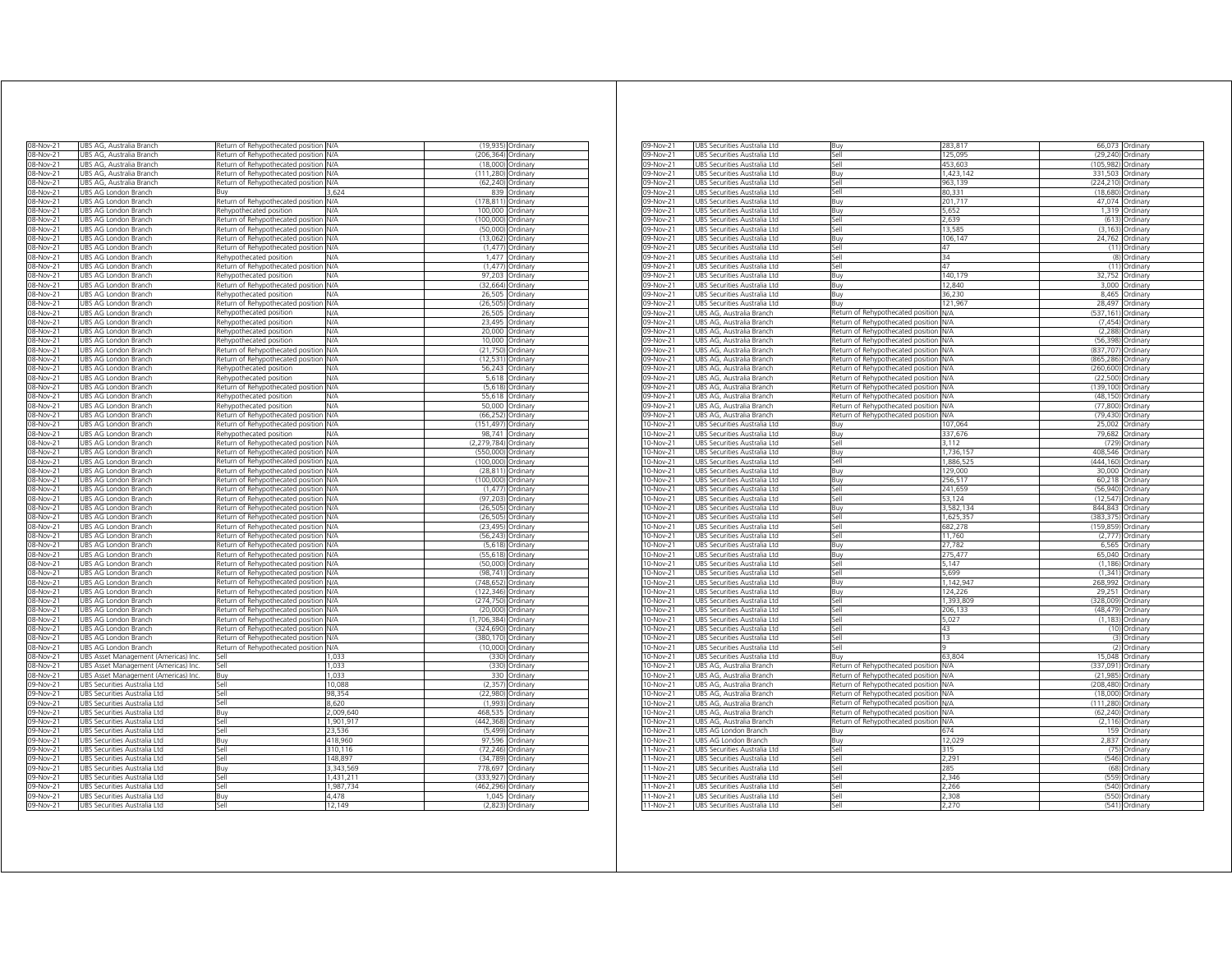| 11-Nov-21   | UBS Securities Australia Ltd           | iell                    | 1,188      |            | (283) Ordinary   |
|-------------|----------------------------------------|-------------------------|------------|------------|------------------|
| 11-Nov-21   | <b>JBS Securities Australia Ltd</b>    | sell                    | 101        | (24)       | Ordinan          |
| 11-Nov-21   | JBS Securities Australia Ltd           | sell                    | 403        | (96)       | Ordinary         |
| 11-Nov-21   | JBS Securities Australia Ltd           | Sell                    | 30.352     | (7.232)    | Ordinary         |
| 11-Nov-21   | UBS Securities Australia Ltd           | Sell                    | 16,603     | (3,956)    | Ordinary         |
| 11-Nov-21   | UBS Securities Australia Ltd           | Sell                    | 18,475     | (4, 402)   | Ordinary         |
| 11-Nov-21   | UBS Securities Australia Ltd           | Sell                    | 23,817     | (5,675)    | Ordinary         |
| 11-Nov-21   | UBS Securities Australia Ltd           | Sell                    | 41,305     |            | (9,842) Ordinary |
| 11-Nov-21   | UBS Securities Australia Ltd           | Sell                    | 142,021    | (33, 840)  | Ordinan          |
| 11-Nov-21   | UBS Securities Australia Ltd           | Buy                     | 23,234     | 5,532      | Ordinary         |
| $11-Nov-21$ | UBS Securities Australia Ltd           | Buy                     | 219,345    | 52,225     | Ordinary         |
| $11-Nov-21$ | UBS Securities Australia Ltd           | Sell                    | 905        |            | (218) Ordinary   |
| 11-Nov-21   | UBS Securities Australia Ltd           | Buy                     | 1,830,312  | 438,871    | Ordinary         |
| 11-Nov-21   | JBS Securities Australia Ltd           | sell                    | 1,471,770  | (353, 451) | Ordinary         |
| 11-Nov-21   | JBS Securities Australia Ltd           | sell                    | 94,788     | (22, 695)  | Ordinary         |
| 11-Nov-21   | JBS Securities Australia Ltd           | Buy                     | 11.238     | 2,695      | Ordinary         |
| 11-Nov-21   | JBS Securities Australia Ltd           | Buy                     | 346,307    | 83,187     | Ordinary         |
| 11-Nov-21   | JBS Securities Australia Ltd           | sell                    | 224,750    | (53, 831)  | Ordinary         |
| 11-Nov-21   | JBS Securities Australia Ltd           | sell                    | 44.642     | (10.757)   | Ordinary         |
| 11-Nov-21   | JBS Securities Australia Ltd           | Buy                     | 3,067,605  | 735,919    | Ordinary         |
| 11-Nov-21   | JBS Securities Australia Ltd           | Sell                    | 3,353,869  | (805, 560) | Ordinary         |
| 11-Nov-21   | UBS Securities Australia Ltd           | sell                    | 1.433.116  | (342.441)  | Ordinary         |
| $11-Nov-21$ | JBS Securities Australia Ltd           | Buy                     | 2,427      | 580        | Ordinary         |
| 11-Nov-21   | JBS Securities Australia Ltd           | Buy                     | 59,272     | 14,232     | Ordinary         |
| 11-Nov-21   | UBS Securities Australia Ltd           | Buy                     | 72,206     | 17,233     | Ordinary         |
| 11-Nov-21   | UBS Securities Australia Ltd           | Sell                    | 615,785    | (146, 647) | Ordinary         |
| 11-Nov-21   | UBS Securities Australia Ltd           | Sell                    | 10,408     | (2, 502)   | Ordinary         |
| 11-Nov-21   | UBS Securities Australia Ltd           | Buy                     | 23,576     | 5,647      | Ordinary         |
| 11-Nov-21   | UBS Securities Australia Ltd           | Sell                    | 1,646,92   | (394,822)  | Ordinary         |
| 11-Nov-21   | UBS Securities Australia Ltd           | Buy                     | 1,654,231  | 396,546    | Ordinary         |
| 11-Nov-21   | UBS Securities Australia Ltd           | Sell                    | 159,104    | (38, 106)  | Ordinary         |
| 11-Nov-21   | UBS Securities Australia Ltd           | Buy                     | 182,652    | 43,703     | Ordinary         |
| 11-Nov-21   | UBS Securities Australia Ltd           | Sell                    | 6.073      | (1.455)    | Ordinary         |
| 11-Nov-21   | JBS Securities Australia Ltd           | Sell                    | 240384     | (57, 271)  | Ordinary         |
| 11-Nov-21   | JBS Securities Australia Ltd           | Buy                     | 331,302    | 79,682     | Ordinary         |
| 11-Nov-21   | JBS Securities Australia Ltd           | Buy                     | 233.958    | 55.995     | Ordinary         |
| 11-Nov-21   | JBS Securities Australia Ltd           | Sell                    |            | (1)        | Ordinary         |
| 11-Nov-21   | JBS Securities Australia Ltd           | Sell                    | 1,839      | (438)      | Ordinary         |
| 11-Nov-21   | <b>JBS Securities Australia Ltd</b>    | Sell                    | 6.186      | (1.473)    | Ordinan          |
| 11-Nov-21   | JBS Securities Australia Ltd           | Sell                    | 10.558     | (2.514)    | Ordinary         |
| 11-Nov-21   | JBS Securities Australia Ltd           | Sell                    | 15.849     | (3.774)    | Ordinary         |
| 11-Nov-21   | UBS Securities Australia Ltd           | Sell                    |            | (2)        | Ordinary         |
| 11-Nov-21   | UBS Securities Australia Ltd           | Sell                    | 55         | (13)       | Ordinary         |
| 11-Nov-21   | UBS Securities Australia Ltd           | Sell                    | 23,232     | (5, 532)   | Ordinary         |
| 11-Nov-21   | UBS Securities Australia Ltd           | Sell                    | 219,320    | (52, 225)  | Ordinary         |
| 11-Nov-21   | UBS Securities Australia Ltd           | Sell                    | Λ          | (1)        | Ordinary         |
| 11-Nov-21   | JBS Securities Australia Ltd           | sell                    | 13,594     | (3,237)    | Ordinan          |
| 11-Nov-21   | <b>JRS</b><br>Securities Australia Ltd | Sell                    | 110,943    | (26, 418)  | Ordinan          |
| 11-Nov-21   | UBS Securities Australia Ltd           | Sell                    | 320,629    | (76, 349)  | Ordinary         |
| 11-Nov-21   | UBS Securities Australia Ltd           | sell                    | 694,283    | (163, 746) | Ordinary         |
| 11-Nov-21   | JBS Securities Australia Ltd           | Buv                     | 142,128    | 33,840     | Ordinarv         |
| 11-Nov-21   | JBS Securities Australia Ltd           | 3uv                     | 4          |            | Ordinary         |
| 11-Nov-21   | JBS AG, Australia Branch               | Rehypothecated position | N/A        | 874,252    | Ordinary         |
| 11-Nov-21   | JBS AG, Australia Branch               | Rehypothecated position | N/A        | 29,439     | Ordinary         |
| 11-Nov-21   | JBS AG, Australia Branch               | Rehypothecated position | N/A        | 1,214,247  | Ordinary         |
| 11-Nov-21   | JBS AG. Australia Branch               | Rehypothecated position | <b>N/A</b> | 5.146      | Ordinary         |
| 11-Nov-21   | <b>JBS AG London Branch</b>            | Buv                     | 16,624     | 3.958      | Ordinary         |
| 11-Nov-21   | JBS AG London Branch                   | Buy                     | 469        | 112        | Ordinary         |
| $12-Nov-21$ | UBS Securities Australia Ltd           | Sell                    | 73.239     | (17, 072)  | Ordinary         |
| $12-Nov-21$ | UBS Securities Australia Ltd           | Buv                     | 78,970     | 18,408     | Ordinary         |
| 12-Nov-21   | UBS Securities Australia Ltd           | iell                    | 914        | (215)      | Ordinary         |
| 12-Nov-21   | UBS Securities Australia Ltd           | Buy                     | 896,882    | 210,141    | Ordinary         |
| 12-Nov-21   | UBS Securities Australia Ltd           | Sell                    | 1,881,032  | (440, 791) | Ordinary         |
| 12-Nov-21   | UBS Securities Australia Ltd           | Sell                    | 42,600     | (10,000)   | Ordinary         |
| 12-Nov-21   | UBS Securities Australia Ltd           | Buy                     | 11,120     | 2,635      | Ordinary         |
| 12-Nov-21   | UBS Securities Australia Ltd           | Buy                     | 312,549    | 72 964     | Ordinary         |
| 12-Nov-21   | UBS Securities Australia Ltd           | Sell                    | 157,532    | (36, 872)  | Ordinary         |
| 12-Nov-21   | UBS Securities Australia Ltd           | Sell                    | 194,534    | (45, 309)  | Ordinary         |
| 12-Nov-21   | UBS Securities Australia Ltd           | Buy                     | 2,650,791  | 619,040    | Ordinary         |
| 12-Nov-21   | UBS Securities Australia Ltd           | iell                    | 3.429.622  | (800, 584) | Ordinary         |
| 12-Nov-21   | UBS Securities Australia Ltd           | Sell                    | 3,560      | (826)      | Ordinary         |
|             |                                        |                         |            |            |                  |
| 12-Nov-21   | UBS Securities Australia Ltd           | Sell                    | 18,291     | (4, 268)   | Ordinary         |

| 12-Nov-21   | JBS Securities Australia Ltd | Sel.                              | 42,898     |                    | (10,015) Ordinary  |
|-------------|------------------------------|-----------------------------------|------------|--------------------|--------------------|
| 12-Nov-21   | JBS Securities Australia Ltd | Buv                               | 526,177    | 122,692 Ordinary   |                    |
| 12-Nov-21   | UBS Securities Australia Ltd | Sell                              | 33,915     |                    | (7,931) Ordinary   |
| 12-Nov-21   | UBS Securities Australia Ltd | sell                              | 1,224,605  | (285,929) Ordinary |                    |
| 12-Nov-21   | UBS Securities Australia Ltd | Buy                               | 1,075,623  | 251,537 Ordinary   |                    |
| 12-Nov-21   | JBS Securities Australia Ltd | Buy                               | 202.651    |                    | 47,366 Ordinary    |
| 12-Nov-21   | JBS Securities Australia Ltd | Sell                              | 150,338    | (35, 106)          | Ordinary           |
|             |                              | Sell                              |            |                    |                    |
| 12-Nov-21   | UBS Securities Australia Ltd |                                   | 12,874     |                    | (3,022) Ordinary   |
| 12-Nov-21   | UBS Securities Australia Ltd | Sell                              | 1,366,361  | (319,206) Ordinary |                    |
| 12-Nov-21   | UBS Securities Australia Ltd | Sell                              | 4,883      |                    | (1,142) Ordinary   |
| 12-Nov-21   | UBS Securities Australia Ltd | Buy                               | 4          |                    | 1 Ordinary         |
| $12-Nov-21$ | UBS Securities Australia Ltd | Sell                              | 43         |                    | (10) Ordinary      |
| 12-Nov-21   | UBS Securities Australia Ltd | Sell                              | 78.970     |                    | (18,408) Ordinary  |
| 12-Nov-21   | JBS Securities Australia Ltd | Sell                              |            | (1)                | Ordinary           |
| 12-Nov-21   | JBS Securities Australia Ltd | Sell                              | Δ          | (1)                | Ordinary           |
| 12-Nov-21   | UBS Securities Australia Ltd | Sell                              | 90         |                    | (21) Ordinary      |
| 12-Nov-21   | JBS Securities Australia Ltd | iell                              | 438        | (102)              | Ordinary           |
|             |                              |                                   |            |                    |                    |
| 12-Nov-21   | JBS Securities Australia Ltd | Sell                              | 1,218      | (284)              | Ordinary           |
| 12-Nov-21   | JBS Securities Australia Ltd | Sell                              | 1,253      | (292)              | Ordinary           |
| 12-Nov-21   | UBS Securities Australia Ltd | Sell                              | 4,689      | (1,093)            | Ordinary           |
| 12-Nov-21   | UBS Securities Australia Ltd | Sell                              | 14,753     |                    | (3,439) Ordinary   |
| 12-Nov-21   | UBS Securities Australia Ltd | Sell                              | 21,081     |                    | (4,914) Ordinary   |
| 12-Nov-21   | UBS Securities Australia Ltd | Sell                              | 24,024     |                    | (5,600) Ordinary   |
| 12-Nov-21   | UBS Securities Australia Ltd | Sell                              | 311,308    |                    | (72,566) Ordinary  |
|             |                              |                                   |            |                    |                    |
| 12-Nov-21   | UBS Securities Australia Ltd | Sell                              |            |                    | (1) Ordinary       |
| 12-Nov-21   | JBS Securities Australia Ltd | Sell                              | 21         |                    | (5) Ordinary       |
| 12-Nov-21   | JBS Securities Australia Ltd | Sell                              | 1,386      |                    | (323) Ordinary     |
| 12-Nov-21   | UBS Securities Australia Ltd | Sell                              | 2,106      |                    | (491) Ordinary     |
| 12-Nov-21   | UBS Securities Australia Ltd | sell                              | 2,325      | (542)              | Ordinary           |
| 12-Nov-21   | UBS Securities Australia Ltd | ell)                              | 2,334      |                    | (544) Ordinary     |
| 12-Nov-21   | JBS Securities Australia Ltd | Sell                              | 2.398      | (559)              | Ordinary           |
| 12-Nov-21   |                              |                                   |            |                    |                    |
|             | JBS Securities Australia Ltd | Sell                              | 2,677      | (624)              | Ordinary           |
| 12-Nov-21   | UBS Securities Australia Ltd | Sell                              | 4,217      |                    | (983) Ordinary     |
| 12-Nov-21   | UBS Securities Australia Ltd | Sell                              | 23,380     |                    | (5,450) Ordinary   |
| 12-Nov-21   | UBS Securities Australia Ltd | Sell                              | 39,824     |                    | (9.283) Ordinary   |
| 12-Nov-21   | UBS Securities Australia Ltd | Sell                              | 40,695     |                    | (9,486) Ordinary   |
| 12-Nov-21   | UBS Securities Australia Ltd | Sell                              | 54,294     | (12, 656)          | Ordinary           |
| 12-Nov-21   | UBS Securities Australia Ltd | Sell                              | 74.860     |                    | (17,450) Ordinary  |
| 12-Nov-21   | JBS Securities Australia Ltd | Sell                              | 345,444    | (80, 523)          | Ordinary           |
| 12-Nov-21   | JBS Securities Australia Ltd | Sell                              | 7,563      | (1,763)            |                    |
|             |                              |                                   |            |                    | Ordinary           |
| 12-Nov-21   | UBS Securities Australia Ltd | Sell                              | 282,110    |                    | (65,760) Ordinary  |
| 12-Nov-21   | JBS AG, Australia Branch     | Return of Rehypothecated position | <b>N/A</b> | (126, 865)         | Ordinary           |
| 12-Nov-21   | JBS AG, Australia Branch     | Return of Rehypothecated position | <b>N/A</b> | (758, 442)         | Ordinary           |
| 12-Nov-21   | JBS AG, Australia Branch     | Return of Rehypothecated position | N/Α        | (104, 240)         | Ordinary           |
| 12-Nov-21   | JBS AG, Australia Branch     | Return of Rehypothecated position | <b>N/A</b> |                    | (9,000) Ordinary   |
| $12-Nov-21$ | UBS AG, Australia Branch     | Return of Rehypothecated position | <b>N/A</b> |                    | (55,640) Ordinary  |
| 12-Nov-21   | UBS AG, Australia Branch     | Return of Rehypothecated position | <b>N/A</b> |                    | (31,120) Ordinary  |
|             | UBS AG London Branch         | Buv                               | 6,315      |                    | 1,472 Ordinary     |
| 12-Nov-21   |                              |                                   |            |                    |                    |
| 12-Nov-21   | UBS Asset Management         | Sell                              | 78,387     |                    | (18,272) Ordinary  |
| 12-Nov-21   | UBS Asset Management         | Sell                              | 78,379     |                    | (18,272) Ordinary  |
| 15-Nov-21   | JBS Securities Australia Ltd | Buy                               | 313,347    |                    | 73,212 Ordinary    |
| 15-Nov-21   | JBS Securities Australia Ltd | Sell                              | 313,347    |                    | (73,212) Ordinary  |
| 15-Nov-21   | UBS Securities Australia Ltd | Sell                              | 36,782     |                    | (8,594) Ordinary   |
| 15-Nov-21   | UBS Securities Australia Ltd | Buy                               | 5,008      |                    | 1,170 Ordinary     |
| 15-Nov-21   | UBS Securities Australia Ltd | Buy                               | 1,527,942  | 357,380            | Ordinary           |
| $15-Nov-21$ | JBS Securities Australia Ltd | Sell                              | 1.666.650  | (389, 559)         | Ordinary           |
|             |                              |                                   |            |                    |                    |
| 15-Nov-21   | JBS Securities Australia Ltd | Sell                              | 85,973     | (19, 846)          | Ordinary           |
| 15-Nov-21   | UBS Securities Australia Ltd | Sell                              | 722        |                    | (169) Ordinary     |
| 15-Nov-21   | UBS Securities Australia Ltd | Sell                              | 61,930     |                    | (14,511) Ordinary  |
| 15-Nov-21   | UBS Securities Australia Ltd | Buy                               | 134.740    | 31.555             | Ordinary           |
| 15-Nov-21   | UBS Securities Australia Ltd | Buy                               | 3,129,616  | 732,074 Ordinary   |                    |
| 15-Nov-21   | UBS Securities Australia Ltd | Sell                              | 3,138,237  | (733,593) Ordinary |                    |
| 15-Nov-21   | UBS Securities Australia Ltd | Sell                              | 7.410      |                    | $(1,737)$ Ordinary |
| $15-Nov-21$ | JBS Securities Australia Ltd | Sell                              | 2,109      | (494)              | Ordinary           |
|             |                              |                                   |            |                    |                    |
| 15-Nov-21   | JBS Securities Australia Ltd | Buy                               | 90,784     | 20,918             | Ordinary           |
| 15-Nov-21   | UBS Securities Australia Ltd | Sell                              | 126,112    |                    | (29,480) Ordinary  |
| 15-Nov-21   | JBS Securities Australia Ltd | 3uy                               | 2,437,560  | 568.965            | Ordinary           |
| 15-Nov-21   | JBS Securities Australia Ltd | Sell                              | 1,240,100  | (289, 804)         | Ordinary           |
| 15-Nov-21   | JBS Securities Australia Ltd | Buy                               | 43,820     | 10,199             | Ordinary           |
| 15-Nov-21   | JBS Securities Australia Ltd | Buy                               | 251,721    | 58,947             | Ordinary           |
| 15-Nov-21   | UBS Securities Australia Ltd | Sell                              | 245,113    |                    | (57,331) Ordinary  |
|             |                              |                                   |            |                    |                    |
| 15-Nov-21   | UBS Securities Australia Ltd | Sell                              | 424,548    |                    | (99,226) Ordinary  |
|             |                              |                                   |            |                    |                    |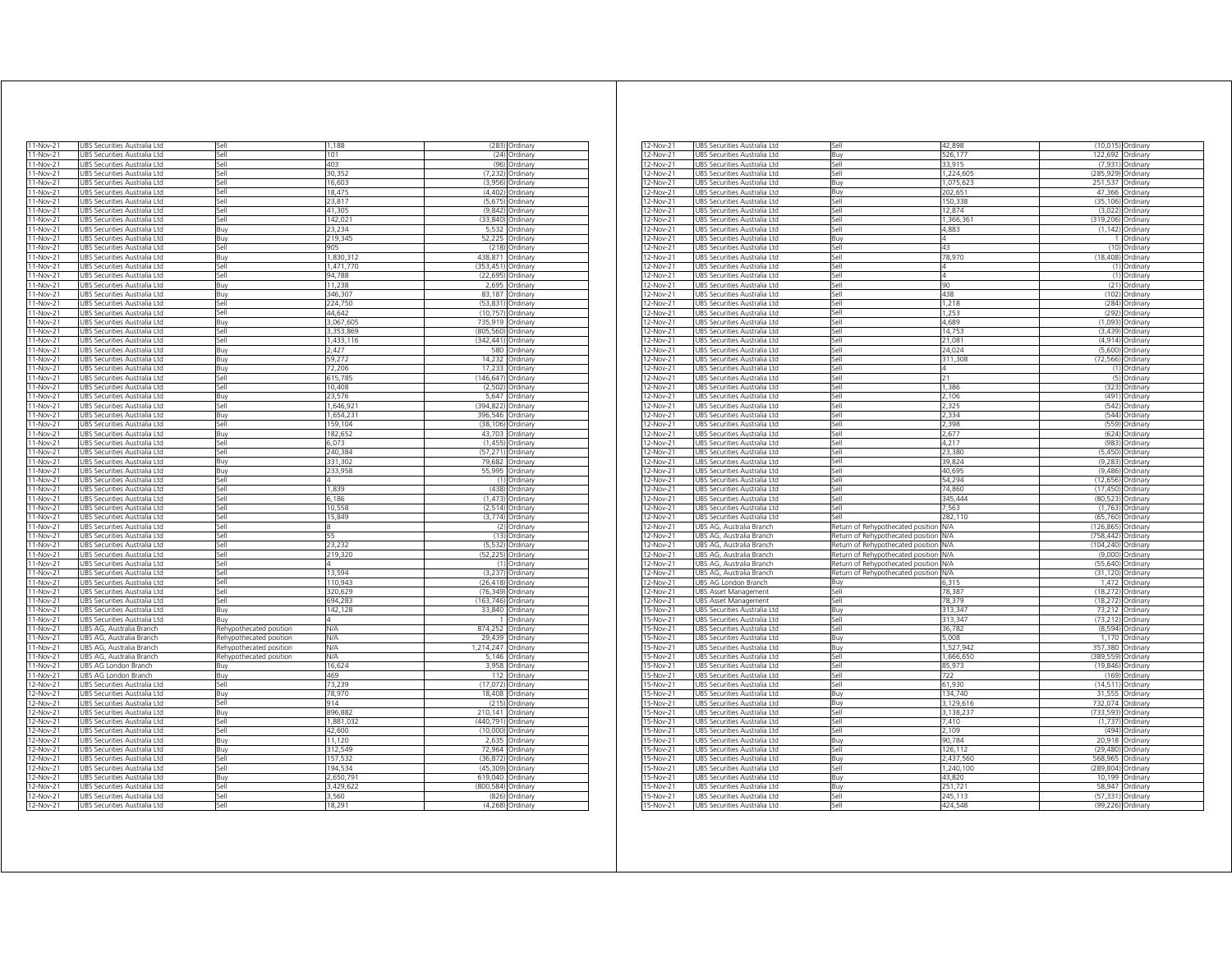| 15-Nov-21 | UBS Securities Australia Ltd        | iell                           | 78,671     |                    | (18,369) Ordinary  |
|-----------|-------------------------------------|--------------------------------|------------|--------------------|--------------------|
| 15-Nov-21 | UBS Securities Australia Ltd        | <b>Sell</b>                    | 144,870    | (33, 730)          | Ordinary           |
| 15-Nov-21 | UBS Securities Australia Ltd        | Sell                           | 32,213     |                    | (7,500) Ordinary   |
| 15-Nov-21 | UBS Securities Australia Ltd        | Buy                            | 42.741     |                    | 10,000 Ordinary    |
| 15-Nov-21 | UBS Securities Australia Ltd        | iell                           | 120        | (28)               | Ordinary           |
| 15-Nov-21 | UBS Securities Australia Ltd        | iell                           | 313,348    | (73.212)           | Ordinary           |
| 15-Nov-21 | UBS Securities Australia Ltd        | lle,                           |            | (1)                | Ordinary           |
| 15-Nov-21 | UBS Securities Australia Ltd        | sell                           | Δ          | (1)                | Ordinary           |
| 15-Nov-21 | UBS Securities Australia Ltd        | iell                           | 1.263      | (295               | Ordinary           |
| 15-Nov-21 | UBS Securities Australia Ltd        | lle,                           | 1618       | (378               | Ordinary           |
| 15-Nov-21 | UBS Securities Australia Ltd        | sell                           | 3.009      | (703)              | Ordinary           |
| 15-Nov-21 | JBS Securities Australia Ltd        | ile?                           | 10.263     | (2, 398)           | Ordinary           |
| 15-Nov-21 | UBS Securities Australia Ltd        | ile?                           | 15,421     | (3,603)            | Ordinary           |
| 15-Nov-21 | UBS Securities Australia Ltd        | iell                           | 21.028     | (4, 913)           | Ordinary           |
| 15-Nov-21 | UBS Securities Australia Ltd        | Sell                           | 21,028     |                    | $(4,913)$ Ordinary |
| 15-Nov-21 | UBS Securities Australia Ltd        | Sell                           | 316,794    |                    | (74,017) Ordinary  |
| 15-Nov-21 | UBS Securities Australia Ltd        | Sell                           | 77         |                    | (18) Ordinary      |
| 15-Nov-21 | UBS Securities Australia Ltd        | Buy                            | 313,347    |                    | 73,212 Ordinary    |
|           | UBS Securities Australia Ltd        | Buv                            | 899        |                    | 210 Ordinary       |
| 15-Nov-21 |                                     |                                | <b>N/A</b> | 653,502            |                    |
| 15-Nov-21 | UBS AG, Australia Branch            | Rehypothecated position        |            |                    | Ordinary           |
| 15-Nov-21 | UBS Securities Australia Ltd        | Enter Into Derivative Contract | N/A        | 227.000            | Options            |
| 16-Nov-21 | <b>JBS Securities Australia Ltd</b> | 3ı iv                          | 79.816     | 18.869             | Ordinan            |
| 16-Nov-21 | UBS Securities Australia Ltd        | Sell                           | 79,325     | (18, 753)          | Ordinary           |
| 16-Nov-21 | UBS Securities Australia Ltd        | Buv                            | 11.907     | 2.811              | Ordinary           |
| 16-Nov-21 | UBS Securities Australia Ltd        | Buy                            | 1,510,776  | 356,761            | Ordinary           |
| 16-Nov-21 | UBS Securities Australia Ltd        | Sell                           | 1,377,770  | (324, 609)         | Ordinary           |
| 16-Nov-21 | UBS Securities Australia Ltd        | Buy                            | 23,172     |                    | 5,491 Ordinary     |
| 16-Nov-21 | UBS Securities Australia Ltd        | Buy                            | 64,448     |                    | 15,145 Ordinary    |
| 16-Nov-21 | UBS Securities Australia Ltd        | Sell                           | 107,413    |                    | (25,269) Ordinary  |
| 16-Nov-21 | UBS Securities Australia Ltd        | iell                           | 144,820    | (34, 307)          | Ordinary           |
| 16-Nov-21 | UBS Securities Australia Ltd        | Buy                            | 1,753,766  | 413,624            | Ordinary           |
| 16-Nov-21 | UBS Securities Australia Ltd        | lle,                           | 1,587,111  | (374, 010)         | Ordinary           |
| 16-Nov-21 | UBS Securities Australia Ltd        | Sell                           | 21,355     | (5,045)            | Ordinary           |
| 16-Nov-21 | UBS Securities Australia Ltd        | Sell                           | 7.013      | (1,653)            | Ordinary           |
| 16-Nov-21 | UBS Securities Australia Ltd        | Sell                           | 13,874     | (3, 280)           | Ordinary           |
| 16-Nov-21 | UBS Securities Australia Ltd        | Sell                           | 146.819    | (34, 691)          | Ordinary           |
| 16-Nov-21 | UBS Securities Australia Ltd        | <b>Sell</b>                    | 520,217    | (122, 499)         | Ordinary           |
| 16-Nov-21 | UBS Securities Australia Ltd        | Sell                           | 64,290     | (15, 153)          | Ordinary           |
| 16-Nov-21 | UBS Securities Australia Ltd        | Buy                            | 1,180,922  | 278,756 Ordinary   |                    |
| 16-Nov-21 | UBS Securities Australia Ltd        | Buy                            | 121,823    |                    | 28,757 Ordinary    |
| 16-Nov-21 | UBS Securities Australia Ltd        | Sell                           | 27,285     |                    | (6,405) Ordinary   |
| 16-Nov-21 | UBS Securities Australia Ltd        | Sell                           | 1,047,524  | (247,396) Ordinary |                    |
| 16-Nov-21 | UBS Securities Australia Ltd        | Buy                            | 30.674     |                    | 7,248 Ordinary     |
|           |                                     |                                | 13         |                    |                    |
| 16-Nov-21 | UBS Securities Australia Ltd        | Sell                           |            |                    | (3) Ordinary       |
| 16-Nov-21 | UBS Securities Australia Ltd        | Sell                           | 38         |                    | (9) Ordinary       |
| 16-Nov-21 | UBS Securities Australia Ltd        | Sell                           | 79.816     | (18.869)           | Ordinary           |
| 16-Nov-21 | UBS Securities Australia Ltd        | Sell                           | 42         | (10)               | Ordinary           |
| 16-Nov-21 | UBS Securities Australia Ltd        | Sell                           | 59         |                    | (14) Ordinary      |
| 16-Nov-21 | UBS Securities Australia Ltd        | Sell                           | 668        | (158)              | Ordinary           |
| 16-Nov-21 | UBS Securities Australia Ltd        | Sell                           | 1,074      | (254)              | Ordinary           |
| 16-Nov-21 | UBS Securities Australia Ltd        | Sell                           | 1506       | (356)              | Ordinary           |
| 16-Nov-21 | UBS Securities Australia Ltd        | Sell                           | 1,798      | (425)              | Ordinary           |
| 16-Nov-21 | UBS Securities Australia Ltd        | Sell                           | 2.496      |                    | (590) Ordinary     |
| 16-Nov-21 | UBS Securities Australia Ltd        | iell                           | 19,373     | (4,580)            | Ordinary           |
| 16-Nov-21 | UBS Securities Australia Ltd        | iell                           | 108,542    | (25, 660)          | Ordinary           |
| 16-Nov-21 | UBS Securities Australia Ltd        | sell                           | 1,672,339  | (395, 352)         | Ordinary           |
| 16-Nov-21 | JBS Securities Australia Ltd        | Buv                            | 79,325     | 18,753             | Ordinary           |
| 16-Nov-21 | UBS Securities Australia Ltd        | Rın                            |            | 1                  | Ordinary           |
| 16-Nov-21 | JBS AG, Australia Branch            | Rehypothecated position        | <b>N/A</b> | 13                 | Ordinary           |
| 16-Nov-21 | UBS AG, Australia Branch            | Rehypothecated position        | N/A        | 35,247             | Ordinary           |
| 16-Nov-21 | UBS Asset Management                | Buv                            | 48,658     | 11,502             | Ordinary           |
| 16-Nov-21 | UBS Asset Management                | Buy                            | 48,653     | 11,502             | Ordinary           |
| 16-Nov-21 | UBS Asset Management (Americas) Inc | Sell                           | 459        | (148)              | Ordinary           |
| 16-Nov-21 | UBS Asset Management (Americas) Inc | Buy                            | 459        |                    | 148 Ordinary       |
| 16-Nov-21 | UBS Asset Management (Americas) Inc | Buy                            | 459        |                    | 148 Ordinary       |
| 17-Nov-21 | UBS Securities Australia Ltd        | Buv                            | 21,180     | 5,007              | Ordinary           |
| 17-Nov-21 | UBS Securities Australia Ltd        | Buy                            | 6,671      | 1,577              | Ordinary           |
| 17-Nov-21 | UBS Securities Australia Ltd        | Buy                            | 2,398,099  | 567.557            | Ordinary           |
| 17-Nov-21 | UBS Securities Australia Ltd        | Sell                           | 2,488,380  | (589, 147)         | Ordinary           |
| 17-Nov-21 | UBS Securities Australia Ltd        | Buv                            | 98.424     |                    | 23.327 Ordinary    |
|           |                                     |                                |            |                    |                    |
| 17-Nov-21 | UBS Securities Australia Ltd        | Buy                            | 4,468,709  | 1,057,933 Ordinary |                    |
| 17-Nov-21 | UBS Securities Australia Ltd        | Sell                           | 3,731,649  | (882,583) Ordinary |                    |

| 17-Nov-21              | UBS Securities Australia Ltd                                 | Buy                               | 13,664           |                    | 3,230 Ordinary                       |
|------------------------|--------------------------------------------------------------|-----------------------------------|------------------|--------------------|--------------------------------------|
| 17-Nov-21              | JBS Securities Australia Ltd                                 | Buy                               | 12.690           | 3,000              | Ordinary                             |
| 17-Nov-21              | UBS Securities Australia Ltd                                 | Sell                              | 29.898           | (7,068)            | Ordinary                             |
|                        |                                                              |                                   |                  |                    |                                      |
| 17-Nov-21              | UBS Securities Australia Ltd                                 | Sell                              | 35,005           | (8, 270)           | Ordinary                             |
| 17-Nov-21              | UBS Securities Australia Ltd                                 | Sell                              | 2,043            | (483)              | Ordinary                             |
|                        |                                                              |                                   |                  |                    |                                      |
| 17-Nov-21              | JBS Securities Australia Ltd                                 | Buy                               | 69.378           | 16.499             | Ordinary                             |
| 17-Nov-21              | JBS Securities Australia Ltd                                 | Buy                               | 2.602.631        | 616.591            | Ordinary                             |
| 17-Nov-21              | JBS Securities Australia Ltd                                 | Buy                               | 451,847          | 106,903            | Ordinary                             |
|                        |                                                              |                                   |                  |                    |                                      |
| 17-Nov-21              | JBS Securities Australia Ltd                                 | Sell                              | 2,566,034        | (607, 446)         | Ordinary                             |
| 17-Nov-21              | JBS Securities Australia Ltd                                 | Sell                              | 300,225          | (70, 997)          | Ordinary                             |
|                        |                                                              |                                   |                  |                    |                                      |
| 17-Nov-21              | UBS Securities Australia Ltd                                 | Buy                               | 153,994          | 36,553             | Ordinary                             |
| 17-Nov-21              | UBS Securities Australia Ltd                                 | Buy                               | Δ                |                    | 1 Ordinary                           |
| $17-Nov-21$            | UBS Securities Australia Ltd                                 | Buy                               | 3.439            | 811                | Ordinary                             |
|                        |                                                              |                                   |                  |                    |                                      |
| 17-Nov-21              | UBS Securities Australia Ltd                                 | Buy                               | 21,180           | 5,007              | Ordinary                             |
| 17-Nov-21              | JBS Securities Australia Ltd                                 | Sell                              | 21,180           | (5,007)            | Ordinary                             |
|                        |                                                              |                                   | 29               | (7)                |                                      |
| 17-Nov-21              | UBS Securities Australia Ltd                                 | Sell                              |                  |                    | Ordinary                             |
| 17-Nov-21              | UBS Securities Australia Ltd                                 | Buy                               | 9.989            |                    | 2,356 Ordinary                       |
| 17-Nov-21              | UBS AG, Australia Branch                                     | Return of Rehypothecated position | N/A              | (13)               | Ordinary                             |
|                        |                                                              |                                   |                  |                    |                                      |
| 17-Nov-21              | JBS AG, Australia Branch                                     | Return of Rehypothecated position | N/A              | (470,008)          | Ordinary                             |
| 17-Nov-21              | JBS AG, Australia Branch                                     | Return of Rehypothecated position | <b>N/A</b>       | (73, 428)          | Ordinary                             |
|                        |                                                              |                                   |                  |                    |                                      |
| 17-Nov-21              | UBS AG, Australia Branch                                     | Return of Rehypothecated position | N/A              | (6, 344)           | Ordinary                             |
| 17-Nov-21              | UBS AG, Australia Branch                                     | Return of Rehypothecated position | N/A              | (39, 191)          | Ordinary                             |
| 17-Nov-21              | JBS AG, Australia Branch                                     | Return of Rehypothecated position | N/A              | (21, 920)          | Ordinary                             |
|                        |                                                              |                                   |                  |                    |                                      |
| $17-Nov-21$            | UBS AG London Branch                                         | Sell                              | 14,302           | (3,373)            | Ordinary                             |
| 18-Nov-21              | UBS Securities Australia Ltd                                 | Buy                               | 6,170            | 1,476              | Ordinary                             |
|                        |                                                              |                                   |                  |                    |                                      |
| 18-Nov-21              | UBS Securities Australia Ltd                                 | Buy                               | 1.703.753        | 408.976            | Ordinary                             |
| 18-Nov-21              | UBS Securities Australia Ltd                                 | Sell                              | 838.530          | (201.125)          | Ordinary                             |
| 18-Nov-21              | JBS Securities Australia Ltd                                 |                                   | 30,930           | 7,435              |                                      |
|                        |                                                              | Buy                               |                  |                    | Ordinary                             |
| 18-Nov-21              | UBS Securities Australia Ltd                                 | Buy                               | 1,861,539        | 445,536            | Ordinary                             |
| 18-Nov-21              | UBS Securities Australia Ltd                                 | Sell                              | 2,640,883        | (632,017) Ordinary |                                      |
|                        |                                                              |                                   |                  |                    |                                      |
| 18-Nov-21              | JBS Securities Australia Ltd                                 | Buy                               | 21,218           | 5,083              | Ordinary                             |
| 18-Nov-21              | JBS Securities Australia Ltd                                 | Buy                               | 50,020           | 12,023             | Ordinary                             |
|                        |                                                              |                                   |                  |                    |                                      |
| 18-Nov-21              | UBS Securities Australia Ltd                                 | Buy                               | 12.452           | 2,986              | Ordinary                             |
| 18-Nov-21              | JBS Securities Australia Ltd                                 | Sell                              | 12.243           | (2,986)            | Ordinary                             |
|                        |                                                              |                                   | 28,744           |                    |                                      |
| 18-Nov-21              | UBS Securities Australia Ltd                                 | Buy                               |                  | 6,852              | Ordinary                             |
| 18-Nov-21              | UBS Securities Australia Ltd                                 | Buy                               | 2,387,251        | 574,093            | Ordinary                             |
| 18-Nov-21              | UBS Securities Australia Ltd                                 | Sell                              | 422,126          | (101,205) Ordinary |                                      |
|                        |                                                              |                                   |                  |                    |                                      |
| 18-Nov-21              | UBS Securities Australia Ltd                                 | Buy                               | 283,190          | 67,921             | Ordinary                             |
| 18-Nov-21              | UBS Securities Australia Ltd                                 | Sell                              | 35,714           |                    | (8,688) Ordinary                     |
| 18-Nov-21              | UBS Securities Australia Ltd                                 | Sell                              | 1.568.592        | (376, 857)         | Ordinary                             |
|                        |                                                              |                                   |                  |                    |                                      |
| 18-Nov-21              | JBS Securities Australia Ltd                                 | Sell                              | 223.884          | (53, 764)          | Ordinary                             |
| 18-Nov-21              | UBS Securities Australia Ltd                                 | Sell                              | 73,256           | (17, 442)          | Ordinary                             |
|                        |                                                              |                                   |                  |                    |                                      |
| 18-Nov-21              | UBS Securities Australia Ltd                                 | Sell                              | 14,537           |                    | (3,457) Ordinary                     |
| 18-Nov-21              | JBS Securities Australia Ltd                                 | Sell                              | 6.871            | (1,649)            | Ordinary                             |
|                        |                                                              |                                   | 104,302          | 24,874             |                                      |
| 18-Nov-21              | JBS Securities Australia Ltd                                 | Buy                               |                  |                    | Ordinary                             |
| 18-Nov-21              | UBS Securities Australia Ltd                                 | Buy                               | 4,896            | 1,194              | Ordinary                             |
| 18-Nov-21              | UBS Securities Australia Ltd                                 | Buy                               | 23.524           | 5,737              | Ordinary                             |
|                        |                                                              |                                   |                  |                    |                                      |
| 18-Nov-21              | UBS Securities Australia Ltd                                 | Buy                               | 34,763           |                    | 8,478 Ordinary                       |
| 18-Nov-21              | UBS Securities Australia Ltd                                 | Buy                               | Δ                | $\mathbf{1}$       | Ordinary                             |
|                        |                                                              |                                   |                  |                    |                                      |
| 18-Nov-21              | UBS Securities Australia Ltd                                 | Buy                               | 111              |                    | 27 Ordinary                          |
| 18-Nov-21              | UBS Securities Australia Ltd                                 | Buy                               | 25               |                    | 6 Ordinary                           |
| 18-Nov-21              | UBS Securities Australia Ltd                                 | Buy                               | 37               | 9                  | Ordinary                             |
|                        |                                                              |                                   |                  |                    |                                      |
| 18-Nov-21              | JBS Securities Australia Ltd                                 | Buy                               | 98               | 24                 | Ordinary                             |
| 18-Nov-21              | UBS Securities Australia Ltd                                 | Sell                              | 123              | (30)               | Ordinary                             |
|                        |                                                              |                                   |                  |                    |                                      |
| 18-Nov-21              | UBS Securities Australia Ltd                                 | Sell                              | 12,850           | (3, 134)           | Ordinary                             |
| 18-Nov-21              | JBS Securities Australia Ltd                                 | Sell                              | 48,605           | (11, 854)          | Ordinary                             |
| 18-Nov-21              | JBS Securities Australia Ltd                                 | Sell                              | 57.893           | (14.119)           | Ordinary                             |
|                        |                                                              |                                   |                  |                    |                                      |
| 18-Nov-21              | JBS Securities Australia Ltd                                 | Sell                              | 59.647           | (14.547)           | Ordinary                             |
| $18-Nov-21$            | JBS Securities Australia Ltd                                 | Sell                              | 68,402           | (16, 682)          | Ordinary                             |
|                        |                                                              |                                   |                  |                    |                                      |
| 18-Nov-21              | UBS Securities Australia Ltd                                 | Sell                              | 113,329          | (27, 639)          | Ordinary                             |
| 18-Nov-21              | UBS Securities Australia Ltd                                 | Sell                              | 402              |                    | (98) Ordinary                        |
| 18-Nov-21              | UBS Securities Australia Ltd                                 | Sell                              | 1,337            | (326)              | Ordinary                             |
|                        |                                                              |                                   |                  |                    |                                      |
| 18-Nov-21              | UBS Securities Australia Ltd                                 | Sell                              | 1,050            |                    | (256) Ordinary                       |
| 18-Nov-21              | UBS Securities Australia Ltd                                 | Sell                              | 316              | (77)               | Ordinary                             |
|                        |                                                              |                                   |                  |                    |                                      |
| 18-Nov-21              | UBS Securities Australia Ltd                                 | Sell                              | 57               |                    | (14) Ordinary                        |
| 18-Nov-21              | JBS Securities Australia Ltd                                 | Sell                              | 213              | (52)               | Ordinary                             |
|                        |                                                              |                                   |                  |                    |                                      |
| 18-Nov-21              | UBS Securities Australia Ltd                                 | Sell                              | 11,012           | (2,647)            | Ordinary                             |
| 18-Nov-21              | UBS Securities Australia Ltd                                 | Sell                              | 11,049           | (2,656)            | Ordinary                             |
| 18-Nov-21              |                                                              | Sell                              | 30,930           | (7, 435)           |                                      |
|                        | JBS Securities Australia Ltd                                 |                                   |                  |                    | Ordinary                             |
| 18-Nov-21              | JBS Securities Australia Ltd                                 | Sell                              | 10,899           | (2,620)            | Ordinary                             |
|                        |                                                              |                                   |                  |                    |                                      |
|                        |                                                              |                                   |                  |                    |                                      |
| 18-Nov-21<br>18-Nov-21 | UBS Securities Australia Ltd<br>UBS Securities Australia Ltd | Sell<br>Sell                      | 10.962<br>11,074 |                    | (2,635) Ordinary<br>(2,662) Ordinary |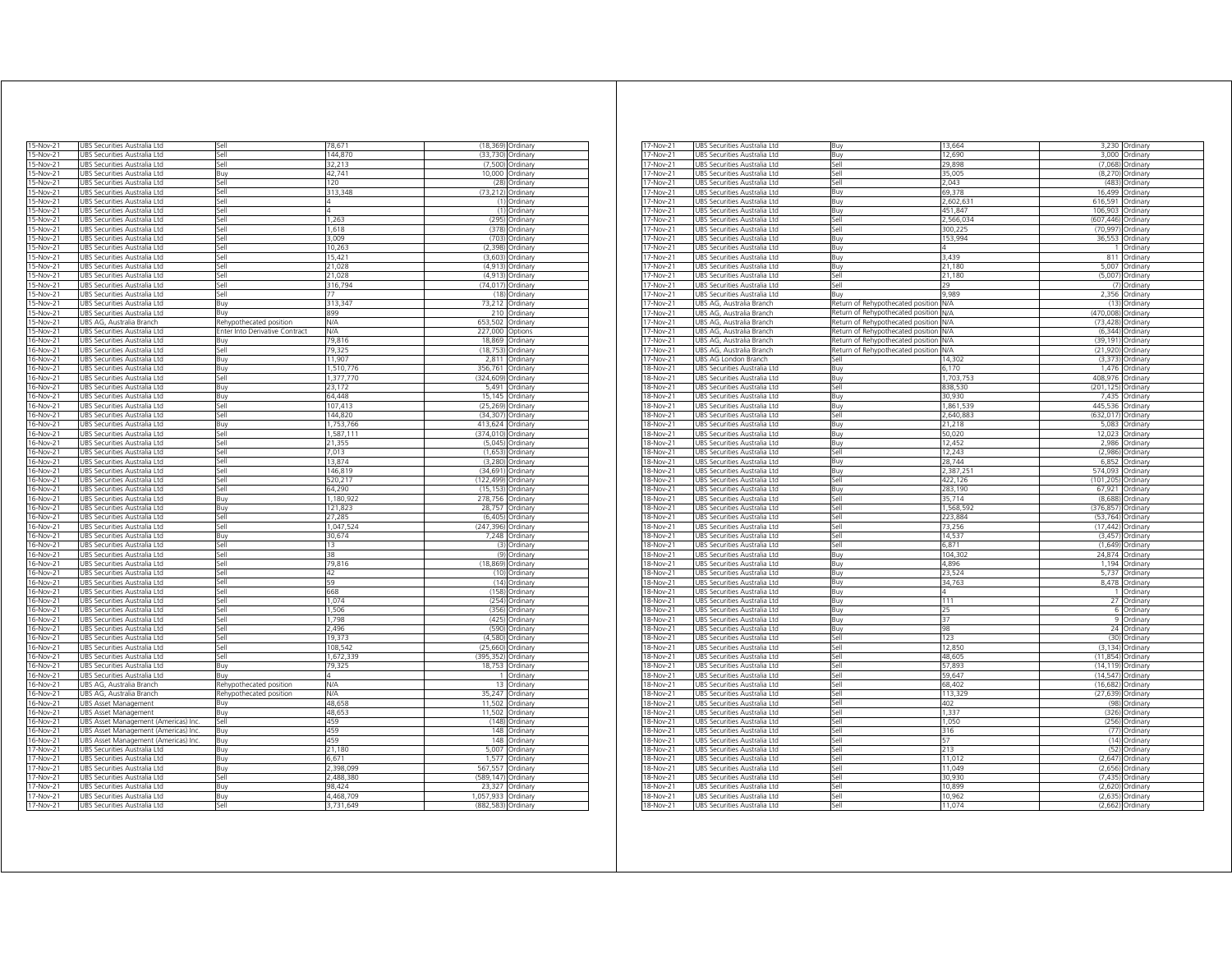| 18-Nov-21                           | UBS Securities Australia Ltd                                 | Sell                              | 13,495     |             | $(3,244)$ Ordinary |
|-------------------------------------|--------------------------------------------------------------|-----------------------------------|------------|-------------|--------------------|
| 18-Nov-21                           | UBS Securities Australia Ltd                                 | Sell                              | 29,120     | (7000)      | Ordinary           |
| 18-Nov-21                           | UBS Securities Australia Ltd                                 | Sell                              | 218,687    | (52, 569)   | Ordinary           |
| 18-Nov-21                           | UBS AG, Australia Branch                                     | Return of Rehypothecated position | N/A        | (37, 231)   | Ordinary           |
| 18-Nov-21                           | UBS AG, Australia Branch                                     | Return of Rehypothecated position | N/A        | (3, 218)    | Ordinary           |
| 18-Nov-21                           | JBS AG, Australia Branch                                     | Return of Rehypothecated position | <b>N/A</b> | (19, 878)   | Ordinary           |
| 18-Nov-21                           | JBS AG, Australia Branch                                     | Return of Rehypothecated position | N/A        | (11, 118)   | Ordinary           |
| 19-Nov-21                           | JBS Securities Australia Ltd                                 | <b>B</b> u                        | 10.172     | 2.422       | Ordinary           |
| 19-Nov-21                           | JBS Securities Australia Ltd                                 | Buy                               | 3.976      | 952         | Ordinan            |
| 19-Nov-21                           | JBS Securities Australia Ltd                                 | Buy                               | 1,281,813  | 307,183     | Ordinary           |
| 19-Nov-21                           | JBS Securities Australia Ltd                                 | Sell                              | 585.547    | (140.365)   | Ordinary           |
| 19-Nov-21                           | JBS Securities Australia Ltd                                 | Sell                              | 7,560      | (1,800)     | Ordinary           |
| 19-Nov-21                           | JBS Securities Australia Ltd                                 | Sell                              | 114,151    | (27, 417)   | Ordinary           |
| 19-Nov-21                           | UBS Securities Australia Ltd                                 | Buy                               | 41,200     | 10,000      | Ordinary           |
| 19-Nov-21                           | UBS Securities Australia Ltd                                 | Buy                               | 1,133,374  | 271,597     | Ordinary           |
| 19-Nov-21                           | UBS Securities Australia Ltd                                 | Sell                              | 1,095,172  | (261, 865)  | Ordinary           |
| 19-Nov-21                           | UBS Securities Australia Ltd                                 | Buy                               | 23,079     | 5,504       | Ordinary           |
| 19-Nov-21                           | JBS Securities Australia Ltd                                 | Buy                               | 169,180    | 40,595      | Ordinary           |
| 19-Nov-21                           | JBS Securities Australia Ltd                                 | Βuγ                               | 118,849    | 28,317      | Ordinary           |
| 9-Nov-21                            | JBS Securities Australia Ltd                                 | Buv                               | 69,136     | 16,501      | Ordinary           |
| 9-Nov-21                            | JBS Securities Australia Ltd                                 | lle,                              | 8,879      | (2, 114)    | Ordinary           |
| 19-Nov-21                           | JBS Securities Australia Ltd                                 | iell                              | 120,947    | (28, 856)   | Ordinary           |
| 9-Nov-21                            | JBS Securities Australia Ltd                                 | iell                              | 67,289     | (16, 071)   | Ordinary           |
|                                     |                                                              |                                   |            |             |                    |
| 9-Nov-21                            | JBS Securities Australia Ltd                                 | sell                              | 698,167    | (167, 740)  | Ordinary           |
| 19-Nov-21                           | JBS Securities Australia Ltd                                 | Buy                               | 739,119    | 177,077     | Ordinary           |
| 19-Nov-21                           | JBS Securities Australia Ltd                                 | Sell                              | 62,754     | (15,091)    | Ordinary           |
| 19-Nov-21                           | JBS Securities Australia Ltd                                 | Buy                               | 20,800     | 5,000       | Ordinary           |
| 19-Nov-21                           | JBS Securities Australia Ltd                                 | Buy                               | 96,360     | 23,024      | Ordinary           |
| 19-Nov-21                           | JBS Securities Australia Ltd                                 | Sell                              | 294,696    | (70, 345)   | Ordinary           |
| 19-Nov-21                           | UBS Securities Australia Ltd                                 | Buy                               | 333,071    | 79,682      | Ordinary           |
| 19-Nov-21                           | UBS Securities Australia Ltd                                 | Sell                              | 4          |             | (1) Ordinary       |
| 19-Nov-21                           | UBS Securities Australia Ltd                                 | Sell                              | 29         |             | (7) Ordinary       |
| 19-Nov-21                           | UBS Securities Australia Ltd                                 | Sell                              | 96         |             | (23) Ordinary      |
| 19-Nov-21                           | UBS Securities Australia Ltd                                 | Sell                              | 130        | (31)        | Ordinary           |
| 19-Nov-21                           | JBS Securities Australia Ltd                                 | Sell                              | 82         | (20)        | Ordinary           |
| 19-Nov-21                           | UBS Securities Australia Ltd                                 | Sell                              | 46         | (11)        | Ordinary           |
| 19-Nov-21                           | UBS Securities Australia Ltd                                 | Sell                              | 15.015     | (3.575)     | Ordinary           |
| 19-Nov-21                           | JBS Securities Australia Ltd                                 | Sell                              | 18,761     | (4, 467)    | Ordinary           |
| 19-Nov-21                           | JBS Securities Australia Ltd                                 | Sell                              | 92,774     | (22, 089)   | Ordinary           |
| 19-Nov-21                           | JBS AG. Australia Branch                                     | Return of Rehypothecated position | <b>N/A</b> | (600.000)   | Ordinary           |
| 19-Nov-21                           | JBS AG, Australia Branch                                     |                                   | <b>N/A</b> | (97, 407)   | Ordinary           |
|                                     |                                                              | Return of Rehypothecated position | <b>N/A</b> | 175,327     |                    |
| 19-Nov-21                           | <b>JBS Asset Management</b>                                  | Transfer-In                       | 67.598     |             | Ordinary           |
| 22-Nov-21                           | JBS Securities Australia Ltd                                 | Sell                              |            | (16, 328)   | Ordinary           |
| 22-Nov-21                           | UBS Securities Australia Ltd                                 | Sell                              | 15,819     | (3,821)     | Ordinary           |
| 22-Nov-21                           | UBS Securities Australia Ltd                                 | Sell                              | 38,444     | (9, 286)    | Ordinary           |
| 22-Nov-21                           | UBS Securities Australia Ltd                                 | Buy                               | 67.598     | 16,328      | Ordinary           |
| 22-Nov-21                           | JBS Securities Australia Ltd                                 | Buv                               | 1,515,896  | 369,875     | Ordinary           |
| 2-Nov-21                            | JBS Securities Australia Ltd                                 | Sell                              | 765.038    | (186,868)   | Ordinan            |
| 22-Nov-21                           | UBS Securities Australia Ltd                                 | Sell                              | 945,343    | (230, 386)  | Ordinary           |
| 2-Nov-21                            | JBS Securities Australia Ltd                                 | Buv                               | 40,949     | 10,000      | Ordinary           |
| 2-Nov-21                            | JBS Securities Australia Ltd                                 | Buy                               | 61         | 15          | Ordinarv           |
| 2-Nov-21                            | JBS Securities Australia Ltd                                 | Buv                               | 4,465,631  | 1,090,375   | Ordinary           |
| 2-Nov-21                            | JBS Securities Australia Ltd                                 | sell                              | 6,036,126  | (1,470,791) | Ordinary           |
| 22-Nov-21                           | JBS Securities Australia Ltd                                 | Buv                               | 9567       | 2,324       | Ordinary           |
| 22-Nov-21                           | JBS Securities Australia Ltd                                 | Ruv                               | 502.308    | 122.565     | Ordinary           |
| 22-Nov-21                           | JBS Securities Australia Ltd                                 | <b>Sell</b>                       | 41,325     | (9,982)     | Ordinary           |
| 22-Nov-21                           | JBS Securities Australia Ltd                                 | Buy                               | 41,465     | 10,101      | Ordinary           |
| 22-Nov-21                           | UBS Securities Australia Ltd                                 | -ell                              | 1,376,041  | (338, 318)  | Ordinary           |
| 22-Nov-21                           | UBS Securities Australia Ltd                                 | Sell                              | 59,333     | (14, 387)   |                    |
|                                     |                                                              | Sell                              |            |             | Ordinary           |
| 22-Nov-21                           | UBS Securities Australia Ltd                                 |                                   | 390,067    | (94, 219)   | Ordinary           |
| 22-Nov-21                           | UBS Securities Australia Ltd                                 | Buv                               | 299,446    | 73,114      | Ordinary           |
| 22-Nov-21                           | UBS Securities Australia Ltd                                 | Sell                              | 130,413    | (31, 932)   | Ordinary           |
| 22-Nov-21                           | UBS Securities Australia Ltd                                 | Buy                               | 2,142,691  | 523,463     | Ordinary           |
| 22-Nov-21                           | UBS Securities Australia Ltd                                 | Sell                              | 1,597,917  | (389, 888)  | Ordinary           |
| 22-Nov-21                           | UBS Securities Australia Ltd                                 | Sell                              | 309,807    | (75, 594)   | Ordinary           |
| 22-Nov-21                           | UBS Securities Australia Ltd                                 | Buy                               | 57,091     | 13,962      | Ordinary           |
| 22-Nov-21                           | UBS Securities Australia Ltd                                 | Sell                              | 118,596    | (28, 991)   | Ordinary           |
| 22-Nov-21                           | JBS Securities Australia Ltd                                 | Sell                              | 150,393    | (36, 505)   | Ordinary           |
|                                     | JBS Securities Australia Ltd                                 | Sell                              | 634,450    | (153, 847)  | Ordinary           |
|                                     |                                                              |                                   |            |             |                    |
|                                     | JBS Securities Australia Ltd                                 | Rın                               |            | 1           | Ordinan            |
| 22-Nov-21<br>22-Nov-21<br>22-Nov-21 |                                                              |                                   | 5.746      | 1,388       | Ordinary           |
| 22-Nov-21                           | JBS Securities Australia Ltd<br>UBS Securities Australia Ltd | Buy<br>Buv                        |            | 1           | Ordinary           |

| 22-Nov-21 | UBS Securities Australia Ltd    | Sell                                  | 91         |                    | (22) Ordinary     |
|-----------|---------------------------------|---------------------------------------|------------|--------------------|-------------------|
| 22-Nov-21 | UBS Securities Australia Ltd    | Sell                                  | 67,597     |                    | (16,328) Ordinary |
| 22-Nov-21 | UBS Securities Australia Ltd    | Sell                                  | 4          |                    | (1) Ordinary      |
| 22-Nov-21 | UBS Securities Australia Ltd    | Sell                                  | 4          |                    | (1) Ordinary      |
| 22-Nov-21 | JBS Securities Australia Ltd    | Sell                                  | 4          |                    | (1) Ordinary      |
|           |                                 | Sell                                  | 17         |                    |                   |
| 22-Nov-21 | JBS Securities Australia Ltd    |                                       |            |                    | (4) Ordinary      |
| 22-Nov-21 | UBS Securities Australia Ltd    | Sell                                  | 21         | (5)                | Ordinary          |
| 22-Nov-21 | UBS Securities Australia Ltd    | Sell                                  | 257        |                    | (62) Ordinary     |
| 22-Nov-21 | JBS Securities Australia Ltd    | Buy                                   | 67,598     | 16.328             | Ordinary          |
| 22-Nov-21 | JBS Securities Australia Ltd    | Buy                                   | 82,821     | 20,005             | Ordinary          |
| 2-Nov-21  | JBS Securities Australia Ltd    | Buy                                   | 187.016    | 45.173             | Ordinary          |
| 22-Nov-21 | JBS AG. Australia Branch        | Return of Rehypothecated position     | N/A        | (125.316)          | Ordinary          |
| 22-Nov-21 | JBS AG, Australia Branch        | Return of Rehypothecated position     | VA         | (636, 473)         | Ordinary          |
| 22-Nov-21 | UBS AG, Australia Branch        | Return of Rehypothecated position     | <b>N/A</b> |                    | (13) Ordinary     |
| 22-Nov-21 | UBS AG, Australia Branch        | Return of Rehypothecated position N/A |            | (463,338) Ordinary |                   |
| 22-Nov-21 | UBS AG, Australia Branch        | Return of Rehypothecated position N/A |            | (183,494) Ordinary |                   |
| 22-Nov-21 | UBS AG London Branch            | Buy                                   | 12,449     |                    | 3,007 Ordinary    |
| 23-Nov-21 |                                 | Sell                                  |            | (16.092)           |                   |
|           | UBS Securities Australia Ltd    |                                       | 67,586     |                    | Ordinary          |
| 23-Nov-21 | JBS Securities Australia Ltd    | Buy                                   | 67,586     | 16,092             | Ordinary          |
| 23-Nov-21 | UBS Securities Australia Ltd    | Buy                                   | 2,300      |                    | 549 Ordinary      |
| 23-Nov-21 | UBS Securities Australia Ltd    | Buy                                   | 1,313,883  | 312,874 Ordinary   |                   |
| 23-Nov-21 | JBS Securities Australia Ltd    | Sell                                  | 840,569    | 199,926)           | Ordinary          |
| 23-Nov-21 | UBS Securities Australia Ltd    | Sell                                  | 313,490    |                    | (74,382) Ordinary |
| 23-Nov-21 | JBS Securities Australia Ltd    | sell                                  | 48,961     |                    | (11,754) Ordinary |
| 23-Nov-21 | JBS Securities Australia Ltd    | Buy                                   | 41,400     |                    | 10,000 Ordinary   |
| 23-Nov-21 | JBS Securities Australia Ltd    | Buy                                   | 1,816,397  | 431,274            | Ordinary          |
| 23-Nov-21 | UBS Securities Australia Ltd    | Sell                                  | 1,411,403  | (335,250) Ordinary |                   |
| 23-Nov-21 | UBS Securities Australia Ltd    | Buy                                   | 1,537      |                    | 365 Ordinary      |
| 23-Nov-21 | UBS Securities Australia Ltd    | Buy                                   | 136,797    |                    | 32,647 Ordinary   |
|           |                                 |                                       |            |                    |                   |
| 23-Nov-21 | UBS Securities Australia Ltd    | Buy                                   | 343,691    |                    | 81,960 Ordinary   |
| 23-Nov-21 | UBS Securities Australia Ltd    | Sell                                  | 556,554    | (133,147) Ordinary |                   |
| 23-Nov-21 | JBS Securities Australia Ltd    | Buy                                   | 924,103    | 219.904            | Ordinary          |
| 23-Nov-21 | JBS Securities Australia Ltd    | Buy                                   | 2,613      | 632                | Ordinary          |
| 23-Nov-21 | UBS Securities Australia Ltd    | Buy                                   | 144,500    |                    | 34,500 Ordinary   |
| 23-Nov-21 | Securities Australia Ltd<br>JBS | Sell                                  | 143,930    | (34, 382)          | Ordinan           |
| 23-Nov-21 | UBS Securities Australia Ltd    | Sell                                  | 496,866    | (117,928) Ordinary |                   |
| 3-Nov-21  | JBS Securities Australia Ltd    | iell                                  | 78,658     | (18, 672)          | Ordinary          |
| 23-Nov-21 | JBS Securities Australia Ltd    | Sell                                  | 70,305     | (16, 680)          | Ordinary          |
| 23-Nov-21 | JBS Securities Australia Ltd    | Sell                                  | 204,709    | (48.644)           | Ordinary          |
| 23-Nov-21 | JBS Securities Australia Ltd    | Sell                                  | 4          | (1)                | Ordinary          |
|           |                                 | Sell                                  | 29         |                    |                   |
| 23-Nov-21 | UBS Securities Australia Ltd    |                                       |            |                    | (7) Ordinary      |
| 23-Nov-21 | UBS Securities Australia Ltd    | Sell                                  | 71         |                    | (17) Ordinary     |
| 23-Nov-21 | UBS Securities Australia Ltd    | Sell                                  | 96         |                    | (23) Ordinary     |
| 23-Nov-21 | UBS Securities Australia Ltd    | Buy                                   | 67,586     |                    | 16,092 Ordinary   |
| 23-Nov-21 | JBS Securities Australia Ltd    | Buy                                   | 1,273      |                    | 303 Ordinary      |
| 23-Nov-21 | JBS Securities Australia Ltd    | Sell                                  | 67,586     | (16,092)           | Ordinary          |
| 23-Nov-21 | UBS Securities Australia Ltd    | Sell                                  | 30,017     |                    | (7,147) Ordinary  |
| 23-Nov-21 | UBS Securities Australia Ltd    | Sell                                  | 277,574    | (66, 089)          | Ordinary          |
| 23-Nov-21 | UBS Asset Management            | Sell                                  | 105,843    |                    | (25,494) Ordinary |
| 23-Nov-21 | <b>JBS Asset Management</b>     | $=$                                   | 105,822    | (25, 494)          | Ordinary          |
| 4-Nov-21  | UBS Securities Australia Ltd    | sell                                  | 13,706     | (3, 233)           | Ordinary          |
| 24-Nov-21 | JBS Securities Australia Ltd    | Sell                                  | 36,540     | (8,619)            | Ordinary          |
| 24-Nov-21 |                                 | Sell                                  |            |                    |                   |
|           | JBS Securities Australia Ltd    |                                       | 25,678     | (6,057)            | Ordinary          |
| 24-Nov-21 | UBS Securities Australia Ltd    | Sell                                  | 14,868     | (3.507)            | Ordinary          |
| 24-Nov-21 | UBS Securities Australia Ltd    | Sell                                  | 48,775     |                    | (11,505) Ordinary |
| 24-Nov-21 | UBS Securities Australia Ltd    | Sell                                  | 56,631     |                    | (13,358) Ordinary |
| 24-Nov-21 | UBS Securities Australia Ltd    | Sell                                  | 57,076     |                    | (13,463) Ordinary |
| 24-Nov-21 | UBS Securities Australia Ltd    | Sell                                  | 57,283     | (13.512)           | Ordinary          |
| 24-Nov-21 | JBS Securities Australia Ltd    | Sell                                  | 56,270     | (13, 273)          | Ordinary          |
| 24-Nov-21 | UBS Securities Australia Ltd    | Sell                                  | 60,302     | (14, 224)          | Ordinary          |
| 24-Nov-21 | UBS Securities Australia Ltd    | Sell                                  | 61,256     |                    | (14,449) Ordinary |
| 24-Nov-21 | UBS Securities Australia Ltd    | Sell                                  | 71,536     | (16, 874)          | Ordinary          |
| 24-Nov-21 | JBS Securities Australia Ltd    | $=$                                   | 75,623     | (17, 838)          | Ordinary          |
|           | JBS Securities Australia Ltd    | ell)                                  | 75.449     | (17, 797)          |                   |
| 4-Nov-21  |                                 |                                       |            |                    | Ordinary          |
| 24-Nov-21 | JBS Securities Australia Ltd    | Sell                                  | 75.721     | (17.861)           | Ordinary          |
| 24-Nov-21 | JBS Securities Australia Ltd    | Sell                                  | 73,050     | (17, 231)          | Ordinary          |
| 24-Nov-21 | UBS Securities Australia Ltd    | Sell                                  | 75,017     | (17, 695)          | Ordinary          |
| 24-Nov-21 | UBS Securities Australia Ltd    | Sell                                  | 77,768     |                    | (18,344) Ordinary |
| 24-Nov-21 | UBS Securities Australia Ltd    | Sell                                  | 66,576     |                    | (15,704) Ordinary |
| 24-Nov-21 | UBS Securities Australia Ltd    | Sell                                  | 9,730      | (2, 295)           | Ordinary          |
| 24-Nov-21 | UBS Securities Australia Ltd    | Sell                                  | 3.476      |                    | (820) Ordinary    |
| 24-Nov-21 | UBS Securities Australia Ltd    | Sell                                  | 5,558      |                    | (1,311) Ordinary  |
|           |                                 |                                       |            |                    |                   |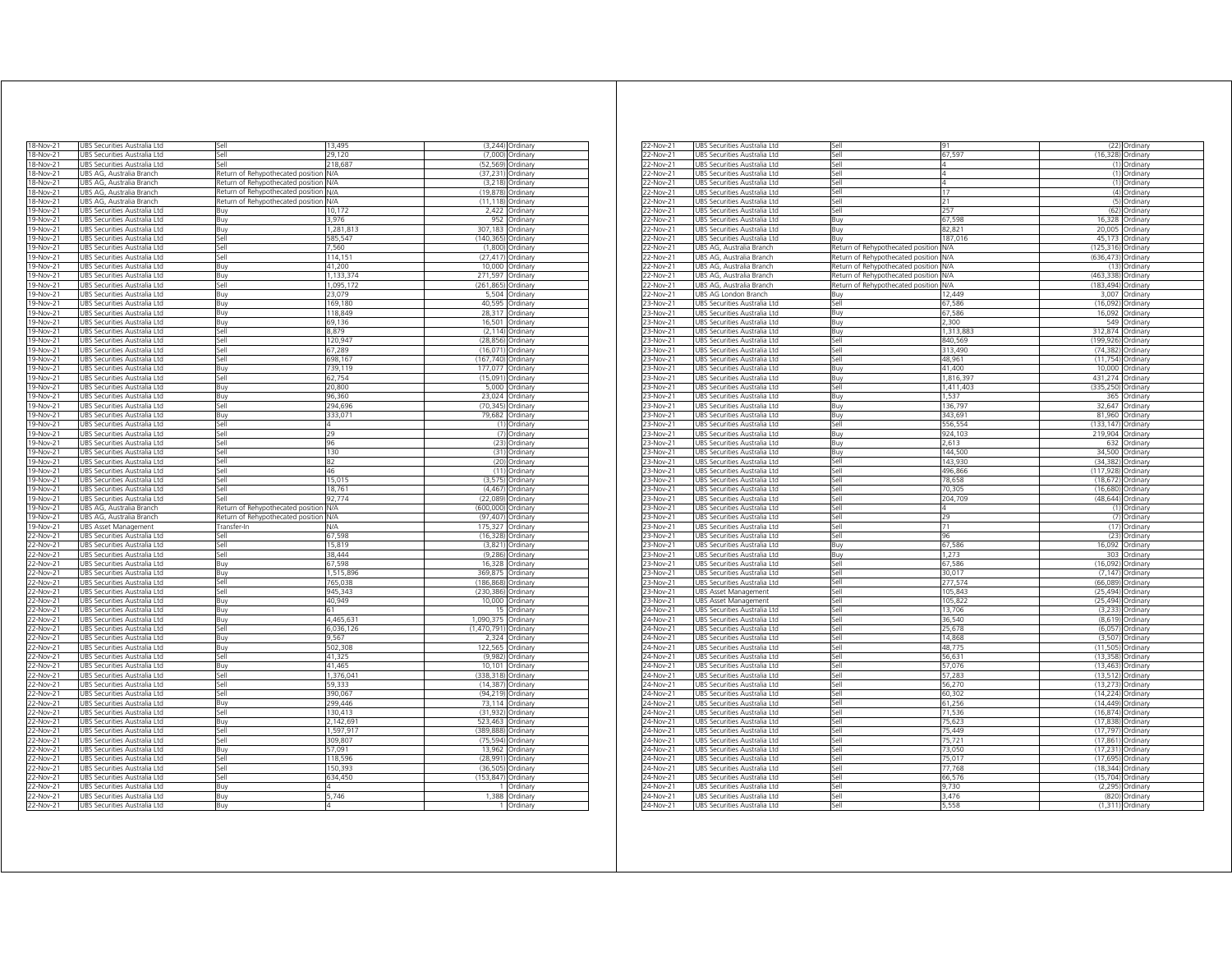| 24-Nov-21<br>JBS Securities Australia Ltd<br>24-Nov-21<br><b>JBS Securities Australia Ltd</b><br>24-Nov-21<br>JBS Securities Australia Ltd<br><b>JBS Securities Australia Ltd</b><br>24-Nov-21<br>24-Nov-21<br>JBS Securities Australia Ltd<br>24-Nov-21<br>UBS Securities Australia Ltd<br>24-Nov-21<br>JBS Securities Australia Ltd<br>24-Nov-21<br>UBS Securities Australia Ltd<br>24-Nov-21<br>JBS Securities Australia Ltd<br>24-Nov-21<br>UBS Securities Australia Ltd<br>24-Nov-21<br>UBS Securities Australia Ltd<br>24-Nov-21<br>UBS Securities Australia Ltd<br>24-Nov-21<br>JBS Securities Australia Ltd<br>24-Nov-21<br>JBS Securities Australia Ltd<br>24-Nov-21<br>JBS Securities Australia Ltd<br>24-Nov-21<br>JBS Securities Australia Ltd<br>24-Nov-21<br>JBS Securities Australia Ltd<br>24-Nov-21<br>JBS Securities Australia Ltd<br>24-Nov-21<br><b>JBS Securities Australia Ltd</b><br>24-Nov-21<br>JBS Securities Australia Ltd<br>$24$ -Nov-21<br>JBS Securities Australia Ltd<br>24-Nov-21<br>JBS Securities Australia Ltd<br>24-Nov-21<br>JBS Securities Australia Ltd<br>24-Nov-21<br>JBS Securities Australia Ltd<br>24-Nov-21<br>JBS Securities Australia Ltd<br>24-Nov-21<br>JBS Securities Australia Ltd<br>24-Nov-21<br>UBS Securities Australia Ltd<br>24-Nov-21<br>JBS Securities Australia Ltd<br>24-Nov-21<br>JBS Securities Australia Ltd<br>24-Nov-21<br>JBS Securities Australia Ltd<br>24-Nov-21<br>JBS Securities Australia Ltd<br>24-Nov-21<br>JBS Securities Australia Ltd<br>24-Nov-21<br>JBS Securities Australia Ltd<br>24-Nov-21<br>JBS Securities Australia Ltd<br>24-Nov-21<br>JBS Securities Australia Ltd<br>24-Nov-21<br>JBS Securities Australia Ltd<br>24-Nov-21<br>JBS Securities Australia Ltd<br>24-Nov-21<br><b>JBS Securities Australia Ltd</b><br>24-Nov-21<br>JBS Securities Australia Ltd<br>24-Nov-21<br>JBS Securities Australia Ltd<br>24-Nov-21<br>JBS Securities Australia Ltd<br>24-Nov-21<br>JBS Securities Australia Ltd<br>24-Nov-21<br>UBS Securities Australia Ltd | Sell<br>Sell<br><b>Buv</b><br>sell<br>Buy<br>Sell<br>Sell<br>Buy<br>Sell<br>Buy<br>Sell<br>Buy<br>Buy<br>iell<br>Buv<br>sell<br>Sell<br>Sell<br>Buy<br>Sell<br>Sell<br>Sell<br>Buy<br>Buy<br>Sell<br>Sell<br>Buy<br>Buy<br>Buy<br>Buy<br>Buy<br>Buv<br>Buy<br>Buy<br>Buy<br>Buy<br>Buy | 42,060<br>42.060<br>328.595<br>581<br>2,412,945<br>180,415<br>3,322,327<br>106,250<br>64,200<br>5,764,085<br>4,054,512<br>273,752<br>22,106<br>5,296<br>571,059<br>20,158<br>141,619<br>462.028<br>3.174.946<br>2,561,096<br>231,221<br>28,171<br>79,091<br>347,931<br>159,539<br>3,664,486<br>337,254<br>338,067<br>339,270<br>55,302<br>27.919<br>46,627<br>185,843<br>23.674 | (9.921)<br>77.682<br>(136)<br>567.979<br>(42, 360)<br>(782, 571)<br>(15,000)<br>1,358,781<br>(954, 879)<br>64,329<br>5,226<br>(1, 246)<br>134 811<br>(4, 758)<br>(33, 370)<br>(108.856)<br>747.345<br>(601, 521)<br>(54, 290)<br>(6,600)<br>18,669<br>81,947<br>(37, 668)<br>(865,000)<br>79,682<br>79,682<br>79,682<br>13,057<br>6577<br>10 967<br>43,738<br>5.577<br>1<br>$\mathfrak{p}$ | (9,921) Ordinary<br>Ordinan<br>Ordinary<br>Ordinary<br>Ordinary<br>Ordinary<br>Ordinary<br>25,000 Ordinary<br>Ordinary<br>Ordinary<br>Ordinary<br>Ordinary<br>Ordinary<br>Ordinary<br>Ordinary<br>Ordinary<br>Ordinary<br>Ordinary<br>Ordinary<br>Ordinary<br>Ordinary<br>Ordinary<br>Ordinary<br>Ordinary<br>Ordinary<br>Ordinary<br>Ordinary<br>Ordinary<br>Ordinary<br>Ordinary<br>Ordinary<br>Ordinary<br>Ordinary<br>Ordinary<br>Ordinan |
|--------------------------------------------------------------------------------------------------------------------------------------------------------------------------------------------------------------------------------------------------------------------------------------------------------------------------------------------------------------------------------------------------------------------------------------------------------------------------------------------------------------------------------------------------------------------------------------------------------------------------------------------------------------------------------------------------------------------------------------------------------------------------------------------------------------------------------------------------------------------------------------------------------------------------------------------------------------------------------------------------------------------------------------------------------------------------------------------------------------------------------------------------------------------------------------------------------------------------------------------------------------------------------------------------------------------------------------------------------------------------------------------------------------------------------------------------------------------------------------------------------------------------------------------------------------------------------------------------------------------------------------------------------------------------------------------------------------------------------------------------------------------------------------------------------------------------------------------------------------------------------------------------------------------------------------------------------------------------------------------------------------------------------------------|----------------------------------------------------------------------------------------------------------------------------------------------------------------------------------------------------------------------------------------------------------------------------------------|---------------------------------------------------------------------------------------------------------------------------------------------------------------------------------------------------------------------------------------------------------------------------------------------------------------------------------------------------------------------------------|--------------------------------------------------------------------------------------------------------------------------------------------------------------------------------------------------------------------------------------------------------------------------------------------------------------------------------------------------------------------------------------------|-----------------------------------------------------------------------------------------------------------------------------------------------------------------------------------------------------------------------------------------------------------------------------------------------------------------------------------------------------------------------------------------------------------------------------------------------|
|                                                                                                                                                                                                                                                                                                                                                                                                                                                                                                                                                                                                                                                                                                                                                                                                                                                                                                                                                                                                                                                                                                                                                                                                                                                                                                                                                                                                                                                                                                                                                                                                                                                                                                                                                                                                                                                                                                                                                                                                                                            |                                                                                                                                                                                                                                                                                        |                                                                                                                                                                                                                                                                                                                                                                                 |                                                                                                                                                                                                                                                                                                                                                                                            |                                                                                                                                                                                                                                                                                                                                                                                                                                               |
|                                                                                                                                                                                                                                                                                                                                                                                                                                                                                                                                                                                                                                                                                                                                                                                                                                                                                                                                                                                                                                                                                                                                                                                                                                                                                                                                                                                                                                                                                                                                                                                                                                                                                                                                                                                                                                                                                                                                                                                                                                            |                                                                                                                                                                                                                                                                                        |                                                                                                                                                                                                                                                                                                                                                                                 |                                                                                                                                                                                                                                                                                                                                                                                            |                                                                                                                                                                                                                                                                                                                                                                                                                                               |
|                                                                                                                                                                                                                                                                                                                                                                                                                                                                                                                                                                                                                                                                                                                                                                                                                                                                                                                                                                                                                                                                                                                                                                                                                                                                                                                                                                                                                                                                                                                                                                                                                                                                                                                                                                                                                                                                                                                                                                                                                                            |                                                                                                                                                                                                                                                                                        |                                                                                                                                                                                                                                                                                                                                                                                 |                                                                                                                                                                                                                                                                                                                                                                                            |                                                                                                                                                                                                                                                                                                                                                                                                                                               |
|                                                                                                                                                                                                                                                                                                                                                                                                                                                                                                                                                                                                                                                                                                                                                                                                                                                                                                                                                                                                                                                                                                                                                                                                                                                                                                                                                                                                                                                                                                                                                                                                                                                                                                                                                                                                                                                                                                                                                                                                                                            |                                                                                                                                                                                                                                                                                        |                                                                                                                                                                                                                                                                                                                                                                                 |                                                                                                                                                                                                                                                                                                                                                                                            |                                                                                                                                                                                                                                                                                                                                                                                                                                               |
|                                                                                                                                                                                                                                                                                                                                                                                                                                                                                                                                                                                                                                                                                                                                                                                                                                                                                                                                                                                                                                                                                                                                                                                                                                                                                                                                                                                                                                                                                                                                                                                                                                                                                                                                                                                                                                                                                                                                                                                                                                            |                                                                                                                                                                                                                                                                                        |                                                                                                                                                                                                                                                                                                                                                                                 |                                                                                                                                                                                                                                                                                                                                                                                            |                                                                                                                                                                                                                                                                                                                                                                                                                                               |
|                                                                                                                                                                                                                                                                                                                                                                                                                                                                                                                                                                                                                                                                                                                                                                                                                                                                                                                                                                                                                                                                                                                                                                                                                                                                                                                                                                                                                                                                                                                                                                                                                                                                                                                                                                                                                                                                                                                                                                                                                                            |                                                                                                                                                                                                                                                                                        |                                                                                                                                                                                                                                                                                                                                                                                 |                                                                                                                                                                                                                                                                                                                                                                                            |                                                                                                                                                                                                                                                                                                                                                                                                                                               |
|                                                                                                                                                                                                                                                                                                                                                                                                                                                                                                                                                                                                                                                                                                                                                                                                                                                                                                                                                                                                                                                                                                                                                                                                                                                                                                                                                                                                                                                                                                                                                                                                                                                                                                                                                                                                                                                                                                                                                                                                                                            |                                                                                                                                                                                                                                                                                        |                                                                                                                                                                                                                                                                                                                                                                                 |                                                                                                                                                                                                                                                                                                                                                                                            |                                                                                                                                                                                                                                                                                                                                                                                                                                               |
|                                                                                                                                                                                                                                                                                                                                                                                                                                                                                                                                                                                                                                                                                                                                                                                                                                                                                                                                                                                                                                                                                                                                                                                                                                                                                                                                                                                                                                                                                                                                                                                                                                                                                                                                                                                                                                                                                                                                                                                                                                            |                                                                                                                                                                                                                                                                                        |                                                                                                                                                                                                                                                                                                                                                                                 |                                                                                                                                                                                                                                                                                                                                                                                            |                                                                                                                                                                                                                                                                                                                                                                                                                                               |
|                                                                                                                                                                                                                                                                                                                                                                                                                                                                                                                                                                                                                                                                                                                                                                                                                                                                                                                                                                                                                                                                                                                                                                                                                                                                                                                                                                                                                                                                                                                                                                                                                                                                                                                                                                                                                                                                                                                                                                                                                                            |                                                                                                                                                                                                                                                                                        |                                                                                                                                                                                                                                                                                                                                                                                 |                                                                                                                                                                                                                                                                                                                                                                                            |                                                                                                                                                                                                                                                                                                                                                                                                                                               |
|                                                                                                                                                                                                                                                                                                                                                                                                                                                                                                                                                                                                                                                                                                                                                                                                                                                                                                                                                                                                                                                                                                                                                                                                                                                                                                                                                                                                                                                                                                                                                                                                                                                                                                                                                                                                                                                                                                                                                                                                                                            |                                                                                                                                                                                                                                                                                        |                                                                                                                                                                                                                                                                                                                                                                                 |                                                                                                                                                                                                                                                                                                                                                                                            |                                                                                                                                                                                                                                                                                                                                                                                                                                               |
|                                                                                                                                                                                                                                                                                                                                                                                                                                                                                                                                                                                                                                                                                                                                                                                                                                                                                                                                                                                                                                                                                                                                                                                                                                                                                                                                                                                                                                                                                                                                                                                                                                                                                                                                                                                                                                                                                                                                                                                                                                            |                                                                                                                                                                                                                                                                                        |                                                                                                                                                                                                                                                                                                                                                                                 |                                                                                                                                                                                                                                                                                                                                                                                            |                                                                                                                                                                                                                                                                                                                                                                                                                                               |
|                                                                                                                                                                                                                                                                                                                                                                                                                                                                                                                                                                                                                                                                                                                                                                                                                                                                                                                                                                                                                                                                                                                                                                                                                                                                                                                                                                                                                                                                                                                                                                                                                                                                                                                                                                                                                                                                                                                                                                                                                                            |                                                                                                                                                                                                                                                                                        |                                                                                                                                                                                                                                                                                                                                                                                 |                                                                                                                                                                                                                                                                                                                                                                                            |                                                                                                                                                                                                                                                                                                                                                                                                                                               |
|                                                                                                                                                                                                                                                                                                                                                                                                                                                                                                                                                                                                                                                                                                                                                                                                                                                                                                                                                                                                                                                                                                                                                                                                                                                                                                                                                                                                                                                                                                                                                                                                                                                                                                                                                                                                                                                                                                                                                                                                                                            |                                                                                                                                                                                                                                                                                        |                                                                                                                                                                                                                                                                                                                                                                                 |                                                                                                                                                                                                                                                                                                                                                                                            |                                                                                                                                                                                                                                                                                                                                                                                                                                               |
|                                                                                                                                                                                                                                                                                                                                                                                                                                                                                                                                                                                                                                                                                                                                                                                                                                                                                                                                                                                                                                                                                                                                                                                                                                                                                                                                                                                                                                                                                                                                                                                                                                                                                                                                                                                                                                                                                                                                                                                                                                            |                                                                                                                                                                                                                                                                                        |                                                                                                                                                                                                                                                                                                                                                                                 |                                                                                                                                                                                                                                                                                                                                                                                            |                                                                                                                                                                                                                                                                                                                                                                                                                                               |
|                                                                                                                                                                                                                                                                                                                                                                                                                                                                                                                                                                                                                                                                                                                                                                                                                                                                                                                                                                                                                                                                                                                                                                                                                                                                                                                                                                                                                                                                                                                                                                                                                                                                                                                                                                                                                                                                                                                                                                                                                                            |                                                                                                                                                                                                                                                                                        |                                                                                                                                                                                                                                                                                                                                                                                 |                                                                                                                                                                                                                                                                                                                                                                                            |                                                                                                                                                                                                                                                                                                                                                                                                                                               |
|                                                                                                                                                                                                                                                                                                                                                                                                                                                                                                                                                                                                                                                                                                                                                                                                                                                                                                                                                                                                                                                                                                                                                                                                                                                                                                                                                                                                                                                                                                                                                                                                                                                                                                                                                                                                                                                                                                                                                                                                                                            |                                                                                                                                                                                                                                                                                        |                                                                                                                                                                                                                                                                                                                                                                                 |                                                                                                                                                                                                                                                                                                                                                                                            |                                                                                                                                                                                                                                                                                                                                                                                                                                               |
|                                                                                                                                                                                                                                                                                                                                                                                                                                                                                                                                                                                                                                                                                                                                                                                                                                                                                                                                                                                                                                                                                                                                                                                                                                                                                                                                                                                                                                                                                                                                                                                                                                                                                                                                                                                                                                                                                                                                                                                                                                            |                                                                                                                                                                                                                                                                                        |                                                                                                                                                                                                                                                                                                                                                                                 |                                                                                                                                                                                                                                                                                                                                                                                            |                                                                                                                                                                                                                                                                                                                                                                                                                                               |
|                                                                                                                                                                                                                                                                                                                                                                                                                                                                                                                                                                                                                                                                                                                                                                                                                                                                                                                                                                                                                                                                                                                                                                                                                                                                                                                                                                                                                                                                                                                                                                                                                                                                                                                                                                                                                                                                                                                                                                                                                                            |                                                                                                                                                                                                                                                                                        |                                                                                                                                                                                                                                                                                                                                                                                 |                                                                                                                                                                                                                                                                                                                                                                                            |                                                                                                                                                                                                                                                                                                                                                                                                                                               |
|                                                                                                                                                                                                                                                                                                                                                                                                                                                                                                                                                                                                                                                                                                                                                                                                                                                                                                                                                                                                                                                                                                                                                                                                                                                                                                                                                                                                                                                                                                                                                                                                                                                                                                                                                                                                                                                                                                                                                                                                                                            |                                                                                                                                                                                                                                                                                        |                                                                                                                                                                                                                                                                                                                                                                                 |                                                                                                                                                                                                                                                                                                                                                                                            |                                                                                                                                                                                                                                                                                                                                                                                                                                               |
|                                                                                                                                                                                                                                                                                                                                                                                                                                                                                                                                                                                                                                                                                                                                                                                                                                                                                                                                                                                                                                                                                                                                                                                                                                                                                                                                                                                                                                                                                                                                                                                                                                                                                                                                                                                                                                                                                                                                                                                                                                            |                                                                                                                                                                                                                                                                                        |                                                                                                                                                                                                                                                                                                                                                                                 |                                                                                                                                                                                                                                                                                                                                                                                            |                                                                                                                                                                                                                                                                                                                                                                                                                                               |
|                                                                                                                                                                                                                                                                                                                                                                                                                                                                                                                                                                                                                                                                                                                                                                                                                                                                                                                                                                                                                                                                                                                                                                                                                                                                                                                                                                                                                                                                                                                                                                                                                                                                                                                                                                                                                                                                                                                                                                                                                                            |                                                                                                                                                                                                                                                                                        |                                                                                                                                                                                                                                                                                                                                                                                 |                                                                                                                                                                                                                                                                                                                                                                                            |                                                                                                                                                                                                                                                                                                                                                                                                                                               |
|                                                                                                                                                                                                                                                                                                                                                                                                                                                                                                                                                                                                                                                                                                                                                                                                                                                                                                                                                                                                                                                                                                                                                                                                                                                                                                                                                                                                                                                                                                                                                                                                                                                                                                                                                                                                                                                                                                                                                                                                                                            |                                                                                                                                                                                                                                                                                        |                                                                                                                                                                                                                                                                                                                                                                                 |                                                                                                                                                                                                                                                                                                                                                                                            |                                                                                                                                                                                                                                                                                                                                                                                                                                               |
|                                                                                                                                                                                                                                                                                                                                                                                                                                                                                                                                                                                                                                                                                                                                                                                                                                                                                                                                                                                                                                                                                                                                                                                                                                                                                                                                                                                                                                                                                                                                                                                                                                                                                                                                                                                                                                                                                                                                                                                                                                            |                                                                                                                                                                                                                                                                                        |                                                                                                                                                                                                                                                                                                                                                                                 |                                                                                                                                                                                                                                                                                                                                                                                            |                                                                                                                                                                                                                                                                                                                                                                                                                                               |
|                                                                                                                                                                                                                                                                                                                                                                                                                                                                                                                                                                                                                                                                                                                                                                                                                                                                                                                                                                                                                                                                                                                                                                                                                                                                                                                                                                                                                                                                                                                                                                                                                                                                                                                                                                                                                                                                                                                                                                                                                                            |                                                                                                                                                                                                                                                                                        |                                                                                                                                                                                                                                                                                                                                                                                 |                                                                                                                                                                                                                                                                                                                                                                                            |                                                                                                                                                                                                                                                                                                                                                                                                                                               |
|                                                                                                                                                                                                                                                                                                                                                                                                                                                                                                                                                                                                                                                                                                                                                                                                                                                                                                                                                                                                                                                                                                                                                                                                                                                                                                                                                                                                                                                                                                                                                                                                                                                                                                                                                                                                                                                                                                                                                                                                                                            |                                                                                                                                                                                                                                                                                        |                                                                                                                                                                                                                                                                                                                                                                                 |                                                                                                                                                                                                                                                                                                                                                                                            |                                                                                                                                                                                                                                                                                                                                                                                                                                               |
|                                                                                                                                                                                                                                                                                                                                                                                                                                                                                                                                                                                                                                                                                                                                                                                                                                                                                                                                                                                                                                                                                                                                                                                                                                                                                                                                                                                                                                                                                                                                                                                                                                                                                                                                                                                                                                                                                                                                                                                                                                            |                                                                                                                                                                                                                                                                                        |                                                                                                                                                                                                                                                                                                                                                                                 |                                                                                                                                                                                                                                                                                                                                                                                            |                                                                                                                                                                                                                                                                                                                                                                                                                                               |
|                                                                                                                                                                                                                                                                                                                                                                                                                                                                                                                                                                                                                                                                                                                                                                                                                                                                                                                                                                                                                                                                                                                                                                                                                                                                                                                                                                                                                                                                                                                                                                                                                                                                                                                                                                                                                                                                                                                                                                                                                                            |                                                                                                                                                                                                                                                                                        |                                                                                                                                                                                                                                                                                                                                                                                 |                                                                                                                                                                                                                                                                                                                                                                                            |                                                                                                                                                                                                                                                                                                                                                                                                                                               |
|                                                                                                                                                                                                                                                                                                                                                                                                                                                                                                                                                                                                                                                                                                                                                                                                                                                                                                                                                                                                                                                                                                                                                                                                                                                                                                                                                                                                                                                                                                                                                                                                                                                                                                                                                                                                                                                                                                                                                                                                                                            |                                                                                                                                                                                                                                                                                        |                                                                                                                                                                                                                                                                                                                                                                                 |                                                                                                                                                                                                                                                                                                                                                                                            |                                                                                                                                                                                                                                                                                                                                                                                                                                               |
|                                                                                                                                                                                                                                                                                                                                                                                                                                                                                                                                                                                                                                                                                                                                                                                                                                                                                                                                                                                                                                                                                                                                                                                                                                                                                                                                                                                                                                                                                                                                                                                                                                                                                                                                                                                                                                                                                                                                                                                                                                            |                                                                                                                                                                                                                                                                                        |                                                                                                                                                                                                                                                                                                                                                                                 |                                                                                                                                                                                                                                                                                                                                                                                            |                                                                                                                                                                                                                                                                                                                                                                                                                                               |
|                                                                                                                                                                                                                                                                                                                                                                                                                                                                                                                                                                                                                                                                                                                                                                                                                                                                                                                                                                                                                                                                                                                                                                                                                                                                                                                                                                                                                                                                                                                                                                                                                                                                                                                                                                                                                                                                                                                                                                                                                                            |                                                                                                                                                                                                                                                                                        |                                                                                                                                                                                                                                                                                                                                                                                 |                                                                                                                                                                                                                                                                                                                                                                                            |                                                                                                                                                                                                                                                                                                                                                                                                                                               |
|                                                                                                                                                                                                                                                                                                                                                                                                                                                                                                                                                                                                                                                                                                                                                                                                                                                                                                                                                                                                                                                                                                                                                                                                                                                                                                                                                                                                                                                                                                                                                                                                                                                                                                                                                                                                                                                                                                                                                                                                                                            |                                                                                                                                                                                                                                                                                        |                                                                                                                                                                                                                                                                                                                                                                                 |                                                                                                                                                                                                                                                                                                                                                                                            |                                                                                                                                                                                                                                                                                                                                                                                                                                               |
|                                                                                                                                                                                                                                                                                                                                                                                                                                                                                                                                                                                                                                                                                                                                                                                                                                                                                                                                                                                                                                                                                                                                                                                                                                                                                                                                                                                                                                                                                                                                                                                                                                                                                                                                                                                                                                                                                                                                                                                                                                            |                                                                                                                                                                                                                                                                                        |                                                                                                                                                                                                                                                                                                                                                                                 |                                                                                                                                                                                                                                                                                                                                                                                            |                                                                                                                                                                                                                                                                                                                                                                                                                                               |
|                                                                                                                                                                                                                                                                                                                                                                                                                                                                                                                                                                                                                                                                                                                                                                                                                                                                                                                                                                                                                                                                                                                                                                                                                                                                                                                                                                                                                                                                                                                                                                                                                                                                                                                                                                                                                                                                                                                                                                                                                                            |                                                                                                                                                                                                                                                                                        |                                                                                                                                                                                                                                                                                                                                                                                 |                                                                                                                                                                                                                                                                                                                                                                                            |                                                                                                                                                                                                                                                                                                                                                                                                                                               |
|                                                                                                                                                                                                                                                                                                                                                                                                                                                                                                                                                                                                                                                                                                                                                                                                                                                                                                                                                                                                                                                                                                                                                                                                                                                                                                                                                                                                                                                                                                                                                                                                                                                                                                                                                                                                                                                                                                                                                                                                                                            |                                                                                                                                                                                                                                                                                        |                                                                                                                                                                                                                                                                                                                                                                                 |                                                                                                                                                                                                                                                                                                                                                                                            |                                                                                                                                                                                                                                                                                                                                                                                                                                               |
|                                                                                                                                                                                                                                                                                                                                                                                                                                                                                                                                                                                                                                                                                                                                                                                                                                                                                                                                                                                                                                                                                                                                                                                                                                                                                                                                                                                                                                                                                                                                                                                                                                                                                                                                                                                                                                                                                                                                                                                                                                            |                                                                                                                                                                                                                                                                                        |                                                                                                                                                                                                                                                                                                                                                                                 |                                                                                                                                                                                                                                                                                                                                                                                            |                                                                                                                                                                                                                                                                                                                                                                                                                                               |
|                                                                                                                                                                                                                                                                                                                                                                                                                                                                                                                                                                                                                                                                                                                                                                                                                                                                                                                                                                                                                                                                                                                                                                                                                                                                                                                                                                                                                                                                                                                                                                                                                                                                                                                                                                                                                                                                                                                                                                                                                                            |                                                                                                                                                                                                                                                                                        |                                                                                                                                                                                                                                                                                                                                                                                 |                                                                                                                                                                                                                                                                                                                                                                                            |                                                                                                                                                                                                                                                                                                                                                                                                                                               |
|                                                                                                                                                                                                                                                                                                                                                                                                                                                                                                                                                                                                                                                                                                                                                                                                                                                                                                                                                                                                                                                                                                                                                                                                                                                                                                                                                                                                                                                                                                                                                                                                                                                                                                                                                                                                                                                                                                                                                                                                                                            |                                                                                                                                                                                                                                                                                        |                                                                                                                                                                                                                                                                                                                                                                                 | 27                                                                                                                                                                                                                                                                                                                                                                                         | Ordinary                                                                                                                                                                                                                                                                                                                                                                                                                                      |
|                                                                                                                                                                                                                                                                                                                                                                                                                                                                                                                                                                                                                                                                                                                                                                                                                                                                                                                                                                                                                                                                                                                                                                                                                                                                                                                                                                                                                                                                                                                                                                                                                                                                                                                                                                                                                                                                                                                                                                                                                                            |                                                                                                                                                                                                                                                                                        | 114                                                                                                                                                                                                                                                                                                                                                                             |                                                                                                                                                                                                                                                                                                                                                                                            | Ordinary                                                                                                                                                                                                                                                                                                                                                                                                                                      |
|                                                                                                                                                                                                                                                                                                                                                                                                                                                                                                                                                                                                                                                                                                                                                                                                                                                                                                                                                                                                                                                                                                                                                                                                                                                                                                                                                                                                                                                                                                                                                                                                                                                                                                                                                                                                                                                                                                                                                                                                                                            | Buy                                                                                                                                                                                                                                                                                    | 1.199                                                                                                                                                                                                                                                                                                                                                                           | 283                                                                                                                                                                                                                                                                                                                                                                                        | Ordinan                                                                                                                                                                                                                                                                                                                                                                                                                                       |
|                                                                                                                                                                                                                                                                                                                                                                                                                                                                                                                                                                                                                                                                                                                                                                                                                                                                                                                                                                                                                                                                                                                                                                                                                                                                                                                                                                                                                                                                                                                                                                                                                                                                                                                                                                                                                                                                                                                                                                                                                                            | Buy                                                                                                                                                                                                                                                                                    | 2.276                                                                                                                                                                                                                                                                                                                                                                           | 537                                                                                                                                                                                                                                                                                                                                                                                        | Ordinary                                                                                                                                                                                                                                                                                                                                                                                                                                      |
|                                                                                                                                                                                                                                                                                                                                                                                                                                                                                                                                                                                                                                                                                                                                                                                                                                                                                                                                                                                                                                                                                                                                                                                                                                                                                                                                                                                                                                                                                                                                                                                                                                                                                                                                                                                                                                                                                                                                                                                                                                            | Buy                                                                                                                                                                                                                                                                                    | 3,517                                                                                                                                                                                                                                                                                                                                                                           | 830                                                                                                                                                                                                                                                                                                                                                                                        | Ordinary                                                                                                                                                                                                                                                                                                                                                                                                                                      |
|                                                                                                                                                                                                                                                                                                                                                                                                                                                                                                                                                                                                                                                                                                                                                                                                                                                                                                                                                                                                                                                                                                                                                                                                                                                                                                                                                                                                                                                                                                                                                                                                                                                                                                                                                                                                                                                                                                                                                                                                                                            | Buy                                                                                                                                                                                                                                                                                    | 3,636                                                                                                                                                                                                                                                                                                                                                                           | 858                                                                                                                                                                                                                                                                                                                                                                                        | Ordinary                                                                                                                                                                                                                                                                                                                                                                                                                                      |
|                                                                                                                                                                                                                                                                                                                                                                                                                                                                                                                                                                                                                                                                                                                                                                                                                                                                                                                                                                                                                                                                                                                                                                                                                                                                                                                                                                                                                                                                                                                                                                                                                                                                                                                                                                                                                                                                                                                                                                                                                                            | Buy                                                                                                                                                                                                                                                                                    | 5,466                                                                                                                                                                                                                                                                                                                                                                           | 1.290                                                                                                                                                                                                                                                                                                                                                                                      | Ordinary                                                                                                                                                                                                                                                                                                                                                                                                                                      |
|                                                                                                                                                                                                                                                                                                                                                                                                                                                                                                                                                                                                                                                                                                                                                                                                                                                                                                                                                                                                                                                                                                                                                                                                                                                                                                                                                                                                                                                                                                                                                                                                                                                                                                                                                                                                                                                                                                                                                                                                                                            | Buy                                                                                                                                                                                                                                                                                    | 5,670                                                                                                                                                                                                                                                                                                                                                                           | 1,338                                                                                                                                                                                                                                                                                                                                                                                      | Ordinary                                                                                                                                                                                                                                                                                                                                                                                                                                      |
| 24-Nov-21<br>JBS Securities Australia Ltd                                                                                                                                                                                                                                                                                                                                                                                                                                                                                                                                                                                                                                                                                                                                                                                                                                                                                                                                                                                                                                                                                                                                                                                                                                                                                                                                                                                                                                                                                                                                                                                                                                                                                                                                                                                                                                                                                                                                                                                                  | Buy                                                                                                                                                                                                                                                                                    | 8,382                                                                                                                                                                                                                                                                                                                                                                           | 1978                                                                                                                                                                                                                                                                                                                                                                                       | Ordinary                                                                                                                                                                                                                                                                                                                                                                                                                                      |
| 24-Nov-21<br>JBS Securities Australia Ltd                                                                                                                                                                                                                                                                                                                                                                                                                                                                                                                                                                                                                                                                                                                                                                                                                                                                                                                                                                                                                                                                                                                                                                                                                                                                                                                                                                                                                                                                                                                                                                                                                                                                                                                                                                                                                                                                                                                                                                                                  | Buy                                                                                                                                                                                                                                                                                    | 11,535                                                                                                                                                                                                                                                                                                                                                                          | 2,722                                                                                                                                                                                                                                                                                                                                                                                      | Ordinan                                                                                                                                                                                                                                                                                                                                                                                                                                       |
| 24-Nov-21<br>JBS Securities Australia Ltd                                                                                                                                                                                                                                                                                                                                                                                                                                                                                                                                                                                                                                                                                                                                                                                                                                                                                                                                                                                                                                                                                                                                                                                                                                                                                                                                                                                                                                                                                                                                                                                                                                                                                                                                                                                                                                                                                                                                                                                                  | Buy                                                                                                                                                                                                                                                                                    | 12,327                                                                                                                                                                                                                                                                                                                                                                          | 2,909                                                                                                                                                                                                                                                                                                                                                                                      | Ordinary                                                                                                                                                                                                                                                                                                                                                                                                                                      |
| 24-Nov-21<br>JBS Securities Australia Ltd                                                                                                                                                                                                                                                                                                                                                                                                                                                                                                                                                                                                                                                                                                                                                                                                                                                                                                                                                                                                                                                                                                                                                                                                                                                                                                                                                                                                                                                                                                                                                                                                                                                                                                                                                                                                                                                                                                                                                                                                  | Buv                                                                                                                                                                                                                                                                                    | 13,700                                                                                                                                                                                                                                                                                                                                                                          | 3,233                                                                                                                                                                                                                                                                                                                                                                                      | Ordinary                                                                                                                                                                                                                                                                                                                                                                                                                                      |
| 4-Nov-21<br>JBS Securities Australia Ltd                                                                                                                                                                                                                                                                                                                                                                                                                                                                                                                                                                                                                                                                                                                                                                                                                                                                                                                                                                                                                                                                                                                                                                                                                                                                                                                                                                                                                                                                                                                                                                                                                                                                                                                                                                                                                                                                                                                                                                                                   | Buy                                                                                                                                                                                                                                                                                    | 13,836                                                                                                                                                                                                                                                                                                                                                                          | 3,265                                                                                                                                                                                                                                                                                                                                                                                      | Ordinary                                                                                                                                                                                                                                                                                                                                                                                                                                      |
| 24-Nov-21<br>JBS Securities Australia Ltd                                                                                                                                                                                                                                                                                                                                                                                                                                                                                                                                                                                                                                                                                                                                                                                                                                                                                                                                                                                                                                                                                                                                                                                                                                                                                                                                                                                                                                                                                                                                                                                                                                                                                                                                                                                                                                                                                                                                                                                                  | Buy                                                                                                                                                                                                                                                                                    | 15,480                                                                                                                                                                                                                                                                                                                                                                          | 3,653                                                                                                                                                                                                                                                                                                                                                                                      | Ordinarv                                                                                                                                                                                                                                                                                                                                                                                                                                      |
| 24-Nov-21<br><b>JBS Securities Australia Ltd</b>                                                                                                                                                                                                                                                                                                                                                                                                                                                                                                                                                                                                                                                                                                                                                                                                                                                                                                                                                                                                                                                                                                                                                                                                                                                                                                                                                                                                                                                                                                                                                                                                                                                                                                                                                                                                                                                                                                                                                                                           | Buv                                                                                                                                                                                                                                                                                    | 40.639                                                                                                                                                                                                                                                                                                                                                                          | 9.590                                                                                                                                                                                                                                                                                                                                                                                      | Ordinary                                                                                                                                                                                                                                                                                                                                                                                                                                      |
| 24-Nov-21<br>JBS Securities Australia Ltd                                                                                                                                                                                                                                                                                                                                                                                                                                                                                                                                                                                                                                                                                                                                                                                                                                                                                                                                                                                                                                                                                                                                                                                                                                                                                                                                                                                                                                                                                                                                                                                                                                                                                                                                                                                                                                                                                                                                                                                                  | Buv                                                                                                                                                                                                                                                                                    | 42,376                                                                                                                                                                                                                                                                                                                                                                          | 10,000                                                                                                                                                                                                                                                                                                                                                                                     | Ordinary                                                                                                                                                                                                                                                                                                                                                                                                                                      |
| 24-Nov-21<br>JBS Securities Australia Ltd                                                                                                                                                                                                                                                                                                                                                                                                                                                                                                                                                                                                                                                                                                                                                                                                                                                                                                                                                                                                                                                                                                                                                                                                                                                                                                                                                                                                                                                                                                                                                                                                                                                                                                                                                                                                                                                                                                                                                                                                  | Buv                                                                                                                                                                                                                                                                                    | 45,863                                                                                                                                                                                                                                                                                                                                                                          | 10,823                                                                                                                                                                                                                                                                                                                                                                                     | Ordinary                                                                                                                                                                                                                                                                                                                                                                                                                                      |
| 24-Nov-21<br>JBS Securities Australia Ltd                                                                                                                                                                                                                                                                                                                                                                                                                                                                                                                                                                                                                                                                                                                                                                                                                                                                                                                                                                                                                                                                                                                                                                                                                                                                                                                                                                                                                                                                                                                                                                                                                                                                                                                                                                                                                                                                                                                                                                                                  | Buy                                                                                                                                                                                                                                                                                    | 65,823                                                                                                                                                                                                                                                                                                                                                                          | 15,533                                                                                                                                                                                                                                                                                                                                                                                     | Ordinary                                                                                                                                                                                                                                                                                                                                                                                                                                      |
| 24-Nov-21<br>JBS Securities Australia Ltd                                                                                                                                                                                                                                                                                                                                                                                                                                                                                                                                                                                                                                                                                                                                                                                                                                                                                                                                                                                                                                                                                                                                                                                                                                                                                                                                                                                                                                                                                                                                                                                                                                                                                                                                                                                                                                                                                                                                                                                                  | Buy                                                                                                                                                                                                                                                                                    | 25.667                                                                                                                                                                                                                                                                                                                                                                          | 6,057                                                                                                                                                                                                                                                                                                                                                                                      | Ordinary                                                                                                                                                                                                                                                                                                                                                                                                                                      |
| 24-Nov-21<br>JBS Securities Australia Ltd                                                                                                                                                                                                                                                                                                                                                                                                                                                                                                                                                                                                                                                                                                                                                                                                                                                                                                                                                                                                                                                                                                                                                                                                                                                                                                                                                                                                                                                                                                                                                                                                                                                                                                                                                                                                                                                                                                                                                                                                  | Buy                                                                                                                                                                                                                                                                                    | 258                                                                                                                                                                                                                                                                                                                                                                             | 61                                                                                                                                                                                                                                                                                                                                                                                         | Ordinary                                                                                                                                                                                                                                                                                                                                                                                                                                      |
| 24-Nov-21<br>JBS Securities Australia Ltd                                                                                                                                                                                                                                                                                                                                                                                                                                                                                                                                                                                                                                                                                                                                                                                                                                                                                                                                                                                                                                                                                                                                                                                                                                                                                                                                                                                                                                                                                                                                                                                                                                                                                                                                                                                                                                                                                                                                                                                                  | Buy                                                                                                                                                                                                                                                                                    | 309                                                                                                                                                                                                                                                                                                                                                                             | 73                                                                                                                                                                                                                                                                                                                                                                                         | Ordinary                                                                                                                                                                                                                                                                                                                                                                                                                                      |
| 24-Nov-21<br>JBS Securities Australia Ltd                                                                                                                                                                                                                                                                                                                                                                                                                                                                                                                                                                                                                                                                                                                                                                                                                                                                                                                                                                                                                                                                                                                                                                                                                                                                                                                                                                                                                                                                                                                                                                                                                                                                                                                                                                                                                                                                                                                                                                                                  | Buy                                                                                                                                                                                                                                                                                    | 322                                                                                                                                                                                                                                                                                                                                                                             | 76                                                                                                                                                                                                                                                                                                                                                                                         | Ordinary                                                                                                                                                                                                                                                                                                                                                                                                                                      |
| 24-Nov-21<br>JBS Securities Australia Ltd                                                                                                                                                                                                                                                                                                                                                                                                                                                                                                                                                                                                                                                                                                                                                                                                                                                                                                                                                                                                                                                                                                                                                                                                                                                                                                                                                                                                                                                                                                                                                                                                                                                                                                                                                                                                                                                                                                                                                                                                  | Buy                                                                                                                                                                                                                                                                                    | 509                                                                                                                                                                                                                                                                                                                                                                             | 120                                                                                                                                                                                                                                                                                                                                                                                        | Ordinary                                                                                                                                                                                                                                                                                                                                                                                                                                      |
| 24-Nov-21<br>UBS Securities Australia Ltd                                                                                                                                                                                                                                                                                                                                                                                                                                                                                                                                                                                                                                                                                                                                                                                                                                                                                                                                                                                                                                                                                                                                                                                                                                                                                                                                                                                                                                                                                                                                                                                                                                                                                                                                                                                                                                                                                                                                                                                                  | Buy                                                                                                                                                                                                                                                                                    | 1,182                                                                                                                                                                                                                                                                                                                                                                           | 279                                                                                                                                                                                                                                                                                                                                                                                        | Ordinary                                                                                                                                                                                                                                                                                                                                                                                                                                      |
| 24-Nov-21<br>UBS Securities Australia Ltd                                                                                                                                                                                                                                                                                                                                                                                                                                                                                                                                                                                                                                                                                                                                                                                                                                                                                                                                                                                                                                                                                                                                                                                                                                                                                                                                                                                                                                                                                                                                                                                                                                                                                                                                                                                                                                                                                                                                                                                                  | Buy                                                                                                                                                                                                                                                                                    | 6,246                                                                                                                                                                                                                                                                                                                                                                           | 1.474                                                                                                                                                                                                                                                                                                                                                                                      | Ordinary                                                                                                                                                                                                                                                                                                                                                                                                                                      |
| 24-Nov-21<br>UBS Securities Australia Ltd                                                                                                                                                                                                                                                                                                                                                                                                                                                                                                                                                                                                                                                                                                                                                                                                                                                                                                                                                                                                                                                                                                                                                                                                                                                                                                                                                                                                                                                                                                                                                                                                                                                                                                                                                                                                                                                                                                                                                                                                  | Buy                                                                                                                                                                                                                                                                                    | 6,958                                                                                                                                                                                                                                                                                                                                                                           | 1,642                                                                                                                                                                                                                                                                                                                                                                                      | Ordinary                                                                                                                                                                                                                                                                                                                                                                                                                                      |
| 24-Nov-21<br>UBS Securities Australia Ltd                                                                                                                                                                                                                                                                                                                                                                                                                                                                                                                                                                                                                                                                                                                                                                                                                                                                                                                                                                                                                                                                                                                                                                                                                                                                                                                                                                                                                                                                                                                                                                                                                                                                                                                                                                                                                                                                                                                                                                                                  | Buy                                                                                                                                                                                                                                                                                    | 13,836                                                                                                                                                                                                                                                                                                                                                                          | 3.265                                                                                                                                                                                                                                                                                                                                                                                      | Ordinary                                                                                                                                                                                                                                                                                                                                                                                                                                      |
| 24-Nov-21<br>UBS Securities Australia Ltd                                                                                                                                                                                                                                                                                                                                                                                                                                                                                                                                                                                                                                                                                                                                                                                                                                                                                                                                                                                                                                                                                                                                                                                                                                                                                                                                                                                                                                                                                                                                                                                                                                                                                                                                                                                                                                                                                                                                                                                                  | Buy                                                                                                                                                                                                                                                                                    | 15,480                                                                                                                                                                                                                                                                                                                                                                          |                                                                                                                                                                                                                                                                                                                                                                                            | 3,653 Ordinary                                                                                                                                                                                                                                                                                                                                                                                                                                |
| 24-Nov-21<br>UBS Securities Australia Ltd                                                                                                                                                                                                                                                                                                                                                                                                                                                                                                                                                                                                                                                                                                                                                                                                                                                                                                                                                                                                                                                                                                                                                                                                                                                                                                                                                                                                                                                                                                                                                                                                                                                                                                                                                                                                                                                                                                                                                                                                  | Buv                                                                                                                                                                                                                                                                                    | 15,692                                                                                                                                                                                                                                                                                                                                                                          | 3,703                                                                                                                                                                                                                                                                                                                                                                                      | Ordinary                                                                                                                                                                                                                                                                                                                                                                                                                                      |
| 24-Nov-21                                                                                                                                                                                                                                                                                                                                                                                                                                                                                                                                                                                                                                                                                                                                                                                                                                                                                                                                                                                                                                                                                                                                                                                                                                                                                                                                                                                                                                                                                                                                                                                                                                                                                                                                                                                                                                                                                                                                                                                                                                  |                                                                                                                                                                                                                                                                                        | 16,349                                                                                                                                                                                                                                                                                                                                                                          | 3,858                                                                                                                                                                                                                                                                                                                                                                                      | Ordinary                                                                                                                                                                                                                                                                                                                                                                                                                                      |
| UBS Securities Australia Ltd                                                                                                                                                                                                                                                                                                                                                                                                                                                                                                                                                                                                                                                                                                                                                                                                                                                                                                                                                                                                                                                                                                                                                                                                                                                                                                                                                                                                                                                                                                                                                                                                                                                                                                                                                                                                                                                                                                                                                                                                               | Buy                                                                                                                                                                                                                                                                                    |                                                                                                                                                                                                                                                                                                                                                                                 |                                                                                                                                                                                                                                                                                                                                                                                            |                                                                                                                                                                                                                                                                                                                                                                                                                                               |
| UBS Securities Australia Ltd<br>24-Nov-21                                                                                                                                                                                                                                                                                                                                                                                                                                                                                                                                                                                                                                                                                                                                                                                                                                                                                                                                                                                                                                                                                                                                                                                                                                                                                                                                                                                                                                                                                                                                                                                                                                                                                                                                                                                                                                                                                                                                                                                                  | Buy                                                                                                                                                                                                                                                                                    | 17,590                                                                                                                                                                                                                                                                                                                                                                          | 4.151                                                                                                                                                                                                                                                                                                                                                                                      | Ordinary                                                                                                                                                                                                                                                                                                                                                                                                                                      |
| 24-Nov-21<br>JBS Securities Australia Ltd                                                                                                                                                                                                                                                                                                                                                                                                                                                                                                                                                                                                                                                                                                                                                                                                                                                                                                                                                                                                                                                                                                                                                                                                                                                                                                                                                                                                                                                                                                                                                                                                                                                                                                                                                                                                                                                                                                                                                                                                  | Buv                                                                                                                                                                                                                                                                                    | 33,502                                                                                                                                                                                                                                                                                                                                                                          | 7906                                                                                                                                                                                                                                                                                                                                                                                       | Ordinary                                                                                                                                                                                                                                                                                                                                                                                                                                      |
| 24-Nov-21<br>JBS Securities Australia Ltd                                                                                                                                                                                                                                                                                                                                                                                                                                                                                                                                                                                                                                                                                                                                                                                                                                                                                                                                                                                                                                                                                                                                                                                                                                                                                                                                                                                                                                                                                                                                                                                                                                                                                                                                                                                                                                                                                                                                                                                                  | Buy                                                                                                                                                                                                                                                                                    | 36,524                                                                                                                                                                                                                                                                                                                                                                          | 8,619                                                                                                                                                                                                                                                                                                                                                                                      | Ordinary                                                                                                                                                                                                                                                                                                                                                                                                                                      |
| 24-Nov-21<br>JBS Securities Australia Ltd                                                                                                                                                                                                                                                                                                                                                                                                                                                                                                                                                                                                                                                                                                                                                                                                                                                                                                                                                                                                                                                                                                                                                                                                                                                                                                                                                                                                                                                                                                                                                                                                                                                                                                                                                                                                                                                                                                                                                                                                  | Buy                                                                                                                                                                                                                                                                                    | 10,047                                                                                                                                                                                                                                                                                                                                                                          | 2 3 7 1                                                                                                                                                                                                                                                                                                                                                                                    | Ordinary                                                                                                                                                                                                                                                                                                                                                                                                                                      |
| 24-Nov-21<br>JBS Securities Australia Ltd                                                                                                                                                                                                                                                                                                                                                                                                                                                                                                                                                                                                                                                                                                                                                                                                                                                                                                                                                                                                                                                                                                                                                                                                                                                                                                                                                                                                                                                                                                                                                                                                                                                                                                                                                                                                                                                                                                                                                                                                  |                                                                                                                                                                                                                                                                                        | 1.877                                                                                                                                                                                                                                                                                                                                                                           | 443                                                                                                                                                                                                                                                                                                                                                                                        | Ordinan                                                                                                                                                                                                                                                                                                                                                                                                                                       |
| 24-Nov-21<br>JBS Securities Australia Ltd                                                                                                                                                                                                                                                                                                                                                                                                                                                                                                                                                                                                                                                                                                                                                                                                                                                                                                                                                                                                                                                                                                                                                                                                                                                                                                                                                                                                                                                                                                                                                                                                                                                                                                                                                                                                                                                                                                                                                                                                  | Buy                                                                                                                                                                                                                                                                                    |                                                                                                                                                                                                                                                                                                                                                                                 |                                                                                                                                                                                                                                                                                                                                                                                            |                                                                                                                                                                                                                                                                                                                                                                                                                                               |
| 24-Nov-21<br>UBS Securities Australia Ltd                                                                                                                                                                                                                                                                                                                                                                                                                                                                                                                                                                                                                                                                                                                                                                                                                                                                                                                                                                                                                                                                                                                                                                                                                                                                                                                                                                                                                                                                                                                                                                                                                                                                                                                                                                                                                                                                                                                                                                                                  | Buy<br>Buy                                                                                                                                                                                                                                                                             | 13,836<br>1,483                                                                                                                                                                                                                                                                                                                                                                 | 3,265<br>350                                                                                                                                                                                                                                                                                                                                                                               | Ordinary<br>Ordinary                                                                                                                                                                                                                                                                                                                                                                                                                          |

| 24-Nov-21              | UBS Securities Australia Ltd           | Buy        | 3,136  |                | 740 Ordinary             |
|------------------------|----------------------------------------|------------|--------|----------------|--------------------------|
| 24-Nov-21              | UBS Securities Australia Ltd           | Buy        | 6,246  |                | 1,474 Ordinary           |
| 24-Nov-21              | UBS Securities Australia Ltd           | Buy        | 15,692 | 3,703          | Ordinary                 |
| 24-Nov-21              | JBS Securities Australia Ltd           | Buy        | 3,021  | 713            | Ordinary                 |
| 24-Nov-21              | JBS Securities Australia Ltd           | Buy        | 14,861 | 3,507          | Ordinary                 |
| 24-Nov-21              | UBS Securities Australia Ltd           | Buy        | 48,754 | 11,505         | Ordinary                 |
| 24-Nov-21              | UBS Securities Australia Ltd           | Buy        | 56,606 | 13,358         | Ordinary                 |
| 24-Nov-21              | UBS Securities Australia Ltd           | Buy        | 57,051 | 13,463         | Ordinary                 |
| 24-Nov-2'              | UBS Securities Australia Ltd           | Buy        | 56,246 | 13 2 7 3       | Ordinary                 |
| 24-Nov-21              | UBS Securities Australia Ltd           | Buy        | 60,276 | 14.224         | Ordinary                 |
| 24-Nov-21              | UBS Securities Australia Ltd           | Buy        | 57,258 | 13,512         | Ordinary                 |
| 24-Nov-21              | JBS Securities Australia Ltd           | Buy        | 61,229 | 14.449         | Ordinary                 |
| 24-Nov-21              | UBS Securities Australia Ltd           | Buy        | 71,505 | 16,874         | Ordinary                 |
| 24-Nov-21              | UBS Securities Australia Ltd           | Buy        | 75,590 | 17,838         | Ordinary                 |
| 24-Nov-21              | JBS Securities Australia Ltd           | Buy        | 73,018 | 17,231         | Ordinary                 |
| 4-Nov-21               | JBS Securities Australia Ltd           | Buy        | 74,984 | 17,695         | Ordinary                 |
| 24-Nov-21              | JBS Securities Australia Ltd           | Buy        | 75.416 | 17.797         | Ordinary                 |
| 24-Nov-21              | UBS Securities Australia Ltd           | Buy        | 75,688 | 17,861         | Ordinary                 |
| 24-Nov-21              | UBS Securities Australia Ltd           | Buy        | 5,322  | 1,256          | Ordinary                 |
| 24-Nov-21              | UBS Securities Australia Ltd           |            | 7,356  | 1,736          | Ordinary                 |
| 24-Nov-21              | UBS Securities Australia Ltd           | Buy        | 66,547 | 15.704         |                          |
|                        |                                        | Buy        |        |                | Ordinary                 |
| 24-Nov-21              | JBS Securities Australia Ltd           | Buy        | 77,734 | 18,344         | Ordinary                 |
| 24-Nov-21              | UBS Securities Australia Ltd           | Buy        | 10,501 | 2,478          | Ordinary                 |
| 24-Nov-21              | JBS Securities Australia Ltd           | Buy        | 19,281 | 4.550          | Ordinary                 |
| 24-Nov-21              | JBS Securities Australia Ltd           | Buy        | 19,281 | 4,550          | Ordinary                 |
| 24-Nov-21              | UBS Securities Australia Ltd           | Buy        | 9,318  | 2,199          | Ordinary                 |
| 24-Nov-21              | UBS Securities Australia Ltd           | Buy        | 10,501 | 2,478          | Ordinary                 |
| 4-Nov-21               | UBS Securities Australia Ltd           | Buy        | 814    | 192            | Ordinary                 |
| 24-Nov-21              | JBS Securities Australia Ltd           | Buy        | 19.281 | 4,550          | Ordinary                 |
| 24-Nov-21              | UBS Securities Australia Ltd           | Buy        | 19,281 | 4,550          | Ordinary                 |
| 24-Nov-21              | UBS Securities Australia Ltd           | Buy        | 9,560  | 2,256          | Ordinary                 |
| 24-Nov-21              | UBS Securities Australia Ltd           | Buy        | 3,132  | 739            | Ordinary                 |
| 24-Nov-21              | UBS Securities Australia Ltd           | Buy        | 21,188 |                | 5,000 Ordinary           |
| 24-Nov-21              | UBS Securities Australia Ltd           | Buy        | 10,259 | 2,421          | Ordinary                 |
| 24-Nov-21              | <b>JBS</b><br>Securities Australia Ltd | Buy        | 10.501 | 2.478          | Ordinan                  |
| 24-Nov-21              | UBS Securities Australia Ltd           | Buv        | 13,022 | 3.073          | Ordinary                 |
| $24-Nov-21$            | JBS Securities Australia Ltd           | Buy        | 9,234  | 2,179          | Ordinary                 |
| 24-Nov-21              | UBS Securities Australia Ltd           | Buy        | 21,188 | 5,000          | Ordinary                 |
| 24-Nov-21              | UBS Securities Australia Ltd           | Buy        | 2,975  | 702            | Ordinary                 |
| $4$ -Nov-21            | UBS Securities Australia Ltd           | Buy        | 10,501 | 2.478          | Ordinary                 |
| 24-Nov-21              | JBS Securities Australia Ltd           | Buv        | 297    | 70             | Ordinary                 |
| 24-Nov-21              | <b>JBS Securities Australia Ltd</b>    | Buy        | 10,501 | 2,478          | Ordinary                 |
| 24-Nov-21              | UBS Securities Australia Ltd           | Buy        | 1.403  | 331            | Ordinary                 |
|                        |                                        |            | 10,501 | 2.478          |                          |
| 24-Nov-21              | UBS Securities Australia Ltd           | Buy        |        |                | Ordinary                 |
| 24-Nov-21              | UBS Securities Australia Ltd           | Buy        | 10,552 | 2,490<br>2.478 | Ordinary                 |
| 24-Nov-21              | UBS Securities Australia Ltd           | Buy        | 10,501 |                | Ordinary                 |
| 24-Nov-21              | JBS Securities Australia Ltd           | Buy        | 11,014 | 2.599          | Ordinary                 |
| 24-Nov-21              | JBS Securities Australia Ltd           | Buv        | 763    | 180            | Ordinary                 |
| $24 - Nov - 21$        | JBS Securities Australia Ltd           | Buy        | 1,77'  | 418            | Ordinary                 |
| 24-Nov-21              | UBS Securities Australia Ltd           | Buy        | 814    | 192            | Ordinary                 |
| 24-Nov-21              | UBS Securities Australia Ltd           | Buy        | 11,014 |                | 2,599 Ordinary           |
| 24-Nov-21              | UBS Securities Australia Ltd           | Buy        | 3,115  | 735            | Ordinary                 |
| 24-Nov-21              | JBS Securities Australia Ltd           | Buy        | 9,115  | 2,151          | Ordinary                 |
| 24-Nov-21              | JBS Securities Australia Ltd           | Buy        | 148    | 35             | Ordinary                 |
| 24-Nov-21              | UBS Securities Australia Ltd           | Buy        | 780    | 184            | Ordinary                 |
| 24-Nov-21              | UBS Securities Australia Ltd           | Buy        | 742    | 175            | Ordinary                 |
| 24-Nov-21              | UBS Securities Australia Ltd           | Buy        | 814    | 192            | Ordinary                 |
| 24-Nov-21              | UBS Securities Australia Ltd           | Buy        | 3,16'  | 746            | Ordinary                 |
| 24-Nov-21              | UBS Securities Australia Ltd           | Buv        | 1.589  | 375            | Ordinary                 |
| 24-Nov-21              | JBS Securities Australia Ltd           | Buy        | 8,05   | 1,900          | Ordinary                 |
| 24-Nov-21              | UBS Securities Australia Ltd           | Buy        | 3,449  | 814            | Ordinary                 |
| 24-Nov-21              | UBS Securities Australia Ltd           | Buy        | 2.394  | 565            | Ordinary                 |
| 24-Nov-21              | UBS Securities Australia Ltd           | Buy        | 792    | 187            | Ordinary                 |
| 24-Nov-21              | JBS Securities Australia Ltd           | Buy        | 22,396 | 5,285          | Ordinary                 |
| 4-Nov-21               | JBS Securities Australia Ltd           | Buy        | 2,954  | 697            | Ordinary                 |
| 24-Nov-21              | JBS Securities Australia Ltd           | Buy        | 3.581  | 845            | Ordinary                 |
| 24-Nov-21              | UBS Securities Australia Ltd           | Buy        | 2,526  | 596            | Ordinary                 |
| 24-Nov-21              | UBS Securities Australia Ltd           | Buy        | 593    | 140            | Ordinary                 |
| 24-Nov-21              | UBS Securities Australia Ltd           | Buy        | 3,119  | 736            | Ordinary                 |
|                        | UBS Securities Australia Ltd           |            | 3.416  | 806            |                          |
| 24-Nov-21<br>24-Nov-21 | UBS Securities Australia Ltd           | Buy<br>Buv | 3.030  |                | Ordinary<br>715 Ordinary |
|                        |                                        |            |        |                |                          |
| 24-Nov-21              | UBS Securities Australia Ltd           | Buy        | 5.047  | 1,191          | Ordinary                 |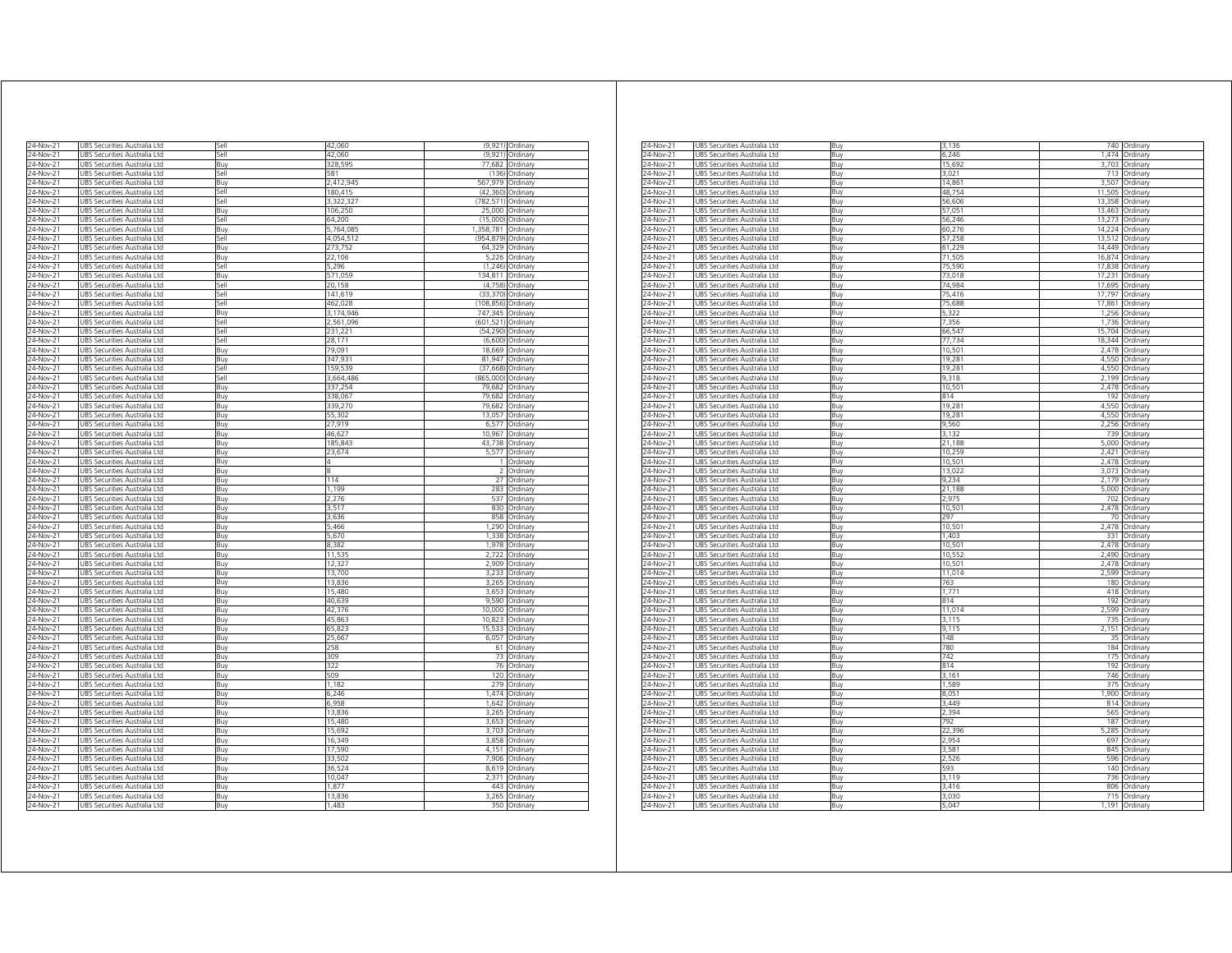| 24-Nov-21<br>UBS Securities Australia Ltd<br>Buy<br>2,170<br>512 Ordinary<br>24-Nov-21<br><b>JBS Securities Australia Ltd</b><br>Buv<br>962<br>227<br>Ordinary<br>$24-Nov-21$<br>UBS Securities Australia Ltd<br>22,396<br>5.285<br>Buy<br>Ordinary<br>2.441<br>24-Nov-21<br>UBS Securities Australia Ltd<br>576<br>Buy<br>Ordinary<br>3,191<br>753<br>24-Nov-21<br>UBS Securities Australia Ltd<br>Ordinary<br>Buy<br>24-Nov-21<br>UBS Securities Australia Ltd<br>42<br>10 <sup>1</sup><br>Ordinary<br>Buy<br>24-Nov-21<br>10,293<br>2,429<br>UBS Securities Australia Ltd<br>Buy<br>Ordinary<br>24-Nov-21<br>UBS Securities Australia Ltd<br>Buy<br>784<br>185 Ordinary<br>24-Nov-21<br>JBS Securities Australia Ltd<br>Buy<br>775<br>183<br>Ordinan<br>10,293<br>2,429<br>24-Nov-21<br>UBS Securities Australia Ltd<br>Buy<br>Ordinary<br>759<br>24-Nov-21<br>UBS Securities Australia Ltd<br>Buy<br>179<br>Ordinary<br>24-Nov-21<br>UBS Securities Australia Ltd<br>Buy<br>775<br>183<br>Ordinary<br>4-Nov-21<br>UBS Securities Australia Ltd<br>801<br>189<br>Buy<br>Ordinary<br>10,293<br>2.429<br>4-Nov-21<br>UBS Securities Australia Ltd<br>Ordinary<br>Buv<br>4-Nov-21<br>UBS Securities Australia Ltd<br>809<br>191<br>Ordinary<br>Buv<br>2,429<br>24-Nov-21<br>JBS Securities Australia Ltd<br>Buy<br>10,293<br>Ordinary<br>24-Nov-21<br>UBS Securities Australia Ltd<br>Buv<br>805<br>190<br>Ordinary<br>$24 - Nov-21$<br>UBS Securities Australia Ltd<br>750<br>177<br>Ordinary<br>Buy<br>818<br>193<br>24-Nov-21<br>UBS Securities Australia Ltd<br>Ordinary<br>Buy<br>24-Nov-21<br>10,293<br>2,429<br>UBS Securities Australia Ltd<br>Ordinary<br>Buy<br>754<br>24-Nov-21<br>UBS Securities Australia Ltd<br>178<br>Ordinary<br>Buy<br>775<br>183<br>24-Nov-21<br>UBS Securities Australia Ltd<br>Buy<br>Ordinary<br>801<br>24-Nov-21<br>UBS Securities Australia Ltd<br>189<br>Ordinary<br>Buy<br>24-Nov-21<br>763<br>180<br>Ordinary<br>UBS Securities Australia Ltd<br>Buy<br>1,987<br>469<br>24-Nov-21<br>UBS Securities Australia Ltd<br>Buy<br>Ordinary<br>5,952<br>24-Nov-21<br>UBS Securities Australia Ltd<br>Buy<br>25,222<br>Ordinary<br>24-Nov-21<br>UBS Securities Australia Ltd<br>Buy<br>59<br>14 Ordinary<br>24-Nov-21<br>UBS Securities Australia Ltd<br>Buy<br>2,721<br>642<br>Ordinary<br>24-Nov-21<br>UBS Securities Australia Ltd<br>4,788<br>1,130<br>Buy<br>Ordinary<br>6.992<br>24-Nov-21<br>UBS Securities Australia Ltd<br>Buy<br>1650<br>Ordinary<br>2.454<br>579<br>24-Nov-21<br>UBS Securities Australia Ltd<br>Buy<br>Ordinary<br>24-Nov-21<br>UBS Securities Australia Ltd<br>Buy<br>25,222<br>5,952<br>Ordinary<br>24-Nov-21<br>JBS Securities Australia Ltd<br>Buy<br>10.238<br>2.416<br>Ordinan<br>$24-Nov-21$<br>16,743<br>3.951<br>JBS Securities Australia Ltd<br>Buy<br>Ordinary<br>Buy<br>2,356<br>556<br>24-Nov-21<br>UBS Securities Australia Ltd<br>Ordinan<br>24-Nov-21<br>UBS Securities Australia Ltd<br>Buv<br>292<br>69<br>Ordinan<br>$24-Nov-21$<br>292<br>69<br>JBS Securities Australia Ltd<br>Buy<br>Ordinary<br>24-Nov-21<br>UBS Securities Australia Ltd<br>1,568<br>370<br>Buy<br>Ordinary<br>347<br>24-Nov-21<br>UBS Securities Australia Ltd<br>82<br>Buy<br>Ordinary<br>24-Nov-21<br>1496<br>353<br>UBS Securities Australia Ltd<br>Buy<br>Ordinary<br>380<br>24-Nov-21<br>UBS Securities Australia Ltd<br>Buy<br>1,610<br>Ordinary<br>24-Nov-21<br>UBS Securities Australia Ltd<br>Buy<br>788<br>186<br>Ordinary<br>4-Nov-21<br>UBS Securities Australia Ltd<br>763<br>180<br>Buy<br>Ordinan<br>4-Nov-21<br>792<br>187<br>UBS Securities Australia Ltd<br>Buy<br>Ordinary<br>4-Nov-21<br>UBS Securities Australia Ltd<br>72<br>17<br>Ordinary<br>Buv<br>754<br>178<br>4-Nov-21<br>JBS Securities Australia Ltd<br>Ordinary<br>Buv<br>24-Nov-21<br>JBS Securities Australia Ltd<br>Buy<br>759<br>179<br>Ordinary<br>24-Nov-21<br>JBS Securities Australia Ltd<br>Buy<br>470<br>111<br>Ordinary<br>603<br>4-Nov-21<br>JBS Securities Australia Ltd<br>2,555<br>Ordinary<br>Buv<br>24-Nov-21<br>JBS Securities Australia Ltd<br>Buy<br>55<br>13<br>Ordinary<br>24-Nov-21<br>JBS Securities Australia Ltd<br>Buv<br>68<br>16<br>Ordinary<br>24-Nov-21<br>JBS Securities Australia Ltd<br>81<br>19<br>Ordinary<br>Buy<br>131<br>31<br>24-Nov-21<br>UBS Securities Australia Ltd<br>Ordinary<br>Buy<br>24-Nov-21<br>1.004<br>237<br>UBS Securities Australia Ltd<br>Ordinary<br>Buy<br>24-Nov-21<br>UBS Securities Australia Ltd<br>1,627<br>384<br>Buy<br>Ordinary<br>24-Nov-21<br>UBS Securities Australia Ltd<br>Buy<br>30<br>7<br>Ordinary<br>10 Ordinary<br>24-Nov-21<br>UBS Securities Australia Ltd<br>Buy<br>42<br>24-Nov-21<br>UBS Securities Australia Ltd<br>97<br>23<br>Ordinary<br>Buv<br>24-Nov-21<br>UBS Securities Australia Ltd<br>106<br>25<br>Buy<br>Ordinary<br>UBS Securities Australia Ltd<br>110<br>26 Ordinary<br>24-Nov-21<br>Buy<br>127<br>24-Nov-21<br>UBS Securities Australia Ltd<br>Buv<br>30<br>Ordinary<br>24-Nov-21<br>UBS Securities Australia Ltd<br>136<br>32<br>Buy<br>Ordinary<br>UBS Securities Australia Ltd<br>157<br>37 Ordinary<br>24-Nov-21<br>Buy<br>271<br>24-Nov-21<br>UBS Securities Australia Ltd<br>Buy<br>64<br>Ordinary<br>784<br>185<br>24-Nov-21<br>UBS Securities Australia Ltd<br>Buy<br>Ordinary<br>1,572<br>24-Nov-21<br>JBS Securities Australia Ltd<br>Buy<br>371<br>Ordinary<br>24-Nov-21<br>JBS Securities Australia Ltd<br>2.246<br>530<br>Buy<br>Ordinary<br>JBS Securities Australia Ltd<br>2.996<br>707<br>24-Nov-21<br>Ordinary<br>Buy<br>$24$ -Nov-21<br>UBS Securities Australia Ltd<br>3,593<br>848<br>Buy<br>Ordinary<br>21,188<br>24-Nov-21<br>UBS Securities Australia Ltd<br>5,000<br>Buy<br>Ordinary<br>47<br>24-Nov-21<br>UBS Securities Australia Ltd<br>11<br>Ordinary<br>Buy<br>47<br>24-Nov-21<br>11 |                              |     |  |          |
|-----------------------------------------------------------------------------------------------------------------------------------------------------------------------------------------------------------------------------------------------------------------------------------------------------------------------------------------------------------------------------------------------------------------------------------------------------------------------------------------------------------------------------------------------------------------------------------------------------------------------------------------------------------------------------------------------------------------------------------------------------------------------------------------------------------------------------------------------------------------------------------------------------------------------------------------------------------------------------------------------------------------------------------------------------------------------------------------------------------------------------------------------------------------------------------------------------------------------------------------------------------------------------------------------------------------------------------------------------------------------------------------------------------------------------------------------------------------------------------------------------------------------------------------------------------------------------------------------------------------------------------------------------------------------------------------------------------------------------------------------------------------------------------------------------------------------------------------------------------------------------------------------------------------------------------------------------------------------------------------------------------------------------------------------------------------------------------------------------------------------------------------------------------------------------------------------------------------------------------------------------------------------------------------------------------------------------------------------------------------------------------------------------------------------------------------------------------------------------------------------------------------------------------------------------------------------------------------------------------------------------------------------------------------------------------------------------------------------------------------------------------------------------------------------------------------------------------------------------------------------------------------------------------------------------------------------------------------------------------------------------------------------------------------------------------------------------------------------------------------------------------------------------------------------------------------------------------------------------------------------------------------------------------------------------------------------------------------------------------------------------------------------------------------------------------------------------------------------------------------------------------------------------------------------------------------------------------------------------------------------------------------------------------------------------------------------------------------------------------------------------------------------------------------------------------------------------------------------------------------------------------------------------------------------------------------------------------------------------------------------------------------------------------------------------------------------------------------------------------------------------------------------------------------------------------------------------------------------------------------------------------------------------------------------------------------------------------------------------------------------------------------------------------------------------------------------------------------------------------------------------------------------------------------------------------------------------------------------------------------------------------------------------------------------------------------------------------------------------------------------------------------------------------------------------------------------------------------------------------------------------------------------------------------------------------------------------------------------------------------------------------------------------------------------------------------------------------------------------------------------------------------------------------------------------------------------------------------------------------------------------------------------------------------------------------------------------------------------------------------------------------------------------------------------------------------------------------------------------------------------------------------------------------------------------------------------------------------------------------------------------------------------------------------------------------------------------------------------------------------------------------------------------------------------------------------------------------------------------------|------------------------------|-----|--|----------|
|                                                                                                                                                                                                                                                                                                                                                                                                                                                                                                                                                                                                                                                                                                                                                                                                                                                                                                                                                                                                                                                                                                                                                                                                                                                                                                                                                                                                                                                                                                                                                                                                                                                                                                                                                                                                                                                                                                                                                                                                                                                                                                                                                                                                                                                                                                                                                                                                                                                                                                                                                                                                                                                                                                                                                                                                                                                                                                                                                                                                                                                                                                                                                                                                                                                                                                                                                                                                                                                                                                                                                                                                                                                                                                                                                                                                                                                                                                                                                                                                                                                                                                                                                                                                                                                                                                                                                                                                                                                                                                                                                                                                                                                                                                                                                                                                                                                                                                                                                                                                                                                                                                                                                                                                                                                                                                                                                                                                                                                                                                                                                                                                                                                                                                                                                                                                                                                           |                              |     |  |          |
|                                                                                                                                                                                                                                                                                                                                                                                                                                                                                                                                                                                                                                                                                                                                                                                                                                                                                                                                                                                                                                                                                                                                                                                                                                                                                                                                                                                                                                                                                                                                                                                                                                                                                                                                                                                                                                                                                                                                                                                                                                                                                                                                                                                                                                                                                                                                                                                                                                                                                                                                                                                                                                                                                                                                                                                                                                                                                                                                                                                                                                                                                                                                                                                                                                                                                                                                                                                                                                                                                                                                                                                                                                                                                                                                                                                                                                                                                                                                                                                                                                                                                                                                                                                                                                                                                                                                                                                                                                                                                                                                                                                                                                                                                                                                                                                                                                                                                                                                                                                                                                                                                                                                                                                                                                                                                                                                                                                                                                                                                                                                                                                                                                                                                                                                                                                                                                                           |                              |     |  |          |
|                                                                                                                                                                                                                                                                                                                                                                                                                                                                                                                                                                                                                                                                                                                                                                                                                                                                                                                                                                                                                                                                                                                                                                                                                                                                                                                                                                                                                                                                                                                                                                                                                                                                                                                                                                                                                                                                                                                                                                                                                                                                                                                                                                                                                                                                                                                                                                                                                                                                                                                                                                                                                                                                                                                                                                                                                                                                                                                                                                                                                                                                                                                                                                                                                                                                                                                                                                                                                                                                                                                                                                                                                                                                                                                                                                                                                                                                                                                                                                                                                                                                                                                                                                                                                                                                                                                                                                                                                                                                                                                                                                                                                                                                                                                                                                                                                                                                                                                                                                                                                                                                                                                                                                                                                                                                                                                                                                                                                                                                                                                                                                                                                                                                                                                                                                                                                                                           |                              |     |  |          |
|                                                                                                                                                                                                                                                                                                                                                                                                                                                                                                                                                                                                                                                                                                                                                                                                                                                                                                                                                                                                                                                                                                                                                                                                                                                                                                                                                                                                                                                                                                                                                                                                                                                                                                                                                                                                                                                                                                                                                                                                                                                                                                                                                                                                                                                                                                                                                                                                                                                                                                                                                                                                                                                                                                                                                                                                                                                                                                                                                                                                                                                                                                                                                                                                                                                                                                                                                                                                                                                                                                                                                                                                                                                                                                                                                                                                                                                                                                                                                                                                                                                                                                                                                                                                                                                                                                                                                                                                                                                                                                                                                                                                                                                                                                                                                                                                                                                                                                                                                                                                                                                                                                                                                                                                                                                                                                                                                                                                                                                                                                                                                                                                                                                                                                                                                                                                                                                           |                              |     |  |          |
|                                                                                                                                                                                                                                                                                                                                                                                                                                                                                                                                                                                                                                                                                                                                                                                                                                                                                                                                                                                                                                                                                                                                                                                                                                                                                                                                                                                                                                                                                                                                                                                                                                                                                                                                                                                                                                                                                                                                                                                                                                                                                                                                                                                                                                                                                                                                                                                                                                                                                                                                                                                                                                                                                                                                                                                                                                                                                                                                                                                                                                                                                                                                                                                                                                                                                                                                                                                                                                                                                                                                                                                                                                                                                                                                                                                                                                                                                                                                                                                                                                                                                                                                                                                                                                                                                                                                                                                                                                                                                                                                                                                                                                                                                                                                                                                                                                                                                                                                                                                                                                                                                                                                                                                                                                                                                                                                                                                                                                                                                                                                                                                                                                                                                                                                                                                                                                                           |                              |     |  |          |
|                                                                                                                                                                                                                                                                                                                                                                                                                                                                                                                                                                                                                                                                                                                                                                                                                                                                                                                                                                                                                                                                                                                                                                                                                                                                                                                                                                                                                                                                                                                                                                                                                                                                                                                                                                                                                                                                                                                                                                                                                                                                                                                                                                                                                                                                                                                                                                                                                                                                                                                                                                                                                                                                                                                                                                                                                                                                                                                                                                                                                                                                                                                                                                                                                                                                                                                                                                                                                                                                                                                                                                                                                                                                                                                                                                                                                                                                                                                                                                                                                                                                                                                                                                                                                                                                                                                                                                                                                                                                                                                                                                                                                                                                                                                                                                                                                                                                                                                                                                                                                                                                                                                                                                                                                                                                                                                                                                                                                                                                                                                                                                                                                                                                                                                                                                                                                                                           |                              |     |  |          |
|                                                                                                                                                                                                                                                                                                                                                                                                                                                                                                                                                                                                                                                                                                                                                                                                                                                                                                                                                                                                                                                                                                                                                                                                                                                                                                                                                                                                                                                                                                                                                                                                                                                                                                                                                                                                                                                                                                                                                                                                                                                                                                                                                                                                                                                                                                                                                                                                                                                                                                                                                                                                                                                                                                                                                                                                                                                                                                                                                                                                                                                                                                                                                                                                                                                                                                                                                                                                                                                                                                                                                                                                                                                                                                                                                                                                                                                                                                                                                                                                                                                                                                                                                                                                                                                                                                                                                                                                                                                                                                                                                                                                                                                                                                                                                                                                                                                                                                                                                                                                                                                                                                                                                                                                                                                                                                                                                                                                                                                                                                                                                                                                                                                                                                                                                                                                                                                           |                              |     |  |          |
|                                                                                                                                                                                                                                                                                                                                                                                                                                                                                                                                                                                                                                                                                                                                                                                                                                                                                                                                                                                                                                                                                                                                                                                                                                                                                                                                                                                                                                                                                                                                                                                                                                                                                                                                                                                                                                                                                                                                                                                                                                                                                                                                                                                                                                                                                                                                                                                                                                                                                                                                                                                                                                                                                                                                                                                                                                                                                                                                                                                                                                                                                                                                                                                                                                                                                                                                                                                                                                                                                                                                                                                                                                                                                                                                                                                                                                                                                                                                                                                                                                                                                                                                                                                                                                                                                                                                                                                                                                                                                                                                                                                                                                                                                                                                                                                                                                                                                                                                                                                                                                                                                                                                                                                                                                                                                                                                                                                                                                                                                                                                                                                                                                                                                                                                                                                                                                                           |                              |     |  |          |
|                                                                                                                                                                                                                                                                                                                                                                                                                                                                                                                                                                                                                                                                                                                                                                                                                                                                                                                                                                                                                                                                                                                                                                                                                                                                                                                                                                                                                                                                                                                                                                                                                                                                                                                                                                                                                                                                                                                                                                                                                                                                                                                                                                                                                                                                                                                                                                                                                                                                                                                                                                                                                                                                                                                                                                                                                                                                                                                                                                                                                                                                                                                                                                                                                                                                                                                                                                                                                                                                                                                                                                                                                                                                                                                                                                                                                                                                                                                                                                                                                                                                                                                                                                                                                                                                                                                                                                                                                                                                                                                                                                                                                                                                                                                                                                                                                                                                                                                                                                                                                                                                                                                                                                                                                                                                                                                                                                                                                                                                                                                                                                                                                                                                                                                                                                                                                                                           |                              |     |  |          |
|                                                                                                                                                                                                                                                                                                                                                                                                                                                                                                                                                                                                                                                                                                                                                                                                                                                                                                                                                                                                                                                                                                                                                                                                                                                                                                                                                                                                                                                                                                                                                                                                                                                                                                                                                                                                                                                                                                                                                                                                                                                                                                                                                                                                                                                                                                                                                                                                                                                                                                                                                                                                                                                                                                                                                                                                                                                                                                                                                                                                                                                                                                                                                                                                                                                                                                                                                                                                                                                                                                                                                                                                                                                                                                                                                                                                                                                                                                                                                                                                                                                                                                                                                                                                                                                                                                                                                                                                                                                                                                                                                                                                                                                                                                                                                                                                                                                                                                                                                                                                                                                                                                                                                                                                                                                                                                                                                                                                                                                                                                                                                                                                                                                                                                                                                                                                                                                           |                              |     |  |          |
|                                                                                                                                                                                                                                                                                                                                                                                                                                                                                                                                                                                                                                                                                                                                                                                                                                                                                                                                                                                                                                                                                                                                                                                                                                                                                                                                                                                                                                                                                                                                                                                                                                                                                                                                                                                                                                                                                                                                                                                                                                                                                                                                                                                                                                                                                                                                                                                                                                                                                                                                                                                                                                                                                                                                                                                                                                                                                                                                                                                                                                                                                                                                                                                                                                                                                                                                                                                                                                                                                                                                                                                                                                                                                                                                                                                                                                                                                                                                                                                                                                                                                                                                                                                                                                                                                                                                                                                                                                                                                                                                                                                                                                                                                                                                                                                                                                                                                                                                                                                                                                                                                                                                                                                                                                                                                                                                                                                                                                                                                                                                                                                                                                                                                                                                                                                                                                                           |                              |     |  |          |
|                                                                                                                                                                                                                                                                                                                                                                                                                                                                                                                                                                                                                                                                                                                                                                                                                                                                                                                                                                                                                                                                                                                                                                                                                                                                                                                                                                                                                                                                                                                                                                                                                                                                                                                                                                                                                                                                                                                                                                                                                                                                                                                                                                                                                                                                                                                                                                                                                                                                                                                                                                                                                                                                                                                                                                                                                                                                                                                                                                                                                                                                                                                                                                                                                                                                                                                                                                                                                                                                                                                                                                                                                                                                                                                                                                                                                                                                                                                                                                                                                                                                                                                                                                                                                                                                                                                                                                                                                                                                                                                                                                                                                                                                                                                                                                                                                                                                                                                                                                                                                                                                                                                                                                                                                                                                                                                                                                                                                                                                                                                                                                                                                                                                                                                                                                                                                                                           |                              |     |  |          |
|                                                                                                                                                                                                                                                                                                                                                                                                                                                                                                                                                                                                                                                                                                                                                                                                                                                                                                                                                                                                                                                                                                                                                                                                                                                                                                                                                                                                                                                                                                                                                                                                                                                                                                                                                                                                                                                                                                                                                                                                                                                                                                                                                                                                                                                                                                                                                                                                                                                                                                                                                                                                                                                                                                                                                                                                                                                                                                                                                                                                                                                                                                                                                                                                                                                                                                                                                                                                                                                                                                                                                                                                                                                                                                                                                                                                                                                                                                                                                                                                                                                                                                                                                                                                                                                                                                                                                                                                                                                                                                                                                                                                                                                                                                                                                                                                                                                                                                                                                                                                                                                                                                                                                                                                                                                                                                                                                                                                                                                                                                                                                                                                                                                                                                                                                                                                                                                           |                              |     |  |          |
|                                                                                                                                                                                                                                                                                                                                                                                                                                                                                                                                                                                                                                                                                                                                                                                                                                                                                                                                                                                                                                                                                                                                                                                                                                                                                                                                                                                                                                                                                                                                                                                                                                                                                                                                                                                                                                                                                                                                                                                                                                                                                                                                                                                                                                                                                                                                                                                                                                                                                                                                                                                                                                                                                                                                                                                                                                                                                                                                                                                                                                                                                                                                                                                                                                                                                                                                                                                                                                                                                                                                                                                                                                                                                                                                                                                                                                                                                                                                                                                                                                                                                                                                                                                                                                                                                                                                                                                                                                                                                                                                                                                                                                                                                                                                                                                                                                                                                                                                                                                                                                                                                                                                                                                                                                                                                                                                                                                                                                                                                                                                                                                                                                                                                                                                                                                                                                                           |                              |     |  |          |
|                                                                                                                                                                                                                                                                                                                                                                                                                                                                                                                                                                                                                                                                                                                                                                                                                                                                                                                                                                                                                                                                                                                                                                                                                                                                                                                                                                                                                                                                                                                                                                                                                                                                                                                                                                                                                                                                                                                                                                                                                                                                                                                                                                                                                                                                                                                                                                                                                                                                                                                                                                                                                                                                                                                                                                                                                                                                                                                                                                                                                                                                                                                                                                                                                                                                                                                                                                                                                                                                                                                                                                                                                                                                                                                                                                                                                                                                                                                                                                                                                                                                                                                                                                                                                                                                                                                                                                                                                                                                                                                                                                                                                                                                                                                                                                                                                                                                                                                                                                                                                                                                                                                                                                                                                                                                                                                                                                                                                                                                                                                                                                                                                                                                                                                                                                                                                                                           |                              |     |  |          |
|                                                                                                                                                                                                                                                                                                                                                                                                                                                                                                                                                                                                                                                                                                                                                                                                                                                                                                                                                                                                                                                                                                                                                                                                                                                                                                                                                                                                                                                                                                                                                                                                                                                                                                                                                                                                                                                                                                                                                                                                                                                                                                                                                                                                                                                                                                                                                                                                                                                                                                                                                                                                                                                                                                                                                                                                                                                                                                                                                                                                                                                                                                                                                                                                                                                                                                                                                                                                                                                                                                                                                                                                                                                                                                                                                                                                                                                                                                                                                                                                                                                                                                                                                                                                                                                                                                                                                                                                                                                                                                                                                                                                                                                                                                                                                                                                                                                                                                                                                                                                                                                                                                                                                                                                                                                                                                                                                                                                                                                                                                                                                                                                                                                                                                                                                                                                                                                           |                              |     |  |          |
|                                                                                                                                                                                                                                                                                                                                                                                                                                                                                                                                                                                                                                                                                                                                                                                                                                                                                                                                                                                                                                                                                                                                                                                                                                                                                                                                                                                                                                                                                                                                                                                                                                                                                                                                                                                                                                                                                                                                                                                                                                                                                                                                                                                                                                                                                                                                                                                                                                                                                                                                                                                                                                                                                                                                                                                                                                                                                                                                                                                                                                                                                                                                                                                                                                                                                                                                                                                                                                                                                                                                                                                                                                                                                                                                                                                                                                                                                                                                                                                                                                                                                                                                                                                                                                                                                                                                                                                                                                                                                                                                                                                                                                                                                                                                                                                                                                                                                                                                                                                                                                                                                                                                                                                                                                                                                                                                                                                                                                                                                                                                                                                                                                                                                                                                                                                                                                                           |                              |     |  |          |
|                                                                                                                                                                                                                                                                                                                                                                                                                                                                                                                                                                                                                                                                                                                                                                                                                                                                                                                                                                                                                                                                                                                                                                                                                                                                                                                                                                                                                                                                                                                                                                                                                                                                                                                                                                                                                                                                                                                                                                                                                                                                                                                                                                                                                                                                                                                                                                                                                                                                                                                                                                                                                                                                                                                                                                                                                                                                                                                                                                                                                                                                                                                                                                                                                                                                                                                                                                                                                                                                                                                                                                                                                                                                                                                                                                                                                                                                                                                                                                                                                                                                                                                                                                                                                                                                                                                                                                                                                                                                                                                                                                                                                                                                                                                                                                                                                                                                                                                                                                                                                                                                                                                                                                                                                                                                                                                                                                                                                                                                                                                                                                                                                                                                                                                                                                                                                                                           |                              |     |  |          |
|                                                                                                                                                                                                                                                                                                                                                                                                                                                                                                                                                                                                                                                                                                                                                                                                                                                                                                                                                                                                                                                                                                                                                                                                                                                                                                                                                                                                                                                                                                                                                                                                                                                                                                                                                                                                                                                                                                                                                                                                                                                                                                                                                                                                                                                                                                                                                                                                                                                                                                                                                                                                                                                                                                                                                                                                                                                                                                                                                                                                                                                                                                                                                                                                                                                                                                                                                                                                                                                                                                                                                                                                                                                                                                                                                                                                                                                                                                                                                                                                                                                                                                                                                                                                                                                                                                                                                                                                                                                                                                                                                                                                                                                                                                                                                                                                                                                                                                                                                                                                                                                                                                                                                                                                                                                                                                                                                                                                                                                                                                                                                                                                                                                                                                                                                                                                                                                           |                              |     |  |          |
|                                                                                                                                                                                                                                                                                                                                                                                                                                                                                                                                                                                                                                                                                                                                                                                                                                                                                                                                                                                                                                                                                                                                                                                                                                                                                                                                                                                                                                                                                                                                                                                                                                                                                                                                                                                                                                                                                                                                                                                                                                                                                                                                                                                                                                                                                                                                                                                                                                                                                                                                                                                                                                                                                                                                                                                                                                                                                                                                                                                                                                                                                                                                                                                                                                                                                                                                                                                                                                                                                                                                                                                                                                                                                                                                                                                                                                                                                                                                                                                                                                                                                                                                                                                                                                                                                                                                                                                                                                                                                                                                                                                                                                                                                                                                                                                                                                                                                                                                                                                                                                                                                                                                                                                                                                                                                                                                                                                                                                                                                                                                                                                                                                                                                                                                                                                                                                                           |                              |     |  |          |
|                                                                                                                                                                                                                                                                                                                                                                                                                                                                                                                                                                                                                                                                                                                                                                                                                                                                                                                                                                                                                                                                                                                                                                                                                                                                                                                                                                                                                                                                                                                                                                                                                                                                                                                                                                                                                                                                                                                                                                                                                                                                                                                                                                                                                                                                                                                                                                                                                                                                                                                                                                                                                                                                                                                                                                                                                                                                                                                                                                                                                                                                                                                                                                                                                                                                                                                                                                                                                                                                                                                                                                                                                                                                                                                                                                                                                                                                                                                                                                                                                                                                                                                                                                                                                                                                                                                                                                                                                                                                                                                                                                                                                                                                                                                                                                                                                                                                                                                                                                                                                                                                                                                                                                                                                                                                                                                                                                                                                                                                                                                                                                                                                                                                                                                                                                                                                                                           |                              |     |  |          |
|                                                                                                                                                                                                                                                                                                                                                                                                                                                                                                                                                                                                                                                                                                                                                                                                                                                                                                                                                                                                                                                                                                                                                                                                                                                                                                                                                                                                                                                                                                                                                                                                                                                                                                                                                                                                                                                                                                                                                                                                                                                                                                                                                                                                                                                                                                                                                                                                                                                                                                                                                                                                                                                                                                                                                                                                                                                                                                                                                                                                                                                                                                                                                                                                                                                                                                                                                                                                                                                                                                                                                                                                                                                                                                                                                                                                                                                                                                                                                                                                                                                                                                                                                                                                                                                                                                                                                                                                                                                                                                                                                                                                                                                                                                                                                                                                                                                                                                                                                                                                                                                                                                                                                                                                                                                                                                                                                                                                                                                                                                                                                                                                                                                                                                                                                                                                                                                           |                              |     |  |          |
|                                                                                                                                                                                                                                                                                                                                                                                                                                                                                                                                                                                                                                                                                                                                                                                                                                                                                                                                                                                                                                                                                                                                                                                                                                                                                                                                                                                                                                                                                                                                                                                                                                                                                                                                                                                                                                                                                                                                                                                                                                                                                                                                                                                                                                                                                                                                                                                                                                                                                                                                                                                                                                                                                                                                                                                                                                                                                                                                                                                                                                                                                                                                                                                                                                                                                                                                                                                                                                                                                                                                                                                                                                                                                                                                                                                                                                                                                                                                                                                                                                                                                                                                                                                                                                                                                                                                                                                                                                                                                                                                                                                                                                                                                                                                                                                                                                                                                                                                                                                                                                                                                                                                                                                                                                                                                                                                                                                                                                                                                                                                                                                                                                                                                                                                                                                                                                                           |                              |     |  |          |
|                                                                                                                                                                                                                                                                                                                                                                                                                                                                                                                                                                                                                                                                                                                                                                                                                                                                                                                                                                                                                                                                                                                                                                                                                                                                                                                                                                                                                                                                                                                                                                                                                                                                                                                                                                                                                                                                                                                                                                                                                                                                                                                                                                                                                                                                                                                                                                                                                                                                                                                                                                                                                                                                                                                                                                                                                                                                                                                                                                                                                                                                                                                                                                                                                                                                                                                                                                                                                                                                                                                                                                                                                                                                                                                                                                                                                                                                                                                                                                                                                                                                                                                                                                                                                                                                                                                                                                                                                                                                                                                                                                                                                                                                                                                                                                                                                                                                                                                                                                                                                                                                                                                                                                                                                                                                                                                                                                                                                                                                                                                                                                                                                                                                                                                                                                                                                                                           |                              |     |  |          |
|                                                                                                                                                                                                                                                                                                                                                                                                                                                                                                                                                                                                                                                                                                                                                                                                                                                                                                                                                                                                                                                                                                                                                                                                                                                                                                                                                                                                                                                                                                                                                                                                                                                                                                                                                                                                                                                                                                                                                                                                                                                                                                                                                                                                                                                                                                                                                                                                                                                                                                                                                                                                                                                                                                                                                                                                                                                                                                                                                                                                                                                                                                                                                                                                                                                                                                                                                                                                                                                                                                                                                                                                                                                                                                                                                                                                                                                                                                                                                                                                                                                                                                                                                                                                                                                                                                                                                                                                                                                                                                                                                                                                                                                                                                                                                                                                                                                                                                                                                                                                                                                                                                                                                                                                                                                                                                                                                                                                                                                                                                                                                                                                                                                                                                                                                                                                                                                           |                              |     |  |          |
|                                                                                                                                                                                                                                                                                                                                                                                                                                                                                                                                                                                                                                                                                                                                                                                                                                                                                                                                                                                                                                                                                                                                                                                                                                                                                                                                                                                                                                                                                                                                                                                                                                                                                                                                                                                                                                                                                                                                                                                                                                                                                                                                                                                                                                                                                                                                                                                                                                                                                                                                                                                                                                                                                                                                                                                                                                                                                                                                                                                                                                                                                                                                                                                                                                                                                                                                                                                                                                                                                                                                                                                                                                                                                                                                                                                                                                                                                                                                                                                                                                                                                                                                                                                                                                                                                                                                                                                                                                                                                                                                                                                                                                                                                                                                                                                                                                                                                                                                                                                                                                                                                                                                                                                                                                                                                                                                                                                                                                                                                                                                                                                                                                                                                                                                                                                                                                                           |                              |     |  |          |
|                                                                                                                                                                                                                                                                                                                                                                                                                                                                                                                                                                                                                                                                                                                                                                                                                                                                                                                                                                                                                                                                                                                                                                                                                                                                                                                                                                                                                                                                                                                                                                                                                                                                                                                                                                                                                                                                                                                                                                                                                                                                                                                                                                                                                                                                                                                                                                                                                                                                                                                                                                                                                                                                                                                                                                                                                                                                                                                                                                                                                                                                                                                                                                                                                                                                                                                                                                                                                                                                                                                                                                                                                                                                                                                                                                                                                                                                                                                                                                                                                                                                                                                                                                                                                                                                                                                                                                                                                                                                                                                                                                                                                                                                                                                                                                                                                                                                                                                                                                                                                                                                                                                                                                                                                                                                                                                                                                                                                                                                                                                                                                                                                                                                                                                                                                                                                                                           |                              |     |  |          |
|                                                                                                                                                                                                                                                                                                                                                                                                                                                                                                                                                                                                                                                                                                                                                                                                                                                                                                                                                                                                                                                                                                                                                                                                                                                                                                                                                                                                                                                                                                                                                                                                                                                                                                                                                                                                                                                                                                                                                                                                                                                                                                                                                                                                                                                                                                                                                                                                                                                                                                                                                                                                                                                                                                                                                                                                                                                                                                                                                                                                                                                                                                                                                                                                                                                                                                                                                                                                                                                                                                                                                                                                                                                                                                                                                                                                                                                                                                                                                                                                                                                                                                                                                                                                                                                                                                                                                                                                                                                                                                                                                                                                                                                                                                                                                                                                                                                                                                                                                                                                                                                                                                                                                                                                                                                                                                                                                                                                                                                                                                                                                                                                                                                                                                                                                                                                                                                           |                              |     |  |          |
|                                                                                                                                                                                                                                                                                                                                                                                                                                                                                                                                                                                                                                                                                                                                                                                                                                                                                                                                                                                                                                                                                                                                                                                                                                                                                                                                                                                                                                                                                                                                                                                                                                                                                                                                                                                                                                                                                                                                                                                                                                                                                                                                                                                                                                                                                                                                                                                                                                                                                                                                                                                                                                                                                                                                                                                                                                                                                                                                                                                                                                                                                                                                                                                                                                                                                                                                                                                                                                                                                                                                                                                                                                                                                                                                                                                                                                                                                                                                                                                                                                                                                                                                                                                                                                                                                                                                                                                                                                                                                                                                                                                                                                                                                                                                                                                                                                                                                                                                                                                                                                                                                                                                                                                                                                                                                                                                                                                                                                                                                                                                                                                                                                                                                                                                                                                                                                                           |                              |     |  |          |
|                                                                                                                                                                                                                                                                                                                                                                                                                                                                                                                                                                                                                                                                                                                                                                                                                                                                                                                                                                                                                                                                                                                                                                                                                                                                                                                                                                                                                                                                                                                                                                                                                                                                                                                                                                                                                                                                                                                                                                                                                                                                                                                                                                                                                                                                                                                                                                                                                                                                                                                                                                                                                                                                                                                                                                                                                                                                                                                                                                                                                                                                                                                                                                                                                                                                                                                                                                                                                                                                                                                                                                                                                                                                                                                                                                                                                                                                                                                                                                                                                                                                                                                                                                                                                                                                                                                                                                                                                                                                                                                                                                                                                                                                                                                                                                                                                                                                                                                                                                                                                                                                                                                                                                                                                                                                                                                                                                                                                                                                                                                                                                                                                                                                                                                                                                                                                                                           |                              |     |  |          |
|                                                                                                                                                                                                                                                                                                                                                                                                                                                                                                                                                                                                                                                                                                                                                                                                                                                                                                                                                                                                                                                                                                                                                                                                                                                                                                                                                                                                                                                                                                                                                                                                                                                                                                                                                                                                                                                                                                                                                                                                                                                                                                                                                                                                                                                                                                                                                                                                                                                                                                                                                                                                                                                                                                                                                                                                                                                                                                                                                                                                                                                                                                                                                                                                                                                                                                                                                                                                                                                                                                                                                                                                                                                                                                                                                                                                                                                                                                                                                                                                                                                                                                                                                                                                                                                                                                                                                                                                                                                                                                                                                                                                                                                                                                                                                                                                                                                                                                                                                                                                                                                                                                                                                                                                                                                                                                                                                                                                                                                                                                                                                                                                                                                                                                                                                                                                                                                           |                              |     |  |          |
|                                                                                                                                                                                                                                                                                                                                                                                                                                                                                                                                                                                                                                                                                                                                                                                                                                                                                                                                                                                                                                                                                                                                                                                                                                                                                                                                                                                                                                                                                                                                                                                                                                                                                                                                                                                                                                                                                                                                                                                                                                                                                                                                                                                                                                                                                                                                                                                                                                                                                                                                                                                                                                                                                                                                                                                                                                                                                                                                                                                                                                                                                                                                                                                                                                                                                                                                                                                                                                                                                                                                                                                                                                                                                                                                                                                                                                                                                                                                                                                                                                                                                                                                                                                                                                                                                                                                                                                                                                                                                                                                                                                                                                                                                                                                                                                                                                                                                                                                                                                                                                                                                                                                                                                                                                                                                                                                                                                                                                                                                                                                                                                                                                                                                                                                                                                                                                                           |                              |     |  |          |
|                                                                                                                                                                                                                                                                                                                                                                                                                                                                                                                                                                                                                                                                                                                                                                                                                                                                                                                                                                                                                                                                                                                                                                                                                                                                                                                                                                                                                                                                                                                                                                                                                                                                                                                                                                                                                                                                                                                                                                                                                                                                                                                                                                                                                                                                                                                                                                                                                                                                                                                                                                                                                                                                                                                                                                                                                                                                                                                                                                                                                                                                                                                                                                                                                                                                                                                                                                                                                                                                                                                                                                                                                                                                                                                                                                                                                                                                                                                                                                                                                                                                                                                                                                                                                                                                                                                                                                                                                                                                                                                                                                                                                                                                                                                                                                                                                                                                                                                                                                                                                                                                                                                                                                                                                                                                                                                                                                                                                                                                                                                                                                                                                                                                                                                                                                                                                                                           |                              |     |  |          |
|                                                                                                                                                                                                                                                                                                                                                                                                                                                                                                                                                                                                                                                                                                                                                                                                                                                                                                                                                                                                                                                                                                                                                                                                                                                                                                                                                                                                                                                                                                                                                                                                                                                                                                                                                                                                                                                                                                                                                                                                                                                                                                                                                                                                                                                                                                                                                                                                                                                                                                                                                                                                                                                                                                                                                                                                                                                                                                                                                                                                                                                                                                                                                                                                                                                                                                                                                                                                                                                                                                                                                                                                                                                                                                                                                                                                                                                                                                                                                                                                                                                                                                                                                                                                                                                                                                                                                                                                                                                                                                                                                                                                                                                                                                                                                                                                                                                                                                                                                                                                                                                                                                                                                                                                                                                                                                                                                                                                                                                                                                                                                                                                                                                                                                                                                                                                                                                           |                              |     |  |          |
|                                                                                                                                                                                                                                                                                                                                                                                                                                                                                                                                                                                                                                                                                                                                                                                                                                                                                                                                                                                                                                                                                                                                                                                                                                                                                                                                                                                                                                                                                                                                                                                                                                                                                                                                                                                                                                                                                                                                                                                                                                                                                                                                                                                                                                                                                                                                                                                                                                                                                                                                                                                                                                                                                                                                                                                                                                                                                                                                                                                                                                                                                                                                                                                                                                                                                                                                                                                                                                                                                                                                                                                                                                                                                                                                                                                                                                                                                                                                                                                                                                                                                                                                                                                                                                                                                                                                                                                                                                                                                                                                                                                                                                                                                                                                                                                                                                                                                                                                                                                                                                                                                                                                                                                                                                                                                                                                                                                                                                                                                                                                                                                                                                                                                                                                                                                                                                                           |                              |     |  |          |
|                                                                                                                                                                                                                                                                                                                                                                                                                                                                                                                                                                                                                                                                                                                                                                                                                                                                                                                                                                                                                                                                                                                                                                                                                                                                                                                                                                                                                                                                                                                                                                                                                                                                                                                                                                                                                                                                                                                                                                                                                                                                                                                                                                                                                                                                                                                                                                                                                                                                                                                                                                                                                                                                                                                                                                                                                                                                                                                                                                                                                                                                                                                                                                                                                                                                                                                                                                                                                                                                                                                                                                                                                                                                                                                                                                                                                                                                                                                                                                                                                                                                                                                                                                                                                                                                                                                                                                                                                                                                                                                                                                                                                                                                                                                                                                                                                                                                                                                                                                                                                                                                                                                                                                                                                                                                                                                                                                                                                                                                                                                                                                                                                                                                                                                                                                                                                                                           |                              |     |  |          |
|                                                                                                                                                                                                                                                                                                                                                                                                                                                                                                                                                                                                                                                                                                                                                                                                                                                                                                                                                                                                                                                                                                                                                                                                                                                                                                                                                                                                                                                                                                                                                                                                                                                                                                                                                                                                                                                                                                                                                                                                                                                                                                                                                                                                                                                                                                                                                                                                                                                                                                                                                                                                                                                                                                                                                                                                                                                                                                                                                                                                                                                                                                                                                                                                                                                                                                                                                                                                                                                                                                                                                                                                                                                                                                                                                                                                                                                                                                                                                                                                                                                                                                                                                                                                                                                                                                                                                                                                                                                                                                                                                                                                                                                                                                                                                                                                                                                                                                                                                                                                                                                                                                                                                                                                                                                                                                                                                                                                                                                                                                                                                                                                                                                                                                                                                                                                                                                           |                              |     |  |          |
|                                                                                                                                                                                                                                                                                                                                                                                                                                                                                                                                                                                                                                                                                                                                                                                                                                                                                                                                                                                                                                                                                                                                                                                                                                                                                                                                                                                                                                                                                                                                                                                                                                                                                                                                                                                                                                                                                                                                                                                                                                                                                                                                                                                                                                                                                                                                                                                                                                                                                                                                                                                                                                                                                                                                                                                                                                                                                                                                                                                                                                                                                                                                                                                                                                                                                                                                                                                                                                                                                                                                                                                                                                                                                                                                                                                                                                                                                                                                                                                                                                                                                                                                                                                                                                                                                                                                                                                                                                                                                                                                                                                                                                                                                                                                                                                                                                                                                                                                                                                                                                                                                                                                                                                                                                                                                                                                                                                                                                                                                                                                                                                                                                                                                                                                                                                                                                                           |                              |     |  |          |
|                                                                                                                                                                                                                                                                                                                                                                                                                                                                                                                                                                                                                                                                                                                                                                                                                                                                                                                                                                                                                                                                                                                                                                                                                                                                                                                                                                                                                                                                                                                                                                                                                                                                                                                                                                                                                                                                                                                                                                                                                                                                                                                                                                                                                                                                                                                                                                                                                                                                                                                                                                                                                                                                                                                                                                                                                                                                                                                                                                                                                                                                                                                                                                                                                                                                                                                                                                                                                                                                                                                                                                                                                                                                                                                                                                                                                                                                                                                                                                                                                                                                                                                                                                                                                                                                                                                                                                                                                                                                                                                                                                                                                                                                                                                                                                                                                                                                                                                                                                                                                                                                                                                                                                                                                                                                                                                                                                                                                                                                                                                                                                                                                                                                                                                                                                                                                                                           |                              |     |  |          |
|                                                                                                                                                                                                                                                                                                                                                                                                                                                                                                                                                                                                                                                                                                                                                                                                                                                                                                                                                                                                                                                                                                                                                                                                                                                                                                                                                                                                                                                                                                                                                                                                                                                                                                                                                                                                                                                                                                                                                                                                                                                                                                                                                                                                                                                                                                                                                                                                                                                                                                                                                                                                                                                                                                                                                                                                                                                                                                                                                                                                                                                                                                                                                                                                                                                                                                                                                                                                                                                                                                                                                                                                                                                                                                                                                                                                                                                                                                                                                                                                                                                                                                                                                                                                                                                                                                                                                                                                                                                                                                                                                                                                                                                                                                                                                                                                                                                                                                                                                                                                                                                                                                                                                                                                                                                                                                                                                                                                                                                                                                                                                                                                                                                                                                                                                                                                                                                           |                              |     |  |          |
|                                                                                                                                                                                                                                                                                                                                                                                                                                                                                                                                                                                                                                                                                                                                                                                                                                                                                                                                                                                                                                                                                                                                                                                                                                                                                                                                                                                                                                                                                                                                                                                                                                                                                                                                                                                                                                                                                                                                                                                                                                                                                                                                                                                                                                                                                                                                                                                                                                                                                                                                                                                                                                                                                                                                                                                                                                                                                                                                                                                                                                                                                                                                                                                                                                                                                                                                                                                                                                                                                                                                                                                                                                                                                                                                                                                                                                                                                                                                                                                                                                                                                                                                                                                                                                                                                                                                                                                                                                                                                                                                                                                                                                                                                                                                                                                                                                                                                                                                                                                                                                                                                                                                                                                                                                                                                                                                                                                                                                                                                                                                                                                                                                                                                                                                                                                                                                                           |                              |     |  |          |
|                                                                                                                                                                                                                                                                                                                                                                                                                                                                                                                                                                                                                                                                                                                                                                                                                                                                                                                                                                                                                                                                                                                                                                                                                                                                                                                                                                                                                                                                                                                                                                                                                                                                                                                                                                                                                                                                                                                                                                                                                                                                                                                                                                                                                                                                                                                                                                                                                                                                                                                                                                                                                                                                                                                                                                                                                                                                                                                                                                                                                                                                                                                                                                                                                                                                                                                                                                                                                                                                                                                                                                                                                                                                                                                                                                                                                                                                                                                                                                                                                                                                                                                                                                                                                                                                                                                                                                                                                                                                                                                                                                                                                                                                                                                                                                                                                                                                                                                                                                                                                                                                                                                                                                                                                                                                                                                                                                                                                                                                                                                                                                                                                                                                                                                                                                                                                                                           |                              |     |  |          |
|                                                                                                                                                                                                                                                                                                                                                                                                                                                                                                                                                                                                                                                                                                                                                                                                                                                                                                                                                                                                                                                                                                                                                                                                                                                                                                                                                                                                                                                                                                                                                                                                                                                                                                                                                                                                                                                                                                                                                                                                                                                                                                                                                                                                                                                                                                                                                                                                                                                                                                                                                                                                                                                                                                                                                                                                                                                                                                                                                                                                                                                                                                                                                                                                                                                                                                                                                                                                                                                                                                                                                                                                                                                                                                                                                                                                                                                                                                                                                                                                                                                                                                                                                                                                                                                                                                                                                                                                                                                                                                                                                                                                                                                                                                                                                                                                                                                                                                                                                                                                                                                                                                                                                                                                                                                                                                                                                                                                                                                                                                                                                                                                                                                                                                                                                                                                                                                           |                              |     |  |          |
|                                                                                                                                                                                                                                                                                                                                                                                                                                                                                                                                                                                                                                                                                                                                                                                                                                                                                                                                                                                                                                                                                                                                                                                                                                                                                                                                                                                                                                                                                                                                                                                                                                                                                                                                                                                                                                                                                                                                                                                                                                                                                                                                                                                                                                                                                                                                                                                                                                                                                                                                                                                                                                                                                                                                                                                                                                                                                                                                                                                                                                                                                                                                                                                                                                                                                                                                                                                                                                                                                                                                                                                                                                                                                                                                                                                                                                                                                                                                                                                                                                                                                                                                                                                                                                                                                                                                                                                                                                                                                                                                                                                                                                                                                                                                                                                                                                                                                                                                                                                                                                                                                                                                                                                                                                                                                                                                                                                                                                                                                                                                                                                                                                                                                                                                                                                                                                                           |                              |     |  |          |
|                                                                                                                                                                                                                                                                                                                                                                                                                                                                                                                                                                                                                                                                                                                                                                                                                                                                                                                                                                                                                                                                                                                                                                                                                                                                                                                                                                                                                                                                                                                                                                                                                                                                                                                                                                                                                                                                                                                                                                                                                                                                                                                                                                                                                                                                                                                                                                                                                                                                                                                                                                                                                                                                                                                                                                                                                                                                                                                                                                                                                                                                                                                                                                                                                                                                                                                                                                                                                                                                                                                                                                                                                                                                                                                                                                                                                                                                                                                                                                                                                                                                                                                                                                                                                                                                                                                                                                                                                                                                                                                                                                                                                                                                                                                                                                                                                                                                                                                                                                                                                                                                                                                                                                                                                                                                                                                                                                                                                                                                                                                                                                                                                                                                                                                                                                                                                                                           |                              |     |  |          |
|                                                                                                                                                                                                                                                                                                                                                                                                                                                                                                                                                                                                                                                                                                                                                                                                                                                                                                                                                                                                                                                                                                                                                                                                                                                                                                                                                                                                                                                                                                                                                                                                                                                                                                                                                                                                                                                                                                                                                                                                                                                                                                                                                                                                                                                                                                                                                                                                                                                                                                                                                                                                                                                                                                                                                                                                                                                                                                                                                                                                                                                                                                                                                                                                                                                                                                                                                                                                                                                                                                                                                                                                                                                                                                                                                                                                                                                                                                                                                                                                                                                                                                                                                                                                                                                                                                                                                                                                                                                                                                                                                                                                                                                                                                                                                                                                                                                                                                                                                                                                                                                                                                                                                                                                                                                                                                                                                                                                                                                                                                                                                                                                                                                                                                                                                                                                                                                           |                              |     |  |          |
|                                                                                                                                                                                                                                                                                                                                                                                                                                                                                                                                                                                                                                                                                                                                                                                                                                                                                                                                                                                                                                                                                                                                                                                                                                                                                                                                                                                                                                                                                                                                                                                                                                                                                                                                                                                                                                                                                                                                                                                                                                                                                                                                                                                                                                                                                                                                                                                                                                                                                                                                                                                                                                                                                                                                                                                                                                                                                                                                                                                                                                                                                                                                                                                                                                                                                                                                                                                                                                                                                                                                                                                                                                                                                                                                                                                                                                                                                                                                                                                                                                                                                                                                                                                                                                                                                                                                                                                                                                                                                                                                                                                                                                                                                                                                                                                                                                                                                                                                                                                                                                                                                                                                                                                                                                                                                                                                                                                                                                                                                                                                                                                                                                                                                                                                                                                                                                                           |                              |     |  |          |
|                                                                                                                                                                                                                                                                                                                                                                                                                                                                                                                                                                                                                                                                                                                                                                                                                                                                                                                                                                                                                                                                                                                                                                                                                                                                                                                                                                                                                                                                                                                                                                                                                                                                                                                                                                                                                                                                                                                                                                                                                                                                                                                                                                                                                                                                                                                                                                                                                                                                                                                                                                                                                                                                                                                                                                                                                                                                                                                                                                                                                                                                                                                                                                                                                                                                                                                                                                                                                                                                                                                                                                                                                                                                                                                                                                                                                                                                                                                                                                                                                                                                                                                                                                                                                                                                                                                                                                                                                                                                                                                                                                                                                                                                                                                                                                                                                                                                                                                                                                                                                                                                                                                                                                                                                                                                                                                                                                                                                                                                                                                                                                                                                                                                                                                                                                                                                                                           |                              |     |  |          |
|                                                                                                                                                                                                                                                                                                                                                                                                                                                                                                                                                                                                                                                                                                                                                                                                                                                                                                                                                                                                                                                                                                                                                                                                                                                                                                                                                                                                                                                                                                                                                                                                                                                                                                                                                                                                                                                                                                                                                                                                                                                                                                                                                                                                                                                                                                                                                                                                                                                                                                                                                                                                                                                                                                                                                                                                                                                                                                                                                                                                                                                                                                                                                                                                                                                                                                                                                                                                                                                                                                                                                                                                                                                                                                                                                                                                                                                                                                                                                                                                                                                                                                                                                                                                                                                                                                                                                                                                                                                                                                                                                                                                                                                                                                                                                                                                                                                                                                                                                                                                                                                                                                                                                                                                                                                                                                                                                                                                                                                                                                                                                                                                                                                                                                                                                                                                                                                           |                              |     |  |          |
|                                                                                                                                                                                                                                                                                                                                                                                                                                                                                                                                                                                                                                                                                                                                                                                                                                                                                                                                                                                                                                                                                                                                                                                                                                                                                                                                                                                                                                                                                                                                                                                                                                                                                                                                                                                                                                                                                                                                                                                                                                                                                                                                                                                                                                                                                                                                                                                                                                                                                                                                                                                                                                                                                                                                                                                                                                                                                                                                                                                                                                                                                                                                                                                                                                                                                                                                                                                                                                                                                                                                                                                                                                                                                                                                                                                                                                                                                                                                                                                                                                                                                                                                                                                                                                                                                                                                                                                                                                                                                                                                                                                                                                                                                                                                                                                                                                                                                                                                                                                                                                                                                                                                                                                                                                                                                                                                                                                                                                                                                                                                                                                                                                                                                                                                                                                                                                                           |                              |     |  |          |
|                                                                                                                                                                                                                                                                                                                                                                                                                                                                                                                                                                                                                                                                                                                                                                                                                                                                                                                                                                                                                                                                                                                                                                                                                                                                                                                                                                                                                                                                                                                                                                                                                                                                                                                                                                                                                                                                                                                                                                                                                                                                                                                                                                                                                                                                                                                                                                                                                                                                                                                                                                                                                                                                                                                                                                                                                                                                                                                                                                                                                                                                                                                                                                                                                                                                                                                                                                                                                                                                                                                                                                                                                                                                                                                                                                                                                                                                                                                                                                                                                                                                                                                                                                                                                                                                                                                                                                                                                                                                                                                                                                                                                                                                                                                                                                                                                                                                                                                                                                                                                                                                                                                                                                                                                                                                                                                                                                                                                                                                                                                                                                                                                                                                                                                                                                                                                                                           |                              |     |  |          |
|                                                                                                                                                                                                                                                                                                                                                                                                                                                                                                                                                                                                                                                                                                                                                                                                                                                                                                                                                                                                                                                                                                                                                                                                                                                                                                                                                                                                                                                                                                                                                                                                                                                                                                                                                                                                                                                                                                                                                                                                                                                                                                                                                                                                                                                                                                                                                                                                                                                                                                                                                                                                                                                                                                                                                                                                                                                                                                                                                                                                                                                                                                                                                                                                                                                                                                                                                                                                                                                                                                                                                                                                                                                                                                                                                                                                                                                                                                                                                                                                                                                                                                                                                                                                                                                                                                                                                                                                                                                                                                                                                                                                                                                                                                                                                                                                                                                                                                                                                                                                                                                                                                                                                                                                                                                                                                                                                                                                                                                                                                                                                                                                                                                                                                                                                                                                                                                           |                              |     |  |          |
|                                                                                                                                                                                                                                                                                                                                                                                                                                                                                                                                                                                                                                                                                                                                                                                                                                                                                                                                                                                                                                                                                                                                                                                                                                                                                                                                                                                                                                                                                                                                                                                                                                                                                                                                                                                                                                                                                                                                                                                                                                                                                                                                                                                                                                                                                                                                                                                                                                                                                                                                                                                                                                                                                                                                                                                                                                                                                                                                                                                                                                                                                                                                                                                                                                                                                                                                                                                                                                                                                                                                                                                                                                                                                                                                                                                                                                                                                                                                                                                                                                                                                                                                                                                                                                                                                                                                                                                                                                                                                                                                                                                                                                                                                                                                                                                                                                                                                                                                                                                                                                                                                                                                                                                                                                                                                                                                                                                                                                                                                                                                                                                                                                                                                                                                                                                                                                                           |                              |     |  |          |
|                                                                                                                                                                                                                                                                                                                                                                                                                                                                                                                                                                                                                                                                                                                                                                                                                                                                                                                                                                                                                                                                                                                                                                                                                                                                                                                                                                                                                                                                                                                                                                                                                                                                                                                                                                                                                                                                                                                                                                                                                                                                                                                                                                                                                                                                                                                                                                                                                                                                                                                                                                                                                                                                                                                                                                                                                                                                                                                                                                                                                                                                                                                                                                                                                                                                                                                                                                                                                                                                                                                                                                                                                                                                                                                                                                                                                                                                                                                                                                                                                                                                                                                                                                                                                                                                                                                                                                                                                                                                                                                                                                                                                                                                                                                                                                                                                                                                                                                                                                                                                                                                                                                                                                                                                                                                                                                                                                                                                                                                                                                                                                                                                                                                                                                                                                                                                                                           |                              |     |  |          |
|                                                                                                                                                                                                                                                                                                                                                                                                                                                                                                                                                                                                                                                                                                                                                                                                                                                                                                                                                                                                                                                                                                                                                                                                                                                                                                                                                                                                                                                                                                                                                                                                                                                                                                                                                                                                                                                                                                                                                                                                                                                                                                                                                                                                                                                                                                                                                                                                                                                                                                                                                                                                                                                                                                                                                                                                                                                                                                                                                                                                                                                                                                                                                                                                                                                                                                                                                                                                                                                                                                                                                                                                                                                                                                                                                                                                                                                                                                                                                                                                                                                                                                                                                                                                                                                                                                                                                                                                                                                                                                                                                                                                                                                                                                                                                                                                                                                                                                                                                                                                                                                                                                                                                                                                                                                                                                                                                                                                                                                                                                                                                                                                                                                                                                                                                                                                                                                           |                              |     |  |          |
|                                                                                                                                                                                                                                                                                                                                                                                                                                                                                                                                                                                                                                                                                                                                                                                                                                                                                                                                                                                                                                                                                                                                                                                                                                                                                                                                                                                                                                                                                                                                                                                                                                                                                                                                                                                                                                                                                                                                                                                                                                                                                                                                                                                                                                                                                                                                                                                                                                                                                                                                                                                                                                                                                                                                                                                                                                                                                                                                                                                                                                                                                                                                                                                                                                                                                                                                                                                                                                                                                                                                                                                                                                                                                                                                                                                                                                                                                                                                                                                                                                                                                                                                                                                                                                                                                                                                                                                                                                                                                                                                                                                                                                                                                                                                                                                                                                                                                                                                                                                                                                                                                                                                                                                                                                                                                                                                                                                                                                                                                                                                                                                                                                                                                                                                                                                                                                                           |                              |     |  |          |
|                                                                                                                                                                                                                                                                                                                                                                                                                                                                                                                                                                                                                                                                                                                                                                                                                                                                                                                                                                                                                                                                                                                                                                                                                                                                                                                                                                                                                                                                                                                                                                                                                                                                                                                                                                                                                                                                                                                                                                                                                                                                                                                                                                                                                                                                                                                                                                                                                                                                                                                                                                                                                                                                                                                                                                                                                                                                                                                                                                                                                                                                                                                                                                                                                                                                                                                                                                                                                                                                                                                                                                                                                                                                                                                                                                                                                                                                                                                                                                                                                                                                                                                                                                                                                                                                                                                                                                                                                                                                                                                                                                                                                                                                                                                                                                                                                                                                                                                                                                                                                                                                                                                                                                                                                                                                                                                                                                                                                                                                                                                                                                                                                                                                                                                                                                                                                                                           |                              |     |  |          |
|                                                                                                                                                                                                                                                                                                                                                                                                                                                                                                                                                                                                                                                                                                                                                                                                                                                                                                                                                                                                                                                                                                                                                                                                                                                                                                                                                                                                                                                                                                                                                                                                                                                                                                                                                                                                                                                                                                                                                                                                                                                                                                                                                                                                                                                                                                                                                                                                                                                                                                                                                                                                                                                                                                                                                                                                                                                                                                                                                                                                                                                                                                                                                                                                                                                                                                                                                                                                                                                                                                                                                                                                                                                                                                                                                                                                                                                                                                                                                                                                                                                                                                                                                                                                                                                                                                                                                                                                                                                                                                                                                                                                                                                                                                                                                                                                                                                                                                                                                                                                                                                                                                                                                                                                                                                                                                                                                                                                                                                                                                                                                                                                                                                                                                                                                                                                                                                           |                              |     |  |          |
|                                                                                                                                                                                                                                                                                                                                                                                                                                                                                                                                                                                                                                                                                                                                                                                                                                                                                                                                                                                                                                                                                                                                                                                                                                                                                                                                                                                                                                                                                                                                                                                                                                                                                                                                                                                                                                                                                                                                                                                                                                                                                                                                                                                                                                                                                                                                                                                                                                                                                                                                                                                                                                                                                                                                                                                                                                                                                                                                                                                                                                                                                                                                                                                                                                                                                                                                                                                                                                                                                                                                                                                                                                                                                                                                                                                                                                                                                                                                                                                                                                                                                                                                                                                                                                                                                                                                                                                                                                                                                                                                                                                                                                                                                                                                                                                                                                                                                                                                                                                                                                                                                                                                                                                                                                                                                                                                                                                                                                                                                                                                                                                                                                                                                                                                                                                                                                                           |                              |     |  |          |
|                                                                                                                                                                                                                                                                                                                                                                                                                                                                                                                                                                                                                                                                                                                                                                                                                                                                                                                                                                                                                                                                                                                                                                                                                                                                                                                                                                                                                                                                                                                                                                                                                                                                                                                                                                                                                                                                                                                                                                                                                                                                                                                                                                                                                                                                                                                                                                                                                                                                                                                                                                                                                                                                                                                                                                                                                                                                                                                                                                                                                                                                                                                                                                                                                                                                                                                                                                                                                                                                                                                                                                                                                                                                                                                                                                                                                                                                                                                                                                                                                                                                                                                                                                                                                                                                                                                                                                                                                                                                                                                                                                                                                                                                                                                                                                                                                                                                                                                                                                                                                                                                                                                                                                                                                                                                                                                                                                                                                                                                                                                                                                                                                                                                                                                                                                                                                                                           |                              |     |  |          |
|                                                                                                                                                                                                                                                                                                                                                                                                                                                                                                                                                                                                                                                                                                                                                                                                                                                                                                                                                                                                                                                                                                                                                                                                                                                                                                                                                                                                                                                                                                                                                                                                                                                                                                                                                                                                                                                                                                                                                                                                                                                                                                                                                                                                                                                                                                                                                                                                                                                                                                                                                                                                                                                                                                                                                                                                                                                                                                                                                                                                                                                                                                                                                                                                                                                                                                                                                                                                                                                                                                                                                                                                                                                                                                                                                                                                                                                                                                                                                                                                                                                                                                                                                                                                                                                                                                                                                                                                                                                                                                                                                                                                                                                                                                                                                                                                                                                                                                                                                                                                                                                                                                                                                                                                                                                                                                                                                                                                                                                                                                                                                                                                                                                                                                                                                                                                                                                           |                              |     |  |          |
|                                                                                                                                                                                                                                                                                                                                                                                                                                                                                                                                                                                                                                                                                                                                                                                                                                                                                                                                                                                                                                                                                                                                                                                                                                                                                                                                                                                                                                                                                                                                                                                                                                                                                                                                                                                                                                                                                                                                                                                                                                                                                                                                                                                                                                                                                                                                                                                                                                                                                                                                                                                                                                                                                                                                                                                                                                                                                                                                                                                                                                                                                                                                                                                                                                                                                                                                                                                                                                                                                                                                                                                                                                                                                                                                                                                                                                                                                                                                                                                                                                                                                                                                                                                                                                                                                                                                                                                                                                                                                                                                                                                                                                                                                                                                                                                                                                                                                                                                                                                                                                                                                                                                                                                                                                                                                                                                                                                                                                                                                                                                                                                                                                                                                                                                                                                                                                                           |                              |     |  |          |
|                                                                                                                                                                                                                                                                                                                                                                                                                                                                                                                                                                                                                                                                                                                                                                                                                                                                                                                                                                                                                                                                                                                                                                                                                                                                                                                                                                                                                                                                                                                                                                                                                                                                                                                                                                                                                                                                                                                                                                                                                                                                                                                                                                                                                                                                                                                                                                                                                                                                                                                                                                                                                                                                                                                                                                                                                                                                                                                                                                                                                                                                                                                                                                                                                                                                                                                                                                                                                                                                                                                                                                                                                                                                                                                                                                                                                                                                                                                                                                                                                                                                                                                                                                                                                                                                                                                                                                                                                                                                                                                                                                                                                                                                                                                                                                                                                                                                                                                                                                                                                                                                                                                                                                                                                                                                                                                                                                                                                                                                                                                                                                                                                                                                                                                                                                                                                                                           |                              |     |  |          |
|                                                                                                                                                                                                                                                                                                                                                                                                                                                                                                                                                                                                                                                                                                                                                                                                                                                                                                                                                                                                                                                                                                                                                                                                                                                                                                                                                                                                                                                                                                                                                                                                                                                                                                                                                                                                                                                                                                                                                                                                                                                                                                                                                                                                                                                                                                                                                                                                                                                                                                                                                                                                                                                                                                                                                                                                                                                                                                                                                                                                                                                                                                                                                                                                                                                                                                                                                                                                                                                                                                                                                                                                                                                                                                                                                                                                                                                                                                                                                                                                                                                                                                                                                                                                                                                                                                                                                                                                                                                                                                                                                                                                                                                                                                                                                                                                                                                                                                                                                                                                                                                                                                                                                                                                                                                                                                                                                                                                                                                                                                                                                                                                                                                                                                                                                                                                                                                           |                              |     |  |          |
|                                                                                                                                                                                                                                                                                                                                                                                                                                                                                                                                                                                                                                                                                                                                                                                                                                                                                                                                                                                                                                                                                                                                                                                                                                                                                                                                                                                                                                                                                                                                                                                                                                                                                                                                                                                                                                                                                                                                                                                                                                                                                                                                                                                                                                                                                                                                                                                                                                                                                                                                                                                                                                                                                                                                                                                                                                                                                                                                                                                                                                                                                                                                                                                                                                                                                                                                                                                                                                                                                                                                                                                                                                                                                                                                                                                                                                                                                                                                                                                                                                                                                                                                                                                                                                                                                                                                                                                                                                                                                                                                                                                                                                                                                                                                                                                                                                                                                                                                                                                                                                                                                                                                                                                                                                                                                                                                                                                                                                                                                                                                                                                                                                                                                                                                                                                                                                                           |                              |     |  |          |
|                                                                                                                                                                                                                                                                                                                                                                                                                                                                                                                                                                                                                                                                                                                                                                                                                                                                                                                                                                                                                                                                                                                                                                                                                                                                                                                                                                                                                                                                                                                                                                                                                                                                                                                                                                                                                                                                                                                                                                                                                                                                                                                                                                                                                                                                                                                                                                                                                                                                                                                                                                                                                                                                                                                                                                                                                                                                                                                                                                                                                                                                                                                                                                                                                                                                                                                                                                                                                                                                                                                                                                                                                                                                                                                                                                                                                                                                                                                                                                                                                                                                                                                                                                                                                                                                                                                                                                                                                                                                                                                                                                                                                                                                                                                                                                                                                                                                                                                                                                                                                                                                                                                                                                                                                                                                                                                                                                                                                                                                                                                                                                                                                                                                                                                                                                                                                                                           |                              |     |  |          |
|                                                                                                                                                                                                                                                                                                                                                                                                                                                                                                                                                                                                                                                                                                                                                                                                                                                                                                                                                                                                                                                                                                                                                                                                                                                                                                                                                                                                                                                                                                                                                                                                                                                                                                                                                                                                                                                                                                                                                                                                                                                                                                                                                                                                                                                                                                                                                                                                                                                                                                                                                                                                                                                                                                                                                                                                                                                                                                                                                                                                                                                                                                                                                                                                                                                                                                                                                                                                                                                                                                                                                                                                                                                                                                                                                                                                                                                                                                                                                                                                                                                                                                                                                                                                                                                                                                                                                                                                                                                                                                                                                                                                                                                                                                                                                                                                                                                                                                                                                                                                                                                                                                                                                                                                                                                                                                                                                                                                                                                                                                                                                                                                                                                                                                                                                                                                                                                           |                              |     |  |          |
|                                                                                                                                                                                                                                                                                                                                                                                                                                                                                                                                                                                                                                                                                                                                                                                                                                                                                                                                                                                                                                                                                                                                                                                                                                                                                                                                                                                                                                                                                                                                                                                                                                                                                                                                                                                                                                                                                                                                                                                                                                                                                                                                                                                                                                                                                                                                                                                                                                                                                                                                                                                                                                                                                                                                                                                                                                                                                                                                                                                                                                                                                                                                                                                                                                                                                                                                                                                                                                                                                                                                                                                                                                                                                                                                                                                                                                                                                                                                                                                                                                                                                                                                                                                                                                                                                                                                                                                                                                                                                                                                                                                                                                                                                                                                                                                                                                                                                                                                                                                                                                                                                                                                                                                                                                                                                                                                                                                                                                                                                                                                                                                                                                                                                                                                                                                                                                                           |                              |     |  |          |
|                                                                                                                                                                                                                                                                                                                                                                                                                                                                                                                                                                                                                                                                                                                                                                                                                                                                                                                                                                                                                                                                                                                                                                                                                                                                                                                                                                                                                                                                                                                                                                                                                                                                                                                                                                                                                                                                                                                                                                                                                                                                                                                                                                                                                                                                                                                                                                                                                                                                                                                                                                                                                                                                                                                                                                                                                                                                                                                                                                                                                                                                                                                                                                                                                                                                                                                                                                                                                                                                                                                                                                                                                                                                                                                                                                                                                                                                                                                                                                                                                                                                                                                                                                                                                                                                                                                                                                                                                                                                                                                                                                                                                                                                                                                                                                                                                                                                                                                                                                                                                                                                                                                                                                                                                                                                                                                                                                                                                                                                                                                                                                                                                                                                                                                                                                                                                                                           | UBS Securities Australia Ltd | Buy |  | Ordinary |

| 24-Nov-21<br>UBS Securities Australia Ltd<br>24-Nov-21<br>UBS Securities Australia Ltd<br>24-Nov-21<br>UBS Securities Australia Ltd<br>24-Nov-21<br>UBS Securities Australia Ltd<br>24-Nov-21<br>UBS Securities Australia Ltd<br>24-Nov-21<br>UBS Securities Australia Ltd<br>24-Nov-21<br>UBS Securities Australia Ltd<br>24-Nov-21 |                              | Buy<br>3uy<br>Buy | 64<br>68<br>76 | 16     | 15 Ordinary<br>Ordinary      |
|--------------------------------------------------------------------------------------------------------------------------------------------------------------------------------------------------------------------------------------------------------------------------------------------------------------------------------------|------------------------------|-------------------|----------------|--------|------------------------------|
|                                                                                                                                                                                                                                                                                                                                      |                              |                   |                |        |                              |
|                                                                                                                                                                                                                                                                                                                                      |                              |                   |                |        |                              |
|                                                                                                                                                                                                                                                                                                                                      |                              |                   |                |        | 18 Ordinary                  |
|                                                                                                                                                                                                                                                                                                                                      |                              | Buy               | 85             |        | 20 Ordinary                  |
|                                                                                                                                                                                                                                                                                                                                      |                              | Buy               | 89             |        | 21 Ordinary                  |
|                                                                                                                                                                                                                                                                                                                                      |                              | Buy               | 110            |        | 26 Ordinary                  |
|                                                                                                                                                                                                                                                                                                                                      |                              | Buy               | 114            |        | 27 Ordinary                  |
|                                                                                                                                                                                                                                                                                                                                      | UBS Securities Australia Ltd | Buy               | 314            |        | 74 Ordinary                  |
| 24-Nov-21<br>UBS Securities Australia Ltd                                                                                                                                                                                                                                                                                            |                              | Buy               | 500            |        | 118 Ordinary                 |
| 24-Nov-21<br>UBS Securities Australia Ltd                                                                                                                                                                                                                                                                                            |                              | Buy               | 657            |        | 155 Ordinary                 |
| 24-Nov-21<br>UBS Securities Australia Ltd                                                                                                                                                                                                                                                                                            |                              | Buy               | 941            | 222    | Ordinary                     |
| 24-Nov-21<br>UBS Securities Australia Ltd                                                                                                                                                                                                                                                                                            |                              | Buy               | 1,127          | 266    | Ordinary                     |
| 24-Nov-21<br>UBS Securities Australia Ltd                                                                                                                                                                                                                                                                                            |                              | Buy               | 1,208          | 285    | Ordinary                     |
| 24-Nov-21<br>UBS Securities Australia Ltd                                                                                                                                                                                                                                                                                            |                              | 3uy               | 1,356          | 320    | Ordinary                     |
| 24-Nov-21<br>UBS Securities Australia Ltd                                                                                                                                                                                                                                                                                            |                              | Buy               | 1,445          | 341    | Ordinary                     |
| 24-Nov-21<br>UBS Securities Australia Ltd                                                                                                                                                                                                                                                                                            |                              | Buy               | 1.733          | 409    | Ordinary                     |
| 24-Nov-21<br>UBS Securities Australia Ltd                                                                                                                                                                                                                                                                                            |                              | Buy               | 1.937          | 457    | Ordinary                     |
| 24-Nov-21<br>UBS Securities Australia Ltd                                                                                                                                                                                                                                                                                            |                              | Buy               | 2,081          | 491    | Ordinary                     |
| 24-Nov-21<br>UBS Securities Australia Ltd                                                                                                                                                                                                                                                                                            |                              | Buy               | 2,127          |        | 502 Ordinary                 |
| 24-Nov-21<br>UBS Securities Australia Ltd                                                                                                                                                                                                                                                                                            |                              | Buy               | 2.496          | 589    | Ordinary                     |
| 24-Nov-21<br>UBS Securities Australia Ltd                                                                                                                                                                                                                                                                                            |                              | Buy               | 3,208          | 757    | Ordinary                     |
| 24-Nov-21<br>UBS Securities Australia Ltd                                                                                                                                                                                                                                                                                            |                              | Buv               | 4,581          |        | 1,081 Ordinary               |
| 24-Nov-21<br>UBS Securities Australia Ltd                                                                                                                                                                                                                                                                                            |                              | Buy               | 6,539          | 1,543  | Ordinary                     |
| 24-Nov-21<br>UBS Securities Australia Ltd                                                                                                                                                                                                                                                                                            |                              | Buy               | 6.547          | 1,545  | Ordinary                     |
| 24-Nov-21<br>UBS Securities Australia Ltd                                                                                                                                                                                                                                                                                            |                              | Buy               | 12,289         |        | 2,900 Ordinary               |
| 24-Nov-21<br>UBS Securities Australia Ltd                                                                                                                                                                                                                                                                                            |                              | Buy               | Δ              |        | Ordinary                     |
| 24-Nov-21<br>UBS Securities Australia Ltd                                                                                                                                                                                                                                                                                            |                              | 3uv               |                | 2      | Ordinary                     |
| 24-Nov-21<br>UBS Securities Australia Ltd                                                                                                                                                                                                                                                                                            |                              | Buy               | 38             |        | 9 Ordinary                   |
| 24-Nov-21<br>UBS Securities Australia Ltd                                                                                                                                                                                                                                                                                            |                              | Buy               | 51             |        | 12 Ordinary                  |
| 24-Nov-21<br>UBS Securities Australia Ltd                                                                                                                                                                                                                                                                                            |                              | Buy               | 89             |        | 21 Ordinary                  |
| 24-Nov-21<br>UBS Securities Australia Ltd                                                                                                                                                                                                                                                                                            |                              | Buy               | 174            |        | 41 Ordinary                  |
| 24-Nov-21<br>UBS Securities Australia Ltd                                                                                                                                                                                                                                                                                            |                              | Buy               | 458            |        | 108 Ordinary                 |
| 24-Nov-21<br>UBS Securities Australia Ltd                                                                                                                                                                                                                                                                                            |                              | Buy               | 695            |        | 164 Ordinary                 |
| 24-Nov-21<br>UBS Securities Australia Ltd                                                                                                                                                                                                                                                                                            |                              | Buy               | 695            | 164    | Ordinary                     |
| 24-Nov-21<br>UBS Securities Australia Ltd                                                                                                                                                                                                                                                                                            |                              | Buy               | 771            |        | 182 Ordinary                 |
| 24-Nov-21<br>UBS Securities Australia Ltd                                                                                                                                                                                                                                                                                            |                              | 3uy               | 949            | 224    | Ordinary                     |
| 24-Nov-21<br>UBS Securities Australia Ltd                                                                                                                                                                                                                                                                                            |                              | Buy               | 1,051          | 248    | Ordinary                     |
| 24-Nov-21<br>UBS Securities Australia Ltd                                                                                                                                                                                                                                                                                            |                              | Buy               | 1,119          |        | 264 Ordinary                 |
| $24$ -Nov-21<br>UBS Securities Australia Ltd                                                                                                                                                                                                                                                                                         |                              | 3uy               | 1.462          | 345    | Ordinary                     |
| 24-Nov-21<br>JBS Securities Australia Ltd                                                                                                                                                                                                                                                                                            |                              | Buy               | ,504           | 355    | Ordinary                     |
| 24-Nov-21<br>UBS Securities Australia Ltd                                                                                                                                                                                                                                                                                            |                              | Buy               | 1,746          | 412    | Ordinary                     |
| 24-Nov-21<br>UBS Securities Australia Ltd                                                                                                                                                                                                                                                                                            |                              | Buy               | 2.085          | 492    | Ordinary                     |
| 24-Nov-21<br>UBS Securities Australia Ltd                                                                                                                                                                                                                                                                                            |                              | Buy               | 2,085          |        | 492 Ordinary                 |
| 24-Nov-21<br>UBS Securities Australia Ltd                                                                                                                                                                                                                                                                                            |                              | Buy               | 2,420          |        | 571 Ordinary                 |
| 24-Nov-21<br>UBS Securities Australia Ltd                                                                                                                                                                                                                                                                                            |                              | Buv               | 3,276          |        | 773 Ordinary                 |
| UBS Securities Australia Ltd                                                                                                                                                                                                                                                                                                         |                              |                   | 3,356          |        |                              |
| 24-Nov-21                                                                                                                                                                                                                                                                                                                            |                              | Buy<br><b>Bus</b> | 3.475          |        | 792 Ordinary                 |
| 24-Nov-21<br>UBS Securities Australia Ltd<br>24-Nov-21<br>UBS Securities Australia Ltd                                                                                                                                                                                                                                               |                              |                   | 3,475          | 820    | 820 Ordinary                 |
|                                                                                                                                                                                                                                                                                                                                      |                              | Зuу               |                |        | Ordinary                     |
| 24-Nov-21<br>UBS Securities Australia Ltd<br>24-Nov-21                                                                                                                                                                                                                                                                               |                              | Buy<br>Buy        | 3,627<br>4,216 |        | 856 Ordinary<br>995 Ordinary |
| UBS Securities Australia Ltd                                                                                                                                                                                                                                                                                                         |                              |                   |                |        |                              |
| 24-Nov-21<br>UBS Securities Australia Ltd                                                                                                                                                                                                                                                                                            |                              | 3uy               | 4,788          | 1.130  | Ordinary                     |
| 24-Nov-21<br>UBS Securities Australia Ltd                                                                                                                                                                                                                                                                                            |                              | Buy               | 5,280          | 1,246  | Ordinary                     |
| 24-Nov-21<br>UBS Securities Australia Ltd                                                                                                                                                                                                                                                                                            |                              | Buy               | 6,666          | 1,573  | Ordinary                     |
| 24-Nov-21<br>UBS Securities Australia Ltd                                                                                                                                                                                                                                                                                            |                              | Buy               | 13,361         | 3,153  | Ordinary                     |
| 24-Nov-21<br>UBS Securities Australia Ltd                                                                                                                                                                                                                                                                                            |                              | Buy               | 21,188         |        | 5,000 Ordinary               |
| 24-Nov-21<br>UBS Securities Australia Ltd                                                                                                                                                                                                                                                                                            |                              | Buy               | 21,595         | 5,096  | Ordinary                     |
| 24-Nov-21<br>UBS Securities Australia Ltd                                                                                                                                                                                                                                                                                            |                              | Buy               | 29,345         | 6.925  | Ordinary                     |
| 24-Nov-21<br>UBS Securities Australia Ltd                                                                                                                                                                                                                                                                                            |                              | Buy               | 37,914         |        | 8,947 Ordinary               |
| 24-Nov-21<br>UBS Securities Australia Ltd                                                                                                                                                                                                                                                                                            |                              | Зuу               | 41,719         | 9,845  | Ordinary                     |
| 24-Nov-21<br>UBS Securities Australia Ltd                                                                                                                                                                                                                                                                                            |                              | Buy               | 57,479         |        | 13,564 Ordinary              |
| 24-Nov-21<br>UBS Securities Australia Ltd                                                                                                                                                                                                                                                                                            |                              | Buy               | 77,056         | 18,184 | Ordinary                     |
| 24-Nov-21<br>UBS Securities Australia Ltd                                                                                                                                                                                                                                                                                            |                              | Buy               | 107,347        |        | 25,332 Ordinary              |
| 24-Nov-21<br>UBS Securities Australia Ltd                                                                                                                                                                                                                                                                                            |                              | 3uy               |                | 6      | Ordinary                     |
| 24-Nov-21<br>UBS Securities Australia Ltd                                                                                                                                                                                                                                                                                            |                              | Buy               | 34             | 8      | Ordinary                     |
| 24-Nov-21<br>UBS Securities Australia Ltd                                                                                                                                                                                                                                                                                            |                              | Buy               | 237            | 56     | Ordinary                     |
| 24-Nov-21<br>UBS Securities Australia Ltd                                                                                                                                                                                                                                                                                            |                              | Buy               | 1.021          | 241    | Ordinary                     |
| 24-Nov-21<br>UBS Securities Australia Ltd                                                                                                                                                                                                                                                                                            |                              | Buy               | 3,140          |        | 741 Ordinary                 |
| 24-Nov-21<br>UBS Securities Australia Ltd                                                                                                                                                                                                                                                                                            |                              | Buy               | 21,150         | 4,991  | Ordinary                     |
| 24-Nov-21<br>UBS Securities Australia Ltd                                                                                                                                                                                                                                                                                            |                              | Buy               | 28,667         | 6,765  | Ordinary                     |
| 24-Nov-21<br>UBS Securities Australia Ltd                                                                                                                                                                                                                                                                                            |                              | Buv               | 34             |        | 8 Ordinary                   |
| 24-Nov-21<br>UBS Securities Australia Ltd                                                                                                                                                                                                                                                                                            |                              | Buy               | 114            | 27     | Ordinary                     |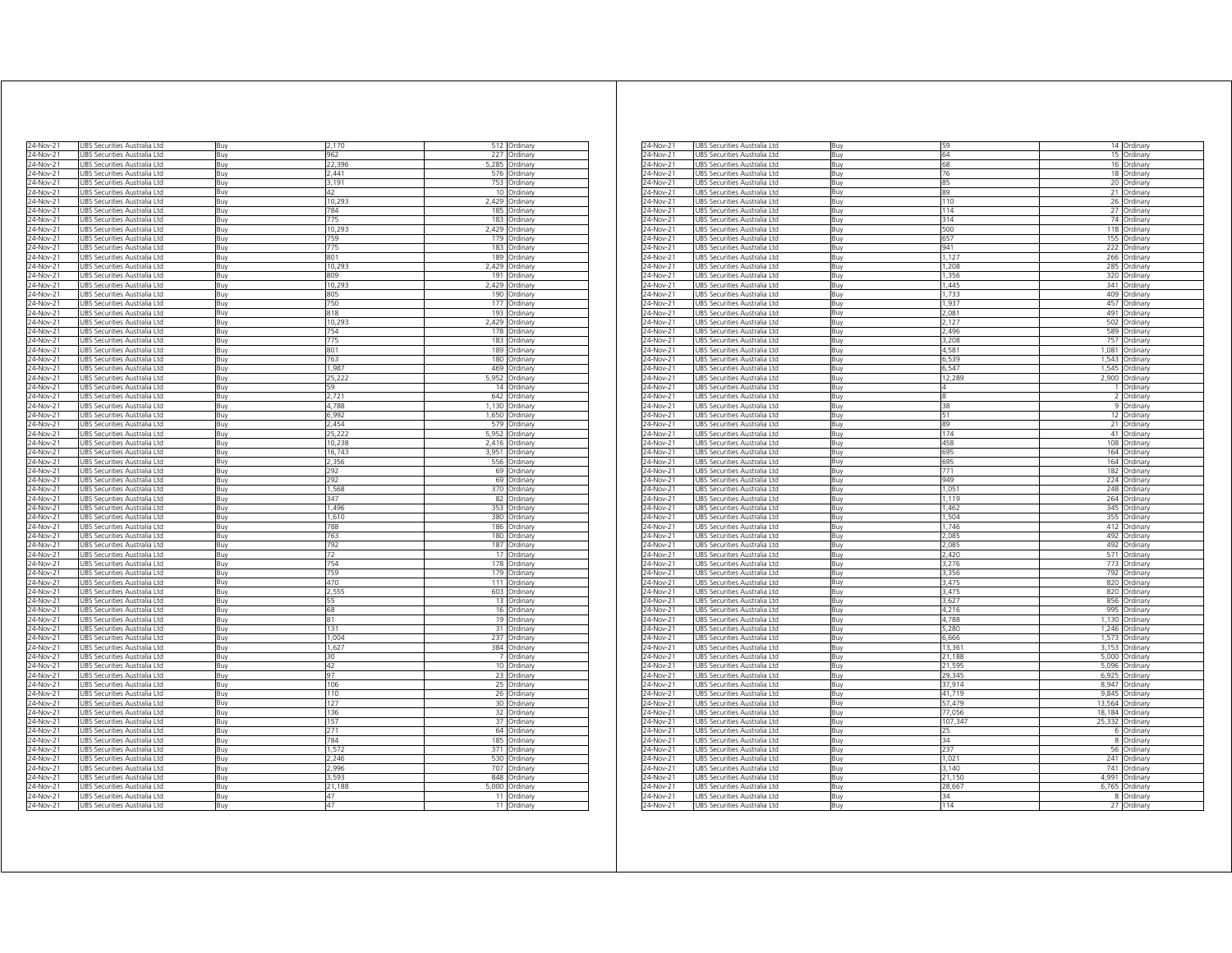|                        |                                                              |            |                  | 43             |                      |
|------------------------|--------------------------------------------------------------|------------|------------------|----------------|----------------------|
| 24-Nov-21              | UBS Securities Australia Ltd                                 | Buy        | 182<br>445       | 105            | Ordinary             |
| 24-Nov-21              | JBS Securities Australia Ltd                                 | Buy        | 1,017            | 240            | Ordinary             |
| 24-Nov-21              | UBS Securities Australia Ltd                                 | Buy        |                  |                | Ordinary             |
| 24-Nov-21              | UBS Securities Australia Ltd                                 | Buy        | 1,114            | 263            | Ordinary             |
| 24-Nov-21              | UBS Securities Australia Ltd                                 | Buv        | 8,217            | 1,939          | Ordinary             |
| 24-Nov-21              | UBS Securities Australia Ltd                                 | Buy        | 56,390           | 13,307<br>311  | Ordinary             |
| 24-Nov-21              | UBS Securities Australia Ltd                                 | Buy        | 1,318<br>16,505  | 3895           | Ordinary             |
| 24-Nov-21              | JBS Securities Australia Ltd                                 | Buy        |                  |                | Ordinary             |
| 24-Nov-21<br>24-Nov-21 | JBS Securities Australia Ltd<br>JBS Securities Australia Ltd | Buy<br>Buv | 11,946<br>19,616 | 2,819<br>4.629 | Ordinary<br>Ordinary |
| 24-Nov-21              | JBS Securities Australia Ltd                                 | Buy        | 20,773           | 4 9 0 2        | Ordinary             |
| 24-Nov-21              | JBS Securities Australia Ltd                                 | Buy        | 41,219           | 9,727          | Ordinan              |
| 24-Nov-21              | JBS Securities Australia Ltd                                 | Buy        | 19.353           | 4.567          | Ordinary             |
| 24-Nov-21              | JBS Securities Australia Ltd                                 | Buy        | 4,259            | 1,005          | Ordinary             |
| 24-Nov-21              | <b>JBS Securities Australia Ltd</b>                          |            | 4.238            | 1,000          | Ordinary             |
| 24-Nov-21              | UBS Securities Australia Ltd                                 | Buy<br>Buy | 2.954            | 697            | Ordinary             |
| 24-Nov-21              | UBS Securities Australia Ltd                                 | Buy        | 2,954            | 697            | Ordinary             |
| 24-Nov-21              | UBS Securities Australia Ltd                                 | Buy        | 10,988           | 2,593          | Ordinary             |
| 24-Nov-21              | UBS Securities Australia Ltd                                 |            | 19,281           | 4,550          | Ordinary             |
| 24-Nov-21              | JBS Securities Australia Ltd                                 | Buy        | 1,568            | 370            |                      |
|                        |                                                              | Buy<br>Buv | 2,860            |                | Ordinary             |
| 24-Nov-21<br>24-Nov-21 | JBS Securities Australia Ltd<br>JBS Securities Australia Ltd | Buy        | 7,356            | 675<br>,736    | Ordinary<br>Ordinary |
| 24-Nov-21              | JBS Securities Australia Ltd                                 | Βuγ        | 771              | 182            | Ordinary             |
| 24-Nov-21              | JBS Securities Australia Ltd                                 | Buv        | 809              | 191            | Ordinary             |
| 24-Nov-21              | JBS Securities Australia Ltd                                 | Buy        | 801              | 189            | Ordinary             |
| 24-Nov-21              | <b>JBS Securities Australia Ltd</b>                          | Ruv        | 818              | 193            | Ordinary             |
| 24-Nov-21              | JBS Securities Australia Ltd                                 | Buy        | 818              | 193            | Ordinary             |
| 24-Nov-21              | JBS Securities Australia Ltd                                 |            | 742              | 175            | Ordinary             |
| 24-Nov-21              | JBS Securities Australia Ltd                                 | Buy        | 10,988           | 2,593          | Ordinary             |
| 24-Nov-21              | JBS Securities Australia Ltd                                 | Buy<br>Buy | 814              | 192            | Ordinary             |
| 24-Nov-21              | UBS Securities Australia Ltd                                 | Buy        | 801              | 189            | Ordinary             |
| 24-Nov-21              | UBS Securities Australia Ltd                                 | Buy        | 809              | 191            | Ordinary             |
| 24-Nov-21              | UBS Securities Australia Ltd                                 | Buy        | 9,725            | 2,295          | Ordinary             |
| 24-Nov-21              | UBS Securities Australia Ltd                                 | Buy        | 8                | $\mathcal{P}$  | Ordinary             |
| 24-Nov-21              | JBS Securities Australia Ltd                                 | Buv        | 25               | 6              | Ordinary             |
| 24-Nov-21              | UBS Securities Australia Ltd                                 | Buy        | 25               | 6              | Ordinary             |
| 24-Nov-21              | UBS Securities Australia Ltd                                 | Buy        | 93               | 22             | Ordinary             |
| 24-Nov-21              | JBS Securities Australia Ltd                                 | Buy        | 119              | 28             | Ordinary             |
| 24-Nov-21              | JBS Securities Australia Ltd                                 | Buy        | 161              | 38             | Ordinary             |
| 24-Nov-21              | <b>JBS Securities Australia Ltd</b>                          | Ruv        | 199              | 47             | Ordinary             |
| $24-Nov-21$            | JBS Securities Australia Ltd                                 | Buy        | 258              | 61             | Ordinary             |
| 24-Nov-21              | JBS Securities Australia Ltd                                 | Buy        | 742              | 175            | Ordinary             |
| 24-Nov-21              | JBS Securities Australia Ltd                                 | Buy        | 830              | 198            | Ordinary             |
| 24-Nov-21              | UBS Securities Australia Ltd                                 | Buy        | 1,225            | 289            | Ordinary             |
| 24-Nov-21              | UBS Securities Australia Ltd                                 | Buy        | 1.377            | 325            | Ordinary             |
| 24-Nov-21              | UBS Securities Australia Ltd                                 | Buy        | 1,466            | 346            | Ordinary             |
| 24-Nov-21              | JBS Securities Australia Ltd                                 | Buy        | 2,309            | 545            | Ordinarv             |
| 24-Nov-21              | JBS Securities Australia Ltd                                 | Buv        | 3,356            | 792            | Ordinary             |
| 24-Nov-21              | UBS Securities Australia Ltd                                 | Buy        | 3,475            | 820            | Ordinary             |
| 24-Nov-21              | JBS Securities Australia Ltd                                 | Buy        | 3,716            | 877            | Ordinary             |
| 24-Nov-21              | JBS Securities Australia Ltd                                 | Buv        | 5356             | 1.264          | Ordinary             |
| 24-Nov-21              | JBS Securities Australia Ltd                                 | Buy        | 10,420           | 2,459          | Ordinary             |
| 24-Nov-21              | JBS Securities Australia Ltd                                 | Buv        | 14,255           | 3,364          | Ordinary             |
| 24-Nov-21              | JBS Securities Australia Ltd                                 | Buy        | 15.039           | 3.549          | Ordinary             |
| 24-Nov-21              | JBS Securities Australia Ltd                                 | Buy        | 15,887           | 3,749          | Ordinary             |
| $24$ -Nov-21           | JBS Securities Australia Ltd                                 | Buy        | 19,353           | 4.567          | Ordinary             |
| 24-Nov-21              | JBS Securities Australia Ltd                                 | Buy        | 19,616           | 4,629          | Ordinary             |
| 24-Nov-21              | UBS Securities Australia Ltd                                 | Buy        | 21,624           | 5,103          | Ordinary             |
| 24-Nov-21              | UBS Securities Australia Ltd                                 | Buy        | 30,693           | 7,243          | Ordinary             |
| 24-Nov-21              | UBS Securities Australia Ltd                                 | Buy        | 46,071           | 10,872         | Ordinary             |
| 24-Nov-21              | UBS Securities Australia Ltd                                 | Buy        | 58,725           | 13,858         | Ordinary             |
| 24-Nov-21              | UBS Securities Australia Ltd                                 | Buy        | 63,564           | 15,000         | Ordinary             |
| 24-Nov-21              | UBS Securities Australia Ltd                                 | Buy        | 5,560            | 1,312          | Ordinary             |
| 24-Nov-21              | UBS Securities Australia Ltd                                 | Buy        | 5,475            | 1,292          | Ordinary             |
| 24-Nov-21              | JBS Securities Australia Ltd                                 | Buv        | 5.547            | 1,309          | Ordinary             |
| 24-Nov-21              | JBS Securities Australia Ltd                                 | Buy        | 5,933            | 1,400          | Ordinary             |
| 24-Nov-21              | JBS Securities Australia Ltd                                 | Buv        | 6.246            | 1.474          | Ordinary             |
| 24-Nov-21              | JBS Securities Australia Ltd                                 | Buy        | 5.483            | 1.294          | Ordinary             |
| 24-Nov-21              | JBS Securities Australia Ltd                                 | Buy        | 2.225            | 525            | Ordinary             |
| $24$ -Nov-21           | UBS Securities Australia Ltd                                 | Buy        | 212              | 50             | Ordinary             |
| 24-Nov-21              | UBS Securities Australia Ltd                                 | Buy        | 6.424            | 1,516          | Ordinary             |
| 24-Nov-21              | UBS Securities Australia Ltd                                 | Buy        | 1,009            | 238            | Ordinary             |
|                        |                                                              |            |                  |                |                      |

| 24-Nov-21    | JBS Securities Australia Ltd    | Buy                               | 3,564      | 841                  | Ordinary    |
|--------------|---------------------------------|-----------------------------------|------------|----------------------|-------------|
| 24-Nov-21    | UBS Securities Australia Ltd    | Buy                               | 2,526      | 596                  | Ordinary    |
| $24-Nov-21$  | UBS Securities Australia Ltd    | Buy                               | 1,589      | 375                  | Ordinary    |
| 24-Nov-21    | UBS Securities Australia Ltd    | Buy                               | 3,526      | 832                  | Ordinary    |
| 24-Nov-21    | UBS Securities Australia Ltd    | Buy                               | 2,551      | 602                  | Ordinary    |
| 24-Nov-21    | UBS Securities Australia Ltd    | Buy                               | 5,555      | 1311                 | Ordinary    |
|              |                                 |                                   | 6,263      |                      |             |
| 24-Nov-21    | UBS Securities Australia Ltd    | Buy                               |            | 1,478                | Ordinary    |
| 24-Nov-21    | JBS Securities Australia Ltd    | Buy                               | 1,581      | 373                  | Ordinary    |
| 24-Nov-21    | JBS Securities Australia Ltd    | Buy                               | 661        | 156                  | Ordinary    |
| 24-Nov-21    | UBS Securities Australia Ltd    | Buy                               | 5,729      | 1.352                | Ordinary    |
| 24-Nov-21    | UBS Securities Australia Ltd    | Buy                               | 110        | 26                   | Ordinary    |
| 24-Nov-21    | UBS Securities Australia Ltd    | Buy                               | 420        | 99                   | Ordinary    |
| $24$ -Nov-21 | JBS Securities Australia Ltd    | 3uy                               | 352        | 83                   | Ordinary    |
| 24-Nov-21    | JBS Securities Australia Ltd    | Buy                               | 398        | 94                   | Ordinary    |
| 24-Nov-21    | JBS Securities Australia Ltd    | Buy                               | 42         | 10                   | Ordinary    |
| 24-Nov-21    | UBS Securities Australia Ltd    | Buy                               | 4,780      | 1,128                | Ordinary    |
| 24-Nov-21    | UBS Securities Australia Ltd    | Buy                               | 106        | 25                   | Ordinary    |
|              |                                 |                                   |            |                      |             |
| 24-Nov-21    | UBS Securities Australia Ltd    | Buy                               | 7,119      | 1,680                | Ordinary    |
| 24-Nov-21    | UBS Securities Australia Ltd    | Buy                               |            | 1                    | Ordinary    |
| 24-Nov-21    | UBS Securities Australia Ltd    | Buy                               | 2.805      | 662                  | Ordinary    |
| 24-Nov-21    | UBS Securities Australia Ltd    | Buy                               | 15,505     | 3,659                | Ordinary    |
| 24-Nov-21    | UBS Securities Australia Ltd    | Buy                               | 234,136    | 55,252               | Ordinary    |
| 24-Nov-21    | UBS Securities Australia Ltd    | Buy                               | 2,886,179  | 681,089              | Ordinary    |
| 24-Nov-21    | UBS Securities Australia Ltd    | Sell                              | 6,584,319  | (1,553,785) Ordinary |             |
| 24-Nov-21    | UBS Securities Australia Ltd    | sell                              |            | (4)                  | Ordinary    |
| 24-Nov-21    | JBS Securities Australia Ltd    | sell                              | 34         | (8)                  | Ordinary    |
| 24-Nov-21    | UBS Securities Australia Ltd    | Sell                              | 13         | (3)                  | Ordinary    |
|              |                                 |                                   |            |                      |             |
| $24-Nov-21$  | UBS Securities Australia Ltd    | Sell                              | 328,595    | (77, 682)            | Ordinary    |
| 24-Nov-21    | UBS Securities Australia Ltd    | Sell                              | 18,126     | (4, 285)             | Ordinary    |
| 24-Nov-21    | UBS Securities Australia Ltd    | Buy                               | 6,584,319  | 1,553,785            | Ordinary    |
| 24-Nov-21    | UBS Securities Australia Ltd    | Buy                               | 6.473      | 1.523                | Ordinary    |
| 24-Nov-21    | UBS Securities Australia Ltd    | Buy                               | 47,524     | 11,182               | Ordinary    |
| 24-Nov-21    | JBS Securities Australia Ltd    | Buy                               | 9,754      | 2.295                | Ordinary    |
| 24-Nov-21    | UBS Securities Australia Ltd    | Sell                              | 170,744    | (40, 365)            | Ordinary    |
| 24-Nov-21    | UBS AG, Australia Branch        | Return of Rehypothecated position | N/A        | (159, 067)           | Ordinary    |
|              |                                 |                                   | N/A        | (119, 696)           |             |
| 24-Nov-21    | UBS AG, Australia Branch        | Return of Rehypothecated position |            |                      | Ordinary    |
| 24-Nov-21    | UBS AG, Australia Branch        | Return of Rehypothecated position | N/A        | (124, 861)           | Ordinary    |
| 4-Nov-21     | JBS AG, Australia Branch        | Return of Rehypothecated position | <b>VA</b>  | (231.131)            | Ordinary    |
| 24-Nov-21    | JBS Securities Australia Ltd    | nter Into Derivative Contract     | <b>VA</b>  | (25,000)             | Options     |
| 24-Nov-21    | JBS Securities Australia Ltd    | Inter Into Derivative Contract    | VA         | (225,000)            | Options     |
| 24-Nov-21    | UBS Securities Australia Ltd    | Enter Into Derivative Contract    | <b>N/A</b> | (225,000)            | Options     |
| 24-Nov-21    | UBS Securities Australia Ltd    | Enter Into Derivative Contract    | NΛ         | 225,000              | Options     |
| 25-Nov-21    | UBS Securities Australia Ltd    | Buy                               | 287        | 68                   | Ordinary    |
| 25-Nov-21    | UBS Securities Australia Ltd    | Buy                               | 405        | 96                   | Ordinary    |
|              |                                 |                                   |            | 253                  |             |
| 25-Nov-21    | UBS Securities Australia Ltd    | Buy                               | 1,067      |                      | Ordinary    |
| 25-Nov-21    | UBS Securities Australia Ltd    | Buy                               | 63         | 15                   | Ordinary    |
| 25-Nov-21    | UBS Securities Australia Ltd    | Buy                               | 257        | 61                   | Ordinary    |
| 25-Nov-21    | UBS Securities Australia Ltd    | Buy                               | 1,252      | 297                  | Ordinan     |
| 25-Nov-21    | UBS Securities Australia Ltd    | Buy                               | 1,155      | 274                  | Ordinary    |
| 25-Nov-21    | UBS Securities Australia Ltd    | Buy                               | 358        | 85                   | Ordinary    |
| 25-Nov-21    | JBS Securities Australia Ltd    | Buy                               | 1,122      | 266                  | Ordinary    |
| 25-Nov-21    | UBS Securities Australia Ltd    | Buy                               | 472        | 112                  | Ordinary    |
| 25-Nov-21    | UBS Securities Australia Ltd    | Buy                               | 89         | 21                   | Ordinary    |
|              |                                 |                                   | 181        | 43                   | Ordinary    |
| 25-Nov-21    | UBS Securities Australia Ltd    | Buy                               |            |                      |             |
| 25-Nov-21    | UBS Securities Australia Ltd    | Buy                               | 1,206      | 286                  | Ordinary    |
| 25-Nov-21    | UBS Securities Australia Ltd    | Buy                               | 1.143      | 271                  | Ordinary    |
| 25-Nov-21    | UBS Securities Australia Ltd    | Buy                               | 114        | 27                   | Ordinary    |
| $25-Nov-21$  | JBS Securities Australia Ltd    | Buy                               | 80         | 19                   | Ordinary    |
| 25-Nov-21    | UBS Securities Australia Ltd    | Buy                               | 51         | 12                   | Ordinary    |
| 25-Nov-21    | UBS Securities Australia Ltd    | Buy                               | 190        | 45                   | Ordinary    |
| 25-Nov-21    | Securities Australia Ltd<br>JBS | Buy                               | 1,455      | 345                  | Ordinary    |
| 25-Nov-21    | JBS Securities Australia Ltd    | Buy                               | 396        | 94                   | Ordinary    |
| 25-Nov-21    | JBS Securities Australia Ltd    | Buy                               | 1 1 7 6    | 279                  | Ordinary    |
|              |                                 |                                   |            |                      |             |
| 25-Nov-21    | JBS Securities Australia Ltd    | Buy                               | 190        | 45                   | Ordinary    |
| 25-Nov-21    | JBS Securities Australia Ltd    | Buy                               | 245        | 58                   | Ordinary    |
| 25-Nov-21    | UBS Securities Australia Ltd    | Buy                               | 1,290      | 306                  | Ordinary    |
| 25-Nov-21    | UBS Securities Australia Ltd    | Buy                               | 8          | 2                    | Ordinary    |
| 25-Nov-21    | UBS Securities Australia Ltd    | Buy                               | 430        | 102                  | Ordinary    |
| 25-Nov-21    | UBS Securities Australia Ltd    | Buy                               | 1,088      | 258                  | Ordinary    |
| 25-Nov-21    | UBS Securities Australia Ltd    | Buy                               | 13         | 3                    | Ordinary    |
|              |                                 |                                   |            |                      |             |
| 25-Nov-21    | UBS Securities Australia Ltd    | Buy                               | 1,278      | 303                  | Ordinary    |
| 25-Nov-21    | UBS Securities Australia Ltd    | Buy                               | 388        |                      | 92 Ordinary |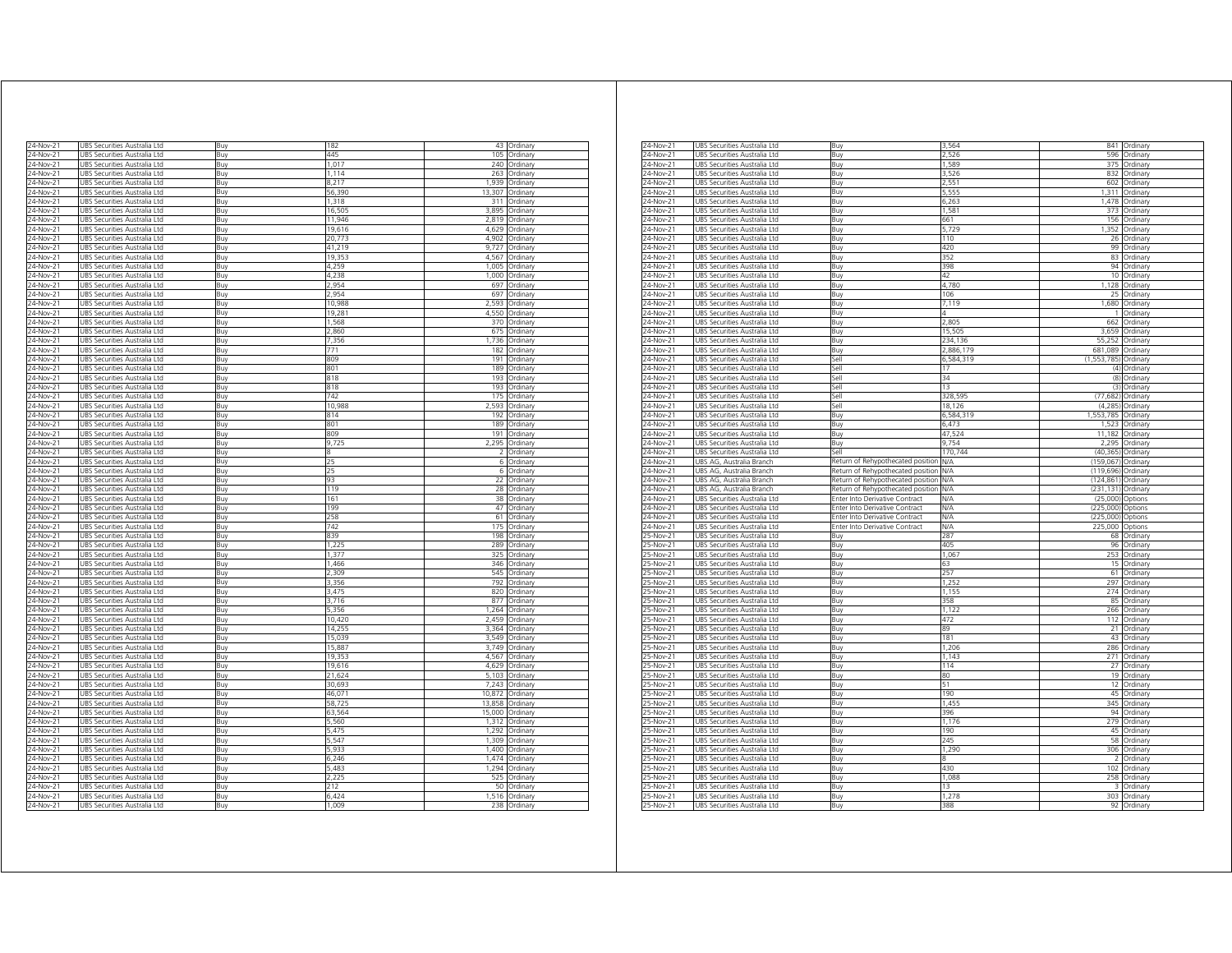| 25-Nov-21                  | UBS Securities Australia Ltd                                                | Buy          | 354               | 84               | Ordinary                     |
|----------------------------|-----------------------------------------------------------------------------|--------------|-------------------|------------------|------------------------------|
| 5-Nov-21                   | UBS Securities Australia Ltd                                                | Buv          | 160               | 38               | Ordinary                     |
| 25-Nov-21<br>25-Nov-21     | UBS Securities Australia Ltd<br>JBS Securities Australia Ltd                | Buy<br>Ruv   | 700<br>42         | 166<br>10        | Ordinary<br>Ordinary         |
| 25-Nov-21                  | JBS Securities Australia Ltd                                                | Buy          | 46                | 11               | Ordinary                     |
| 25-Nov-21                  | UBS Securities Australia Ltd                                                | Buy          | 911               | 216              | Ordinary                     |
| 25-Nov-21                  | UBS Securities Australia Ltd                                                | Buy          | 105               | 25               | Ordinary                     |
| 25-Nov-21                  | UBS Securities Australia Ltd                                                | Buy          | 59                | 14               | Ordinary                     |
| 25-Nov-21                  | UBS Securities Australia Ltd                                                | Buy          | 746               | 177              | Ordinary                     |
| 25-Nov-21                  | UBS Securities Australia Ltd                                                | Buy          | 245               | 58               | Ordinary                     |
| 25-Nov-21                  | UBS Securities Australia Ltd                                                | Buy          | 544               | 129              | Ordinary                     |
| 25-Nov-21                  | UBS Securities Australia Ltd                                                | Buy          | 17                |                  | 4 Ordinary                   |
| 25-Nov-21                  | UBS Securities Australia Ltd                                                | Buy          | 42                |                  | 10 Ordinary                  |
| $25$ -Nov-21               | UBS Securities Australia Ltd                                                | Buy          | 72                |                  | 17 Ordinary                  |
| 25-Nov-21                  | UBS Securities Australia Ltd                                                | Buy          | 105               | 25               | Ordinary                     |
| 25-Nov-21                  | UBS Securities Australia Ltd                                                | Buy          | 110<br>257        | 26               | Ordinary                     |
| 25-Nov-21                  | JBS Securities Australia Ltd<br>JBS Securities Australia Ltd                | Ruv          | 4,752             | 61<br>1,127      | Ordinary                     |
| $25-Nov-21$<br>$25-Nov-21$ | UBS Securities Australia Ltd                                                | Buy          | 507,960           | 120,000          | Ordinary                     |
| 25-Nov-21                  | UBS Securities Australia Ltd                                                | Buy<br>Buy   | 4,495,422         | 1,061,167        | Ordinary<br>Ordinary         |
| 25-Nov-21                  | UBS Securities Australia Ltd                                                | Sell         | 1,097             | (260)            | Ordinary                     |
| 25-Nov-21                  | UBS Securities Australia Ltd                                                | Buy          | 1,699,080         | 402,721 Ordinary |                              |
| 25-Nov-21                  | UBS Securities Australia Ltd                                                | Sell         | 2,267,469         | (537, 914)       | Ordinary                     |
| 25-Nov-21                  | UBS Securities Australia Ltd                                                | Sell         | 42,200            |                  | (10,000) Ordinary            |
| 25-Nov-21                  | UBS Securities Australia Ltd                                                | Buy          | 42,200            | 10,000           | Ordinary                     |
| 25-Nov-21                  | UBS Securities Australia Ltd                                                | Buy          | 2,349,463         | 557,022          | Ordinary                     |
| $25-Nov-21$                | UBS Securities Australia Ltd                                                | sell         | 2,672,986         | (633.529)        | Ordinary                     |
| 25-Nov-21                  | JBS Securities Australia Ltd                                                | Buv          | 94,325            | 22,361           | Ordinary                     |
| 25-Nov-21                  | JBS Securities Australia Ltd                                                | Sell         | 166,666           | (39, 542)        | Ordinary                     |
| 25-Nov-21                  | JBS Securities Australia Ltd                                                | Sell         | 317,517           | (75, 241)        | Ordinary                     |
| 25-Nov-21                  | UBS Securities Australia Ltd                                                | Buy          | 27,812            | 6,622            | Ordinary                     |
| 25-Nov-21                  | UBS Securities Australia Ltd                                                | Sell         | 28,427            | (6,741)          | Ordinary                     |
| 25-Nov-21                  | UBS Securities Australia Ltd                                                | Sell         | 606,379           | (143, 852)       | Ordinary                     |
| 25-Nov-21<br>25-Nov-21     | UBS Securities Australia Ltd<br>UBS Securities Australia Ltd                | Sell<br>Sell | 38.010<br>163,311 | (38, 735)        | (9,007) Ordinary<br>Ordinary |
| 25-Nov-21                  | UBS Securities Australia Ltd                                                | Sell         | 1,445,483         | (342.832)        | Ordinary                     |
| 25-Nov-21                  | UBS Securities Australia Ltd                                                | Buy          | 249,378           |                  | 59,170 Ordinary              |
| 25-Nov-21                  | UBS Securities Australia Ltd                                                | Buy          | 1,452,832         | 344,796          | Ordinary                     |
| 25-Nov-21                  | UBS Securities Australia Ltd                                                | Sell         | 2,702             |                  | (641) Ordinary               |
| 25-Nov-21                  | UBS Securities Australia Ltd                                                | Buy          | 85,126            | 20.133           | Ordinary                     |
| 25-Nov-21                  | UBS Securities Australia Ltd                                                | Sell         | 7986              | (1,896)          | Ordinary                     |
| 25-Nov-21                  | UBS Securities Australia Ltd                                                | Buv          | 169.216           | 40.000           | Ordinary                     |
| 25-Nov-21                  | JBS Securities Australia Ltd                                                | Sell         | 977,648           | (232.044)        | Ordinary                     |
| 25-Nov-21                  | UBS Securities Australia Ltd                                                | Sell         | 879               | (209)            | Ordinary                     |
| 25-Nov-21                  | UBS Securities Australia Ltd                                                | Buy          | 506,400           | 120,000          | Ordinary                     |
| 25-Nov-21                  | UBS Securities Australia Ltd                                                | Sell         | 4                 | (1)              | Ordinary                     |
| 25-Nov-21                  | UBS Securities Australia Ltd                                                | Sell<br>Sell | 8<br>76           | (2)              | Ordinary                     |
| 25-Nov-<br>25-Nov-21       | Securities Australia Ltd<br>JR <sup>o</sup><br>UBS Securities Australia Ltd | Sell         | 24.423            | (18)<br>(5, 815) | Ordinary<br>Ordinary         |
| 25-Nov-21                  | UBS Securities Australia Ltd                                                | Sell         | 40.942            | (9,748)          | Ordinary                     |
| 25-Nov-21                  | UBS Securities Australia Ltd                                                | iell         | 63                | (15)             | Ordinan                      |
| 25-Nov-21                  | UBS Securities Australia Ltd                                                | iell         | 208.019           | (49.177)         | Ordinary                     |
| 5-Nov-21                   | UBS Securities Australia Ltd                                                | Buv          | 7851              | 1861             | Ordinary                     |
| 25-Nov-21                  | JBS Securities Australia Ltd                                                | Buv          | 7,851             | 1,861            | Ordinary                     |
| 25-Nov-21                  | JBS Securities Australia Ltd                                                | Buv          | 35.618            | 8.443            | Ordinary                     |
| 25-Nov-21                  | JBS Securities Australia Ltd                                                | Buy          | 7.408             | 1,756            | Ordinary                     |
| 25-Nov-21                  | UBS Securities Australia Ltd                                                | Buy          | 5,556             | 1,317            | Ordinary                     |
| $25-Nov-21$                | UBS Securities Australia Ltd                                                | Buy          | 1.426             | 338              | Ordinary                     |
| 25-Nov-21                  | UBS Securities Australia Ltd                                                | Buy          | 1,886             | 447              | Ordinary                     |
| 25-Nov-21                  | UBS Securities Australia Ltd                                                | Buy          | 7,851             | 1,861            | Ordinary                     |
| 25-Nov-21                  | UBS Securities Australia Ltd                                                | Buy          | 24,363            | 5,775            | Ordinary                     |
| 25-Nov-21                  | UBS Securities Australia Ltd                                                | Buy          | 1.046             |                  | 248 Ordinary                 |
| 25-Nov-21                  | UBS Securities Australia Ltd                                                | Buy          | 43,760            |                  | 10,373 Ordinary              |
| 25-Nov-21                  | UBS Securities Australia Ltd                                                | Buy          | 7,851             | 1,861            | Ordinary                     |
| 25-Nov-21                  | UBS Securities Australia Ltd                                                | Buy          | 7.374             | 1.748            | Ordinary                     |
| 25-Nov-21<br>25-Nov-21     | UBS Securities Australia Ltd<br>JBS Securities Australia Ltd                | Buy<br>Buy   | 8,437<br>658      | 2,000<br>156     | Ordinary<br>Ordinary         |
| 25-Nov-21                  | JBS Securities Australia Ltd                                                | Buy          | 1.434             | 340              | Ordinary                     |
| 25-Nov-21                  | JBS Securities Australia Ltd                                                | Buy          | 7.374             | 1,748            | Ordinary                     |
| $25$ -Nov-21               | UBS Securities Australia Ltd                                                | Buy          | 4,776             | 1,132            | Ordinary                     |
| 25-Nov-21                  | UBS Securities Australia Ltd                                                | Buy          | 42                | 10               | Ordinary                     |
| 25-Nov-21                  | UBS Securities Australia Ltd                                                | Buy          | 7,374             |                  | 1,748 Ordinary               |
|                            |                                                                             |              |                   |                  |                              |

| 25-Nov-21              | UBS Securities Australia Ltd | Buy                               | 7,374     | 1,748         | Ordinary |
|------------------------|------------------------------|-----------------------------------|-----------|---------------|----------|
| 25-Nov-21              | UBS Securities Australia Ltd | Buy                               | .062      | 1,200         | Ordinary |
| 25-Nov-21              | UBS Securities Australia Ltd | Buy                               | 8,560     | 2,029         | Ordinary |
| 25-Nov-21              | UBS Securities Australia Ltd | Buy                               | 105,466   | 25,000        | Ordinary |
| 25-Nov-21              | UBS Securities Australia Ltd | Buy                               | 1,772     | 420           | Ordinary |
| 25-Nov-21              | UBS Securities Australia Ltd | Buy                               | 8.994     | 2,132         | Ordinary |
| 25-Nov-21              | UBS Securities Australia Ltd | Buy                               | 21,093    | 5,000         | Ordinary |
| $25$ -Nov-21           | UBS Securities Australia Ltd | Buy                               | 8,994     | 2,132         | Ordinary |
| 5-Nov-21               | UBS Securities Australia Ltd | Buv                               | 8.994     | 2,132         | Ordinan  |
| 5-Nov-21               | UBS Securities Australia Ltd | Buy                               | 1,401     | 332           | Ordinary |
| 25-Nov-21              | UBS Securities Australia Ltd | Buy                               | 23,810    | 5,644         | Ordinary |
| 25-Nov-21              | UBS Securities Australia Ltd | Buy                               | 10,281    | 2,437         | Ordinary |
| 5-Nov-21               | UBS Securities Australia Ltd | Buy                               | 1.093     | 259           | Ordinary |
| 5-Nov-21               | UBS Securities Australia Ltd | Buy                               | 2,928     | 694           | Ordinary |
| $25-Nov-21$            | UBS Securities Australia Ltd | Buy                               | 4,219     | 1,000         | Ordinary |
|                        |                              |                                   |           | 419           |          |
| $25 - Nov - 21$        | UBS Securities Australia Ltd | Buy                               | 1,768     |               | Ordinary |
| 25-Nov-21              | UBS Securities Australia Ltd | Buy                               | 1,282     | 304           | Ordinary |
| 25-Nov-21              | UBS Securities Australia Ltd | Buy                               | 249       | 59            | Ordinary |
| 25-Nov-21              | UBS Securities Australia Ltd | Buy                               | 9.319     | 2,209         | Ordinary |
| 25-Nov-21              | UBS Securities Australia Ltd | Buy                               | 2.012     | 477           | Ordinary |
| 25-Nov-21              | UBS Securities Australia Ltd | Buy                               | 249       | 59            | Ordinary |
| 25-Nov-21              | UBS Securities Australia Ltd | Buy                               | 67        | 16            | Ordinary |
| 25-Nov-21              | UBS Securities Australia Ltd | Buy                               | 464       | 110           | Ordinary |
| 25-Nov-21              | UBS Securities Australia Ltd | Buy                               | 1,962     | 465           | Ordinary |
| 25-Nov-21              | UBS Securities Australia Ltd | Buy                               | 1,962     | 465           | Ordinary |
| 25-Nov-21              | UBS Securities Australia Ltd | Buy                               | 316       | 75            | Ordinary |
| 25-Nov-21              | UBS Securities Australia Ltd | Buy                               | 316       | 75            | Ordinary |
| 25-Nov-21              | UBS Securities Australia Ltd | Buy                               | 645       | 153           | Ordinary |
| 25-Nov-21              | UBS Securities Australia Ltd | Buy                               | 645       | 153           | Ordinary |
| 25-Nov-21              | UBS Securities Australia Ltd | Buy                               | 671       | 159           | Ordinary |
|                        | UBS Securities Australia Ltd |                                   | 671       | 159           | Ordinary |
| 25-Nov-21<br>25-Nov-21 |                              | Buy                               | 671       |               |          |
|                        | UBS Securities Australia Ltd | Buy                               |           | 159           | Ordinary |
| 25-Nov-21              | UBS Securities Australia Ltd | Buy                               | 9.319     | 2,209         | Ordinary |
| 5-Nov-21               | UBS Securities Australia Ltd | Buy                               |           |               | Ordinary |
| 25-Nov-21              | UBS Securities Australia Ltd | Buy                               | я         | $\mathcal{P}$ | Ordinary |
| 25-Nov-21              | UBS Securities Australia Ltd | Buy                               | 21        | 5             | Ordinary |
| 25-Nov-21              | UBS Securities Australia Ltd | Buy                               | 38        | 9             | Ordinary |
| 5-Nov-21               | UBS Securities Australia Ltd | Buy                               | 76        | 18            | Ordinary |
| 5-Nov-21               | UBS Securities Australia Ltd | Buy                               | 160       | 38            | Ordinary |
| 25-Nov-21              | UBS Securities Australia Ltd | Buy                               | 329       | 78            | Ordinary |
| 25-Nov-21              | UBS Securities Australia Ltd | Buy                               | 671       | 159           | Ordinary |
| 25-Nov-21              | UBS Securities Australia Ltd | Buy                               | 9,319     | 2,209         | Ordinary |
| 25-Nov-21              | UBS Securities Australia Ltd | Buy                               | 1,185     | 281           | Ordinary |
| 25-Nov-21              | UBS Securities Australia Ltd | Buy                               | 9,319     | 2,209         | Ordinary |
| 25-Nov-21              | UBS Securities Australia Ltd | Buy                               | 10,504    | 2,490         | Ordinary |
| 25-Nov-21              | UBS Securities Australia Ltd | Buy                               | 53,130    | 12,594        | Ordinary |
| 25-Nov-21              | UBS Securities Australia Ltd | Buy                               | 7,024     | 1,665         | Ordinary |
|                        |                              | Buy                               | 49,865    |               |          |
| 25-Nov-21              | UBS Securities Australia Ltd |                                   | 48,578    | 11,820        | Ordinary |
| 25-Nov-21              | UBS Securities Australia Ltd | Buy                               |           | 11,515        | Ordinary |
| 25-Nov-21              | UBS Securities Australia Ltd | Buy                               | 6,923     | 1,641         | Ordinary |
| 25-Nov-21              | UBS Securities Australia Ltd | Buy                               | 60,002    | 14,223        | Ordinary |
| $25$ -Nov-21           | UBS Securities Australia Ltd | Buy                               | 90,001    | 21,334        | Ordinary |
| 25-Nov-21              | UBS Securities Australia Ltd | Buy                               | 54,007    | 12,802        | Ordinary |
| 25-Nov-21              | UBS Securities Australia Ltd | Buy                               | 105,466   | 25,000        | Ordinary |
| 25-Nov-21              | UBS Securities Australia Ltd | Buy                               | 122       | 29            | Ordinary |
| 25-Nov-21              | UBS Securities Australia Ltd | Buy                               | 2,354     | 558           | Ordinary |
| 25-Nov-21              | UBS Securities Australia Ltd | Buy                               | 10,509    | 2.491         | Ordinary |
| 25-Nov-21              | UBS Securities Australia Ltd | Buy                               | 13,829    | 3,278         | Ordinary |
| $25$ -Nov-21           | UBS Securities Australia Ltd | Buy                               | 20,055    | 4,754         | Ordinary |
| 25-Nov-21              | UBS Securities Australia Ltd | Buy                               | 24,915    | 5,906         | Ordinary |
| 25-Nov-21              | UBS Securities Australia Ltd | Buy                               | 27,928    | 6,620         | Ordinary |
| 25-Nov-21              | UBS Securities Australia Ltd | Buy                               | 56,150    | 13,310        | Ordinary |
| 25-Nov-21              | UBS Securities Australia Ltd | Buy                               | 186,456   | 44,198        | Ordinary |
| 5-Nov-21               | UBS Securities Australia Ltd | Buy                               | 186       | 44            | Ordinary |
| 25-Nov-21              | UBS Securities Australia Ltd | Buv                               | 1,658     | 393           |          |
|                        |                              |                                   |           | (13)          | Ordinary |
| $25-Nov-21$            | UBS AG, Australia Branch     | Return of Rehypothecated position | NΆ        |               | Ordinary |
| 26-Nov-21              | UBS Securities Australia Ltd | Buy                               | 317,233   | 79.507        | Ordinary |
| 26-Nov-21              | UBS Securities Australia Ltd | Sell                              | 317,233   | (79,507)      | Ordinary |
| 26-Nov-21              | UBS Securities Australia Ltd | Buy                               | 1,476,987 | 349,997       | Ordinary |
| 26-Nov-21              | UBS Securities Australia Ltd | Sell                              | 1.414     | (340)         | Ordinary |
| 26-Nov-21              | UBS Securities Australia Ltd | Buv                               | 3.589.610 | 887.397       | Ordinary |
| 26-Nov-21              | UBS Securities Australia Ltd | Sell                              | 97,916    | (24, 602)     | Ordinary |
|                        |                              |                                   |           |               |          |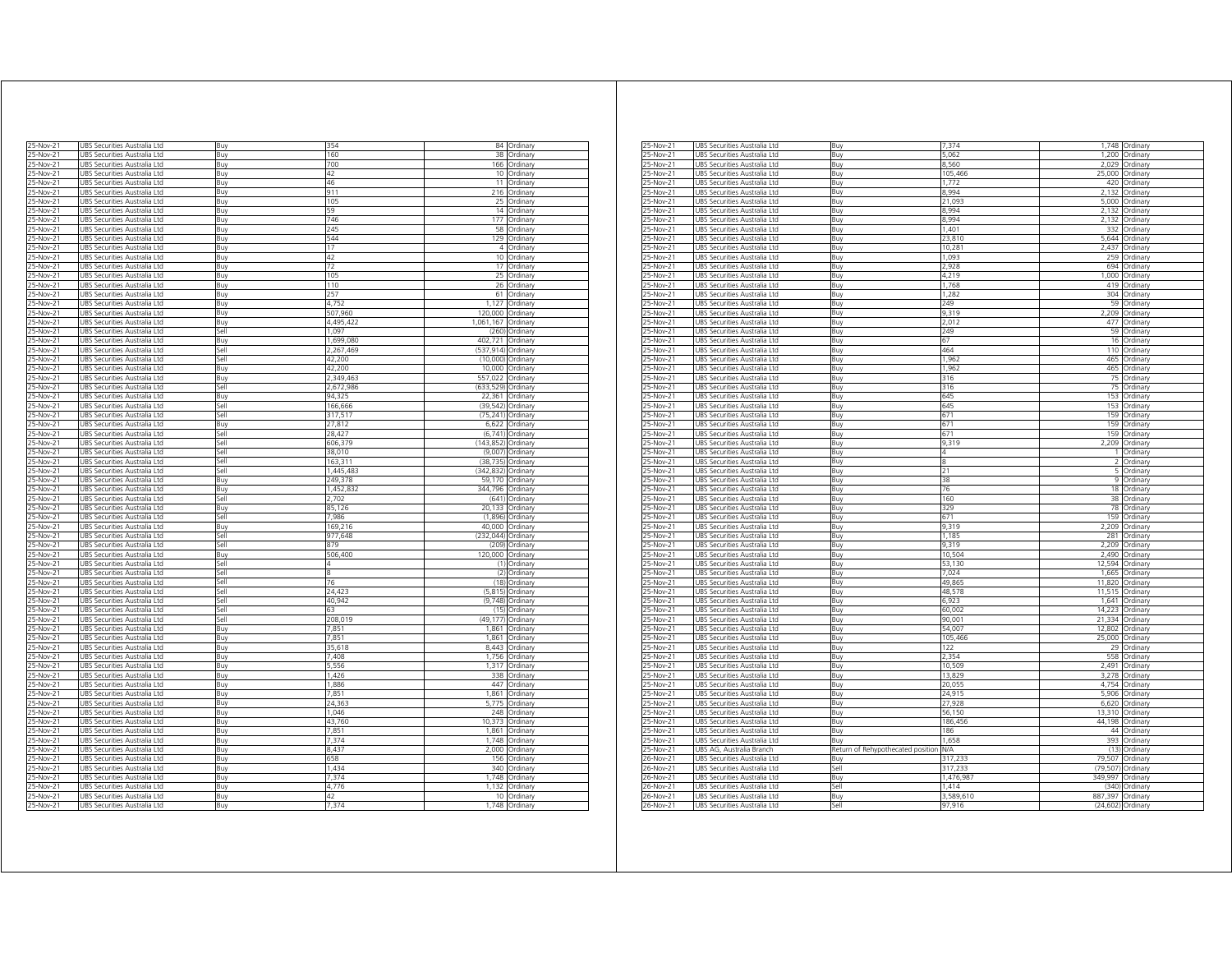| 26-Nov-21              | JBS Securities Australia Ltd                                 | Sell                    | 2,054,942         | (507, 832)             | Ordinary             |
|------------------------|--------------------------------------------------------------|-------------------------|-------------------|------------------------|----------------------|
| 26-Nov-21              | JBS Securities Australia Ltd                                 | 3ı ıv                   | 41.800            | 10.000                 | Ordinary             |
| 26-Nov-21              | <b>JBS Securities Australia Ltd</b>                          | Buy                     |                   | $\mathcal{P}$          | Ordinary             |
| 26-Nov-21              | JBS Securities Australia Ltd                                 | Βuγ                     | 5,438,374         | 1,344,136              | Ordinary             |
| 26-Nov-21              | JBS Securities Australia Ltd                                 | iell                    | 1,866,306         | (468, 721)             | Ordinary             |
| 26-Nov-21              | UBS Securities Australia Ltd                                 | Sell                    | 2,517,348         | (617, 739)             | Ordinary             |
| 26-Nov-21              | UBS Securities Australia Ltd                                 | Buy                     | 96,777            | 24,328                 | Ordinary             |
| 26-Nov-21              | UBS Securities Australia Ltd                                 | Buy                     | 427,299           | 105,381                | Ordinary             |
| 26-Nov-21              | UBS Securities Australia Ltd                                 | Buy                     | 42,791            | 10,671                 | Ordinary             |
| 26-Nov-21              | UBS Securities Australia Ltd                                 | Sell                    | 40,870            | (10, 243)              | Ordinary             |
| 26-Nov-21              | UBS Securities Australia Ltd                                 | Sell<br>Sell            | 52,237<br>332,203 | (13, 145)<br>(83, 259) | Ordinary             |
| 26-Nov-21<br>26-Nov-21 | UBS Securities Australia Ltd<br>UBS Securities Australia Ltd | Sell                    | 27,612            | (6, 674)               | Ordinary<br>Ordinary |
| 26-Nov-21              | JBS Securities Australia Ltd                                 | Sell                    | 4,227             | (1,070)                | Ordinary             |
| 26-Nov-21              | UBS Securities Australia Ltd                                 | Sell                    | 504,257           | (126, 905)             | Ordinan              |
| 26-Nov-21              | JBS Securities Australia Ltd                                 | Sell                    | 36.389            | (9, 143)               | Ordinary             |
| 26-Nov-21              | JBS Securities Australia Ltd                                 | Buv                     | 3,531,441         | 872,413                | Ordinary             |
| 26-Nov-21              | UBS Securities Australia Ltd                                 | Sell                    | 1,790,713         | (435, 527)             | Ordinary             |
| 26-Nov-21              | UBS Securities Australia Ltd                                 | Sell                    | 231,637           | (56, 100)              | Ordinary             |
| 26-Nov-21              | UBS Securities Australia Ltd                                 | Sell                    | 12,584            | (3,007)                | Ordinary             |
| 26-Nov-21              | UBS Securities Australia Ltd                                 | Buy                     | 396,749           | 97,333                 | Ordinary             |
| 26-Nov-21              | JBS Securities Australia Ltd                                 | Buy                     | 60                |                        | Ordinan              |
| 26-Nov-21              | UBS Securities Australia Ltd                                 | Sell                    | 1,443             | (362)                  | Ordinary             |
| 26-Nov-21              | UBS Securities Australia Ltd                                 | Buy                     | 5,606             | 1,367                  | Ordinary             |
| 26-Nov-21              | JBS Securities Australia Ltd                                 | iell                    | 63,330            | (15, 788)              | Ordinary             |
| 26-Nov-21              | JBS Securities Australia Ltd                                 | iell                    | 102,238           | (25, 509)              | Ordinary             |
| 26-Nov-21              | JBS Securities Australia Ltd                                 | sell                    | 73,888            | (18, 658)              | Ordinary             |
| 26-Nov-21              | JBS Securities Australia Ltd                                 | Sell                    | 63,890            | (15, 809)              | Ordinary             |
| 26-Nov-21              | JBS Securities Australia Ltd                                 | Buv                     | 28                |                        | Ordinary             |
| 26-Nov-21              | JBS Securities Australia Ltd                                 | Buy                     | 327,063           | 79,682                 | Ordinary             |
| 26-Nov-21              | JBS Securities Australia Ltd                                 | Sell                    | 597,837<br>21     | (150, 369)<br>5        | Ordinary             |
| 26-Nov-21              | JBS Securities Australia Ltd                                 | Buy                     |                   |                        | Ordinary             |
| 26-Nov-21              | UBS Securities Australia Ltd                                 | Sell                    | 317,233<br>730    | (79, 507)<br>(183)     | Ordinary             |
| 26-Nov-21<br>26-Nov-21 | UBS Securities Australia Ltd<br>UBS Securities Australia Ltd | Sell<br>Sell            | 4,277             | (1,072)                | Ordinary<br>Ordinary |
| 26-Nov-21              | UBS Securities Australia Ltd                                 | Sell                    | 10,210            | (2,559)                | Ordinary             |
| 26-Nov-21              | UBS Securities Australia Ltd                                 | Sell                    | 18,115            |                        | (4,540) Ordinary     |
| 26-Nov-21              | UBS Securities Australia Ltd                                 | Sell                    | 25,348            | (6, 353)               | Ordinary             |
| 26-Nov-21              | UBS Securities Australia Ltd                                 | Sell                    | 200,893           | (50, 349)              | Ordinary             |
| 26-Nov-21              | JBS Securities Australia Ltd                                 | Sell                    |                   | (1)                    | Ordinary             |
| 26-Nov-21              | JBS Securities Australia Ltd                                 | Sell                    | 3,834             | (961)                  | Ordinary             |
| 26-Nov-21              | JBS Securities Australia Ltd                                 | Sell                    | 8,004             | (2,006)                | Ordinary             |
| 26-Nov-21              | <b>JBS Securities Australia Ltd</b>                          | <b>Buv</b>              | 317.233           | 79.507                 | Ordinan              |
| 26-Nov-21              | JBS Securities Australia Ltd                                 | Buy                     | 71,724            | 17,976                 | Ordinary             |
| 26-Nov-21              | JBS Securities Australia Ltd                                 | Buy                     | 10,071            | 2,524                  | Ordinary             |
| 26-Nov-21              | JBS Securities Australia Ltd                                 | Buy                     | 10,857            | 2,721                  | Ordinary             |
| 26-Nov-21              | UBS Securities Australia Ltd                                 | Buy                     | 43,547            | 10,914                 | Ordinary             |
| 26-Nov-21              | UBS Securities Australia Ltd                                 | Buv                     | 68,293            | 17,116                 | Ordinan              |
| 26-Nov-21              | JBS Securities Australia Ltd                                 | Buv                     | 207,057           | 51,894                 | Ordinary             |
| 26-Nov-21              | UBS AG, Australia Branch                                     | Rehypothecated position | N/A               | 13                     | Ordinary             |
| 26-Nov-21              | UBS AG, Australia Branch                                     | Rehypothecated position | N/A               | 2.244                  | Ordinary             |
| 26-Nov-21              | JBS AG London Branch                                         | Buv                     | 355<br>4          | 89                     | Ordinarv             |
| 26-Nov-21<br>6-Nov-21  | JBS AG London Branch<br><b>JBS Asset Management</b>          | Βuγ<br>sell             | 69,406            | (16.447)               | Ordinary<br>Ordinary |
| 26-Nov-21              | <b>JBS Asset Management</b>                                  | sell                    | 69,406            | (16, 447)              | Ordinary             |
| 29-Nov-21              | JBS Securities Australia Ltd                                 | Buv                     | 157.737           | 40.342                 | Ordinary             |
| 29-Nov-21              | JBS Securities Australia Ltd                                 | Buy                     |                   | 1                      | Ordinary             |
| 29-Nov-21              | JBS Securities Australia Ltd                                 | Buy                     | 20,610            | 5,271                  | Ordinary             |
| 29-Nov-21              | JBS Securities Australia Ltd                                 | sell                    | 157,737           | (40, 342)              | Ordinary             |
| 29-Nov-21              | UBS Securities Australia Ltd                                 | Buy                     | 1,171,324         | 294,458                | Ordinary             |
| 29-Nov-21              | UBS Securities Australia Ltd                                 | Buy                     | 950,539           | 228,836                | Ordinary             |
| 29-Nov-21              | UBS Securities Australia Ltd                                 | Buy                     | 2,183,746         | 556,170                | Ordinary             |
| 29-Nov-21              | UBS Securities Australia Ltd                                 | Sell                    | 1,933,210         | (489, 693)             | Ordinary             |
| 29-Nov-21              | UBS Securities Australia Ltd                                 | Sell                    | 432,789           | (110, 074)             | Ordinary             |
| 29-Nov-21              | UBS Securities Australia Ltd                                 | Buv                     | 131,529           | 34,686                 | Ordinary             |
| 29-Nov-21              | UBS Securities Australia Ltd                                 | Sell                    | 136,199           | (35,000)               | Ordinary             |
| 29-Nov-21              | UBS Securities Australia Ltd                                 | Buy                     | 5,045,270         | 1,279,097              | Ordinary             |
| 29-Nov-21              | JBS Securities Australia Ltd                                 | Sell                    | 1981 169          | (503, 717)             | Ordinary             |
| 29-Nov-21              | JBS Securities Australia Ltd                                 | Sell                    | 3,077,664         | (777,502)              | Ordinary             |
| 29-Nov-21              | <b>JBS Securities Australia Ltd</b>                          | Buv                     | 64.832            | 16.645                 | Ordinan              |
|                        |                                                              |                         |                   |                        |                      |
| 29-Nov-21<br>29-Nov-21 | JBS Securities Australia Ltd<br>UBS Securities Australia Ltd | Buy<br>Buv              | 1,148<br>487,487  | 291<br>124,677         | Ordinary<br>Ordinary |

| 29-Nov-21       | UBS Securities Australia Ltd         | Buy                               | 605,345    | 156,065 Ordinary   |                   |
|-----------------|--------------------------------------|-----------------------------------|------------|--------------------|-------------------|
| 29-Nov-21       | UBS Securities Australia Ltd         | Sell                              | 340,581    | (88, 174)          | Ordinary          |
| 29-Nov-21       | UBS Securities Australia Ltd         | Sell                              | 53,399     | (13,551)           | Ordinary          |
| 29-Nov-21       | UBS Securities Australia Ltd         | Sell                              | 1,344,53   | (339, 794)         | Ordinary          |
| 29-Nov-21       | UBS Securities Australia Ltd         | Sell                              | 87.210     | (22,005)           | Ordinary          |
| 29-Nov-21       | UBS Securities Australia Ltd         | Sell                              | 12.601     | (3.170)            | Ordinary          |
| 29-Nov-21       | UBS Securities Australia Ltd         | le?                               | 1,991,836  | (513, 201)         | Ordinary          |
| 29-Nov-21       | UBS Securities Australia Ltd         | Buy                               | 104 309    | 26,709             | Ordinary          |
| 29-Nov-21       | UBS Securities Australia Ltd         | Buv                               | 2,693,406  | 689,168            | Ordinary          |
| 29-Nov-21       | UBS Securities Australia Ltd         | Sell                              | 318.491    | (81, 337)          | Ordinary          |
| 29-Nov-21       | UBS Securities Australia Ltd         | Sell                              | 106,717    | (27, 364)          | Ordinary          |
| 29-Nov-21       | UBS Securities Australia Ltd         | 3uy                               | 206 156    | 52.461             | Ordinary          |
| 29-Nov-21       | UBS Securities Australia Ltd         | Sell                              | 291,835    | (75, 047)          | Ordinary          |
| 29-Nov-21       |                                      | Sell                              |            | (63, 142)          |                   |
|                 | UBS Securities Australia Ltd         |                                   | 248,527    |                    | Ordinary          |
| 29-Nov-21       | UBS Securities Australia Ltd         | Sell                              | 352.704    | (90.444)           | Ordinary          |
| 29-Nov-21       | UBS Securities Australia Ltd         | Sell                              | 215,086    | (54, 894)          | Ordinary          |
| 29-Nov-21       | UBS Securities Australia Ltd         | Sell                              | 127,794    | (33, 177)          | Ordinary          |
| 29-Nov-21       | UBS Securities Australia Ltd         | Sell                              | 614.413    | (156, 882)         | Ordinary          |
| 29-Nov-21       | UBS Securities Australia Ltd         | Buv                               | 158.412    | 40.000             | Ordinary          |
| 29-Nov-21       | JBS Securities Australia Ltd         | Sell                              | 32,692     | (8, 397)           | Ordinary          |
| 29-Nov-21       | UBS Securities Australia Ltd         | Sell                              | 90,074     | (23,001)           | Ordinary          |
| 29-Nov-21       | UBS Securities Australia Ltd         | Sell                              | 2,053,865  | (524, 467)         | Ordinary          |
| 29-Nov-21       | UBS Securities Australia Ltd         | Sell                              | 718,520    | (184, 553)         | Ordinary          |
| 29-Nov-21       | UBS Securities Australia Ltd         | Sell                              | 1,651,262  | (416, 880)         | Ordinary          |
| 29-Nov-21       | UBS Securities Australia Ltd         | Sell                              | 75.132     | (18,968)           | Ordinary          |
| 29-Nov-21       | UBS Securities Australia Ltd         | Buy                               | 315,557    | 79,682             | Ordinary          |
|                 |                                      |                                   |            |                    |                   |
| 29-Nov-21       | UBS Securities Australia Ltd         | Buy                               | 12         | 3                  | Ordinary          |
| 29-Nov-21       | UBS Securities Australia Ltd         | Buy                               | 20         | 5                  | Ordinary          |
| 29-Nov-21       | UBS Securities Australia Ltd         | Buy                               | 110        |                    | 28 Ordinary       |
| 29-Nov-21       | UBS Securities Australia Ltd         | Buy                               | 137        | 35                 | Ordinary          |
| 29-Nov-21       | UBS Securities Australia Ltd         | 3uy                               | 505        | 129                | Ordinary          |
| 29-Nov-21       | UBS Securities Australia Ltd         | Buv                               | 11.552     | 2.953              | Ordinary          |
| 29-Nov-21       | UBS Securities Australia Ltd         | Sell                              | 110        | (28)               | Ordinary          |
| 29-Nov-21       | UBS Securities Australia Ltd         | Sell                              | 2.402      | (614)              | Ordinary          |
| 29-Nov-21       | UBS Securities Australia Ltd         | Sell                              | 301        | (77)               | Ordinary          |
| 29-Nov-21       | UBS Securities Australia Ltd         | Sell                              | 520        | (133)              | Ordinary          |
| 29-Nov-21       | UBS Securities Australia Ltd         | Sell                              | 3,830      | (979)              | Ordinary          |
| 29-Nov-21       | UBS Securities Australia Ltd         | ا∣م:ّ                             | 9.545      | (2.440)            | Ordinary          |
| 29-Nov-21       | JBS Securities Australia Ltd         | Sell                              | 6.         | (17)               | Ordinary          |
| 29-Nov-21       |                                      | Sell                              | 149        |                    |                   |
|                 | UBS Securities Australia Ltd         |                                   |            | (38)               | Ordinary          |
| 29-Nov-21       | UBS Securities Australia Ltd         | Sell                              | 426        | (109)              | Ordinary          |
| 29-Nov-21       | UBS Securities Australia Ltd         | Sell                              | 27         | (7)                | Ordinary          |
| 29-Nov-21       | UBS Securities Australia Ltd         | Sell                              | 102        | (26)               | Ordinary          |
| 29-Nov-21       | UBS Securities Australia Ltd         | Sell                              | 31         | (8)                | Ordinary          |
| 29-Nov-21       | UBS Securities Australia Ltd         | Sell                              | 98         | (25)               | Ordinary          |
| 29-Nov-21       | JBS Securities Australia Ltd         | Sell                              | 157,81     | (40, 342)          | Ordinary          |
| 29-Nov-21       | UBS Securities Australia Ltd         | Sell                              | 1,385      | (354)              | Ordinary          |
| 29-Nov-21       | UBS Securities Australia Ltd         | Sell                              | 1,756      |                    | (449) Ordinary    |
| 29-Nov-21       | UBS Securities Australia Ltd         | Sell                              | 2,707      | (692)              | Ordinary          |
| 29-Nov-21       | UBS Securities Australia Ltd         | Buy                               | 157,737    | 40,342             | Ordinary          |
| 29-Nov-21       | UBS Securities Australia Ltd         | 3uy                               | 24.981     | 6,389              | Ordinary          |
|                 |                                      |                                   |            |                    |                   |
| 29-Nov-21       | UBS AG, Australia Branch             | Return of Rehypothecated position | N/A        | (27, 612)          | Ordinary          |
| 29-Nov-21       | UBS AG, Australia Branch             | Return of Rehypothecated position | NΆ         | (13)               | Ordinary          |
| 29-Nov-21       | UBS AG, Australia Branch             | Return of Rehypothecated position | N/A        | (12, 449)          | Ordinary          |
| 29-Nov-21       | UBS AG, Australia Branch             | Return of Rehypothecated position | N/A        | (332)              | Ordinary          |
| 29-Nov-21       | UBS AG, Australia Branch             | Return of Rehypothecated position | <b>N/A</b> | (13, 148)          | Ordinary          |
| 29-Nov-21       | UBS AG, Australia Branch             | Return of Rehypothecated position | N/A        | (34, 366)          | Ordinary          |
| 29-Nov-21       | UBS AG. Australia Branch             | Return of Rehypothecated position | N/A        | (114.695)          | Ordinary          |
| 29-Nov-21       | UBS AG, Australia Branch             | Return of Rehypothecated position | VA         | (175,056)          | Ordinary          |
| 29-Nov-21       | UBS AG, Australia Branch             | Return of Rehypothecated position | N/A        | (12, 182)          | Ordinary          |
| 29-Nov-21       | UBS AG, Australia Branch             | Return of Rehypothecated position | N/A        |                    | (35,436) Ordinary |
| 29-Nov-21       | UBS Asset Management (Americas) Inc  | Buy                               | 1,748      | 645                | Ordinary          |
| 29-Nov-21       | UBS Asset Management (Americas) Inc  | Sell                              | 1,748      | (645)              | Ordinary          |
| $29 - Nov - 21$ | UBS Asset Management (Americas) Inc. | 3uy                               | 1.748      | 645                | Ordinary          |
|                 |                                      |                                   | 1391       | 365                |                   |
| 30-Nov-21       | JBS Securities Australia Ltd         | Buy                               |            |                    | Ordinary          |
| 30-Nov-21       | UBS Securities Australia Ltd         | Buy                               | 6.904      | 1,812              | Ordinary          |
| 30-Nov-21       | UBS Securities Australia Ltd         | Buy                               | 39,281     | 10,310             | Ordinary          |
| 30-Nov-21       | UBS Securities Australia Ltd         | Buy                               | 501,914    | 128,000            | Ordinary          |
| 30-Nov-21       | UBS Securities Australia Ltd         | Buy                               | 326,377    | 85,542             | Ordinary          |
| 30-Nov-21       | UBS Securities Australia Ltd         | Sell                              | 10 131     | (2, 584)           | Ordinary          |
| 30-Nov-21       | UBS Securities Australia Ltd         | Buv                               | 2.415.039  | 615.469 Ordinary   |                   |
| 30-Nov-21       | UBS Securities Australia Ltd         | Sell                              | 3,143,194  | (801,876) Ordinary |                   |
|                 |                                      |                                   |            |                    |                   |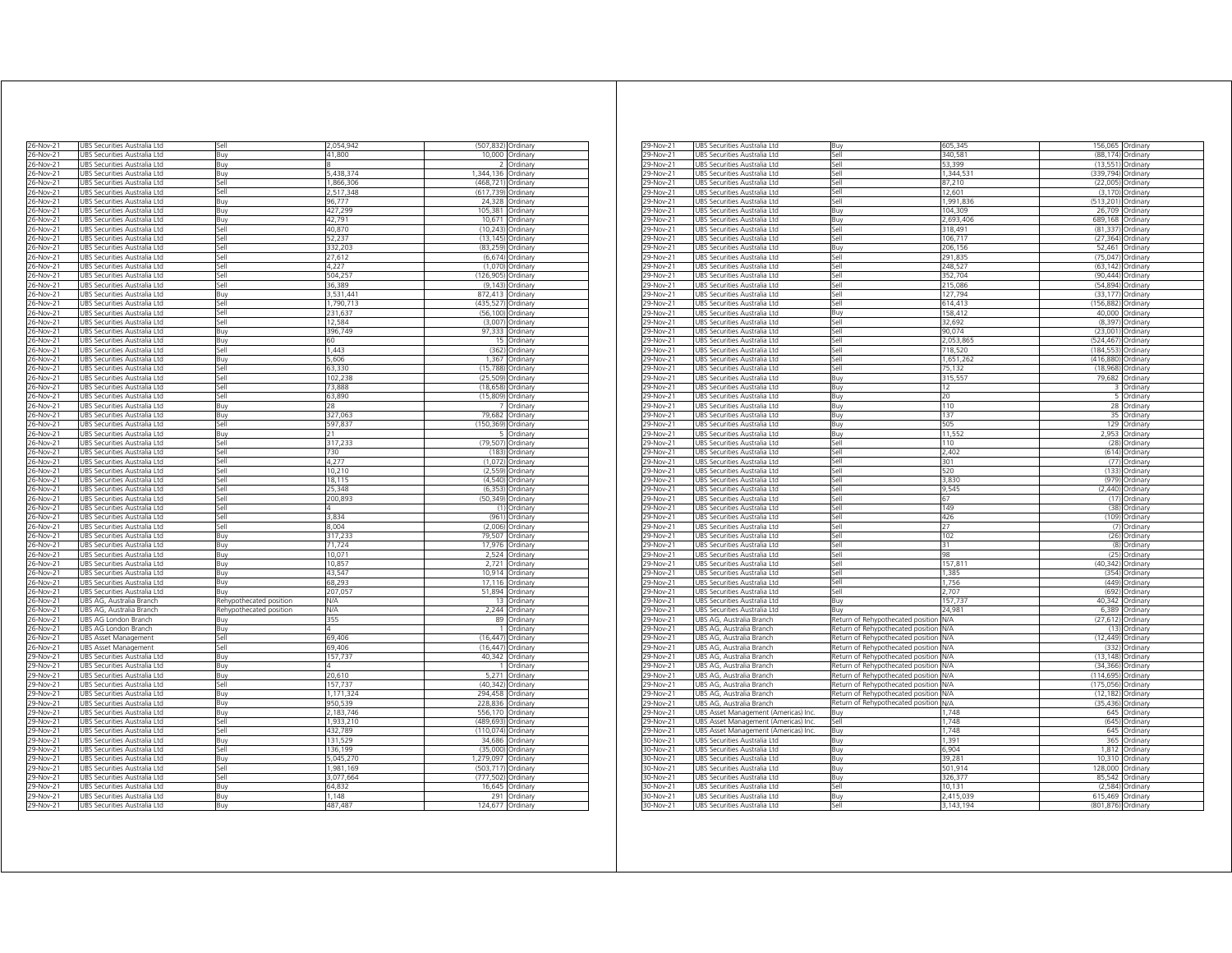| 30-Nov-21               | UBS Securities Australia Ltd          | Sell                              | 107,618    | (27, 488)   | Ordinary         |
|-------------------------|---------------------------------------|-----------------------------------|------------|-------------|------------------|
| 30-Nov-21               | JBS Securities Australia Ltd          | Buv                               | 113.258    | 29.672      | Ordinary         |
| 30-Nov-21               | JBS Securities Australia Ltd          | Sell                              | 39.200     | (10,000)    | Ordinary         |
| 30-Nov-21               | JBS Securities Australia Ltd          | Buy                               | 10,582,245 | 2,715,067   | Ordinary         |
| 30-Nov-21               | UBS Securities Australia Ltd          | Sell                              | 6,529,114  | (1,664,359) | Ordinary         |
| 30-Nov-21               | UBS Securities Australia Ltd          | Buy                               | 330,868    | 84,500      | Ordinary         |
| 30-Nov-21               | UBS Securities Australia Ltd          | Buy                               | 44,871     | 11,419      | Ordinary         |
| 30-Nov-21               | UBS Securities Australia Ltd          | Sell                              | 98         | (25)        | Ordinary         |
| 30-Nov-21               | JBS Securities Australia Ltd          | Sell                              | 84,649     | (21, 583)   | Ordinan          |
| 30-Nov-21               | UBS Securities Australia Ltd          | Buy                               | 145,852    | 37,211      | Ordinary         |
| 30-Nov-21               | UBS Securities Australia Ltd          | Sell                              | 198,753    | (51, 588)   | Ordinary         |
| 30-Nov-21               | UBS Securities Australia Ltd          | Buv                               | 2,247,706  | 572,591     | Ordinary         |
| 30-Nov-21               | JBS Securities Australia Ltd          | iell                              | 643,421    | (163, 479)  | Ordinary         |
| 30-Nov-21               | JBS Securities Australia Ltd          | Buv                               | 358,496    | 91,453      | Ordinary         |
| 30-Nov-21               | JBS Securities Australia Ltd          | sell                              | 11,777     | (2,993)     | Ordinary         |
| 30-Nov-21               | JBS Securities Australia Ltd          | Buv                               | 18,887     | 4,828       | Ordinary         |
| 30-Nov-21               | <b>JBS Securities Australia Ltd</b>   | Sell                              | 182.306    | (46.380)    | Ordinary         |
| 30-Nov-21               | <b>JBS Securities Australia Ltd</b>   | <b>Sell</b>                       | 2,119,107  | (540, 175)  | Ordinary         |
| 30-Nov-21               | JBS Securities Australia Ltd          | Sell                              | 324,333    | (82, 662)   | Ordinary         |
| 30-Nov-21               | JBS Securities Australia Ltd          | Sell                              | 78,596     | (20, 053)   | Ordinary         |
| 30-Nov-21               | JBS Securities Australia Ltd          | Buy                               | 152,412    | 40,000      | Ordinary         |
| 30-Nov-21               | <u>UBS Securities Australia Ltd</u>   | Buy                               | 216,059    | 55,309      | Ordinary         |
| 30-Nov-21               | JBS Securities Australia Ltd          | Sell                              | 94,256     | (23,988)    | Ordinary         |
| 30-Nov-21               | JBS Securities Australia Ltd          | Sell                              | 38,188     | (9, 724)    | Ordinary         |
| 30-Nov-21               | UBS Securities Australia Ltd          | Buy                               | 43         | 11          | Ordinary         |
| 30-Nov-21               | UBS Securities Australia Ltd          | Sell                              | 51         |             | (13) Ordinary    |
| 30-Nov-21               | UBS Securities Australia Ltd          | Buy                               | 12,219     | 3,127       | Ordinary         |
| 30-Nov-21               | UBS Securities Australia Ltd          | Buv                               | 228,718    | 58,593      | Ordinary         |
| 30-Nov-21               |                                       |                                   | 86,177     |             |                  |
| 30-Nov-21               | UBS Securities Australia Ltd          | Sell                              | 256.446    | (21, 918)   | Ordinary         |
|                         | JBS Securities Australia Ltd          | Buy                               |            | 65,646      | Ordinary         |
| 30-Nov-21               | JBS Securities Australia Ltd          | Buy                               | 1 251 776  | 320,000     | Ordinary         |
| 30-Nov-21               | JBS Securities Australia Ltd          | Sell                              | 109,470    | (28, 101)   | Ordinary         |
| 30-Nov-21               | <b>JBS Securities Australia Ltd</b>   | Sell                              | 2.354.224  | (604.329)   | Ordinan          |
| 30-Nov-21               | JBS Securities Australia Ltd          | Buy                               | 107,605    | 27,481      | Ordinary         |
| $\overline{30}$ -Nov-21 | JBS Securities Australia Ltd          | Sell                              | 17,561,178 | (4.609.233) | Ordinan          |
| 30-Nov-21               | <b>JBS Securities Australia Ltd</b>   | Buv                               | 1.905.000  | 500.000     | Ordinan          |
| 30-Nov-21               | JBS Securities Australia Ltd          | Sell                              | 46         | (12)        | Ordinary         |
| 30-Nov-21               | JBS Securities Australia Ltd          | Sell                              | 65         | (17)        | Ordinary         |
| 30-Nov-21               | UBS Securities Australia Ltd          | Sell                              | 210        | (55)        | Ordinary         |
| 30-Nov-21               | UBS Securities Australia Ltd          | Sell                              | 1.429      | (375)       | Ordinary         |
| 30-Nov-21               | UBS Securities Australia Ltd          | Sell                              | 62,545     | (16, 414)   | Ordinary         |
| 30-Nov-21               | UBS Securities Australia Ltd          | Buy                               | 366        | 95          | Ordinary         |
| 30-Nov-21               | JBS Securities Australia Ltd          | Buy                               | 4          | 1           | Ordinan          |
| 30-Nov-21               | JBS Securities Australia Ltd          | Βuγ                               | Δ          | 1           | Ordinary         |
| 30-Nov-21               | JBS Securities Australia Ltd          | Buv                               | 173        | 45          | Ordinary         |
| 30-Nov-21               | JBS Securities Australia Ltd          | Buy                               | 220        | 57          | Ordinary         |
| 30-Nov-21               | JBS Securities Australia Ltd          | sell                              | 53         | (14)        | Ordinary         |
| 30-Nov-21               | JBS Securities Australia Ltd          | Buv                               | 454        | 115         | Ordinary         |
| 30-Nov-21               | JBS Securities Australia Ltd          | Buv                               | 3 1 2 4    | 791         | Ordinary         |
| 30-Nov-21               | JBS Securities Australia Ltd          | Buv                               | 6,924      | 1,753       | Ordinary         |
| 30-Nov-21               | JBS Securities Australia Ltd          | اامک                              | 18.109     | (4.753)     | Ordinary         |
| 30-Nov-21               | JBS AG, Australia Branch              | Return of Rehypothecated position | ΝA         | 14,922      | Ordinary         |
| 30-Nov-21               | JBS AG, Australia Branch              |                                   | ΝA         | (306, 868)  | Ordinary         |
|                         |                                       | Return of Rehypothecated position | N/A        | (16, 713)   |                  |
| 30-Nov-21               | UBS AG, Australia Branch              | Return of Rehypothecated position |            |             | Ordinary         |
| 30-Nov-21               | UBS AG, Australia Branch              | Return of Rehypothecated position | N/A        | (166, 938)  | Ordinary         |
| 30-Nov-21               | UBS AG, Australia Branch              | Return of Rehypothecated position | <b>N/A</b> | (45, 891)   | Ordinary         |
| 30-Nov-21               | UBS Fund Management (Luxembourg) S.A. | Sell                              | 78,387     | (18, 272)   | Ordinary         |
| 30-Nov-21               | UBS AG London Branch                  | Buv                               | 188,389    | 49,446      | Ordinary         |
| 30-Nov-21               | UBS AG London Branch                  | Buy                               | 151,897    | 39,868      | Ordinary         |
| 30-Nov-21               | UBS AG London Branch                  | Buy                               | 164        | 43          | Ordinary         |
| 30-Nov-21               | JBS AG London Branch                  | Buv                               | 56,510     | 14832       | Ordinary         |
| 30-Nov-21               | UBS AG London Branch                  | Buy                               | 4          | 1           | Ordinary         |
| 30-Nov-21               | UBS AG London Branch                  | Buy                               | 68,229     | 17,908      | Ordinary         |
| 30-Nov-21               | UBS AG London Branch                  | Buv                               | 64,842     | 17.019      | Ordinary         |
| 30-Nov-21               | JBS AG London Branch                  | Buy                               | 1.429      | 375         | Ordinary         |
| 30-Nov-21               | UBS AG London Branch                  | Buy                               | 62,537     | 16,414      | Ordinary         |
| 30-Nov-21               | JBS AG London Branch                  | Buy                               | 38,291     | 10.050      | Ordinary         |
| 30-Nov-21               | JBS AG London Branch                  | Buy                               | 53         | 14          | Ordinary         |
| 30-Nov-21               | <b>JBS AG London Branch</b>           | Buy                               | 126,507    | 33,204      | Ordinary         |
| 30-Nov-21               | UBS AG London Branch                  | Buy                               | 18,109     | 4,753       | Ordinary         |
| 30-Nov-21               | UBS Asset Management                  | Sell                              | 13,987     | (3,671)     | Ordinary         |
| 30-Nov-21               | UBS Asset Management                  | Sell                              | 13,985     |             | (3,671) Ordinary |
|                         |                                       |                                   |            |             |                  |

| 30-Nov-21     | JBS Asset Management         | SΑ   | 75,514 |          | (19,820) Ordinary |
|---------------|------------------------------|------|--------|----------|-------------------|
| 30-Nov-21     | UBS Asset Management         | la   | 75,507 |          | (19,820) Ordinary |
| 30-Nov-21     | <b>UBS Asset Management</b>  | Sell | 16,865 |          | (4,427) Ordinary  |
| 30-Nov-21     | UBS Asset Management         | sell | 16,867 | (4, 427) | Ordinary          |
| 30-Nov-21     | UBS Asset Management         | Buy  | 47,457 | 12,456   | Ordinary          |
| 30-Nov-21     | UBS Asset Management         | Buy  | 47.462 | 12.456   | Ordinary          |
| 01-Dec-21     | UBS Securities Australia Ltd | Buy  | 444    | 115      | Ordinary          |
|               |                              | Buy  | 3,803  | 984      | Ordinary          |
| 01-Dec-21     | UBS Securities Australia Ltd |      |        |          |                   |
| 01-Dec-21     | UBS Securities Australia Ltd | Buy  | 17,857 |          | 4,620 Ordinary    |
| 01-Dec-21     | UBS Securities Australia Ltd | Buy  | 2,153  | 557      | Ordinary          |
| 01-Dec-21     | UBS Securities Australia Ltd | Buy  | 2,698  | 698      | Ordinary          |
| 01-Dec-21     | UBS Securities Australia Ltd | Buy  | 11,491 | 2.973    | Ordinary          |
| 01-Dec-21     | JBS Securities Australia Ltd | Buy  | 14,599 | 3.777    | Ordinary          |
| 01-Dec-21     | UBS Securities Australia Ltd | Buy  | 1.527  | 395      | Ordinary          |
| 01-Dec-21     | UBS Securities Australia Ltd | Buy  | 5,713  | 1,478    | Ordinary          |
| 01-Dec-21     | UBS Securities Australia Ltd | Buy  | 4,051  | 1,048    | Ordinary          |
| 01-Dec-21     | UBS Securities Australia Ltd | Buy  | 16.984 | 4,394    | Ordinary          |
| 01-Dec-21     | UBS Securities Australia Ltd | Buy  | 2.795  | 723      | Ordinary          |
| 01-Dec-21     | UBS Securities Australia Ltd | Buy  | 11,688 | 3,024    | Ordinary          |
| 01-Dec-21     | UBS Securities Australia Ltd |      | 2,996  | 775      | Ordinary          |
|               |                              | Buy  |        |          |                   |
| 01-Dec-21     | UBS Securities Australia Ltd | Buy  | 16,296 | 4,216    | Ordinary          |
| 01-Dec-21     | UBS Securities Australia Ltd | Buy  | 2.427  | 628      | Ordinary          |
| 01-Dec-21     | UBS Securities Australia Ltd | Buy  | 12,902 | 3,338    | Ordinary          |
| 01-Dec-21     | UBS Securities Australia Ltd | Buy  | 3,819  | 988      | Ordinary          |
| 01-Dec-21     | JBS Securities Australia Ltd | Buy  | 14.985 | 3,877    | Ordinary          |
| 01-Dec-21     | JBS Securities Australia Ltd | Buy  | 5.253  | 1.359    | Ordinary          |
| 01-Dec-21     | UBS Securities Australia Ltd | Buy  | 19,395 | 5,018    | Ordinary          |
| 01-Dec-21     | UBS Securities Australia Ltd | Buy  | 3,355  | 868      | Ordinary          |
| 01-Dec-21     | UBS Securities Australia Ltd | Buy  | 7,066  | 1,828    | Ordinary          |
| 01-Dec-21     | UBS Securities Australia Ltd | Buy  | 14.297 | 3.699    | Ordinary          |
| 01-Dec-21     | UBS Securities Australia Ltd |      | 12,894 | 3,336    | Ordinary          |
|               |                              | Buy  |        |          |                   |
| 01-Dec-21     | UBS Securities Australia Ltd | Buy  | 3,196  | 827      | Ordinary          |
| 01-Dec-21     | UBS Securities Australia Ltd | Buy  | 1,364  | 353      | Ordinary          |
| 01-Dec-21     | UBS Securities Australia Ltd | Buy  | 6,818  | 1.764    | Ordinary          |
| 01-Dec-21     | UBS Securities Australia Ltd | Buy  | 16,280 | 4.212    | Ordinary          |
| 01-Dec-21     | UBS Securities Australia Ltd | Buy  | 15,291 | 3,956    | Ordinary          |
| 01-Dec-21     | JBS Securities Australia Ltd | Buy  | 3,656  | 946      | Ordinary          |
| 01-Dec-21     | UBS Securities Australia Ltd | Buy  | 7,216  | 1.867    | Ordinary          |
| 01-Dec-21     | UBS Securities Australia Ltd | Buy  | 14,116 | 3,652    | Ordinary          |
| 01-Dec-21     | UBS Securities Australia Ltd | Buy  | 5,025  | 1,300    | Ordinary          |
| 01-Dec-21     | JBS Securities Australia Ltd | Buy  | 13,431 | 3.475    | Ordinary          |
| 01-Dec-21     | UBS Securities Australia Ltd | Buy  | 151    | 39       | Ordinary          |
|               |                              |      | 8,380  | 2,168    |                   |
| 01-Dec-21     | UBS Securities Australia Ltd | Buy  |        |          | Ordinary          |
| 01-Dec-21     | UBS Securities Australia Ltd | Buy  | 21,332 | 5,519    | Ordinary          |
| 01-Dec-21     | UBS Securities Australia Ltd | Buy  | 3,459  | 895      | Ordinary          |
| 01-Dec-21     | UBS Securities Australia Ltd | Buy  | 13,690 | 3.542    | Ordinary          |
| 01-Dec-21     | UBS Securities Australia Ltd | Buv  | 6.053  | 1.566    | Ordinary          |
| 01-Dec-21     | JBS Securities Australia Ltd | Buy  | 16,740 | 4.331    | Ordinary          |
| 01-Dec-21     | JBS Securities Australia Ltd | Buy  | 12,639 | 3,270    | Ordinary          |
| 01-Dec-21     | JBS Securities Australia Ltd | Buy  | 4.584  | 1,186    | Ordinary          |
| 01-Dec-21     | UBS Securities Australia Ltd | Buy  | 18,356 | 4,749    | Ordinary          |
| 01-Dec-21     | UBS Securities Australia Ltd | Buy  | 6,432  | 1,664    | Ordinary          |
| 01-Dec-21     | UBS Securities Australia Ltd | Buy  | 4,596  | 1,189    | Ordinary          |
|               |                              |      |        |          |                   |
| 01-Dec-21     | UBS Securities Australia Ltd | Buy  | 14.448 | 3,738    | Ordinary          |
| 01-Dec-21     | UBS Securities Australia Ltd | Buy  | 11,023 | 2,852    | Ordinary          |
| 01-Dec-21     | UBS Securities Australia Ltd | Buy  | 2,926  | 757      | Ordinary          |
| 01-Dec-21     | UBS Securities Australia Ltd | Buy  | 3,691  | 955      | Ordinary          |
| 01-Dec-21     | UBS Securities Australia Ltd | Buy  | 17,127 | 4.431    | Ordinary          |
| 01-Dec-21     | UBS Securities Australia Ltd | Buv  | 4.518  | 1.169    | Ordinan           |
| $01 - Dec-21$ | JBS Securities Australia Ltd | Buy  | 1,824  | 472      | Ordinary          |
| 01-Dec-21     | JBS Securities Australia Ltd | Buy  | 18,723 | 4,844    | Ordinary          |
| 01-Dec-21     | UBS Securities Australia Ltd | Buy  | 3.537  | 915      | Ordinary          |
| 01-Dec-21     | UBS Securities Australia Ltd | Buy  | 13,799 | 3,570    | Ordinary          |
|               |                              |      |        |          |                   |
| 01-Dec-21     | UBS Securities Australia Ltd | Buy  | 893    | 231      | Ordinary          |
| 01-Dec-21     | UBS Securities Australia Ltd | Buy  | 1,620  | 419      | Ordinary          |
| 01-Dec-21     | UBS Securities Australia Ltd | Buy  | 11.379 | 2.944    | Ordinary          |
| 01-Dec-21     | UBS Securities Australia Ltd | Buy  | 3,212  | 831      | Ordinary          |
| 01-Dec-21     | UBS Securities Australia Ltd | Buy  | 12,620 | 3,265    | Ordinary          |
| 01-Dec-21     | UBS Securities Australia Ltd | Buy  | 35     | 9        | Ordinary          |
| $01$ -Dec-21  | UBS Securities Australia Ltd | Buy  | 2.381  | 616      | Ordinary          |
| 01-Dec-21     | UBS Securities Australia Ltd | Buv  | 11.982 |          | 3.100 Ordinary    |
| 01-Dec-21     | UBS Securities Australia Ltd | Buy  | 13,234 |          | 3,424 Ordinary    |
|               |                              |      |        |          |                   |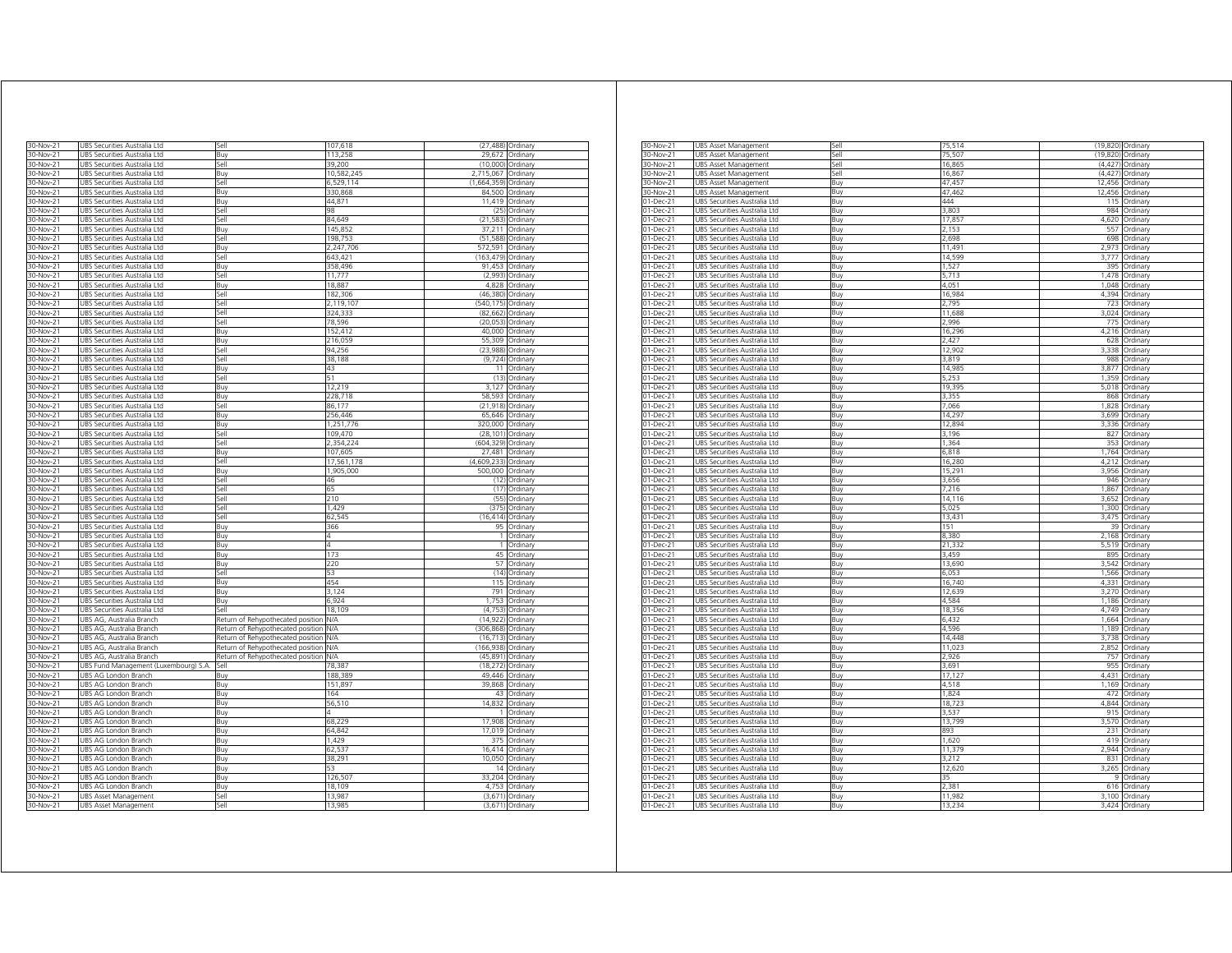| 01-Dec-21              | UBS Securities Australia Ltd                                 |            | 28,030          | 7,252          | Ordinary             |
|------------------------|--------------------------------------------------------------|------------|-----------------|----------------|----------------------|
|                        |                                                              | Buy        | 1.751           | 453            |                      |
| $01$ -Dec-21           | UBS Securities Australia Ltd                                 | Buy        |                 | 84             | Ordinary             |
| $01 - Dec-21$          | UBS Securities Australia Ltd                                 | Buy        | 325             |                | Ordinary             |
| 01-Dec-21              | UBS Securities Australia Ltd                                 | Buy        | 4,719           | 1,221          | Ordinary             |
| 01-Dec-21              | UBS Securities Australia Ltd                                 | Buy        | 1,233           | 319            | Ordinary             |
| 01-Dec-21              | UBS Securities Australia Ltd                                 | Buy        | 5,106<br>20.277 | 1,321<br>5.246 | Ordinary             |
| 01-Dec-21              | UBS Securities Australia Ltd                                 | Buy        | 12,852          | 3.325          | Ordinary             |
| 01-Dec-21              | UBS Securities Australia Ltd                                 | Buy        |                 |                | Ordinary             |
| 01-Dec-21<br>01-Dec-21 | JBS Securities Australia Ltd<br>UBS Securities Australia Ltd | Buy<br>Buy | 3,409<br>2,153  | 882<br>557     | Ordinary<br>Ordinary |
| 01-Dec-21              | UBS Securities Australia Ltd                                 | Buy        | 14,552          | 3,765          | Ordinary             |
| 01-Dec-21              | UBS Securities Australia Ltd                                 | Buy        | 3,637           | 941            | Ordinary             |
| 01-Dec-21              | UBS Securities Australia Ltd                                 | Buy        | 2.767           | 716            | Ordinary             |
| 01-Dec-21              | UBS Securities Australia Ltd                                 | Buy        | 20.482          | 5.299          | Ordinary             |
| 01-Dec-21              | UBS Securities Australia Ltd                                 | Buy        | 588             | 152            |                      |
| 01-Dec-21              | UBS Securities Australia Ltd                                 | Buy        | 3,363           | 870            | Ordinary<br>Ordinary |
| 01-Dec-21              |                                                              |            | 4,155           | 1,075          |                      |
| 01-Dec-21              | UBS Securities Australia Ltd<br>UBS Securities Australia Ltd | Buy<br>Buy | 13,118          | 3,394          | Ordinary<br>Ordinary |
| 01-Dec-21              | UBS Securities Australia Ltd                                 |            | 21,050          | 5,446          | Ordinary             |
| 01-Dec-21              | UBS Securities Australia Ltd                                 | Buy        | 5,605           | 1,450          |                      |
| 01-Dec-21              | JBS Securities Australia Ltd                                 | Buy<br>Buv | 25,000          | 6.468          | Ordinary<br>Ordinary |
| 01-Dec-21              | JBS Securities Australia Ltd                                 | Buy        | 20,018          | 5,179          | Ordinary             |
| 01-Dec-21              | UBS Securities Australia Ltd                                 | Buy        | 4,209           | 1,089          | Ordinary             |
| 01-Dec-21              | JBS Securities Australia Ltd                                 | Buy        | 5,589           | 1.446          | Ordinary             |
| 01-Dec-21              | JBS Securities Australia Ltd                                 | Buy        | 8,519           | 2,204          | Ordinary             |
| 01-Dec-21              | JBS Securities Australia Ltd                                 | Buv        | 715             | 185            | Ordinary             |
| 01-Dec-21              | JBS Securities Australia Ltd                                 | Buy        | 2,512           | 650            | Ordinary             |
| 01-Dec-21              | UBS Securities Australia Ltd                                 | Buy        | 348             | 90             | Ordinary             |
| $01$ -Dec-21           | UBS Securities Australia Ltd                                 | Buy        | 11,031          | 2,854          | Ordinary             |
| $01 - Dec-21$          | UBS Securities Australia Ltd                                 | Buy        | 290             | 75             | Ordinary             |
| 01-Dec-21              | UBS Securities Australia Ltd                                 | Buy        | 2,578           | 667            | Ordinary             |
| 01-Dec-21              | UBS Securities Australia Ltd                                 | Buy        | 1,190           | 308            | Ordinary             |
| 01-Dec-21              | UBS Securities Australia Ltd                                 | Buy        | 5,748           | 1,487          | Ordinary             |
| 01-Dec-21              | UBS Securities Australia Ltd                                 | Buy        | 19,256          | 4,982          | Ordinary             |
| 01-Dec-21              | UBS Securities Australia Ltd                                 | Buy        | 3.452           | 893            | Ordinary             |
| 01-Dec-21              | UBS Securities Australia Ltd                                 | Buy        | 20,856          | 5,396          | Ordinary             |
| 01-Dec-21              | UBS Securities Australia Ltd                                 | Buy        | 8,728           | 2.258          | Ordinary             |
| 01-Dec-21              | UBS Securities Australia Ltd                                 | Buy        | 3,850           | 996            | Ordinary             |
| 01-Dec-21              | JBS Securities Australia Ltd                                 | Buy        | 2,709           | 701            | Ordinary             |
| 01-Dec-21              | <b>JBS Securities Australia Ltd</b>                          | Buv        | 1.419           | 367            | Ordinary             |
| 01-Dec-21              | JBS Securities Australia Ltd                                 | Buy        | 24.339          | 6.297          | Ordinary             |
| 01-Dec-21              | JBS Securities Australia Ltd                                 | Buy        | 23,384          | 6,050          | Ordinary             |
| 01-Dec-21              | UBS Securities Australia Ltd                                 | Buy        | 4,731           | 1 2 2 4        | Ordinary             |
| 01-Dec-21              | UBS Securities Australia Ltd                                 | Buy        | 13,006          | 3,365          | Ordinary             |
| 01-Dec-21              | UBS Securities Australia Ltd                                 | Buy        | 417             | 108            | Ordinary             |
| 01-Dec-21              | UBS Securities Australia Ltd                                 | Buy        | 14,259          | 3,689          | Ordinary             |
| 01-Dec-21              | UBS Securities Australia Ltd                                 | Buy        | 3,332           | 862            | Ordinarv             |
| 01-Dec-21              | JBS Securities Australia Ltd                                 | Buv        | 7.386           | 1.911          | Ordinary             |
| 01-Dec-21              | UBS Securities Australia Ltd                                 | Buy        | 18,765          | 4,855          | Ordinarv             |
| 01-Dec-21              | JBS Securities Australia Ltd                                 | Buy        | 812             | 210            | Ordinary             |
| 01-Dec-21              | JBS Securities Australia Ltd                                 | Buv        | 4,855           | 1.256          | Ordinary             |
| 01-Dec-21              | JBS Securities Australia Ltd                                 | Buy        | 769             | 199            | Ordinary             |
| 01-Dec-21              | JBS Securities Australia Ltd                                 | Buy        | 15,260          | 3,948          | Ordinary             |
| 01-Dec-21              | JBS Securities Australia Ltd                                 | Buy        | 70              | 18             | Ordinary             |
| 01-Dec-21              | JBS Securities Australia Ltd                                 | Buy        | 9,802           | 2,536          | Ordinary             |
| $01$ -Dec-21           | UBS Securities Australia Ltd                                 | Buy        | 26,585          | 6,878          | Ordinary             |
| 01-Dec-21              | UBS Securities Australia Ltd                                 | Buy        | 21,243          | 5,496          | Ordinary             |
| 01-Dec-21              | UBS Securities Australia Ltd                                 | Buy        | 50              | 13             | Ordinary             |
| 01-Dec-21              | UBS Securities Australia Ltd                                 | Buy        | 3,776           | 977            | Ordinary             |
| 01-Dec-21              | UBS Securities Australia Ltd                                 | Buy        | 9,060           | 2,344          | Ordinary             |
| 01-Dec-21              | UBS Securities Australia Ltd                                 | Buy        | 14,378          | 3,720          | Ordinary             |
| 01-Dec-21              | UBS Securities Australia Ltd                                 | Buy        | 38,864          | 10,055         | Ordinary             |
| 01-Dec-21              | UBS Securities Australia Ltd                                 | Buy        | 20,984          | 5,429          | Ordinary             |
| 01-Dec-21              | UBS Securities Australia Ltd                                 | Buy        | 17,181          | 4,445          | Ordinary             |
| 01-Dec-21              | UBS Securities Australia Ltd                                 | Buy        | 1 2 7 9         | 331            | Ordinary             |
| 01-Dec-21              | UBS Securities Australia Ltd                                 | Buy        | 11,990          | 3,102          | Ordinary             |
| 01-Dec-21              | UBS Securities Australia Ltd                                 | Buv        | 2.338           | 605            | Ordinary             |
| 01-Dec-21              | UBS Securities Australia Ltd                                 | Buy        | 6,706           | 1.735          | Ordinary             |
| 01-Dec-21              | JBS Securities Australia Ltd                                 | Buy        | 1,790           | 463            | Ordinary             |
| 01-Dec-21              | UBS Securities Australia Ltd                                 | Buy        | 2.648           | 685            | Ordinary             |
| 01-Dec-21              | UBS Securities Australia Ltd                                 | Buy        | 642             | 166            | Ordinary             |
| 01-Dec-21              | UBS Securities Australia Ltd                                 | Buy        | 274             |                | 71 Ordinary          |
|                        |                                                              |            |                 |                |                      |

| 01-Dec-21<br>UBS Securities Australia Ltd<br>Buy<br>1.001<br>259<br>01-Dec-21<br>UBS Securities Australia Ltd<br>Buy<br>15<br>4<br>01-Dec-21<br>UBS Securities Australia Ltd<br>23<br>6<br>Buy<br>01-Dec-21<br>UBS Securities Australia Ltd<br>Buy<br>93<br>24<br>01-Dec-21<br>UBS Securities Australia Ltd<br>143<br>37<br>Buy<br>228<br>59<br>01-Dec-21<br>UBS Securities Australia Ltd<br>Buy<br>01-Dec-21<br>UBS Securities Australia Ltd<br>Buy<br>413,284<br>106,925<br>2,000,000<br>01-Dec-21<br>UBS Securities Australia Ltd<br>Buy<br>7,626,000<br>589,560<br>150,000<br>01-Dec-21<br>UBS Securities Australia Ltd<br>Buy<br>9,377<br>(2, 426)<br>01-Dec-21<br>UBS Securities Australia Ltd<br>Sell<br>01-Dec-21<br>1,241,918<br>UBS Securities Australia Ltd<br>Buy<br>4,804,732<br>01-Dec-21<br>UBS Securities Australia Ltd<br>1.072.268<br>(277.036)<br>jell<br>01-Dec-21<br>UBS Securities Australia Ltd<br>(258, 135)<br>۱le،<br>996,659<br>$01 - Dec-21$<br>UBS Securities Australia Ltd<br>Sell<br>101,070<br>(26, 138)<br>01-Dec-21<br>UBS Securities Australia Ltd<br>7,900 Ordinary<br>Buy<br>30,020<br>01-Dec-21<br>UBS Securities Australia Ltd<br>7,334,671<br>1,897,912<br>Buy<br>01-Dec-21<br>UBS Securities Australia Ltd<br>Sell<br>8,500,363<br>(2, 197, 896)<br>UBS Securities Australia Ltd<br>47,281<br>12,228<br>01-Dec-21<br>Buy<br>01-Dec-21<br>UBS Securities Australia Ltd<br>Sell<br>940<br>(243) Ordinary<br>01-Dec-21<br>UBS Securities Australia Ltd<br>871,017<br>225,197<br>Buy<br>01-Dec-21<br>UBS Securities Australia Ltd<br>15,831<br>4,166<br>Buy<br>UBS Securities Australia Ltd<br>200,000 Ordinary<br>01-Dec-21<br>768,260<br>Buv<br>01-Dec-21<br>UBS Securities Australia Ltd<br>383,981<br>(99,161) Ordinary<br>Sell<br>01-Dec-21<br>UBS Securities Australia Ltd<br>3uy<br>590,809<br>155,125<br>01-Dec-21<br>UBS Securities Australia Ltd<br>530,786<br>(137, 652)<br>Sell<br>01-Dec-21<br>UBS Securities Australia Ltd<br>Sell<br>60,381<br>(15, 522)<br>1,506,320<br>01-Dec-21<br>UBS Securities Australia Ltd<br>Buy<br>390,633<br>01-Dec-21<br>UBS Securities Australia Ltd<br>Sell<br>2,301,353<br>(598, 018)<br>01-Dec-21<br>UBS Securities Australia Ltd<br>Buy<br>195,301<br>50,604<br>01-Dec-21<br>UBS Securities Australia Ltd<br>Sell<br>98.460<br>(25, 415)<br>132,293<br>(34, 216)<br>01-Dec-21<br>UBS Securities Australia Ltd<br>Sell<br>01-Dec-21<br>UBS Securities Australia Ltd<br>154,412<br>40,000<br>Buy<br>01-Dec-21<br>UBS Securities Australia Ltd<br>309,576<br>(80,000)<br>Sell<br>48,738<br>01-Dec-21<br>UBS Securities Australia Ltd<br>Buy<br>188,489<br>01-Dec-21<br>UBS Securities Australia Ltd<br>11,452<br>3,011<br>Buy<br>$01 - Dec-21$<br>UBS Securities Australia Ltd<br>Buy<br>11,618<br>3,011<br>01-Dec-21<br>UBS Securities Australia Ltd<br>33.295<br>8.626<br>3uy<br>01-Dec-21<br>48,351<br>12,501<br>UBS Securities Australia Ltd<br>Buy<br>$01 - Dec-21$<br>UBS Securities Australia Ltd<br>1,575,329<br>408,000<br>Buy<br>01-Dec-21<br>UBS Securities Australia Ltd<br>Sell<br>257<br>(66)<br>5.690<br>(1,463) Ordinary<br>01-Dec-21<br>UBS Securities Australia Ltd<br>Sell<br>01-Dec-21<br>UBS Securities Australia Ltd<br>Sell<br>444<br>(115)<br>UBS Securities Australia Ltd<br>3,803<br>(984)<br>01-Dec-21<br>Sell<br>01-Dec-21<br>UBS Securities Australia Ltd<br>Sell<br>17,856<br>(4,620)<br>01-Dec-21<br>UBS Securities Australia Ltd<br>920<br>(238)<br>Sell<br>UBS Securities Australia Ltd<br>11,491<br>(2, 973)<br>01-Dec-21<br>Sell<br>Sell<br>1,156<br>(299)<br>01-Dec-21<br>UBS Securities Australia Ltd<br>4,924<br>(1,274) Ordinary<br>01-Dec-21<br>UBS Securities Australia Ltd<br>Sell<br>01-Dec-21<br>UBS Securities Australia Ltd<br>sell<br>2,153<br>(557) | 01-Dec-21 | UBS Securities Australia Ltd | Buy         | 460   |          | 119 Ordinary                       |
|---------------------------------------------------------------------------------------------------------------------------------------------------------------------------------------------------------------------------------------------------------------------------------------------------------------------------------------------------------------------------------------------------------------------------------------------------------------------------------------------------------------------------------------------------------------------------------------------------------------------------------------------------------------------------------------------------------------------------------------------------------------------------------------------------------------------------------------------------------------------------------------------------------------------------------------------------------------------------------------------------------------------------------------------------------------------------------------------------------------------------------------------------------------------------------------------------------------------------------------------------------------------------------------------------------------------------------------------------------------------------------------------------------------------------------------------------------------------------------------------------------------------------------------------------------------------------------------------------------------------------------------------------------------------------------------------------------------------------------------------------------------------------------------------------------------------------------------------------------------------------------------------------------------------------------------------------------------------------------------------------------------------------------------------------------------------------------------------------------------------------------------------------------------------------------------------------------------------------------------------------------------------------------------------------------------------------------------------------------------------------------------------------------------------------------------------------------------------------------------------------------------------------------------------------------------------------------------------------------------------------------------------------------------------------------------------------------------------------------------------------------------------------------------------------------------------------------------------------------------------------------------------------------------------------------------------------------------------------------------------------------------------------------------------------------------------------------------------------------------------------------------------------------------------------------------------------------------------------------------------------------------------------------------------------------------------------------------------------------------------------------------------------------------------------------------------------------------------------------------------------------------------------------------------------------------------------------------------------------------------------------------------------------------------------------------------------------------------------------------------------------------------------------------|-----------|------------------------------|-------------|-------|----------|------------------------------------|
|                                                                                                                                                                                                                                                                                                                                                                                                                                                                                                                                                                                                                                                                                                                                                                                                                                                                                                                                                                                                                                                                                                                                                                                                                                                                                                                                                                                                                                                                                                                                                                                                                                                                                                                                                                                                                                                                                                                                                                                                                                                                                                                                                                                                                                                                                                                                                                                                                                                                                                                                                                                                                                                                                                                                                                                                                                                                                                                                                                                                                                                                                                                                                                                                                                                                                                                                                                                                                                                                                                                                                                                                                                                                                                                                                                                       |           |                              |             |       |          | Ordinary                           |
|                                                                                                                                                                                                                                                                                                                                                                                                                                                                                                                                                                                                                                                                                                                                                                                                                                                                                                                                                                                                                                                                                                                                                                                                                                                                                                                                                                                                                                                                                                                                                                                                                                                                                                                                                                                                                                                                                                                                                                                                                                                                                                                                                                                                                                                                                                                                                                                                                                                                                                                                                                                                                                                                                                                                                                                                                                                                                                                                                                                                                                                                                                                                                                                                                                                                                                                                                                                                                                                                                                                                                                                                                                                                                                                                                                                       |           |                              |             |       |          | Ordinary                           |
|                                                                                                                                                                                                                                                                                                                                                                                                                                                                                                                                                                                                                                                                                                                                                                                                                                                                                                                                                                                                                                                                                                                                                                                                                                                                                                                                                                                                                                                                                                                                                                                                                                                                                                                                                                                                                                                                                                                                                                                                                                                                                                                                                                                                                                                                                                                                                                                                                                                                                                                                                                                                                                                                                                                                                                                                                                                                                                                                                                                                                                                                                                                                                                                                                                                                                                                                                                                                                                                                                                                                                                                                                                                                                                                                                                                       |           |                              |             |       |          | Ordinary                           |
|                                                                                                                                                                                                                                                                                                                                                                                                                                                                                                                                                                                                                                                                                                                                                                                                                                                                                                                                                                                                                                                                                                                                                                                                                                                                                                                                                                                                                                                                                                                                                                                                                                                                                                                                                                                                                                                                                                                                                                                                                                                                                                                                                                                                                                                                                                                                                                                                                                                                                                                                                                                                                                                                                                                                                                                                                                                                                                                                                                                                                                                                                                                                                                                                                                                                                                                                                                                                                                                                                                                                                                                                                                                                                                                                                                                       |           |                              |             |       |          | Ordinary                           |
|                                                                                                                                                                                                                                                                                                                                                                                                                                                                                                                                                                                                                                                                                                                                                                                                                                                                                                                                                                                                                                                                                                                                                                                                                                                                                                                                                                                                                                                                                                                                                                                                                                                                                                                                                                                                                                                                                                                                                                                                                                                                                                                                                                                                                                                                                                                                                                                                                                                                                                                                                                                                                                                                                                                                                                                                                                                                                                                                                                                                                                                                                                                                                                                                                                                                                                                                                                                                                                                                                                                                                                                                                                                                                                                                                                                       |           |                              |             |       |          | Ordinary                           |
|                                                                                                                                                                                                                                                                                                                                                                                                                                                                                                                                                                                                                                                                                                                                                                                                                                                                                                                                                                                                                                                                                                                                                                                                                                                                                                                                                                                                                                                                                                                                                                                                                                                                                                                                                                                                                                                                                                                                                                                                                                                                                                                                                                                                                                                                                                                                                                                                                                                                                                                                                                                                                                                                                                                                                                                                                                                                                                                                                                                                                                                                                                                                                                                                                                                                                                                                                                                                                                                                                                                                                                                                                                                                                                                                                                                       |           |                              |             |       |          | Ordinary                           |
|                                                                                                                                                                                                                                                                                                                                                                                                                                                                                                                                                                                                                                                                                                                                                                                                                                                                                                                                                                                                                                                                                                                                                                                                                                                                                                                                                                                                                                                                                                                                                                                                                                                                                                                                                                                                                                                                                                                                                                                                                                                                                                                                                                                                                                                                                                                                                                                                                                                                                                                                                                                                                                                                                                                                                                                                                                                                                                                                                                                                                                                                                                                                                                                                                                                                                                                                                                                                                                                                                                                                                                                                                                                                                                                                                                                       |           |                              |             |       |          | Ordinary                           |
|                                                                                                                                                                                                                                                                                                                                                                                                                                                                                                                                                                                                                                                                                                                                                                                                                                                                                                                                                                                                                                                                                                                                                                                                                                                                                                                                                                                                                                                                                                                                                                                                                                                                                                                                                                                                                                                                                                                                                                                                                                                                                                                                                                                                                                                                                                                                                                                                                                                                                                                                                                                                                                                                                                                                                                                                                                                                                                                                                                                                                                                                                                                                                                                                                                                                                                                                                                                                                                                                                                                                                                                                                                                                                                                                                                                       |           |                              |             |       |          | Ordinary                           |
|                                                                                                                                                                                                                                                                                                                                                                                                                                                                                                                                                                                                                                                                                                                                                                                                                                                                                                                                                                                                                                                                                                                                                                                                                                                                                                                                                                                                                                                                                                                                                                                                                                                                                                                                                                                                                                                                                                                                                                                                                                                                                                                                                                                                                                                                                                                                                                                                                                                                                                                                                                                                                                                                                                                                                                                                                                                                                                                                                                                                                                                                                                                                                                                                                                                                                                                                                                                                                                                                                                                                                                                                                                                                                                                                                                                       |           |                              |             |       |          | Ordinary                           |
|                                                                                                                                                                                                                                                                                                                                                                                                                                                                                                                                                                                                                                                                                                                                                                                                                                                                                                                                                                                                                                                                                                                                                                                                                                                                                                                                                                                                                                                                                                                                                                                                                                                                                                                                                                                                                                                                                                                                                                                                                                                                                                                                                                                                                                                                                                                                                                                                                                                                                                                                                                                                                                                                                                                                                                                                                                                                                                                                                                                                                                                                                                                                                                                                                                                                                                                                                                                                                                                                                                                                                                                                                                                                                                                                                                                       |           |                              |             |       |          | Ordinary                           |
|                                                                                                                                                                                                                                                                                                                                                                                                                                                                                                                                                                                                                                                                                                                                                                                                                                                                                                                                                                                                                                                                                                                                                                                                                                                                                                                                                                                                                                                                                                                                                                                                                                                                                                                                                                                                                                                                                                                                                                                                                                                                                                                                                                                                                                                                                                                                                                                                                                                                                                                                                                                                                                                                                                                                                                                                                                                                                                                                                                                                                                                                                                                                                                                                                                                                                                                                                                                                                                                                                                                                                                                                                                                                                                                                                                                       |           |                              |             |       |          | Ordinary                           |
|                                                                                                                                                                                                                                                                                                                                                                                                                                                                                                                                                                                                                                                                                                                                                                                                                                                                                                                                                                                                                                                                                                                                                                                                                                                                                                                                                                                                                                                                                                                                                                                                                                                                                                                                                                                                                                                                                                                                                                                                                                                                                                                                                                                                                                                                                                                                                                                                                                                                                                                                                                                                                                                                                                                                                                                                                                                                                                                                                                                                                                                                                                                                                                                                                                                                                                                                                                                                                                                                                                                                                                                                                                                                                                                                                                                       |           |                              |             |       |          | Ordinary                           |
|                                                                                                                                                                                                                                                                                                                                                                                                                                                                                                                                                                                                                                                                                                                                                                                                                                                                                                                                                                                                                                                                                                                                                                                                                                                                                                                                                                                                                                                                                                                                                                                                                                                                                                                                                                                                                                                                                                                                                                                                                                                                                                                                                                                                                                                                                                                                                                                                                                                                                                                                                                                                                                                                                                                                                                                                                                                                                                                                                                                                                                                                                                                                                                                                                                                                                                                                                                                                                                                                                                                                                                                                                                                                                                                                                                                       |           |                              |             |       |          | Ordinary                           |
|                                                                                                                                                                                                                                                                                                                                                                                                                                                                                                                                                                                                                                                                                                                                                                                                                                                                                                                                                                                                                                                                                                                                                                                                                                                                                                                                                                                                                                                                                                                                                                                                                                                                                                                                                                                                                                                                                                                                                                                                                                                                                                                                                                                                                                                                                                                                                                                                                                                                                                                                                                                                                                                                                                                                                                                                                                                                                                                                                                                                                                                                                                                                                                                                                                                                                                                                                                                                                                                                                                                                                                                                                                                                                                                                                                                       |           |                              |             |       |          | Ordinary                           |
|                                                                                                                                                                                                                                                                                                                                                                                                                                                                                                                                                                                                                                                                                                                                                                                                                                                                                                                                                                                                                                                                                                                                                                                                                                                                                                                                                                                                                                                                                                                                                                                                                                                                                                                                                                                                                                                                                                                                                                                                                                                                                                                                                                                                                                                                                                                                                                                                                                                                                                                                                                                                                                                                                                                                                                                                                                                                                                                                                                                                                                                                                                                                                                                                                                                                                                                                                                                                                                                                                                                                                                                                                                                                                                                                                                                       |           |                              |             |       |          |                                    |
|                                                                                                                                                                                                                                                                                                                                                                                                                                                                                                                                                                                                                                                                                                                                                                                                                                                                                                                                                                                                                                                                                                                                                                                                                                                                                                                                                                                                                                                                                                                                                                                                                                                                                                                                                                                                                                                                                                                                                                                                                                                                                                                                                                                                                                                                                                                                                                                                                                                                                                                                                                                                                                                                                                                                                                                                                                                                                                                                                                                                                                                                                                                                                                                                                                                                                                                                                                                                                                                                                                                                                                                                                                                                                                                                                                                       |           |                              |             |       |          | Ordinary                           |
|                                                                                                                                                                                                                                                                                                                                                                                                                                                                                                                                                                                                                                                                                                                                                                                                                                                                                                                                                                                                                                                                                                                                                                                                                                                                                                                                                                                                                                                                                                                                                                                                                                                                                                                                                                                                                                                                                                                                                                                                                                                                                                                                                                                                                                                                                                                                                                                                                                                                                                                                                                                                                                                                                                                                                                                                                                                                                                                                                                                                                                                                                                                                                                                                                                                                                                                                                                                                                                                                                                                                                                                                                                                                                                                                                                                       |           |                              |             |       |          | Ordinary                           |
|                                                                                                                                                                                                                                                                                                                                                                                                                                                                                                                                                                                                                                                                                                                                                                                                                                                                                                                                                                                                                                                                                                                                                                                                                                                                                                                                                                                                                                                                                                                                                                                                                                                                                                                                                                                                                                                                                                                                                                                                                                                                                                                                                                                                                                                                                                                                                                                                                                                                                                                                                                                                                                                                                                                                                                                                                                                                                                                                                                                                                                                                                                                                                                                                                                                                                                                                                                                                                                                                                                                                                                                                                                                                                                                                                                                       |           |                              |             |       |          | Ordinary                           |
|                                                                                                                                                                                                                                                                                                                                                                                                                                                                                                                                                                                                                                                                                                                                                                                                                                                                                                                                                                                                                                                                                                                                                                                                                                                                                                                                                                                                                                                                                                                                                                                                                                                                                                                                                                                                                                                                                                                                                                                                                                                                                                                                                                                                                                                                                                                                                                                                                                                                                                                                                                                                                                                                                                                                                                                                                                                                                                                                                                                                                                                                                                                                                                                                                                                                                                                                                                                                                                                                                                                                                                                                                                                                                                                                                                                       |           |                              |             |       |          |                                    |
|                                                                                                                                                                                                                                                                                                                                                                                                                                                                                                                                                                                                                                                                                                                                                                                                                                                                                                                                                                                                                                                                                                                                                                                                                                                                                                                                                                                                                                                                                                                                                                                                                                                                                                                                                                                                                                                                                                                                                                                                                                                                                                                                                                                                                                                                                                                                                                                                                                                                                                                                                                                                                                                                                                                                                                                                                                                                                                                                                                                                                                                                                                                                                                                                                                                                                                                                                                                                                                                                                                                                                                                                                                                                                                                                                                                       |           |                              |             |       |          |                                    |
|                                                                                                                                                                                                                                                                                                                                                                                                                                                                                                                                                                                                                                                                                                                                                                                                                                                                                                                                                                                                                                                                                                                                                                                                                                                                                                                                                                                                                                                                                                                                                                                                                                                                                                                                                                                                                                                                                                                                                                                                                                                                                                                                                                                                                                                                                                                                                                                                                                                                                                                                                                                                                                                                                                                                                                                                                                                                                                                                                                                                                                                                                                                                                                                                                                                                                                                                                                                                                                                                                                                                                                                                                                                                                                                                                                                       |           |                              |             |       |          | Ordinary                           |
|                                                                                                                                                                                                                                                                                                                                                                                                                                                                                                                                                                                                                                                                                                                                                                                                                                                                                                                                                                                                                                                                                                                                                                                                                                                                                                                                                                                                                                                                                                                                                                                                                                                                                                                                                                                                                                                                                                                                                                                                                                                                                                                                                                                                                                                                                                                                                                                                                                                                                                                                                                                                                                                                                                                                                                                                                                                                                                                                                                                                                                                                                                                                                                                                                                                                                                                                                                                                                                                                                                                                                                                                                                                                                                                                                                                       |           |                              |             |       |          | Ordinary                           |
|                                                                                                                                                                                                                                                                                                                                                                                                                                                                                                                                                                                                                                                                                                                                                                                                                                                                                                                                                                                                                                                                                                                                                                                                                                                                                                                                                                                                                                                                                                                                                                                                                                                                                                                                                                                                                                                                                                                                                                                                                                                                                                                                                                                                                                                                                                                                                                                                                                                                                                                                                                                                                                                                                                                                                                                                                                                                                                                                                                                                                                                                                                                                                                                                                                                                                                                                                                                                                                                                                                                                                                                                                                                                                                                                                                                       |           |                              |             |       |          |                                    |
|                                                                                                                                                                                                                                                                                                                                                                                                                                                                                                                                                                                                                                                                                                                                                                                                                                                                                                                                                                                                                                                                                                                                                                                                                                                                                                                                                                                                                                                                                                                                                                                                                                                                                                                                                                                                                                                                                                                                                                                                                                                                                                                                                                                                                                                                                                                                                                                                                                                                                                                                                                                                                                                                                                                                                                                                                                                                                                                                                                                                                                                                                                                                                                                                                                                                                                                                                                                                                                                                                                                                                                                                                                                                                                                                                                                       |           |                              |             |       |          |                                    |
|                                                                                                                                                                                                                                                                                                                                                                                                                                                                                                                                                                                                                                                                                                                                                                                                                                                                                                                                                                                                                                                                                                                                                                                                                                                                                                                                                                                                                                                                                                                                                                                                                                                                                                                                                                                                                                                                                                                                                                                                                                                                                                                                                                                                                                                                                                                                                                                                                                                                                                                                                                                                                                                                                                                                                                                                                                                                                                                                                                                                                                                                                                                                                                                                                                                                                                                                                                                                                                                                                                                                                                                                                                                                                                                                                                                       |           |                              |             |       |          | Ordinary                           |
|                                                                                                                                                                                                                                                                                                                                                                                                                                                                                                                                                                                                                                                                                                                                                                                                                                                                                                                                                                                                                                                                                                                                                                                                                                                                                                                                                                                                                                                                                                                                                                                                                                                                                                                                                                                                                                                                                                                                                                                                                                                                                                                                                                                                                                                                                                                                                                                                                                                                                                                                                                                                                                                                                                                                                                                                                                                                                                                                                                                                                                                                                                                                                                                                                                                                                                                                                                                                                                                                                                                                                                                                                                                                                                                                                                                       |           |                              |             |       |          | Ordinary                           |
|                                                                                                                                                                                                                                                                                                                                                                                                                                                                                                                                                                                                                                                                                                                                                                                                                                                                                                                                                                                                                                                                                                                                                                                                                                                                                                                                                                                                                                                                                                                                                                                                                                                                                                                                                                                                                                                                                                                                                                                                                                                                                                                                                                                                                                                                                                                                                                                                                                                                                                                                                                                                                                                                                                                                                                                                                                                                                                                                                                                                                                                                                                                                                                                                                                                                                                                                                                                                                                                                                                                                                                                                                                                                                                                                                                                       |           |                              |             |       |          | Ordinary                           |
|                                                                                                                                                                                                                                                                                                                                                                                                                                                                                                                                                                                                                                                                                                                                                                                                                                                                                                                                                                                                                                                                                                                                                                                                                                                                                                                                                                                                                                                                                                                                                                                                                                                                                                                                                                                                                                                                                                                                                                                                                                                                                                                                                                                                                                                                                                                                                                                                                                                                                                                                                                                                                                                                                                                                                                                                                                                                                                                                                                                                                                                                                                                                                                                                                                                                                                                                                                                                                                                                                                                                                                                                                                                                                                                                                                                       |           |                              |             |       |          | Ordinary                           |
|                                                                                                                                                                                                                                                                                                                                                                                                                                                                                                                                                                                                                                                                                                                                                                                                                                                                                                                                                                                                                                                                                                                                                                                                                                                                                                                                                                                                                                                                                                                                                                                                                                                                                                                                                                                                                                                                                                                                                                                                                                                                                                                                                                                                                                                                                                                                                                                                                                                                                                                                                                                                                                                                                                                                                                                                                                                                                                                                                                                                                                                                                                                                                                                                                                                                                                                                                                                                                                                                                                                                                                                                                                                                                                                                                                                       |           |                              |             |       |          | Ordinary                           |
|                                                                                                                                                                                                                                                                                                                                                                                                                                                                                                                                                                                                                                                                                                                                                                                                                                                                                                                                                                                                                                                                                                                                                                                                                                                                                                                                                                                                                                                                                                                                                                                                                                                                                                                                                                                                                                                                                                                                                                                                                                                                                                                                                                                                                                                                                                                                                                                                                                                                                                                                                                                                                                                                                                                                                                                                                                                                                                                                                                                                                                                                                                                                                                                                                                                                                                                                                                                                                                                                                                                                                                                                                                                                                                                                                                                       |           |                              |             |       |          | Ordinary                           |
|                                                                                                                                                                                                                                                                                                                                                                                                                                                                                                                                                                                                                                                                                                                                                                                                                                                                                                                                                                                                                                                                                                                                                                                                                                                                                                                                                                                                                                                                                                                                                                                                                                                                                                                                                                                                                                                                                                                                                                                                                                                                                                                                                                                                                                                                                                                                                                                                                                                                                                                                                                                                                                                                                                                                                                                                                                                                                                                                                                                                                                                                                                                                                                                                                                                                                                                                                                                                                                                                                                                                                                                                                                                                                                                                                                                       |           |                              |             |       |          | Ordinary                           |
|                                                                                                                                                                                                                                                                                                                                                                                                                                                                                                                                                                                                                                                                                                                                                                                                                                                                                                                                                                                                                                                                                                                                                                                                                                                                                                                                                                                                                                                                                                                                                                                                                                                                                                                                                                                                                                                                                                                                                                                                                                                                                                                                                                                                                                                                                                                                                                                                                                                                                                                                                                                                                                                                                                                                                                                                                                                                                                                                                                                                                                                                                                                                                                                                                                                                                                                                                                                                                                                                                                                                                                                                                                                                                                                                                                                       |           |                              |             |       |          | Ordinary                           |
|                                                                                                                                                                                                                                                                                                                                                                                                                                                                                                                                                                                                                                                                                                                                                                                                                                                                                                                                                                                                                                                                                                                                                                                                                                                                                                                                                                                                                                                                                                                                                                                                                                                                                                                                                                                                                                                                                                                                                                                                                                                                                                                                                                                                                                                                                                                                                                                                                                                                                                                                                                                                                                                                                                                                                                                                                                                                                                                                                                                                                                                                                                                                                                                                                                                                                                                                                                                                                                                                                                                                                                                                                                                                                                                                                                                       |           |                              |             |       |          | Ordinary                           |
|                                                                                                                                                                                                                                                                                                                                                                                                                                                                                                                                                                                                                                                                                                                                                                                                                                                                                                                                                                                                                                                                                                                                                                                                                                                                                                                                                                                                                                                                                                                                                                                                                                                                                                                                                                                                                                                                                                                                                                                                                                                                                                                                                                                                                                                                                                                                                                                                                                                                                                                                                                                                                                                                                                                                                                                                                                                                                                                                                                                                                                                                                                                                                                                                                                                                                                                                                                                                                                                                                                                                                                                                                                                                                                                                                                                       |           |                              |             |       |          | Ordinary                           |
|                                                                                                                                                                                                                                                                                                                                                                                                                                                                                                                                                                                                                                                                                                                                                                                                                                                                                                                                                                                                                                                                                                                                                                                                                                                                                                                                                                                                                                                                                                                                                                                                                                                                                                                                                                                                                                                                                                                                                                                                                                                                                                                                                                                                                                                                                                                                                                                                                                                                                                                                                                                                                                                                                                                                                                                                                                                                                                                                                                                                                                                                                                                                                                                                                                                                                                                                                                                                                                                                                                                                                                                                                                                                                                                                                                                       |           |                              |             |       |          | Ordinary                           |
|                                                                                                                                                                                                                                                                                                                                                                                                                                                                                                                                                                                                                                                                                                                                                                                                                                                                                                                                                                                                                                                                                                                                                                                                                                                                                                                                                                                                                                                                                                                                                                                                                                                                                                                                                                                                                                                                                                                                                                                                                                                                                                                                                                                                                                                                                                                                                                                                                                                                                                                                                                                                                                                                                                                                                                                                                                                                                                                                                                                                                                                                                                                                                                                                                                                                                                                                                                                                                                                                                                                                                                                                                                                                                                                                                                                       |           |                              |             |       |          | Ordinary                           |
|                                                                                                                                                                                                                                                                                                                                                                                                                                                                                                                                                                                                                                                                                                                                                                                                                                                                                                                                                                                                                                                                                                                                                                                                                                                                                                                                                                                                                                                                                                                                                                                                                                                                                                                                                                                                                                                                                                                                                                                                                                                                                                                                                                                                                                                                                                                                                                                                                                                                                                                                                                                                                                                                                                                                                                                                                                                                                                                                                                                                                                                                                                                                                                                                                                                                                                                                                                                                                                                                                                                                                                                                                                                                                                                                                                                       |           |                              |             |       |          | Ordinary                           |
|                                                                                                                                                                                                                                                                                                                                                                                                                                                                                                                                                                                                                                                                                                                                                                                                                                                                                                                                                                                                                                                                                                                                                                                                                                                                                                                                                                                                                                                                                                                                                                                                                                                                                                                                                                                                                                                                                                                                                                                                                                                                                                                                                                                                                                                                                                                                                                                                                                                                                                                                                                                                                                                                                                                                                                                                                                                                                                                                                                                                                                                                                                                                                                                                                                                                                                                                                                                                                                                                                                                                                                                                                                                                                                                                                                                       |           |                              |             |       |          | Ordinary                           |
|                                                                                                                                                                                                                                                                                                                                                                                                                                                                                                                                                                                                                                                                                                                                                                                                                                                                                                                                                                                                                                                                                                                                                                                                                                                                                                                                                                                                                                                                                                                                                                                                                                                                                                                                                                                                                                                                                                                                                                                                                                                                                                                                                                                                                                                                                                                                                                                                                                                                                                                                                                                                                                                                                                                                                                                                                                                                                                                                                                                                                                                                                                                                                                                                                                                                                                                                                                                                                                                                                                                                                                                                                                                                                                                                                                                       |           |                              |             |       |          | Ordinary                           |
|                                                                                                                                                                                                                                                                                                                                                                                                                                                                                                                                                                                                                                                                                                                                                                                                                                                                                                                                                                                                                                                                                                                                                                                                                                                                                                                                                                                                                                                                                                                                                                                                                                                                                                                                                                                                                                                                                                                                                                                                                                                                                                                                                                                                                                                                                                                                                                                                                                                                                                                                                                                                                                                                                                                                                                                                                                                                                                                                                                                                                                                                                                                                                                                                                                                                                                                                                                                                                                                                                                                                                                                                                                                                                                                                                                                       |           |                              |             |       |          | Ordinary                           |
|                                                                                                                                                                                                                                                                                                                                                                                                                                                                                                                                                                                                                                                                                                                                                                                                                                                                                                                                                                                                                                                                                                                                                                                                                                                                                                                                                                                                                                                                                                                                                                                                                                                                                                                                                                                                                                                                                                                                                                                                                                                                                                                                                                                                                                                                                                                                                                                                                                                                                                                                                                                                                                                                                                                                                                                                                                                                                                                                                                                                                                                                                                                                                                                                                                                                                                                                                                                                                                                                                                                                                                                                                                                                                                                                                                                       |           |                              |             |       |          |                                    |
|                                                                                                                                                                                                                                                                                                                                                                                                                                                                                                                                                                                                                                                                                                                                                                                                                                                                                                                                                                                                                                                                                                                                                                                                                                                                                                                                                                                                                                                                                                                                                                                                                                                                                                                                                                                                                                                                                                                                                                                                                                                                                                                                                                                                                                                                                                                                                                                                                                                                                                                                                                                                                                                                                                                                                                                                                                                                                                                                                                                                                                                                                                                                                                                                                                                                                                                                                                                                                                                                                                                                                                                                                                                                                                                                                                                       |           |                              |             |       |          | Ordinary                           |
|                                                                                                                                                                                                                                                                                                                                                                                                                                                                                                                                                                                                                                                                                                                                                                                                                                                                                                                                                                                                                                                                                                                                                                                                                                                                                                                                                                                                                                                                                                                                                                                                                                                                                                                                                                                                                                                                                                                                                                                                                                                                                                                                                                                                                                                                                                                                                                                                                                                                                                                                                                                                                                                                                                                                                                                                                                                                                                                                                                                                                                                                                                                                                                                                                                                                                                                                                                                                                                                                                                                                                                                                                                                                                                                                                                                       |           |                              |             |       |          |                                    |
|                                                                                                                                                                                                                                                                                                                                                                                                                                                                                                                                                                                                                                                                                                                                                                                                                                                                                                                                                                                                                                                                                                                                                                                                                                                                                                                                                                                                                                                                                                                                                                                                                                                                                                                                                                                                                                                                                                                                                                                                                                                                                                                                                                                                                                                                                                                                                                                                                                                                                                                                                                                                                                                                                                                                                                                                                                                                                                                                                                                                                                                                                                                                                                                                                                                                                                                                                                                                                                                                                                                                                                                                                                                                                                                                                                                       |           |                              |             |       |          | Ordinary                           |
|                                                                                                                                                                                                                                                                                                                                                                                                                                                                                                                                                                                                                                                                                                                                                                                                                                                                                                                                                                                                                                                                                                                                                                                                                                                                                                                                                                                                                                                                                                                                                                                                                                                                                                                                                                                                                                                                                                                                                                                                                                                                                                                                                                                                                                                                                                                                                                                                                                                                                                                                                                                                                                                                                                                                                                                                                                                                                                                                                                                                                                                                                                                                                                                                                                                                                                                                                                                                                                                                                                                                                                                                                                                                                                                                                                                       |           |                              |             |       |          | Ordinary                           |
|                                                                                                                                                                                                                                                                                                                                                                                                                                                                                                                                                                                                                                                                                                                                                                                                                                                                                                                                                                                                                                                                                                                                                                                                                                                                                                                                                                                                                                                                                                                                                                                                                                                                                                                                                                                                                                                                                                                                                                                                                                                                                                                                                                                                                                                                                                                                                                                                                                                                                                                                                                                                                                                                                                                                                                                                                                                                                                                                                                                                                                                                                                                                                                                                                                                                                                                                                                                                                                                                                                                                                                                                                                                                                                                                                                                       |           |                              |             |       |          | Ordinary                           |
|                                                                                                                                                                                                                                                                                                                                                                                                                                                                                                                                                                                                                                                                                                                                                                                                                                                                                                                                                                                                                                                                                                                                                                                                                                                                                                                                                                                                                                                                                                                                                                                                                                                                                                                                                                                                                                                                                                                                                                                                                                                                                                                                                                                                                                                                                                                                                                                                                                                                                                                                                                                                                                                                                                                                                                                                                                                                                                                                                                                                                                                                                                                                                                                                                                                                                                                                                                                                                                                                                                                                                                                                                                                                                                                                                                                       |           |                              |             |       |          | Ordinary                           |
|                                                                                                                                                                                                                                                                                                                                                                                                                                                                                                                                                                                                                                                                                                                                                                                                                                                                                                                                                                                                                                                                                                                                                                                                                                                                                                                                                                                                                                                                                                                                                                                                                                                                                                                                                                                                                                                                                                                                                                                                                                                                                                                                                                                                                                                                                                                                                                                                                                                                                                                                                                                                                                                                                                                                                                                                                                                                                                                                                                                                                                                                                                                                                                                                                                                                                                                                                                                                                                                                                                                                                                                                                                                                                                                                                                                       |           |                              |             |       |          | Ordinary                           |
|                                                                                                                                                                                                                                                                                                                                                                                                                                                                                                                                                                                                                                                                                                                                                                                                                                                                                                                                                                                                                                                                                                                                                                                                                                                                                                                                                                                                                                                                                                                                                                                                                                                                                                                                                                                                                                                                                                                                                                                                                                                                                                                                                                                                                                                                                                                                                                                                                                                                                                                                                                                                                                                                                                                                                                                                                                                                                                                                                                                                                                                                                                                                                                                                                                                                                                                                                                                                                                                                                                                                                                                                                                                                                                                                                                                       |           |                              |             |       |          | Ordinan                            |
|                                                                                                                                                                                                                                                                                                                                                                                                                                                                                                                                                                                                                                                                                                                                                                                                                                                                                                                                                                                                                                                                                                                                                                                                                                                                                                                                                                                                                                                                                                                                                                                                                                                                                                                                                                                                                                                                                                                                                                                                                                                                                                                                                                                                                                                                                                                                                                                                                                                                                                                                                                                                                                                                                                                                                                                                                                                                                                                                                                                                                                                                                                                                                                                                                                                                                                                                                                                                                                                                                                                                                                                                                                                                                                                                                                                       |           |                              |             |       |          |                                    |
|                                                                                                                                                                                                                                                                                                                                                                                                                                                                                                                                                                                                                                                                                                                                                                                                                                                                                                                                                                                                                                                                                                                                                                                                                                                                                                                                                                                                                                                                                                                                                                                                                                                                                                                                                                                                                                                                                                                                                                                                                                                                                                                                                                                                                                                                                                                                                                                                                                                                                                                                                                                                                                                                                                                                                                                                                                                                                                                                                                                                                                                                                                                                                                                                                                                                                                                                                                                                                                                                                                                                                                                                                                                                                                                                                                                       |           |                              |             |       |          | Ordinary                           |
|                                                                                                                                                                                                                                                                                                                                                                                                                                                                                                                                                                                                                                                                                                                                                                                                                                                                                                                                                                                                                                                                                                                                                                                                                                                                                                                                                                                                                                                                                                                                                                                                                                                                                                                                                                                                                                                                                                                                                                                                                                                                                                                                                                                                                                                                                                                                                                                                                                                                                                                                                                                                                                                                                                                                                                                                                                                                                                                                                                                                                                                                                                                                                                                                                                                                                                                                                                                                                                                                                                                                                                                                                                                                                                                                                                                       | 01-Dec-21 | UBS Securities Australia Ltd | sell        | 2,698 | (698)    | Ordinary                           |
| 01-Dec-21<br>UBS Securities Australia Ltd<br>Sell<br>240<br>(62)                                                                                                                                                                                                                                                                                                                                                                                                                                                                                                                                                                                                                                                                                                                                                                                                                                                                                                                                                                                                                                                                                                                                                                                                                                                                                                                                                                                                                                                                                                                                                                                                                                                                                                                                                                                                                                                                                                                                                                                                                                                                                                                                                                                                                                                                                                                                                                                                                                                                                                                                                                                                                                                                                                                                                                                                                                                                                                                                                                                                                                                                                                                                                                                                                                                                                                                                                                                                                                                                                                                                                                                                                                                                                                                      |           |                              |             |       |          | Ordinary                           |
| 8,889<br>(2,300)<br>01-Dec-21<br>UBS Securities Australia Ltd<br>Sell                                                                                                                                                                                                                                                                                                                                                                                                                                                                                                                                                                                                                                                                                                                                                                                                                                                                                                                                                                                                                                                                                                                                                                                                                                                                                                                                                                                                                                                                                                                                                                                                                                                                                                                                                                                                                                                                                                                                                                                                                                                                                                                                                                                                                                                                                                                                                                                                                                                                                                                                                                                                                                                                                                                                                                                                                                                                                                                                                                                                                                                                                                                                                                                                                                                                                                                                                                                                                                                                                                                                                                                                                                                                                                                 |           |                              |             |       |          | Ordinary                           |
| 01-Dec-21<br>UBS Securities Australia Ltd<br>Sell<br>4<br>(1)                                                                                                                                                                                                                                                                                                                                                                                                                                                                                                                                                                                                                                                                                                                                                                                                                                                                                                                                                                                                                                                                                                                                                                                                                                                                                                                                                                                                                                                                                                                                                                                                                                                                                                                                                                                                                                                                                                                                                                                                                                                                                                                                                                                                                                                                                                                                                                                                                                                                                                                                                                                                                                                                                                                                                                                                                                                                                                                                                                                                                                                                                                                                                                                                                                                                                                                                                                                                                                                                                                                                                                                                                                                                                                                         |           |                              |             |       |          | Ordinary                           |
| 01-Dec-21<br>UBS Securities Australia Ltd<br>Sell<br>21,010<br>(5,436)                                                                                                                                                                                                                                                                                                                                                                                                                                                                                                                                                                                                                                                                                                                                                                                                                                                                                                                                                                                                                                                                                                                                                                                                                                                                                                                                                                                                                                                                                                                                                                                                                                                                                                                                                                                                                                                                                                                                                                                                                                                                                                                                                                                                                                                                                                                                                                                                                                                                                                                                                                                                                                                                                                                                                                                                                                                                                                                                                                                                                                                                                                                                                                                                                                                                                                                                                                                                                                                                                                                                                                                                                                                                                                                |           |                              |             |       |          | Ordinary                           |
| 01-Dec-21<br>UBS Securities Australia Ltd<br>Sell<br>6.949<br>(1.798)                                                                                                                                                                                                                                                                                                                                                                                                                                                                                                                                                                                                                                                                                                                                                                                                                                                                                                                                                                                                                                                                                                                                                                                                                                                                                                                                                                                                                                                                                                                                                                                                                                                                                                                                                                                                                                                                                                                                                                                                                                                                                                                                                                                                                                                                                                                                                                                                                                                                                                                                                                                                                                                                                                                                                                                                                                                                                                                                                                                                                                                                                                                                                                                                                                                                                                                                                                                                                                                                                                                                                                                                                                                                                                                 |           |                              |             |       |          | Ordinary                           |
| 14,598<br>01-Dec-21<br>UBS Securities Australia Ltd<br>Sell<br>(3,777)                                                                                                                                                                                                                                                                                                                                                                                                                                                                                                                                                                                                                                                                                                                                                                                                                                                                                                                                                                                                                                                                                                                                                                                                                                                                                                                                                                                                                                                                                                                                                                                                                                                                                                                                                                                                                                                                                                                                                                                                                                                                                                                                                                                                                                                                                                                                                                                                                                                                                                                                                                                                                                                                                                                                                                                                                                                                                                                                                                                                                                                                                                                                                                                                                                                                                                                                                                                                                                                                                                                                                                                                                                                                                                                |           |                              |             |       |          | Ordinary                           |
| 01-Dec-21<br>UBS Securities Australia Ltd<br>Sell<br>2,447<br>(633)                                                                                                                                                                                                                                                                                                                                                                                                                                                                                                                                                                                                                                                                                                                                                                                                                                                                                                                                                                                                                                                                                                                                                                                                                                                                                                                                                                                                                                                                                                                                                                                                                                                                                                                                                                                                                                                                                                                                                                                                                                                                                                                                                                                                                                                                                                                                                                                                                                                                                                                                                                                                                                                                                                                                                                                                                                                                                                                                                                                                                                                                                                                                                                                                                                                                                                                                                                                                                                                                                                                                                                                                                                                                                                                   |           |                              |             |       |          | Ordinary                           |
| 01-Dec-21<br>UBS Securities Australia Ltd<br>653<br>Sell<br>(169)                                                                                                                                                                                                                                                                                                                                                                                                                                                                                                                                                                                                                                                                                                                                                                                                                                                                                                                                                                                                                                                                                                                                                                                                                                                                                                                                                                                                                                                                                                                                                                                                                                                                                                                                                                                                                                                                                                                                                                                                                                                                                                                                                                                                                                                                                                                                                                                                                                                                                                                                                                                                                                                                                                                                                                                                                                                                                                                                                                                                                                                                                                                                                                                                                                                                                                                                                                                                                                                                                                                                                                                                                                                                                                                     |           |                              |             |       |          | Ordinary                           |
| 1,527<br>01-Dec-21<br>UBS Securities Australia Ltd<br>(395)<br>Sell                                                                                                                                                                                                                                                                                                                                                                                                                                                                                                                                                                                                                                                                                                                                                                                                                                                                                                                                                                                                                                                                                                                                                                                                                                                                                                                                                                                                                                                                                                                                                                                                                                                                                                                                                                                                                                                                                                                                                                                                                                                                                                                                                                                                                                                                                                                                                                                                                                                                                                                                                                                                                                                                                                                                                                                                                                                                                                                                                                                                                                                                                                                                                                                                                                                                                                                                                                                                                                                                                                                                                                                                                                                                                                                   |           |                              |             |       |          | Ordinary                           |
| Sell<br>01-Dec-21<br>UBS Securities Australia Ltd<br>5,712<br>(1, 478)                                                                                                                                                                                                                                                                                                                                                                                                                                                                                                                                                                                                                                                                                                                                                                                                                                                                                                                                                                                                                                                                                                                                                                                                                                                                                                                                                                                                                                                                                                                                                                                                                                                                                                                                                                                                                                                                                                                                                                                                                                                                                                                                                                                                                                                                                                                                                                                                                                                                                                                                                                                                                                                                                                                                                                                                                                                                                                                                                                                                                                                                                                                                                                                                                                                                                                                                                                                                                                                                                                                                                                                                                                                                                                                |           |                              |             |       |          | Ordinary                           |
| 01-Dec-21<br>UBS Securities Australia Ltd<br>Sell<br>1,732<br>(448)                                                                                                                                                                                                                                                                                                                                                                                                                                                                                                                                                                                                                                                                                                                                                                                                                                                                                                                                                                                                                                                                                                                                                                                                                                                                                                                                                                                                                                                                                                                                                                                                                                                                                                                                                                                                                                                                                                                                                                                                                                                                                                                                                                                                                                                                                                                                                                                                                                                                                                                                                                                                                                                                                                                                                                                                                                                                                                                                                                                                                                                                                                                                                                                                                                                                                                                                                                                                                                                                                                                                                                                                                                                                                                                   |           |                              |             |       |          | Ordinary                           |
| 01-Dec-21<br>UBS Securities Australia Ltd<br>sell<br>4.050<br>(1.048)                                                                                                                                                                                                                                                                                                                                                                                                                                                                                                                                                                                                                                                                                                                                                                                                                                                                                                                                                                                                                                                                                                                                                                                                                                                                                                                                                                                                                                                                                                                                                                                                                                                                                                                                                                                                                                                                                                                                                                                                                                                                                                                                                                                                                                                                                                                                                                                                                                                                                                                                                                                                                                                                                                                                                                                                                                                                                                                                                                                                                                                                                                                                                                                                                                                                                                                                                                                                                                                                                                                                                                                                                                                                                                                 |           |                              |             |       |          | Ordinary                           |
| 01-Dec-21<br>7.278<br>UBS Securities Australia Ltd<br>sell<br>(1.883)                                                                                                                                                                                                                                                                                                                                                                                                                                                                                                                                                                                                                                                                                                                                                                                                                                                                                                                                                                                                                                                                                                                                                                                                                                                                                                                                                                                                                                                                                                                                                                                                                                                                                                                                                                                                                                                                                                                                                                                                                                                                                                                                                                                                                                                                                                                                                                                                                                                                                                                                                                                                                                                                                                                                                                                                                                                                                                                                                                                                                                                                                                                                                                                                                                                                                                                                                                                                                                                                                                                                                                                                                                                                                                                 |           |                              |             |       |          | Ordinary                           |
| Sell                                                                                                                                                                                                                                                                                                                                                                                                                                                                                                                                                                                                                                                                                                                                                                                                                                                                                                                                                                                                                                                                                                                                                                                                                                                                                                                                                                                                                                                                                                                                                                                                                                                                                                                                                                                                                                                                                                                                                                                                                                                                                                                                                                                                                                                                                                                                                                                                                                                                                                                                                                                                                                                                                                                                                                                                                                                                                                                                                                                                                                                                                                                                                                                                                                                                                                                                                                                                                                                                                                                                                                                                                                                                                                                                                                                  |           |                              |             |       |          |                                    |
| $01 - Dec-21$<br>UBS Securities Australia Ltd<br>16,983<br>(4, 394)                                                                                                                                                                                                                                                                                                                                                                                                                                                                                                                                                                                                                                                                                                                                                                                                                                                                                                                                                                                                                                                                                                                                                                                                                                                                                                                                                                                                                                                                                                                                                                                                                                                                                                                                                                                                                                                                                                                                                                                                                                                                                                                                                                                                                                                                                                                                                                                                                                                                                                                                                                                                                                                                                                                                                                                                                                                                                                                                                                                                                                                                                                                                                                                                                                                                                                                                                                                                                                                                                                                                                                                                                                                                                                                   |           |                              |             |       |          | Ordinary                           |
|                                                                                                                                                                                                                                                                                                                                                                                                                                                                                                                                                                                                                                                                                                                                                                                                                                                                                                                                                                                                                                                                                                                                                                                                                                                                                                                                                                                                                                                                                                                                                                                                                                                                                                                                                                                                                                                                                                                                                                                                                                                                                                                                                                                                                                                                                                                                                                                                                                                                                                                                                                                                                                                                                                                                                                                                                                                                                                                                                                                                                                                                                                                                                                                                                                                                                                                                                                                                                                                                                                                                                                                                                                                                                                                                                                                       | 01-Dec-21 | UBS Securities Australia Ltd | <b>Sell</b> | 5,009 | (1, 296) | Ordinary                           |
|                                                                                                                                                                                                                                                                                                                                                                                                                                                                                                                                                                                                                                                                                                                                                                                                                                                                                                                                                                                                                                                                                                                                                                                                                                                                                                                                                                                                                                                                                                                                                                                                                                                                                                                                                                                                                                                                                                                                                                                                                                                                                                                                                                                                                                                                                                                                                                                                                                                                                                                                                                                                                                                                                                                                                                                                                                                                                                                                                                                                                                                                                                                                                                                                                                                                                                                                                                                                                                                                                                                                                                                                                                                                                                                                                                                       |           |                              |             |       |          | Ordinary                           |
| (3,024)<br>01-Dec-21<br>UBS Securities Australia Ltd<br>Sell<br>11,688                                                                                                                                                                                                                                                                                                                                                                                                                                                                                                                                                                                                                                                                                                                                                                                                                                                                                                                                                                                                                                                                                                                                                                                                                                                                                                                                                                                                                                                                                                                                                                                                                                                                                                                                                                                                                                                                                                                                                                                                                                                                                                                                                                                                                                                                                                                                                                                                                                                                                                                                                                                                                                                                                                                                                                                                                                                                                                                                                                                                                                                                                                                                                                                                                                                                                                                                                                                                                                                                                                                                                                                                                                                                                                                |           |                              |             |       |          | Ordinary                           |
| 01-Dec-21<br>UBS Securities Australia Ltd<br>Sell<br>1,194<br>(309)                                                                                                                                                                                                                                                                                                                                                                                                                                                                                                                                                                                                                                                                                                                                                                                                                                                                                                                                                                                                                                                                                                                                                                                                                                                                                                                                                                                                                                                                                                                                                                                                                                                                                                                                                                                                                                                                                                                                                                                                                                                                                                                                                                                                                                                                                                                                                                                                                                                                                                                                                                                                                                                                                                                                                                                                                                                                                                                                                                                                                                                                                                                                                                                                                                                                                                                                                                                                                                                                                                                                                                                                                                                                                                                   |           |                              |             |       |          | Ordinary                           |
| UBS Securities Australia Ltd<br>2,794<br>(723)<br>01-Dec-21<br>Sell                                                                                                                                                                                                                                                                                                                                                                                                                                                                                                                                                                                                                                                                                                                                                                                                                                                                                                                                                                                                                                                                                                                                                                                                                                                                                                                                                                                                                                                                                                                                                                                                                                                                                                                                                                                                                                                                                                                                                                                                                                                                                                                                                                                                                                                                                                                                                                                                                                                                                                                                                                                                                                                                                                                                                                                                                                                                                                                                                                                                                                                                                                                                                                                                                                                                                                                                                                                                                                                                                                                                                                                                                                                                                                                   |           |                              |             |       |          |                                    |
| 01-Dec-21<br>UBS Securities Australia Ltd<br>Sell<br>1,279<br>(331) Ordinary                                                                                                                                                                                                                                                                                                                                                                                                                                                                                                                                                                                                                                                                                                                                                                                                                                                                                                                                                                                                                                                                                                                                                                                                                                                                                                                                                                                                                                                                                                                                                                                                                                                                                                                                                                                                                                                                                                                                                                                                                                                                                                                                                                                                                                                                                                                                                                                                                                                                                                                                                                                                                                                                                                                                                                                                                                                                                                                                                                                                                                                                                                                                                                                                                                                                                                                                                                                                                                                                                                                                                                                                                                                                                                          |           |                              |             |       |          |                                    |
| 01-Dec-21<br>UBS Securities Australia Ltd<br>2.995<br>Sell<br>01-Dec-21<br><b>UBS Securities Australia Ltd</b><br>6,980<br>Sell                                                                                                                                                                                                                                                                                                                                                                                                                                                                                                                                                                                                                                                                                                                                                                                                                                                                                                                                                                                                                                                                                                                                                                                                                                                                                                                                                                                                                                                                                                                                                                                                                                                                                                                                                                                                                                                                                                                                                                                                                                                                                                                                                                                                                                                                                                                                                                                                                                                                                                                                                                                                                                                                                                                                                                                                                                                                                                                                                                                                                                                                                                                                                                                                                                                                                                                                                                                                                                                                                                                                                                                                                                                       |           |                              |             |       |          | (775) Ordinary<br>(1,806) Ordinary |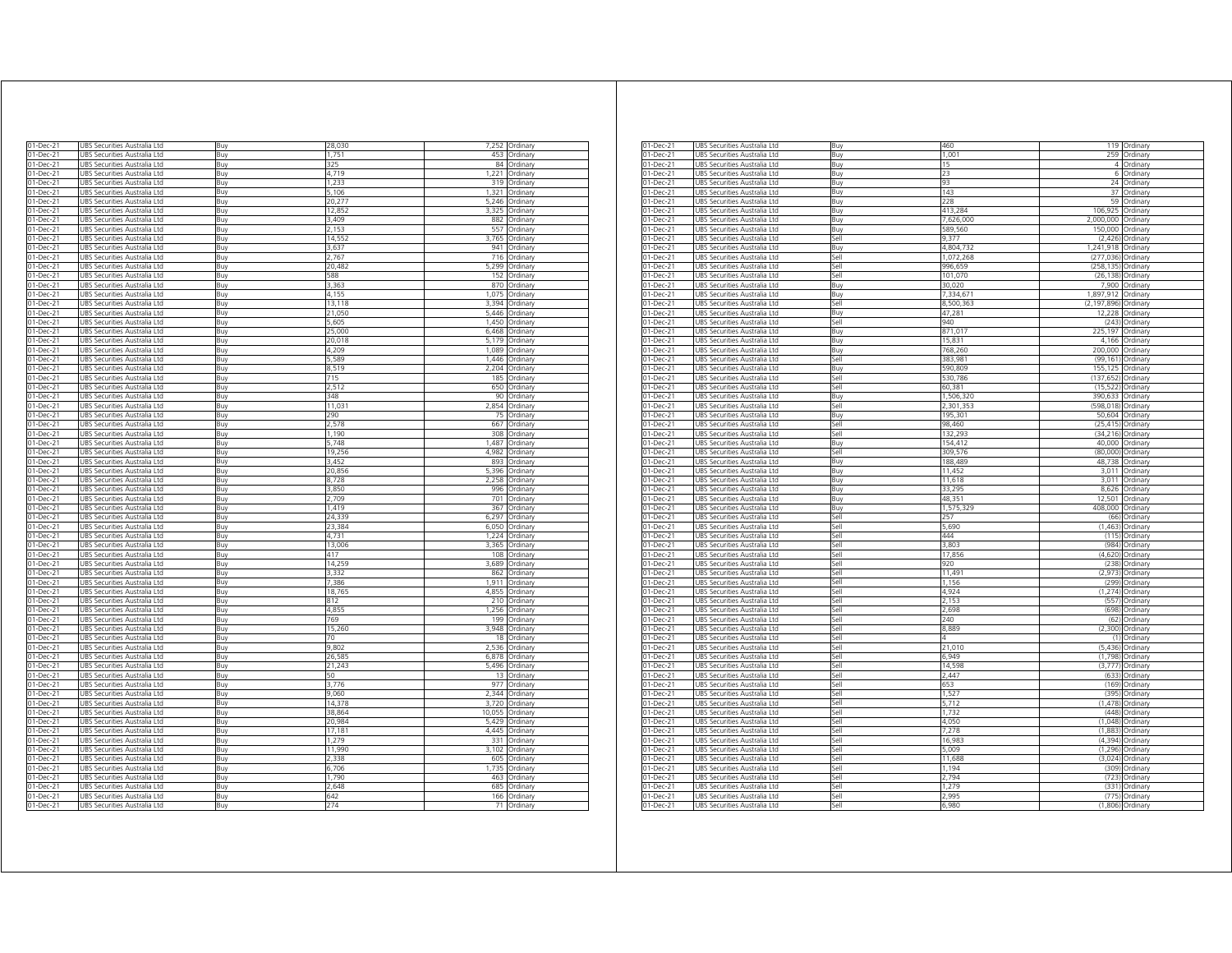| 01-Dec-21              | UBS Securities Australia Ltd                                 | sell         | 16,295          |                      | (4,216) Ordinary             |
|------------------------|--------------------------------------------------------------|--------------|-----------------|----------------------|------------------------------|
| 01-Dec-21              | JBS Securities Australia Ltd                                 | sell         | 5.728           | (1.482)              | Ordinary                     |
| 01-Dec-21              | JBS Securities Australia Ltd                                 | iell         | 7,173           | (1,856)              | Ordinary                     |
| 01-Dec-21              | UBS Securities Australia Ltd                                 | sell         | 13,713          | (3, 548)             | Ordinary                     |
| 01-Dec-21              | UBS Securities Australia Ltd                                 | Sell         | 1.040           | (269)                | Ordinary                     |
| 01-Dec-21              | UBS Securities Australia Ltd                                 | Sell         | 12,901          | (3,338)              | Ordinary                     |
| 01-Dec-21<br>01-Dec-21 | UBS Securities Australia Ltd<br>UBS Securities Australia Ltd | Sell<br>Sell | 5,527<br>2,427  | (628)                | (1,430) Ordinary<br>Ordinary |
| 01-Dec-21              | UBS Securities Australia Ltd                                 | Sell         | 1,635           | (423)                | Ordinary                     |
| 01-Dec-21              | UBS Securities Australia Ltd                                 | Sell         | 6420            |                      | (1,661) Ordinary             |
| 01-Dec-21              | UBS Securities Australia Ltd                                 | Sell         | 14,985          | (3, 877)             | Ordinary                     |
| 01-Dec-21              | UBS Securities Australia Ltd                                 | Sell         | 3,819           |                      | (988) Ordinary               |
| 01-Dec-21              | UBS Securities Australia Ltd                                 | Sell         | 3.482           | (901)                | Ordinary                     |
| 01-Dec-21              | UBS Securities Australia Ltd                                 | Sell         | 15,723          | (4,068)              | Ordinary                     |
| 01-Dec-21              | UBS Securities Australia Ltd                                 | Sell         | 5,253           | (1, 359)             | Ordinary                     |
| 01-Dec-21              | UBS Securities Australia Ltd                                 | sell         | 19,394          | (5.018)              | Ordinary                     |
| 01-Dec-21              | UBS Securities Australia Ltd                                 | Sell         | 158             | (41)                 | Ordinary                     |
| 01-Dec-21              | UBS Securities Australia Ltd                                 | Sell         | 6,903           | (1,786)              | Ordinary                     |
| 01-Dec-21              | UBS Securities Australia Ltd                                 | Sell         | 4,097           | (1,060)              | Ordinary                     |
| 01-Dec-21              | UBS Securities Australia Ltd                                 | Sell         | 4,518           | (1, 169)             | Ordinary                     |
| 01-Dec-21              | UBS Securities Australia Ltd                                 | Sell         | 5,156           |                      | (1,334) Ordinary             |
| 01-Dec-21<br>01-Dec-21 | UBS Securities Australia Ltd<br>UBS Securities Australia Ltd | Sell<br>Sell | 1,275<br>3,355  | (330                 | Ordinan<br>(868) Ordinary    |
| 01-Dec-21              | UBS Securities Australia Ltd                                 | Sell         | 151             | (39)                 | Ordinary                     |
| 01-Dec-21              | UBS Securities Australia Ltd                                 | sell         | 6,122           | (1, 584)             | Ordinary                     |
| 01-Dec-21              | UBS Securities Australia Ltd                                 | sell         | Δ               | (1)                  | Ordinary                     |
| 01-Dec-21              | UBS Securities Australia Ltd                                 | sell         | 14,297          | (3,699)              | Ordinary                     |
| 01-Dec-21              | UBS Securities Australia Ltd                                 | sell         | 7,065           | (1,828)              | Ordinary                     |
| 01-Dec-21              | JBS Securities Australia Ltd                                 | sell         | 12.894          | (3.336)              | Ordinary                     |
| 01-Dec-21              | JBS Securities Australia Ltd                                 | Sell         | 5,523           | (1, 429)             | Ordinary                     |
| $01 - Dec-21$          | UBS Securities Australia Ltd                                 | Sell         | 1,368           | (354)                | Ordinary                     |
| 01-Dec-21              | UBS Securities Australia Ltd                                 | Sell         | 3,196           | (827)                | Ordinary                     |
| $01 - Dec-21$          | UBS Securities Australia Ltd                                 | Sell         | 1,364           | (353)                | Ordinary                     |
| 01-Dec-21              | UBS Securities Australia Ltd                                 | Sell         | 6,818           |                      | (1,764) Ordinary             |
| 01-Dec-21              | UBS Securities Australia Ltd                                 | Sell         | 16,279          | (4, 212)             | Ordinary                     |
| 01-Dec-21              | UBS Securities Australia Ltd                                 | Sell         | 6,551           | (1.695)              | Ordinary                     |
| 01-Dec-21              | UBS Securities Australia Ltd                                 | Sell         | 1,565           |                      | (405) Ordinary               |
| 01-Dec-21              | UBS Securities Australia Ltd                                 | Sell         | 3,656           | (946)                | Ordinary                     |
| 01-Dec-21              | UBS Securities Australia Ltd                                 | Sell         | 15,290          | (3,956)              | Ordinary                     |
| 01-Dec-21              | UBS Securities Australia Ltd                                 | Sell         | 7.216<br>14,115 | (1.867)              | Ordinary                     |
| 01-Dec-21<br>01-Dec-21 | UBS Securities Australia Ltd<br>UBS Securities Australia Ltd | Sell<br>Sell | 62              | (3,652)<br>(16)      | Ordinary<br>Ordinary         |
| 01-Dec-21              | JBS Securities Australia Ltd                                 | sell         | 2.149           | (556)                | Ordinary                     |
| 01-Dec-21              | JBS Securities Australia Ltd                                 | Sell         | 5.024           | (1,300)              | Ordinary                     |
| 01-Dec-21              | UBS Securities Australia Ltd                                 | Sell         | 5,755           | (1,489)              | Ordinary                     |
| 01-Dec-21              | UBS Securities Australia Ltd                                 | Sell         | 13,431          | (3, 475)             | Ordinary                     |
| 01-Dec-21              | UBS Securities Australia Ltd                                 | Sell         | 151             | (39)                 | Ordinary                     |
| 01-Dec-21              | UBS Securities Australia Ltd                                 | Sell         | 390             | (101)                | Ordinary                     |
| 01-Dec-21              | UBS Securities Australia Ltd                                 | Sell         | 1,759           | (455)                | Ordinary                     |
| 01-Dec-21              | UBS Securities Australia Ltd                                 | Sell         | 1,855           | (480)                | Ordinary                     |
| 01-Dec-21              | UBS Securities Australia Ltd                                 | Sell         | 3,710           | (960)                | Ordinan                      |
| 01-Dec-21              | UBS Securities Australia Ltd                                 | sell         | 9,647           | (2, 496)             | Ordinary                     |
| 01-Dec-21              | UBS Securities Australia Ltd                                 | iell         | 8,379           | (2, 168)             | Ordinary                     |
| 01-Dec-21              | JBS Securities Australia Ltd                                 | sell         | 21.331          | (5.519)              | Ordinary                     |
| 01-Dec-21              | JBS Securities Australia Ltd                                 | sell         | 3,459           | (895                 | Ordinary                     |
| 01-Dec-21              | JBS Securities Australia Ltd                                 | sell         | 13.690          | (3.542)              | Ordinary                     |
| 01-Dec-21<br>01-Dec-21 | JBS Securities Australia Ltd                                 | iell         | 1.480<br>5,863  | (383)                | Ordinary                     |
| 01-Dec-21              | JBS Securities Australia Ltd                                 | sell<br>Sell | 6.053           | (1, 517)<br>(1, 566) | Ordinary                     |
| $01 - Dec-21$          | UBS Securities Australia Ltd<br>UBS Securities Australia Ltd | Sell         | 16,739          | (4, 331)             | Ordinary<br>Ordinary         |
| 01-Dec-21              | UBS Securities Australia Ltd                                 | Sell         | 12,638          | (3,270)              | Ordinary                     |
| 01-Dec-21              | UBS Securities Australia Ltd                                 | Sell         | 4,584           | (1, 186)             | Ordinary                     |
| $01$ -Dec-21           | UBS Securities Australia Ltd                                 | Sell         | 18,355          | (4, 749)             | Ordinary                     |
| 01-Dec-21              | UBS Securities Australia Ltd                                 | Sell         | 6.431           |                      | (1,664) Ordinary             |
| 01-Dec-21              | UBS Securities Australia Ltd                                 | Sell         | 4,595           | (1, 189)             | Ordinary                     |
| 01-Dec-21              | UBS Securities Australia Ltd                                 | Sell         | 14,447          | (3,738)              | Ordinary                     |
| 01-Dec-21              | UBS Securities Australia Ltd                                 | Sell         | 2.926           | (757)                | Ordinary                     |
| 01-Dec-21              | UBS Securities Australia Ltd                                 | Sell         | 4,723           | (1222)               | Ordinary                     |
| 01-Dec-21              | UBS Securities Australia Ltd                                 | Sell         | 11,023          | (2,852)              | Ordinary                     |
| 01-Dec-21              | <b>JBS Securities Australia Ltd</b>                          | sell         | 1.252           | (324)                | Ordinary                     |
| 01-Dec-21              | UBS Securities Australia Ltd                                 | iell         | 3,691           | (955)                | Ordinary                     |
| 01-Dec-21              | UBS Securities Australia Ltd                                 | Sell         | 17,126          | (4, 431)             | Ordinary                     |

| 01-Dec-21       | UBS Securities Australia Ltd | Sell | 4,518  |          | (1,169) Ordinary |
|-----------------|------------------------------|------|--------|----------|------------------|
| 01-Dec-21       | UBS Securities Australia Ltd | Sell | 18,722 |          | (4,844) Ordinary |
| 01-Dec-21       | UBS Securities Australia Ltd | Sell | 1.824  | (472)    | Ordinary         |
|                 |                              |      |        |          |                  |
| 01-Dec-21       | UBS Securities Australia Ltd | Sell | 3,536  | (915)    | Ordinary         |
| 01-Dec-21       | UBS Securities Australia Ltd | Sell | 13,798 | (3.570)  | Ordinary         |
| 01-Dec-21       | UBS Securities Australia Ltd | Sell | 383    | (99)     | Ordinary         |
| 01-Dec-21       | UBS Securities Australia Ltd | Sell | 893    | (231)    | Ordinary         |
| 01-Dec-21       | UBS Securities Australia Ltd | Sell | 1,619  | (419)    | Ordinary         |
|                 |                              | sell | 4.874  | (1.261)  |                  |
| 01-Dec-21       | JBS Securities Australia Ltd |      |        |          | Ordinary         |
| 01-Dec-21       | JBS Securities Australia Ltd | iell | 11,378 | (2,944)  | Ordinan          |
| 01-Dec-21       | JBS Securities Australia Ltd | $=$  | 692    | (179)    | Ordinary         |
| 01-Dec-21       | UBS Securities Australia Ltd | sell | 5.403  | (1.398)  | Ordinary         |
| 01-Dec-21       | UBS Securities Australia Ltd | sell | 12,619 | (3, 265) | Ordinary         |
| 01-Dec-21       | UBS Securities Australia Ltd | Sell | 12     | (3)      | Ordinary         |
|                 |                              |      |        |          |                  |
| 01-Dec-21       | UBS Securities Australia Ltd | Sell | 1,372  | (355)    | Ordinary         |
| 01-Dec-21       | UBS Securities Australia Ltd | Sell | 3.212  | (831)    | Ordinary         |
| 01-Dec-21       | UBS Securities Australia Ltd | Sell | 35     | (9)      | Ordinary         |
| 01-Dec-21       | UBS Securities Australia Ltd | Sell | 5,133  | (1, 328) | Ordinary         |
| 01-Dec-21       | UBS Securities Australia Ltd | Sell | 1,016  | (263)    | Ordinary         |
|                 |                              |      |        |          |                  |
| 01-Dec-21       | UBS Securities Australia Ltd | Sell | 2,381  | (616)    | Ordinary         |
| 01-Dec-21       | UBS Securities Australia Ltd | Sell | 11,981 | (3, 100) | Ordinary         |
| 01-Dec-21       | JBS Securities Australia Ltd | Sell | 4,023  | (1,041)  | Ordinary         |
| 01-Dec-21       | UBS Securities Australia Ltd | sell | 765    | (198)    | Ordinary         |
| 01-Dec-21       | JBS Securities Australia Ltd | sell | 178    | (46)     | Ordinary         |
| 01-Dec-21       | UBS Securities Australia Ltd | sell | 472    | (122)    | Ordinary         |
|                 |                              |      |        |          |                  |
| 01-Dec-21       | UBS Securities Australia Ltd | Sell | 232    | (60)     | Ordinary         |
| $01 - Dec-21$   | UBS Securities Australia Ltd | Sell | 13,234 | (3, 424) | Ordinary         |
| 01-Dec-21       | UBS Securities Australia Ltd | Sell | 28,029 | (7, 252) | Ordinary         |
| 01-Dec-21       | UBS Securities Australia Ltd | Sell | 135    | (35)     | Ordinary         |
| 01-Dec-21       | UBS Securities Australia Ltd | Sell | 2,018  | (522)    | Ordinary         |
|                 |                              | Sell |        | (1.221)  |                  |
| 01-Dec-21       | UBS Securities Australia Ltd |      | 4,719  |          | Ordinary         |
| 01-Dec-21       | UBS Securities Australia Ltd | Sell | 325    | (84)     | Ordinary         |
| 01-Dec-21       | UBS Securities Australia Ltd | Sell | 750    | (194)    | Ordinary         |
| 01-Dec-21       | UBS Securities Australia Ltd | Sell | 1,751  | (453)    | Ordinary         |
| 01-Dec-21       | JBS Securities Australia Ltd | Sell | 1 233  | (319)    | Ordinary         |
| 01-Dec-21       | JBS Securities Australia Ltd | iell | 5,106  | (1, 321) | Ordinary         |
|                 |                              |      |        |          |                  |
| 01-Dec-21       | JBS Securities Australia Ltd | $=$  | 20,276 | (5, 246) | Ordinary         |
| 01-Dec-21       | UBS Securities Australia Ltd | sell | 3.409  | (882)    | Ordinary         |
| 01-Dec-21       | UBS Securities Australia Ltd | sell | 12,85  | (3, 325) | Ordinary         |
| 01-Dec-21       | UBS Securities Australia Ltd | Sell | 14,552 | (3,765)  | Ordinary         |
| 01-Dec-21       | UBS Securities Australia Ltd | Sell | 2,153  | (557)    | Ordinary         |
| 01-Dec-21       | UBS Securities Australia Ltd | Sell | 1.554  | (402)    | Ordinary         |
|                 |                              |      |        |          |                  |
| 01-Dec-21       | UBS Securities Australia Ltd | Sell | 3,637  | (941)    | Ordinary         |
| 01-Dec-21       | UBS Securities Australia Ltd | Sell | 2,767  | (716)    | Ordinary         |
| 01-Dec-21       | UBS Securities Australia Ltd | Sell | 20.481 | (5.299)  | Ordinary         |
| 01-Dec-21       | UBS Securities Australia Ltd | Sell | 587    | (152)    | Ordinary         |
| 01-Dec-21       | UBS Securities Australia Ltd | Sell | 3,363  | (870)    | Ordinary         |
|                 |                              |      |        |          |                  |
| 01-Dec-21       | JBS Securities Australia Ltd | Sell | 13,118 | (3, 394) | Ordinary         |
| $01 - Dec - 21$ | UBS Securities Australia Ltd | sell | 21,049 | (5, 446) | Ordinary         |
| 01-Dec-21       | JBS Securities Australia Ltd | sell | 4,155  | (1,075)  | Ordinary         |
| 01-Dec-21       | JBS Securities Australia Ltd | sell | 5,604  | (1.450)  | Ordinary         |
| 01-Dec-21       | UBS Securities Australia Ltd | Sell | 24,999 | (6, 468) | Ordinary         |
|                 |                              |      | 4,209  |          |                  |
| $01 - Dec-21$   | UBS Securities Australia Ltd | Sell |        | (1,089)  | Ordinary         |
| 01-Dec-21       | UBS Securities Australia Ltd | Sell | 20,017 | (5, 179) | Ordinary         |
| $01$ -Dec-21    | UBS Securities Australia Ltd | Sell | 5.589  | (1.446)  | Ordinary         |
| 01-Dec-21       | UBS Securities Australia Ltd | Sell | 8,518  | (2, 204) | Ordinary         |
| 01-Dec-21       | UBS Securities Australia Ltd | Sell | 3,649  | (944)    | Ordinary         |
| 01-Dec-21       | UBS Securities Australia Ltd | Sell | 2,392  | (619)    | Ordinary         |
|                 |                              |      |        |          |                  |
| 01-Dec-21       | UBS Securities Australia Ltd | Sell | 348    | (90)     | Ordinary         |
| 01-Dec-21       | UBS Securities Australia Ltd | Sell | 2,512  | (650)    | Ordinary         |
| 01-Dec-21       | JBS Securities Australia Ltd | Sell | 805    | (79)     | Ordinary         |
| 01-Dec-21       | JBS Securities Australia Ltd | iell | 715    | (185     | Ordinary         |
| 01-Dec-21       | JBS Securities Australia Ltd | $=$  | 147    | (38)     | Ordinary         |
|                 |                              | sell | 1.074  | (278)    |                  |
| 01-Dec-21       | UBS Securities Australia Ltd |      |        |          | Ordinary         |
| 01-Dec-21       | UBS Securities Australia Ltd | sell | 11,03  | (2,854)  | Ordinary         |
| 01-Dec-21       | UBS Securities Australia Ltd | Sell | 4,727  | (1,223)  | Ordinary         |
| 01-Dec-21       | UBS Securities Australia Ltd | Sell | 506    | (131)    | Ordinary         |
| 01-Dec-21       | UBS Securities Australia Ltd | Sell | 1.190  | (308)    | Ordinary         |
|                 |                              |      |        |          |                  |
| 01-Dec-21       | UBS Securities Australia Ltd | Sell | 290    | (75)     | Ordinary         |
| 01-Dec-21       | UBS Securities Australia Ltd | Sell | 2,578  | (667)    | Ordinary         |
| 01-Dec-21       | UBS Securities Australia Ltd | Sell | 1,102  | (285)    | Ordinary         |
| 01-Dec-21       | UBS Securities Australia Ltd | Sell | 124    |          | (32) Ordinary    |
|                 |                              |      |        |          |                  |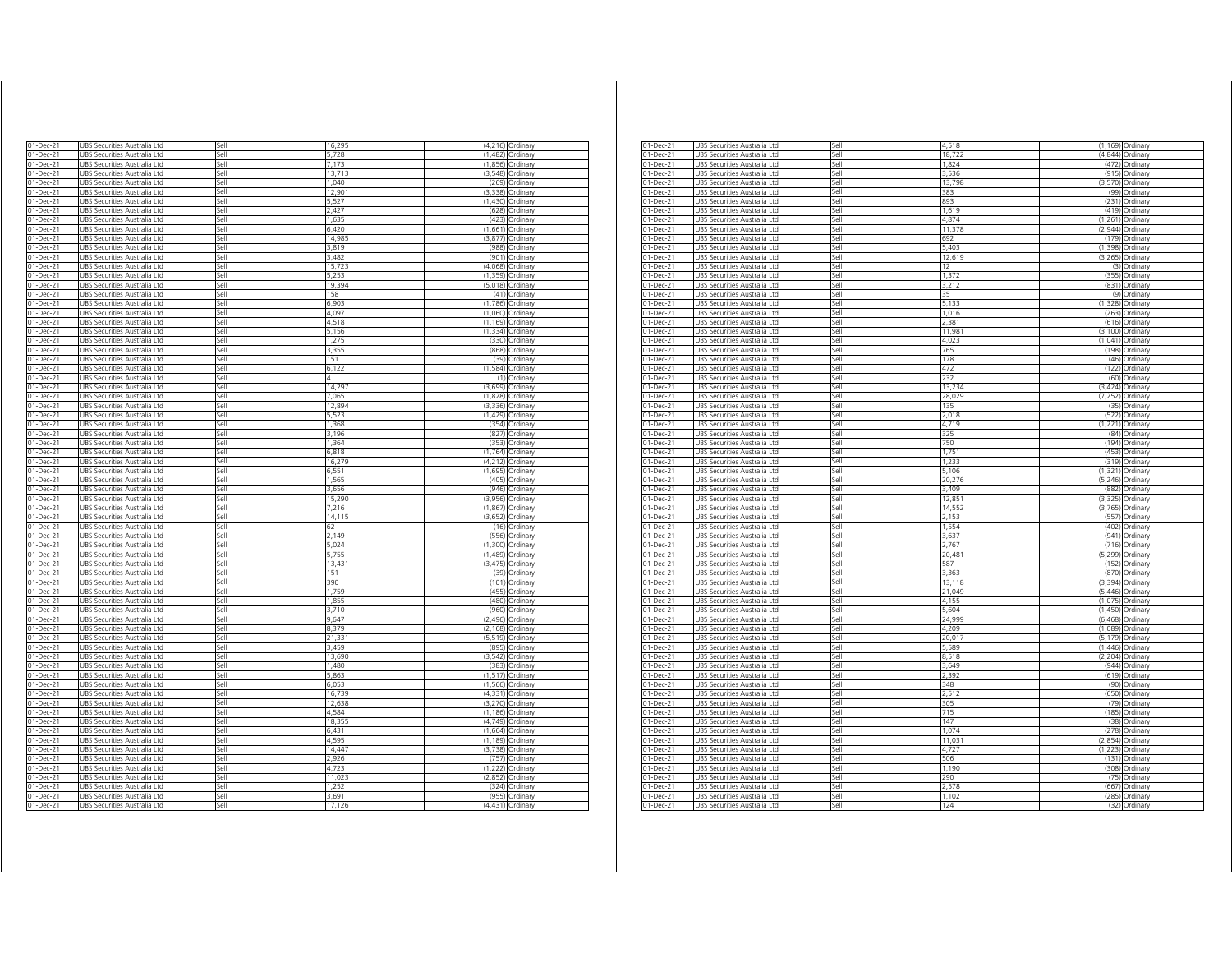| 01-Dec-21                                        |                                                              |              |                 |                  |                                    |
|--------------------------------------------------|--------------------------------------------------------------|--------------|-----------------|------------------|------------------------------------|
|                                                  | UBS Securities Australia Ltd                                 | sell         | 19,255          |                  | (4,982) Ordinary                   |
| 01-Dec-21                                        | JBS Securities Australia Ltd                                 | lle,         | 5.747           | (1.487)          | Ordinary                           |
| 01-Dec-21                                        | JBS Securities Australia Ltd                                 | iell         | 3451            | (893             | Ordinary                           |
| 01-Dec-21                                        | JBS Securities Australia Ltd                                 | sell<br>iell | 20.855<br>1.646 | (5.396)          | Ordinary                           |
| 01-Dec-21<br>01-Dec-21                           | JBS Securities Australia Ltd                                 | sell         | 3,737           | (426)<br>(967)   | Ordinary                           |
| 01-Dec-21                                        | UBS Securities Australia Ltd<br>UBS Securities Australia Ltd | Sell         | 3850            | (996)            | Ordinary<br>Ordinary               |
| 01-Dec-21                                        | UBS Securities Australia Ltd                                 | Sell         | 8,727           | (2, 258)         | Ordinary                           |
| 01-Dec-21                                        | UBS Securities Australia Ltd                                 | Sell         | 27              |                  | (7) Ordinary                       |
| $01 - Dec-21$                                    | UBS Securities Australia Ltd                                 | Sell         | 186             | (48)             | Ordinary                           |
| 01-Dec-21                                        | UBS Securities Australia Ltd                                 | Sell         | 1,159           |                  | (300) Ordinary                     |
| 01-Dec-21                                        | UBS Securities Australia Ltd                                 | Sell         | 2,620           |                  | (678) Ordinary                     |
| 01-Dec-21                                        | UBS Securities Australia Ltd                                 | Sell         | 2,709           | (701)            | Ordinary                           |
| 01-Dec-21                                        | UBS Securities Australia Ltd                                 | Sell         | 11.108          | (2.874)          | Ordinary                           |
| 01-Dec-21                                        | UBS Securities Australia Ltd                                 | Sell         | 2.733           | (707)            | Ordinary                           |
| 01-Dec-21                                        | UBS Securities Australia Ltd                                 | Sell         | 5,519           | (1, 428)         | Ordinary                           |
| 01-Dec-21                                        | UBS Securities Australia Ltd                                 | sell         | 46              | (12)             | Ordinary                           |
| 01-Dec-21                                        | UBS Securities Australia Ltd                                 | sell         | 104             | (27)             | Ordinary                           |
| 01-Dec-21                                        | UBS Securities Australia Ltd                                 | Sell         | 920             | (238)            | Ordinary                           |
| 01-Dec-21                                        | UBS Securities Australia Ltd                                 | Sell         | 2,620           | (678)            | Ordinary                           |
| 01-Dec-21                                        | UBS Securities Australia Ltd                                 | Sell<br>Sell | 3,092           |                  | (800) Ordinary                     |
| 01-Dec-21<br>01-Dec-21                           | UBS Securities Australia Ltd<br>UBS Securities Australia Ltd | Sell         | 6,060<br>1,418  | (367)            | (1,568) Ordinary<br>Ordinary       |
| 01-Dec-21                                        | UBS Securities Australia Ltd                                 | Sell         | 24,338          |                  | (6,297) Ordinary                   |
| 01-Dec-21                                        | UBS Securities Australia Ltd                                 | Sell         | 23,383          |                  | (6,050) Ordinary                   |
| 01-Dec-21                                        | UBS Securities Australia Ltd                                 | iell         | 2,025           | (524)            | Ordinary                           |
| 01-Dec-21                                        | UBS Securities Australia Ltd                                 | iell         | 4,731           | (1,224)          | Ordinary                           |
| 01-Dec-21                                        | UBS Securities Australia Ltd                                 | sell         | 5,569           | (1, 441)         | Ordinary                           |
| 01-Dec-21                                        | JBS Securities Australia Ltd                                 | sell         | 13,006          | (3, 365)         | Ordinary                           |
| $01 - Dec-21$                                    | JBS Securities Australia Ltd                                 | iell         | 174             | (45)             | Ordinary                           |
| 01-Dec-21                                        | UBS Securities Australia Ltd                                 | Sell         | 6,111           | (1, 581)         | Ordinary                           |
| $01$ -Dec-21                                     | UBS Securities Australia Ltd                                 | Sell         | 14,258          | (3,689)          | Ordinary                           |
| $01 - Dec-21$                                    | UBS Securities Australia Ltd                                 | Sell         | 499             | (129)            | Ordinary                           |
| 01-Dec-21                                        | UBS Securities Australia Ltd                                 | Sell         | 417             |                  | (108) Ordinary                     |
| 01-Dec-21                                        | UBS Securities Australia Ltd                                 | Sell         | 3,332           | (862)            | Ordinary                           |
| 01-Dec-21                                        | UBS Securities Australia Ltd                                 | Sell         | 1,426           | (369)            | Ordinary                           |
| 01-Dec-21                                        | UBS Securities Australia Ltd                                 | Sell         | 18,764          |                  | (4,855) Ordinary                   |
| 01-Dec-21                                        | UBS Securities Australia Ltd                                 | Sell         | 812             | (210)            | Ordinary                           |
| 01-Dec-21                                        | UBS Securities Australia Ltd                                 | Sell         | 7,386           | (1, 911)         | Ordinary                           |
| 01-Dec-21                                        | UBS Securities Australia Ltd                                 | Sell         | 15,259          | (3948)           | Ordinary                           |
| 01-Dec-21                                        | UBS Securities Australia Ltd                                 | Sell         | 769             | (199)            | Ordinary                           |
| 01-Dec-21<br>01-Dec-21                           | UBS Securities Australia Ltd<br>JBS Securities Australia Ltd | Sell<br>Sell | 2.079<br>4,854  | (538)<br>(1.256) | Ordinan<br>Ordinary                |
| 01-Dec-21                                        | JBS Securities Australia Ltd                                 | Sell         | 329             | (85)             | Ordinary                           |
| 01-Dec-21                                        | UBS Securities Australia Ltd                                 | Sell         | 6,540           | (1,692)          | Ordinary                           |
| 01-Dec-21                                        | UBS Securities Australia Ltd                                 | Sell         | 70              | (18)             | Ordinary                           |
| 01-Dec-21                                        | UBS Securities Australia Ltd                                 | Sell         | 9.802           |                  | (2,536) Ordinary                   |
| 01-Dec-21                                        | Securities Australia Ltd<br>LIBS                             | Sell         | 26.58           | (6, 878)         | Ordinan                            |
| 01-Dec-21                                        | UBS Securities Australia Ltd                                 | Sell         | 21,242          | (5.496)          | Ordinary                           |
| 01-Dec-21                                        | UBS Securities Australia Ltd                                 | Sell         | 9,102           | (2,355)          | Ordinan                            |
| 01-Dec-21                                        | UBS Securities Australia Ltd                                 | sell         | 38,862          | (10, 055)        | Ordinary                           |
| 01-Dec-21                                        | UBS Securities Australia Ltd                                 | iell         | 3.776           | (977             | Ordinary                           |
| 01-Dec-21                                        | JBS Securities Australia Ltd                                 | sell         | 9.060           | (2, 344)         | Ordinary                           |
| 01-Dec-21                                        | JBS Securities Australia Ltd                                 | sell         | 50              | (13)             | Ordinary                           |
| 01-Dec-21                                        | JBS Securities Australia Ltd                                 | sell         | 14.378          | (3,720)          | Ordinary                           |
| 01-Dec-21                                        | JBS Securities Australia Ltd                                 | iell         | 7,359           | (1,904)          | Ordinary                           |
| $01 - Dec-21$                                    | UBS Securities Australia Ltd                                 | Sell         | 20,983          | (5, 429)         | Ordinary                           |
| 01-Dec-21                                        | UBS Securities Australia Ltd                                 | Sell         | 17,180          | (4, 445)         | Ordinary                           |
| 01-Dec-21                                        | UBS Securities Australia Ltd                                 | Sell         | 8,990           | (2, 326)         | Ordinary                           |
| 01-Dec-21                                        | UBS Securities Australia Ltd                                 | Sell         | 1,001           |                  | (259) Ordinary                     |
| 01-Dec-21                                        | UBS Securities Australia Ltd                                 | Sell         | 2,338           | (605)            | Ordinary                           |
| 01-Dec-21<br>01-Dec-21                           | UBS Securities Australia Ltd                                 | Sell<br>Sell | 1,279<br>11,989 |                  | (331) Ordinary<br>(3,102) Ordinary |
| 01-Dec-21                                        | UBS Securities Australia Ltd<br>UBS Securities Australia Ltd | Sell         | 1,789           | (463)            | Ordinary                           |
| 01-Dec-21                                        | UBS Securities Australia Ltd                                 | Sell         | 6,706           | (1.735)          | Ordinary                           |
| 01-Dec-21                                        | UBS Securities Australia Ltd                                 | Sell         | 545             | (141)            | Ordinary                           |
|                                                  | UBS Securities Australia Ltd                                 | Sell         | 642             | (166)            | Ordinary                           |
|                                                  |                                                              |              |                 |                  |                                    |
|                                                  |                                                              | iell         |                 |                  |                                    |
|                                                  | UBS Securities Australia Ltd                                 |              | 2.648           | (685)<br>(1.329) | Ordinary                           |
| 01-Dec-21<br>01-Dec-21<br>01-Dec-21<br>01-Dec-21 | JBS Securities Australia Ltd                                 | sell<br>Sell | 5,137<br>274    | (71)             | Ordinary                           |
| 01-Dec-21                                        | UBS Securities Australia Ltd<br>UBS Securities Australia Ltd | Sell         | 460             |                  | Ordinary<br>(119) Ordinary         |

| 93<br>01-Dec-21<br>UBS Securities Australia Ltd<br>Sell<br>(24) Ordinary<br>143<br>01-Dec-21<br>UBS Securities Australia Ltd<br>Sell<br>(37) Ordinary<br>01-Dec-21<br>UBS Securities Australia Ltd<br>Sell<br>228<br>(59) Ordinary<br>UBS Securities Australia Ltd<br>$1,00^{\circ}$<br>01-Dec-21<br>Sell<br>(259) Ordinary<br>01-Dec-21<br>UBS Securities Australia Ltd<br>Sell<br>70<br>(18) Ordinary<br>228<br>(59)<br>01-Dec-21<br>JBS Securities Australia Ltd<br>Sell<br>Ordinary<br>Sell<br>01-Dec-21<br>UBS Securities Australia Ltd<br>11,266<br>(2,915) Ordinary<br>Sell<br>41,927<br>01-Dec-21<br>UBS Securities Australia Ltd<br>(10,848) Ordinary<br>71.498<br>01-Dec-21<br>UBS Securities Australia Ltd<br>Sell<br>(18,499) Ordinary<br>01-Dec-21<br>JBS Securities Australia Ltd<br>102,387<br>(26, 491)<br>iell<br>Ordinary<br>147,140<br>(38,070)<br>01-Dec-21<br>JBS Securities Australia Ltd<br>Sell<br>Ordinary<br>01-Dec-21<br>JBS Securities Australia Ltd<br>Buy<br>181<br>47<br>Ordinary<br>43,613<br>11,299<br>01-Dec-21<br>UBS Securities Australia Ltd<br>Ordinary<br>Buy<br>51,410<br>01-Dec-21<br>UBS Securities Australia Ltd<br>13,319 Ordinary<br>Buy<br>01-Dec-21<br>UBS Securities Australia Ltd<br>Sell<br>4<br>(1) Ordinary<br>$01 - Dec-21$<br>UBS Securities Australia Ltd<br>(1) Ordinary<br>Sell<br>Δ<br>20 <sup>1</sup><br>01-Dec-21<br>UBS Securities Australia Ltd<br>Sell<br>(52) Ordinary<br>01-Dec-21<br>JBS Securities Australia Ltd<br>259<br>(67) Ordinary<br>Sell<br>217<br>JBS Securities Australia Ltd<br>57 Ordinary<br>01-Dec-21<br>Buy<br>44,153 Ordinary<br>UBS Securities Australia Ltd<br>170.431<br>01-Dec-21<br>Buy<br>Return of Rehypothecated position N/A<br>01-Dec-21<br>JBS AG, Australia Branch<br>(12,260) Ordinary<br>01-Dec-21<br>UBS AG, Australia Branch<br>Return of Rehypothecated position N/A<br>(4,512) Ordinary<br>01-Dec-21<br>JBS AG, Australia Branch<br>Return of Rehypothecated position<br>(22,228) Ordinary<br>N/A<br>01-Dec-21<br>JBS AG, Australia Branch<br>Return of Rehypothecated position<br><b>N/A</b><br>(27,770) Ordinary<br>(17,808) Ordinary<br>01-Dec-21<br>JBS AG, Australia Branch<br>Return of Rehypothecated position<br>N/Α<br>01-Dec-21<br>UBS AG, Australia Branch<br>Return of Rehypothecated position N/A<br>(17,239) Ordinary<br>01-Dec-21<br>UBS AG, Australia Branch<br>Return of Rehypothecated position N/A<br>(14,922) Ordinary<br>01-Dec-21<br>UBS AG London Branch<br>68,488<br>(17,743) Ordinary<br>Sell<br>01-Dec-21<br>UBS AG London Branch<br>Sell<br>(1) Ordinary<br>$01 - Dec-21$<br>UBS AG London Branch<br>Sell<br>412,731<br>(106,925) Ordinary<br>265<br>01-Dec-21<br>JBS Asset Management (Americas) Inc<br>Sell<br>(98)<br>Ordinary<br>01-Dec-21<br>Buy<br>265<br>98<br>UBS Asset Management (Americas) Inc<br>Ordinary<br>98 Ordinary<br>01-Dec-21<br>UBS Asset Management (Americas) Inc<br>Buy<br>265<br>$D2$ -Dec-21<br>JBS Securities Australia Ltd<br>Sell<br>12.38<br>(3.226)<br>Ordinary<br>02-Dec-21<br>JBS Securities Australia Ltd<br>$=$<br>8,789<br>(2, 289)<br>Ordinary<br>JBS Securities Australia Ltd<br>(26, 291)<br>02-Dec-21<br>sell<br>100,950<br>Ordinary<br>02-Dec-21<br>JBS Securities Australia Ltd<br>Sell<br>169.880<br>(44.243)<br>Ordinary<br>171,896<br>(44, 768)<br>02-Dec-21<br>UBS Securities Australia Ltd<br>Sell<br>Ordinary<br>(45,102) Ordinary<br>$\overline{O2}$ -Dec-21<br>UBS Securities Australia Ltd<br>173,178<br>Sell<br>$02$ -Dec-21<br>UBS Securities Australia Ltd<br>Sell<br>13,439<br>(3,500) Ordinary<br>$02$ -Dec-21<br>UBS Securities Australia Ltd<br>13.439<br>(3,500) Ordinary<br>Sell<br>(12,255) Ordinary<br>02-Dec-21<br>UBS Securities Australia Ltd<br>Sell<br>47,056<br>02-Dec-21<br>JBS Securities Australia Ltd<br>47,059<br>12,255 Ordinary<br>Buy<br>JBS Securities Australia Ltd<br>12<br>3 Ordinary<br>02-Dec-21<br>Buy<br>8.548<br>2,226 Ordinary<br>02-Dec-21<br>UBS Securities Australia Ltd<br>Buy<br>02-Dec-21<br>JBS Securities Australia Ltd<br>15,687,149<br>4,017,710 Ordinary<br>3uy<br>180,543<br>47,500 Ordinary<br>02-Dec-21<br>JBS Securities Australia Ltd<br>Buy<br>150,506<br>38,969 Ordinary<br>02-Dec-21<br>JBS Securities Australia Ltd<br>3uy<br>02-Dec-21<br>JBS Securities Australia Ltd<br>Sell<br>5,034<br>$(1,316)$ Ordinary<br>2,018,520<br>525,944<br>Ordinary<br>$\overline{02}$ -Dec-21<br>JBS Securities Australia Ltd<br>Buy<br>02-Dec-21<br>UBS Securities Australia Ltd<br>Sell<br>2,313,116<br>(601,888) Ordinary<br>02-Dec-21<br>UBS Securities Australia Ltd<br>Buy<br>3,443,362<br>897,293 Ordinary<br>02-Dec-21<br>UBS Securities Australia Ltd<br>Sell<br>3,923,729<br>(1,021,432) Ordinary<br>UBS Securities Australia Ltd<br>02-Dec-21<br>Buy<br>43,271<br>11,257 Ordinary<br>$\overline{O2}$ -Dec-21<br>UBS Securities Australia Ltd<br>Buv<br>125.053<br>32,566 Ordinary<br>150<br>02-Dec-21<br>UBS Securities Australia Ltd<br>Sell<br>(39)<br>Ordinary<br>02-Dec-21<br>UBS Securities Australia Ltd<br>139,043<br>(36, 228)<br>Sell<br>Ordinary<br>02-Dec-21<br>UBS Securities Australia Ltd<br>Buy<br>298,436<br>77,542 Ordinary<br>02-Dec-21<br>JBS Securities Australia Ltd<br>10.180<br>ا∣م;<br>(2,665)<br>Ordinary<br>111,774<br>02-Dec-21<br>JBS Securities Australia Ltd<br>Зuу<br>429 134<br>Ordinary<br>346,419<br>02-Dec-21<br>JBS Securities Australia Ltd<br>1,329,279<br>Ordinary<br>Buy<br>02-Dec-21<br>UBS Securities Australia Ltd<br>Sell<br>1,056,478<br>(274, 631)<br>Ordinary<br>134,666<br>$\overline{O2}$ -Dec-21<br>UBS Securities Australia Ltd<br>Sell<br>(35, 116)<br>Ordinary<br>$\overline{O2}$ -Dec-21<br>UBS Securities Australia Ltd<br>90,271<br>23,521 Ordinary<br>Buy<br>02-Dec-21<br>UBS Securities Australia Ltd<br>Sell<br>155,263<br>(40,304) Ordinary<br>$02$ -Dec-21<br>UBS Securities Australia Ltd<br>37,985<br>9,896 Ordinary<br>Buy<br>824 Ordinary<br>02-Dec-21<br>UBS Securities Australia Ltd<br>Buy<br>3,185<br>02-Dec-21<br>JBS Securities Australia Ltd<br>109,82<br>28,542<br>Buy<br>Ordinary<br>JBS Securities Australia Ltd<br>85,032<br>22,085 Ordinary<br>02-Dec-21<br>Buy<br>02-Dec-21<br>UBS Securities Australia Ltd<br>9,068<br>2,369 Ordinary<br>Buy<br>(6,769) Ordinary | 01-Dec-21 | JBS Securities Australia Ltd | Sell | 23     | (6) Ordinary |
|--------------------------------------------------------------------------------------------------------------------------------------------------------------------------------------------------------------------------------------------------------------------------------------------------------------------------------------------------------------------------------------------------------------------------------------------------------------------------------------------------------------------------------------------------------------------------------------------------------------------------------------------------------------------------------------------------------------------------------------------------------------------------------------------------------------------------------------------------------------------------------------------------------------------------------------------------------------------------------------------------------------------------------------------------------------------------------------------------------------------------------------------------------------------------------------------------------------------------------------------------------------------------------------------------------------------------------------------------------------------------------------------------------------------------------------------------------------------------------------------------------------------------------------------------------------------------------------------------------------------------------------------------------------------------------------------------------------------------------------------------------------------------------------------------------------------------------------------------------------------------------------------------------------------------------------------------------------------------------------------------------------------------------------------------------------------------------------------------------------------------------------------------------------------------------------------------------------------------------------------------------------------------------------------------------------------------------------------------------------------------------------------------------------------------------------------------------------------------------------------------------------------------------------------------------------------------------------------------------------------------------------------------------------------------------------------------------------------------------------------------------------------------------------------------------------------------------------------------------------------------------------------------------------------------------------------------------------------------------------------------------------------------------------------------------------------------------------------------------------------------------------------------------------------------------------------------------------------------------------------------------------------------------------------------------------------------------------------------------------------------------------------------------------------------------------------------------------------------------------------------------------------------------------------------------------------------------------------------------------------------------------------------------------------------------------------------------------------------------------------------------------------------------------------------------------------------------------------------------------------------------------------------------------------------------------------------------------------------------------------------------------------------------------------------------------------------------------------------------------------------------------------------------------------------------------------------------------------------------------------------------------------------------------------------------------------------------------------------------------------------------------------------------------------------------------------------------------------------------------------------------------------------------------------------------------------------------------------------------------------------------------------------------------------------------------------------------------------------------------------------------------------------------------------------------------------------------------------------------------------------------------------------------------------------------------------------------------------------------------------------------------------------------------------------------------------------------------------------------------------------------------------------------------------------------------------------------------------------------------------------------------------------------------------------------------------------------------------------------------------------------------------------------------------------------------------------------------------------------------------------------------------------------------------------------------------------------------------------------------------------------------------------------------------------------------------------------------------------------------------------------------------------------------------------------------------------------------------------------------------------------------------------------------------------------------------------------------------------------------------------------------------------------------------------------------------------------------------------------------------------------------------------------------------------------------------------------------------------------------------------------------------------------------|-----------|------------------------------|------|--------|--------------|
|                                                                                                                                                                                                                                                                                                                                                                                                                                                                                                                                                                                                                                                                                                                                                                                                                                                                                                                                                                                                                                                                                                                                                                                                                                                                                                                                                                                                                                                                                                                                                                                                                                                                                                                                                                                                                                                                                                                                                                                                                                                                                                                                                                                                                                                                                                                                                                                                                                                                                                                                                                                                                                                                                                                                                                                                                                                                                                                                                                                                                                                                                                                                                                                                                                                                                                                                                                                                                                                                                                                                                                                                                                                                                                                                                                                                                                                                                                                                                                                                                                                                                                                                                                                                                                                                                                                                                                                                                                                                                                                                                                                                                                                                                                                                                                                                                                                                                                                                                                                                                                                                                                                                                                                                                                                                                                                                                                                                                                                                                                                                                                                                                                                                                                                                                                                                                                                                                                                                                                                                                                                                                                                                                                                                                                                                                      |           |                              |      |        |              |
|                                                                                                                                                                                                                                                                                                                                                                                                                                                                                                                                                                                                                                                                                                                                                                                                                                                                                                                                                                                                                                                                                                                                                                                                                                                                                                                                                                                                                                                                                                                                                                                                                                                                                                                                                                                                                                                                                                                                                                                                                                                                                                                                                                                                                                                                                                                                                                                                                                                                                                                                                                                                                                                                                                                                                                                                                                                                                                                                                                                                                                                                                                                                                                                                                                                                                                                                                                                                                                                                                                                                                                                                                                                                                                                                                                                                                                                                                                                                                                                                                                                                                                                                                                                                                                                                                                                                                                                                                                                                                                                                                                                                                                                                                                                                                                                                                                                                                                                                                                                                                                                                                                                                                                                                                                                                                                                                                                                                                                                                                                                                                                                                                                                                                                                                                                                                                                                                                                                                                                                                                                                                                                                                                                                                                                                                                      |           |                              |      |        |              |
|                                                                                                                                                                                                                                                                                                                                                                                                                                                                                                                                                                                                                                                                                                                                                                                                                                                                                                                                                                                                                                                                                                                                                                                                                                                                                                                                                                                                                                                                                                                                                                                                                                                                                                                                                                                                                                                                                                                                                                                                                                                                                                                                                                                                                                                                                                                                                                                                                                                                                                                                                                                                                                                                                                                                                                                                                                                                                                                                                                                                                                                                                                                                                                                                                                                                                                                                                                                                                                                                                                                                                                                                                                                                                                                                                                                                                                                                                                                                                                                                                                                                                                                                                                                                                                                                                                                                                                                                                                                                                                                                                                                                                                                                                                                                                                                                                                                                                                                                                                                                                                                                                                                                                                                                                                                                                                                                                                                                                                                                                                                                                                                                                                                                                                                                                                                                                                                                                                                                                                                                                                                                                                                                                                                                                                                                                      |           |                              |      |        |              |
|                                                                                                                                                                                                                                                                                                                                                                                                                                                                                                                                                                                                                                                                                                                                                                                                                                                                                                                                                                                                                                                                                                                                                                                                                                                                                                                                                                                                                                                                                                                                                                                                                                                                                                                                                                                                                                                                                                                                                                                                                                                                                                                                                                                                                                                                                                                                                                                                                                                                                                                                                                                                                                                                                                                                                                                                                                                                                                                                                                                                                                                                                                                                                                                                                                                                                                                                                                                                                                                                                                                                                                                                                                                                                                                                                                                                                                                                                                                                                                                                                                                                                                                                                                                                                                                                                                                                                                                                                                                                                                                                                                                                                                                                                                                                                                                                                                                                                                                                                                                                                                                                                                                                                                                                                                                                                                                                                                                                                                                                                                                                                                                                                                                                                                                                                                                                                                                                                                                                                                                                                                                                                                                                                                                                                                                                                      |           |                              |      |        |              |
|                                                                                                                                                                                                                                                                                                                                                                                                                                                                                                                                                                                                                                                                                                                                                                                                                                                                                                                                                                                                                                                                                                                                                                                                                                                                                                                                                                                                                                                                                                                                                                                                                                                                                                                                                                                                                                                                                                                                                                                                                                                                                                                                                                                                                                                                                                                                                                                                                                                                                                                                                                                                                                                                                                                                                                                                                                                                                                                                                                                                                                                                                                                                                                                                                                                                                                                                                                                                                                                                                                                                                                                                                                                                                                                                                                                                                                                                                                                                                                                                                                                                                                                                                                                                                                                                                                                                                                                                                                                                                                                                                                                                                                                                                                                                                                                                                                                                                                                                                                                                                                                                                                                                                                                                                                                                                                                                                                                                                                                                                                                                                                                                                                                                                                                                                                                                                                                                                                                                                                                                                                                                                                                                                                                                                                                                                      |           |                              |      |        |              |
|                                                                                                                                                                                                                                                                                                                                                                                                                                                                                                                                                                                                                                                                                                                                                                                                                                                                                                                                                                                                                                                                                                                                                                                                                                                                                                                                                                                                                                                                                                                                                                                                                                                                                                                                                                                                                                                                                                                                                                                                                                                                                                                                                                                                                                                                                                                                                                                                                                                                                                                                                                                                                                                                                                                                                                                                                                                                                                                                                                                                                                                                                                                                                                                                                                                                                                                                                                                                                                                                                                                                                                                                                                                                                                                                                                                                                                                                                                                                                                                                                                                                                                                                                                                                                                                                                                                                                                                                                                                                                                                                                                                                                                                                                                                                                                                                                                                                                                                                                                                                                                                                                                                                                                                                                                                                                                                                                                                                                                                                                                                                                                                                                                                                                                                                                                                                                                                                                                                                                                                                                                                                                                                                                                                                                                                                                      |           |                              |      |        |              |
|                                                                                                                                                                                                                                                                                                                                                                                                                                                                                                                                                                                                                                                                                                                                                                                                                                                                                                                                                                                                                                                                                                                                                                                                                                                                                                                                                                                                                                                                                                                                                                                                                                                                                                                                                                                                                                                                                                                                                                                                                                                                                                                                                                                                                                                                                                                                                                                                                                                                                                                                                                                                                                                                                                                                                                                                                                                                                                                                                                                                                                                                                                                                                                                                                                                                                                                                                                                                                                                                                                                                                                                                                                                                                                                                                                                                                                                                                                                                                                                                                                                                                                                                                                                                                                                                                                                                                                                                                                                                                                                                                                                                                                                                                                                                                                                                                                                                                                                                                                                                                                                                                                                                                                                                                                                                                                                                                                                                                                                                                                                                                                                                                                                                                                                                                                                                                                                                                                                                                                                                                                                                                                                                                                                                                                                                                      |           |                              |      |        |              |
|                                                                                                                                                                                                                                                                                                                                                                                                                                                                                                                                                                                                                                                                                                                                                                                                                                                                                                                                                                                                                                                                                                                                                                                                                                                                                                                                                                                                                                                                                                                                                                                                                                                                                                                                                                                                                                                                                                                                                                                                                                                                                                                                                                                                                                                                                                                                                                                                                                                                                                                                                                                                                                                                                                                                                                                                                                                                                                                                                                                                                                                                                                                                                                                                                                                                                                                                                                                                                                                                                                                                                                                                                                                                                                                                                                                                                                                                                                                                                                                                                                                                                                                                                                                                                                                                                                                                                                                                                                                                                                                                                                                                                                                                                                                                                                                                                                                                                                                                                                                                                                                                                                                                                                                                                                                                                                                                                                                                                                                                                                                                                                                                                                                                                                                                                                                                                                                                                                                                                                                                                                                                                                                                                                                                                                                                                      |           |                              |      |        |              |
|                                                                                                                                                                                                                                                                                                                                                                                                                                                                                                                                                                                                                                                                                                                                                                                                                                                                                                                                                                                                                                                                                                                                                                                                                                                                                                                                                                                                                                                                                                                                                                                                                                                                                                                                                                                                                                                                                                                                                                                                                                                                                                                                                                                                                                                                                                                                                                                                                                                                                                                                                                                                                                                                                                                                                                                                                                                                                                                                                                                                                                                                                                                                                                                                                                                                                                                                                                                                                                                                                                                                                                                                                                                                                                                                                                                                                                                                                                                                                                                                                                                                                                                                                                                                                                                                                                                                                                                                                                                                                                                                                                                                                                                                                                                                                                                                                                                                                                                                                                                                                                                                                                                                                                                                                                                                                                                                                                                                                                                                                                                                                                                                                                                                                                                                                                                                                                                                                                                                                                                                                                                                                                                                                                                                                                                                                      |           |                              |      |        |              |
|                                                                                                                                                                                                                                                                                                                                                                                                                                                                                                                                                                                                                                                                                                                                                                                                                                                                                                                                                                                                                                                                                                                                                                                                                                                                                                                                                                                                                                                                                                                                                                                                                                                                                                                                                                                                                                                                                                                                                                                                                                                                                                                                                                                                                                                                                                                                                                                                                                                                                                                                                                                                                                                                                                                                                                                                                                                                                                                                                                                                                                                                                                                                                                                                                                                                                                                                                                                                                                                                                                                                                                                                                                                                                                                                                                                                                                                                                                                                                                                                                                                                                                                                                                                                                                                                                                                                                                                                                                                                                                                                                                                                                                                                                                                                                                                                                                                                                                                                                                                                                                                                                                                                                                                                                                                                                                                                                                                                                                                                                                                                                                                                                                                                                                                                                                                                                                                                                                                                                                                                                                                                                                                                                                                                                                                                                      |           |                              |      |        |              |
|                                                                                                                                                                                                                                                                                                                                                                                                                                                                                                                                                                                                                                                                                                                                                                                                                                                                                                                                                                                                                                                                                                                                                                                                                                                                                                                                                                                                                                                                                                                                                                                                                                                                                                                                                                                                                                                                                                                                                                                                                                                                                                                                                                                                                                                                                                                                                                                                                                                                                                                                                                                                                                                                                                                                                                                                                                                                                                                                                                                                                                                                                                                                                                                                                                                                                                                                                                                                                                                                                                                                                                                                                                                                                                                                                                                                                                                                                                                                                                                                                                                                                                                                                                                                                                                                                                                                                                                                                                                                                                                                                                                                                                                                                                                                                                                                                                                                                                                                                                                                                                                                                                                                                                                                                                                                                                                                                                                                                                                                                                                                                                                                                                                                                                                                                                                                                                                                                                                                                                                                                                                                                                                                                                                                                                                                                      |           |                              |      |        |              |
|                                                                                                                                                                                                                                                                                                                                                                                                                                                                                                                                                                                                                                                                                                                                                                                                                                                                                                                                                                                                                                                                                                                                                                                                                                                                                                                                                                                                                                                                                                                                                                                                                                                                                                                                                                                                                                                                                                                                                                                                                                                                                                                                                                                                                                                                                                                                                                                                                                                                                                                                                                                                                                                                                                                                                                                                                                                                                                                                                                                                                                                                                                                                                                                                                                                                                                                                                                                                                                                                                                                                                                                                                                                                                                                                                                                                                                                                                                                                                                                                                                                                                                                                                                                                                                                                                                                                                                                                                                                                                                                                                                                                                                                                                                                                                                                                                                                                                                                                                                                                                                                                                                                                                                                                                                                                                                                                                                                                                                                                                                                                                                                                                                                                                                                                                                                                                                                                                                                                                                                                                                                                                                                                                                                                                                                                                      |           |                              |      |        |              |
|                                                                                                                                                                                                                                                                                                                                                                                                                                                                                                                                                                                                                                                                                                                                                                                                                                                                                                                                                                                                                                                                                                                                                                                                                                                                                                                                                                                                                                                                                                                                                                                                                                                                                                                                                                                                                                                                                                                                                                                                                                                                                                                                                                                                                                                                                                                                                                                                                                                                                                                                                                                                                                                                                                                                                                                                                                                                                                                                                                                                                                                                                                                                                                                                                                                                                                                                                                                                                                                                                                                                                                                                                                                                                                                                                                                                                                                                                                                                                                                                                                                                                                                                                                                                                                                                                                                                                                                                                                                                                                                                                                                                                                                                                                                                                                                                                                                                                                                                                                                                                                                                                                                                                                                                                                                                                                                                                                                                                                                                                                                                                                                                                                                                                                                                                                                                                                                                                                                                                                                                                                                                                                                                                                                                                                                                                      |           |                              |      |        |              |
|                                                                                                                                                                                                                                                                                                                                                                                                                                                                                                                                                                                                                                                                                                                                                                                                                                                                                                                                                                                                                                                                                                                                                                                                                                                                                                                                                                                                                                                                                                                                                                                                                                                                                                                                                                                                                                                                                                                                                                                                                                                                                                                                                                                                                                                                                                                                                                                                                                                                                                                                                                                                                                                                                                                                                                                                                                                                                                                                                                                                                                                                                                                                                                                                                                                                                                                                                                                                                                                                                                                                                                                                                                                                                                                                                                                                                                                                                                                                                                                                                                                                                                                                                                                                                                                                                                                                                                                                                                                                                                                                                                                                                                                                                                                                                                                                                                                                                                                                                                                                                                                                                                                                                                                                                                                                                                                                                                                                                                                                                                                                                                                                                                                                                                                                                                                                                                                                                                                                                                                                                                                                                                                                                                                                                                                                                      |           |                              |      |        |              |
|                                                                                                                                                                                                                                                                                                                                                                                                                                                                                                                                                                                                                                                                                                                                                                                                                                                                                                                                                                                                                                                                                                                                                                                                                                                                                                                                                                                                                                                                                                                                                                                                                                                                                                                                                                                                                                                                                                                                                                                                                                                                                                                                                                                                                                                                                                                                                                                                                                                                                                                                                                                                                                                                                                                                                                                                                                                                                                                                                                                                                                                                                                                                                                                                                                                                                                                                                                                                                                                                                                                                                                                                                                                                                                                                                                                                                                                                                                                                                                                                                                                                                                                                                                                                                                                                                                                                                                                                                                                                                                                                                                                                                                                                                                                                                                                                                                                                                                                                                                                                                                                                                                                                                                                                                                                                                                                                                                                                                                                                                                                                                                                                                                                                                                                                                                                                                                                                                                                                                                                                                                                                                                                                                                                                                                                                                      |           |                              |      |        |              |
|                                                                                                                                                                                                                                                                                                                                                                                                                                                                                                                                                                                                                                                                                                                                                                                                                                                                                                                                                                                                                                                                                                                                                                                                                                                                                                                                                                                                                                                                                                                                                                                                                                                                                                                                                                                                                                                                                                                                                                                                                                                                                                                                                                                                                                                                                                                                                                                                                                                                                                                                                                                                                                                                                                                                                                                                                                                                                                                                                                                                                                                                                                                                                                                                                                                                                                                                                                                                                                                                                                                                                                                                                                                                                                                                                                                                                                                                                                                                                                                                                                                                                                                                                                                                                                                                                                                                                                                                                                                                                                                                                                                                                                                                                                                                                                                                                                                                                                                                                                                                                                                                                                                                                                                                                                                                                                                                                                                                                                                                                                                                                                                                                                                                                                                                                                                                                                                                                                                                                                                                                                                                                                                                                                                                                                                                                      |           |                              |      |        |              |
|                                                                                                                                                                                                                                                                                                                                                                                                                                                                                                                                                                                                                                                                                                                                                                                                                                                                                                                                                                                                                                                                                                                                                                                                                                                                                                                                                                                                                                                                                                                                                                                                                                                                                                                                                                                                                                                                                                                                                                                                                                                                                                                                                                                                                                                                                                                                                                                                                                                                                                                                                                                                                                                                                                                                                                                                                                                                                                                                                                                                                                                                                                                                                                                                                                                                                                                                                                                                                                                                                                                                                                                                                                                                                                                                                                                                                                                                                                                                                                                                                                                                                                                                                                                                                                                                                                                                                                                                                                                                                                                                                                                                                                                                                                                                                                                                                                                                                                                                                                                                                                                                                                                                                                                                                                                                                                                                                                                                                                                                                                                                                                                                                                                                                                                                                                                                                                                                                                                                                                                                                                                                                                                                                                                                                                                                                      |           |                              |      |        |              |
|                                                                                                                                                                                                                                                                                                                                                                                                                                                                                                                                                                                                                                                                                                                                                                                                                                                                                                                                                                                                                                                                                                                                                                                                                                                                                                                                                                                                                                                                                                                                                                                                                                                                                                                                                                                                                                                                                                                                                                                                                                                                                                                                                                                                                                                                                                                                                                                                                                                                                                                                                                                                                                                                                                                                                                                                                                                                                                                                                                                                                                                                                                                                                                                                                                                                                                                                                                                                                                                                                                                                                                                                                                                                                                                                                                                                                                                                                                                                                                                                                                                                                                                                                                                                                                                                                                                                                                                                                                                                                                                                                                                                                                                                                                                                                                                                                                                                                                                                                                                                                                                                                                                                                                                                                                                                                                                                                                                                                                                                                                                                                                                                                                                                                                                                                                                                                                                                                                                                                                                                                                                                                                                                                                                                                                                                                      |           |                              |      |        |              |
|                                                                                                                                                                                                                                                                                                                                                                                                                                                                                                                                                                                                                                                                                                                                                                                                                                                                                                                                                                                                                                                                                                                                                                                                                                                                                                                                                                                                                                                                                                                                                                                                                                                                                                                                                                                                                                                                                                                                                                                                                                                                                                                                                                                                                                                                                                                                                                                                                                                                                                                                                                                                                                                                                                                                                                                                                                                                                                                                                                                                                                                                                                                                                                                                                                                                                                                                                                                                                                                                                                                                                                                                                                                                                                                                                                                                                                                                                                                                                                                                                                                                                                                                                                                                                                                                                                                                                                                                                                                                                                                                                                                                                                                                                                                                                                                                                                                                                                                                                                                                                                                                                                                                                                                                                                                                                                                                                                                                                                                                                                                                                                                                                                                                                                                                                                                                                                                                                                                                                                                                                                                                                                                                                                                                                                                                                      |           |                              |      |        |              |
|                                                                                                                                                                                                                                                                                                                                                                                                                                                                                                                                                                                                                                                                                                                                                                                                                                                                                                                                                                                                                                                                                                                                                                                                                                                                                                                                                                                                                                                                                                                                                                                                                                                                                                                                                                                                                                                                                                                                                                                                                                                                                                                                                                                                                                                                                                                                                                                                                                                                                                                                                                                                                                                                                                                                                                                                                                                                                                                                                                                                                                                                                                                                                                                                                                                                                                                                                                                                                                                                                                                                                                                                                                                                                                                                                                                                                                                                                                                                                                                                                                                                                                                                                                                                                                                                                                                                                                                                                                                                                                                                                                                                                                                                                                                                                                                                                                                                                                                                                                                                                                                                                                                                                                                                                                                                                                                                                                                                                                                                                                                                                                                                                                                                                                                                                                                                                                                                                                                                                                                                                                                                                                                                                                                                                                                                                      |           |                              |      |        |              |
|                                                                                                                                                                                                                                                                                                                                                                                                                                                                                                                                                                                                                                                                                                                                                                                                                                                                                                                                                                                                                                                                                                                                                                                                                                                                                                                                                                                                                                                                                                                                                                                                                                                                                                                                                                                                                                                                                                                                                                                                                                                                                                                                                                                                                                                                                                                                                                                                                                                                                                                                                                                                                                                                                                                                                                                                                                                                                                                                                                                                                                                                                                                                                                                                                                                                                                                                                                                                                                                                                                                                                                                                                                                                                                                                                                                                                                                                                                                                                                                                                                                                                                                                                                                                                                                                                                                                                                                                                                                                                                                                                                                                                                                                                                                                                                                                                                                                                                                                                                                                                                                                                                                                                                                                                                                                                                                                                                                                                                                                                                                                                                                                                                                                                                                                                                                                                                                                                                                                                                                                                                                                                                                                                                                                                                                                                      |           |                              |      |        |              |
|                                                                                                                                                                                                                                                                                                                                                                                                                                                                                                                                                                                                                                                                                                                                                                                                                                                                                                                                                                                                                                                                                                                                                                                                                                                                                                                                                                                                                                                                                                                                                                                                                                                                                                                                                                                                                                                                                                                                                                                                                                                                                                                                                                                                                                                                                                                                                                                                                                                                                                                                                                                                                                                                                                                                                                                                                                                                                                                                                                                                                                                                                                                                                                                                                                                                                                                                                                                                                                                                                                                                                                                                                                                                                                                                                                                                                                                                                                                                                                                                                                                                                                                                                                                                                                                                                                                                                                                                                                                                                                                                                                                                                                                                                                                                                                                                                                                                                                                                                                                                                                                                                                                                                                                                                                                                                                                                                                                                                                                                                                                                                                                                                                                                                                                                                                                                                                                                                                                                                                                                                                                                                                                                                                                                                                                                                      |           |                              |      |        |              |
|                                                                                                                                                                                                                                                                                                                                                                                                                                                                                                                                                                                                                                                                                                                                                                                                                                                                                                                                                                                                                                                                                                                                                                                                                                                                                                                                                                                                                                                                                                                                                                                                                                                                                                                                                                                                                                                                                                                                                                                                                                                                                                                                                                                                                                                                                                                                                                                                                                                                                                                                                                                                                                                                                                                                                                                                                                                                                                                                                                                                                                                                                                                                                                                                                                                                                                                                                                                                                                                                                                                                                                                                                                                                                                                                                                                                                                                                                                                                                                                                                                                                                                                                                                                                                                                                                                                                                                                                                                                                                                                                                                                                                                                                                                                                                                                                                                                                                                                                                                                                                                                                                                                                                                                                                                                                                                                                                                                                                                                                                                                                                                                                                                                                                                                                                                                                                                                                                                                                                                                                                                                                                                                                                                                                                                                                                      |           |                              |      |        |              |
|                                                                                                                                                                                                                                                                                                                                                                                                                                                                                                                                                                                                                                                                                                                                                                                                                                                                                                                                                                                                                                                                                                                                                                                                                                                                                                                                                                                                                                                                                                                                                                                                                                                                                                                                                                                                                                                                                                                                                                                                                                                                                                                                                                                                                                                                                                                                                                                                                                                                                                                                                                                                                                                                                                                                                                                                                                                                                                                                                                                                                                                                                                                                                                                                                                                                                                                                                                                                                                                                                                                                                                                                                                                                                                                                                                                                                                                                                                                                                                                                                                                                                                                                                                                                                                                                                                                                                                                                                                                                                                                                                                                                                                                                                                                                                                                                                                                                                                                                                                                                                                                                                                                                                                                                                                                                                                                                                                                                                                                                                                                                                                                                                                                                                                                                                                                                                                                                                                                                                                                                                                                                                                                                                                                                                                                                                      |           |                              |      |        |              |
|                                                                                                                                                                                                                                                                                                                                                                                                                                                                                                                                                                                                                                                                                                                                                                                                                                                                                                                                                                                                                                                                                                                                                                                                                                                                                                                                                                                                                                                                                                                                                                                                                                                                                                                                                                                                                                                                                                                                                                                                                                                                                                                                                                                                                                                                                                                                                                                                                                                                                                                                                                                                                                                                                                                                                                                                                                                                                                                                                                                                                                                                                                                                                                                                                                                                                                                                                                                                                                                                                                                                                                                                                                                                                                                                                                                                                                                                                                                                                                                                                                                                                                                                                                                                                                                                                                                                                                                                                                                                                                                                                                                                                                                                                                                                                                                                                                                                                                                                                                                                                                                                                                                                                                                                                                                                                                                                                                                                                                                                                                                                                                                                                                                                                                                                                                                                                                                                                                                                                                                                                                                                                                                                                                                                                                                                                      |           |                              |      |        |              |
|                                                                                                                                                                                                                                                                                                                                                                                                                                                                                                                                                                                                                                                                                                                                                                                                                                                                                                                                                                                                                                                                                                                                                                                                                                                                                                                                                                                                                                                                                                                                                                                                                                                                                                                                                                                                                                                                                                                                                                                                                                                                                                                                                                                                                                                                                                                                                                                                                                                                                                                                                                                                                                                                                                                                                                                                                                                                                                                                                                                                                                                                                                                                                                                                                                                                                                                                                                                                                                                                                                                                                                                                                                                                                                                                                                                                                                                                                                                                                                                                                                                                                                                                                                                                                                                                                                                                                                                                                                                                                                                                                                                                                                                                                                                                                                                                                                                                                                                                                                                                                                                                                                                                                                                                                                                                                                                                                                                                                                                                                                                                                                                                                                                                                                                                                                                                                                                                                                                                                                                                                                                                                                                                                                                                                                                                                      |           |                              |      |        |              |
|                                                                                                                                                                                                                                                                                                                                                                                                                                                                                                                                                                                                                                                                                                                                                                                                                                                                                                                                                                                                                                                                                                                                                                                                                                                                                                                                                                                                                                                                                                                                                                                                                                                                                                                                                                                                                                                                                                                                                                                                                                                                                                                                                                                                                                                                                                                                                                                                                                                                                                                                                                                                                                                                                                                                                                                                                                                                                                                                                                                                                                                                                                                                                                                                                                                                                                                                                                                                                                                                                                                                                                                                                                                                                                                                                                                                                                                                                                                                                                                                                                                                                                                                                                                                                                                                                                                                                                                                                                                                                                                                                                                                                                                                                                                                                                                                                                                                                                                                                                                                                                                                                                                                                                                                                                                                                                                                                                                                                                                                                                                                                                                                                                                                                                                                                                                                                                                                                                                                                                                                                                                                                                                                                                                                                                                                                      |           |                              |      |        |              |
|                                                                                                                                                                                                                                                                                                                                                                                                                                                                                                                                                                                                                                                                                                                                                                                                                                                                                                                                                                                                                                                                                                                                                                                                                                                                                                                                                                                                                                                                                                                                                                                                                                                                                                                                                                                                                                                                                                                                                                                                                                                                                                                                                                                                                                                                                                                                                                                                                                                                                                                                                                                                                                                                                                                                                                                                                                                                                                                                                                                                                                                                                                                                                                                                                                                                                                                                                                                                                                                                                                                                                                                                                                                                                                                                                                                                                                                                                                                                                                                                                                                                                                                                                                                                                                                                                                                                                                                                                                                                                                                                                                                                                                                                                                                                                                                                                                                                                                                                                                                                                                                                                                                                                                                                                                                                                                                                                                                                                                                                                                                                                                                                                                                                                                                                                                                                                                                                                                                                                                                                                                                                                                                                                                                                                                                                                      |           |                              |      |        |              |
|                                                                                                                                                                                                                                                                                                                                                                                                                                                                                                                                                                                                                                                                                                                                                                                                                                                                                                                                                                                                                                                                                                                                                                                                                                                                                                                                                                                                                                                                                                                                                                                                                                                                                                                                                                                                                                                                                                                                                                                                                                                                                                                                                                                                                                                                                                                                                                                                                                                                                                                                                                                                                                                                                                                                                                                                                                                                                                                                                                                                                                                                                                                                                                                                                                                                                                                                                                                                                                                                                                                                                                                                                                                                                                                                                                                                                                                                                                                                                                                                                                                                                                                                                                                                                                                                                                                                                                                                                                                                                                                                                                                                                                                                                                                                                                                                                                                                                                                                                                                                                                                                                                                                                                                                                                                                                                                                                                                                                                                                                                                                                                                                                                                                                                                                                                                                                                                                                                                                                                                                                                                                                                                                                                                                                                                                                      |           |                              |      |        |              |
|                                                                                                                                                                                                                                                                                                                                                                                                                                                                                                                                                                                                                                                                                                                                                                                                                                                                                                                                                                                                                                                                                                                                                                                                                                                                                                                                                                                                                                                                                                                                                                                                                                                                                                                                                                                                                                                                                                                                                                                                                                                                                                                                                                                                                                                                                                                                                                                                                                                                                                                                                                                                                                                                                                                                                                                                                                                                                                                                                                                                                                                                                                                                                                                                                                                                                                                                                                                                                                                                                                                                                                                                                                                                                                                                                                                                                                                                                                                                                                                                                                                                                                                                                                                                                                                                                                                                                                                                                                                                                                                                                                                                                                                                                                                                                                                                                                                                                                                                                                                                                                                                                                                                                                                                                                                                                                                                                                                                                                                                                                                                                                                                                                                                                                                                                                                                                                                                                                                                                                                                                                                                                                                                                                                                                                                                                      |           |                              |      |        |              |
|                                                                                                                                                                                                                                                                                                                                                                                                                                                                                                                                                                                                                                                                                                                                                                                                                                                                                                                                                                                                                                                                                                                                                                                                                                                                                                                                                                                                                                                                                                                                                                                                                                                                                                                                                                                                                                                                                                                                                                                                                                                                                                                                                                                                                                                                                                                                                                                                                                                                                                                                                                                                                                                                                                                                                                                                                                                                                                                                                                                                                                                                                                                                                                                                                                                                                                                                                                                                                                                                                                                                                                                                                                                                                                                                                                                                                                                                                                                                                                                                                                                                                                                                                                                                                                                                                                                                                                                                                                                                                                                                                                                                                                                                                                                                                                                                                                                                                                                                                                                                                                                                                                                                                                                                                                                                                                                                                                                                                                                                                                                                                                                                                                                                                                                                                                                                                                                                                                                                                                                                                                                                                                                                                                                                                                                                                      |           |                              |      |        |              |
|                                                                                                                                                                                                                                                                                                                                                                                                                                                                                                                                                                                                                                                                                                                                                                                                                                                                                                                                                                                                                                                                                                                                                                                                                                                                                                                                                                                                                                                                                                                                                                                                                                                                                                                                                                                                                                                                                                                                                                                                                                                                                                                                                                                                                                                                                                                                                                                                                                                                                                                                                                                                                                                                                                                                                                                                                                                                                                                                                                                                                                                                                                                                                                                                                                                                                                                                                                                                                                                                                                                                                                                                                                                                                                                                                                                                                                                                                                                                                                                                                                                                                                                                                                                                                                                                                                                                                                                                                                                                                                                                                                                                                                                                                                                                                                                                                                                                                                                                                                                                                                                                                                                                                                                                                                                                                                                                                                                                                                                                                                                                                                                                                                                                                                                                                                                                                                                                                                                                                                                                                                                                                                                                                                                                                                                                                      |           |                              |      |        |              |
|                                                                                                                                                                                                                                                                                                                                                                                                                                                                                                                                                                                                                                                                                                                                                                                                                                                                                                                                                                                                                                                                                                                                                                                                                                                                                                                                                                                                                                                                                                                                                                                                                                                                                                                                                                                                                                                                                                                                                                                                                                                                                                                                                                                                                                                                                                                                                                                                                                                                                                                                                                                                                                                                                                                                                                                                                                                                                                                                                                                                                                                                                                                                                                                                                                                                                                                                                                                                                                                                                                                                                                                                                                                                                                                                                                                                                                                                                                                                                                                                                                                                                                                                                                                                                                                                                                                                                                                                                                                                                                                                                                                                                                                                                                                                                                                                                                                                                                                                                                                                                                                                                                                                                                                                                                                                                                                                                                                                                                                                                                                                                                                                                                                                                                                                                                                                                                                                                                                                                                                                                                                                                                                                                                                                                                                                                      |           |                              |      |        |              |
|                                                                                                                                                                                                                                                                                                                                                                                                                                                                                                                                                                                                                                                                                                                                                                                                                                                                                                                                                                                                                                                                                                                                                                                                                                                                                                                                                                                                                                                                                                                                                                                                                                                                                                                                                                                                                                                                                                                                                                                                                                                                                                                                                                                                                                                                                                                                                                                                                                                                                                                                                                                                                                                                                                                                                                                                                                                                                                                                                                                                                                                                                                                                                                                                                                                                                                                                                                                                                                                                                                                                                                                                                                                                                                                                                                                                                                                                                                                                                                                                                                                                                                                                                                                                                                                                                                                                                                                                                                                                                                                                                                                                                                                                                                                                                                                                                                                                                                                                                                                                                                                                                                                                                                                                                                                                                                                                                                                                                                                                                                                                                                                                                                                                                                                                                                                                                                                                                                                                                                                                                                                                                                                                                                                                                                                                                      |           |                              |      |        |              |
|                                                                                                                                                                                                                                                                                                                                                                                                                                                                                                                                                                                                                                                                                                                                                                                                                                                                                                                                                                                                                                                                                                                                                                                                                                                                                                                                                                                                                                                                                                                                                                                                                                                                                                                                                                                                                                                                                                                                                                                                                                                                                                                                                                                                                                                                                                                                                                                                                                                                                                                                                                                                                                                                                                                                                                                                                                                                                                                                                                                                                                                                                                                                                                                                                                                                                                                                                                                                                                                                                                                                                                                                                                                                                                                                                                                                                                                                                                                                                                                                                                                                                                                                                                                                                                                                                                                                                                                                                                                                                                                                                                                                                                                                                                                                                                                                                                                                                                                                                                                                                                                                                                                                                                                                                                                                                                                                                                                                                                                                                                                                                                                                                                                                                                                                                                                                                                                                                                                                                                                                                                                                                                                                                                                                                                                                                      |           |                              |      |        |              |
|                                                                                                                                                                                                                                                                                                                                                                                                                                                                                                                                                                                                                                                                                                                                                                                                                                                                                                                                                                                                                                                                                                                                                                                                                                                                                                                                                                                                                                                                                                                                                                                                                                                                                                                                                                                                                                                                                                                                                                                                                                                                                                                                                                                                                                                                                                                                                                                                                                                                                                                                                                                                                                                                                                                                                                                                                                                                                                                                                                                                                                                                                                                                                                                                                                                                                                                                                                                                                                                                                                                                                                                                                                                                                                                                                                                                                                                                                                                                                                                                                                                                                                                                                                                                                                                                                                                                                                                                                                                                                                                                                                                                                                                                                                                                                                                                                                                                                                                                                                                                                                                                                                                                                                                                                                                                                                                                                                                                                                                                                                                                                                                                                                                                                                                                                                                                                                                                                                                                                                                                                                                                                                                                                                                                                                                                                      |           |                              |      |        |              |
|                                                                                                                                                                                                                                                                                                                                                                                                                                                                                                                                                                                                                                                                                                                                                                                                                                                                                                                                                                                                                                                                                                                                                                                                                                                                                                                                                                                                                                                                                                                                                                                                                                                                                                                                                                                                                                                                                                                                                                                                                                                                                                                                                                                                                                                                                                                                                                                                                                                                                                                                                                                                                                                                                                                                                                                                                                                                                                                                                                                                                                                                                                                                                                                                                                                                                                                                                                                                                                                                                                                                                                                                                                                                                                                                                                                                                                                                                                                                                                                                                                                                                                                                                                                                                                                                                                                                                                                                                                                                                                                                                                                                                                                                                                                                                                                                                                                                                                                                                                                                                                                                                                                                                                                                                                                                                                                                                                                                                                                                                                                                                                                                                                                                                                                                                                                                                                                                                                                                                                                                                                                                                                                                                                                                                                                                                      |           |                              |      |        |              |
|                                                                                                                                                                                                                                                                                                                                                                                                                                                                                                                                                                                                                                                                                                                                                                                                                                                                                                                                                                                                                                                                                                                                                                                                                                                                                                                                                                                                                                                                                                                                                                                                                                                                                                                                                                                                                                                                                                                                                                                                                                                                                                                                                                                                                                                                                                                                                                                                                                                                                                                                                                                                                                                                                                                                                                                                                                                                                                                                                                                                                                                                                                                                                                                                                                                                                                                                                                                                                                                                                                                                                                                                                                                                                                                                                                                                                                                                                                                                                                                                                                                                                                                                                                                                                                                                                                                                                                                                                                                                                                                                                                                                                                                                                                                                                                                                                                                                                                                                                                                                                                                                                                                                                                                                                                                                                                                                                                                                                                                                                                                                                                                                                                                                                                                                                                                                                                                                                                                                                                                                                                                                                                                                                                                                                                                                                      |           |                              |      |        |              |
|                                                                                                                                                                                                                                                                                                                                                                                                                                                                                                                                                                                                                                                                                                                                                                                                                                                                                                                                                                                                                                                                                                                                                                                                                                                                                                                                                                                                                                                                                                                                                                                                                                                                                                                                                                                                                                                                                                                                                                                                                                                                                                                                                                                                                                                                                                                                                                                                                                                                                                                                                                                                                                                                                                                                                                                                                                                                                                                                                                                                                                                                                                                                                                                                                                                                                                                                                                                                                                                                                                                                                                                                                                                                                                                                                                                                                                                                                                                                                                                                                                                                                                                                                                                                                                                                                                                                                                                                                                                                                                                                                                                                                                                                                                                                                                                                                                                                                                                                                                                                                                                                                                                                                                                                                                                                                                                                                                                                                                                                                                                                                                                                                                                                                                                                                                                                                                                                                                                                                                                                                                                                                                                                                                                                                                                                                      |           |                              |      |        |              |
|                                                                                                                                                                                                                                                                                                                                                                                                                                                                                                                                                                                                                                                                                                                                                                                                                                                                                                                                                                                                                                                                                                                                                                                                                                                                                                                                                                                                                                                                                                                                                                                                                                                                                                                                                                                                                                                                                                                                                                                                                                                                                                                                                                                                                                                                                                                                                                                                                                                                                                                                                                                                                                                                                                                                                                                                                                                                                                                                                                                                                                                                                                                                                                                                                                                                                                                                                                                                                                                                                                                                                                                                                                                                                                                                                                                                                                                                                                                                                                                                                                                                                                                                                                                                                                                                                                                                                                                                                                                                                                                                                                                                                                                                                                                                                                                                                                                                                                                                                                                                                                                                                                                                                                                                                                                                                                                                                                                                                                                                                                                                                                                                                                                                                                                                                                                                                                                                                                                                                                                                                                                                                                                                                                                                                                                                                      |           |                              |      |        |              |
|                                                                                                                                                                                                                                                                                                                                                                                                                                                                                                                                                                                                                                                                                                                                                                                                                                                                                                                                                                                                                                                                                                                                                                                                                                                                                                                                                                                                                                                                                                                                                                                                                                                                                                                                                                                                                                                                                                                                                                                                                                                                                                                                                                                                                                                                                                                                                                                                                                                                                                                                                                                                                                                                                                                                                                                                                                                                                                                                                                                                                                                                                                                                                                                                                                                                                                                                                                                                                                                                                                                                                                                                                                                                                                                                                                                                                                                                                                                                                                                                                                                                                                                                                                                                                                                                                                                                                                                                                                                                                                                                                                                                                                                                                                                                                                                                                                                                                                                                                                                                                                                                                                                                                                                                                                                                                                                                                                                                                                                                                                                                                                                                                                                                                                                                                                                                                                                                                                                                                                                                                                                                                                                                                                                                                                                                                      |           |                              |      |        |              |
|                                                                                                                                                                                                                                                                                                                                                                                                                                                                                                                                                                                                                                                                                                                                                                                                                                                                                                                                                                                                                                                                                                                                                                                                                                                                                                                                                                                                                                                                                                                                                                                                                                                                                                                                                                                                                                                                                                                                                                                                                                                                                                                                                                                                                                                                                                                                                                                                                                                                                                                                                                                                                                                                                                                                                                                                                                                                                                                                                                                                                                                                                                                                                                                                                                                                                                                                                                                                                                                                                                                                                                                                                                                                                                                                                                                                                                                                                                                                                                                                                                                                                                                                                                                                                                                                                                                                                                                                                                                                                                                                                                                                                                                                                                                                                                                                                                                                                                                                                                                                                                                                                                                                                                                                                                                                                                                                                                                                                                                                                                                                                                                                                                                                                                                                                                                                                                                                                                                                                                                                                                                                                                                                                                                                                                                                                      |           |                              |      |        |              |
|                                                                                                                                                                                                                                                                                                                                                                                                                                                                                                                                                                                                                                                                                                                                                                                                                                                                                                                                                                                                                                                                                                                                                                                                                                                                                                                                                                                                                                                                                                                                                                                                                                                                                                                                                                                                                                                                                                                                                                                                                                                                                                                                                                                                                                                                                                                                                                                                                                                                                                                                                                                                                                                                                                                                                                                                                                                                                                                                                                                                                                                                                                                                                                                                                                                                                                                                                                                                                                                                                                                                                                                                                                                                                                                                                                                                                                                                                                                                                                                                                                                                                                                                                                                                                                                                                                                                                                                                                                                                                                                                                                                                                                                                                                                                                                                                                                                                                                                                                                                                                                                                                                                                                                                                                                                                                                                                                                                                                                                                                                                                                                                                                                                                                                                                                                                                                                                                                                                                                                                                                                                                                                                                                                                                                                                                                      |           |                              |      |        |              |
|                                                                                                                                                                                                                                                                                                                                                                                                                                                                                                                                                                                                                                                                                                                                                                                                                                                                                                                                                                                                                                                                                                                                                                                                                                                                                                                                                                                                                                                                                                                                                                                                                                                                                                                                                                                                                                                                                                                                                                                                                                                                                                                                                                                                                                                                                                                                                                                                                                                                                                                                                                                                                                                                                                                                                                                                                                                                                                                                                                                                                                                                                                                                                                                                                                                                                                                                                                                                                                                                                                                                                                                                                                                                                                                                                                                                                                                                                                                                                                                                                                                                                                                                                                                                                                                                                                                                                                                                                                                                                                                                                                                                                                                                                                                                                                                                                                                                                                                                                                                                                                                                                                                                                                                                                                                                                                                                                                                                                                                                                                                                                                                                                                                                                                                                                                                                                                                                                                                                                                                                                                                                                                                                                                                                                                                                                      |           |                              |      |        |              |
|                                                                                                                                                                                                                                                                                                                                                                                                                                                                                                                                                                                                                                                                                                                                                                                                                                                                                                                                                                                                                                                                                                                                                                                                                                                                                                                                                                                                                                                                                                                                                                                                                                                                                                                                                                                                                                                                                                                                                                                                                                                                                                                                                                                                                                                                                                                                                                                                                                                                                                                                                                                                                                                                                                                                                                                                                                                                                                                                                                                                                                                                                                                                                                                                                                                                                                                                                                                                                                                                                                                                                                                                                                                                                                                                                                                                                                                                                                                                                                                                                                                                                                                                                                                                                                                                                                                                                                                                                                                                                                                                                                                                                                                                                                                                                                                                                                                                                                                                                                                                                                                                                                                                                                                                                                                                                                                                                                                                                                                                                                                                                                                                                                                                                                                                                                                                                                                                                                                                                                                                                                                                                                                                                                                                                                                                                      |           |                              |      |        |              |
|                                                                                                                                                                                                                                                                                                                                                                                                                                                                                                                                                                                                                                                                                                                                                                                                                                                                                                                                                                                                                                                                                                                                                                                                                                                                                                                                                                                                                                                                                                                                                                                                                                                                                                                                                                                                                                                                                                                                                                                                                                                                                                                                                                                                                                                                                                                                                                                                                                                                                                                                                                                                                                                                                                                                                                                                                                                                                                                                                                                                                                                                                                                                                                                                                                                                                                                                                                                                                                                                                                                                                                                                                                                                                                                                                                                                                                                                                                                                                                                                                                                                                                                                                                                                                                                                                                                                                                                                                                                                                                                                                                                                                                                                                                                                                                                                                                                                                                                                                                                                                                                                                                                                                                                                                                                                                                                                                                                                                                                                                                                                                                                                                                                                                                                                                                                                                                                                                                                                                                                                                                                                                                                                                                                                                                                                                      |           |                              |      |        |              |
|                                                                                                                                                                                                                                                                                                                                                                                                                                                                                                                                                                                                                                                                                                                                                                                                                                                                                                                                                                                                                                                                                                                                                                                                                                                                                                                                                                                                                                                                                                                                                                                                                                                                                                                                                                                                                                                                                                                                                                                                                                                                                                                                                                                                                                                                                                                                                                                                                                                                                                                                                                                                                                                                                                                                                                                                                                                                                                                                                                                                                                                                                                                                                                                                                                                                                                                                                                                                                                                                                                                                                                                                                                                                                                                                                                                                                                                                                                                                                                                                                                                                                                                                                                                                                                                                                                                                                                                                                                                                                                                                                                                                                                                                                                                                                                                                                                                                                                                                                                                                                                                                                                                                                                                                                                                                                                                                                                                                                                                                                                                                                                                                                                                                                                                                                                                                                                                                                                                                                                                                                                                                                                                                                                                                                                                                                      |           |                              |      |        |              |
|                                                                                                                                                                                                                                                                                                                                                                                                                                                                                                                                                                                                                                                                                                                                                                                                                                                                                                                                                                                                                                                                                                                                                                                                                                                                                                                                                                                                                                                                                                                                                                                                                                                                                                                                                                                                                                                                                                                                                                                                                                                                                                                                                                                                                                                                                                                                                                                                                                                                                                                                                                                                                                                                                                                                                                                                                                                                                                                                                                                                                                                                                                                                                                                                                                                                                                                                                                                                                                                                                                                                                                                                                                                                                                                                                                                                                                                                                                                                                                                                                                                                                                                                                                                                                                                                                                                                                                                                                                                                                                                                                                                                                                                                                                                                                                                                                                                                                                                                                                                                                                                                                                                                                                                                                                                                                                                                                                                                                                                                                                                                                                                                                                                                                                                                                                                                                                                                                                                                                                                                                                                                                                                                                                                                                                                                                      |           |                              |      |        |              |
|                                                                                                                                                                                                                                                                                                                                                                                                                                                                                                                                                                                                                                                                                                                                                                                                                                                                                                                                                                                                                                                                                                                                                                                                                                                                                                                                                                                                                                                                                                                                                                                                                                                                                                                                                                                                                                                                                                                                                                                                                                                                                                                                                                                                                                                                                                                                                                                                                                                                                                                                                                                                                                                                                                                                                                                                                                                                                                                                                                                                                                                                                                                                                                                                                                                                                                                                                                                                                                                                                                                                                                                                                                                                                                                                                                                                                                                                                                                                                                                                                                                                                                                                                                                                                                                                                                                                                                                                                                                                                                                                                                                                                                                                                                                                                                                                                                                                                                                                                                                                                                                                                                                                                                                                                                                                                                                                                                                                                                                                                                                                                                                                                                                                                                                                                                                                                                                                                                                                                                                                                                                                                                                                                                                                                                                                                      |           |                              |      |        |              |
|                                                                                                                                                                                                                                                                                                                                                                                                                                                                                                                                                                                                                                                                                                                                                                                                                                                                                                                                                                                                                                                                                                                                                                                                                                                                                                                                                                                                                                                                                                                                                                                                                                                                                                                                                                                                                                                                                                                                                                                                                                                                                                                                                                                                                                                                                                                                                                                                                                                                                                                                                                                                                                                                                                                                                                                                                                                                                                                                                                                                                                                                                                                                                                                                                                                                                                                                                                                                                                                                                                                                                                                                                                                                                                                                                                                                                                                                                                                                                                                                                                                                                                                                                                                                                                                                                                                                                                                                                                                                                                                                                                                                                                                                                                                                                                                                                                                                                                                                                                                                                                                                                                                                                                                                                                                                                                                                                                                                                                                                                                                                                                                                                                                                                                                                                                                                                                                                                                                                                                                                                                                                                                                                                                                                                                                                                      |           |                              |      |        |              |
|                                                                                                                                                                                                                                                                                                                                                                                                                                                                                                                                                                                                                                                                                                                                                                                                                                                                                                                                                                                                                                                                                                                                                                                                                                                                                                                                                                                                                                                                                                                                                                                                                                                                                                                                                                                                                                                                                                                                                                                                                                                                                                                                                                                                                                                                                                                                                                                                                                                                                                                                                                                                                                                                                                                                                                                                                                                                                                                                                                                                                                                                                                                                                                                                                                                                                                                                                                                                                                                                                                                                                                                                                                                                                                                                                                                                                                                                                                                                                                                                                                                                                                                                                                                                                                                                                                                                                                                                                                                                                                                                                                                                                                                                                                                                                                                                                                                                                                                                                                                                                                                                                                                                                                                                                                                                                                                                                                                                                                                                                                                                                                                                                                                                                                                                                                                                                                                                                                                                                                                                                                                                                                                                                                                                                                                                                      |           |                              |      |        |              |
|                                                                                                                                                                                                                                                                                                                                                                                                                                                                                                                                                                                                                                                                                                                                                                                                                                                                                                                                                                                                                                                                                                                                                                                                                                                                                                                                                                                                                                                                                                                                                                                                                                                                                                                                                                                                                                                                                                                                                                                                                                                                                                                                                                                                                                                                                                                                                                                                                                                                                                                                                                                                                                                                                                                                                                                                                                                                                                                                                                                                                                                                                                                                                                                                                                                                                                                                                                                                                                                                                                                                                                                                                                                                                                                                                                                                                                                                                                                                                                                                                                                                                                                                                                                                                                                                                                                                                                                                                                                                                                                                                                                                                                                                                                                                                                                                                                                                                                                                                                                                                                                                                                                                                                                                                                                                                                                                                                                                                                                                                                                                                                                                                                                                                                                                                                                                                                                                                                                                                                                                                                                                                                                                                                                                                                                                                      |           |                              |      |        |              |
|                                                                                                                                                                                                                                                                                                                                                                                                                                                                                                                                                                                                                                                                                                                                                                                                                                                                                                                                                                                                                                                                                                                                                                                                                                                                                                                                                                                                                                                                                                                                                                                                                                                                                                                                                                                                                                                                                                                                                                                                                                                                                                                                                                                                                                                                                                                                                                                                                                                                                                                                                                                                                                                                                                                                                                                                                                                                                                                                                                                                                                                                                                                                                                                                                                                                                                                                                                                                                                                                                                                                                                                                                                                                                                                                                                                                                                                                                                                                                                                                                                                                                                                                                                                                                                                                                                                                                                                                                                                                                                                                                                                                                                                                                                                                                                                                                                                                                                                                                                                                                                                                                                                                                                                                                                                                                                                                                                                                                                                                                                                                                                                                                                                                                                                                                                                                                                                                                                                                                                                                                                                                                                                                                                                                                                                                                      |           |                              |      |        |              |
|                                                                                                                                                                                                                                                                                                                                                                                                                                                                                                                                                                                                                                                                                                                                                                                                                                                                                                                                                                                                                                                                                                                                                                                                                                                                                                                                                                                                                                                                                                                                                                                                                                                                                                                                                                                                                                                                                                                                                                                                                                                                                                                                                                                                                                                                                                                                                                                                                                                                                                                                                                                                                                                                                                                                                                                                                                                                                                                                                                                                                                                                                                                                                                                                                                                                                                                                                                                                                                                                                                                                                                                                                                                                                                                                                                                                                                                                                                                                                                                                                                                                                                                                                                                                                                                                                                                                                                                                                                                                                                                                                                                                                                                                                                                                                                                                                                                                                                                                                                                                                                                                                                                                                                                                                                                                                                                                                                                                                                                                                                                                                                                                                                                                                                                                                                                                                                                                                                                                                                                                                                                                                                                                                                                                                                                                                      |           |                              |      |        |              |
|                                                                                                                                                                                                                                                                                                                                                                                                                                                                                                                                                                                                                                                                                                                                                                                                                                                                                                                                                                                                                                                                                                                                                                                                                                                                                                                                                                                                                                                                                                                                                                                                                                                                                                                                                                                                                                                                                                                                                                                                                                                                                                                                                                                                                                                                                                                                                                                                                                                                                                                                                                                                                                                                                                                                                                                                                                                                                                                                                                                                                                                                                                                                                                                                                                                                                                                                                                                                                                                                                                                                                                                                                                                                                                                                                                                                                                                                                                                                                                                                                                                                                                                                                                                                                                                                                                                                                                                                                                                                                                                                                                                                                                                                                                                                                                                                                                                                                                                                                                                                                                                                                                                                                                                                                                                                                                                                                                                                                                                                                                                                                                                                                                                                                                                                                                                                                                                                                                                                                                                                                                                                                                                                                                                                                                                                                      |           |                              |      |        |              |
|                                                                                                                                                                                                                                                                                                                                                                                                                                                                                                                                                                                                                                                                                                                                                                                                                                                                                                                                                                                                                                                                                                                                                                                                                                                                                                                                                                                                                                                                                                                                                                                                                                                                                                                                                                                                                                                                                                                                                                                                                                                                                                                                                                                                                                                                                                                                                                                                                                                                                                                                                                                                                                                                                                                                                                                                                                                                                                                                                                                                                                                                                                                                                                                                                                                                                                                                                                                                                                                                                                                                                                                                                                                                                                                                                                                                                                                                                                                                                                                                                                                                                                                                                                                                                                                                                                                                                                                                                                                                                                                                                                                                                                                                                                                                                                                                                                                                                                                                                                                                                                                                                                                                                                                                                                                                                                                                                                                                                                                                                                                                                                                                                                                                                                                                                                                                                                                                                                                                                                                                                                                                                                                                                                                                                                                                                      |           |                              |      |        |              |
|                                                                                                                                                                                                                                                                                                                                                                                                                                                                                                                                                                                                                                                                                                                                                                                                                                                                                                                                                                                                                                                                                                                                                                                                                                                                                                                                                                                                                                                                                                                                                                                                                                                                                                                                                                                                                                                                                                                                                                                                                                                                                                                                                                                                                                                                                                                                                                                                                                                                                                                                                                                                                                                                                                                                                                                                                                                                                                                                                                                                                                                                                                                                                                                                                                                                                                                                                                                                                                                                                                                                                                                                                                                                                                                                                                                                                                                                                                                                                                                                                                                                                                                                                                                                                                                                                                                                                                                                                                                                                                                                                                                                                                                                                                                                                                                                                                                                                                                                                                                                                                                                                                                                                                                                                                                                                                                                                                                                                                                                                                                                                                                                                                                                                                                                                                                                                                                                                                                                                                                                                                                                                                                                                                                                                                                                                      |           |                              |      |        |              |
|                                                                                                                                                                                                                                                                                                                                                                                                                                                                                                                                                                                                                                                                                                                                                                                                                                                                                                                                                                                                                                                                                                                                                                                                                                                                                                                                                                                                                                                                                                                                                                                                                                                                                                                                                                                                                                                                                                                                                                                                                                                                                                                                                                                                                                                                                                                                                                                                                                                                                                                                                                                                                                                                                                                                                                                                                                                                                                                                                                                                                                                                                                                                                                                                                                                                                                                                                                                                                                                                                                                                                                                                                                                                                                                                                                                                                                                                                                                                                                                                                                                                                                                                                                                                                                                                                                                                                                                                                                                                                                                                                                                                                                                                                                                                                                                                                                                                                                                                                                                                                                                                                                                                                                                                                                                                                                                                                                                                                                                                                                                                                                                                                                                                                                                                                                                                                                                                                                                                                                                                                                                                                                                                                                                                                                                                                      |           |                              |      |        |              |
|                                                                                                                                                                                                                                                                                                                                                                                                                                                                                                                                                                                                                                                                                                                                                                                                                                                                                                                                                                                                                                                                                                                                                                                                                                                                                                                                                                                                                                                                                                                                                                                                                                                                                                                                                                                                                                                                                                                                                                                                                                                                                                                                                                                                                                                                                                                                                                                                                                                                                                                                                                                                                                                                                                                                                                                                                                                                                                                                                                                                                                                                                                                                                                                                                                                                                                                                                                                                                                                                                                                                                                                                                                                                                                                                                                                                                                                                                                                                                                                                                                                                                                                                                                                                                                                                                                                                                                                                                                                                                                                                                                                                                                                                                                                                                                                                                                                                                                                                                                                                                                                                                                                                                                                                                                                                                                                                                                                                                                                                                                                                                                                                                                                                                                                                                                                                                                                                                                                                                                                                                                                                                                                                                                                                                                                                                      |           |                              |      |        |              |
|                                                                                                                                                                                                                                                                                                                                                                                                                                                                                                                                                                                                                                                                                                                                                                                                                                                                                                                                                                                                                                                                                                                                                                                                                                                                                                                                                                                                                                                                                                                                                                                                                                                                                                                                                                                                                                                                                                                                                                                                                                                                                                                                                                                                                                                                                                                                                                                                                                                                                                                                                                                                                                                                                                                                                                                                                                                                                                                                                                                                                                                                                                                                                                                                                                                                                                                                                                                                                                                                                                                                                                                                                                                                                                                                                                                                                                                                                                                                                                                                                                                                                                                                                                                                                                                                                                                                                                                                                                                                                                                                                                                                                                                                                                                                                                                                                                                                                                                                                                                                                                                                                                                                                                                                                                                                                                                                                                                                                                                                                                                                                                                                                                                                                                                                                                                                                                                                                                                                                                                                                                                                                                                                                                                                                                                                                      |           |                              |      |        |              |
|                                                                                                                                                                                                                                                                                                                                                                                                                                                                                                                                                                                                                                                                                                                                                                                                                                                                                                                                                                                                                                                                                                                                                                                                                                                                                                                                                                                                                                                                                                                                                                                                                                                                                                                                                                                                                                                                                                                                                                                                                                                                                                                                                                                                                                                                                                                                                                                                                                                                                                                                                                                                                                                                                                                                                                                                                                                                                                                                                                                                                                                                                                                                                                                                                                                                                                                                                                                                                                                                                                                                                                                                                                                                                                                                                                                                                                                                                                                                                                                                                                                                                                                                                                                                                                                                                                                                                                                                                                                                                                                                                                                                                                                                                                                                                                                                                                                                                                                                                                                                                                                                                                                                                                                                                                                                                                                                                                                                                                                                                                                                                                                                                                                                                                                                                                                                                                                                                                                                                                                                                                                                                                                                                                                                                                                                                      |           |                              |      |        |              |
|                                                                                                                                                                                                                                                                                                                                                                                                                                                                                                                                                                                                                                                                                                                                                                                                                                                                                                                                                                                                                                                                                                                                                                                                                                                                                                                                                                                                                                                                                                                                                                                                                                                                                                                                                                                                                                                                                                                                                                                                                                                                                                                                                                                                                                                                                                                                                                                                                                                                                                                                                                                                                                                                                                                                                                                                                                                                                                                                                                                                                                                                                                                                                                                                                                                                                                                                                                                                                                                                                                                                                                                                                                                                                                                                                                                                                                                                                                                                                                                                                                                                                                                                                                                                                                                                                                                                                                                                                                                                                                                                                                                                                                                                                                                                                                                                                                                                                                                                                                                                                                                                                                                                                                                                                                                                                                                                                                                                                                                                                                                                                                                                                                                                                                                                                                                                                                                                                                                                                                                                                                                                                                                                                                                                                                                                                      |           |                              |      |        |              |
|                                                                                                                                                                                                                                                                                                                                                                                                                                                                                                                                                                                                                                                                                                                                                                                                                                                                                                                                                                                                                                                                                                                                                                                                                                                                                                                                                                                                                                                                                                                                                                                                                                                                                                                                                                                                                                                                                                                                                                                                                                                                                                                                                                                                                                                                                                                                                                                                                                                                                                                                                                                                                                                                                                                                                                                                                                                                                                                                                                                                                                                                                                                                                                                                                                                                                                                                                                                                                                                                                                                                                                                                                                                                                                                                                                                                                                                                                                                                                                                                                                                                                                                                                                                                                                                                                                                                                                                                                                                                                                                                                                                                                                                                                                                                                                                                                                                                                                                                                                                                                                                                                                                                                                                                                                                                                                                                                                                                                                                                                                                                                                                                                                                                                                                                                                                                                                                                                                                                                                                                                                                                                                                                                                                                                                                                                      |           |                              |      |        |              |
|                                                                                                                                                                                                                                                                                                                                                                                                                                                                                                                                                                                                                                                                                                                                                                                                                                                                                                                                                                                                                                                                                                                                                                                                                                                                                                                                                                                                                                                                                                                                                                                                                                                                                                                                                                                                                                                                                                                                                                                                                                                                                                                                                                                                                                                                                                                                                                                                                                                                                                                                                                                                                                                                                                                                                                                                                                                                                                                                                                                                                                                                                                                                                                                                                                                                                                                                                                                                                                                                                                                                                                                                                                                                                                                                                                                                                                                                                                                                                                                                                                                                                                                                                                                                                                                                                                                                                                                                                                                                                                                                                                                                                                                                                                                                                                                                                                                                                                                                                                                                                                                                                                                                                                                                                                                                                                                                                                                                                                                                                                                                                                                                                                                                                                                                                                                                                                                                                                                                                                                                                                                                                                                                                                                                                                                                                      |           |                              |      |        |              |
|                                                                                                                                                                                                                                                                                                                                                                                                                                                                                                                                                                                                                                                                                                                                                                                                                                                                                                                                                                                                                                                                                                                                                                                                                                                                                                                                                                                                                                                                                                                                                                                                                                                                                                                                                                                                                                                                                                                                                                                                                                                                                                                                                                                                                                                                                                                                                                                                                                                                                                                                                                                                                                                                                                                                                                                                                                                                                                                                                                                                                                                                                                                                                                                                                                                                                                                                                                                                                                                                                                                                                                                                                                                                                                                                                                                                                                                                                                                                                                                                                                                                                                                                                                                                                                                                                                                                                                                                                                                                                                                                                                                                                                                                                                                                                                                                                                                                                                                                                                                                                                                                                                                                                                                                                                                                                                                                                                                                                                                                                                                                                                                                                                                                                                                                                                                                                                                                                                                                                                                                                                                                                                                                                                                                                                                                                      |           |                              |      |        |              |
|                                                                                                                                                                                                                                                                                                                                                                                                                                                                                                                                                                                                                                                                                                                                                                                                                                                                                                                                                                                                                                                                                                                                                                                                                                                                                                                                                                                                                                                                                                                                                                                                                                                                                                                                                                                                                                                                                                                                                                                                                                                                                                                                                                                                                                                                                                                                                                                                                                                                                                                                                                                                                                                                                                                                                                                                                                                                                                                                                                                                                                                                                                                                                                                                                                                                                                                                                                                                                                                                                                                                                                                                                                                                                                                                                                                                                                                                                                                                                                                                                                                                                                                                                                                                                                                                                                                                                                                                                                                                                                                                                                                                                                                                                                                                                                                                                                                                                                                                                                                                                                                                                                                                                                                                                                                                                                                                                                                                                                                                                                                                                                                                                                                                                                                                                                                                                                                                                                                                                                                                                                                                                                                                                                                                                                                                                      |           |                              |      |        |              |
|                                                                                                                                                                                                                                                                                                                                                                                                                                                                                                                                                                                                                                                                                                                                                                                                                                                                                                                                                                                                                                                                                                                                                                                                                                                                                                                                                                                                                                                                                                                                                                                                                                                                                                                                                                                                                                                                                                                                                                                                                                                                                                                                                                                                                                                                                                                                                                                                                                                                                                                                                                                                                                                                                                                                                                                                                                                                                                                                                                                                                                                                                                                                                                                                                                                                                                                                                                                                                                                                                                                                                                                                                                                                                                                                                                                                                                                                                                                                                                                                                                                                                                                                                                                                                                                                                                                                                                                                                                                                                                                                                                                                                                                                                                                                                                                                                                                                                                                                                                                                                                                                                                                                                                                                                                                                                                                                                                                                                                                                                                                                                                                                                                                                                                                                                                                                                                                                                                                                                                                                                                                                                                                                                                                                                                                                                      |           |                              |      |        |              |
|                                                                                                                                                                                                                                                                                                                                                                                                                                                                                                                                                                                                                                                                                                                                                                                                                                                                                                                                                                                                                                                                                                                                                                                                                                                                                                                                                                                                                                                                                                                                                                                                                                                                                                                                                                                                                                                                                                                                                                                                                                                                                                                                                                                                                                                                                                                                                                                                                                                                                                                                                                                                                                                                                                                                                                                                                                                                                                                                                                                                                                                                                                                                                                                                                                                                                                                                                                                                                                                                                                                                                                                                                                                                                                                                                                                                                                                                                                                                                                                                                                                                                                                                                                                                                                                                                                                                                                                                                                                                                                                                                                                                                                                                                                                                                                                                                                                                                                                                                                                                                                                                                                                                                                                                                                                                                                                                                                                                                                                                                                                                                                                                                                                                                                                                                                                                                                                                                                                                                                                                                                                                                                                                                                                                                                                                                      |           |                              |      |        |              |
|                                                                                                                                                                                                                                                                                                                                                                                                                                                                                                                                                                                                                                                                                                                                                                                                                                                                                                                                                                                                                                                                                                                                                                                                                                                                                                                                                                                                                                                                                                                                                                                                                                                                                                                                                                                                                                                                                                                                                                                                                                                                                                                                                                                                                                                                                                                                                                                                                                                                                                                                                                                                                                                                                                                                                                                                                                                                                                                                                                                                                                                                                                                                                                                                                                                                                                                                                                                                                                                                                                                                                                                                                                                                                                                                                                                                                                                                                                                                                                                                                                                                                                                                                                                                                                                                                                                                                                                                                                                                                                                                                                                                                                                                                                                                                                                                                                                                                                                                                                                                                                                                                                                                                                                                                                                                                                                                                                                                                                                                                                                                                                                                                                                                                                                                                                                                                                                                                                                                                                                                                                                                                                                                                                                                                                                                                      |           |                              |      |        |              |
|                                                                                                                                                                                                                                                                                                                                                                                                                                                                                                                                                                                                                                                                                                                                                                                                                                                                                                                                                                                                                                                                                                                                                                                                                                                                                                                                                                                                                                                                                                                                                                                                                                                                                                                                                                                                                                                                                                                                                                                                                                                                                                                                                                                                                                                                                                                                                                                                                                                                                                                                                                                                                                                                                                                                                                                                                                                                                                                                                                                                                                                                                                                                                                                                                                                                                                                                                                                                                                                                                                                                                                                                                                                                                                                                                                                                                                                                                                                                                                                                                                                                                                                                                                                                                                                                                                                                                                                                                                                                                                                                                                                                                                                                                                                                                                                                                                                                                                                                                                                                                                                                                                                                                                                                                                                                                                                                                                                                                                                                                                                                                                                                                                                                                                                                                                                                                                                                                                                                                                                                                                                                                                                                                                                                                                                                                      |           |                              |      |        |              |
|                                                                                                                                                                                                                                                                                                                                                                                                                                                                                                                                                                                                                                                                                                                                                                                                                                                                                                                                                                                                                                                                                                                                                                                                                                                                                                                                                                                                                                                                                                                                                                                                                                                                                                                                                                                                                                                                                                                                                                                                                                                                                                                                                                                                                                                                                                                                                                                                                                                                                                                                                                                                                                                                                                                                                                                                                                                                                                                                                                                                                                                                                                                                                                                                                                                                                                                                                                                                                                                                                                                                                                                                                                                                                                                                                                                                                                                                                                                                                                                                                                                                                                                                                                                                                                                                                                                                                                                                                                                                                                                                                                                                                                                                                                                                                                                                                                                                                                                                                                                                                                                                                                                                                                                                                                                                                                                                                                                                                                                                                                                                                                                                                                                                                                                                                                                                                                                                                                                                                                                                                                                                                                                                                                                                                                                                                      |           |                              |      |        |              |
|                                                                                                                                                                                                                                                                                                                                                                                                                                                                                                                                                                                                                                                                                                                                                                                                                                                                                                                                                                                                                                                                                                                                                                                                                                                                                                                                                                                                                                                                                                                                                                                                                                                                                                                                                                                                                                                                                                                                                                                                                                                                                                                                                                                                                                                                                                                                                                                                                                                                                                                                                                                                                                                                                                                                                                                                                                                                                                                                                                                                                                                                                                                                                                                                                                                                                                                                                                                                                                                                                                                                                                                                                                                                                                                                                                                                                                                                                                                                                                                                                                                                                                                                                                                                                                                                                                                                                                                                                                                                                                                                                                                                                                                                                                                                                                                                                                                                                                                                                                                                                                                                                                                                                                                                                                                                                                                                                                                                                                                                                                                                                                                                                                                                                                                                                                                                                                                                                                                                                                                                                                                                                                                                                                                                                                                                                      |           |                              |      |        |              |
|                                                                                                                                                                                                                                                                                                                                                                                                                                                                                                                                                                                                                                                                                                                                                                                                                                                                                                                                                                                                                                                                                                                                                                                                                                                                                                                                                                                                                                                                                                                                                                                                                                                                                                                                                                                                                                                                                                                                                                                                                                                                                                                                                                                                                                                                                                                                                                                                                                                                                                                                                                                                                                                                                                                                                                                                                                                                                                                                                                                                                                                                                                                                                                                                                                                                                                                                                                                                                                                                                                                                                                                                                                                                                                                                                                                                                                                                                                                                                                                                                                                                                                                                                                                                                                                                                                                                                                                                                                                                                                                                                                                                                                                                                                                                                                                                                                                                                                                                                                                                                                                                                                                                                                                                                                                                                                                                                                                                                                                                                                                                                                                                                                                                                                                                                                                                                                                                                                                                                                                                                                                                                                                                                                                                                                                                                      |           |                              |      |        |              |
|                                                                                                                                                                                                                                                                                                                                                                                                                                                                                                                                                                                                                                                                                                                                                                                                                                                                                                                                                                                                                                                                                                                                                                                                                                                                                                                                                                                                                                                                                                                                                                                                                                                                                                                                                                                                                                                                                                                                                                                                                                                                                                                                                                                                                                                                                                                                                                                                                                                                                                                                                                                                                                                                                                                                                                                                                                                                                                                                                                                                                                                                                                                                                                                                                                                                                                                                                                                                                                                                                                                                                                                                                                                                                                                                                                                                                                                                                                                                                                                                                                                                                                                                                                                                                                                                                                                                                                                                                                                                                                                                                                                                                                                                                                                                                                                                                                                                                                                                                                                                                                                                                                                                                                                                                                                                                                                                                                                                                                                                                                                                                                                                                                                                                                                                                                                                                                                                                                                                                                                                                                                                                                                                                                                                                                                                                      |           |                              |      |        |              |
|                                                                                                                                                                                                                                                                                                                                                                                                                                                                                                                                                                                                                                                                                                                                                                                                                                                                                                                                                                                                                                                                                                                                                                                                                                                                                                                                                                                                                                                                                                                                                                                                                                                                                                                                                                                                                                                                                                                                                                                                                                                                                                                                                                                                                                                                                                                                                                                                                                                                                                                                                                                                                                                                                                                                                                                                                                                                                                                                                                                                                                                                                                                                                                                                                                                                                                                                                                                                                                                                                                                                                                                                                                                                                                                                                                                                                                                                                                                                                                                                                                                                                                                                                                                                                                                                                                                                                                                                                                                                                                                                                                                                                                                                                                                                                                                                                                                                                                                                                                                                                                                                                                                                                                                                                                                                                                                                                                                                                                                                                                                                                                                                                                                                                                                                                                                                                                                                                                                                                                                                                                                                                                                                                                                                                                                                                      |           |                              |      |        |              |
|                                                                                                                                                                                                                                                                                                                                                                                                                                                                                                                                                                                                                                                                                                                                                                                                                                                                                                                                                                                                                                                                                                                                                                                                                                                                                                                                                                                                                                                                                                                                                                                                                                                                                                                                                                                                                                                                                                                                                                                                                                                                                                                                                                                                                                                                                                                                                                                                                                                                                                                                                                                                                                                                                                                                                                                                                                                                                                                                                                                                                                                                                                                                                                                                                                                                                                                                                                                                                                                                                                                                                                                                                                                                                                                                                                                                                                                                                                                                                                                                                                                                                                                                                                                                                                                                                                                                                                                                                                                                                                                                                                                                                                                                                                                                                                                                                                                                                                                                                                                                                                                                                                                                                                                                                                                                                                                                                                                                                                                                                                                                                                                                                                                                                                                                                                                                                                                                                                                                                                                                                                                                                                                                                                                                                                                                                      |           |                              |      |        |              |
|                                                                                                                                                                                                                                                                                                                                                                                                                                                                                                                                                                                                                                                                                                                                                                                                                                                                                                                                                                                                                                                                                                                                                                                                                                                                                                                                                                                                                                                                                                                                                                                                                                                                                                                                                                                                                                                                                                                                                                                                                                                                                                                                                                                                                                                                                                                                                                                                                                                                                                                                                                                                                                                                                                                                                                                                                                                                                                                                                                                                                                                                                                                                                                                                                                                                                                                                                                                                                                                                                                                                                                                                                                                                                                                                                                                                                                                                                                                                                                                                                                                                                                                                                                                                                                                                                                                                                                                                                                                                                                                                                                                                                                                                                                                                                                                                                                                                                                                                                                                                                                                                                                                                                                                                                                                                                                                                                                                                                                                                                                                                                                                                                                                                                                                                                                                                                                                                                                                                                                                                                                                                                                                                                                                                                                                                                      |           |                              |      |        |              |
|                                                                                                                                                                                                                                                                                                                                                                                                                                                                                                                                                                                                                                                                                                                                                                                                                                                                                                                                                                                                                                                                                                                                                                                                                                                                                                                                                                                                                                                                                                                                                                                                                                                                                                                                                                                                                                                                                                                                                                                                                                                                                                                                                                                                                                                                                                                                                                                                                                                                                                                                                                                                                                                                                                                                                                                                                                                                                                                                                                                                                                                                                                                                                                                                                                                                                                                                                                                                                                                                                                                                                                                                                                                                                                                                                                                                                                                                                                                                                                                                                                                                                                                                                                                                                                                                                                                                                                                                                                                                                                                                                                                                                                                                                                                                                                                                                                                                                                                                                                                                                                                                                                                                                                                                                                                                                                                                                                                                                                                                                                                                                                                                                                                                                                                                                                                                                                                                                                                                                                                                                                                                                                                                                                                                                                                                                      |           |                              |      |        |              |
|                                                                                                                                                                                                                                                                                                                                                                                                                                                                                                                                                                                                                                                                                                                                                                                                                                                                                                                                                                                                                                                                                                                                                                                                                                                                                                                                                                                                                                                                                                                                                                                                                                                                                                                                                                                                                                                                                                                                                                                                                                                                                                                                                                                                                                                                                                                                                                                                                                                                                                                                                                                                                                                                                                                                                                                                                                                                                                                                                                                                                                                                                                                                                                                                                                                                                                                                                                                                                                                                                                                                                                                                                                                                                                                                                                                                                                                                                                                                                                                                                                                                                                                                                                                                                                                                                                                                                                                                                                                                                                                                                                                                                                                                                                                                                                                                                                                                                                                                                                                                                                                                                                                                                                                                                                                                                                                                                                                                                                                                                                                                                                                                                                                                                                                                                                                                                                                                                                                                                                                                                                                                                                                                                                                                                                                                                      |           |                              |      |        |              |
|                                                                                                                                                                                                                                                                                                                                                                                                                                                                                                                                                                                                                                                                                                                                                                                                                                                                                                                                                                                                                                                                                                                                                                                                                                                                                                                                                                                                                                                                                                                                                                                                                                                                                                                                                                                                                                                                                                                                                                                                                                                                                                                                                                                                                                                                                                                                                                                                                                                                                                                                                                                                                                                                                                                                                                                                                                                                                                                                                                                                                                                                                                                                                                                                                                                                                                                                                                                                                                                                                                                                                                                                                                                                                                                                                                                                                                                                                                                                                                                                                                                                                                                                                                                                                                                                                                                                                                                                                                                                                                                                                                                                                                                                                                                                                                                                                                                                                                                                                                                                                                                                                                                                                                                                                                                                                                                                                                                                                                                                                                                                                                                                                                                                                                                                                                                                                                                                                                                                                                                                                                                                                                                                                                                                                                                                                      |           |                              |      |        |              |
|                                                                                                                                                                                                                                                                                                                                                                                                                                                                                                                                                                                                                                                                                                                                                                                                                                                                                                                                                                                                                                                                                                                                                                                                                                                                                                                                                                                                                                                                                                                                                                                                                                                                                                                                                                                                                                                                                                                                                                                                                                                                                                                                                                                                                                                                                                                                                                                                                                                                                                                                                                                                                                                                                                                                                                                                                                                                                                                                                                                                                                                                                                                                                                                                                                                                                                                                                                                                                                                                                                                                                                                                                                                                                                                                                                                                                                                                                                                                                                                                                                                                                                                                                                                                                                                                                                                                                                                                                                                                                                                                                                                                                                                                                                                                                                                                                                                                                                                                                                                                                                                                                                                                                                                                                                                                                                                                                                                                                                                                                                                                                                                                                                                                                                                                                                                                                                                                                                                                                                                                                                                                                                                                                                                                                                                                                      |           |                              |      |        |              |
|                                                                                                                                                                                                                                                                                                                                                                                                                                                                                                                                                                                                                                                                                                                                                                                                                                                                                                                                                                                                                                                                                                                                                                                                                                                                                                                                                                                                                                                                                                                                                                                                                                                                                                                                                                                                                                                                                                                                                                                                                                                                                                                                                                                                                                                                                                                                                                                                                                                                                                                                                                                                                                                                                                                                                                                                                                                                                                                                                                                                                                                                                                                                                                                                                                                                                                                                                                                                                                                                                                                                                                                                                                                                                                                                                                                                                                                                                                                                                                                                                                                                                                                                                                                                                                                                                                                                                                                                                                                                                                                                                                                                                                                                                                                                                                                                                                                                                                                                                                                                                                                                                                                                                                                                                                                                                                                                                                                                                                                                                                                                                                                                                                                                                                                                                                                                                                                                                                                                                                                                                                                                                                                                                                                                                                                                                      |           |                              |      |        |              |
|                                                                                                                                                                                                                                                                                                                                                                                                                                                                                                                                                                                                                                                                                                                                                                                                                                                                                                                                                                                                                                                                                                                                                                                                                                                                                                                                                                                                                                                                                                                                                                                                                                                                                                                                                                                                                                                                                                                                                                                                                                                                                                                                                                                                                                                                                                                                                                                                                                                                                                                                                                                                                                                                                                                                                                                                                                                                                                                                                                                                                                                                                                                                                                                                                                                                                                                                                                                                                                                                                                                                                                                                                                                                                                                                                                                                                                                                                                                                                                                                                                                                                                                                                                                                                                                                                                                                                                                                                                                                                                                                                                                                                                                                                                                                                                                                                                                                                                                                                                                                                                                                                                                                                                                                                                                                                                                                                                                                                                                                                                                                                                                                                                                                                                                                                                                                                                                                                                                                                                                                                                                                                                                                                                                                                                                                                      |           |                              |      |        |              |
|                                                                                                                                                                                                                                                                                                                                                                                                                                                                                                                                                                                                                                                                                                                                                                                                                                                                                                                                                                                                                                                                                                                                                                                                                                                                                                                                                                                                                                                                                                                                                                                                                                                                                                                                                                                                                                                                                                                                                                                                                                                                                                                                                                                                                                                                                                                                                                                                                                                                                                                                                                                                                                                                                                                                                                                                                                                                                                                                                                                                                                                                                                                                                                                                                                                                                                                                                                                                                                                                                                                                                                                                                                                                                                                                                                                                                                                                                                                                                                                                                                                                                                                                                                                                                                                                                                                                                                                                                                                                                                                                                                                                                                                                                                                                                                                                                                                                                                                                                                                                                                                                                                                                                                                                                                                                                                                                                                                                                                                                                                                                                                                                                                                                                                                                                                                                                                                                                                                                                                                                                                                                                                                                                                                                                                                                                      | 02-Dec-2  | UBS Securities Australia Ltd | sell | 25,995 |              |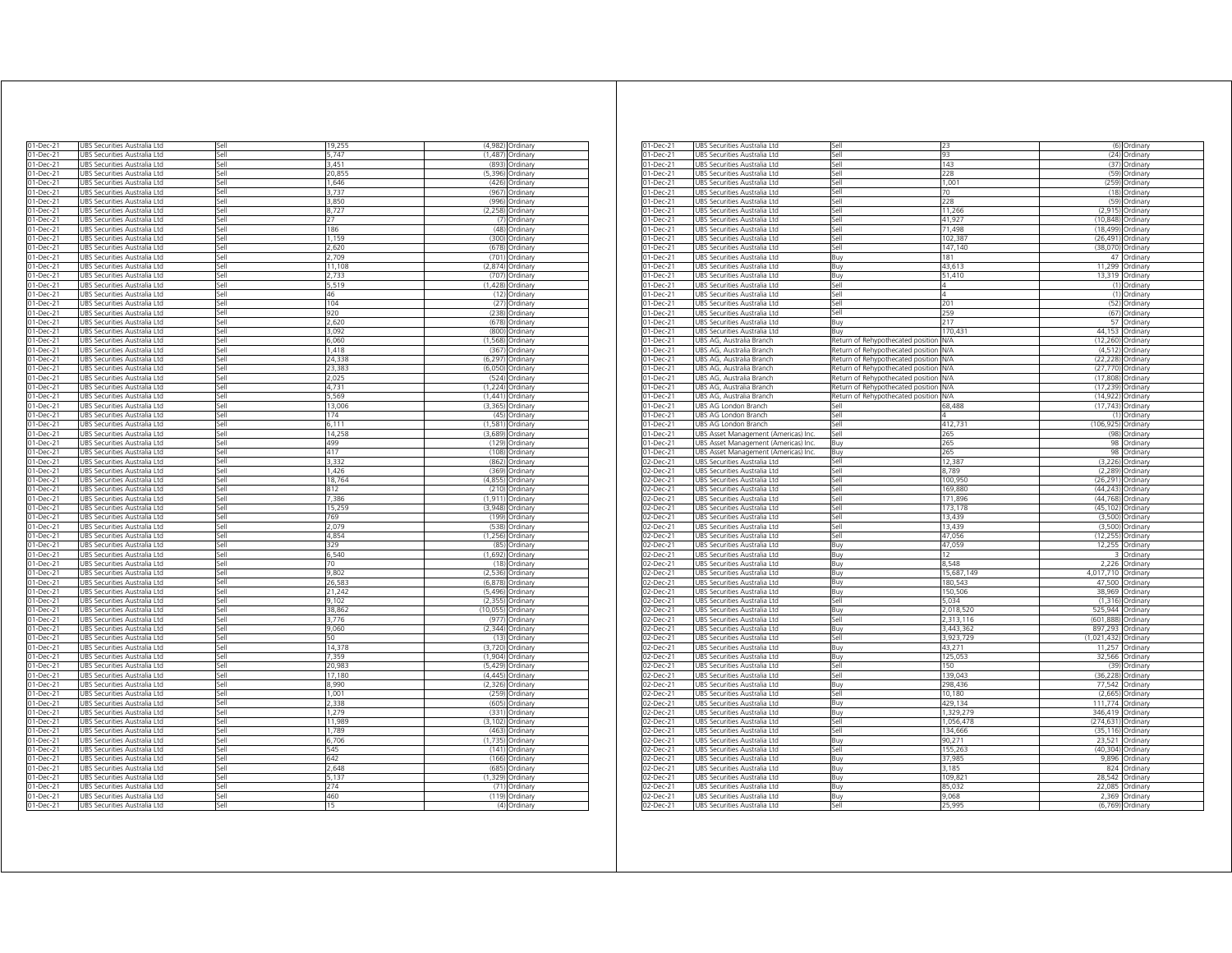| 02-Dec-21              | UBS Securities Australia Ltd                                 | sell         | 574,159          | (149,509) Ordinary |                                  |
|------------------------|--------------------------------------------------------------|--------------|------------------|--------------------|----------------------------------|
| 02-Dec-21              | UBS Securities Australia Ltd                                 | Buy          |                  | $\mathbf{1}$       | Ordinary                         |
| 02-Dec-21              | JBS Securities Australia Ltd                                 | Buy          |                  | 1                  | Ordinary                         |
| 02-Dec-21              | JBS Securities Australia Ltd                                 | Buy          | $\overline{11}$  | 3                  | Ordinary                         |
| 02-Dec-21              | UBS Securities Australia Ltd                                 | Sell         | 142              | (37)               | Ordinary                         |
| 02-Dec-21              | UBS Securities Australia Ltd                                 | Sell         | 230              | (60)               | Ordinary                         |
| 02-Dec-21              | UBS Securities Australia Ltd                                 | Sell         | 299              | (78)               | Ordinary                         |
| 02-Dec-21              | UBS Securities Australia Ltd                                 | Sell         | 1,108            | (289)              | Ordinary                         |
| 02-Dec-21              | UBS Securities Australia Ltd                                 | Sell         | 1,169            | (305)              | Ordinary                         |
| 02-Dec-21              | UBS Securities Australia Ltd                                 | Sell         | 1,192            |                    | (311) Ordinary                   |
| 02-Dec-21              | UBS Securities Australia Ltd                                 | Sell         | 1,529            | (399)              | Ordinary                         |
| 02-Dec-21              | UBS Securities Australia Ltd                                 | Sell         | 1,801            | (470)              | Ordinary                         |
| 02-Dec-21              | UBS Securities Australia Ltd                                 | Sell         | 1,886            | (492)              | Ordinary                         |
| 02-Dec-21              | JBS Securities Australia Ltd                                 | Sell         | 2.361            | (616)              | Ordinan                          |
| 02-Dec-21              | JBS Securities Australia Ltd                                 | Sell         | 2,437            | (636<br>(671)      | Ordinary                         |
| 02-Dec-21              | UBS Securities Australia Ltd                                 | Sell         | 2,572<br>2,943   |                    | Ordinary                         |
| 02-Dec-21              | UBS Securities Australia Ltd                                 | Sell         |                  | (768)              | Ordinary                         |
| 02-Dec-21<br>02-Dec-21 | UBS Securities Australia Ltd<br>UBS Securities Australia Ltd | Sell<br>iell | 3,219<br>3 2 3 5 | (844)              | (840) Ordinary                   |
| 02-Dec-21              | JBS Securities Australia Ltd                                 | iellء        | 3.457            | (902)              | Ordinary<br>Ordinary             |
| 02-Dec-21              | JBS Securities Australia Ltd                                 | sell         | 3,507            | (915               | Ordinary                         |
| 02-Dec-21              | JBS Securities Australia Ltd                                 | iellء        | 3.794            | 1990               | Ordinary                         |
| 02-Dec-21              | JBS Securities Australia Ltd                                 | sell         | 4,377            | (1, 142)           | Ordinary                         |
| 02-Dec-21              | JBS Securities Australia Ltd                                 | sell         | 4.457            | (1.163)            | Ordinary                         |
| 02-Dec-21              | JBS Securities Australia Ltd                                 | sell         | 5,239            | (1, 367)           | Ordinary                         |
| 02-Dec-21              | UBS Securities Australia Ltd                                 | Sell         | 5,385            | (1,405)            | Ordinary                         |
| 02-Dec-21              | UBS Securities Australia Ltd                                 | Sell         | 6,002            |                    | (1,566) Ordinary                 |
| 02-Dec-21              | UBS Securities Australia Ltd                                 | Sell         | 9,236            |                    | $(2,410)$ Ordinary               |
| 02-Dec-21              | UBS Securities Australia Ltd                                 | Sell         | 12,368           | (3,227)            | Ordinary                         |
| 02-Dec-21              | UBS Securities Australia Ltd                                 | Sell         | 18.419           |                    | (4,806) Ordinary                 |
| 02-Dec-21              | UBS Securities Australia Ltd                                 | Sell         | 19,312           | (5,039)            | Ordinary                         |
| 02-Dec-21              | UBS Securities Australia Ltd                                 | Sell         | 24.693           | (6.443)            | Ordinary                         |
| 02-Dec-21              | UBS Securities Australia Ltd                                 | sell         | 25,065           | (6, 540)           | Ordinary                         |
| 02-Dec-21              | UBS Securities Australia Ltd                                 | Sell         | 27,387           | (7, 146)           | Ordinary                         |
| 02-Dec-21              | UBS Securities Australia Ltd                                 | Sell         | 27,575           | (7, 195)           | Ordinary                         |
| 02-Dec-21              | UBS Securities Australia Ltd                                 | Sell         | 38               |                    | (10) Ordinary                    |
| 02-Dec-21              | UBS Securities Australia Ltd                                 | Sell         | 119              |                    | (31) Ordinary                    |
| 02-Dec-21              | UBS Securities Australia Ltd                                 | Sell         | 27               |                    | (7) Ordinary                     |
| 02-Dec-21              | UBS Securities Australia Ltd                                 | sell         | 96               | (25)               | Ordinary                         |
| 02-Dec-21              | UBS Securities Australia Ltd                                 | iell         | 46,967           | (12, 255)          | Ordinary                         |
| 02-Dec-21              | JBS Securities Australia Ltd                                 | sell         | 28,514           | (7, 440)           | Ordinary                         |
| 02-Dec-21              | JBS Securities Australia Ltd                                 | Buy          | 192              | 50                 | Ordinary                         |
| 02-Dec-21              | JBS Securities Australia Ltd                                 | Buy          | 913              | 238                | Ordinary                         |
| 02-Dec-21              | UBS Securities Australia Ltd                                 | Buy          | 4,928            | 1,284              | Ordinary                         |
| $02$ -Dec-21           | UBS Securities Australia Ltd                                 | Buy          | 6,336            | 1,651              | Ordinary                         |
| 02-Dec-21              | UBS Securities Australia Ltd                                 | Buy          | 10,849<br>42     |                    | 2,827 Ordinary                   |
| 02-Dec-21<br>02-Dec-21 | UBS Securities Australia Ltd<br>UBS Securities Australia Ltd | Buy<br>Buy   | 81               |                    | 11 Ordinary<br>21 Ordinary       |
| 02-Dec-21              | UBS Securities Australia Ltd                                 | Buy          | 138              |                    | 36 Ordinary                      |
| 02-Dec-21              | UBS Securities Australia Ltd                                 | Buy          | 288              | 75                 | Ordinary                         |
| 02-Dec-21              | UBS Securities Australia Ltd                                 | Buy          | 380              | 99                 | Ordinary                         |
| 02-Dec-21              | UBS Securities Australia Ltd                                 | Buy          | 426              | 111                | Ordinary                         |
| 02-Dec-21              | JBS Securities Australia Ltd                                 | Buy          | 464              | 121                | Ordinary                         |
| 02-Dec-21              | UBS Securities Australia Ltd                                 | Buy          | 618              | 161                | Ordinary                         |
| 02-Dec-21              | UBS Securities Australia Ltd                                 | Buy          | 794              | 207                | Ordinary                         |
| 02-Dec-21              | UBS Securities Australia Ltd                                 | Buy          | 1,274            | 332                | Ordinary                         |
| 02-Dec-21              | UBS Securities Australia Ltd                                 | Buy          | 1,424            | 371                | Ordinary                         |
| 02-Dec-21              | UBS Securities Australia Ltd                                 | Buy          | 1,946            | 507                | Ordinary                         |
| 02-Dec-21              | JBS Securities Australia Ltd                                 | Buy          | 1,996            | 520                | Ordinary                         |
| 02-Dec-21              | JBS Securities Australia Ltd                                 | Buy          | 2,022            | 527                | Ordinary                         |
| 02-Dec-21              | JBS Securities Australia Ltd                                 | Buy          | 790              | 727                | Ordinary                         |
| 02-Dec-21              | JBS Securities Australia Ltd                                 | Buy          | 3,339            | 870                | Ordinary                         |
| 02-Dec-21              | JBS Securities Australia Ltd                                 | Buy          | 3,531            | 920                | Ordinary                         |
| 02-Dec-21              | UBS Securities Australia Ltd                                 | Buy          | 4,175            | 1,088              | Ordinary                         |
| $02$ -Dec-21           | UBS Securities Australia Ltd                                 | Buy          | 5.499            | 1,433              | Ordinary                         |
| 02-Dec-21              | UBS Securities Australia Ltd                                 | Buy          | 5,553            | 1,447              | Ordinary                         |
| 02-Dec-21              | UBS Securities Australia Ltd                                 | Buv          | 5,864            |                    | 1,528 Ordinary                   |
| 02-Dec-21              | UBS Securities Australia Ltd                                 | Buy          | 9,134            | 2,380              | Ordinary                         |
| 02-Dec-21              | UBS Securities Australia Ltd                                 | Buv          | 9,506            | 2.477              | Ordinary                         |
|                        |                                                              |              |                  |                    |                                  |
| 02-Dec-21              | UBS Securities Australia Ltd                                 | Buy          | 12,027           | 3,134              | Ordinary                         |
| 02-Dec-21<br>02-Dec-21 | UBS Securities Australia Ltd<br>UBS Securities Australia Ltd | Buy<br>Buy   | 15,865<br>16,026 |                    | 4,134 Ordinary<br>4,176 Ordinary |

| 02-Dec-21    | JBS Securities Australia Ltd         | Buy                                   | 18.924     |                      | 4,931 Ordinary    |
|--------------|--------------------------------------|---------------------------------------|------------|----------------------|-------------------|
| 02-Dec-21    | UBS Securities Australia Ltd         | Buy                                   | 58         | 15                   | Ordinary          |
| 02-Dec-21    | UBS Securities Australia Ltd         | Buy                                   | 395        | 103                  | Ordinary          |
| 02-Dec-21    | UBS Securities Australia Ltd         | Buy                                   | 414        | 108                  | Ordinary          |
| 02-Dec-21    | UBS Securities Australia Ltd         | Buy                                   | 4,874      |                      | 1,270 Ordinary    |
| 02-Dec-21    | UBS Securities Australia Ltd         | Buy                                   | 9,061      |                      | 2,361 Ordinary    |
| 02-Dec-21    | UBS Securities Australia Ltd         | Buy                                   | 9,134      |                      | 2,380 Ordinary    |
| 02-Dec-21    | UBS Securities Australia Ltd         | Buy                                   | 17,078     | 4,450                | Ordinary          |
| 02-Dec-21    | UBS Securities Australia Ltd         | Buy                                   | 100.897    | 26.291               | Ordinan           |
| 02-Dec-21    | UBS Securities Australia Ltd         | Buv                                   | 169.791    | 44.243               | Ordinan           |
| 02-Dec-21    | JBS Securities Australia Ltd         | 3uy                                   | 171,806    | 44,768               | Ordinary          |
| 02-Dec-21    | UBS Securities Australia Ltd         | Buy                                   | 173,088    | 45,102               | Ordinary          |
| 02-Dec-21    | UBS Securities Australia Ltd         | Buy                                   | 8,784      |                      | 2,289 Ordinary    |
|              |                                      |                                       |            |                      |                   |
| 02-Dec-21    | JBS Securities Australia Ltd         | 3uy                                   | 12,380     | 226                  | Ordinary          |
| 02-Dec-21    | JBS Securities Australia Ltd         | Buy                                   | 42         | 11                   | Ordinary          |
| 02-Dec-21    | UBS Securities Australia Ltd         | Buy                                   | 42         | 11                   | Ordinary          |
| $02$ -Dec-21 | UBS Securities Australia Ltd         | Buy                                   | 73         | 19                   | Ordinary          |
| 02-Dec-21    | UBS Securities Australia Ltd         | Buy                                   | 77         |                      | 20 Ordinary       |
| 02-Dec-21    | UBS Securities Australia Ltd         | Buy                                   | 200        |                      | 52 Ordinary       |
| 02-Dec-21    | UBS Securities Australia Ltd         | Buy                                   | 342        |                      | 89 Ordinary       |
| 02-Dec-21    | UBS Securities Australia Ltd         | Buy                                   | 4,981      |                      | 1,298 Ordinary    |
| 02-Dec-21    | JBS Securities Australia Ltd         | Buy                                   | 1,493      | 389                  | Ordinary          |
| 02-Dec-21    | UBS Securities Australia Ltd         | Buy                                   | 2,318      |                      | 604 Ordinary      |
| 02-Dec-21    | UBS Securities Australia Ltd         | Buy                                   | 13,432     | 3,500                | Ordinary          |
|              |                                      |                                       | 1,946      |                      |                   |
| 02-Dec-21    | UBS Securities Australia Ltd         | Buy                                   |            |                      | 507 Ordinary      |
| 02-Dec-21    | UBS Securities Australia Ltd         | Buy                                   | 13,432     | 3,500                | Ordinary          |
| 02-Dec-21    | UBS Securities Australia Ltd         | 3uv                                   | 47,031     | 12,255               | Ordinary          |
| 02-Dec-21    | UBS Securities Australia Ltd         | Buy                                   | 1.078      | 281                  | Ordinary          |
| 02-Dec-21    | UBS AG, Australia Branch             | Return of Rehypothecated position     | <b>N/A</b> | (284)                | Ordinary          |
| 02-Dec-21    | UBS AG, Australia Branch             | Return of Rehypothecated position N/A |            | (5,872,022)          | Ordinary          |
| 02-Dec-21    | UBS AG, Australia Branch             | Return of Rehypothecated position N/A |            | (309,075) Ordinary   |                   |
| 02-Dec-21    | UBS AG, Australia Branch             | Return of Rehypothecated position     | <b>N/A</b> | (543,736) Ordinary   |                   |
| 02-Dec-21    | UBS AG, Australia Branch             | Return of Rehypothecated position     | N/A        | (3,358,211)          | Ordinary          |
| 02-Dec-21    | UBS AG, Australia Branch             | Return of Rehypothecated position     | N/A        | (1,822,919) Ordinary |                   |
| $02$ -Dec-21 |                                      | Sell                                  | 4.908      | (1.113)              |                   |
|              | UBS Fund Management (Luxembourg) S.A | Sell                                  |            | (1)                  | Ordinary          |
| 02-Dec-21    | UBS AG London Branch                 |                                       |            |                      | Ordinary          |
| 02-Dec-21    | UBS AG London Branch                 | Sell                                  | 5,791      | (1.508)              | Ordinary          |
| 02-Dec-21    | UBS Securities Australia Ltd         | Enter Into Derivative Contract        | N/A        | (500,000) Options    |                   |
| 02-Dec-21    | UBS Fund Management (Switzerland) AG | Sell                                  | 74,095     | (16.576)             | Ordinary          |
| 02-Dec-21    | JBS Fund Management (Switzerland) AG | Sell                                  | 105,843    | (25, 494)            | Ordinary          |
| 02-Dec-21    | UBS Fund Management (Switzerland) AG | Buy                                   | 76,181     | 19,995               | Ordinary          |
| $03$ -Dec-21 | UBS Securities Australia Ltd         | Buy                                   | 60,983     | 15,478               | Ordinary          |
| 03-Dec-21    | UBS Securities Australia Ltd         | Buy                                   | 65,897     |                      | 16,725 Ordinary   |
| 03-Dec-21    | UBS Securities Australia Ltd         | Buy                                   | 1,312      |                      | 333 Ordinary      |
| 03-Dec-21    | UBS Securities Australia Ltd         | Buy                                   | 2,660      | 675                  | Ordinary          |
| 03-Dec-21    | UBS Securities Australia Ltd         | Buv                                   | 5.563      |                      | 1,412 Ordinary    |
|              | JBS Securities Australia Ltd         |                                       | 11,052     | 2,805                |                   |
| 03-Dec-21    |                                      | 3uy                                   |            |                      | Ordinary          |
| 03-Dec-21    | UBS Securities Australia Ltd         | Buy                                   | 11,714     |                      | 2,973 Ordinary    |
| 03-Dec-21    | UBS Securities Australia Ltd         | Buy                                   | 15,878     |                      | 4,030 Ordinary    |
| 03-Dec-21    | UBS Securities Australia Ltd         | Buy                                   | 17,438     |                      | 4,426 Ordinary    |
| 03-Dec-21    | UBS Securities Australia Ltd         | Buy                                   | 26,363     |                      | 6,691 Ordinary    |
| 03-Dec-21    | UBS Securities Australia Ltd         | 3uv                                   | 43,253     | 10,978               | Ordinary          |
| 03-Dec-21    | UBS Securities Australia Ltd         | Buy                                   | 71.645     |                      | 18,184 Ordinary   |
| 03-Dec-21    | UBS Securities Australia Ltd         | Sell                                  | 126,880    | (32, 203)            | Ordinary          |
| 03-Dec-21    | UBS Securities Australia Ltd         | Buy                                   | 32,007     |                      | 8,356 Ordinary    |
| 03-Dec-21    | UBS Securities Australia Ltd         | Buy                                   | 180,491    |                      | 47,500 Ordinary   |
| 03-Dec-21    | UBS Securities Australia Ltd         | Buy                                   | 1,246,993  | 325,000 Ordinary     |                   |
| 03-Dec-21    | UBS Securities Australia Ltd         | Sell                                  | 180,543    | (47, 500)            | Ordinary          |
|              |                                      |                                       |            |                      |                   |
| 03-Dec-21    | UBS Securities Australia Ltd         | Sell                                  | 3.640      | (931)                | Ordinary          |
| 03-Dec-21    | UBS Securities Australia Ltd         | Buy                                   | 1.740.592  | 443.723              | Ordinary          |
| 03-Dec-21    | UBS Securities Australia Ltd         | Sell                                  | 1,606,967  | (410, 108)           | Ordinary          |
| 03-Dec-21    | UBS Securities Australia Ltd         | Sell                                  | 39,200     | (10.000)             | Ordinary          |
| 03-Dec-21    | UBS Securities Australia Ltd         | Buy                                   | 2,662,336  | 678,475 Ordinary     |                   |
| 03-Dec-21    | UBS Securities Australia Ltd         | Sell                                  | 3,039,225  | (774,463)            | Ordinary          |
| 03-Dec-21    | JBS Securities Australia Ltd         | Sell                                  | 44,047     | (11, 317)            | Ordinary          |
| 03-Dec-21    | UBS Securities Australia Ltd         | Buy                                   | .884       | 732                  | Ordinary          |
| $03$ -Dec-21 | UBS Securities Australia Ltd         | Sell                                  | 611        | (155)                | Ordinary          |
|              |                                      |                                       |            | 113,190 Ordinary     |                   |
| 03-Dec-21    | UBS Securities Australia Ltd         | Buy                                   | 445,969    |                      |                   |
| 03-Dec-21    | UBS Securities Australia Ltd         | Sell                                  | 138,492    | (35, 308)            | Ordinan           |
| 03-Dec-21    | UBS Securities Australia Ltd         | Buy                                   | 794.957    | 202,728 Ordinary     |                   |
| 03-Dec-21    | UBS Securities Australia Ltd         | Sell                                  | 593.732    | (151,000) Ordinary   |                   |
| 03-Dec-21    | UBS Securities Australia Ltd         | Sell                                  | 155,987    |                      | (39,877) Ordinary |
|              |                                      |                                       |            |                      |                   |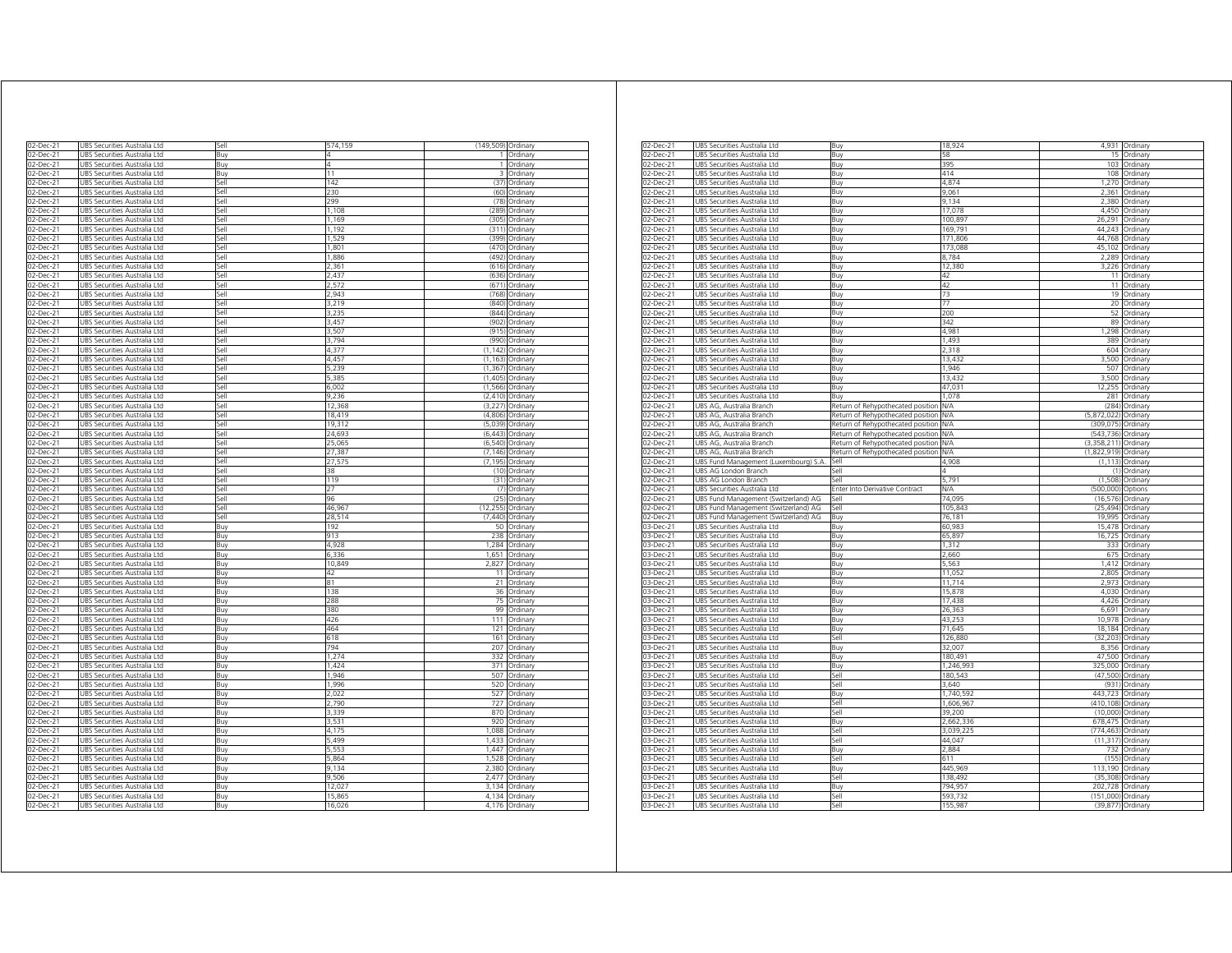| 03-Dec-21    | UBS Securities Australia Ltd | Buy                               | 193,165    |                 | 49,312 Ordinary         |
|--------------|------------------------------|-----------------------------------|------------|-----------------|-------------------------|
| 03-Dec-21    | UBS Securities Australia Ltd | Buy                               | 3,740      | 959             | Ordinary                |
| 03-Dec-21    | UBS Securities Australia Ltd | Sell                              | 123,225    | (31, 205)       | Ordinary                |
| 03-Dec-21    | UBS Securities Australia Ltd | Sell                              | 312,776    | (80,000)        | Ordinary                |
| 03-Dec-21    | UBS Securities Australia Ltd | Buy                               | 18,387     | 4,645           | Ordinary                |
| 03-Dec-21    | UBS Securities Australia Ltd | Buy                               | 3,144      | 799             | Ordinary                |
| 03-Dec-21    | UBS Securities Australia Ltd | Buy                               | 48,472     | 12,347          | Ordinary                |
| 03-Dec-21    | JBS Securities Australia Ltd | Buy                               | 25,579     | 6.492           | Ordinary                |
| 03-Dec-21    | JBS Securities Australia Ltd | Buy                               | 89.149     | 22.694          | Ordinary                |
| 03-Dec-21    | UBS Securities Australia Ltd | Sell                              | 4          | (1)             | Ordinary                |
| 03-Dec-21    | JBS Securities Australia Ltd | Sell                              | 24         | (6)             | Ordinary                |
| 03-Dec-21    | JBS Securities Australia Ltd | Buy                               | Δ          | 1               | Ordinary                |
| 03-Dec-21    | UBS Securities Australia Ltd | Buy                               | 126,880    | 32,203          | Ordinary                |
| 03-Dec-21    | UBS Securities Australia Ltd | Buy                               | 2,447      | 621             | Ordinary                |
| 03-Dec-21    | UBS Securities Australia Ltd | Sell                              | 682        | (173)           | Ordinary                |
| 03-Dec-21    | UBS Securities Australia Ltd | Sell                              | 60,985     |                 | (15,478) Ordinary       |
| 03-Dec-2     | JBS Securities Australia Ltd | sell                              | 4          | (1)             | Ordinary                |
| 03-Dec-21    | JBS Securities Australia Ltd | iell                              | 12         | (3)             | Ordinary                |
| 03-Dec-21    | JBS Securities Australia Ltd | iell                              | 2.447      | (621)           | Ordinary                |
| 03-Dec-21    | JBS Securities Australia Ltd | sell                              | 3,211      | (815)           | Ordinary                |
| 03-Dec-21    | JBS Securities Australia Ltd | Sell                              | 3,318      | (842)           | Ordinary                |
| 03-Dec-21    | JBS Securities Australia Ltd | sell                              | 8.117      | (2.060)         | Ordinary                |
| 03-Dec-21    | JBS Securities Australia Ltd | sell                              | 11,820     | (3,000)         | Ordinary                |
| 03-Dec-21    | UBS Securities Australia Ltd | Sell                              | 13,440     |                 | (3,411) Ordinary        |
| 03-Dec-21    |                              | Sell                              |            |                 |                         |
|              | JBS Securities Australia Ltd |                                   | 14,287     | (3,626)         | Ordinary                |
| 03-Dec-21    | UBS Securities Australia Ltd | Sell                              | 39,401     | (10,000)        | Ordinary                |
| 03-Dec-21    | UBS AG, Australia Branch     | Return of Rehypothecated position | ΝA.        | (25,995)        | Ordinary                |
| 03-Dec-21    | UBS AG London Branch         | Sell                              | Δ          | (1)             | Ordinary                |
| 03-Dec-21    | UBS AG London Branch         | Sell                              | 65,897     | (16, 725)       | Ordinary                |
| 03-Dec-21    | UBS Securities Australia Ltd | Enter Into Derivative Contract    | <b>N/A</b> |                 | 900 Options             |
| 06-Dec-21    | UBS Securities Australia Ltd | Buv                               | 917        | 231             | Ordinary                |
| 06-Dec-21    | UBS Securities Australia Ltd | Buy                               | 139        | 35              | Ordinary                |
| 06-Dec-21    | UBS Securities Australia Ltd | Buy                               | 318        | 80              | Ordinary                |
| 06-Dec-21    | JBS Securities Australia Ltd | Buy                               | 40         | 10 <sup>1</sup> | Ordinary                |
| 06-Dec-21    | JBS Securities Australia Ltd | Buy                               | 195        | 49              | Ordinary                |
| 06-Dec-21    | UBS Securities Australia Ltd | Buy                               | 465        | 117             | Ordinary                |
| 06-Dec-21    | JBS Securities Australia Ltd | Buy                               | 1.298      | 327             | Ordinary                |
| 06-Dec-21    | UBS Securities Australia Ltd | Buy                               | 1,040      | 262             | Ordinary                |
| 06-Dec-21    | JBS Securities Australia Ltd | Buy                               | 250        | 63              | Ordinary                |
| 06-Dec-21    | JBS Securities Australia Ltd | Buy                               | 528        | 133             | Ordinary                |
| 06-Dec-21    | UBS Securities Australia Ltd | Buy                               | 1,596      | 402             | Ordinary                |
| 06-Dec-21    | UBS Securities Australia Ltd | Buy                               | 79         | 20              | Ordinary                |
| 06-Dec-21    | UBS Securities Australia Ltd | Buy                               | 95         | 24              | Ordinary                |
| 06-Dec-21    | UBS Securities Australia Ltd | Buy                               | 48         | 12              | Ordinary                |
| 06-Dec-21    | UBS Securities Australia Ltd |                                   | 40         | 10              |                         |
| 06-Dec-21    | JBS Securities Australia Ltd | Buy                               | 20         | 5               | Ordinary                |
|              |                              | Buy                               |            |                 | Ordinary                |
| 16-Dec-21    | JBS Securities Australia Ltd | 3uy                               | 12         | 3               | Ordinary                |
| 06-Dec-21    | JBS Securities Australia Ltd | Buy                               | 675        | 170             | Ordinary                |
| 06-Dec-21    | JBS Securities Australia Ltd | Buy                               | 1,437      | 362             | Ordinary                |
| 06-Dec-21    | JBS Securities Australia Ltd | Buv                               | 95         | 24              | Ordinary                |
| 06-Dec-21    | JBS Securities Australia Ltd | Buv                               | 12         | 3               | Ordinary                |
| 06-Dec-21    | JBS Securities Australia Ltd | Buy                               | 195        | 49              | Ordinary                |
| 06-Dec-21    | JBS Securities Australia Ltd | Buy                               | 417        | 105             | Ordinary                |
| 06-Dec-21    | JBS Securities Australia Ltd | Buy                               | 643        | 162             | Ordinary                |
| 06-Dec-21    | UBS Securities Australia Ltd | Buy                               | 834        | 210             | Ordinary                |
| 06-Dec-21    | UBS Securities Australia Ltd | Buy                               | 1,286      | 324             | Ordinary                |
| 06-Dec-21    | UBS Securities Australia Ltd | Buy                               | 957        | 241             | Ordinary                |
| 06-Dec-21    | UBS Securities Australia Ltd | Buy                               | 83         | 21              | Ordinary                |
| 06-Dec-21    | UBS Securities Australia Ltd | Buv                               | 135        | 34              | Ordinary                |
| 06-Dec-21    | UBS Securities Australia Ltd | Buy                               | 171        | 43              | Ordinary                |
| $06$ -Dec-21 | UBS Securities Australia Ltd | Buy                               | 1.596      | 402             | Ordinary                |
| 06-Dec-21    | UBS Securities Australia Ltd | Buy                               | 373        |                 | 94 Ordinary             |
| 06-Dec-21    | UBS Securities Australia Ltd | Buy                               | 71         |                 | 18 Ordinary             |
| 06-Dec-21    | UBS Securities Australia Ltd | Buy                               | 4          | $\overline{1}$  | Ordinary                |
| 06-Dec-21    | UBS Securities Australia Ltd | Buy                               | 52         | 13              | Ordinary                |
| 06-Dec-21    | UBS Securities Australia Ltd | Buy                               | 318        | 80              | Ordinary                |
| 06-Dec-21    | UBS Securities Australia Ltd | Buy                               | 1.155      | 291             | Ordinary                |
| 06-Dec-21    | JBS Securities Australia Ltd | Buy                               | 1,124      | 283             | Ordinary                |
| 06-Dec-21    | JBS Securities Australia Ltd |                                   | 349        | 88              |                         |
|              |                              | Buy                               | 401        |                 | Ordinary                |
| 06-Dec-21    | UBS Securities Australia Ltd | Buy                               | 278        | 101             | Ordinary                |
| $06$ -Dec-21 | UBS Securities Australia Ltd | Buy                               |            | 70              | Ordinary<br>44 Ordinary |
| 06-Dec-21    | UBS Securities Australia Ltd | Buy                               | 175        |                 |                         |

| 06-Dec-21              | UBS Securities Australia Ltd                                 | Buy                     | 1,477              |                       | 372 Ordinary         |
|------------------------|--------------------------------------------------------------|-------------------------|--------------------|-----------------------|----------------------|
| 06-Dec-21              | UBS Securities Australia Ltd                                 | Buy                     | 75                 |                       | 19 Ordinary          |
| 06-Dec-21              | UBS Securities Australia Ltd                                 | Buy                     | 151                | 38                    | Ordinary             |
| 06-Dec-21              | UBS Securities Australia Ltd                                 | Buy                     | 99                 | 25                    | Ordinary             |
| 06-Dec-21              | UBS Securities Australia Ltd                                 | Buy                     | 242                | 61                    | Ordinary             |
| 06-Dec-21              | UBS Securities Australia Ltd                                 | Buy                     | 409                | 103                   | Ordinary             |
| 06-Dec-21              | UBS Securities Australia Ltd                                 | Buy                     | 1,001              | 252                   | Ordinary             |
| 06-Dec-21              | UBS Securities Australia Ltd                                 | Buy                     | 226                | 57                    | Ordinary             |
| $06$ -Dec-21           | UBS Securities Australia Ltd                                 | Buy                     | 131                | 33                    | Ordinary             |
| 06-Dec-21              | UBS Securities Australia Ltd                                 | Buy                     | 187                | 47                    | Ordinary             |
| 06-Dec-21              | UBS Securities Australia Ltd                                 | Buy                     | 103                | 26                    | Ordinary             |
| 06-Dec-21              | JBS Securities Australia Ltd                                 | Buy                     | 83                 | 21                    | Ordinary             |
| 06-Dec-21              | UBS Securities Australia Ltd                                 | Buy                     | 28,965<br>18.447   | 7,295                 | Ordinary             |
| 06-Dec-21              | UBS Securities Australia Ltd                                 | Buy                     |                    | 4,646                 | Ordinary             |
| 06-Dec-21              | JBS Securities Australia Ltd                                 | Buy                     | 480,167            | 120,934               | Ordinary             |
| 06-Dec-21              | JBS Securities Australia Ltd                                 | Buy                     | 6,289              | 1,584                 | Ordinary             |
| 06-Dec-21              | JBS Securities Australia Ltd                                 | Buy                     | 14.862             | 3,743                 | Ordinary             |
| 06-Dec-21              | JBS Securities Australia Ltd                                 | Sell                    | 480,108            | (120, 934)            | Ordinary             |
| 06-Dec-21              | UBS Securities Australia Ltd                                 | Sell                    | 17,051             | (4, 295)              | Ordinary             |
| 06-Dec-21              | UBS Securities Australia Ltd                                 | Buy                     | 792,200            | 200,000               | Ordinary             |
| 06-Dec-21              | UBS Securities Australia Ltd                                 | Ruv                     | 21,531             | 5.444                 | Ordinary             |
| 06-Dec-21              | JBS Securities Australia Ltd                                 | Sell                    | 471                | (118)                 | Ordinary             |
| 06-Dec-21              | JBS Securities Australia Ltd                                 | Buy                     | 3,808,768          | 956,088               | Ordinary             |
| 06-Dec-21              | JBS Securities Australia Ltd                                 | Sell                    | 2,597,983          | (653, 449)<br>(7.203) | Ordinary             |
| 06-Dec-21              | JBS Securities Australia Ltd                                 | Sell                    | 28,668             |                       | Ordinary             |
| 06-Dec-21              | UBS Securities Australia Ltd                                 | Buy                     | 23,749             | 5,982                 | Ordinary             |
| 06-Dec-21              | UBS Securities Australia Ltd                                 | Buy                     | 8,744,780          | 2,198,396             | Ordinary             |
| 06-Dec-21              | UBS Securities Australia Ltd                                 | Sell                    | 9,919,809          | (2, 492, 477)         | Ordinary             |
| 06-Dec-21              | JBS Securities Australia Ltd                                 | Buy                     | 124                | 31                    | Ordinary             |
| 06-Dec-21              | UBS Securities Australia Ltd                                 | Buy                     | 174,333            | 43,907                | Ordinary             |
| 06-Dec-21              | UBS Securities Australia Ltd                                 | Sell                    | 92,009             | (23, 049)             | Ordinary             |
| 06-Dec-21              | UBS Securities Australia Ltd                                 | Sell                    | 149,828            | (37, 549)             | Ordinary             |
| 06-Dec-21              | UBS Securities Australia Ltd                                 | Buy                     | 145,110            | 36.559                | Ordinary             |
| 06-Dec-21<br>06-Dec-21 | UBS Securities Australia Ltd<br>JBS Securities Australia Ltd | Sell<br>Sell            | 145,121<br>283.141 | (36, 559)<br>(70.968) | Ordinary<br>Ordinary |
| 06-Dec-21              | JBS Securities Australia Ltd                                 | Buv                     | 19.502             | 4.900                 |                      |
| 06-Dec-21              | JBS Securities Australia Ltd                                 | Sell                    | 1,781,025          | (447, 944)            | Ordinary             |
| 06-Dec-21              | UBS Securities Australia Ltd                                 | Buy                     | 3,029,908          | 763,528               | Ordinary             |
| 06-Dec-21              | UBS Securities Australia Ltd                                 | Sell                    | 340,340            | (85, 661)             | Ordinary<br>Ordinary |
| 06-Dec-21              | JBS Securities Australia Ltd                                 | Buy                     | 625,034            | 157.598               | Ordinary             |
| 06-Dec-21              | JBS Securities Australia Ltd                                 | Sell                    | 67,544             | (16, 993)             | Ordinary             |
| 06-Dec-21              | JBS Securities Australia Ltd                                 | Sell                    | 1,245,458          | 312,882               | Ordinary             |
| 06-Dec-21              | UBS Securities Australia Ltd                                 | Sell                    | 19,656             | (4,923)               | Ordinary             |
| 06-Dec-21              | UBS Securities Australia Ltd                                 | Sell                    | 87,381             | (21, 938)             | Ordinary             |
| 06-Dec-21              | UBS Securities Australia Ltd                                 | Buy                     | 23,216             | 5,899                 | Ordinary             |
| 06-Dec-21              | JBS Securities Australia Ltd                                 | Sell                    | 6,051              | (1, 511)              | Ordinary             |
| 06-Dec-21              | JBS Securities Australia Ltd                                 | Buy                     | 318,712            | 79,682                | Ordinary             |
| 06-Dec-21              | JBS Securities Australia Ltd                                 | Sell                    | 21,531             | (5.444)               | Ordinary             |
| 06-Dec-21              | JBS Securities Australia Ltd                                 | Sell                    |                    | (2)                   | Ordinary             |
| 06-Dec-21              | UBS Securities Australia Ltd                                 | Sell                    | 75                 | (19)                  | Ordinary             |
| 06-Dec-21              | UBS Securities Australia Ltd                                 | Sell                    | 24                 |                       | (6) Ordinary         |
| 06-Dec-21              | UBS Securities Australia Ltd                                 | Sell                    | 59                 | (15)                  | Ordinary             |
| 06-Dec-21              | JBS Securities Australia Ltd                                 | Buy                     | 1,293,226          | 328,230               | Ordinary             |
| $06 - Dec-21$          | UBS Securities Australia Ltd                                 | Buy                     | 4                  | 1                     | Ordinary             |
| 06-Dec-21              | UBS Securities Australia Ltd                                 | Buy                     | 24                 | 6                     | Ordinary             |
| 06-Dec-21              | UBS Securities Australia Ltd                                 | Buy                     | 480,108            | 120,934               | Ordinary             |
| 06-Dec-21              | UBS Securities Australia Ltd                                 | Buy                     | 8,547              | 2,153                 | Ordinary             |
| 06-Dec-21              | UBS Securities Australia Ltd                                 | Sell                    | 18,445             | (4, 646)              | Ordinary             |
| 06-Dec-21              | UBS Securities Australia Ltd                                 | Sell                    | 34,853             | (8.779)               | Ordinary             |
| 06-Dec-21              | UBS AG, Australia Branch                                     | Rehypothecated position | NΆ                 | 25,702                | Ordinary             |
| 06-Dec-21              | UBS AG London Branch                                         | Sell                    |                    | (1)                   | Ordinarv             |
| 06-Dec-21              | UBS AG London Branch                                         | Sell                    | 21,640             | (5, 451)              | Ordinary             |
| 06-Dec-21              | UBS AG London Branch                                         | Sell                    | 19,004             | (4,787)               | Ordinary             |
| 06-Dec-21              | UBS AG London Branch                                         | Sell                    | 480,108            | (120, 934)            | Ordinary             |
| 06-Dec-21              | JBS Asset Management (Americas) Inc                          | Buy                     | 2,048              | 734                   | Ordinary             |
| 06-Dec-21              | JBS Asset Management (Americas) Inc.                         | Sell                    | 2.048              | (734)                 | Ordinary             |
| 06-Dec-21              | JBS Asset Management (Americas) Inc.                         | Buy                     | :048               | 734                   | Ordinary             |
| 07-Dec-21              | UBS Securities Australia Ltd                                 | Buy                     | 100,699            | 24,501                | Ordinary             |
| 07-Dec-21              | UBS Securities Australia Ltd                                 | Sell                    | 100,699            | (24, 501)             | Ordinary             |
| 07-Dec-21              | JBS Securities Australia Ltd                                 | Sell                    | 966,783            | (242, 770)            | Ordinary             |
| 07-Dec-21              | JBS Securities Australia Ltd                                 | Buv                     | 15.928.400         | 4,000,000 Ordinary    |                      |
|                        | JBS Securities Australia Ltd                                 | Sell                    | 2,340              |                       | (575) Ordinary       |
| 07-Dec-21              |                                                              |                         |                    |                       |                      |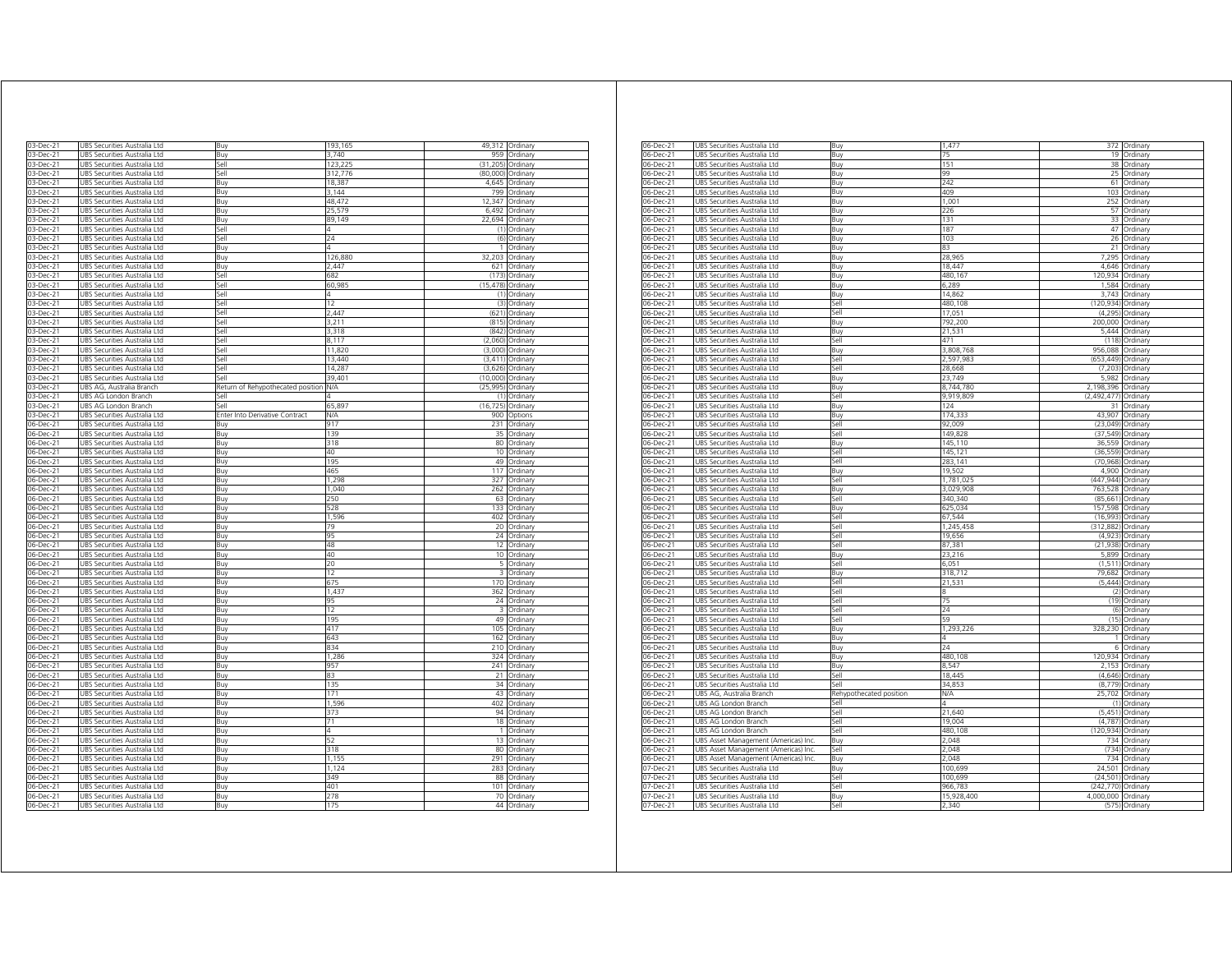| 07-Dec-21                 | UBS Securities Australia Ltd                                 | Buy                               | 2,100,899          | 517,310 Ordinary       |                      |
|---------------------------|--------------------------------------------------------------|-----------------------------------|--------------------|------------------------|----------------------|
| 07-Dec-21                 | UBS Securities Australia Ltd                                 | Sell                              | 2.936.982          | (721.759)              | Ordinary             |
| 07-Dec-21                 | UBS Securities Australia Ltd                                 | Sell                              | 15,652             | (3,827)                | Ordinary             |
| 07-Dec-21                 | UBS Securities Australia Ltd                                 | Buy                               | 15,088             | 3,671                  | Ordinary             |
| 07-Dec-21                 | UBS Securities Australia Ltd                                 | Buy                               | 6,822,185          | 1,676,707              | Ordinary             |
| 07-Dec-21                 | UBS Securities Australia Ltd                                 | Sell                              | 7,914,244          | (1,942,861)            | Ordinary             |
| 07-Dec-21                 | UBS Securities Australia Ltd                                 | Sell                              | 77,397             |                        | (19,077) Ordinary    |
| 07-Dec-21                 | UBS Securities Australia Ltd                                 | Buv                               | 353,828            | 86,942                 | Ordinary             |
| 07-Dec-21                 | UBS Securities Australia Ltd                                 | Sell                              | 132,096            | (32, 191)              | Ordinary             |
| 07-Dec-21                 | UBS Securities Australia Ltd                                 | Buy                               | 14,121             | 3,478                  | Ordinary             |
| 07-Dec-21                 | UBS Securities Australia Ltd                                 | Buy                               | 681,434            | 166,443                | Ordinary             |
| 07-Dec-21                 | UBS Securities Australia Ltd                                 | Sell                              | 135,576            | (33, 307)              | Ordinary             |
| 07-Dec-21                 | UBS Securities Australia Ltd                                 | iell<br>iellء                     | 79,359             | (19, 396)              | Ordinary             |
| 07-Dec-21<br>07-Dec-21    | UBS Securities Australia Ltd<br>JBS Securities Australia Ltd | sell                              | 53,777<br>87,437   | (13, 336)<br>(21, 533) | Ordinary<br>Ordinary |
| 07-Dec-21                 | JBS Securities Australia Ltd                                 |                                   | 3,295,334          | 811,259                | Ordinary             |
| 07-Dec-21                 | JBS Securities Australia Ltd                                 | Buy<br>Buv                        | 41.826             | 10.264                 | Ordinary             |
| 07-Dec-21                 | UBS Securities Australia Ltd                                 | Sell                              | 1,826,998          | (449, 789)             | Ordinary             |
|                           |                                                              |                                   |                    |                        |                      |
| 07-Dec-21                 | UBS Securities Australia Ltd                                 | Sell                              | 291,259            | (71, 760)              | Ordinary             |
| 07-Dec-21                 | UBS Securities Australia Ltd                                 | Sell                              | 36,579             | (8,936)                | Ordinary             |
| 07-Dec-21                 | UBS Securities Australia Ltd                                 | Buy                               | 62,350             | 15,277                 | Ordinary             |
| 07-Dec-21<br>$07$ -Dec-21 | UBS Securities Australia Ltd<br>UBS Securities Australia Ltd | Buy<br>Buy                        | 344,441<br>374,899 | 84,127<br>92,072       | Ordinary<br>Ordinary |
| 07-Dec-21                 | UBS Securities Australia Ltd                                 | Buy                               | 3,022              | 733                    | Ordinary             |
| 07-Dec-21                 | UBS Securities Australia Ltd                                 | Buy                               | 54,815             | 13,401                 | Ordinary             |
| 07-Dec-21                 | UBS Securities Australia Ltd                                 | Sell                              | 7.103              |                        | (1,741) Ordinary     |
| 07-Dec-21                 | UBS Securities Australia Ltd                                 | Buy                               | 969,750            |                        | 150,000 Ordinary     |
| 07-Dec-21                 | UBS Securities Australia Ltd                                 | Sell                              | 968,475            | (150,000) Ordinary     |                      |
| 07-Dec-21                 | UBS Securities Australia Ltd                                 | Buy                               | 4                  |                        | Ordinary             |
| 07-Dec-21                 | UBS Securities Australia Ltd                                 | Buy                               | 100,699            | 24,501                 | Ordinary             |
| 07-Dec-21                 | UBS Securities Australia Ltd                                 | Buy                               | 325                | 79                     | Ordinary             |
| 07-Dec-21                 | JBS Securities Australia Ltd                                 | Buy                               | 1,262              | 307                    | Ordinary             |
| 07-Dec-21                 | <b>JBS Securities Australia Ltd</b>                          | Buy                               | 1.430              | 348                    | Ordinary             |
| 07-Dec-21                 | JBS Securities Australia Ltd                                 | Buy                               | 1,808              | 440                    | Ordinary             |
| 07-Dec-21                 | UBS Securities Australia Ltd                                 | Buy                               | 3.000              | 730                    | Ordinary             |
| 07-Dec-21                 | UBS Securities Australia Ltd                                 | Buv                               | 4.365              | 1.062                  | Ordinary             |
| 07-Dec-21                 | JBS Securities Australia Ltd                                 | Buy                               | 15.055             | 3,663                  | Ordinary             |
| 07-Dec-21                 | UBS Securities Australia Ltd                                 | Buy                               | 15,462             | 3,762                  | Ordinary             |
| 07-Dec-21                 | UBS Securities Australia Ltd                                 | Buy                               | 24,237             | 5,897                  | Ordinarv             |
| 07-Dec-21                 | UBS Securities Australia Ltd                                 | Buy                               | 48,856             | 11,887                 | Ordinary             |
| 07-Dec-21                 | UBS Securities Australia Ltd                                 | Buy                               | 69,595             | 16,933                 | Ordinary             |
| 07-Dec-21                 | UBS Securities Australia Ltd                                 | Buy                               | 99,211             | 24,139                 | Ordinary             |
| 07-Dec-21                 | UBS Securities Australia Ltd                                 | Buy                               | 125,174            | 30,456                 | Ordinary             |
| 07-Dec-21                 | JBS Securities Australia Ltd                                 | Buy                               | 264,976            | 64,471                 | Ordinarv             |
| 07-Dec-21                 | JBS Securities Australia Ltd                                 | Buy                               | 1 058 489          | 257.540                | Ordinary             |
| 07-Dec-21                 | JBS Securities Australia Ltd                                 | Buv                               | 154 918            | 37,693                 | Ordinary             |
| 07-Dec-21                 | JBS Securities Australia Ltd                                 | Buy                               | 158,593            | 38,587                 | Ordinary             |
| 07-Dec-21                 | JBS Securities Australia Ltd                                 | Βuγ                               | 168.633            | 41.030                 | Ordinary             |
| 07-Dec-21                 | JBS Securities Australia Ltd                                 | Buv                               | 192,385            | 46.809                 | Ordinary             |
| 07-Dec-21                 | JBS Securities Australia Ltd                                 | iell                              | 20                 | (5)                    | Ordinary             |
| 07-Dec-21                 | JBS Securities Australia Ltd                                 | sell                              | 919.388            | (150.000)              | Ordinary             |
| 07-Dec-21                 | JBS Securities Australia Ltd                                 | Sell                              | 150,173            | (24, 501)              | Ordinary             |
| 07-Dec-21                 | UBS Securities Australia Ltd                                 | Sell                              | 2,697              | (440)                  | Ordinary             |
| 07-Dec-21                 | UBS Securities Australia Ltd                                 | Buy                               | 736,352            | 150,000                | Ordinary             |
| 07-Dec-21                 | UBS Securities Australia Ltd                                 | Buy                               | 1,374,523          | 280,000                | Ordinary             |
| 07-Dec-21                 | UBS AG, Australia Branch                                     | Return of Rehypothecated position | <b>N/A</b>         | (158, 210)             | Ordinary             |
| 07-Dec-21                 | UBS AG, Australia Branch                                     | Return of Rehypothecated position | ΝA                 | (277,491) Ordinary     |                      |
| 07-Dec-21                 | UBS AG, Australia Branch                                     | Return of Rehypothecated positior | <b>N/A</b>         | (153, 961)             | Ordinary             |
| 07-Dec-21                 | UBS AG, Australia Branch                                     | Return of Rehypothecated positior | <b>N/A</b>         |                        | (1,191) Ordinary     |
| 07-Dec-21                 | UBS AG, Australia Branch                                     | Return of Rehypothecated positior | N/A                | (25, 702)              | Ordinary             |
| 07-Dec-21                 | UBS AG, Australia Branch                                     | Return of Rehypothecated position | N/A                | (100,000)              | Ordinary             |
| 07-Dec-21                 | UBS AG, Australia Branch                                     | Return of Rehypothecated positior | <b>N/A</b>         | (3,955)                | Ordinary             |
| 07-Dec-21                 | UBS AG, Australia Branch                                     | Return of Rehypothecated positior | N/A                | (32, 633)              | Ordinary             |
| 07-Dec-21                 | UBS AG, Australia Branch                                     | Return of Rehypothecated positior | N/A                | (3,047)                | Ordinary             |
| 07-Dec-21                 | UBS AG, Australia Branch                                     | Return of Rehypothecated positior | <b>N/A</b>         | (18, 174)              | Ordinary             |
| 07-Dec-21                 | UBS AG, Australia Branch                                     | Return of Rehypothecated position | N/A                | (35, 247)              | Ordinary             |
| 07-Dec-21                 | UBS AG, Australia Branch                                     | Return of Rehypothecated positior | <b>N/A</b>         | (2.244)                | Ordinary             |
| 07-Dec-21                 | UBS Securities Australia Ltd                                 | Enter Into Derivative Contract    | N/A                | (500,000)              | Options              |
| 07-Dec-21                 | UBS Asset Management                                         | Sell                              | 13,230             | (3, 219)               | Ordinary             |
| 07-Dec-21                 | UBS Asset Management                                         | Sell                              | 13,229             |                        | $(3,219)$ Ordinary   |
| 08-Dec-21                 | UBS Securities Australia Ltd                                 | Sell                              | 106,516            |                        | (25,361) Ordinary    |
| 08-Dec-21                 | UBS Securities Australia Ltd                                 | Sell                              | 40,316             |                        | (9,599) Ordinary     |
|                           |                                                              |                                   |                    |                        |                      |

| 08-Dec-21 | JBS Securities Australia Ltd | sell                                  | 443.541    | (105,605) Ordinary |          |
|-----------|------------------------------|---------------------------------------|------------|--------------------|----------|
| 08-Dec-21 | UBS Securities Australia Ltd | 3uy                                   | 32.147     | 7654               | Ordinary |
| 08-Dec-21 | UBS Securities Australia Ltd | Buy                                   | 147.042    | 35.010             | Ordinary |
| 08-Dec-21 | UBS Securities Australia Ltd | Buy                                   | 443,331    | 105,555            | Ordinary |
| 08-Dec-21 | UBS Securities Australia Ltd | Buy                                   | 3,265,343  | 772,259            | Ordinary |
| 08-Dec-21 | UBS Securities Australia Ltd | Sell                                  | 2,778,543  | (656, 323)         | Ordinary |
| 08-Dec-21 | UBS Securities Australia Ltd | Sell                                  | 32,376     | (7.672)            | Ordinary |
| 08-Dec-21 | UBS Securities Australia Ltd | Buv                                   | 5,306,763  | 1,255,771          | Ordinary |
| 08-Dec-21 | UBS Securities Australia Ltd | Sell                                  | 4.470.461  | (1.057.897         | Ordinan  |
| 08-Dec-21 | UBS Securities Australia Ltd | Sell                                  | 1,632,712  | (386, 523)         | Ordinary |
| 08-Dec-21 | UBS Securities Australia Ltd | Sell                                  | 414.236    | (98, 151)          | Ordinary |
|           |                              |                                       | 102,455    | 24,394             |          |
| 08-Dec-21 | UBS Securities Australia Ltd | Buy                                   |            |                    | Ordinary |
| 08-Dec-21 | UBS Securities Australia Ltd | sell                                  | 14,019     | (3, 330)           | Ordinary |
| 08-Dec-21 | JBS Securities Australia Ltd | iell»                                 | 479.687    | (113, 740)         | Ordinary |
| 08-Dec-21 | JBS Securities Australia Ltd | sell                                  | 154.371    | (36.645)           | Ordinary |
| 08-Dec-21 | JBS Securities Australia Ltd | $\overline{\phantom{a}}$ ell          | 48,221     | (11.454)           | Ordinary |
| 08-Dec-21 | UBS Securities Australia Ltd | sell                                  | 1,610,932  | (380, 988)         | Ordinary |
| 08-Dec-21 | UBS Securities Australia Ltd | Buy                                   | 1,448,383  | 342,918            | Ordinary |
| 08-Dec-21 | UBS Securities Australia Ltd | jell                                  | 156,406    | (37, 021)          | Ordinary |
| 08-Dec-21 | UBS Securities Australia Ltd | Sell                                  | 98,130     | (23, 192)          | Ordinary |
| 08-Dec-21 | JBS Securities Australia Ltd | sell                                  | 7,073      | (1,676)            | Ordinary |
| 08-Dec-21 | UBS Securities Australia Ltd | Buy                                   | 77,980     | 18,424             | Ordinary |
| 08-Dec-21 | UBS Securities Australia Ltd | Buy                                   | 146,182    | 34,583             | Ordinary |
|           |                              |                                       | 9,650      | (2, 289)           |          |
| 08-Dec-21 | UBS Securities Australia Ltd | Sell                                  |            |                    | Ordinary |
| 08-Dec-21 | UBS Securities Australia Ltd | sell                                  | 377,835    | (89, 291)          | Ordinary |
| 08-Dec-21 | JBS Securities Australia Ltd | iell                                  | 18,696     | (4, 415)           | Ordinary |
| 08-Dec-21 | JBS Securities Australia Ltd | sell                                  | 208.800    | (49.420)           | Ordinary |
| 08-Dec-21 | UBS Securities Australia Ltd | sell                                  | 329,534    | (78, 146)          | Ordinary |
| 08-Dec-21 | UBS Securities Australia Ltd | Buy                                   | 69,577     | 16,498             | Ordinary |
| 08-Dec-21 | UBS Securities Australia Ltd | Buv                                   | 4,642,782  | 1,100,394          | Ordinary |
| 08-Dec-21 | UBS Securities Australia Ltd | Buy                                   | 204,125    | 48,380             | Ordinary |
| 08-Dec-21 | UBS Securities Australia Ltd | Buy                                   | 873,708    | 207,079            | Ordinary |
| 08-Dec-21 | JBS Securities Australia Ltd | Buy                                   | 1,001,728  | 237,500            | Ordinary |
| 08-Dec-21 | UBS Securities Australia Ltd | Buy                                   | 119,500    | 28,349             |          |
|           |                              |                                       |            |                    | Ordinary |
| 08-Dec-21 | UBS Securities Australia Ltd | Buv                                   | 243,927    | 57,789             | Ordinary |
| 08-Dec-21 | UBS Securities Australia Ltd | Buy                                   | 13,840,963 | 3,279,849          | Ordinary |
| 08-Dec-21 | UBS Securities Australia Ltd | sell                                  | 32,147     | (7,654)            | Ordinan  |
| 08-Dec-21 | JBS Securities Australia Ltd | iell»                                 | 443,331    | (105, 555)         | Ordinary |
| 08-Dec-21 | JBS Securities Australia Ltd | sell                                  | 14.242     | (3.391)            | Ordinary |
| 08-Dec-21 | JBS Securities Australia Ltd | $\overline{\phantom{a}}$ ell          | 35,189     | (20, 283)          | Ordinary |
| 08-Dec-21 | UBS Securities Australia Ltd | sell                                  | 156,933    | (37, 365)          | Ordinary |
| 08-Dec-21 | UBS Securities Australia Ltd | Sell                                  | 176,904    | (42, 120)          | Ordinary |
| 08-Dec-21 | UBS Securities Australia Ltd | sell                                  | 35,007     | (8, 335)           | Ordinary |
| 08-Dec-21 | UBS Securities Australia Ltd | Sell                                  | 85,583     | (20, 377)          | Ordinary |
| 08-Dec-21 | JBS Securities Australia Ltd | sell                                  | 131,489    | (31, 307)          | Ordinary |
| 08-Dec-21 | UBS Securities Australia Ltd | Sell                                  | 301,379    | (71, 757)          |          |
|           |                              |                                       |            |                    | Ordinary |
| 08-Dec-21 | UBS Securities Australia Ltd | Buy                                   | 968,475    | 150,000            | Ordinary |
| 08-Dec-21 | JBS Securities Australia Ltd | sell                                  | 969,750    | (150,000)          | Ordinary |
| 08-Dec-21 | UBS Securities Australia Ltd | Buy                                   |            |                    | Ordinary |
| 08-Dec-21 | JBS Securities Australia Ltd | 3uy                                   | 443,541    | 105,605            | Ordinary |
| 08-Dec-21 | JBS Securities Australia Ltd | Buy                                   |            |                    | Ordinary |
| 08-Dec-21 | UBS Securities Australia Ltd | Buy                                   | 105        | 25                 | Ordinary |
| 08-Dec-21 | UBS Securities Australia Ltd | Buy                                   | 3,217      | 766                | Ordinary |
| 08-Dec-21 | UBS Securities Australia Ltd | Buy                                   | 7,518      | 1,790              | Ordinary |
| 08-Dec-21 | UBS Securities Australia Ltd | Buy                                   | 10,034     | 2.389              | Ordinary |
| 08-Dec-21 | UBS Securities Australia Ltd | Buy                                   | 59,144     | 14,082             | Ordinary |
| 08-Dec-21 | JBS Securities Australia Ltd | Buy                                   | 365        | 87                 | Ordinary |
|           |                              |                                       | 2,717      | 647                |          |
| 08-Dec-21 | UBS Securities Australia Ltd | Buy                                   |            |                    | Ordinary |
| 08-Dec-21 | UBS Securities Australia Ltd | Buy                                   | 18,707     | 4.454              | Ordinary |
| 08-Dec-21 | JBS Securities Australia Ltd | 3uy                                   |            |                    | Drdinary |
| 08-Dec-21 | JBS Securities Australia Ltd | 3uy                                   | 139        | 33                 | Ordinary |
| 08-Dec-21 | JBS Securities Australia Ltd | 3uy                                   | 3,276      | 780                | Ordinary |
| 08-Dec-21 | JBS Securities Australia Ltd | Buy                                   | 4.528      | 1.078              | Ordinary |
| 08-Dec-21 | JBS Securities Australia Ltd | Buy                                   | 8,782      | 2,091              | Ordinary |
| 08-Dec-21 | UBS Securities Australia Ltd | Buy                                   | 24,016     | 5,718              | Ordinary |
| 08-Dec-21 | UBS Securities Australia Ltd | Sell                                  | 38         | (9)                | Ordinary |
| 08-Dec-21 | UBS Securities Australia Ltd | sell                                  | 1.117      | (266)              | Ordinary |
|           | UBS Securities Australia Ltd | Sell                                  | 904,423    | (150,000)          | Ordinary |
| 08-Dec-21 |                              |                                       |            |                    |          |
| 08-Dec-21 | JBS Securities Australia Ltd | sell                                  | 211,092    | (35, 010)          | Ordinary |
| 08-Dec-21 | JBS Securities Australia Ltd | sell                                  |            | (1)                | Ordinary |
| 08-Dec-21 | UBS Securities Australia Ltd | Buy                                   | 969,750    | 150,000            | Ordinary |
| 08-Dec-21 | UBS AG, Australia Branch     | Return of Rehypothecated position N/A |            | (245,834) Ordinary |          |
|           |                              |                                       |            |                    |          |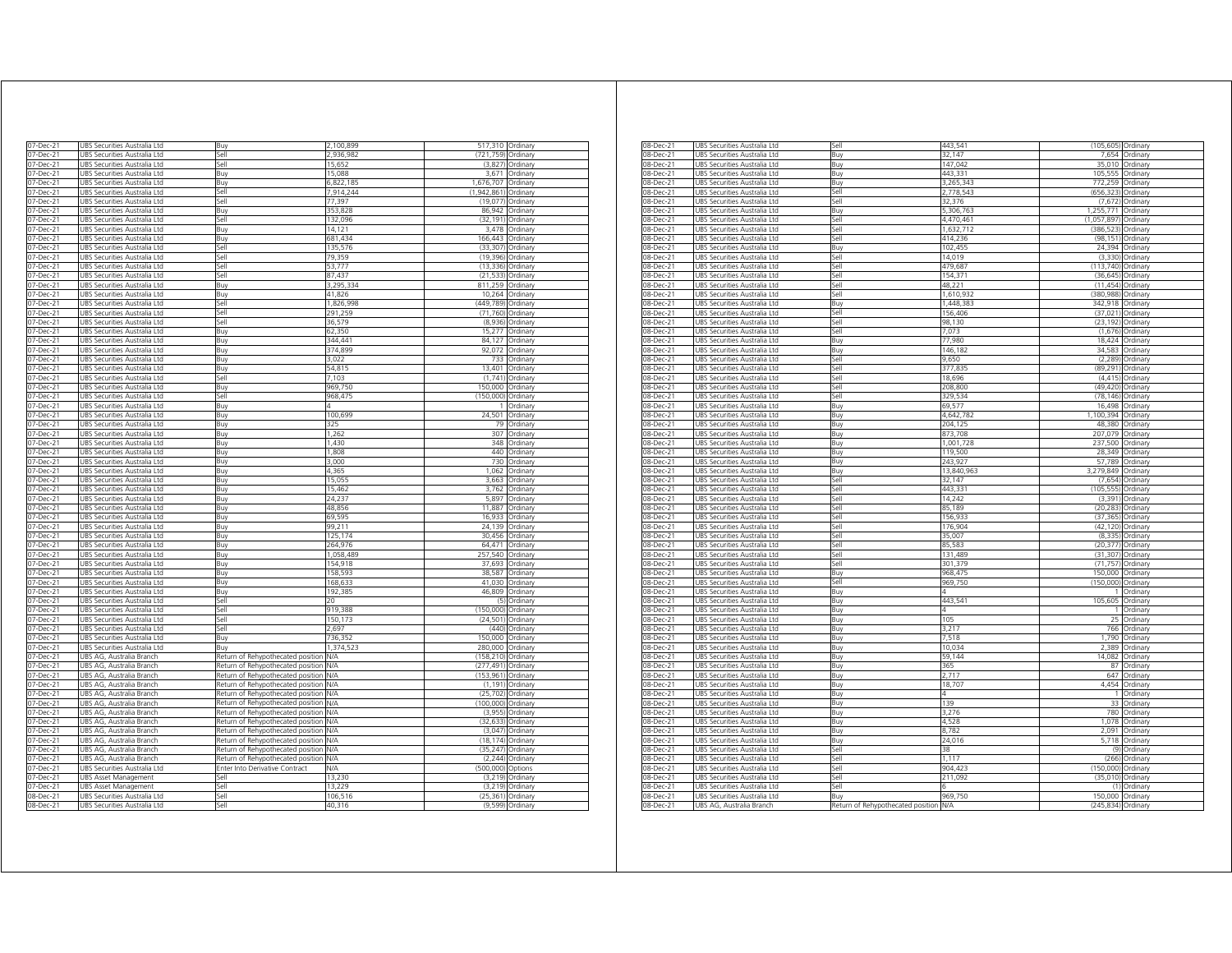| 08-Dec-21                                                     | UBS AG, Australia Branch                                     | Return of Rehypothecated position                                      | N/A              | (247, 934)         | Ordinary                             |
|---------------------------------------------------------------|--------------------------------------------------------------|------------------------------------------------------------------------|------------------|--------------------|--------------------------------------|
| 08-Dec-21                                                     | JBS AG. Australia Branch                                     | Return of Rehypothecated position                                      | N/A              | (386.942)          | Ordinary                             |
| 08-Dec-21                                                     | UBS AG, Australia Branch                                     | Return of Rehypothecated position                                      | N/A              | (109.108)          | Ordinary                             |
| $08$ -Dec-21                                                  | UBS AG, Australia Branch                                     | Return of Rehypothecated position                                      | N/A              | (431, 638)         | Ordinary                             |
| 08-Dec-21                                                     | UBS AG, Australia Branch                                     | Return of Rehypothecated position                                      | N/A              | (147, 953)         | Ordinary                             |
| 08-Dec-21                                                     | UBS AG, Australia Branch                                     | Return of Rehypothecated position                                      | N/A<br>N/A       | (375, 150)         | Ordinary                             |
| 08-Dec-21                                                     | UBS AG, Australia Branch                                     | Return of Rehypothecated position                                      |                  | (12.182)           | Ordinary                             |
| 08-Dec-21                                                     | UBS AG, Australia Branch                                     | Return of Rehypothecated position                                      | N/A              |                    | (25,971) Ordinary                    |
| 08-Dec-21                                                     | UBS AG, Australia Branch                                     | Return of Rehypothecated position                                      | N/A<br>N/A       | (377,089) Ordinary |                                      |
| 08-Dec-21<br>08-Dec-21                                        | UBS AG, Australia Branch<br>UBS AG, Australia Branch         | Return of Rehypothecated position<br>Return of Rehypothecated position | N/A              | (769,930) Ordinary | (70,000) Ordinary                    |
| 09-Dec-21                                                     | UBS Securities Australia Ltd                                 | Buy                                                                    | 10,763           | 2,581              | Ordinary                             |
| 09-Dec-21                                                     | UBS Securities Australia Ltd                                 | Buy                                                                    | 16,063           | 3,852              | Ordinary                             |
| 09-Dec-21                                                     | UBS Securities Australia Ltd                                 | Buy                                                                    | 20,033           | 4,804              | Ordinary                             |
| 09-Dec-21                                                     | UBS Securities Australia Ltd                                 | Buy                                                                    | 34,999           | 8,393              | Ordinary                             |
| 09-Dec-21                                                     | UBS Securities Australia Ltd                                 | Buy                                                                    | 39,090           | 9,374              | Ordinary                             |
| 09-Dec-21                                                     | UBS Securities Australia Ltd                                 | Buy                                                                    | 77.458           | 18 575             | Ordinary                             |
| 09-Dec-21                                                     | UBS Securities Australia Ltd                                 | Buy                                                                    | 88 033           | 21,111             | Ordinary                             |
| 09-Dec-21                                                     | UBS Securities Australia Ltd                                 | Buy                                                                    | 69.977           | 16,781             | Ordinary                             |
| 09-Dec-21                                                     | UBS Securities Australia Ltd                                 | Buy                                                                    | 72,320           | 17,343             | Ordinary                             |
| 09-Dec-21                                                     | <b>JBS Securities Australia Ltd</b>                          | Buy                                                                    | 11.935           | 2.862              | Ordinary                             |
| 09-Dec-21                                                     | <b>JBS Securities Australia Ltd</b>                          | Buy                                                                    | 43.581           | 10.451             | Ordinary                             |
| 09-Dec-21                                                     | JBS Securities Australia Ltd                                 | Buy                                                                    | 46,504           | 11,152             | Ordinary                             |
| 09-Dec-21                                                     | UBS Securities Australia Ltd                                 | Buy                                                                    | 45,695           | 10,958             | Ordinary                             |
| 09-Dec-21                                                     | UBS Securities Australia Ltd                                 | Buy                                                                    | 38.906           | 9.330              | Ordinary                             |
| 09-Dec-21                                                     | JBS Securities Australia Ltd                                 | Buy                                                                    | 46,379           | 11,122             | Ordinary                             |
| 09-Dec-21                                                     | UBS Securities Australia Ltd                                 | Buy                                                                    | 39,523           | 9,478              | Ordinary                             |
| 09-Dec-21                                                     | UBS Securities Australia Ltd                                 | Buy                                                                    | 46,174           | 11,073             | Ordinary                             |
| 09-Dec-21                                                     | UBS Securities Australia Ltd                                 | Buy                                                                    | 11,484           | 2.754              | Ordinary                             |
| 09-Dec-21                                                     | UBS Securities Australia Ltd                                 | Buy                                                                    | 463 440          | 111,134            | Ordinary                             |
| 09-Dec-21                                                     | UBS Securities Australia Ltd                                 | Sell                                                                   | 1,914,709        | (460, 355)         | Ordinary                             |
| 09-Dec-21                                                     | UBS Securities Australia Ltd                                 | Sell                                                                   | 21,838           | (5,237)            | Ordinary                             |
| 09-Dec-21                                                     | UBS Securities Australia Ltd                                 | Buy                                                                    | 3,293,531        | 791,619            | Ordinary                             |
| 09-Dec-21                                                     | UBS Securities Australia Ltd                                 | iell                                                                   | 3,848,970        | (924, 411)         | Ordinarv                             |
| 09-Dec-2'                                                     | JBS Securities Australia Ltd                                 | Sell                                                                   | 116.477          | (27, 519)          | Ordinary                             |
| 09-Dec-21                                                     | UBS Securities Australia Ltd                                 | Sell                                                                   | 200,194          | (48, 356)          | Ordinary                             |
| 09-Dec-21                                                     | UBS Securities Australia Ltd                                 | sell                                                                   | 3,643            | (880)              | Ordinarv                             |
| 09-Dec-21                                                     | UBS Securities Australia Ltd                                 | Buy                                                                    | 190,473          | 45,989             | Ordinary                             |
| 09-Dec-21                                                     | JBS Securities Australia Ltd                                 | Buv                                                                    | 2.837            | 686                | Ordinary                             |
| 09-Dec-21                                                     | JBS Securities Australia Ltd                                 | sell                                                                   | 654              | (158)              | Ordinary                             |
| 09-Dec-21                                                     | JBS Securities Australia Ltd                                 | Buv                                                                    | 808,742          | 193,785            | Ordinary                             |
| 09-Dec-21                                                     | JBS Securities Australia Ltd                                 | sell                                                                   | 979,255          | (234, 524)         | Ordinary                             |
| 09-Dec-21                                                     | JBS Securities Australia Ltd                                 | sell                                                                   | 178.073          | (42.585)           | Ordinary                             |
| 09-Dec-21                                                     | JBS Securities Australia Ltd                                 | Rın                                                                    | 121.411          | 29.144             | Ordinary                             |
| 09-Dec-21                                                     | UBS Securities Australia Ltd                                 | Sell                                                                   | 3,639            | (876)              | Ordinary                             |
| 09-Dec-21                                                     | UBS Securities Australia Ltd                                 | Sell                                                                   | 2,817            | (678)              | Ordinary                             |
| 09-Dec-21                                                     | UBS Securities Australia Ltd                                 | Sell                                                                   | 20,739           | (5,016)            | Ordinary                             |
| 09-Dec-21                                                     | UBS Securities Australia Ltd                                 | Sell                                                                   | 45,856           | (11,004)           | Ordinary                             |
| $09$ -Dec-21                                                  | UBS Securities Australia Ltd                                 | Sell                                                                   | 103,988          | (24, 973)          | Ordinary                             |
| 09-Dec-21                                                     | UBS Securities Australia Ltd                                 | Sell                                                                   | 106,541          | (25, 678)          | Ordinary                             |
| 09-Dec-21                                                     | UBS Securities Australia Ltd                                 | Buy                                                                    | 20,743           | 5,016              | Ordinary                             |
| 09-Dec-21                                                     | UBS Securities Australia Ltd                                 | Sell                                                                   | 2,509,969        | (603, 561)         | Ordinary                             |
| 09-Dec-21                                                     | UBS Securities Australia Ltd                                 | Buy                                                                    | 13,168,651       | 3,165,541 Ordinary |                                      |
| 09-Dec-21                                                     | UBS Securities Australia Ltd                                 | Sell                                                                   | 3,699            |                    | (887) Ordinary                       |
| 09-Dec-21                                                     | UBS Securities Australia Ltd                                 | Sell                                                                   | 6,672            |                    | (1,600) Ordinary                     |
| 09-Dec-21                                                     | UBS Securities Australia Ltd                                 | Sell                                                                   | 33               | (8)                | Ordinary                             |
| 09-Dec-21                                                     | UBS Securities Australia Ltd                                 | Sell                                                                   | 33               | (8)                | Ordinary                             |
| 09-Dec-21                                                     | UBS Securities Australia Ltd                                 | Sell                                                                   | 1030             | (247)              | Ordinary                             |
| 09-Dec-21                                                     | UBS Securities Australia Ltd                                 | Sell                                                                   | 2.014            | (483)              | Ordinary                             |
| 09-Dec-21                                                     | UBS Securities Australia Ltd                                 | Sell                                                                   | 4,187            | (1,004)            | Ordinary                             |
| 09-Dec-21                                                     | UBS Securities Australia Ltd                                 | Sell                                                                   | 6,097            | (1, 462)           | Ordinary                             |
| 09-Dec-21                                                     | UBS Securities Australia Ltd                                 | Sell                                                                   | 6,881            | (1,650)            | Ordinary                             |
| 09-Dec-21                                                     | UBS Securities Australia Ltd                                 | Sell                                                                   | 7,327            | (1,757)            | Ordinary                             |
| 09-Dec-21                                                     | UBS Securities Australia Ltd                                 | Sell                                                                   | 13,686           | (3, 282)           | Ordinary                             |
| 09-Dec-21                                                     | UBS Securities Australia Ltd                                 | Sell                                                                   | 23.715           | (5.687)            | Ordinan                              |
| 09-Dec-21                                                     | UBS Securities Australia Ltd                                 | Sell                                                                   | 50               | (12)               | Ordinary                             |
| 09-Dec-21                                                     | UBS Securities Australia Ltd                                 | Sell                                                                   | 325              | (78)               | Ordinary                             |
|                                                               |                                                              | Sell                                                                   | 1,455            | (349)              | Ordinary                             |
|                                                               | UBS Securities Australia Ltd                                 |                                                                        |                  |                    |                                      |
|                                                               | UBS Securities Australia Ltd                                 | Sell                                                                   | 10,763           |                    | (2,581) Ordinary                     |
|                                                               | UBS Securities Australia Ltd                                 | Sell                                                                   | 13,686           | (3, 282)           | Ordinary                             |
| 09-Dec-21<br>09-Dec-21<br>09-Dec-21<br>09-Dec-21<br>09-Dec-21 | UBS Securities Australia Ltd<br>UBS Securities Australia Ltd | Sell<br>Sell                                                           | 16,063<br>20,033 |                    | (3,852) Ordinary<br>(4,804) Ordinary |

| 09-Dec-21<br>JBS Securities Australia Ltd<br>Sell<br>11,693<br>(2,804) Ordinary<br>09-Dec-21<br>UBS Securities Australia Ltd<br>Sell<br>21<br>(5) Ordinary<br>09-Dec-21<br>UBS Securities Australia Ltd<br>Sell<br>417<br>(100)<br>Ordinary<br>605<br>09-Dec-21<br>UBS Securities Australia Ltd<br>Sell<br>(145<br>Ordinary<br>09-Dec-21<br>UBS Securities Australia Ltd<br>Sell<br>2.460<br>(590<br>Ordinary<br>Sell<br>3,832<br>(919)<br>09-Dec-21<br>JBS Securities Australia Ltd<br>Ordinary<br>Sell<br>09-Dec-21<br>4,066<br>(975)<br>UBS Securities Australia Ltd<br>Ordinary<br>Sell<br>6,097<br>09-Dec-21<br>UBS Securities Australia Ltd<br>(1,462)<br>Ordinary<br>Sell<br>6,881<br>09-Dec-21<br>UBS Securities Australia Ltd<br>(1,650)<br>Ordinary<br>09-Dec-21<br>JBS Securities Australia Ltd<br>Sell<br>5,017<br>(1, 203)<br>Ordinary<br>34.999<br>(8, 393)<br>09-Dec-21<br>JBS Securities Australia Ltd<br>Sell<br>Ordinary<br>09-Dec-21<br>JBS Securities Australia Ltd<br>Sell<br>39.090<br>(9.374)<br>Ordinary<br>09-Dec-21<br>JBS Securities Australia Ltd<br>Sell<br>88,033<br>(21, 111)<br>Ordinary<br>09-Dec-21<br>UBS Securities Australia Ltd<br>Sell<br>77,458<br>(18, 575)<br>Ordinary<br>09-Dec-21<br>UBS Securities Australia Ltd<br>Sell<br>6,881<br>(1,650) Ordinary<br>09-Dec-21<br>UBS Securities Australia Ltd<br>Sell<br>20,070<br>(4, 813)<br>Ordinary<br>69,977<br>(16, 781)<br>09-Dec-21<br>UBS Securities Australia Ltd<br>Sell<br>Ordinary<br>09-Dec-21<br>UBS Securities Australia Ltd<br>Sell<br>72,320<br>(17, 343)<br>Ordinary<br>09-Dec-21<br>UBS Securities Australia Ltd<br>Sell<br>13<br>(3)<br>Ordinary<br>25<br>09-Dec-21<br>UBS Securities Australia Ltd<br>(6)<br>Sell<br>Ordinary<br>25<br>Sell<br>09-Dec-21<br>UBS Securities Australia Ltd<br>(6)<br>Ordinary<br>179<br>(43) Ordinary<br>09-Dec-21<br>UBS Securities Australia Ltd<br>Sell<br>09-Dec-21<br>1,043<br>(250)<br>UBS Securities Australia Ltd<br>Sell<br>Ordinary<br>3,027<br>09-Dec-21<br>JBS Securities Australia Ltd<br>Sell<br>(726)<br>Ordinary<br>09-Dec-21<br>UBS Securities Australia Ltd<br>Sell<br>3,298<br>(791)<br>Ordinary<br>4,187<br>$09 - Dec - 21$<br>UBS Securities Australia Ltd<br>Sell<br>(1,004)<br>Ordinary<br>6,097<br>$09 - Dec - 21$<br>UBS Securities Australia Ltd<br>Sell<br>(1,462)<br>Ordinary<br>09-Dec-21<br>UBS Securities Australia Ltd<br>Sell<br>6,672<br>(1,600)<br>Ordinary<br>$09$ -Dec-21<br>UBS Securities Australia Ltd<br>Sell<br>11.935<br>(2,862)<br>Ordinary<br>20,066<br>09-Dec-21<br>UBS Securities Australia Ltd<br>Sell<br>(4, 812)<br>Ordinary<br>09-Dec-21<br>JBS Securities Australia Ltd<br>Sell<br>25,696<br>(6, 162)<br>Ordinary<br>09-Dec-21<br>Sell<br>43,581<br>(10, 451)<br>UBS Securities Australia Ltd<br>Ordinary<br>Sell<br>46,379<br>09-Dec-21<br>UBS Securities Australia Ltd<br>(11, 122)<br>Ordinary<br>Sell<br>09-Dec-21<br>45,695<br>10,958<br>JBS<br>Securities Australia Ltd<br>Ordinan<br>09-Dec-21<br>UBS Securities Australia Ltd<br>Sell<br>38,906<br>(9,330) Ordinary<br>09-Dec-21<br>JBS Securities Australia Ltd<br>46.504<br>(11.152)<br>Sell<br>Ordinary<br>(9, 478)<br>09-Dec-21<br>JBS Securities Australia Ltd<br>Sell<br>39,523<br>Ordinary<br>09-Dec-21<br>JBS Securities Australia Ltd<br>Sell<br>46,174<br>(11, 073)<br>Ordinary<br>$09$ -Dec-21<br>Sell<br>17<br>(4)<br>JBS Securities Australia Ltd<br>Ordinary<br>$09$ -Dec-21<br>38<br>(9)<br>UBS Securities Australia Ltd<br>Sell<br>Ordinary<br>09-Dec-21<br>UBS Securities Australia Ltd<br>Sell<br>905<br>(217) Ordinary<br>UBS Securities Australia Ltd<br>992<br>(238) Ordinary<br>09-Dec-21<br>Sell<br>4.145<br>(994)<br>09-Dec-21<br>UBS Securities Australia Ltd<br>Sell<br>Ordinary<br>09-Dec-21<br>JBS Securities Australia Ltd<br>5,054<br>(1, 212)<br>Sell<br>Ordinary<br>11,484<br>(2,754)<br>09-Dec-21<br>UBS Securities Australia Ltd<br>Sell<br>Ordinary<br>09-Dec-21<br>18,619<br>$(4,465)$ Ordinary<br>UBS Securities Australia Ltd<br>Sell<br>09-Dec-21<br>JBS Securities Australia Ltd<br>Sell<br>Ordinary<br>09-Dec-21<br>UBS Securities Australia Ltd<br>Sell<br>13<br>(3) Ordinary<br>09-Dec-21<br>21<br>(5)<br>JBS Securities Australia Ltd<br>ا∣م:ّ<br>Ordinary<br>33<br>09-Dec-21<br>JBS Securities Australia Ltd<br>Sell<br>(8)<br>Ordinary<br>09-Dec-21<br>Sell<br>63<br>UBS Securities Australia Ltd<br>(15)<br>Ordinary<br>1,864<br>09-Dec-21<br>UBS Securities Australia Ltd<br>Sell<br>(447)<br>Ordinary<br>163<br>09-Dec-21<br>UBS Securities Australia Ltd<br>Sell<br>(39)<br>Ordinary<br>09-Dec-21<br>UBS Securities Australia Ltd<br>Sell<br>317<br>(76)<br>Ordinary<br>1,030<br>09-Dec-21<br>UBS Securities Australia Ltd<br>Sell<br>(247)<br>Ordinary<br>09-Dec-21<br>UBS Securities Australia Ltd<br>Sell<br>2.185<br>(524)<br>Ordinary<br>Sell<br>6,743<br>09-Dec-21<br>JBS Securities Australia Ltd<br>,617<br>Ordinary<br>42<br>09-Dec-21<br>UBS Securities Australia Ltd<br>Sell<br>(10<br>Ordinary<br>238<br>(57)<br>09-Dec-21<br>UBS Securities Australia Ltd<br>Sell<br>Ordinary<br>09-Dec-21<br>Sell<br>897<br>(215<br>JBS Securities Australia Ltd<br>Ordinary<br>09-Dec-21<br>JBS Securities Australia Ltd<br>Sell<br>3,920<br>(940<br>Ordinary<br>13,311<br>(3, 192)<br>09-Dec-21<br>JBS Securities Australia Ltd<br>Sell<br>Ordinary<br>09-Dec-21<br>JBS Securities Australia Ltd<br>Sell<br>58<br>(14)<br>Ordinary<br>117<br>09-Dec-21<br>JBS Securities Australia Ltd<br>Sell<br>(28)<br>Ordinary<br>09-Dec-21<br>UBS Securities Australia Ltd<br>Sell<br>(64)<br>267<br>Ordinary<br>09-Dec-21<br>UBS Securities Australia Ltd<br>Sell<br>542<br>(130) Ordinary<br>09-Dec-21<br>UBS Securities Australia Ltd<br>Sell<br>559<br>(134)<br>Ordinary<br>551<br>09-Dec-21<br>UBS Securities Australia Ltd<br>Sell<br>(156)<br>Ordinary | JBS Securities Australia Ltd<br>Sell<br>1,460<br>(350)<br>Ordinary<br>2544<br>(610) Ordinary<br>UBS Securities Australia Ltd<br>Sell<br>(819) Ordinary | 09-Dec-21 | UBS Securities Australia Ltd | Sell | 20,383 | (4,888) Ordinary |
|--------------------------------------------------------------------------------------------------------------------------------------------------------------------------------------------------------------------------------------------------------------------------------------------------------------------------------------------------------------------------------------------------------------------------------------------------------------------------------------------------------------------------------------------------------------------------------------------------------------------------------------------------------------------------------------------------------------------------------------------------------------------------------------------------------------------------------------------------------------------------------------------------------------------------------------------------------------------------------------------------------------------------------------------------------------------------------------------------------------------------------------------------------------------------------------------------------------------------------------------------------------------------------------------------------------------------------------------------------------------------------------------------------------------------------------------------------------------------------------------------------------------------------------------------------------------------------------------------------------------------------------------------------------------------------------------------------------------------------------------------------------------------------------------------------------------------------------------------------------------------------------------------------------------------------------------------------------------------------------------------------------------------------------------------------------------------------------------------------------------------------------------------------------------------------------------------------------------------------------------------------------------------------------------------------------------------------------------------------------------------------------------------------------------------------------------------------------------------------------------------------------------------------------------------------------------------------------------------------------------------------------------------------------------------------------------------------------------------------------------------------------------------------------------------------------------------------------------------------------------------------------------------------------------------------------------------------------------------------------------------------------------------------------------------------------------------------------------------------------------------------------------------------------------------------------------------------------------------------------------------------------------------------------------------------------------------------------------------------------------------------------------------------------------------------------------------------------------------------------------------------------------------------------------------------------------------------------------------------------------------------------------------------------------------------------------------------------------------------------------------------------------------------------------------------------------------------------------------------------------------------------------------------------------------------------------------------------------------------------------------------------------------------------------------------------------------------------------------------------------------------------------------------------------------------------------------------------------------------------------------------------------------------------------------------------------------------------------------------------------------------------------------------------------------------------------------------------------------------------------------------------------------------------------------------------------------------------------------------------------------------------------------------------------------------------------------------------------------------------------------------------------------------------------------------------------------------------------------------------------------------------------------------------------------------------------------------------------------------------------------------------------------------------------------------------------------------------------------------------------------------------------------------------------------------------------------------------------------------------------------------------------------------------------------------------------------------------------------------------------------------------------------------------------------------------------------------------------------------------------------------------------------------------------------------------------------------------------------------------------------------------------------------------------------------------------------------------------------------------------------------------------------------------------------------------------------------------------------------|--------------------------------------------------------------------------------------------------------------------------------------------------------|-----------|------------------------------|------|--------|------------------|
|                                                                                                                                                                                                                                                                                                                                                                                                                                                                                                                                                                                                                                                                                                                                                                                                                                                                                                                                                                                                                                                                                                                                                                                                                                                                                                                                                                                                                                                                                                                                                                                                                                                                                                                                                                                                                                                                                                                                                                                                                                                                                                                                                                                                                                                                                                                                                                                                                                                                                                                                                                                                                                                                                                                                                                                                                                                                                                                                                                                                                                                                                                                                                                                                                                                                                                                                                                                                                                                                                                                                                                                                                                                                                                                                                                                                                                                                                                                                                                                                                                                                                                                                                                                                                                                                                                                                                                                                                                                                                                                                                                                                                                                                                                                                                                                                                                                                                                                                                                                                                                                                                                                                                                                                                                                                                                                                                                                                                                                                                                                                                                                                                                                                                                                                                                                                                                                        |                                                                                                                                                        |           |                              |      |        |                  |
|                                                                                                                                                                                                                                                                                                                                                                                                                                                                                                                                                                                                                                                                                                                                                                                                                                                                                                                                                                                                                                                                                                                                                                                                                                                                                                                                                                                                                                                                                                                                                                                                                                                                                                                                                                                                                                                                                                                                                                                                                                                                                                                                                                                                                                                                                                                                                                                                                                                                                                                                                                                                                                                                                                                                                                                                                                                                                                                                                                                                                                                                                                                                                                                                                                                                                                                                                                                                                                                                                                                                                                                                                                                                                                                                                                                                                                                                                                                                                                                                                                                                                                                                                                                                                                                                                                                                                                                                                                                                                                                                                                                                                                                                                                                                                                                                                                                                                                                                                                                                                                                                                                                                                                                                                                                                                                                                                                                                                                                                                                                                                                                                                                                                                                                                                                                                                                                        |                                                                                                                                                        |           |                              |      |        |                  |
|                                                                                                                                                                                                                                                                                                                                                                                                                                                                                                                                                                                                                                                                                                                                                                                                                                                                                                                                                                                                                                                                                                                                                                                                                                                                                                                                                                                                                                                                                                                                                                                                                                                                                                                                                                                                                                                                                                                                                                                                                                                                                                                                                                                                                                                                                                                                                                                                                                                                                                                                                                                                                                                                                                                                                                                                                                                                                                                                                                                                                                                                                                                                                                                                                                                                                                                                                                                                                                                                                                                                                                                                                                                                                                                                                                                                                                                                                                                                                                                                                                                                                                                                                                                                                                                                                                                                                                                                                                                                                                                                                                                                                                                                                                                                                                                                                                                                                                                                                                                                                                                                                                                                                                                                                                                                                                                                                                                                                                                                                                                                                                                                                                                                                                                                                                                                                                                        |                                                                                                                                                        |           |                              |      |        |                  |
|                                                                                                                                                                                                                                                                                                                                                                                                                                                                                                                                                                                                                                                                                                                                                                                                                                                                                                                                                                                                                                                                                                                                                                                                                                                                                                                                                                                                                                                                                                                                                                                                                                                                                                                                                                                                                                                                                                                                                                                                                                                                                                                                                                                                                                                                                                                                                                                                                                                                                                                                                                                                                                                                                                                                                                                                                                                                                                                                                                                                                                                                                                                                                                                                                                                                                                                                                                                                                                                                                                                                                                                                                                                                                                                                                                                                                                                                                                                                                                                                                                                                                                                                                                                                                                                                                                                                                                                                                                                                                                                                                                                                                                                                                                                                                                                                                                                                                                                                                                                                                                                                                                                                                                                                                                                                                                                                                                                                                                                                                                                                                                                                                                                                                                                                                                                                                                                        |                                                                                                                                                        |           |                              |      |        |                  |
|                                                                                                                                                                                                                                                                                                                                                                                                                                                                                                                                                                                                                                                                                                                                                                                                                                                                                                                                                                                                                                                                                                                                                                                                                                                                                                                                                                                                                                                                                                                                                                                                                                                                                                                                                                                                                                                                                                                                                                                                                                                                                                                                                                                                                                                                                                                                                                                                                                                                                                                                                                                                                                                                                                                                                                                                                                                                                                                                                                                                                                                                                                                                                                                                                                                                                                                                                                                                                                                                                                                                                                                                                                                                                                                                                                                                                                                                                                                                                                                                                                                                                                                                                                                                                                                                                                                                                                                                                                                                                                                                                                                                                                                                                                                                                                                                                                                                                                                                                                                                                                                                                                                                                                                                                                                                                                                                                                                                                                                                                                                                                                                                                                                                                                                                                                                                                                                        |                                                                                                                                                        |           |                              |      |        |                  |
|                                                                                                                                                                                                                                                                                                                                                                                                                                                                                                                                                                                                                                                                                                                                                                                                                                                                                                                                                                                                                                                                                                                                                                                                                                                                                                                                                                                                                                                                                                                                                                                                                                                                                                                                                                                                                                                                                                                                                                                                                                                                                                                                                                                                                                                                                                                                                                                                                                                                                                                                                                                                                                                                                                                                                                                                                                                                                                                                                                                                                                                                                                                                                                                                                                                                                                                                                                                                                                                                                                                                                                                                                                                                                                                                                                                                                                                                                                                                                                                                                                                                                                                                                                                                                                                                                                                                                                                                                                                                                                                                                                                                                                                                                                                                                                                                                                                                                                                                                                                                                                                                                                                                                                                                                                                                                                                                                                                                                                                                                                                                                                                                                                                                                                                                                                                                                                                        |                                                                                                                                                        |           |                              |      |        |                  |
|                                                                                                                                                                                                                                                                                                                                                                                                                                                                                                                                                                                                                                                                                                                                                                                                                                                                                                                                                                                                                                                                                                                                                                                                                                                                                                                                                                                                                                                                                                                                                                                                                                                                                                                                                                                                                                                                                                                                                                                                                                                                                                                                                                                                                                                                                                                                                                                                                                                                                                                                                                                                                                                                                                                                                                                                                                                                                                                                                                                                                                                                                                                                                                                                                                                                                                                                                                                                                                                                                                                                                                                                                                                                                                                                                                                                                                                                                                                                                                                                                                                                                                                                                                                                                                                                                                                                                                                                                                                                                                                                                                                                                                                                                                                                                                                                                                                                                                                                                                                                                                                                                                                                                                                                                                                                                                                                                                                                                                                                                                                                                                                                                                                                                                                                                                                                                                                        |                                                                                                                                                        |           |                              |      |        |                  |
|                                                                                                                                                                                                                                                                                                                                                                                                                                                                                                                                                                                                                                                                                                                                                                                                                                                                                                                                                                                                                                                                                                                                                                                                                                                                                                                                                                                                                                                                                                                                                                                                                                                                                                                                                                                                                                                                                                                                                                                                                                                                                                                                                                                                                                                                                                                                                                                                                                                                                                                                                                                                                                                                                                                                                                                                                                                                                                                                                                                                                                                                                                                                                                                                                                                                                                                                                                                                                                                                                                                                                                                                                                                                                                                                                                                                                                                                                                                                                                                                                                                                                                                                                                                                                                                                                                                                                                                                                                                                                                                                                                                                                                                                                                                                                                                                                                                                                                                                                                                                                                                                                                                                                                                                                                                                                                                                                                                                                                                                                                                                                                                                                                                                                                                                                                                                                                                        |                                                                                                                                                        |           |                              |      |        |                  |
|                                                                                                                                                                                                                                                                                                                                                                                                                                                                                                                                                                                                                                                                                                                                                                                                                                                                                                                                                                                                                                                                                                                                                                                                                                                                                                                                                                                                                                                                                                                                                                                                                                                                                                                                                                                                                                                                                                                                                                                                                                                                                                                                                                                                                                                                                                                                                                                                                                                                                                                                                                                                                                                                                                                                                                                                                                                                                                                                                                                                                                                                                                                                                                                                                                                                                                                                                                                                                                                                                                                                                                                                                                                                                                                                                                                                                                                                                                                                                                                                                                                                                                                                                                                                                                                                                                                                                                                                                                                                                                                                                                                                                                                                                                                                                                                                                                                                                                                                                                                                                                                                                                                                                                                                                                                                                                                                                                                                                                                                                                                                                                                                                                                                                                                                                                                                                                                        |                                                                                                                                                        |           |                              |      |        |                  |
|                                                                                                                                                                                                                                                                                                                                                                                                                                                                                                                                                                                                                                                                                                                                                                                                                                                                                                                                                                                                                                                                                                                                                                                                                                                                                                                                                                                                                                                                                                                                                                                                                                                                                                                                                                                                                                                                                                                                                                                                                                                                                                                                                                                                                                                                                                                                                                                                                                                                                                                                                                                                                                                                                                                                                                                                                                                                                                                                                                                                                                                                                                                                                                                                                                                                                                                                                                                                                                                                                                                                                                                                                                                                                                                                                                                                                                                                                                                                                                                                                                                                                                                                                                                                                                                                                                                                                                                                                                                                                                                                                                                                                                                                                                                                                                                                                                                                                                                                                                                                                                                                                                                                                                                                                                                                                                                                                                                                                                                                                                                                                                                                                                                                                                                                                                                                                                                        |                                                                                                                                                        |           |                              |      |        |                  |
|                                                                                                                                                                                                                                                                                                                                                                                                                                                                                                                                                                                                                                                                                                                                                                                                                                                                                                                                                                                                                                                                                                                                                                                                                                                                                                                                                                                                                                                                                                                                                                                                                                                                                                                                                                                                                                                                                                                                                                                                                                                                                                                                                                                                                                                                                                                                                                                                                                                                                                                                                                                                                                                                                                                                                                                                                                                                                                                                                                                                                                                                                                                                                                                                                                                                                                                                                                                                                                                                                                                                                                                                                                                                                                                                                                                                                                                                                                                                                                                                                                                                                                                                                                                                                                                                                                                                                                                                                                                                                                                                                                                                                                                                                                                                                                                                                                                                                                                                                                                                                                                                                                                                                                                                                                                                                                                                                                                                                                                                                                                                                                                                                                                                                                                                                                                                                                                        |                                                                                                                                                        |           |                              |      |        |                  |
|                                                                                                                                                                                                                                                                                                                                                                                                                                                                                                                                                                                                                                                                                                                                                                                                                                                                                                                                                                                                                                                                                                                                                                                                                                                                                                                                                                                                                                                                                                                                                                                                                                                                                                                                                                                                                                                                                                                                                                                                                                                                                                                                                                                                                                                                                                                                                                                                                                                                                                                                                                                                                                                                                                                                                                                                                                                                                                                                                                                                                                                                                                                                                                                                                                                                                                                                                                                                                                                                                                                                                                                                                                                                                                                                                                                                                                                                                                                                                                                                                                                                                                                                                                                                                                                                                                                                                                                                                                                                                                                                                                                                                                                                                                                                                                                                                                                                                                                                                                                                                                                                                                                                                                                                                                                                                                                                                                                                                                                                                                                                                                                                                                                                                                                                                                                                                                                        |                                                                                                                                                        |           |                              |      |        |                  |
|                                                                                                                                                                                                                                                                                                                                                                                                                                                                                                                                                                                                                                                                                                                                                                                                                                                                                                                                                                                                                                                                                                                                                                                                                                                                                                                                                                                                                                                                                                                                                                                                                                                                                                                                                                                                                                                                                                                                                                                                                                                                                                                                                                                                                                                                                                                                                                                                                                                                                                                                                                                                                                                                                                                                                                                                                                                                                                                                                                                                                                                                                                                                                                                                                                                                                                                                                                                                                                                                                                                                                                                                                                                                                                                                                                                                                                                                                                                                                                                                                                                                                                                                                                                                                                                                                                                                                                                                                                                                                                                                                                                                                                                                                                                                                                                                                                                                                                                                                                                                                                                                                                                                                                                                                                                                                                                                                                                                                                                                                                                                                                                                                                                                                                                                                                                                                                                        |                                                                                                                                                        |           |                              |      |        |                  |
|                                                                                                                                                                                                                                                                                                                                                                                                                                                                                                                                                                                                                                                                                                                                                                                                                                                                                                                                                                                                                                                                                                                                                                                                                                                                                                                                                                                                                                                                                                                                                                                                                                                                                                                                                                                                                                                                                                                                                                                                                                                                                                                                                                                                                                                                                                                                                                                                                                                                                                                                                                                                                                                                                                                                                                                                                                                                                                                                                                                                                                                                                                                                                                                                                                                                                                                                                                                                                                                                                                                                                                                                                                                                                                                                                                                                                                                                                                                                                                                                                                                                                                                                                                                                                                                                                                                                                                                                                                                                                                                                                                                                                                                                                                                                                                                                                                                                                                                                                                                                                                                                                                                                                                                                                                                                                                                                                                                                                                                                                                                                                                                                                                                                                                                                                                                                                                                        |                                                                                                                                                        |           |                              |      |        |                  |
|                                                                                                                                                                                                                                                                                                                                                                                                                                                                                                                                                                                                                                                                                                                                                                                                                                                                                                                                                                                                                                                                                                                                                                                                                                                                                                                                                                                                                                                                                                                                                                                                                                                                                                                                                                                                                                                                                                                                                                                                                                                                                                                                                                                                                                                                                                                                                                                                                                                                                                                                                                                                                                                                                                                                                                                                                                                                                                                                                                                                                                                                                                                                                                                                                                                                                                                                                                                                                                                                                                                                                                                                                                                                                                                                                                                                                                                                                                                                                                                                                                                                                                                                                                                                                                                                                                                                                                                                                                                                                                                                                                                                                                                                                                                                                                                                                                                                                                                                                                                                                                                                                                                                                                                                                                                                                                                                                                                                                                                                                                                                                                                                                                                                                                                                                                                                                                                        |                                                                                                                                                        |           |                              |      |        |                  |
|                                                                                                                                                                                                                                                                                                                                                                                                                                                                                                                                                                                                                                                                                                                                                                                                                                                                                                                                                                                                                                                                                                                                                                                                                                                                                                                                                                                                                                                                                                                                                                                                                                                                                                                                                                                                                                                                                                                                                                                                                                                                                                                                                                                                                                                                                                                                                                                                                                                                                                                                                                                                                                                                                                                                                                                                                                                                                                                                                                                                                                                                                                                                                                                                                                                                                                                                                                                                                                                                                                                                                                                                                                                                                                                                                                                                                                                                                                                                                                                                                                                                                                                                                                                                                                                                                                                                                                                                                                                                                                                                                                                                                                                                                                                                                                                                                                                                                                                                                                                                                                                                                                                                                                                                                                                                                                                                                                                                                                                                                                                                                                                                                                                                                                                                                                                                                                                        |                                                                                                                                                        |           |                              |      |        |                  |
|                                                                                                                                                                                                                                                                                                                                                                                                                                                                                                                                                                                                                                                                                                                                                                                                                                                                                                                                                                                                                                                                                                                                                                                                                                                                                                                                                                                                                                                                                                                                                                                                                                                                                                                                                                                                                                                                                                                                                                                                                                                                                                                                                                                                                                                                                                                                                                                                                                                                                                                                                                                                                                                                                                                                                                                                                                                                                                                                                                                                                                                                                                                                                                                                                                                                                                                                                                                                                                                                                                                                                                                                                                                                                                                                                                                                                                                                                                                                                                                                                                                                                                                                                                                                                                                                                                                                                                                                                                                                                                                                                                                                                                                                                                                                                                                                                                                                                                                                                                                                                                                                                                                                                                                                                                                                                                                                                                                                                                                                                                                                                                                                                                                                                                                                                                                                                                                        |                                                                                                                                                        |           |                              |      |        |                  |
|                                                                                                                                                                                                                                                                                                                                                                                                                                                                                                                                                                                                                                                                                                                                                                                                                                                                                                                                                                                                                                                                                                                                                                                                                                                                                                                                                                                                                                                                                                                                                                                                                                                                                                                                                                                                                                                                                                                                                                                                                                                                                                                                                                                                                                                                                                                                                                                                                                                                                                                                                                                                                                                                                                                                                                                                                                                                                                                                                                                                                                                                                                                                                                                                                                                                                                                                                                                                                                                                                                                                                                                                                                                                                                                                                                                                                                                                                                                                                                                                                                                                                                                                                                                                                                                                                                                                                                                                                                                                                                                                                                                                                                                                                                                                                                                                                                                                                                                                                                                                                                                                                                                                                                                                                                                                                                                                                                                                                                                                                                                                                                                                                                                                                                                                                                                                                                                        |                                                                                                                                                        |           |                              |      |        |                  |
|                                                                                                                                                                                                                                                                                                                                                                                                                                                                                                                                                                                                                                                                                                                                                                                                                                                                                                                                                                                                                                                                                                                                                                                                                                                                                                                                                                                                                                                                                                                                                                                                                                                                                                                                                                                                                                                                                                                                                                                                                                                                                                                                                                                                                                                                                                                                                                                                                                                                                                                                                                                                                                                                                                                                                                                                                                                                                                                                                                                                                                                                                                                                                                                                                                                                                                                                                                                                                                                                                                                                                                                                                                                                                                                                                                                                                                                                                                                                                                                                                                                                                                                                                                                                                                                                                                                                                                                                                                                                                                                                                                                                                                                                                                                                                                                                                                                                                                                                                                                                                                                                                                                                                                                                                                                                                                                                                                                                                                                                                                                                                                                                                                                                                                                                                                                                                                                        |                                                                                                                                                        |           |                              |      |        |                  |
|                                                                                                                                                                                                                                                                                                                                                                                                                                                                                                                                                                                                                                                                                                                                                                                                                                                                                                                                                                                                                                                                                                                                                                                                                                                                                                                                                                                                                                                                                                                                                                                                                                                                                                                                                                                                                                                                                                                                                                                                                                                                                                                                                                                                                                                                                                                                                                                                                                                                                                                                                                                                                                                                                                                                                                                                                                                                                                                                                                                                                                                                                                                                                                                                                                                                                                                                                                                                                                                                                                                                                                                                                                                                                                                                                                                                                                                                                                                                                                                                                                                                                                                                                                                                                                                                                                                                                                                                                                                                                                                                                                                                                                                                                                                                                                                                                                                                                                                                                                                                                                                                                                                                                                                                                                                                                                                                                                                                                                                                                                                                                                                                                                                                                                                                                                                                                                                        |                                                                                                                                                        |           |                              |      |        |                  |
|                                                                                                                                                                                                                                                                                                                                                                                                                                                                                                                                                                                                                                                                                                                                                                                                                                                                                                                                                                                                                                                                                                                                                                                                                                                                                                                                                                                                                                                                                                                                                                                                                                                                                                                                                                                                                                                                                                                                                                                                                                                                                                                                                                                                                                                                                                                                                                                                                                                                                                                                                                                                                                                                                                                                                                                                                                                                                                                                                                                                                                                                                                                                                                                                                                                                                                                                                                                                                                                                                                                                                                                                                                                                                                                                                                                                                                                                                                                                                                                                                                                                                                                                                                                                                                                                                                                                                                                                                                                                                                                                                                                                                                                                                                                                                                                                                                                                                                                                                                                                                                                                                                                                                                                                                                                                                                                                                                                                                                                                                                                                                                                                                                                                                                                                                                                                                                                        |                                                                                                                                                        |           |                              |      |        |                  |
|                                                                                                                                                                                                                                                                                                                                                                                                                                                                                                                                                                                                                                                                                                                                                                                                                                                                                                                                                                                                                                                                                                                                                                                                                                                                                                                                                                                                                                                                                                                                                                                                                                                                                                                                                                                                                                                                                                                                                                                                                                                                                                                                                                                                                                                                                                                                                                                                                                                                                                                                                                                                                                                                                                                                                                                                                                                                                                                                                                                                                                                                                                                                                                                                                                                                                                                                                                                                                                                                                                                                                                                                                                                                                                                                                                                                                                                                                                                                                                                                                                                                                                                                                                                                                                                                                                                                                                                                                                                                                                                                                                                                                                                                                                                                                                                                                                                                                                                                                                                                                                                                                                                                                                                                                                                                                                                                                                                                                                                                                                                                                                                                                                                                                                                                                                                                                                                        |                                                                                                                                                        |           |                              |      |        |                  |
|                                                                                                                                                                                                                                                                                                                                                                                                                                                                                                                                                                                                                                                                                                                                                                                                                                                                                                                                                                                                                                                                                                                                                                                                                                                                                                                                                                                                                                                                                                                                                                                                                                                                                                                                                                                                                                                                                                                                                                                                                                                                                                                                                                                                                                                                                                                                                                                                                                                                                                                                                                                                                                                                                                                                                                                                                                                                                                                                                                                                                                                                                                                                                                                                                                                                                                                                                                                                                                                                                                                                                                                                                                                                                                                                                                                                                                                                                                                                                                                                                                                                                                                                                                                                                                                                                                                                                                                                                                                                                                                                                                                                                                                                                                                                                                                                                                                                                                                                                                                                                                                                                                                                                                                                                                                                                                                                                                                                                                                                                                                                                                                                                                                                                                                                                                                                                                                        |                                                                                                                                                        |           |                              |      |        |                  |
|                                                                                                                                                                                                                                                                                                                                                                                                                                                                                                                                                                                                                                                                                                                                                                                                                                                                                                                                                                                                                                                                                                                                                                                                                                                                                                                                                                                                                                                                                                                                                                                                                                                                                                                                                                                                                                                                                                                                                                                                                                                                                                                                                                                                                                                                                                                                                                                                                                                                                                                                                                                                                                                                                                                                                                                                                                                                                                                                                                                                                                                                                                                                                                                                                                                                                                                                                                                                                                                                                                                                                                                                                                                                                                                                                                                                                                                                                                                                                                                                                                                                                                                                                                                                                                                                                                                                                                                                                                                                                                                                                                                                                                                                                                                                                                                                                                                                                                                                                                                                                                                                                                                                                                                                                                                                                                                                                                                                                                                                                                                                                                                                                                                                                                                                                                                                                                                        |                                                                                                                                                        |           |                              |      |        |                  |
|                                                                                                                                                                                                                                                                                                                                                                                                                                                                                                                                                                                                                                                                                                                                                                                                                                                                                                                                                                                                                                                                                                                                                                                                                                                                                                                                                                                                                                                                                                                                                                                                                                                                                                                                                                                                                                                                                                                                                                                                                                                                                                                                                                                                                                                                                                                                                                                                                                                                                                                                                                                                                                                                                                                                                                                                                                                                                                                                                                                                                                                                                                                                                                                                                                                                                                                                                                                                                                                                                                                                                                                                                                                                                                                                                                                                                                                                                                                                                                                                                                                                                                                                                                                                                                                                                                                                                                                                                                                                                                                                                                                                                                                                                                                                                                                                                                                                                                                                                                                                                                                                                                                                                                                                                                                                                                                                                                                                                                                                                                                                                                                                                                                                                                                                                                                                                                                        |                                                                                                                                                        |           |                              |      |        |                  |
|                                                                                                                                                                                                                                                                                                                                                                                                                                                                                                                                                                                                                                                                                                                                                                                                                                                                                                                                                                                                                                                                                                                                                                                                                                                                                                                                                                                                                                                                                                                                                                                                                                                                                                                                                                                                                                                                                                                                                                                                                                                                                                                                                                                                                                                                                                                                                                                                                                                                                                                                                                                                                                                                                                                                                                                                                                                                                                                                                                                                                                                                                                                                                                                                                                                                                                                                                                                                                                                                                                                                                                                                                                                                                                                                                                                                                                                                                                                                                                                                                                                                                                                                                                                                                                                                                                                                                                                                                                                                                                                                                                                                                                                                                                                                                                                                                                                                                                                                                                                                                                                                                                                                                                                                                                                                                                                                                                                                                                                                                                                                                                                                                                                                                                                                                                                                                                                        |                                                                                                                                                        |           |                              |      |        |                  |
|                                                                                                                                                                                                                                                                                                                                                                                                                                                                                                                                                                                                                                                                                                                                                                                                                                                                                                                                                                                                                                                                                                                                                                                                                                                                                                                                                                                                                                                                                                                                                                                                                                                                                                                                                                                                                                                                                                                                                                                                                                                                                                                                                                                                                                                                                                                                                                                                                                                                                                                                                                                                                                                                                                                                                                                                                                                                                                                                                                                                                                                                                                                                                                                                                                                                                                                                                                                                                                                                                                                                                                                                                                                                                                                                                                                                                                                                                                                                                                                                                                                                                                                                                                                                                                                                                                                                                                                                                                                                                                                                                                                                                                                                                                                                                                                                                                                                                                                                                                                                                                                                                                                                                                                                                                                                                                                                                                                                                                                                                                                                                                                                                                                                                                                                                                                                                                                        |                                                                                                                                                        |           |                              |      |        |                  |
|                                                                                                                                                                                                                                                                                                                                                                                                                                                                                                                                                                                                                                                                                                                                                                                                                                                                                                                                                                                                                                                                                                                                                                                                                                                                                                                                                                                                                                                                                                                                                                                                                                                                                                                                                                                                                                                                                                                                                                                                                                                                                                                                                                                                                                                                                                                                                                                                                                                                                                                                                                                                                                                                                                                                                                                                                                                                                                                                                                                                                                                                                                                                                                                                                                                                                                                                                                                                                                                                                                                                                                                                                                                                                                                                                                                                                                                                                                                                                                                                                                                                                                                                                                                                                                                                                                                                                                                                                                                                                                                                                                                                                                                                                                                                                                                                                                                                                                                                                                                                                                                                                                                                                                                                                                                                                                                                                                                                                                                                                                                                                                                                                                                                                                                                                                                                                                                        |                                                                                                                                                        |           |                              |      |        |                  |
|                                                                                                                                                                                                                                                                                                                                                                                                                                                                                                                                                                                                                                                                                                                                                                                                                                                                                                                                                                                                                                                                                                                                                                                                                                                                                                                                                                                                                                                                                                                                                                                                                                                                                                                                                                                                                                                                                                                                                                                                                                                                                                                                                                                                                                                                                                                                                                                                                                                                                                                                                                                                                                                                                                                                                                                                                                                                                                                                                                                                                                                                                                                                                                                                                                                                                                                                                                                                                                                                                                                                                                                                                                                                                                                                                                                                                                                                                                                                                                                                                                                                                                                                                                                                                                                                                                                                                                                                                                                                                                                                                                                                                                                                                                                                                                                                                                                                                                                                                                                                                                                                                                                                                                                                                                                                                                                                                                                                                                                                                                                                                                                                                                                                                                                                                                                                                                                        |                                                                                                                                                        |           |                              |      |        |                  |
|                                                                                                                                                                                                                                                                                                                                                                                                                                                                                                                                                                                                                                                                                                                                                                                                                                                                                                                                                                                                                                                                                                                                                                                                                                                                                                                                                                                                                                                                                                                                                                                                                                                                                                                                                                                                                                                                                                                                                                                                                                                                                                                                                                                                                                                                                                                                                                                                                                                                                                                                                                                                                                                                                                                                                                                                                                                                                                                                                                                                                                                                                                                                                                                                                                                                                                                                                                                                                                                                                                                                                                                                                                                                                                                                                                                                                                                                                                                                                                                                                                                                                                                                                                                                                                                                                                                                                                                                                                                                                                                                                                                                                                                                                                                                                                                                                                                                                                                                                                                                                                                                                                                                                                                                                                                                                                                                                                                                                                                                                                                                                                                                                                                                                                                                                                                                                                                        |                                                                                                                                                        |           |                              |      |        |                  |
|                                                                                                                                                                                                                                                                                                                                                                                                                                                                                                                                                                                                                                                                                                                                                                                                                                                                                                                                                                                                                                                                                                                                                                                                                                                                                                                                                                                                                                                                                                                                                                                                                                                                                                                                                                                                                                                                                                                                                                                                                                                                                                                                                                                                                                                                                                                                                                                                                                                                                                                                                                                                                                                                                                                                                                                                                                                                                                                                                                                                                                                                                                                                                                                                                                                                                                                                                                                                                                                                                                                                                                                                                                                                                                                                                                                                                                                                                                                                                                                                                                                                                                                                                                                                                                                                                                                                                                                                                                                                                                                                                                                                                                                                                                                                                                                                                                                                                                                                                                                                                                                                                                                                                                                                                                                                                                                                                                                                                                                                                                                                                                                                                                                                                                                                                                                                                                                        |                                                                                                                                                        |           |                              |      |        |                  |
|                                                                                                                                                                                                                                                                                                                                                                                                                                                                                                                                                                                                                                                                                                                                                                                                                                                                                                                                                                                                                                                                                                                                                                                                                                                                                                                                                                                                                                                                                                                                                                                                                                                                                                                                                                                                                                                                                                                                                                                                                                                                                                                                                                                                                                                                                                                                                                                                                                                                                                                                                                                                                                                                                                                                                                                                                                                                                                                                                                                                                                                                                                                                                                                                                                                                                                                                                                                                                                                                                                                                                                                                                                                                                                                                                                                                                                                                                                                                                                                                                                                                                                                                                                                                                                                                                                                                                                                                                                                                                                                                                                                                                                                                                                                                                                                                                                                                                                                                                                                                                                                                                                                                                                                                                                                                                                                                                                                                                                                                                                                                                                                                                                                                                                                                                                                                                                                        |                                                                                                                                                        |           |                              |      |        |                  |
|                                                                                                                                                                                                                                                                                                                                                                                                                                                                                                                                                                                                                                                                                                                                                                                                                                                                                                                                                                                                                                                                                                                                                                                                                                                                                                                                                                                                                                                                                                                                                                                                                                                                                                                                                                                                                                                                                                                                                                                                                                                                                                                                                                                                                                                                                                                                                                                                                                                                                                                                                                                                                                                                                                                                                                                                                                                                                                                                                                                                                                                                                                                                                                                                                                                                                                                                                                                                                                                                                                                                                                                                                                                                                                                                                                                                                                                                                                                                                                                                                                                                                                                                                                                                                                                                                                                                                                                                                                                                                                                                                                                                                                                                                                                                                                                                                                                                                                                                                                                                                                                                                                                                                                                                                                                                                                                                                                                                                                                                                                                                                                                                                                                                                                                                                                                                                                                        |                                                                                                                                                        |           |                              |      |        |                  |
|                                                                                                                                                                                                                                                                                                                                                                                                                                                                                                                                                                                                                                                                                                                                                                                                                                                                                                                                                                                                                                                                                                                                                                                                                                                                                                                                                                                                                                                                                                                                                                                                                                                                                                                                                                                                                                                                                                                                                                                                                                                                                                                                                                                                                                                                                                                                                                                                                                                                                                                                                                                                                                                                                                                                                                                                                                                                                                                                                                                                                                                                                                                                                                                                                                                                                                                                                                                                                                                                                                                                                                                                                                                                                                                                                                                                                                                                                                                                                                                                                                                                                                                                                                                                                                                                                                                                                                                                                                                                                                                                                                                                                                                                                                                                                                                                                                                                                                                                                                                                                                                                                                                                                                                                                                                                                                                                                                                                                                                                                                                                                                                                                                                                                                                                                                                                                                                        |                                                                                                                                                        |           |                              |      |        |                  |
|                                                                                                                                                                                                                                                                                                                                                                                                                                                                                                                                                                                                                                                                                                                                                                                                                                                                                                                                                                                                                                                                                                                                                                                                                                                                                                                                                                                                                                                                                                                                                                                                                                                                                                                                                                                                                                                                                                                                                                                                                                                                                                                                                                                                                                                                                                                                                                                                                                                                                                                                                                                                                                                                                                                                                                                                                                                                                                                                                                                                                                                                                                                                                                                                                                                                                                                                                                                                                                                                                                                                                                                                                                                                                                                                                                                                                                                                                                                                                                                                                                                                                                                                                                                                                                                                                                                                                                                                                                                                                                                                                                                                                                                                                                                                                                                                                                                                                                                                                                                                                                                                                                                                                                                                                                                                                                                                                                                                                                                                                                                                                                                                                                                                                                                                                                                                                                                        |                                                                                                                                                        |           |                              |      |        |                  |
|                                                                                                                                                                                                                                                                                                                                                                                                                                                                                                                                                                                                                                                                                                                                                                                                                                                                                                                                                                                                                                                                                                                                                                                                                                                                                                                                                                                                                                                                                                                                                                                                                                                                                                                                                                                                                                                                                                                                                                                                                                                                                                                                                                                                                                                                                                                                                                                                                                                                                                                                                                                                                                                                                                                                                                                                                                                                                                                                                                                                                                                                                                                                                                                                                                                                                                                                                                                                                                                                                                                                                                                                                                                                                                                                                                                                                                                                                                                                                                                                                                                                                                                                                                                                                                                                                                                                                                                                                                                                                                                                                                                                                                                                                                                                                                                                                                                                                                                                                                                                                                                                                                                                                                                                                                                                                                                                                                                                                                                                                                                                                                                                                                                                                                                                                                                                                                                        |                                                                                                                                                        |           |                              |      |        |                  |
|                                                                                                                                                                                                                                                                                                                                                                                                                                                                                                                                                                                                                                                                                                                                                                                                                                                                                                                                                                                                                                                                                                                                                                                                                                                                                                                                                                                                                                                                                                                                                                                                                                                                                                                                                                                                                                                                                                                                                                                                                                                                                                                                                                                                                                                                                                                                                                                                                                                                                                                                                                                                                                                                                                                                                                                                                                                                                                                                                                                                                                                                                                                                                                                                                                                                                                                                                                                                                                                                                                                                                                                                                                                                                                                                                                                                                                                                                                                                                                                                                                                                                                                                                                                                                                                                                                                                                                                                                                                                                                                                                                                                                                                                                                                                                                                                                                                                                                                                                                                                                                                                                                                                                                                                                                                                                                                                                                                                                                                                                                                                                                                                                                                                                                                                                                                                                                                        |                                                                                                                                                        |           |                              |      |        |                  |
|                                                                                                                                                                                                                                                                                                                                                                                                                                                                                                                                                                                                                                                                                                                                                                                                                                                                                                                                                                                                                                                                                                                                                                                                                                                                                                                                                                                                                                                                                                                                                                                                                                                                                                                                                                                                                                                                                                                                                                                                                                                                                                                                                                                                                                                                                                                                                                                                                                                                                                                                                                                                                                                                                                                                                                                                                                                                                                                                                                                                                                                                                                                                                                                                                                                                                                                                                                                                                                                                                                                                                                                                                                                                                                                                                                                                                                                                                                                                                                                                                                                                                                                                                                                                                                                                                                                                                                                                                                                                                                                                                                                                                                                                                                                                                                                                                                                                                                                                                                                                                                                                                                                                                                                                                                                                                                                                                                                                                                                                                                                                                                                                                                                                                                                                                                                                                                                        |                                                                                                                                                        |           |                              |      |        |                  |
|                                                                                                                                                                                                                                                                                                                                                                                                                                                                                                                                                                                                                                                                                                                                                                                                                                                                                                                                                                                                                                                                                                                                                                                                                                                                                                                                                                                                                                                                                                                                                                                                                                                                                                                                                                                                                                                                                                                                                                                                                                                                                                                                                                                                                                                                                                                                                                                                                                                                                                                                                                                                                                                                                                                                                                                                                                                                                                                                                                                                                                                                                                                                                                                                                                                                                                                                                                                                                                                                                                                                                                                                                                                                                                                                                                                                                                                                                                                                                                                                                                                                                                                                                                                                                                                                                                                                                                                                                                                                                                                                                                                                                                                                                                                                                                                                                                                                                                                                                                                                                                                                                                                                                                                                                                                                                                                                                                                                                                                                                                                                                                                                                                                                                                                                                                                                                                                        |                                                                                                                                                        |           |                              |      |        |                  |
|                                                                                                                                                                                                                                                                                                                                                                                                                                                                                                                                                                                                                                                                                                                                                                                                                                                                                                                                                                                                                                                                                                                                                                                                                                                                                                                                                                                                                                                                                                                                                                                                                                                                                                                                                                                                                                                                                                                                                                                                                                                                                                                                                                                                                                                                                                                                                                                                                                                                                                                                                                                                                                                                                                                                                                                                                                                                                                                                                                                                                                                                                                                                                                                                                                                                                                                                                                                                                                                                                                                                                                                                                                                                                                                                                                                                                                                                                                                                                                                                                                                                                                                                                                                                                                                                                                                                                                                                                                                                                                                                                                                                                                                                                                                                                                                                                                                                                                                                                                                                                                                                                                                                                                                                                                                                                                                                                                                                                                                                                                                                                                                                                                                                                                                                                                                                                                                        |                                                                                                                                                        |           |                              |      |        |                  |
|                                                                                                                                                                                                                                                                                                                                                                                                                                                                                                                                                                                                                                                                                                                                                                                                                                                                                                                                                                                                                                                                                                                                                                                                                                                                                                                                                                                                                                                                                                                                                                                                                                                                                                                                                                                                                                                                                                                                                                                                                                                                                                                                                                                                                                                                                                                                                                                                                                                                                                                                                                                                                                                                                                                                                                                                                                                                                                                                                                                                                                                                                                                                                                                                                                                                                                                                                                                                                                                                                                                                                                                                                                                                                                                                                                                                                                                                                                                                                                                                                                                                                                                                                                                                                                                                                                                                                                                                                                                                                                                                                                                                                                                                                                                                                                                                                                                                                                                                                                                                                                                                                                                                                                                                                                                                                                                                                                                                                                                                                                                                                                                                                                                                                                                                                                                                                                                        |                                                                                                                                                        |           |                              |      |        |                  |
|                                                                                                                                                                                                                                                                                                                                                                                                                                                                                                                                                                                                                                                                                                                                                                                                                                                                                                                                                                                                                                                                                                                                                                                                                                                                                                                                                                                                                                                                                                                                                                                                                                                                                                                                                                                                                                                                                                                                                                                                                                                                                                                                                                                                                                                                                                                                                                                                                                                                                                                                                                                                                                                                                                                                                                                                                                                                                                                                                                                                                                                                                                                                                                                                                                                                                                                                                                                                                                                                                                                                                                                                                                                                                                                                                                                                                                                                                                                                                                                                                                                                                                                                                                                                                                                                                                                                                                                                                                                                                                                                                                                                                                                                                                                                                                                                                                                                                                                                                                                                                                                                                                                                                                                                                                                                                                                                                                                                                                                                                                                                                                                                                                                                                                                                                                                                                                                        |                                                                                                                                                        |           |                              |      |        |                  |
|                                                                                                                                                                                                                                                                                                                                                                                                                                                                                                                                                                                                                                                                                                                                                                                                                                                                                                                                                                                                                                                                                                                                                                                                                                                                                                                                                                                                                                                                                                                                                                                                                                                                                                                                                                                                                                                                                                                                                                                                                                                                                                                                                                                                                                                                                                                                                                                                                                                                                                                                                                                                                                                                                                                                                                                                                                                                                                                                                                                                                                                                                                                                                                                                                                                                                                                                                                                                                                                                                                                                                                                                                                                                                                                                                                                                                                                                                                                                                                                                                                                                                                                                                                                                                                                                                                                                                                                                                                                                                                                                                                                                                                                                                                                                                                                                                                                                                                                                                                                                                                                                                                                                                                                                                                                                                                                                                                                                                                                                                                                                                                                                                                                                                                                                                                                                                                                        |                                                                                                                                                        |           |                              |      |        |                  |
|                                                                                                                                                                                                                                                                                                                                                                                                                                                                                                                                                                                                                                                                                                                                                                                                                                                                                                                                                                                                                                                                                                                                                                                                                                                                                                                                                                                                                                                                                                                                                                                                                                                                                                                                                                                                                                                                                                                                                                                                                                                                                                                                                                                                                                                                                                                                                                                                                                                                                                                                                                                                                                                                                                                                                                                                                                                                                                                                                                                                                                                                                                                                                                                                                                                                                                                                                                                                                                                                                                                                                                                                                                                                                                                                                                                                                                                                                                                                                                                                                                                                                                                                                                                                                                                                                                                                                                                                                                                                                                                                                                                                                                                                                                                                                                                                                                                                                                                                                                                                                                                                                                                                                                                                                                                                                                                                                                                                                                                                                                                                                                                                                                                                                                                                                                                                                                                        |                                                                                                                                                        |           |                              |      |        |                  |
|                                                                                                                                                                                                                                                                                                                                                                                                                                                                                                                                                                                                                                                                                                                                                                                                                                                                                                                                                                                                                                                                                                                                                                                                                                                                                                                                                                                                                                                                                                                                                                                                                                                                                                                                                                                                                                                                                                                                                                                                                                                                                                                                                                                                                                                                                                                                                                                                                                                                                                                                                                                                                                                                                                                                                                                                                                                                                                                                                                                                                                                                                                                                                                                                                                                                                                                                                                                                                                                                                                                                                                                                                                                                                                                                                                                                                                                                                                                                                                                                                                                                                                                                                                                                                                                                                                                                                                                                                                                                                                                                                                                                                                                                                                                                                                                                                                                                                                                                                                                                                                                                                                                                                                                                                                                                                                                                                                                                                                                                                                                                                                                                                                                                                                                                                                                                                                                        |                                                                                                                                                        |           |                              |      |        |                  |
|                                                                                                                                                                                                                                                                                                                                                                                                                                                                                                                                                                                                                                                                                                                                                                                                                                                                                                                                                                                                                                                                                                                                                                                                                                                                                                                                                                                                                                                                                                                                                                                                                                                                                                                                                                                                                                                                                                                                                                                                                                                                                                                                                                                                                                                                                                                                                                                                                                                                                                                                                                                                                                                                                                                                                                                                                                                                                                                                                                                                                                                                                                                                                                                                                                                                                                                                                                                                                                                                                                                                                                                                                                                                                                                                                                                                                                                                                                                                                                                                                                                                                                                                                                                                                                                                                                                                                                                                                                                                                                                                                                                                                                                                                                                                                                                                                                                                                                                                                                                                                                                                                                                                                                                                                                                                                                                                                                                                                                                                                                                                                                                                                                                                                                                                                                                                                                                        |                                                                                                                                                        |           |                              |      |        |                  |
|                                                                                                                                                                                                                                                                                                                                                                                                                                                                                                                                                                                                                                                                                                                                                                                                                                                                                                                                                                                                                                                                                                                                                                                                                                                                                                                                                                                                                                                                                                                                                                                                                                                                                                                                                                                                                                                                                                                                                                                                                                                                                                                                                                                                                                                                                                                                                                                                                                                                                                                                                                                                                                                                                                                                                                                                                                                                                                                                                                                                                                                                                                                                                                                                                                                                                                                                                                                                                                                                                                                                                                                                                                                                                                                                                                                                                                                                                                                                                                                                                                                                                                                                                                                                                                                                                                                                                                                                                                                                                                                                                                                                                                                                                                                                                                                                                                                                                                                                                                                                                                                                                                                                                                                                                                                                                                                                                                                                                                                                                                                                                                                                                                                                                                                                                                                                                                                        |                                                                                                                                                        |           |                              |      |        |                  |
|                                                                                                                                                                                                                                                                                                                                                                                                                                                                                                                                                                                                                                                                                                                                                                                                                                                                                                                                                                                                                                                                                                                                                                                                                                                                                                                                                                                                                                                                                                                                                                                                                                                                                                                                                                                                                                                                                                                                                                                                                                                                                                                                                                                                                                                                                                                                                                                                                                                                                                                                                                                                                                                                                                                                                                                                                                                                                                                                                                                                                                                                                                                                                                                                                                                                                                                                                                                                                                                                                                                                                                                                                                                                                                                                                                                                                                                                                                                                                                                                                                                                                                                                                                                                                                                                                                                                                                                                                                                                                                                                                                                                                                                                                                                                                                                                                                                                                                                                                                                                                                                                                                                                                                                                                                                                                                                                                                                                                                                                                                                                                                                                                                                                                                                                                                                                                                                        |                                                                                                                                                        |           |                              |      |        |                  |
|                                                                                                                                                                                                                                                                                                                                                                                                                                                                                                                                                                                                                                                                                                                                                                                                                                                                                                                                                                                                                                                                                                                                                                                                                                                                                                                                                                                                                                                                                                                                                                                                                                                                                                                                                                                                                                                                                                                                                                                                                                                                                                                                                                                                                                                                                                                                                                                                                                                                                                                                                                                                                                                                                                                                                                                                                                                                                                                                                                                                                                                                                                                                                                                                                                                                                                                                                                                                                                                                                                                                                                                                                                                                                                                                                                                                                                                                                                                                                                                                                                                                                                                                                                                                                                                                                                                                                                                                                                                                                                                                                                                                                                                                                                                                                                                                                                                                                                                                                                                                                                                                                                                                                                                                                                                                                                                                                                                                                                                                                                                                                                                                                                                                                                                                                                                                                                                        |                                                                                                                                                        |           |                              |      |        |                  |
|                                                                                                                                                                                                                                                                                                                                                                                                                                                                                                                                                                                                                                                                                                                                                                                                                                                                                                                                                                                                                                                                                                                                                                                                                                                                                                                                                                                                                                                                                                                                                                                                                                                                                                                                                                                                                                                                                                                                                                                                                                                                                                                                                                                                                                                                                                                                                                                                                                                                                                                                                                                                                                                                                                                                                                                                                                                                                                                                                                                                                                                                                                                                                                                                                                                                                                                                                                                                                                                                                                                                                                                                                                                                                                                                                                                                                                                                                                                                                                                                                                                                                                                                                                                                                                                                                                                                                                                                                                                                                                                                                                                                                                                                                                                                                                                                                                                                                                                                                                                                                                                                                                                                                                                                                                                                                                                                                                                                                                                                                                                                                                                                                                                                                                                                                                                                                                                        |                                                                                                                                                        |           |                              |      |        |                  |
|                                                                                                                                                                                                                                                                                                                                                                                                                                                                                                                                                                                                                                                                                                                                                                                                                                                                                                                                                                                                                                                                                                                                                                                                                                                                                                                                                                                                                                                                                                                                                                                                                                                                                                                                                                                                                                                                                                                                                                                                                                                                                                                                                                                                                                                                                                                                                                                                                                                                                                                                                                                                                                                                                                                                                                                                                                                                                                                                                                                                                                                                                                                                                                                                                                                                                                                                                                                                                                                                                                                                                                                                                                                                                                                                                                                                                                                                                                                                                                                                                                                                                                                                                                                                                                                                                                                                                                                                                                                                                                                                                                                                                                                                                                                                                                                                                                                                                                                                                                                                                                                                                                                                                                                                                                                                                                                                                                                                                                                                                                                                                                                                                                                                                                                                                                                                                                                        |                                                                                                                                                        |           |                              |      |        |                  |
|                                                                                                                                                                                                                                                                                                                                                                                                                                                                                                                                                                                                                                                                                                                                                                                                                                                                                                                                                                                                                                                                                                                                                                                                                                                                                                                                                                                                                                                                                                                                                                                                                                                                                                                                                                                                                                                                                                                                                                                                                                                                                                                                                                                                                                                                                                                                                                                                                                                                                                                                                                                                                                                                                                                                                                                                                                                                                                                                                                                                                                                                                                                                                                                                                                                                                                                                                                                                                                                                                                                                                                                                                                                                                                                                                                                                                                                                                                                                                                                                                                                                                                                                                                                                                                                                                                                                                                                                                                                                                                                                                                                                                                                                                                                                                                                                                                                                                                                                                                                                                                                                                                                                                                                                                                                                                                                                                                                                                                                                                                                                                                                                                                                                                                                                                                                                                                                        |                                                                                                                                                        |           |                              |      |        |                  |
|                                                                                                                                                                                                                                                                                                                                                                                                                                                                                                                                                                                                                                                                                                                                                                                                                                                                                                                                                                                                                                                                                                                                                                                                                                                                                                                                                                                                                                                                                                                                                                                                                                                                                                                                                                                                                                                                                                                                                                                                                                                                                                                                                                                                                                                                                                                                                                                                                                                                                                                                                                                                                                                                                                                                                                                                                                                                                                                                                                                                                                                                                                                                                                                                                                                                                                                                                                                                                                                                                                                                                                                                                                                                                                                                                                                                                                                                                                                                                                                                                                                                                                                                                                                                                                                                                                                                                                                                                                                                                                                                                                                                                                                                                                                                                                                                                                                                                                                                                                                                                                                                                                                                                                                                                                                                                                                                                                                                                                                                                                                                                                                                                                                                                                                                                                                                                                                        |                                                                                                                                                        |           |                              |      |        |                  |
|                                                                                                                                                                                                                                                                                                                                                                                                                                                                                                                                                                                                                                                                                                                                                                                                                                                                                                                                                                                                                                                                                                                                                                                                                                                                                                                                                                                                                                                                                                                                                                                                                                                                                                                                                                                                                                                                                                                                                                                                                                                                                                                                                                                                                                                                                                                                                                                                                                                                                                                                                                                                                                                                                                                                                                                                                                                                                                                                                                                                                                                                                                                                                                                                                                                                                                                                                                                                                                                                                                                                                                                                                                                                                                                                                                                                                                                                                                                                                                                                                                                                                                                                                                                                                                                                                                                                                                                                                                                                                                                                                                                                                                                                                                                                                                                                                                                                                                                                                                                                                                                                                                                                                                                                                                                                                                                                                                                                                                                                                                                                                                                                                                                                                                                                                                                                                                                        |                                                                                                                                                        |           |                              |      |        |                  |
|                                                                                                                                                                                                                                                                                                                                                                                                                                                                                                                                                                                                                                                                                                                                                                                                                                                                                                                                                                                                                                                                                                                                                                                                                                                                                                                                                                                                                                                                                                                                                                                                                                                                                                                                                                                                                                                                                                                                                                                                                                                                                                                                                                                                                                                                                                                                                                                                                                                                                                                                                                                                                                                                                                                                                                                                                                                                                                                                                                                                                                                                                                                                                                                                                                                                                                                                                                                                                                                                                                                                                                                                                                                                                                                                                                                                                                                                                                                                                                                                                                                                                                                                                                                                                                                                                                                                                                                                                                                                                                                                                                                                                                                                                                                                                                                                                                                                                                                                                                                                                                                                                                                                                                                                                                                                                                                                                                                                                                                                                                                                                                                                                                                                                                                                                                                                                                                        |                                                                                                                                                        |           |                              |      |        |                  |
|                                                                                                                                                                                                                                                                                                                                                                                                                                                                                                                                                                                                                                                                                                                                                                                                                                                                                                                                                                                                                                                                                                                                                                                                                                                                                                                                                                                                                                                                                                                                                                                                                                                                                                                                                                                                                                                                                                                                                                                                                                                                                                                                                                                                                                                                                                                                                                                                                                                                                                                                                                                                                                                                                                                                                                                                                                                                                                                                                                                                                                                                                                                                                                                                                                                                                                                                                                                                                                                                                                                                                                                                                                                                                                                                                                                                                                                                                                                                                                                                                                                                                                                                                                                                                                                                                                                                                                                                                                                                                                                                                                                                                                                                                                                                                                                                                                                                                                                                                                                                                                                                                                                                                                                                                                                                                                                                                                                                                                                                                                                                                                                                                                                                                                                                                                                                                                                        |                                                                                                                                                        |           |                              |      |        |                  |
|                                                                                                                                                                                                                                                                                                                                                                                                                                                                                                                                                                                                                                                                                                                                                                                                                                                                                                                                                                                                                                                                                                                                                                                                                                                                                                                                                                                                                                                                                                                                                                                                                                                                                                                                                                                                                                                                                                                                                                                                                                                                                                                                                                                                                                                                                                                                                                                                                                                                                                                                                                                                                                                                                                                                                                                                                                                                                                                                                                                                                                                                                                                                                                                                                                                                                                                                                                                                                                                                                                                                                                                                                                                                                                                                                                                                                                                                                                                                                                                                                                                                                                                                                                                                                                                                                                                                                                                                                                                                                                                                                                                                                                                                                                                                                                                                                                                                                                                                                                                                                                                                                                                                                                                                                                                                                                                                                                                                                                                                                                                                                                                                                                                                                                                                                                                                                                                        |                                                                                                                                                        |           |                              |      |        |                  |
|                                                                                                                                                                                                                                                                                                                                                                                                                                                                                                                                                                                                                                                                                                                                                                                                                                                                                                                                                                                                                                                                                                                                                                                                                                                                                                                                                                                                                                                                                                                                                                                                                                                                                                                                                                                                                                                                                                                                                                                                                                                                                                                                                                                                                                                                                                                                                                                                                                                                                                                                                                                                                                                                                                                                                                                                                                                                                                                                                                                                                                                                                                                                                                                                                                                                                                                                                                                                                                                                                                                                                                                                                                                                                                                                                                                                                                                                                                                                                                                                                                                                                                                                                                                                                                                                                                                                                                                                                                                                                                                                                                                                                                                                                                                                                                                                                                                                                                                                                                                                                                                                                                                                                                                                                                                                                                                                                                                                                                                                                                                                                                                                                                                                                                                                                                                                                                                        |                                                                                                                                                        |           |                              |      |        |                  |
|                                                                                                                                                                                                                                                                                                                                                                                                                                                                                                                                                                                                                                                                                                                                                                                                                                                                                                                                                                                                                                                                                                                                                                                                                                                                                                                                                                                                                                                                                                                                                                                                                                                                                                                                                                                                                                                                                                                                                                                                                                                                                                                                                                                                                                                                                                                                                                                                                                                                                                                                                                                                                                                                                                                                                                                                                                                                                                                                                                                                                                                                                                                                                                                                                                                                                                                                                                                                                                                                                                                                                                                                                                                                                                                                                                                                                                                                                                                                                                                                                                                                                                                                                                                                                                                                                                                                                                                                                                                                                                                                                                                                                                                                                                                                                                                                                                                                                                                                                                                                                                                                                                                                                                                                                                                                                                                                                                                                                                                                                                                                                                                                                                                                                                                                                                                                                                                        |                                                                                                                                                        |           |                              |      |        |                  |
|                                                                                                                                                                                                                                                                                                                                                                                                                                                                                                                                                                                                                                                                                                                                                                                                                                                                                                                                                                                                                                                                                                                                                                                                                                                                                                                                                                                                                                                                                                                                                                                                                                                                                                                                                                                                                                                                                                                                                                                                                                                                                                                                                                                                                                                                                                                                                                                                                                                                                                                                                                                                                                                                                                                                                                                                                                                                                                                                                                                                                                                                                                                                                                                                                                                                                                                                                                                                                                                                                                                                                                                                                                                                                                                                                                                                                                                                                                                                                                                                                                                                                                                                                                                                                                                                                                                                                                                                                                                                                                                                                                                                                                                                                                                                                                                                                                                                                                                                                                                                                                                                                                                                                                                                                                                                                                                                                                                                                                                                                                                                                                                                                                                                                                                                                                                                                                                        |                                                                                                                                                        |           |                              |      |        |                  |
|                                                                                                                                                                                                                                                                                                                                                                                                                                                                                                                                                                                                                                                                                                                                                                                                                                                                                                                                                                                                                                                                                                                                                                                                                                                                                                                                                                                                                                                                                                                                                                                                                                                                                                                                                                                                                                                                                                                                                                                                                                                                                                                                                                                                                                                                                                                                                                                                                                                                                                                                                                                                                                                                                                                                                                                                                                                                                                                                                                                                                                                                                                                                                                                                                                                                                                                                                                                                                                                                                                                                                                                                                                                                                                                                                                                                                                                                                                                                                                                                                                                                                                                                                                                                                                                                                                                                                                                                                                                                                                                                                                                                                                                                                                                                                                                                                                                                                                                                                                                                                                                                                                                                                                                                                                                                                                                                                                                                                                                                                                                                                                                                                                                                                                                                                                                                                                                        |                                                                                                                                                        |           |                              |      |        |                  |
|                                                                                                                                                                                                                                                                                                                                                                                                                                                                                                                                                                                                                                                                                                                                                                                                                                                                                                                                                                                                                                                                                                                                                                                                                                                                                                                                                                                                                                                                                                                                                                                                                                                                                                                                                                                                                                                                                                                                                                                                                                                                                                                                                                                                                                                                                                                                                                                                                                                                                                                                                                                                                                                                                                                                                                                                                                                                                                                                                                                                                                                                                                                                                                                                                                                                                                                                                                                                                                                                                                                                                                                                                                                                                                                                                                                                                                                                                                                                                                                                                                                                                                                                                                                                                                                                                                                                                                                                                                                                                                                                                                                                                                                                                                                                                                                                                                                                                                                                                                                                                                                                                                                                                                                                                                                                                                                                                                                                                                                                                                                                                                                                                                                                                                                                                                                                                                                        |                                                                                                                                                        |           |                              |      |        |                  |
|                                                                                                                                                                                                                                                                                                                                                                                                                                                                                                                                                                                                                                                                                                                                                                                                                                                                                                                                                                                                                                                                                                                                                                                                                                                                                                                                                                                                                                                                                                                                                                                                                                                                                                                                                                                                                                                                                                                                                                                                                                                                                                                                                                                                                                                                                                                                                                                                                                                                                                                                                                                                                                                                                                                                                                                                                                                                                                                                                                                                                                                                                                                                                                                                                                                                                                                                                                                                                                                                                                                                                                                                                                                                                                                                                                                                                                                                                                                                                                                                                                                                                                                                                                                                                                                                                                                                                                                                                                                                                                                                                                                                                                                                                                                                                                                                                                                                                                                                                                                                                                                                                                                                                                                                                                                                                                                                                                                                                                                                                                                                                                                                                                                                                                                                                                                                                                                        |                                                                                                                                                        |           |                              |      |        |                  |
|                                                                                                                                                                                                                                                                                                                                                                                                                                                                                                                                                                                                                                                                                                                                                                                                                                                                                                                                                                                                                                                                                                                                                                                                                                                                                                                                                                                                                                                                                                                                                                                                                                                                                                                                                                                                                                                                                                                                                                                                                                                                                                                                                                                                                                                                                                                                                                                                                                                                                                                                                                                                                                                                                                                                                                                                                                                                                                                                                                                                                                                                                                                                                                                                                                                                                                                                                                                                                                                                                                                                                                                                                                                                                                                                                                                                                                                                                                                                                                                                                                                                                                                                                                                                                                                                                                                                                                                                                                                                                                                                                                                                                                                                                                                                                                                                                                                                                                                                                                                                                                                                                                                                                                                                                                                                                                                                                                                                                                                                                                                                                                                                                                                                                                                                                                                                                                                        |                                                                                                                                                        |           |                              |      |        |                  |
|                                                                                                                                                                                                                                                                                                                                                                                                                                                                                                                                                                                                                                                                                                                                                                                                                                                                                                                                                                                                                                                                                                                                                                                                                                                                                                                                                                                                                                                                                                                                                                                                                                                                                                                                                                                                                                                                                                                                                                                                                                                                                                                                                                                                                                                                                                                                                                                                                                                                                                                                                                                                                                                                                                                                                                                                                                                                                                                                                                                                                                                                                                                                                                                                                                                                                                                                                                                                                                                                                                                                                                                                                                                                                                                                                                                                                                                                                                                                                                                                                                                                                                                                                                                                                                                                                                                                                                                                                                                                                                                                                                                                                                                                                                                                                                                                                                                                                                                                                                                                                                                                                                                                                                                                                                                                                                                                                                                                                                                                                                                                                                                                                                                                                                                                                                                                                                                        |                                                                                                                                                        |           |                              |      |        |                  |
|                                                                                                                                                                                                                                                                                                                                                                                                                                                                                                                                                                                                                                                                                                                                                                                                                                                                                                                                                                                                                                                                                                                                                                                                                                                                                                                                                                                                                                                                                                                                                                                                                                                                                                                                                                                                                                                                                                                                                                                                                                                                                                                                                                                                                                                                                                                                                                                                                                                                                                                                                                                                                                                                                                                                                                                                                                                                                                                                                                                                                                                                                                                                                                                                                                                                                                                                                                                                                                                                                                                                                                                                                                                                                                                                                                                                                                                                                                                                                                                                                                                                                                                                                                                                                                                                                                                                                                                                                                                                                                                                                                                                                                                                                                                                                                                                                                                                                                                                                                                                                                                                                                                                                                                                                                                                                                                                                                                                                                                                                                                                                                                                                                                                                                                                                                                                                                                        |                                                                                                                                                        |           |                              |      |        |                  |
|                                                                                                                                                                                                                                                                                                                                                                                                                                                                                                                                                                                                                                                                                                                                                                                                                                                                                                                                                                                                                                                                                                                                                                                                                                                                                                                                                                                                                                                                                                                                                                                                                                                                                                                                                                                                                                                                                                                                                                                                                                                                                                                                                                                                                                                                                                                                                                                                                                                                                                                                                                                                                                                                                                                                                                                                                                                                                                                                                                                                                                                                                                                                                                                                                                                                                                                                                                                                                                                                                                                                                                                                                                                                                                                                                                                                                                                                                                                                                                                                                                                                                                                                                                                                                                                                                                                                                                                                                                                                                                                                                                                                                                                                                                                                                                                                                                                                                                                                                                                                                                                                                                                                                                                                                                                                                                                                                                                                                                                                                                                                                                                                                                                                                                                                                                                                                                                        |                                                                                                                                                        |           |                              |      |        |                  |
|                                                                                                                                                                                                                                                                                                                                                                                                                                                                                                                                                                                                                                                                                                                                                                                                                                                                                                                                                                                                                                                                                                                                                                                                                                                                                                                                                                                                                                                                                                                                                                                                                                                                                                                                                                                                                                                                                                                                                                                                                                                                                                                                                                                                                                                                                                                                                                                                                                                                                                                                                                                                                                                                                                                                                                                                                                                                                                                                                                                                                                                                                                                                                                                                                                                                                                                                                                                                                                                                                                                                                                                                                                                                                                                                                                                                                                                                                                                                                                                                                                                                                                                                                                                                                                                                                                                                                                                                                                                                                                                                                                                                                                                                                                                                                                                                                                                                                                                                                                                                                                                                                                                                                                                                                                                                                                                                                                                                                                                                                                                                                                                                                                                                                                                                                                                                                                                        |                                                                                                                                                        |           |                              |      |        |                  |
|                                                                                                                                                                                                                                                                                                                                                                                                                                                                                                                                                                                                                                                                                                                                                                                                                                                                                                                                                                                                                                                                                                                                                                                                                                                                                                                                                                                                                                                                                                                                                                                                                                                                                                                                                                                                                                                                                                                                                                                                                                                                                                                                                                                                                                                                                                                                                                                                                                                                                                                                                                                                                                                                                                                                                                                                                                                                                                                                                                                                                                                                                                                                                                                                                                                                                                                                                                                                                                                                                                                                                                                                                                                                                                                                                                                                                                                                                                                                                                                                                                                                                                                                                                                                                                                                                                                                                                                                                                                                                                                                                                                                                                                                                                                                                                                                                                                                                                                                                                                                                                                                                                                                                                                                                                                                                                                                                                                                                                                                                                                                                                                                                                                                                                                                                                                                                                                        |                                                                                                                                                        |           |                              |      |        |                  |
|                                                                                                                                                                                                                                                                                                                                                                                                                                                                                                                                                                                                                                                                                                                                                                                                                                                                                                                                                                                                                                                                                                                                                                                                                                                                                                                                                                                                                                                                                                                                                                                                                                                                                                                                                                                                                                                                                                                                                                                                                                                                                                                                                                                                                                                                                                                                                                                                                                                                                                                                                                                                                                                                                                                                                                                                                                                                                                                                                                                                                                                                                                                                                                                                                                                                                                                                                                                                                                                                                                                                                                                                                                                                                                                                                                                                                                                                                                                                                                                                                                                                                                                                                                                                                                                                                                                                                                                                                                                                                                                                                                                                                                                                                                                                                                                                                                                                                                                                                                                                                                                                                                                                                                                                                                                                                                                                                                                                                                                                                                                                                                                                                                                                                                                                                                                                                                                        |                                                                                                                                                        |           |                              |      |        |                  |
|                                                                                                                                                                                                                                                                                                                                                                                                                                                                                                                                                                                                                                                                                                                                                                                                                                                                                                                                                                                                                                                                                                                                                                                                                                                                                                                                                                                                                                                                                                                                                                                                                                                                                                                                                                                                                                                                                                                                                                                                                                                                                                                                                                                                                                                                                                                                                                                                                                                                                                                                                                                                                                                                                                                                                                                                                                                                                                                                                                                                                                                                                                                                                                                                                                                                                                                                                                                                                                                                                                                                                                                                                                                                                                                                                                                                                                                                                                                                                                                                                                                                                                                                                                                                                                                                                                                                                                                                                                                                                                                                                                                                                                                                                                                                                                                                                                                                                                                                                                                                                                                                                                                                                                                                                                                                                                                                                                                                                                                                                                                                                                                                                                                                                                                                                                                                                                                        |                                                                                                                                                        |           |                              |      |        |                  |
|                                                                                                                                                                                                                                                                                                                                                                                                                                                                                                                                                                                                                                                                                                                                                                                                                                                                                                                                                                                                                                                                                                                                                                                                                                                                                                                                                                                                                                                                                                                                                                                                                                                                                                                                                                                                                                                                                                                                                                                                                                                                                                                                                                                                                                                                                                                                                                                                                                                                                                                                                                                                                                                                                                                                                                                                                                                                                                                                                                                                                                                                                                                                                                                                                                                                                                                                                                                                                                                                                                                                                                                                                                                                                                                                                                                                                                                                                                                                                                                                                                                                                                                                                                                                                                                                                                                                                                                                                                                                                                                                                                                                                                                                                                                                                                                                                                                                                                                                                                                                                                                                                                                                                                                                                                                                                                                                                                                                                                                                                                                                                                                                                                                                                                                                                                                                                                                        |                                                                                                                                                        |           |                              |      |        |                  |
|                                                                                                                                                                                                                                                                                                                                                                                                                                                                                                                                                                                                                                                                                                                                                                                                                                                                                                                                                                                                                                                                                                                                                                                                                                                                                                                                                                                                                                                                                                                                                                                                                                                                                                                                                                                                                                                                                                                                                                                                                                                                                                                                                                                                                                                                                                                                                                                                                                                                                                                                                                                                                                                                                                                                                                                                                                                                                                                                                                                                                                                                                                                                                                                                                                                                                                                                                                                                                                                                                                                                                                                                                                                                                                                                                                                                                                                                                                                                                                                                                                                                                                                                                                                                                                                                                                                                                                                                                                                                                                                                                                                                                                                                                                                                                                                                                                                                                                                                                                                                                                                                                                                                                                                                                                                                                                                                                                                                                                                                                                                                                                                                                                                                                                                                                                                                                                                        |                                                                                                                                                        |           |                              |      |        |                  |
|                                                                                                                                                                                                                                                                                                                                                                                                                                                                                                                                                                                                                                                                                                                                                                                                                                                                                                                                                                                                                                                                                                                                                                                                                                                                                                                                                                                                                                                                                                                                                                                                                                                                                                                                                                                                                                                                                                                                                                                                                                                                                                                                                                                                                                                                                                                                                                                                                                                                                                                                                                                                                                                                                                                                                                                                                                                                                                                                                                                                                                                                                                                                                                                                                                                                                                                                                                                                                                                                                                                                                                                                                                                                                                                                                                                                                                                                                                                                                                                                                                                                                                                                                                                                                                                                                                                                                                                                                                                                                                                                                                                                                                                                                                                                                                                                                                                                                                                                                                                                                                                                                                                                                                                                                                                                                                                                                                                                                                                                                                                                                                                                                                                                                                                                                                                                                                                        |                                                                                                                                                        |           |                              |      |        |                  |
|                                                                                                                                                                                                                                                                                                                                                                                                                                                                                                                                                                                                                                                                                                                                                                                                                                                                                                                                                                                                                                                                                                                                                                                                                                                                                                                                                                                                                                                                                                                                                                                                                                                                                                                                                                                                                                                                                                                                                                                                                                                                                                                                                                                                                                                                                                                                                                                                                                                                                                                                                                                                                                                                                                                                                                                                                                                                                                                                                                                                                                                                                                                                                                                                                                                                                                                                                                                                                                                                                                                                                                                                                                                                                                                                                                                                                                                                                                                                                                                                                                                                                                                                                                                                                                                                                                                                                                                                                                                                                                                                                                                                                                                                                                                                                                                                                                                                                                                                                                                                                                                                                                                                                                                                                                                                                                                                                                                                                                                                                                                                                                                                                                                                                                                                                                                                                                                        |                                                                                                                                                        |           |                              |      |        |                  |
|                                                                                                                                                                                                                                                                                                                                                                                                                                                                                                                                                                                                                                                                                                                                                                                                                                                                                                                                                                                                                                                                                                                                                                                                                                                                                                                                                                                                                                                                                                                                                                                                                                                                                                                                                                                                                                                                                                                                                                                                                                                                                                                                                                                                                                                                                                                                                                                                                                                                                                                                                                                                                                                                                                                                                                                                                                                                                                                                                                                                                                                                                                                                                                                                                                                                                                                                                                                                                                                                                                                                                                                                                                                                                                                                                                                                                                                                                                                                                                                                                                                                                                                                                                                                                                                                                                                                                                                                                                                                                                                                                                                                                                                                                                                                                                                                                                                                                                                                                                                                                                                                                                                                                                                                                                                                                                                                                                                                                                                                                                                                                                                                                                                                                                                                                                                                                                                        |                                                                                                                                                        |           |                              |      |        |                  |
|                                                                                                                                                                                                                                                                                                                                                                                                                                                                                                                                                                                                                                                                                                                                                                                                                                                                                                                                                                                                                                                                                                                                                                                                                                                                                                                                                                                                                                                                                                                                                                                                                                                                                                                                                                                                                                                                                                                                                                                                                                                                                                                                                                                                                                                                                                                                                                                                                                                                                                                                                                                                                                                                                                                                                                                                                                                                                                                                                                                                                                                                                                                                                                                                                                                                                                                                                                                                                                                                                                                                                                                                                                                                                                                                                                                                                                                                                                                                                                                                                                                                                                                                                                                                                                                                                                                                                                                                                                                                                                                                                                                                                                                                                                                                                                                                                                                                                                                                                                                                                                                                                                                                                                                                                                                                                                                                                                                                                                                                                                                                                                                                                                                                                                                                                                                                                                                        |                                                                                                                                                        | 09-Dec-21 |                              |      |        |                  |
| 09-Dec-21                                                                                                                                                                                                                                                                                                                                                                                                                                                                                                                                                                                                                                                                                                                                                                                                                                                                                                                                                                                                                                                                                                                                                                                                                                                                                                                                                                                                                                                                                                                                                                                                                                                                                                                                                                                                                                                                                                                                                                                                                                                                                                                                                                                                                                                                                                                                                                                                                                                                                                                                                                                                                                                                                                                                                                                                                                                                                                                                                                                                                                                                                                                                                                                                                                                                                                                                                                                                                                                                                                                                                                                                                                                                                                                                                                                                                                                                                                                                                                                                                                                                                                                                                                                                                                                                                                                                                                                                                                                                                                                                                                                                                                                                                                                                                                                                                                                                                                                                                                                                                                                                                                                                                                                                                                                                                                                                                                                                                                                                                                                                                                                                                                                                                                                                                                                                                                              |                                                                                                                                                        |           |                              |      |        |                  |
|                                                                                                                                                                                                                                                                                                                                                                                                                                                                                                                                                                                                                                                                                                                                                                                                                                                                                                                                                                                                                                                                                                                                                                                                                                                                                                                                                                                                                                                                                                                                                                                                                                                                                                                                                                                                                                                                                                                                                                                                                                                                                                                                                                                                                                                                                                                                                                                                                                                                                                                                                                                                                                                                                                                                                                                                                                                                                                                                                                                                                                                                                                                                                                                                                                                                                                                                                                                                                                                                                                                                                                                                                                                                                                                                                                                                                                                                                                                                                                                                                                                                                                                                                                                                                                                                                                                                                                                                                                                                                                                                                                                                                                                                                                                                                                                                                                                                                                                                                                                                                                                                                                                                                                                                                                                                                                                                                                                                                                                                                                                                                                                                                                                                                                                                                                                                                                                        |                                                                                                                                                        | 09-Dec-21 | UBS Securities Australia Ltd | Sell | 3,415  |                  |